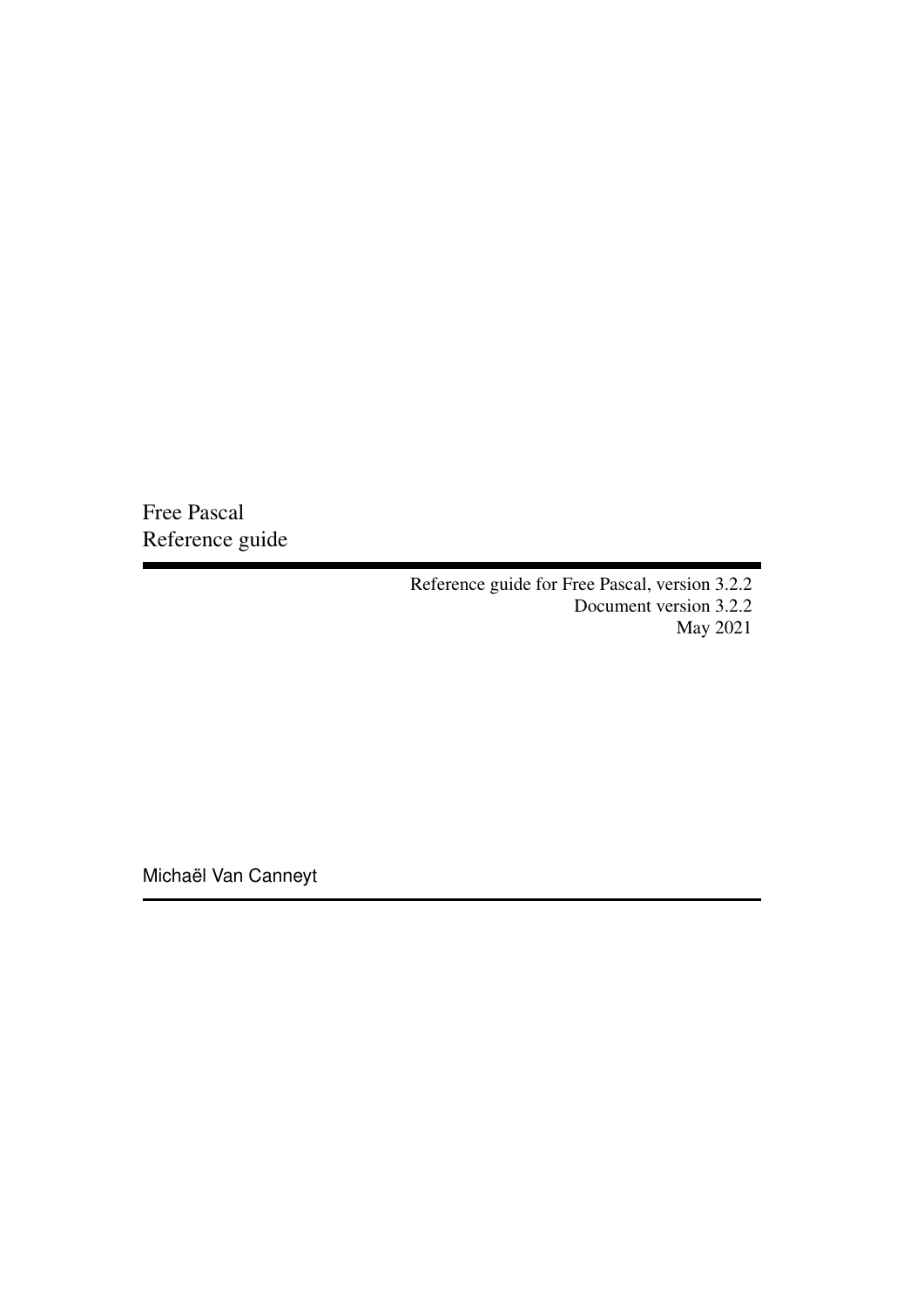# **Contents**

| 1                       |              | <b>Pascal Tokens</b>                                                                                                                                                                                                           | 12 |
|-------------------------|--------------|--------------------------------------------------------------------------------------------------------------------------------------------------------------------------------------------------------------------------------|----|
|                         | 1.1          |                                                                                                                                                                                                                                | 12 |
|                         | 1.2          |                                                                                                                                                                                                                                | 13 |
|                         | 1.3          |                                                                                                                                                                                                                                | 14 |
|                         |              | 1.3.1                                                                                                                                                                                                                          | 14 |
|                         |              | 1.3.2                                                                                                                                                                                                                          | 15 |
|                         |              | 1.3.3                                                                                                                                                                                                                          | 15 |
|                         | 1.4          |                                                                                                                                                                                                                                | 16 |
|                         | 1.5          |                                                                                                                                                                                                                                | 16 |
|                         | 1.6          |                                                                                                                                                                                                                                | 17 |
|                         | 1.7          |                                                                                                                                                                                                                                | 19 |
|                         | 1.8          |                                                                                                                                                                                                                                | 19 |
| $\overline{2}$          |              | <b>Constants</b>                                                                                                                                                                                                               | 21 |
|                         | 2.1          | Ordinary constants in the contract of the contract of the contract of the contract of the contract of the contract of the contract of the contract of the contract of the contract of the contract of the contract of the cont | 21 |
|                         | 2.2          |                                                                                                                                                                                                                                | 22 |
|                         | 2.3          |                                                                                                                                                                                                                                | 23 |
| $\overline{\mathbf{3}}$ | <b>Types</b> |                                                                                                                                                                                                                                | 25 |
|                         | 3.1          |                                                                                                                                                                                                                                | 25 |
|                         |              | 3.1.1                                                                                                                                                                                                                          | 26 |
|                         |              |                                                                                                                                                                                                                                | 26 |
|                         |              |                                                                                                                                                                                                                                | 28 |
|                         |              |                                                                                                                                                                                                                                | 29 |
|                         |              |                                                                                                                                                                                                                                | 30 |
|                         |              |                                                                                                                                                                                                                                | 31 |
|                         |              | 3.1.2                                                                                                                                                                                                                          | 31 |
|                         | 3.2          |                                                                                                                                                                                                                                | 32 |
|                         |              | 3.2.1                                                                                                                                                                                                                          | 32 |
|                         |              | 3.2.2                                                                                                                                                                                                                          | 32 |
|                         |              | 3.2.3                                                                                                                                                                                                                          | 32 |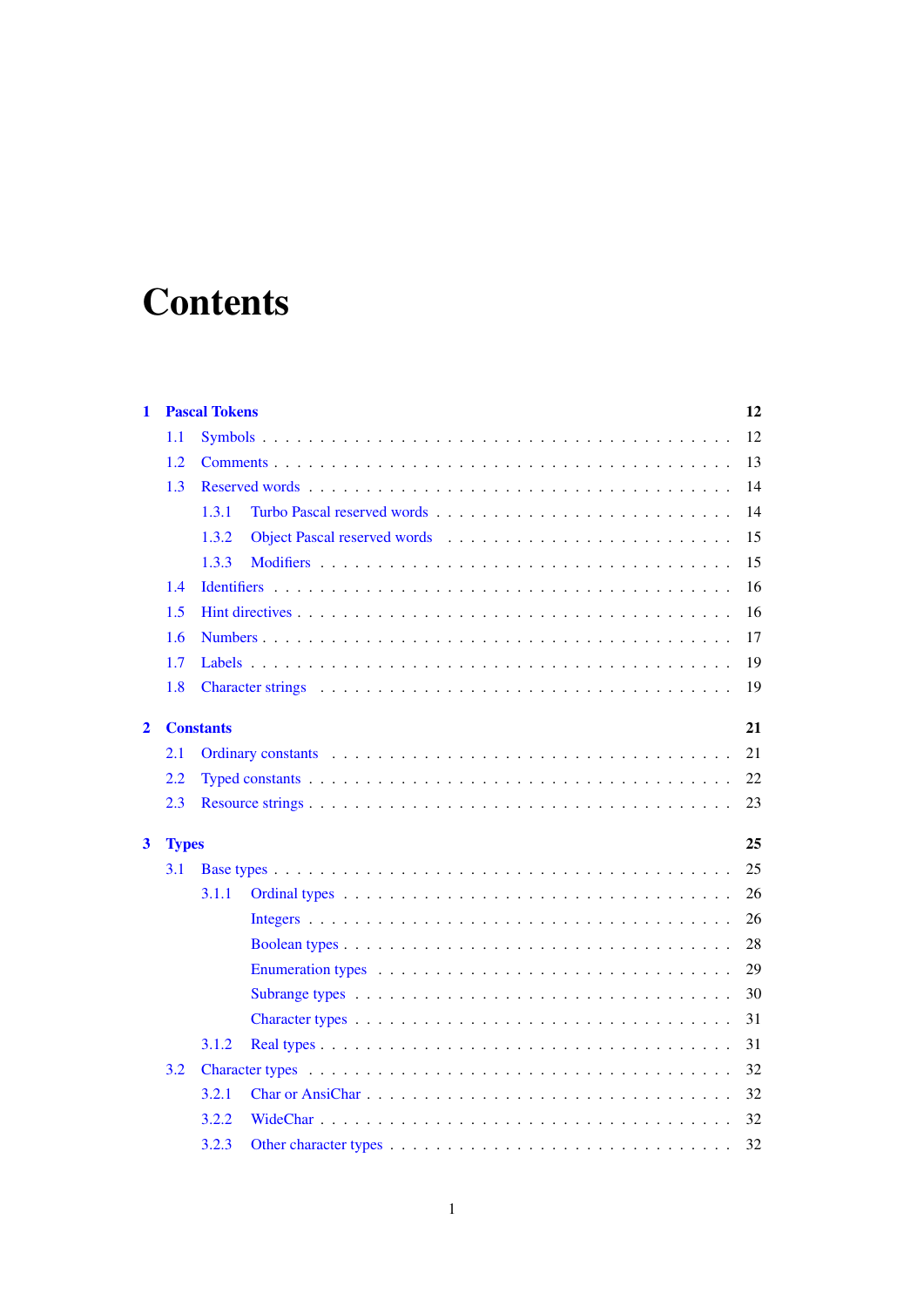|   |     | 3.2.4            | 32<br>Single-byte String types $\ldots \ldots \ldots \ldots \ldots \ldots \ldots \ldots \ldots \ldots$ |
|---|-----|------------------|--------------------------------------------------------------------------------------------------------|
|   |     |                  | 33                                                                                                     |
|   |     |                  | 34                                                                                                     |
|   |     |                  | 36                                                                                                     |
|   |     |                  | 38                                                                                                     |
|   |     |                  | 38                                                                                                     |
|   |     | 3.2.5            | 38                                                                                                     |
|   |     |                  | 38                                                                                                     |
|   |     |                  | 39                                                                                                     |
|   |     | 3.2.6            | 39                                                                                                     |
|   |     | 3.2.7            | 40                                                                                                     |
|   |     | 3.2.8            | 41                                                                                                     |
|   | 3.3 |                  | 41                                                                                                     |
|   |     |                  | 41                                                                                                     |
|   |     | 3.3.1            | 43                                                                                                     |
|   |     |                  | 43                                                                                                     |
|   |     |                  | 44                                                                                                     |
|   |     |                  | 47                                                                                                     |
|   |     |                  | 48                                                                                                     |
|   |     |                  | 49                                                                                                     |
|   |     |                  | 50                                                                                                     |
|   |     | 3.3.2            | 50                                                                                                     |
|   |     |                  | 51                                                                                                     |
|   |     |                  | 52                                                                                                     |
|   |     | 3.3.3            | 53                                                                                                     |
|   |     | 3.3.4            | 53                                                                                                     |
|   | 3.4 |                  | 54                                                                                                     |
|   | 3.5 |                  | 56                                                                                                     |
|   | 3.6 |                  | 56                                                                                                     |
|   | 3.7 |                  | 61                                                                                                     |
|   |     | 3.7.1            | 61                                                                                                     |
|   |     | 3.7.2            | 62                                                                                                     |
|   |     | 3.7.3            | 63                                                                                                     |
|   | 3.8 |                  | 63                                                                                                     |
|   | 3.9 |                  | 65                                                                                                     |
| 4 |     | <b>Variables</b> | 66                                                                                                     |
|   | 4.1 |                  | 66                                                                                                     |
|   | 4.2 |                  | 66                                                                                                     |
|   | 4.3 |                  | 68                                                                                                     |
|   |     |                  |                                                                                                        |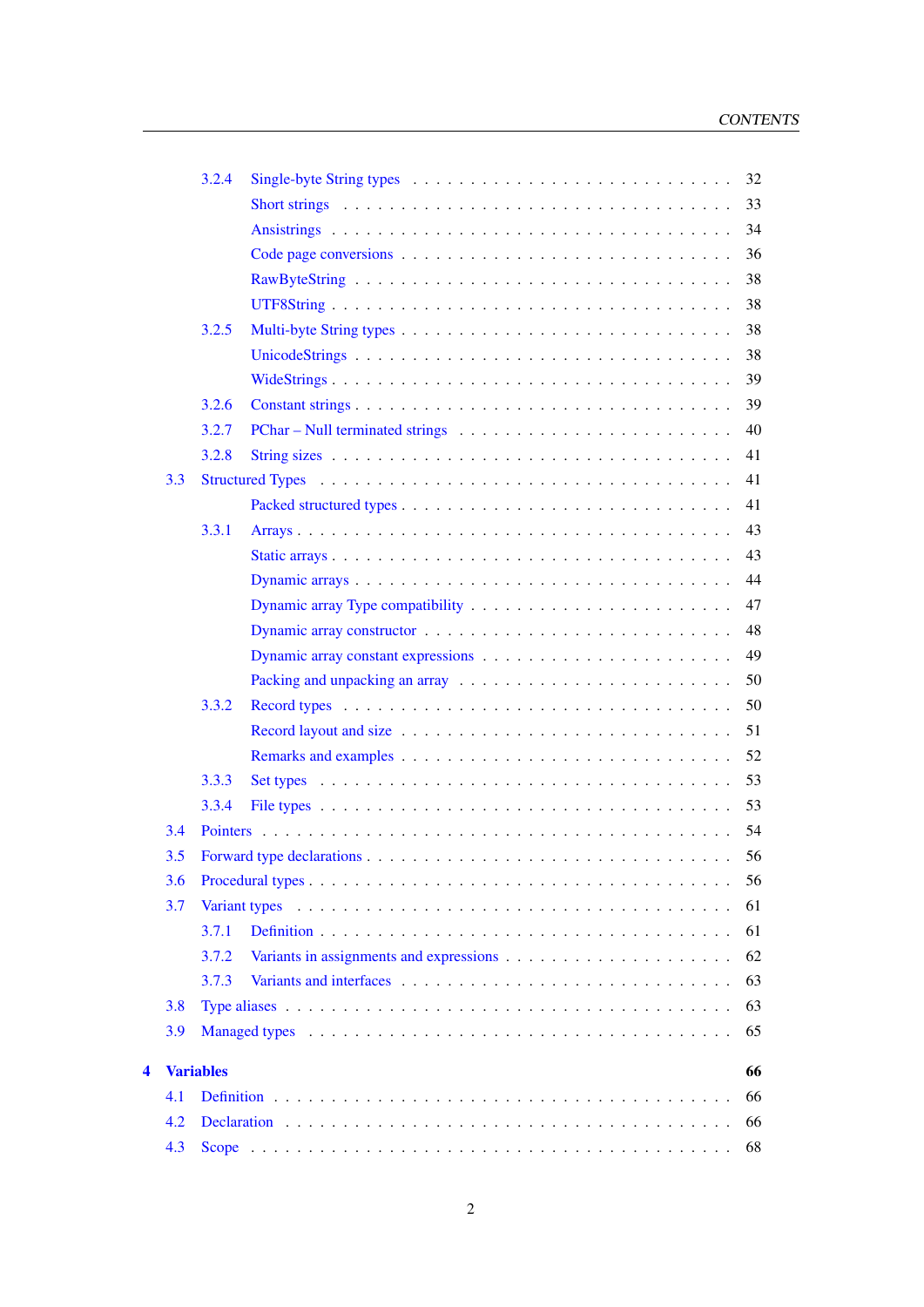|   | 4.4            | 68                 |    |
|---|----------------|--------------------|----|
|   | 4.5            | 70                 |    |
|   | 4.6            | 71                 |    |
|   | 4.7            | 71                 |    |
|   |                |                    |    |
| 5 | <b>Objects</b> | 75                 |    |
|   | 5.1            | 75                 |    |
|   | 5.2            | 76                 |    |
|   | 5.3            | 77                 |    |
|   | 5.4            | 78                 |    |
|   | 5.5            | 79                 |    |
|   | 5.6            | 80                 |    |
|   |                | 5.6.1<br>80        |    |
|   |                | 5.6.2<br>80        |    |
|   |                | 81                 |    |
|   |                | 81                 |    |
|   |                | 83                 |    |
|   |                | 84                 |    |
|   | 5.7            | 85                 |    |
| 6 | <b>Classes</b> |                    | 86 |
|   | 6.1            | 86                 |    |
|   | 6.2            | 90                 |    |
|   | 6.3            | 90                 |    |
|   |                | 6.3.1<br>90        |    |
|   |                | 6.3.2<br>91        |    |
|   | 6.4            | 93                 |    |
|   | 6.5            | 93                 |    |
|   |                | 6.6 Methods.<br>94 |    |
|   |                | 6.6.1<br>94        |    |
|   |                | 6.6.2<br>95        |    |
|   |                | 6.6.3<br>95        |    |
|   |                | 6.6.4<br>96        |    |
|   |                | 6.6.5<br>97        |    |
|   |                | 6.6.6<br>98        |    |
|   |                | 6.6.7              |    |
|   |                | 6.6.8              |    |
|   | 6.7            |                    |    |
|   |                |                    |    |
|   |                | 6.7.1              |    |
|   |                | 6.7.2              |    |
|   |                | 6.7.3              |    |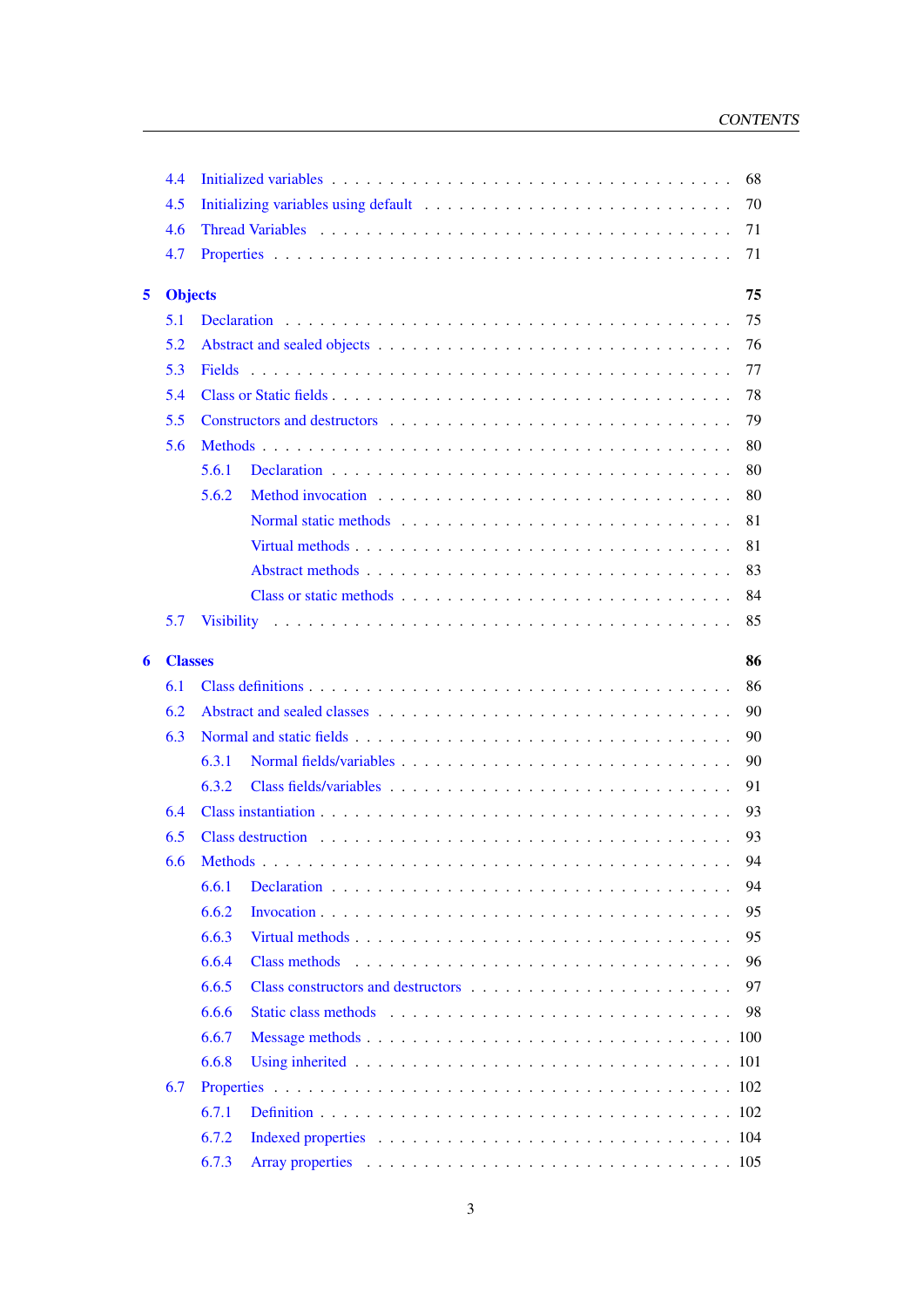|   |                 | 6.7.4                                           |
|---|-----------------|-------------------------------------------------|
|   |                 | 6.7.5                                           |
|   |                 | 6.7.6                                           |
|   |                 | 6.7.7                                           |
|   | 6.8             |                                                 |
|   | 6.9             |                                                 |
| 7 |                 | <b>Interfaces</b><br>114                        |
|   | 7.1             |                                                 |
|   | 7.2             |                                                 |
|   | 7.3             |                                                 |
|   | 7.4             |                                                 |
|   | 7.5             |                                                 |
|   | 7.6             |                                                 |
|   | 7.7             |                                                 |
|   | 7.8             |                                                 |
|   |                 |                                                 |
| 8 | <b>Generics</b> | 123                                             |
|   | 8.1             |                                                 |
|   | 8.2             |                                                 |
|   | 8.3             |                                                 |
|   | 8.4             |                                                 |
|   | 8.5             |                                                 |
|   |                 | 8.5.1                                           |
|   |                 | 8.5.2                                           |
|   |                 | 8.5.3                                           |
|   |                 | 8.5.4                                           |
|   | 8.6             |                                                 |
|   |                 |                                                 |
|   | 8.8             |                                                 |
|   | 8.9             |                                                 |
| 9 |                 | <b>Extended records</b><br>142                  |
|   | 9.1             |                                                 |
|   | 9.2             |                                                 |
|   | 9.3             |                                                 |
|   |                 | <b>10 Class, Record and Type helpers</b><br>149 |
|   |                 |                                                 |
|   |                 |                                                 |
|   |                 |                                                 |
|   |                 |                                                 |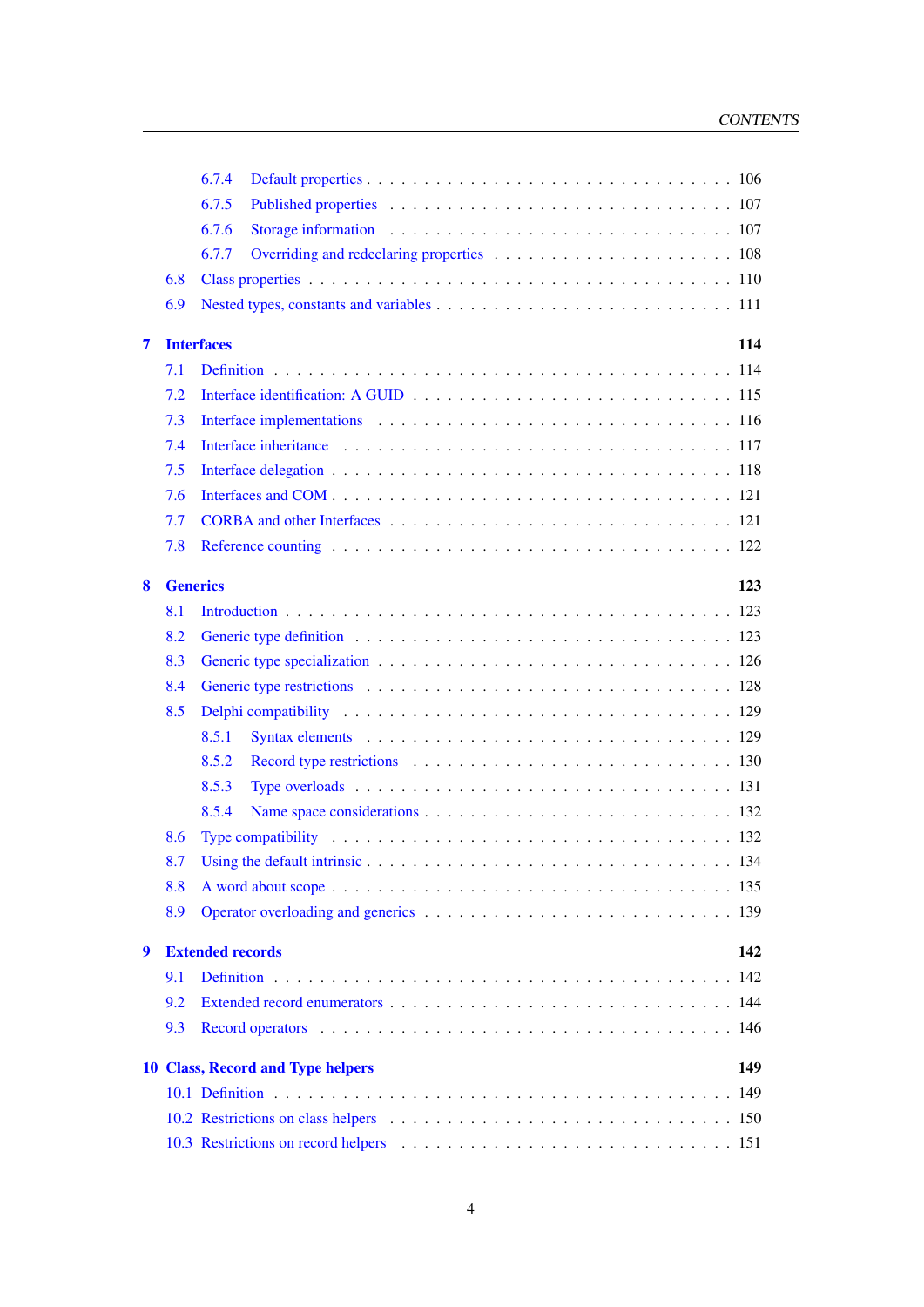| 10.5 A note on scope and lifetime for record and type helpers 153                                                  |  |
|--------------------------------------------------------------------------------------------------------------------|--|
|                                                                                                                    |  |
|                                                                                                                    |  |
|                                                                                                                    |  |
| <b>11 Objective-Pascal Classes</b><br>159                                                                          |  |
|                                                                                                                    |  |
|                                                                                                                    |  |
|                                                                                                                    |  |
|                                                                                                                    |  |
|                                                                                                                    |  |
|                                                                                                                    |  |
|                                                                                                                    |  |
|                                                                                                                    |  |
|                                                                                                                    |  |
|                                                                                                                    |  |
| <b>12 Expressions</b><br>169                                                                                       |  |
|                                                                                                                    |  |
|                                                                                                                    |  |
|                                                                                                                    |  |
|                                                                                                                    |  |
|                                                                                                                    |  |
|                                                                                                                    |  |
|                                                                                                                    |  |
|                                                                                                                    |  |
|                                                                                                                    |  |
|                                                                                                                    |  |
| 12.8.2 Logical operators $\ldots \ldots \ldots \ldots \ldots \ldots \ldots \ldots \ldots \ldots \ldots \ldots 178$ |  |
|                                                                                                                    |  |
|                                                                                                                    |  |
|                                                                                                                    |  |
|                                                                                                                    |  |
|                                                                                                                    |  |
|                                                                                                                    |  |
| <b>13 Statements</b><br>186                                                                                        |  |
|                                                                                                                    |  |
|                                                                                                                    |  |
|                                                                                                                    |  |
|                                                                                                                    |  |
|                                                                                                                    |  |
|                                                                                                                    |  |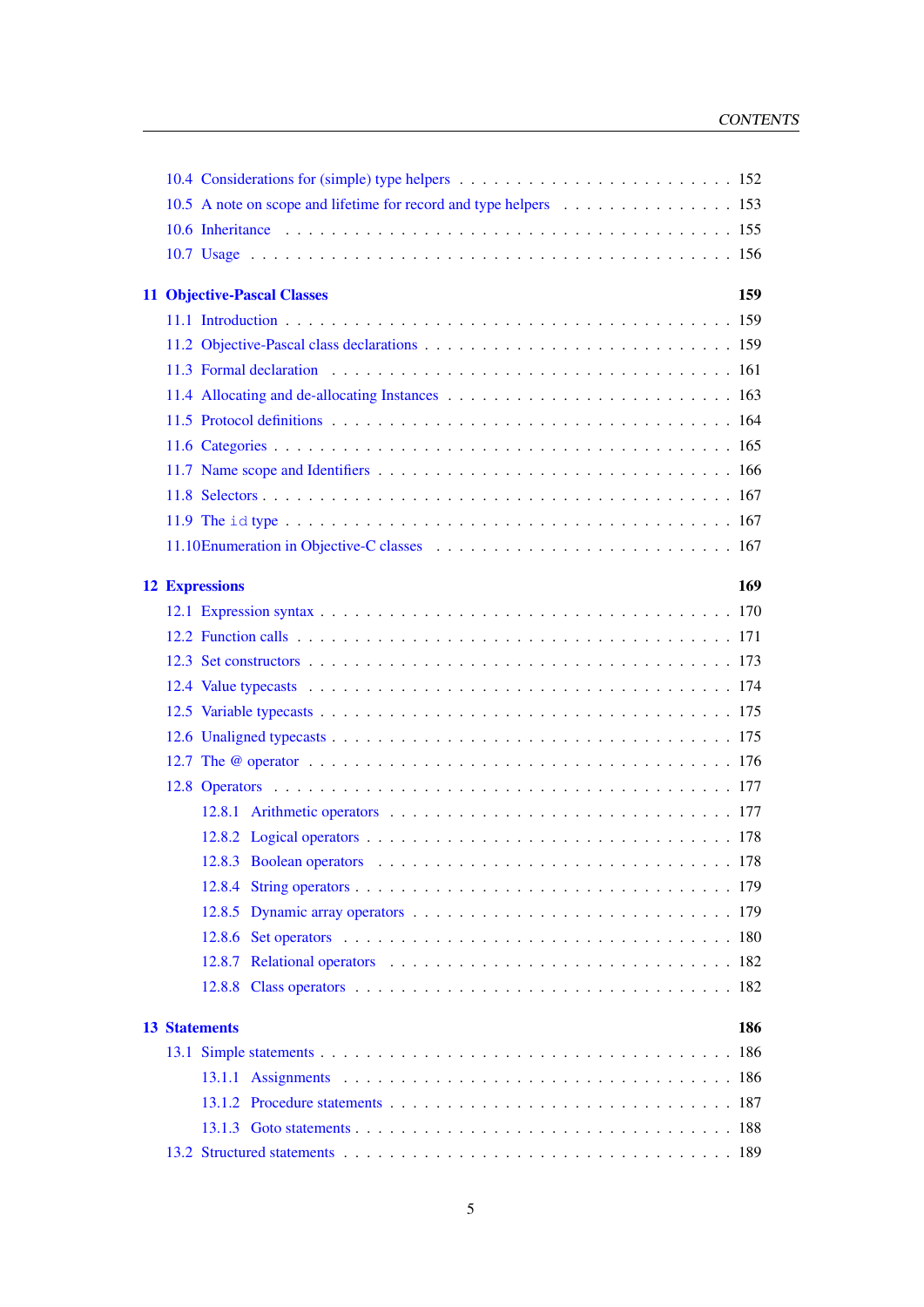|  | 13.2.6 The Repeatuntil statement  202                                                                                                                                                                                          |
|--|--------------------------------------------------------------------------------------------------------------------------------------------------------------------------------------------------------------------------------|
|  |                                                                                                                                                                                                                                |
|  |                                                                                                                                                                                                                                |
|  |                                                                                                                                                                                                                                |
|  |                                                                                                                                                                                                                                |
|  | <b>14 Using functions and procedures</b><br>207                                                                                                                                                                                |
|  |                                                                                                                                                                                                                                |
|  | 14.2 Function declaration expansion expansion expansion expansion expansion expansion expansion expansion expansion expansion expansion expansion expansion expansion expansion expansion expansion expansion expansion expans |
|  |                                                                                                                                                                                                                                |
|  |                                                                                                                                                                                                                                |
|  |                                                                                                                                                                                                                                |
|  |                                                                                                                                                                                                                                |
|  |                                                                                                                                                                                                                                |
|  |                                                                                                                                                                                                                                |
|  |                                                                                                                                                                                                                                |
|  |                                                                                                                                                                                                                                |
|  |                                                                                                                                                                                                                                |
|  |                                                                                                                                                                                                                                |
|  |                                                                                                                                                                                                                                |
|  |                                                                                                                                                                                                                                |
|  |                                                                                                                                                                                                                                |
|  |                                                                                                                                                                                                                                |
|  |                                                                                                                                                                                                                                |
|  | 14.9.1                                                                                                                                                                                                                         |
|  |                                                                                                                                                                                                                                |
|  |                                                                                                                                                                                                                                |
|  |                                                                                                                                                                                                                                |
|  |                                                                                                                                                                                                                                |
|  |                                                                                                                                                                                                                                |
|  |                                                                                                                                                                                                                                |
|  |                                                                                                                                                                                                                                |
|  |                                                                                                                                                                                                                                |
|  |                                                                                                                                                                                                                                |
|  |                                                                                                                                                                                                                                |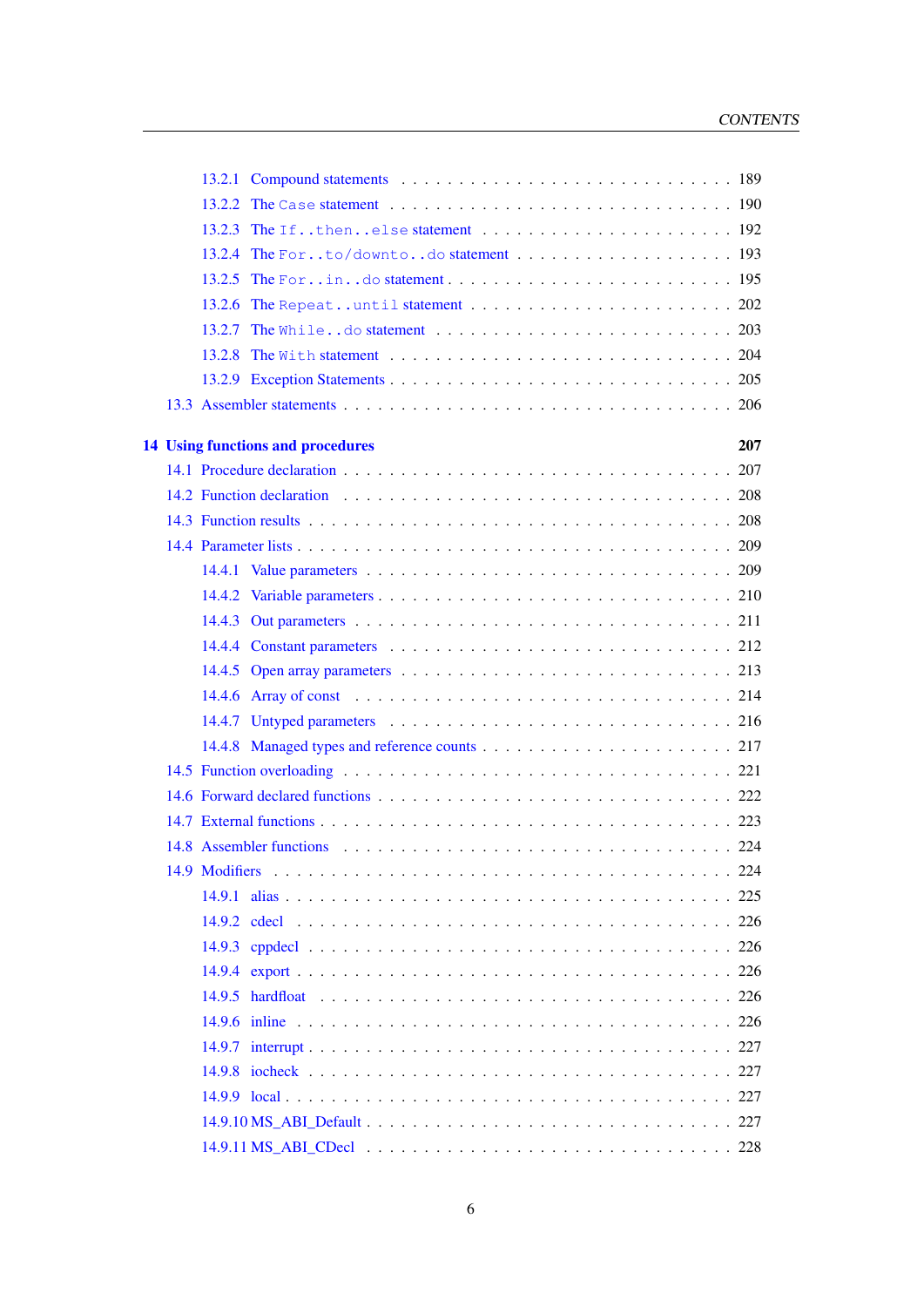| <b>15 Operator overloading</b><br>233 |
|---------------------------------------|
|                                       |
|                                       |
|                                       |
|                                       |
|                                       |
|                                       |
|                                       |
|                                       |
|                                       |
|                                       |
| 246<br>16 Programs, units, blocks     |
| 246                                   |
|                                       |
|                                       |
|                                       |
|                                       |
|                                       |
|                                       |
|                                       |
|                                       |
|                                       |
|                                       |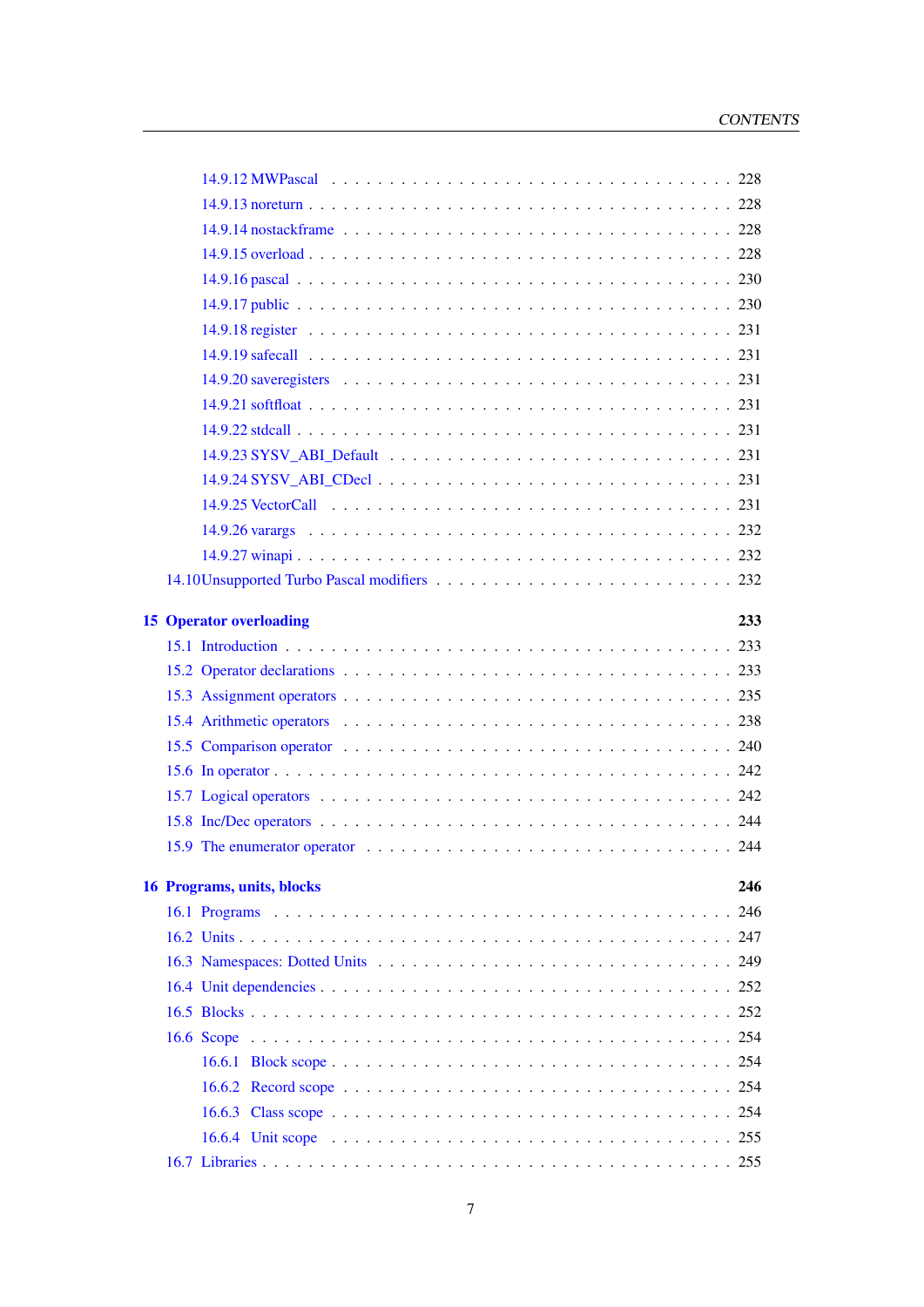| <b>17 Exceptions</b><br>257 |     |  |  |
|-----------------------------|-----|--|--|
|                             |     |  |  |
|                             |     |  |  |
|                             |     |  |  |
|                             |     |  |  |
|                             |     |  |  |
| <b>18 Using assembler</b>   | 263 |  |  |
|                             |     |  |  |
|                             |     |  |  |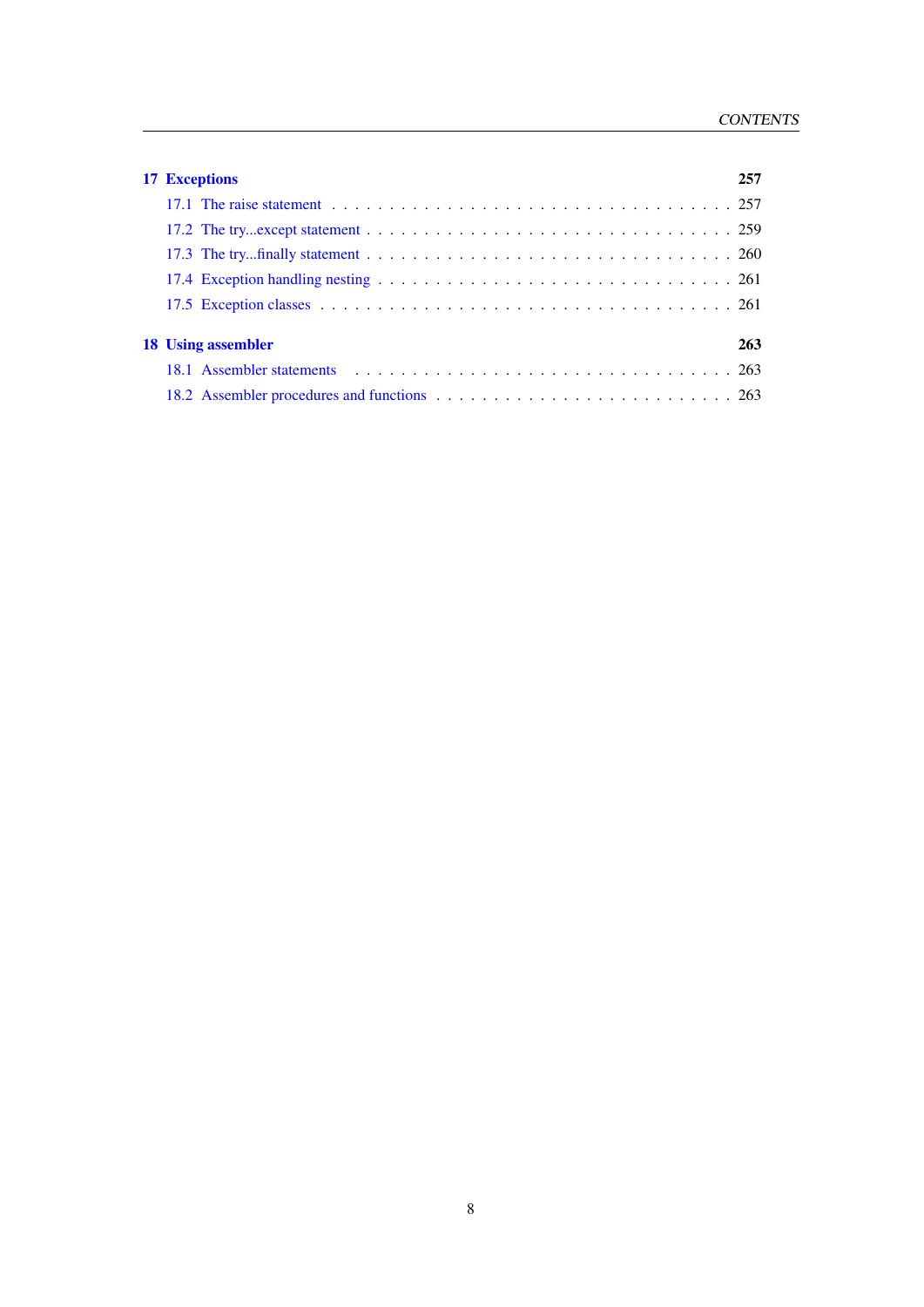# List of Tables

| 3.1 |    |  |
|-----|----|--|
| 3.2 | 27 |  |
| 3.3 | 27 |  |
| 3.4 | 28 |  |
| 3.5 | 31 |  |
| 3.6 | 40 |  |
| 3.7 |    |  |
| 9.1 |    |  |
|     |    |  |
|     |    |  |
|     |    |  |
|     |    |  |
|     |    |  |
|     |    |  |
|     |    |  |
|     |    |  |
|     |    |  |
|     |    |  |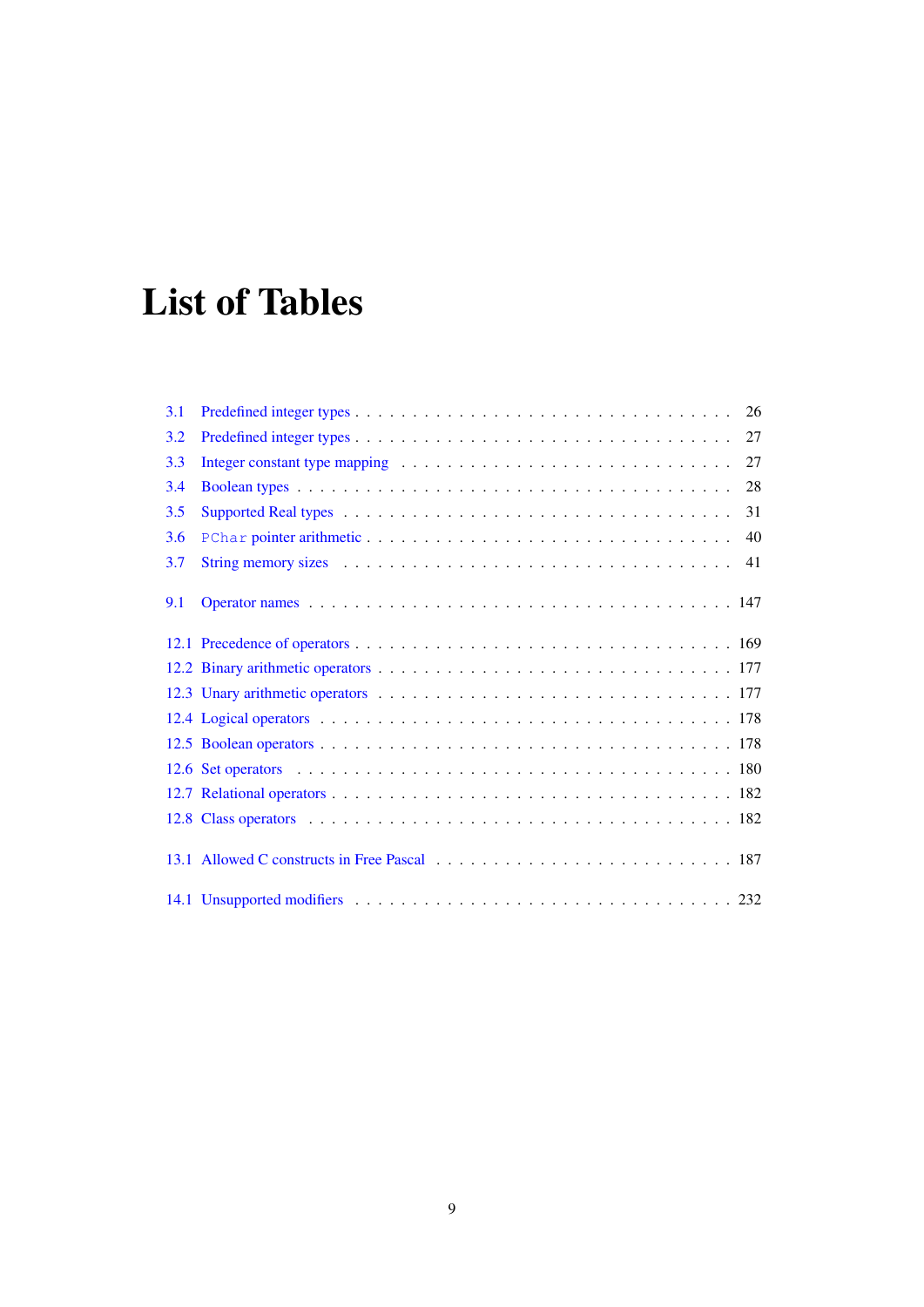$\sim$ 

✲✛

#### About this guide

This document serves as the reference for the Pascal language as implemented by the Free Pascal compiler. It describes all Pascal constructs supported by Free Pascal, and lists all supported data types. It does not, however, give a detailed explanation of the Pascal language: it is not a tutorial. The aim is to list which Pascal constructs are supported, and to show where the Free Pascal implementation differs from the Turbo Pascal or Delphi implementations.

The Turbo Pascal and Delphi Pascal compilers introduced various features in the Pascal language. The Free Pascal compiler emulates these compilers in the appropriate mode of the compiler: certain features are available only if the compiler is switched to the appropriate mode. When required for a certain feature, the use of the  $-M$  command-line switch or  $\{\text{SMODE}\}\$  directive will be indicated in the text. More information about the various modes can be found in the user's manual and the programmer's manual.

Earlier versions of this document also contained the reference documentation of the system unit and objpas unit. This has been moved to the RTL reference guide.

#### **Notations**

Throughout this document, we will refer to functions, types and variables with typewriter font. Files are referred to with a sans font: filename.

#### **Syntax diagrams**

All elements of the Pascal language are explained in syntax diagrams. Syntax diagrams are like flow charts. Reading a syntax diagram means getting from the left side to the right side, following the arrows. When the right side of a syntax diagram is reached, and it ends with a single arrow, this means the syntax diagram is continued on the next line. If the line ends on two arrows pointing to each other, then the diagram is ended.

Syntactical elements are written like this

✲✲ syntactical elements are like this ✲✛

Keywords which must be typed exactly as in the diagram:

#### ✲✲ **keywords are like this** ✲✛

When something can be repeated, there is an arrow around it:

✲✲  $\uparrow$  this can be repeated  $\rightarrow$ 

When there are different possibilities, they are listed in rows:

- First possibility  $\lfloor$  Second possibility  $\lfloor$ 

Note, that one of the possibilities can be empty:

- First possibility - $\lfloor$  Second possibility  $\lfloor$ 

✲✲

This means that both the first or second possibility are optional. Of course, all these elements can be combined and nested.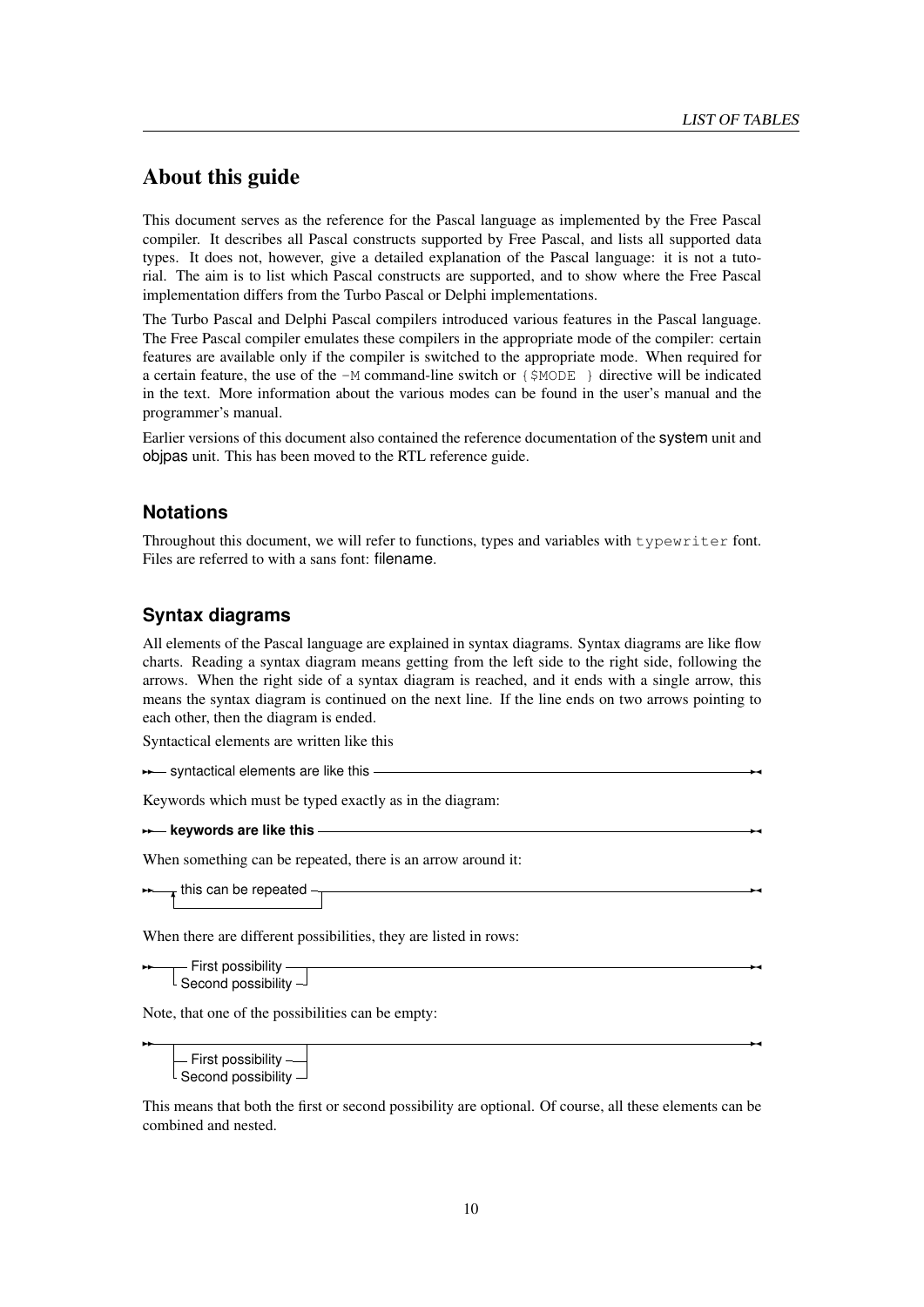## About the Pascal language

The language Pascal was originally designed by Niklaus Wirth around 1970. It has evolved significantly since that day, with a lot of contributions by the various compiler constructors (Notably: Borland). The basic elements have been kept throughout the years:

- Easy syntax, rather verbose, yet easy to read. Ideal for teaching.
- Strongly typed.
- Procedural.
- Case insensitive.
- Allows nested procedures.
- Easy input/output routines built-in.

The Turbo Pascal and Delphi Pascal compilers introduced various features in the Pascal language, most notably easier string handling and object orientedness. The Free Pascal compiler initially emulated most of Turbo Pascal and later on Delphi. It emulates these compilers in the appropriate mode of the compiler: certain features are available only if the compiler is switched to the appropriate mode. When required for a certain feature, the use of the  $-M$  command-line switch or  $\{\text{SMODE }\}$ directive will be indicated in the text. More information about the various modes can be found in the user's manual and the programmer's manual.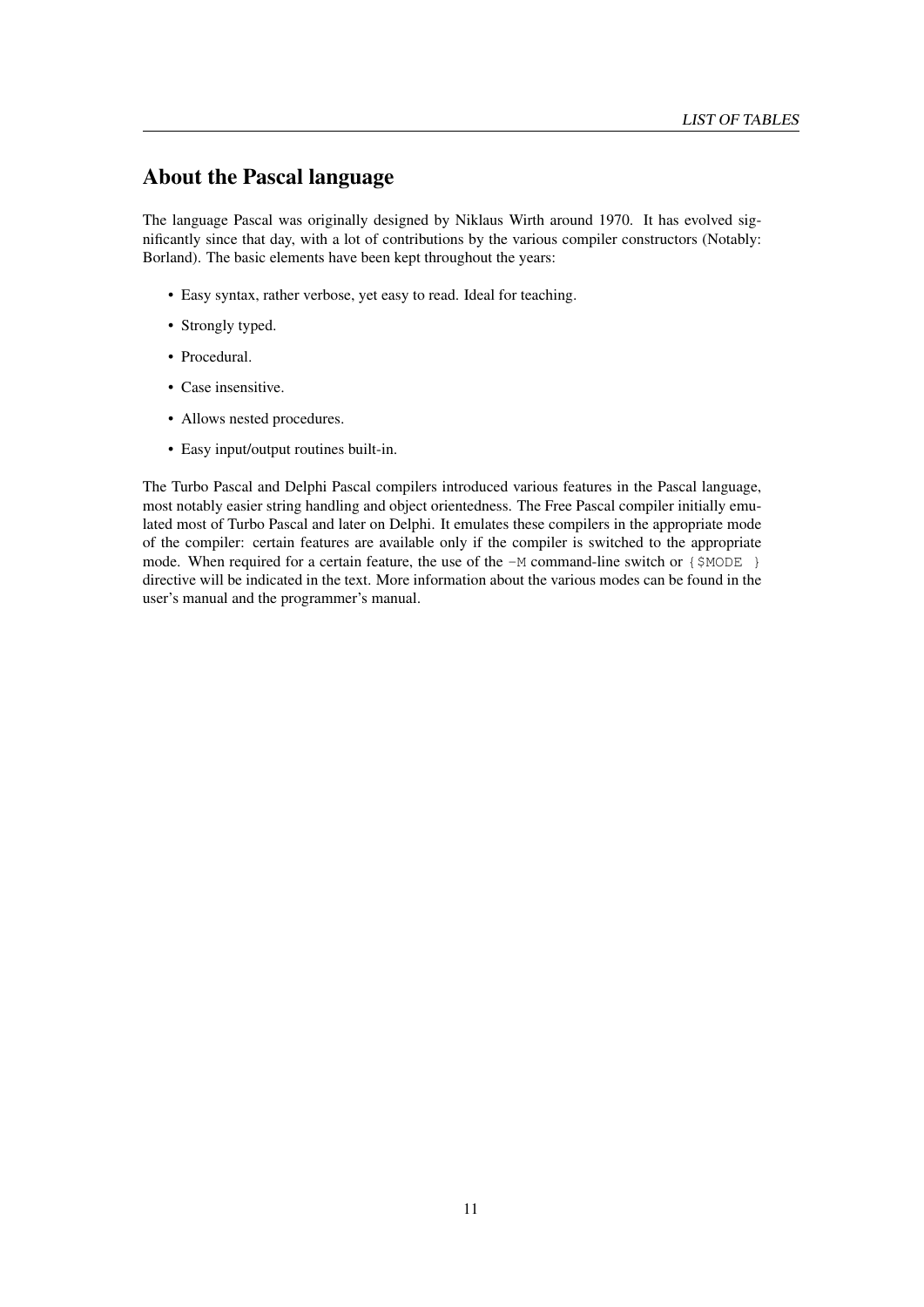## <span id="page-12-0"></span>Chapter 1

## Pascal Tokens

Tokens are the basic lexical building blocks of source code: they are the "words" of the language: characters are combined into tokens according to the rules of the programming language. There are five classes of tokens:

- reserved words These are words which have a fixed meaning in the language. They cannot be changed or redefined.
- identifiers These are names of symbols that the programmer defines. They can be changed and re-used. They are subject to the scope rules of the language.
- operators These are usually symbols for mathematical or other operations: +, -, \* and so on.

separators This is usually white-space.

constants Numerical or character constants are used to denote actual values in the source code, such as 1 (integer constant) or 2.3 (float constant) or "String constant" (a string: a piece of text).

In this chapter we describe all the Pascal reserved words, as well as the various ways to denote strings, numbers, identifiers etc.

### <span id="page-12-1"></span>1.1 Symbols

Free Pascal allows all characters, digits and some special character symbols in a Pascal source file.

| <b>Recognised symbols</b>                                                                                                                                                       |  |
|---------------------------------------------------------------------------------------------------------------------------------------------------------------------------------|--|
| $\rightarrow$ letter $\begin{array}{c} \hline \mathbf{A} \cdot \mathbf{Z} \end{array}$                                                                                          |  |
| $\rightarrow -$ digit - 09 -                                                                                                                                                    |  |
| $\begin{array}{c}\n\leftarrow \text{hex digit} - \text{09}\n\end{array}$<br>$\begin{array}{c}\n\left[\begin{array}{c}\n\text{AF} \\ \text{af}\n\end{array}\right]\n\end{array}$ |  |

The following characters have a special meaning: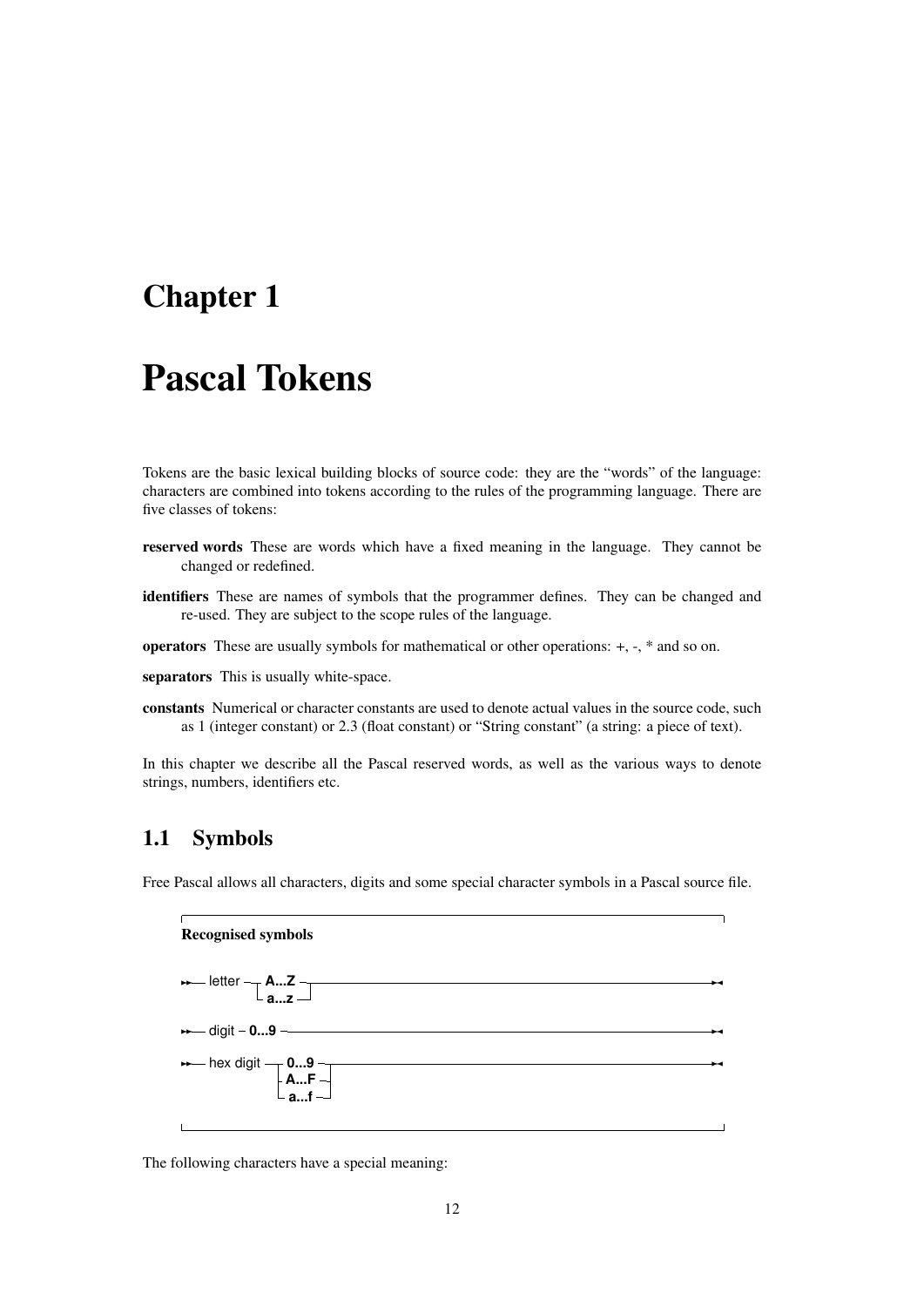$'$  + - \* / = < > [ ] . , ( ) : ^ @ { } \$ # & %

and the following character pairs too:

 $<<\,\,>>\,\,**\,\,<<\,\,>>\,\,<<\,\,>=\,\,:=\,\,:=\,\,+=\,\,-=\,\,*\,=\,\,/\,=\,\,(\,\,\ast\,\,\,\star\,)\ \ \,(\,\,\,\,\,\,\ldots\,)\ \ \, /\,/\,$ 

When used in a range specifier, the character pair (. is equivalent to the left square bracket [. Likewise, the character pair .) is equivalent to the right square bracket ]. When used for comment delimiters, the character pair ( $\star$  is equivalent to the left brace { and the character pair  $\star$  ) is equivalent to the right brace }. These character pairs retain their normal meaning in string expressions.

#### <span id="page-13-0"></span>1.2 Comments

Comments are pieces of the source code which are completely discarded by the compiler. They exist only for the benefit of the programmer, so he can explain certain pieces of code. For the compiler, it is as if the comments were not present.

The following piece of code demonstrates a comment:

```
(* My beautiful function returns an interesting result *)
Function Beautiful : Integer;
```
The use of  $(x \text{ and } x)$  as comment delimiters dates from the very first days of the Pascal language. It has been replaced mostly by the use of { and } as comment delimiters, as in the following example:

{ My beautiful function returns an interesting result } Function Beautiful : Integer;

The comment can also span multiple lines:

```
{
  My beautiful function returns an interesting result,
  but only if the argument A is less than B.
}
Function Beautiful (A,B : Integer): Integer;
```
Single line comments can also be made with the // delimiter:

```
// My beautiful function returns an interesting result
Function Beautiful : Integer;
```
The comment extends from the // character till the end of the line. This kind of comment was introduced by Borland in the Delphi Pascal compiler.

Free Pascal supports the use of nested comments. The following constructs are valid comments:

```
(* This is an old style comment *)
{ This is a Turbo Pascal comment }
// This is a Delphi comment. All is ignored till the end of the line.
```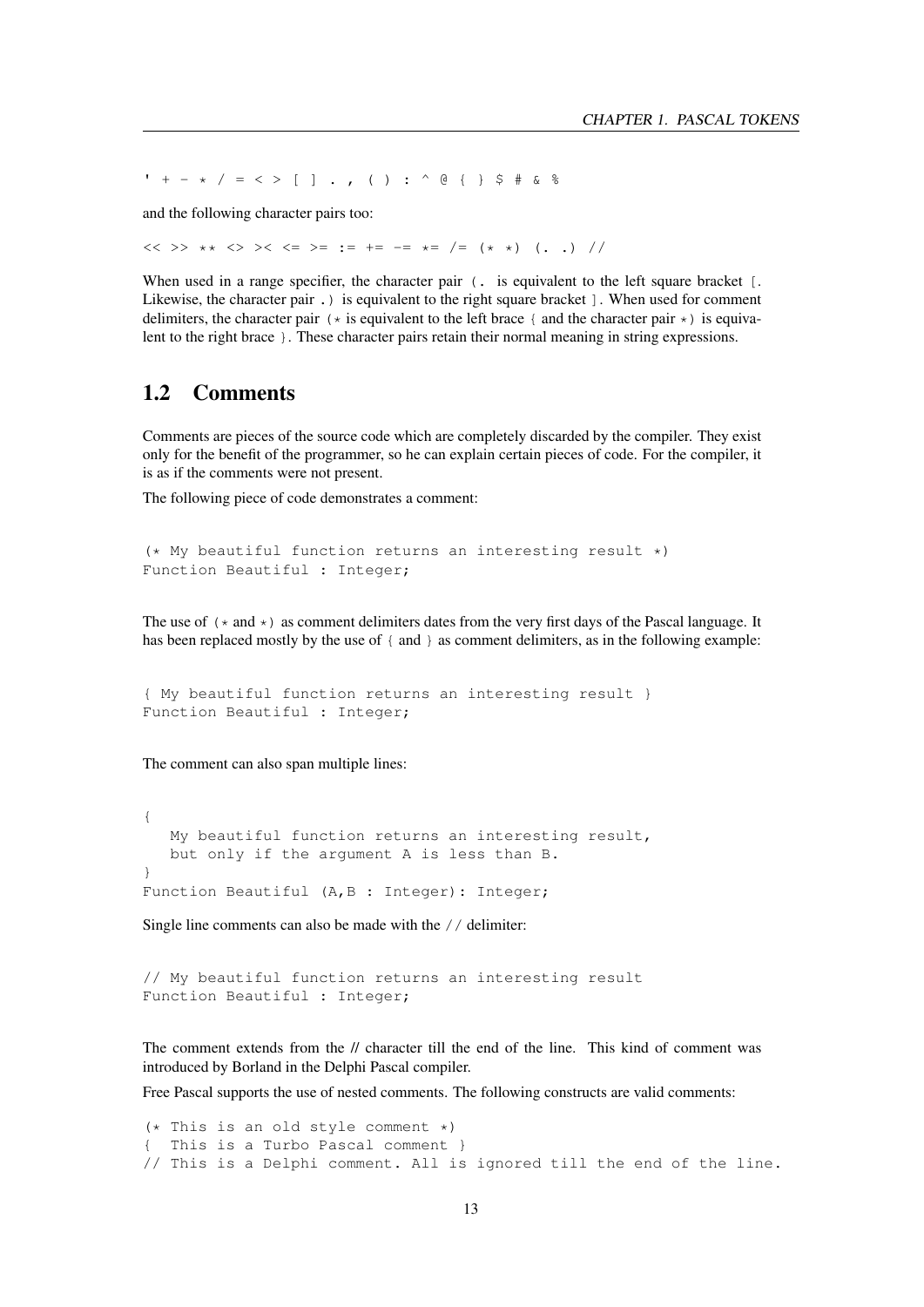The following are valid ways of nesting comments:

```
{ Comment 1 (* comment 2 *) }
(* Comment 1 { comment 2 } *){ comment 1 // Comment 2 }
(* comment 1 // Comment 2 *)// comment 1 (* comment 2 *)// comment 1 { comment 2 }
```
The last two comments *must* be on one line. The following two will give errors:

```
// Valid comment { No longer valid comment !!
  }
```
and

```
// Valid comment (* No longer valid comment !!
   *)
```
The compiler will react with a "invalid character" error when it encounters such constructs, regardless of the -Mtp switch.

Remark In TP and Delphi mode, nested comments are not allowed, for maximum compatibility with existing code for those compilers.

#### <span id="page-14-0"></span>1.3 Reserved words

Reserved words are part of the Pascal language, and as such, cannot be redefined by the programmer. Throughout the syntax diagrams they will be denoted using a **bold** typeface. Pascal is not case sensitive so the compiler will accept any combination of upper or lower case letters for reserved words.

We make a distinction between Turbo Pascal and Delphi reserved words. In TP mode, only the Turbo Pascal reserved words are recognized, but the Delphi ones can be redefined. By default, Free Pascal recognizes the Delphi reserved words.

#### <span id="page-14-1"></span>**1.3.1 Turbo Pascal reserved words**

The following keywords exist in Turbo Pascal mode

| absolute    | file           | object      | string |
|-------------|----------------|-------------|--------|
| and         | for            | оf          | then   |
| array       | function       | operator    | to     |
| asm         | goto           | or          | type   |
| begin       | if             | packed      | unit   |
| case        | implementation | procedure   | until  |
| const       | in             | program     | uses   |
| constructor | inherited      | record      | var    |
| destructor  | inline         | reintroduce | while  |
| div         | interface      | repeat      | with   |
| do          | label          | self        | xor    |
| downto      | mod            | set         |        |
| else        | nil            | shl         |        |
| end         | not            | shr         |        |
|             |                |             |        |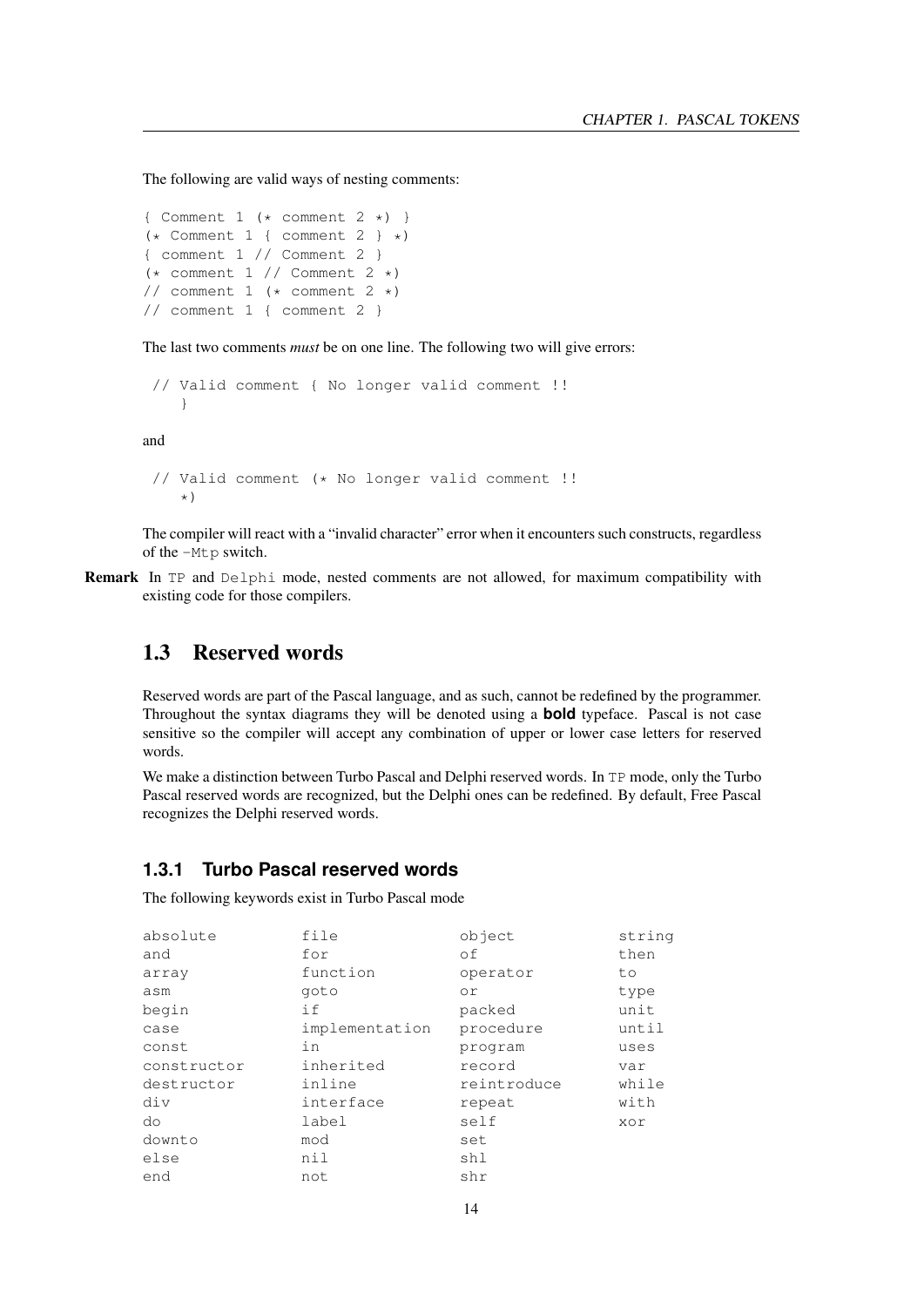#### <span id="page-15-0"></span>**1.3.2 Object Pascal reserved words**

The reserved words of Object Pascal (used in Delphi or Objfpc mode) are the same as the Turbo Pascal ones, with the following additional keywords:

| as            | finalization   | library  | raise          |
|---------------|----------------|----------|----------------|
| class         | finally        | on       | resourcestring |
| dispinterface | initialization | out.     | threadvar      |
| except        | inline         | packed   | trv            |
| exports       | is             | property |                |

#### <span id="page-15-1"></span>**1.3.3 Modifiers**

The following is a list of all modifiers. They are not exactly reserved words in the sense that they can be used as identifiers, but in specific places, they have a special meaning for the compiler, i. e., the compiler considers them as part of the Pascal language.

| absolute     | external   | nostackframe | saveregisters |
|--------------|------------|--------------|---------------|
| abstract     | far        | oldfpccall   | softfloat     |
| alias        | far16      | otherwise    | specialize    |
| assembler    | forward    | overload     | static        |
| bitpacked    | generic    | override     | stdcall       |
| break        | helper     | pascal       | stored        |
| cdecl        | implements | platform     | strict        |
| continue     | index      | private      | unaligned     |
| cppdecl      | interrupt  | protected    | unimplemented |
| cvar         | iocheck    | public       | varargs       |
| default      | local      | published    | virtual       |
| deprecated   | message    | read         | winapi        |
| dynamic      | name       | register     | write         |
| enumerator   | near       | reintroduce  |               |
| experimental | nodefault  | result       |               |
| export       | noreturn   | safecall     |               |

- Remark Predefined types such as Byte, Boolean and constants such as maxint are *not* reserved words. They are identifiers, declared in the system unit. This means that these types can be redefined in other units. The programmer is however not encouraged to do this, as it will cause a lot of confusion.
- Remark As of version 2.5.1 it is possible to use reserved words as identifiers by escaping them with a & sign. This means that the following is possible

```
var
  &var : integer;
begin
  &var:=1;Writeln(&var);
end.
```
however, it is not recommended to use this feature in new code, as it makes code less readable. It is mainly intended to fix old code when the list of reserved words changes and encompasses a word that was not yet reserved (See also section [1.4,](#page-16-0) page [16\)](#page-16-0).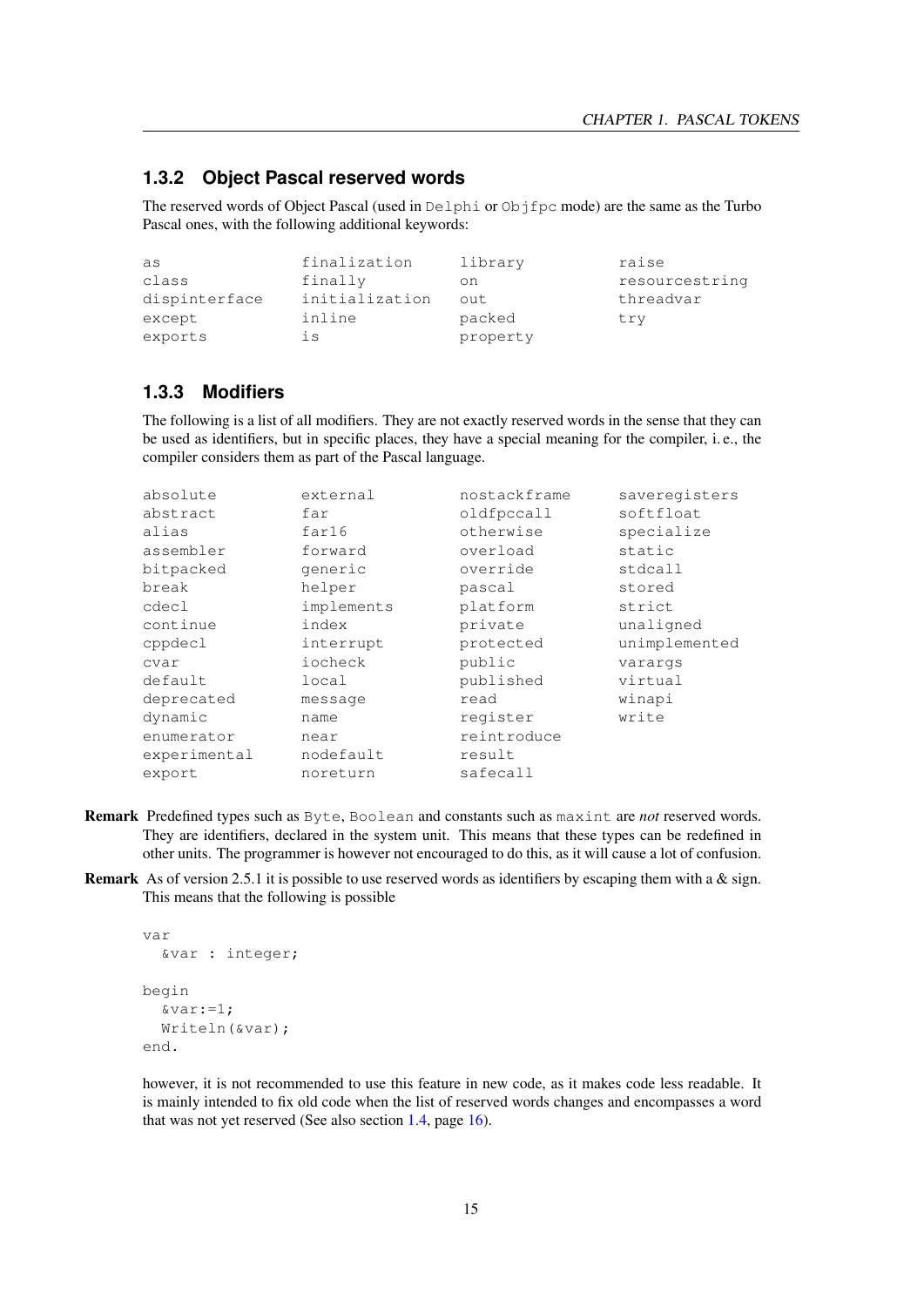### <span id="page-16-0"></span>1.4 Identifiers

Identifiers denote programmer defined names for specific constants, types, variables, procedures and functions, units, and programs. All programmer defined names in the source code – excluding reserved words – are designated as identifiers.

Identifiers consist of between 1 and 127 significant characters (letters, digits and the underscore character), of which the first must be a letter (a–z or A–Z), or an underscore (\_). The following diagram gives the basic syntax for identifiers.



Like Pascal reserved words, identifiers are case insensitive, that is, both

```
myprocedure;
```
and

```
MyProcedure;
```
refer to the same procedure.

Remark As of version 2.5.1 it is possible to specify a reserved word as an identifier by prepending it with an ampersand  $(\&)$ . This means that the following is possible:

```
program testdo;
procedure &do;
begin
end;
begin
  &do;
end.
```
The reserved word do is used as an identifier for the declaration as well as the invocation of the procedure do.

## <span id="page-16-1"></span>1.5 Hint directives

Most identifiers (constants, variables, functions or methods, properties) can have a hint directive appended to their definition:

Hint directives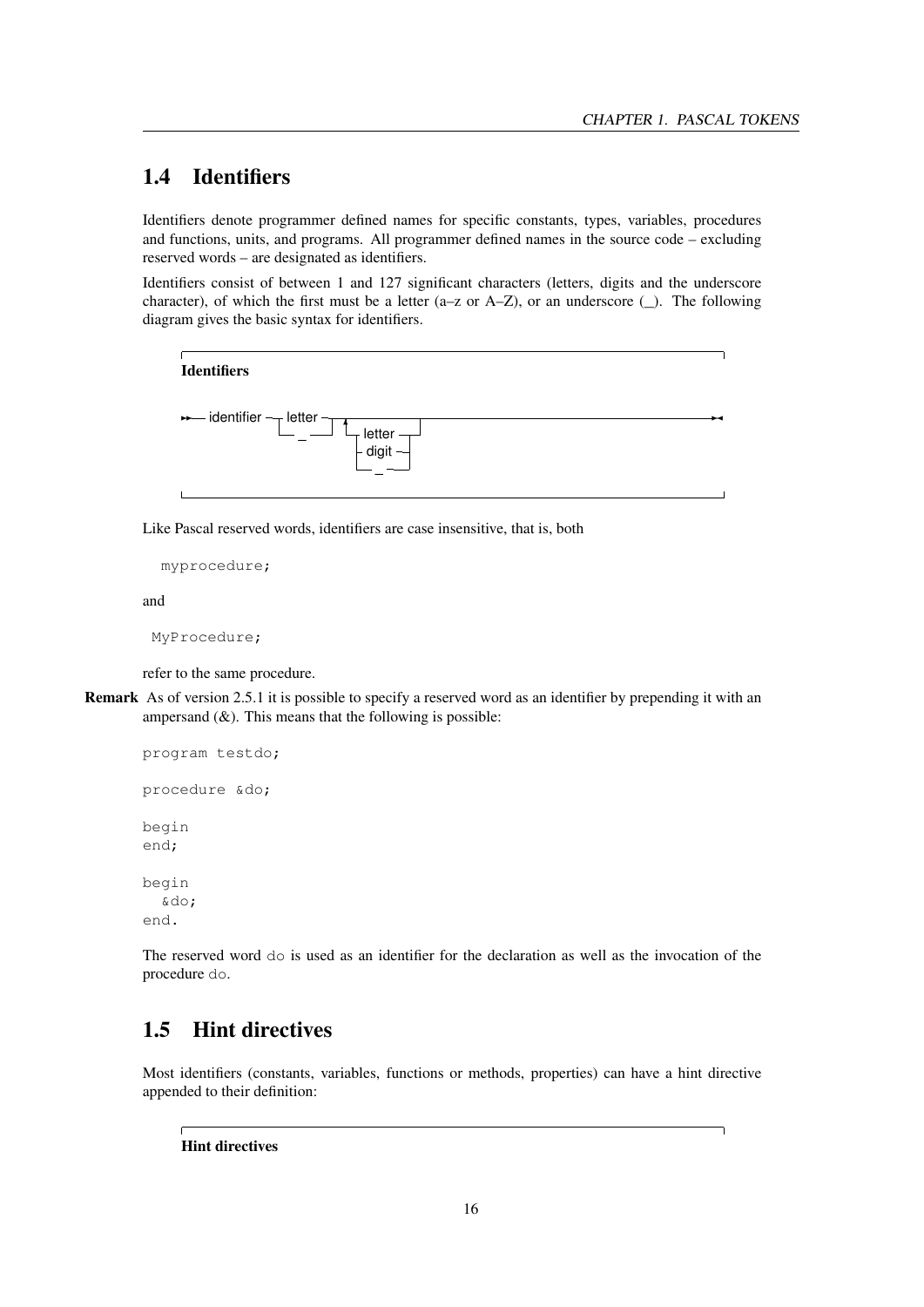| $\rightarrow$ hint directive |                                            |  |
|------------------------------|--------------------------------------------|--|
|                              | <b>Deprecated</b><br>L string constant $-$ |  |
|                              |                                            |  |
|                              | Experimental-                              |  |
|                              | Platform -                                 |  |
|                              | Unimplemented -                            |  |
|                              |                                            |  |

Whenever an identifier marked with a hint directive is later encountered by the compiler, then a warning will be displayed, corresponding to the specified hint.

- deprecated The use of this identifier is deprecated, use an alternative instead. The deprecated keyword can be followed by a string constant with a message. The compiler will show this message whenever the identifier is encountered.
- experimental The use of this identifier is experimental: this can be used to flag new features that should be used with caution.

platform This is a platform-dependent identifier: it may not be defined on all platforms.

unimplemented This should be used on functions and procedures only. It should be used to signal that a particular feature has not yet been implemented.

The following are examples:

```
Const
  AConst = 12 deprecated;
var
  p : integer platform;
Function Something : Integer; experimental;
begin
  Something:=P+AConst;
end;
begin
  Something;
end.
```
This would result in the following output:

```
testhd.pp(11,15) Warning: Symbol "p" is not portable
testhd.pp(11,22) Warning: Symbol "AConst" is deprecated
testhd.pp(15,3) Warning: Symbol "Something" is experimental
```
Hint directives can follow all kinds of identifiers: units, constants, types, variables, functions, procedures and methods.

#### <span id="page-17-0"></span>1.6 Numbers

Numbers are by default denoted in decimal notation. Real (or decimal) numbers are written using engineering or scientific notation (e. g. 0.314E1).

For integer type constants, Free Pascal supports four formats: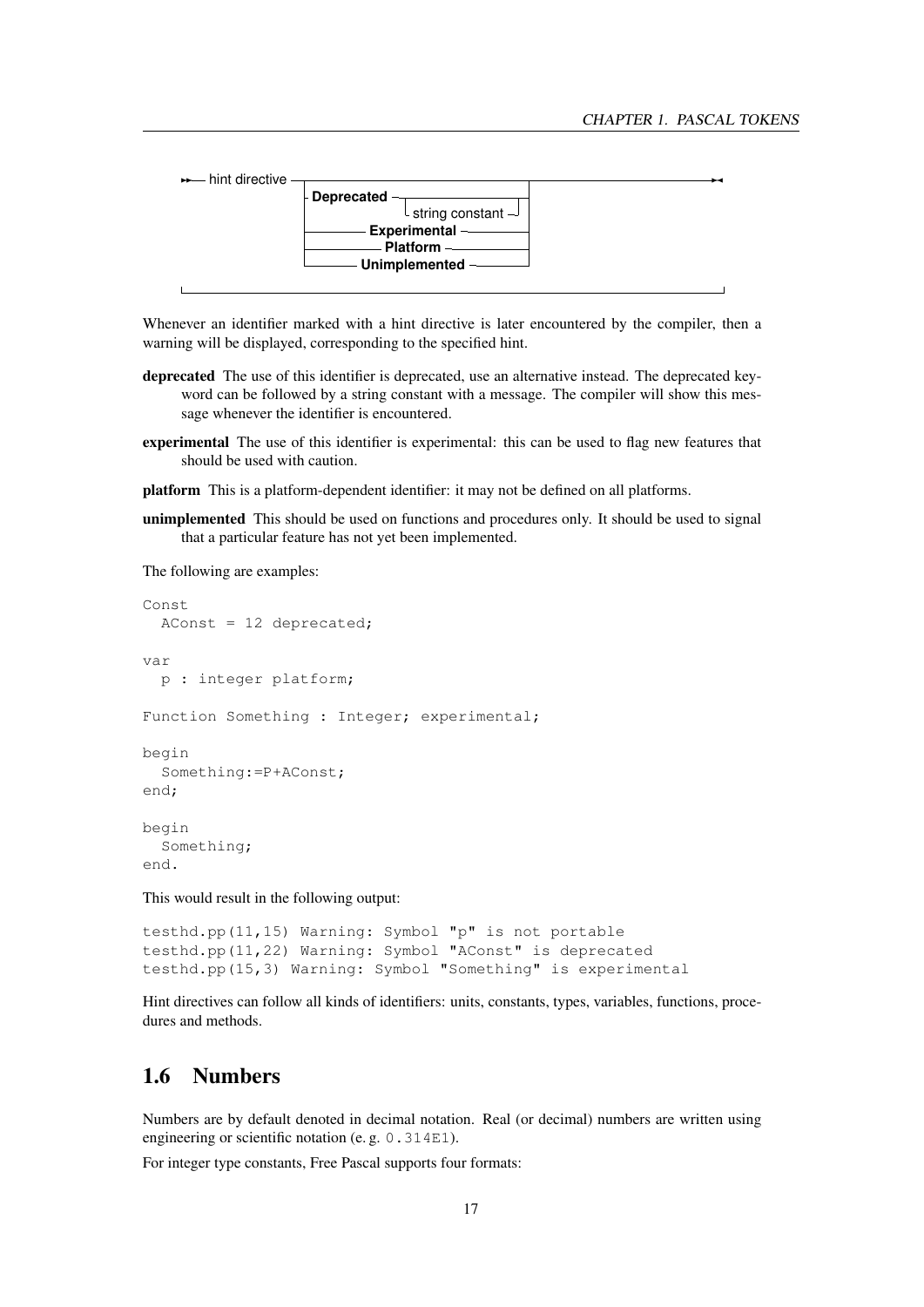- 1. Normal, decimal format (base 10). This is the standard format.
- 2. Hexadecimal format (base 16), in the same way as Turbo Pascal does. To specify a constant value in hexadecimal format, prepend it with a dollar sign (\$). Thus, the hexadecimal \$FF equals 255 decimal. Note that case is insignificant when using hexadecimal constants.
- 3. As of version 1.0.7, Octal format (base 8) is also supported. To specify a constant in octal format, prepend it with an ampersand  $(\&)$ . For instance 15 is specified in octal notation as &17.
- 4. Binary notation (base 2). A binary number can be specified by preceding it with a percent sign (%). Thus, 255 can be specified in binary notation as %11111111.

The following diagrams show the syntax for numbers.

| <b>Numbers</b>                                                                                                                                                                                                                                                                                                                                                                                                           |  |
|--------------------------------------------------------------------------------------------------------------------------------------------------------------------------------------------------------------------------------------------------------------------------------------------------------------------------------------------------------------------------------------------------------------------------|--|
| hex digit sequence - hex digit -                                                                                                                                                                                                                                                                                                                                                                                         |  |
| → octal digit sequence – octal digit –                                                                                                                                                                                                                                                                                                                                                                                   |  |
| bin digit sequence $\begin{array}{ c c c }\n\hline\n\multicolumn{1}{ c }{\hline\n\multicolumn{1}{ c }{\hline\n\multicolumn{1}{ c }{\hline\n\multicolumn{1}{ c }{\hline\n\multicolumn{1}{ c }{\hline\n\multicolumn{1}{ c }{\hline\n\multicolumn{1}{ c }{\hline\n\multicolumn{1}{ c }{\hline\n\multicolumn{1}{ c }{\hline\n\multicolumn{1}{ c }{\hline\n\multicolumn{1}{ c }{\hline\n\multicolumn{1}{ c }{\hline\n\multic$ |  |
| $\rightarrow$ digit sequence $\rightarrow$ digit $\rightarrow$                                                                                                                                                                                                                                                                                                                                                           |  |
| $\mathrel{\rule{.15pt}{.1ex}\rule{.1pt}{.1ex}}$ $\mathrel{\sim}$ $\mathrel{\sim}$ bin digit sequence $\mathrel{\rule{.15pt}{.1ex}\rule{.1pt}{.1ex}}$                                                                                                                                                                                                                                                                     |  |
| <u> 1989 - Johann Stein, mars ar breithinn ar chuid ann an t-</u><br>$-\mathsf{sign}_{\top}$ + $\top$                                                                                                                                                                                                                                                                                                                    |  |
| → unsigned real – digit sequence – L <sub>. –</sub> digit sequence – L scale factor –                                                                                                                                                                                                                                                                                                                                    |  |
| - scale factor $\begin{array}{c c c} \mathsf{E} & \mathsf{digit}\ \mathsf{sequence} & \mathsf{--} \end{array}$                                                                                                                                                                                                                                                                                                           |  |
|                                                                                                                                                                                                                                                                                                                                                                                                                          |  |
| → signed number - signal unsigned number - signal unsigned number - signal unsigned number - signal unsignal unsigned number - signal unsignal unsignal unsignal unsignal unsignal unsignal unsignal unsignal unsignal unsign                                                                                                                                                                                            |  |
|                                                                                                                                                                                                                                                                                                                                                                                                                          |  |

Remark Octal and Binary notation are not supported in TP or Delphi compatibility mode.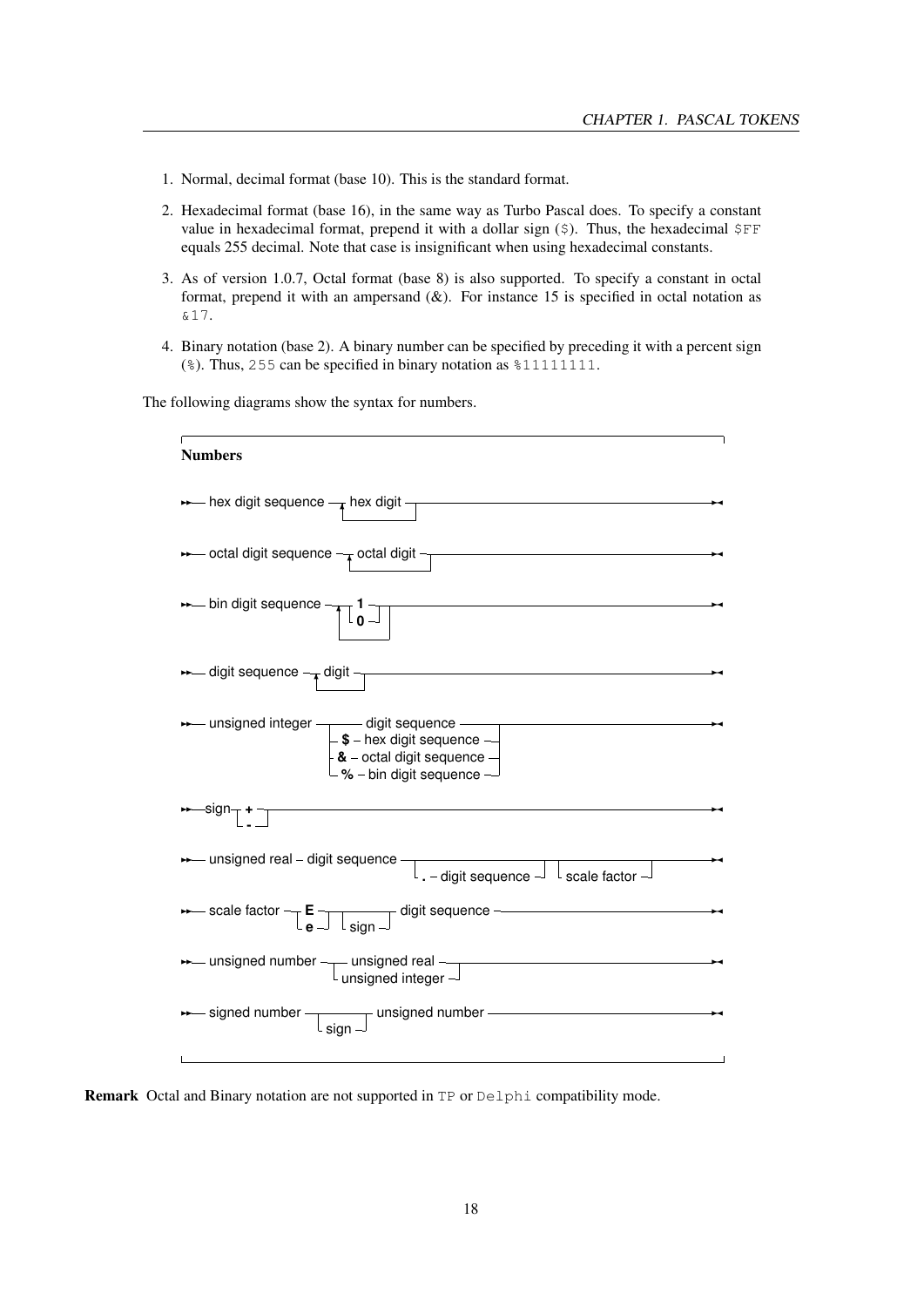## <span id="page-19-0"></span>1.7 Labels

A label is a name for a location in the source code to which can be jumped to from another location with a goto statement. A Label is a standard identifier or a digit sequence.

| Label                                                                 |  |
|-----------------------------------------------------------------------|--|
| $\rightarrow$ label $\neg$ digit sequence $\neg$<br>identifier $\neg$ |  |

Remark The -Sg or -Mtp switches must be specified before labels can be used. By default, Free Pascal doesn't support label and goto statements. The {\$GOTO ON} directive can also be used to allow use of labels and the goto statement.

The following are examples of valid labels:

```
Label
  123,
  abc;
```
## <span id="page-19-1"></span>1.8 Character strings

A character string (or string for short) is a sequence of zero or more characters (byte sized), enclosed in single quotes, and on a single line of the program source code: no literal carriage return or linefeed characters can appear in the string.

A character set with nothing between the quotes ('') is an empty string.

| <b>Character strings</b>                                                              |
|---------------------------------------------------------------------------------------|
| - character string – quoted string –                                                  |
| → quoted string $-$ ' $-\frac{1}{1}$ string character $-\frac{1}{1}$ ' $-\frac{1}{1}$ |
| string character - Any character except ' or CR                                       |
|                                                                                       |
|                                                                                       |

The string consists of standard, 8-bit ASCII characters or Unicode (normally UTF-8 encoded) characters. The control string can be used to specify characters which cannot be typed on a keyboard, such as #27 for the escape character.

The single quote character can be embedded in the string by typing it twice. The C construct of escaping characters in the string (using a backslash) is not supported in Pascal.

The following are valid string constants: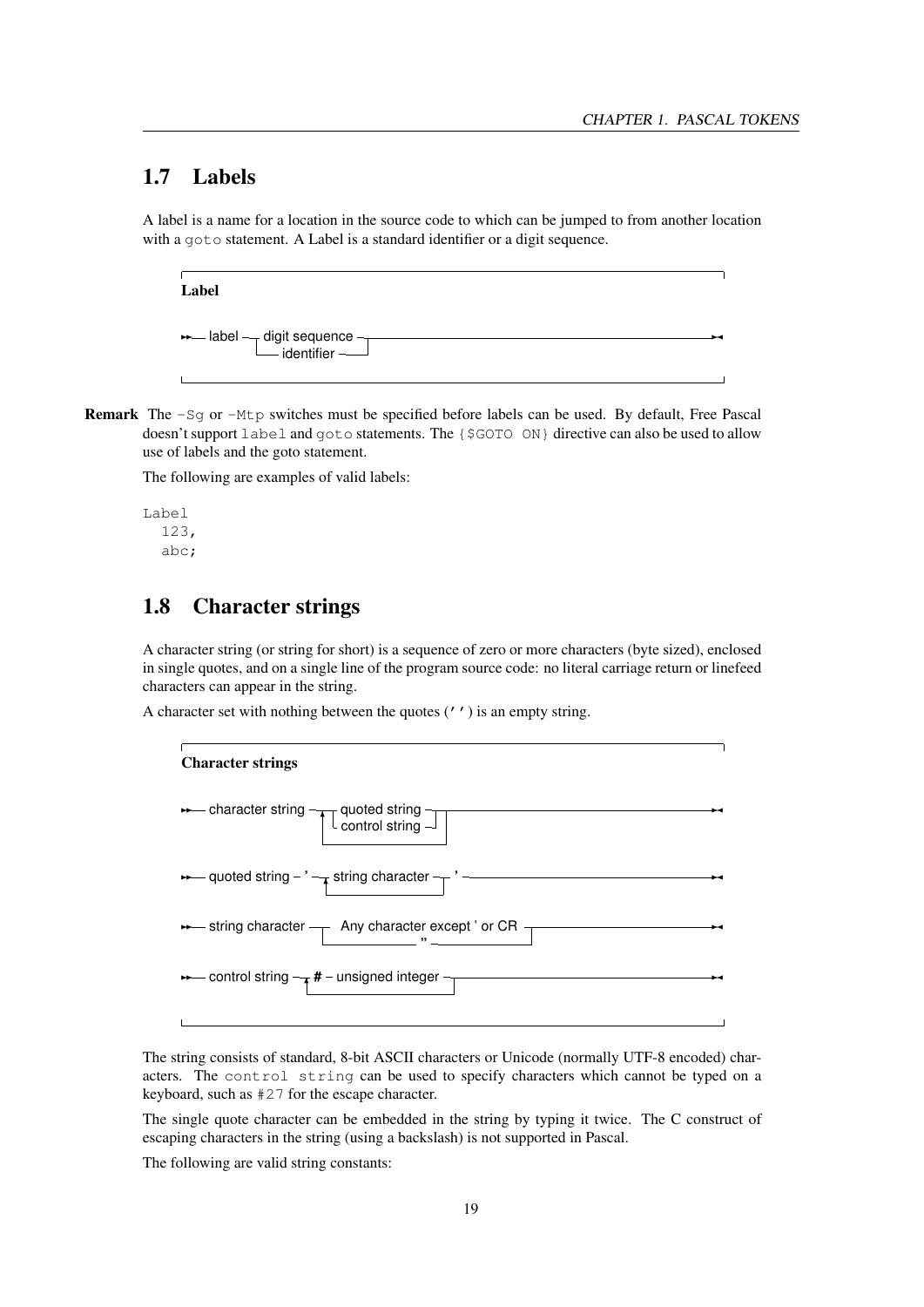```
'This is a pascal string'
\bar{\bf r}\overline{B}'A tabulator character: '#9' is easy to embed'
```
The following is an invalid string:

'the string starts here and continues here'

The above string must be typed as:

'the string starts here'#13#10' and continues here'

or

'the string starts here'#10' and continues here'

on unices (including Mac OS X), and as

'the string starts here'#13' and continues here'

on a classic Mac-like operating system.

It is possible to use other character sets in strings: in that case the codepage of the source file must be specified with the {\$CODEPAGE XXX} directive or with the -Fc command line option for the compiler. In that case the characters in a string will be interpreted as characters from the specified codepage.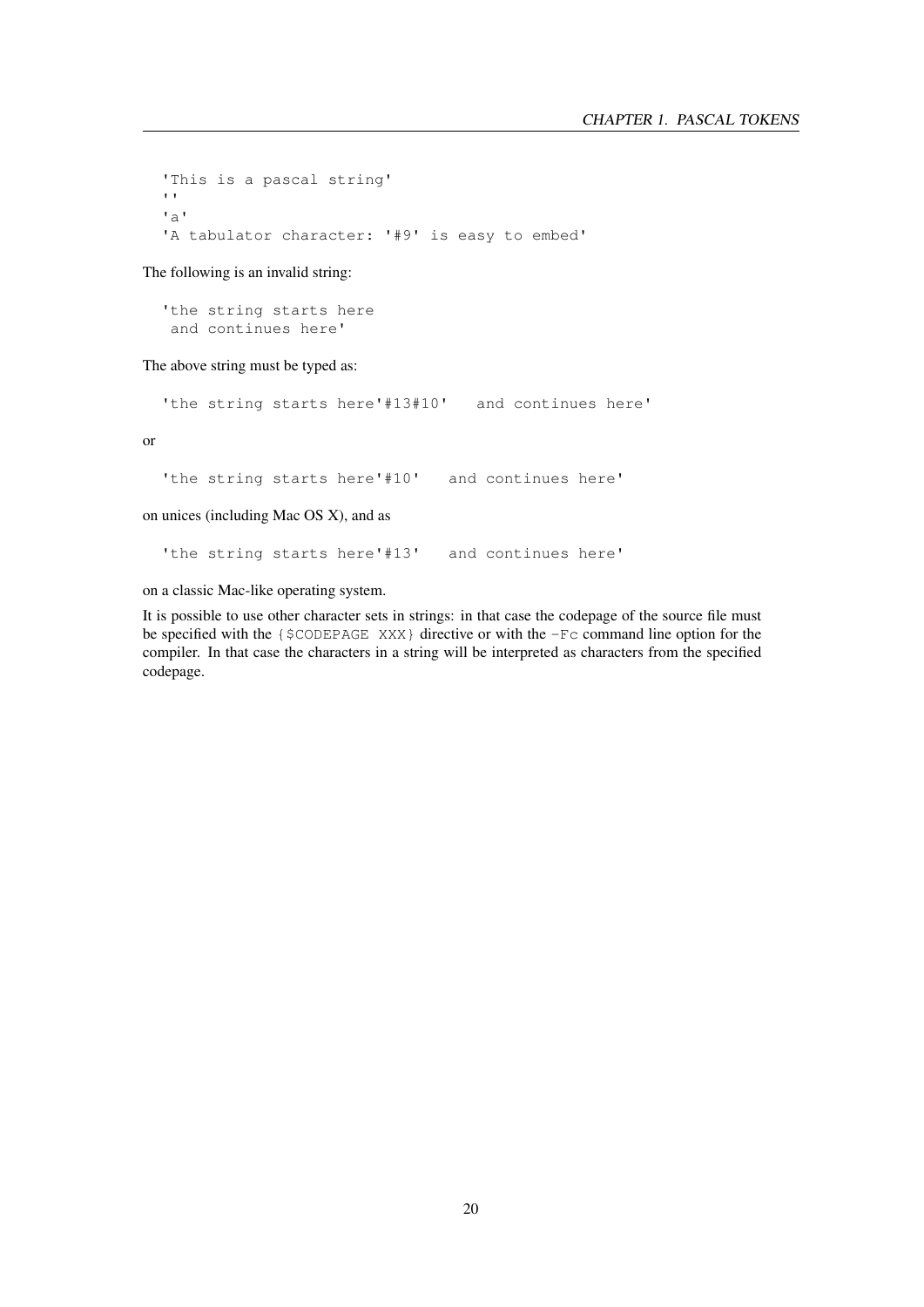## <span id="page-21-0"></span>Chapter 2

## **Constants**

Just as in Turbo Pascal, Free Pascal supports both ordinary and typed constants. They are declared in a constant declaration block in a unit, program or class, function or procedure declaration (section [16.5,](#page-252-1) page [252\)](#page-252-1).

### <span id="page-21-1"></span>2.1 Ordinary constants

Ordinary constants declarations are constructed using an identifier name followed by an "=" token, and followed by an optional expression consisting of legal combinations of numbers, characters, boolean values or enumerated values as appropriate. The following syntax diagram shows how to construct a legal declaration of an ordinary constant.

Constant declaration

```
✲✲ constant declaration ✻
                                  \frac{1}{\sqrt{1}} identifier − = − expression − hintdirectives − ; →
```
The compiler must be able to evaluate the expression in a constant declaration at compile time. This means that most of the functions in the Run-Time library cannot be used in a constant declaration. Operators such as +, -, \*, /, not, and, or, div, mod, ord, chr, sizeof, pi, int, trunc, round, frac, odd can be used, however. For more information on expressions, see chapter [12,](#page-169-0) page [169.](#page-169-0)

When a previously declared ordinary constant is used in the code, the compiler will insert the actual value of the constant instead of the constant name. That is, the following two pieces of code are entirely equivalent:

```
Const
  One = 1;begin
  Writeln(One);
end.
```
The above will produce the same code as if one had written: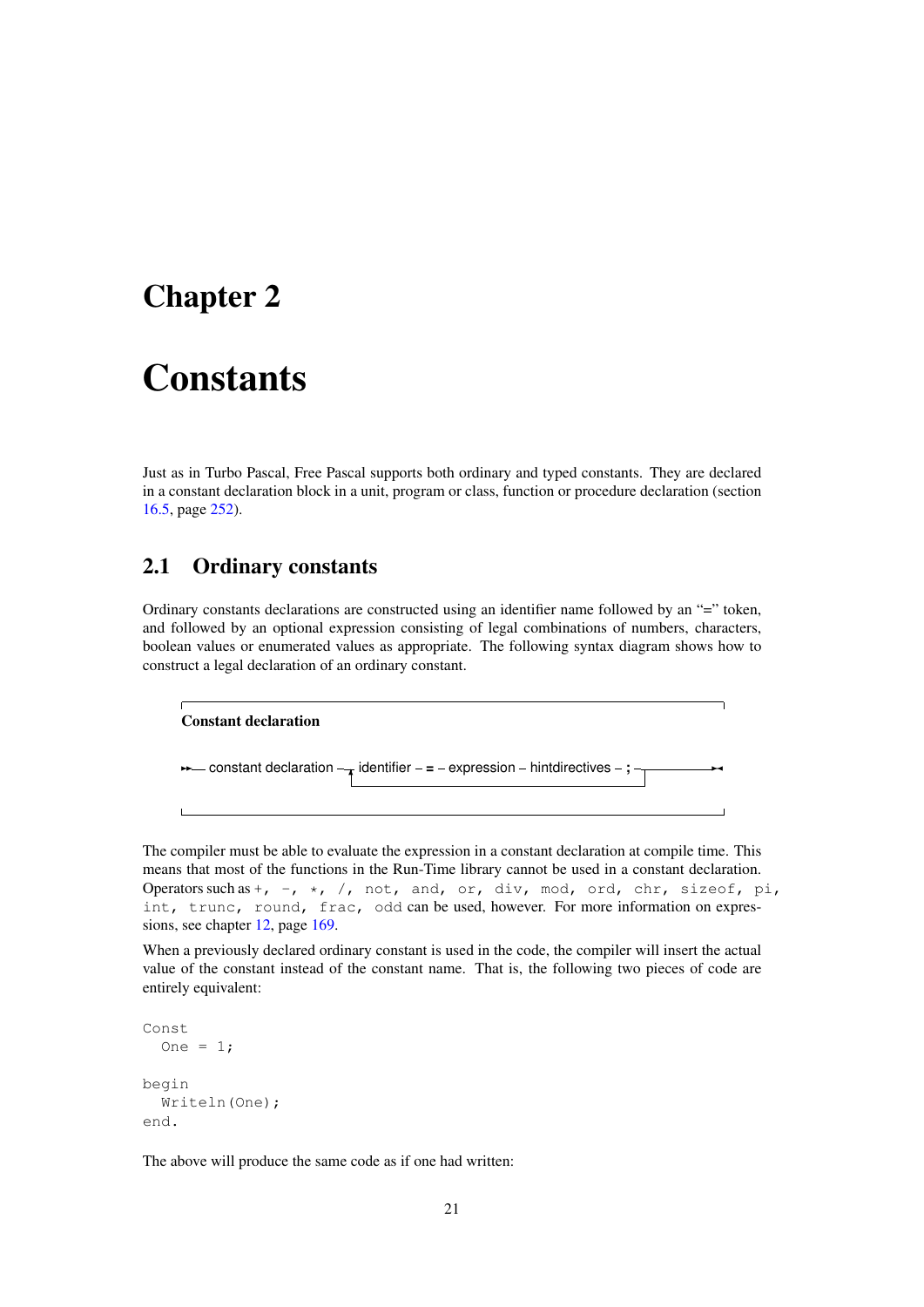```
begin
  Writeln(1);
end.
```
Only constants of the following types can be declared:

- Ordinal types
- Set types
- Pointer types (but the only allowed value is Nil).
- Real types
- Char,
- String

The following are all valid constant declarations:

```
Const
 e = 2.7182818; { Real type constant. }
 a = 2; { Ordinal (Integer) type constant. }
 c = '4'; { Character type constant. }
 s = 'This is a constant string'; {String type constant.}
 sc = chr(32)ls = SizeOf(Longint);
 P = Nil;Ss = [1,2];
```
Assigning a value to an ordinary constant is not permitted. Thus, given the previous declaration, the following will result in a compiler error:

s := 'some other string';

For string constants, the type of the string is dependent on some compiler switches. If a specific type is desired, a typed constant should be used, as explained in the following section.

Prior to version 1.9, Free Pascal did not correctly support 64-bit constants. As of version 1.9, 64-bit constants can be specified.

## <span id="page-22-0"></span>2.2 Typed constants

Sometimes it is necessary to specify the type of a constant, for instance for constants of complex structures (defined later in the manual). Their definition is quite simple.

#### Typed constant declaration

```
→ typed constant declaration \rightarrow identifier -:- type -=- typed constant - hintdirective -:-
```
<u></u>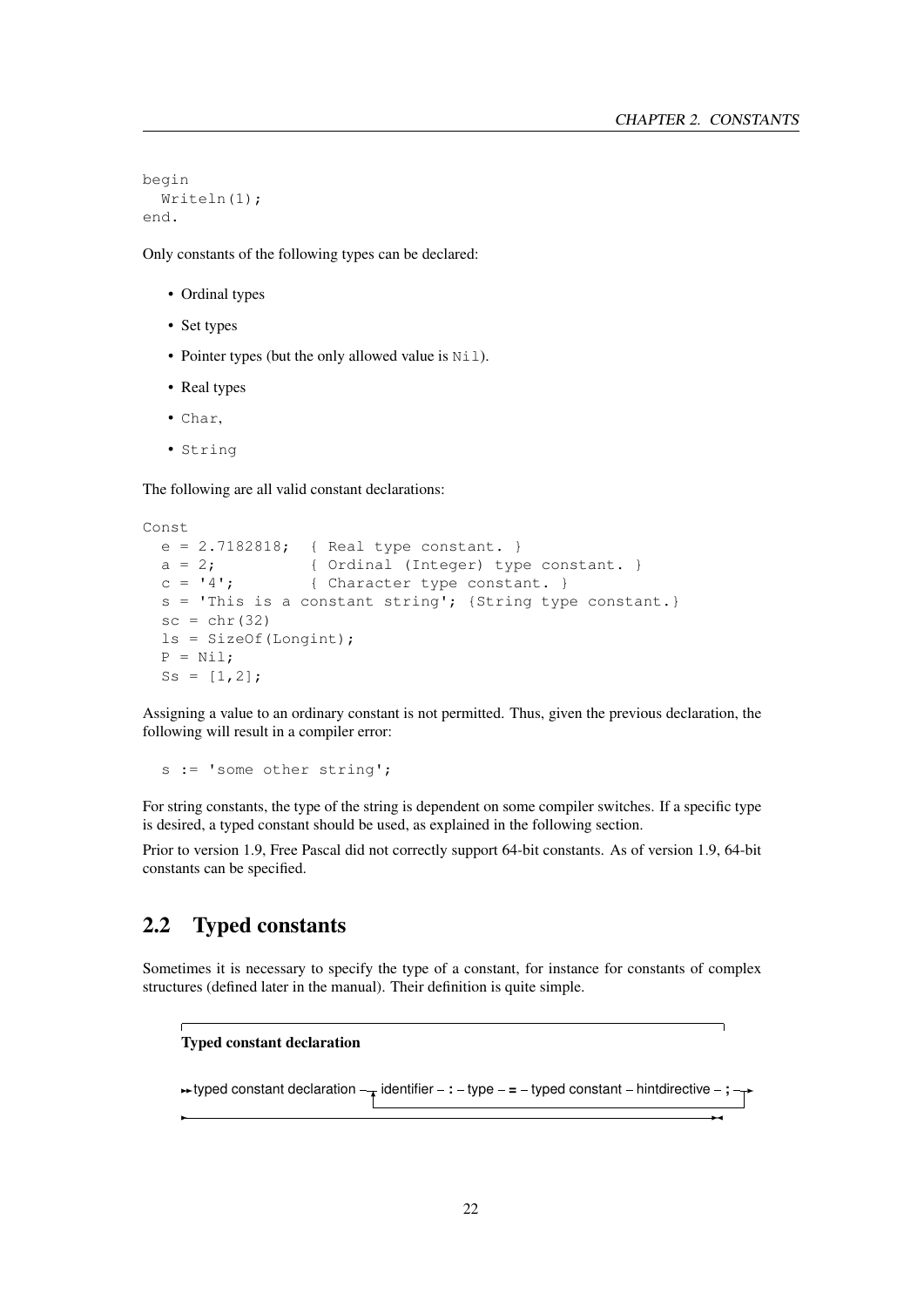| address constant -<br>- array constant<br>-- record constant -<br>$\perp$ procedural constant $\perp$ |
|-------------------------------------------------------------------------------------------------------|
|-------------------------------------------------------------------------------------------------------|

Contrary to ordinary constants, a value can be assigned to them at run-time. This is an old concept from Turbo Pascal, which has been replaced with support for initialized variables: For a detailed description, see section [4.4,](#page-68-1) page [68.](#page-68-1)

Support for assigning values to typed constants is controlled by the  $\{5J\}$  directive: it can be switched off, but is on by default (for Turbo Pascal compatibility). Initialized variables are always allowed.

Remark It should be stressed that typed constants are automatically initialized at program start. This is also true for *local* typed constants and initialized variables. Local typed constants are also initialized at program start. If their value was changed during previous invocations of the function, they will retain their changed value, i. e. they are not initialized each time the function is invoked.

### <span id="page-23-0"></span>2.3 Resource strings

A special kind of constant declaration block is the Resourcestring block. Resourcestring declarations are much like constant string declarations: resource strings act as constant strings, but they can be localized by means of a set of special routines in the objpas unit. A resource string declaration block is only allowed in the Delphi or Objfpc modes.

The following is an example of a resourcestring definition:

Resourcestring

```
FileMenu = '&File...';
EditMenu = '&Edit...';
```
All string constants defined in the resourcestring section are stored in special tables. The strings in these tables can be manipulated at runtime with some special mechanisms in the objpas unit.

Semantically, the strings act like ordinary constants; It is not allowed to assign values to them (except through the special mechanisms in the objpas unit). However, they can be used in assignments or expressions as ordinary string constants. The main use of the resourcestring section is to provide an easy means of internationalization.

More on the subject of resourcestrings can be found in the [Programmer's Guide,](../prog/prog.html) and in the objpas unit reference.

Remark Note that a resource string which is given as an expression will not change if the parts of the expression are changed:

```
resourcestring
 Part1 = 'First part of a long string.';
 Part2 = 'Second part of a long string.';
 Sentence = Part1+' '+Part2;
```
If the localization routines translate  $Part1$  and  $Part2$ , the Sentence constant will not be translated automatically: it has a separate entry in the resource string tables, and must therefore be translated separately. The above construct simply says that the initial value of Sentence equals Part1+' '+Part2.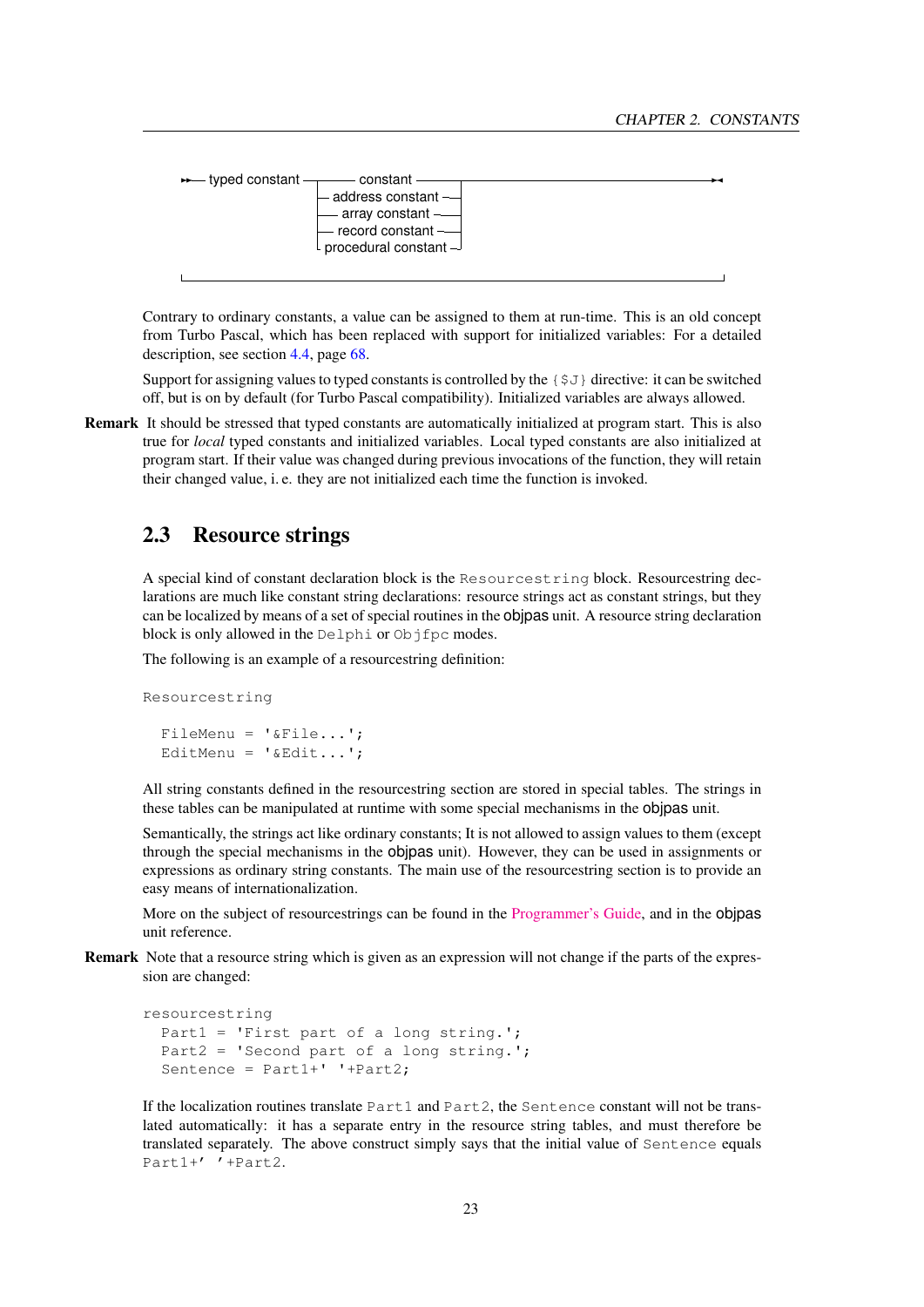Remark Likewise, when using resource strings in a constant array, only the initial values of the resource strings will be used in the array: when the individual constants are translated, the elements in the array will retain their original value.

```
resourcestring
  Yes = 'Yes.';
 No = 'No.';
Var
  YesNo : Array[Boolean] of string = (No, Yes);
  B : Boolean;
begin
  Writeln(YesNo[B]);
end.
```
This will print "Yes." or "No." depending on the value of B, even if the constants Yes and No have been localized by some localization mechanism.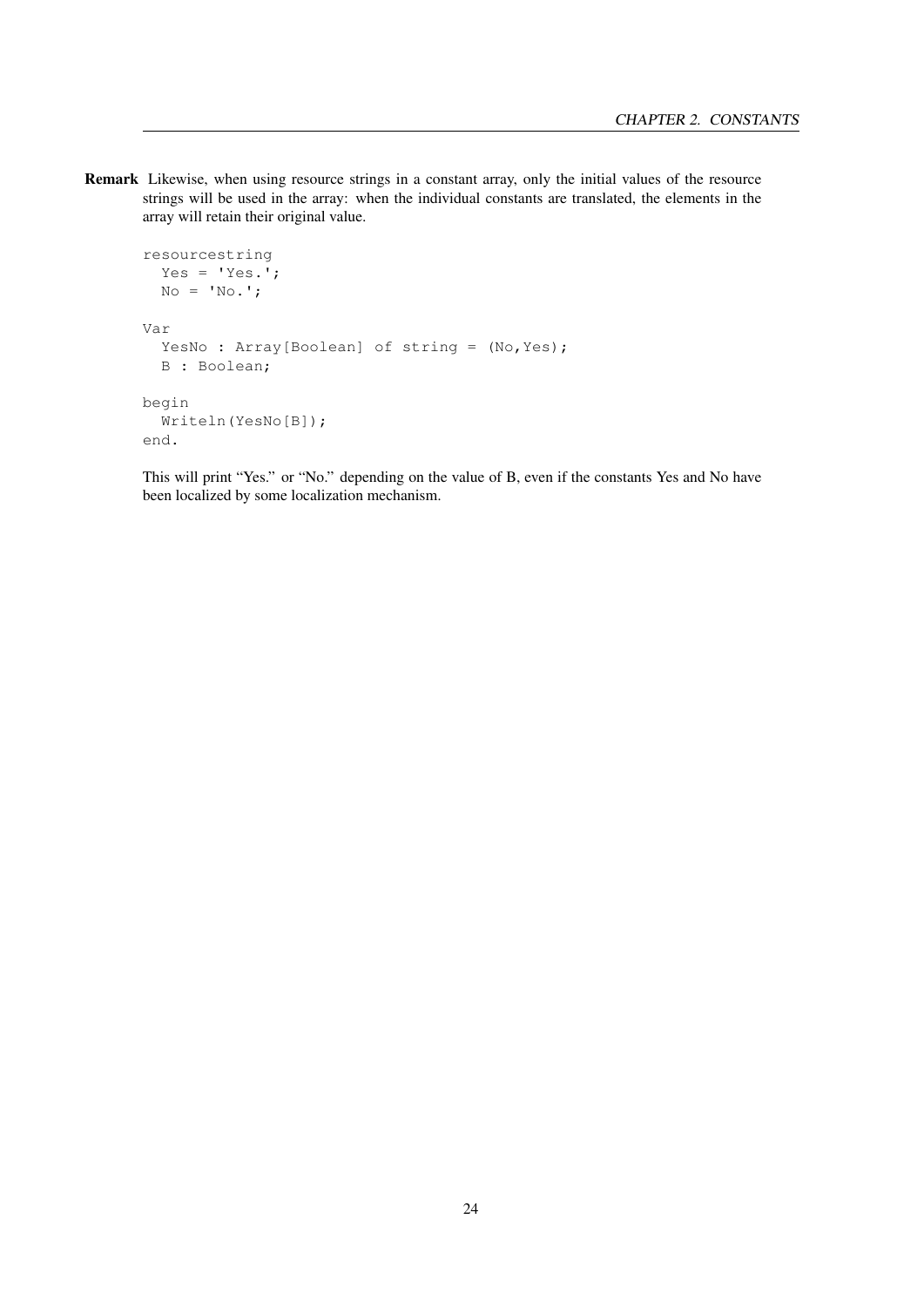## <span id="page-25-0"></span>Chapter 3

# **Types**

All variables have a type. Free Pascal supports the same basic types as Turbo Pascal, with some extra types from Delphi as well as some of its own.

The programmer can declare his own types, which is in essence defining an identifier that can be used to denote this custom type when declaring variables further in the source code. Declaring a type happens in a Type block (section [16.5,](#page-252-1) page [252\)](#page-252-1), which is a collection of type declarations, separated by semicolons:

Type declaration **★ type declaration** – identifier – = – type – **L** hint directives **;** ✲✛ There are eight major kinds of types: **Types**  $-$  type  $-\!\!\!-\!\!\!-\!\!\!-$  simple type -- string type - $-$  structured type -- pointer type - $-$  procedural type -- generic type specialized type - type alias - $\sim$ 

Each of these cases will be examined separately.

## <span id="page-25-1"></span>3.1 Base types

The base or simple types of Free Pascal are the Delphi types. We will discuss each type separately.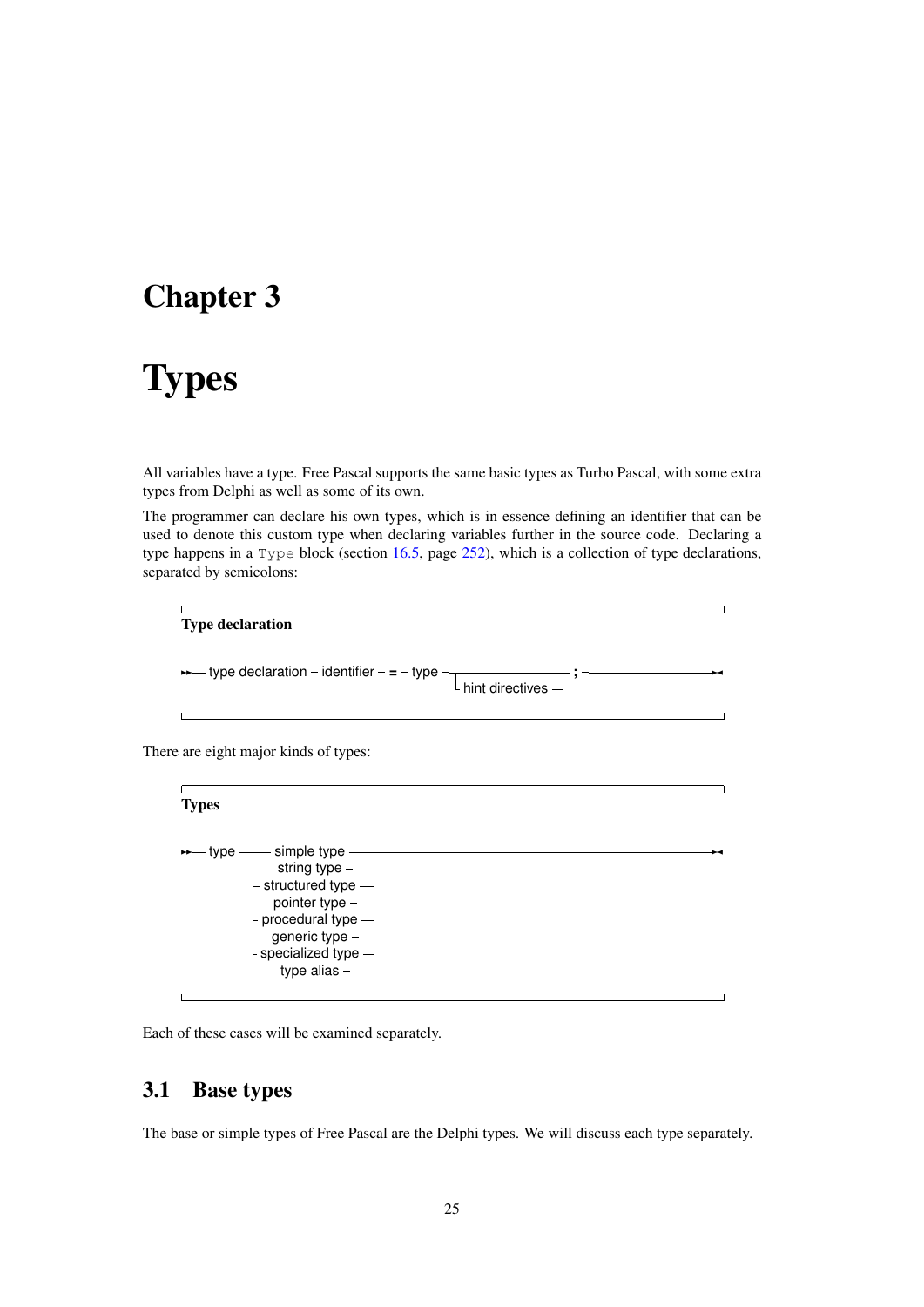| <b>Simple types</b>                                              |  |
|------------------------------------------------------------------|--|
| $\rightarrow$ simple type $\leftarrow$ ordinal type $\leftarrow$ |  |
| $\rightarrow$ real type – real type identifier –                 |  |
|                                                                  |  |

#### <span id="page-26-0"></span>**3.1.1 Ordinal types**

With the exception of floating point value types, all base types are ordinal types. Ordinal types have the following characteristics:

- 1. Ordinal types are countable and ordered, i. e. it is, in principle, possible to start counting them one by one, in a specified order. This property allows the operation of functions as Inc, Ord, Dec on ordinal types to be defined.
- 2. Ordinal values have a smallest possible value. Trying to apply the Pred function on the smallest possible value will generate a range check error if range checking is enabled.
- 3. Ordinal values have a largest possible value. Trying to apply the Succ function on the largest possible value will generate a range check error if range checking is enabled.
- Remark Int64 and QWord are considered ordinal types on 64-bit CPUs. On 32-bit types they have some of the characteristics of ordinals, but they cannot be used e. g. in for loops.

#### <span id="page-26-1"></span>Integers

A list of predefined integer types is presented in table [\(3.1\)](#page-26-2).

Table 3.1: Predefined integer types

<span id="page-26-2"></span>

| Name              |
|-------------------|
| Integer           |
| Shortint          |
| SmallInt          |
| Longint           |
| Longword          |
| Int <sub>64</sub> |
| <b>Byte</b>       |
| Word              |
| Cardinal          |
| QWord             |
| <b>ByteBool</b>   |
| WordBool          |
| LongBool          |
| <b>QWordBool</b>  |
|                   |

The integer types, and their ranges and sizes, that are predefined in Free Pascal are listed in table [\(3.2\)](#page-27-0). Please note that the qword and int64 types are not true ordinals, so some Pascal constructs will not work with these two integer types.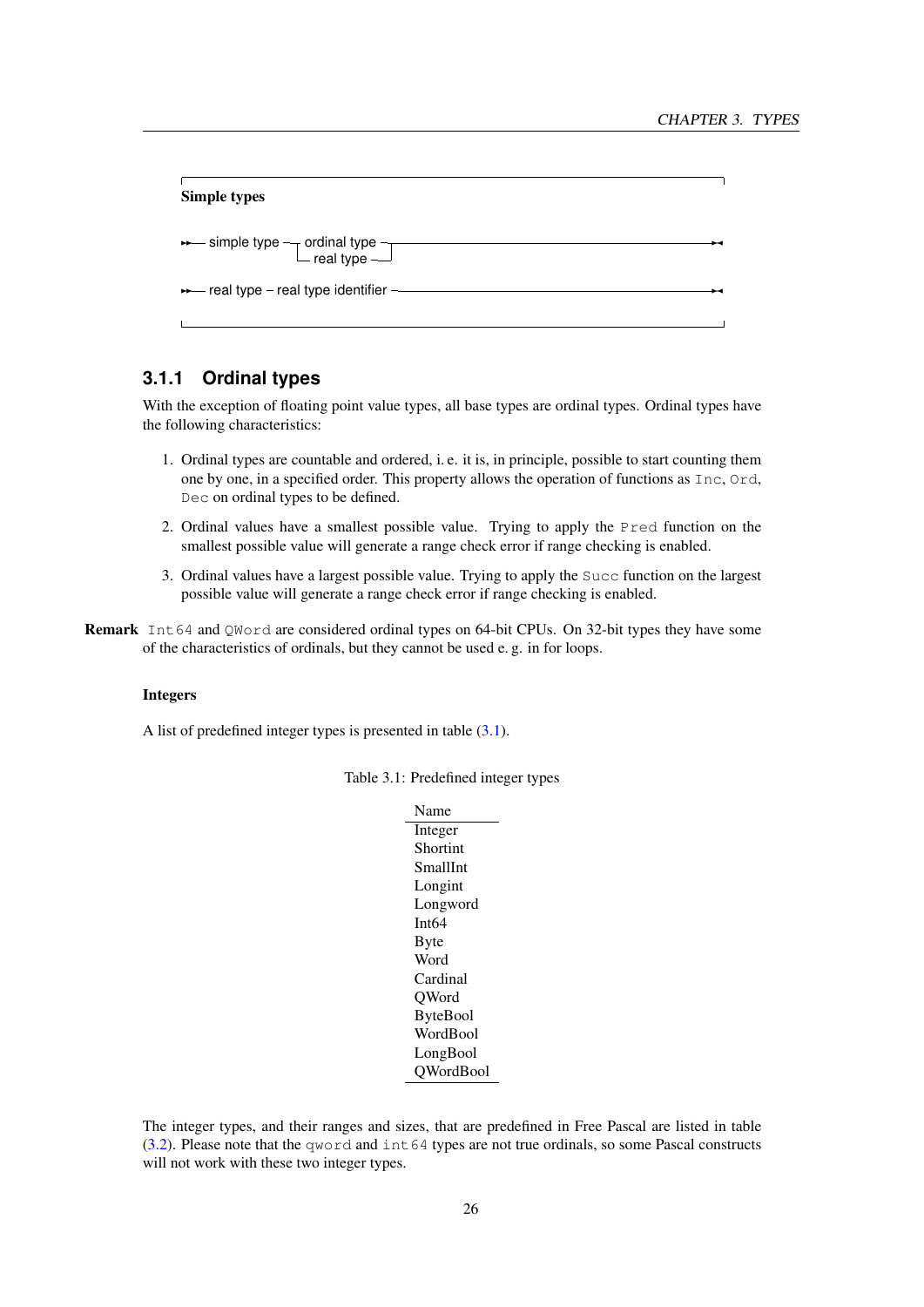| Type        | Range                                    | Size in bytes   |
|-------------|------------------------------------------|-----------------|
| <b>Byte</b> | 0.255                                    |                 |
| Shortint    | $-128127$                                |                 |
| Smallint    | $-32768$ $\ldots$ 32767                  | 2               |
| Word        | 0.65535                                  | 2               |
| Integer     | either smallint or longint               | size $2$ or $4$ |
| Cardinal    | longword                                 | 4               |
| Longint     | -2147483648  2147483647                  | $\overline{4}$  |
| Longword    | 04294967295                              | $\overline{4}$  |
| Int64       | -9223372036854775808 9223372036854775807 | 8               |
| OWord       | 018446744073709551615                    | 8               |

<span id="page-27-0"></span>Table 3.2: Predefined integer types

The integer type is an alias to the smallint type in the default Free Pascal mode. It is an alias for the longint type in either Delphi or ObjFPC mode. The cardinal type is currently always mapped to the longword type.

Remark The compiler decides on the type of an integer constant based on the value: An integer constant gets the smallest possible signed type. The first match in table  $(3.3)$  is used.

<span id="page-27-1"></span>

|  |  | Table 3.3: Integer constant type mapping |
|--|--|------------------------------------------|

| Range                                     | Type                |
|-------------------------------------------|---------------------|
| $-128.127$                                | Shortint            |
| 128255                                    | <b>B</b> yte        |
| $-3276832767$                             | Smallint            |
| 3276865535                                | Word                |
| -21474836482147483647                     | longint             |
| 2147483648.4294967295                     | Cardinal (longword) |
| -9223372036854775808  9223372036854775807 | Int <sub>64</sub>   |

That means constants in the range -128..127 are mapped to shortint, constants in range 128..255 are mapped to byte, etc. Constants in the range 2147483647..high(cardinal) are parsed as cardinals, and all decimal constants which do not fit either of the above ranges are parsed as 64-bit integer constants.

Remark In newer Delphi versions, the longint type is platform and CPU dependent. This is not so in FPC, where longint is 32-bit on all platforms.

As a pascal compiler, Free Pascal does automatic type conversion and upgrading in expressions where different kinds of integer types are used:

- 1. Every platform has a "native" integer size, depending on whether the platform is 8-bit, 16-bit, 32-bit or 64-bit. E. g. on AVR this is 8-bit.
- 2. Every integer smaller than the "native" size is promoted to a signed version of the "native" size. Integers equal to the "native" size keep their signedness.
- 3. The result of binary arithmetic operators  $(+, -, *, etc.)$  is determined in the following way:
	- (a) If at least one of the operands is larger than the native integer size, the result is chosen to be the smallest type that encompasses the ranges of the types of both operands. This means that mixing an unsigned with a smaller or equal in size signed will produce a signed type that is larger than both of them.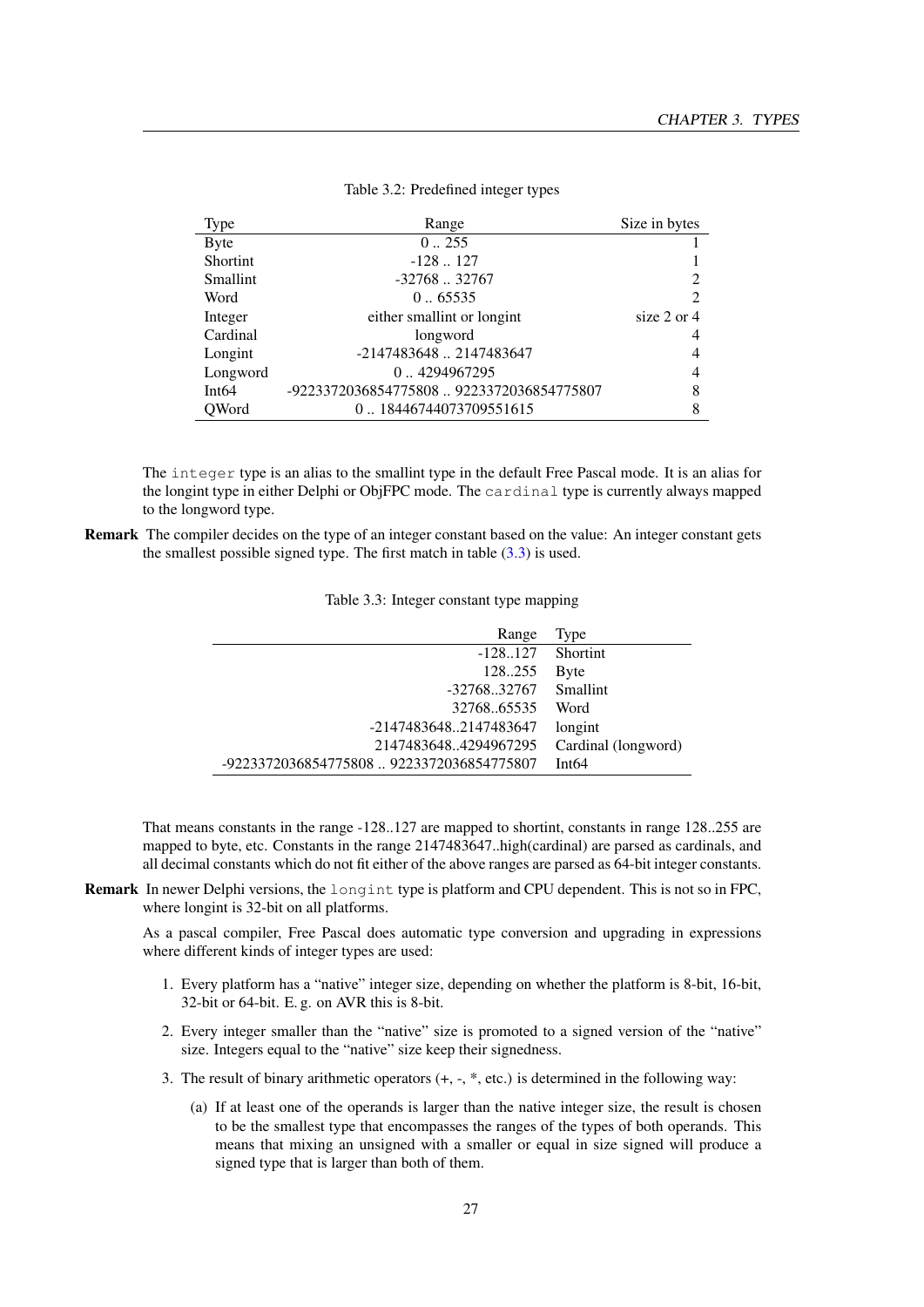- (b) If both operands have the same signedness, the result is the same type as them. The only exception is subtracting  $(-)$ : in the case of unsigned – unsigned subtracting produces a signed result in FPC (as in Delphi, but not in TP7).
- (c) Mixing signed and unsigned operands of the "native" int size produces a larger signed result. This means that mixing longint and longword on 32-bit platforms will produce an int64. Similarly, mixing byte and shortint on 8-bit platforms (AVR) will produce a smallint.

#### <span id="page-28-0"></span>Boolean types

Free Pascal supports the Boolean type, with its two predefined possible values True and False. These are the only two values that can be assigned to a Boolean type. Of course, any expression that resolves to a boolean value, can also be assigned to a boolean type.

| Name                  | Size                        | Ord(True)         |
|-----------------------|-----------------------------|-------------------|
| <b>Boolean</b>        |                             |                   |
| Boolean16             | $\mathcal{D}_{\mathcal{L}}$ |                   |
| Boolean <sub>32</sub> | 4                           |                   |
| Boolean <sub>64</sub> | 8                           |                   |
| <b>ByteBool</b>       | 1                           | Any nonzero value |
| WordBool              | $\mathcal{D}_{\mathcal{L}}$ | Any nonzero value |
| LongBool              | 4                           | Any nonzero value |
| <b>QWordBool</b>      | 8                           | Any nonzero value |

<span id="page-28-1"></span>Table 3.4: Boolean types

In addition to the simple Boolean type, the additional Boolean16, Boolean32 and Boolean64 types exist. These are in fact integer types, which are assignment-compatible with the simple boolean type. As an integer, the values for True and False are 1 and 0. This can be used to interface with C code that defines a boolean of this size with values 0 and 1.

To make interfacing with C even easier, Free Pascal also supports the ByteBool, WordBool, LongBool and QWordBool types. These are of type Byte, Word, Longint or Int64, but are again assignment compatible with a Boolean. The only difference with the Boolean16/32/64 types is in what values are considered true or false: The value False is equivalent to 0 (zero) and any nonzero value is considered True when converting to a boolean value. A boolean value of True is converted to Not(0) in case it is assigned to a variable of type ByteBool, WordBool, LongBool or QWordBool.

Assuming B to be of type Boolean, the following are valid assignments:

```
B := True;B := False;B := 1 < > 2; { Results in B := True }
```
Boolean expressions are also used in conditions.

Remark In Free Pascal, boolean expressions are by default always evaluated in such a way that when the result is known, the rest of the expression will no longer be evaluated: this is called short-cut boolean evaluation.

In the following example, the function Func will never be called, which may have strange sideeffects.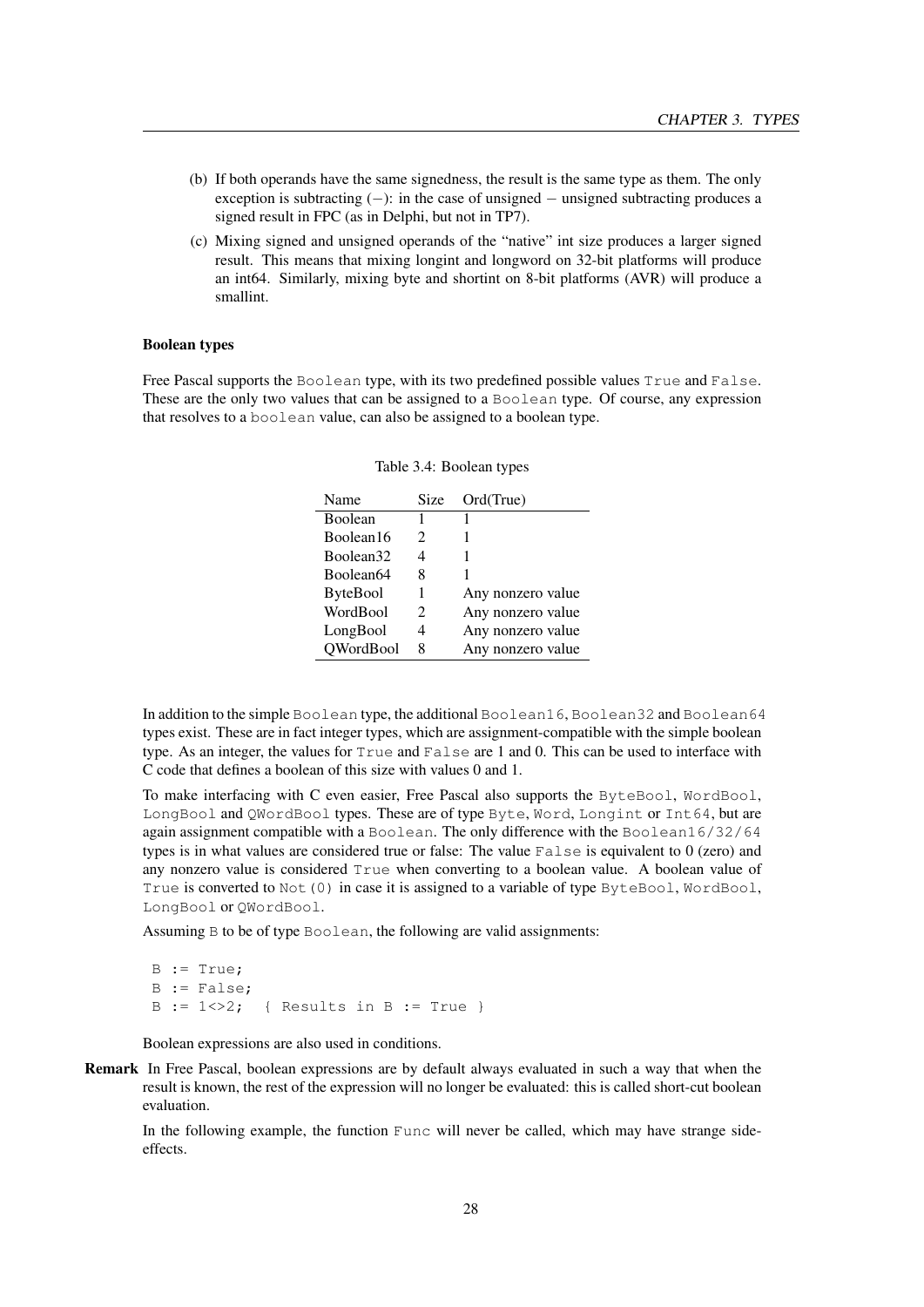...  $B := False;$  $A := B$  and Func:

Here Func is a function which returns a Boolean type.

This behavior is controllable by the  $\{\$B\}$  compiler directive.

#### <span id="page-29-0"></span>Enumeration types

Enumeration types are supported in Free Pascal. On top of the Turbo Pascal implementation, Free Pascal allows also a C-style extension of the enumeration type, where a value is assigned to a particular element of the enumeration list.



(see chapter [12,](#page-169-0) page [169](#page-169-0) for how to use expressions) When using assigned enumerated types, the assigned elements must be in ascending numerical order in the list, or the compiler will complain. The expressions used in assigned enumerated elements must be known at compile time. So the following is a correct enumerated type declaration:

Type Direction = ( North, East, South, West );

A C-style enumeration type looks as follows:

```
Type
  EnumType = (one, two, three, forty := 40, fortyone);
or you can use
Type
  EnumType = (one, two, three, forty = 40, fortyone);
```
The latter notation is mandatory in mode DELPHI.

As a result, the ordinal number of  $f \circ r \circ t$  is 40, and not 3, as it would be when the ': = 40' wasn't present. The ordinal value of  $f$ ortyone is then 41, and not 4, as it would be when the assignment wasn't present. After an assignment in an enumerated definition the compiler adds 1 to the assigned value to assign to the next enumerated value.

When specifying such an enumeration type, it is important to keep in mind that the enumerated elements should be kept in ascending order. The following will produce a compiler error: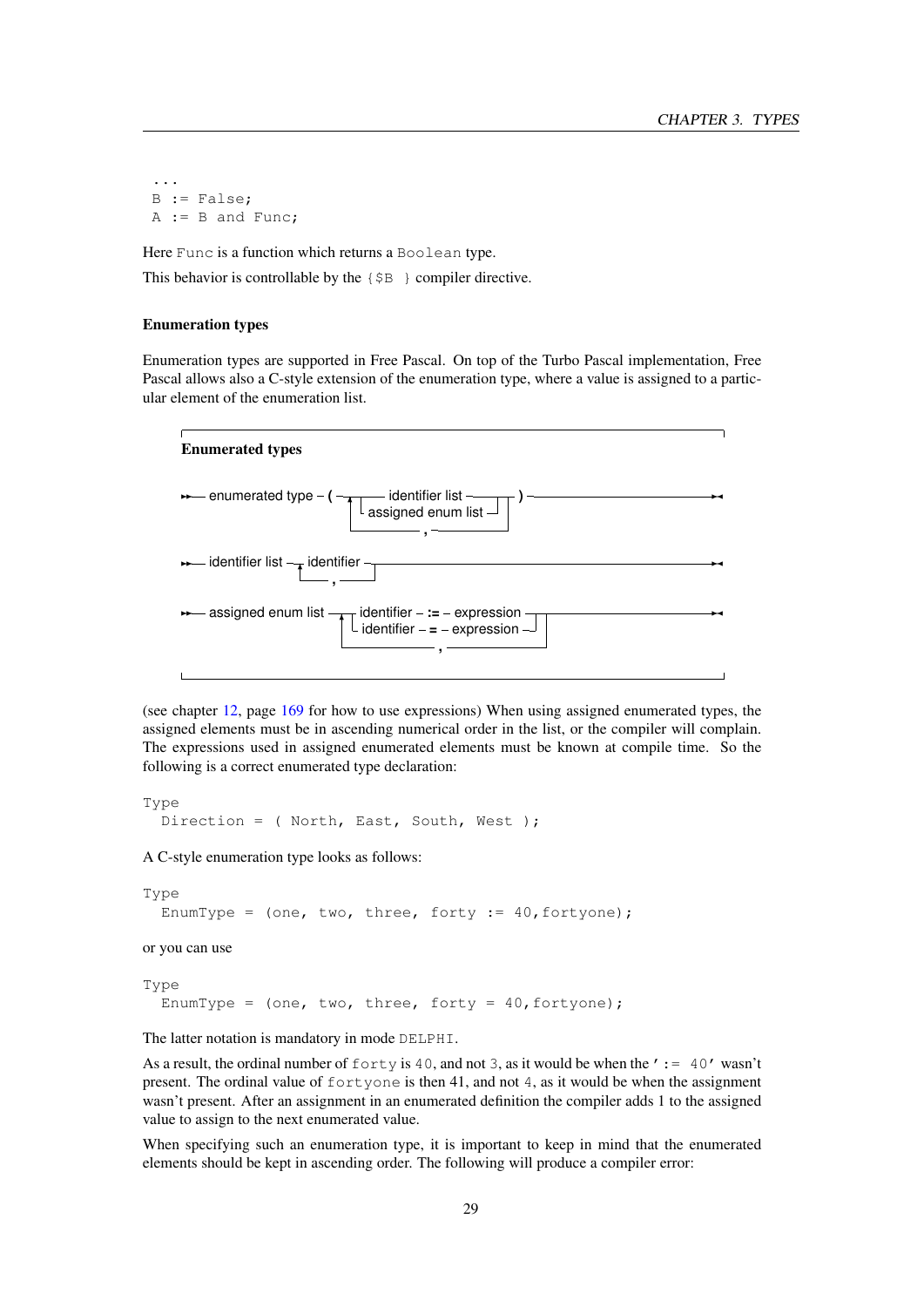```
Type
 EnumType = (one, two, three, forty := 40, thirty := 30);
```
It is necessary to keep forty and thirty in the correct order. When using enumeration types it is important to keep the following points in mind:

- 1. The Pred and Succ functions cannot be used on this kind of enumeration types. Trying to do this anyhow will result in a compiler error.
- 2. Enumeration types are stored using a default, independent of the actual number of values: the compiler does not try to optimize for space. This behavior can be changed with the {\$PACKENUM n} compiler directive, which tells the compiler the minimal number of bytes to be used for enumeration types. For instance

```
Type
{$PACKENUM 4}
  LargeEnum = ( BigOne, BigTwo, BigThree );{$PACKENUM 1}
  SmallEnum = ( one, two, three );
Var S : SmallEnum;
    L : LargeEnum;
begin
  WriteLn ('Small enum : ', SizeOf(S));
  WriteLn ('Large enum : ', SizeOf(L));
end.
```
will, when run, print the following:

Small enum : 1 Large enum : 4

More information can be found in the [Programmer's Guide,](../prog/prog.html) in the compiler directives section.

#### <span id="page-30-0"></span>Subrange types

A subrange type is a range of values from an ordinal type (the *host* type). To define a subrange type, one must specify its limiting values: the highest and lowest value of the type.

Subrange types

**★** subrange type – constant – .. – constant –

Some of the predefined integer types are defined as subrange types:

```
Type
 Longint = $800000000..$7ffffff;Integer = -32768...32767;shortint = -128...127;
 byte = 0..255;Word = 0.065535;
```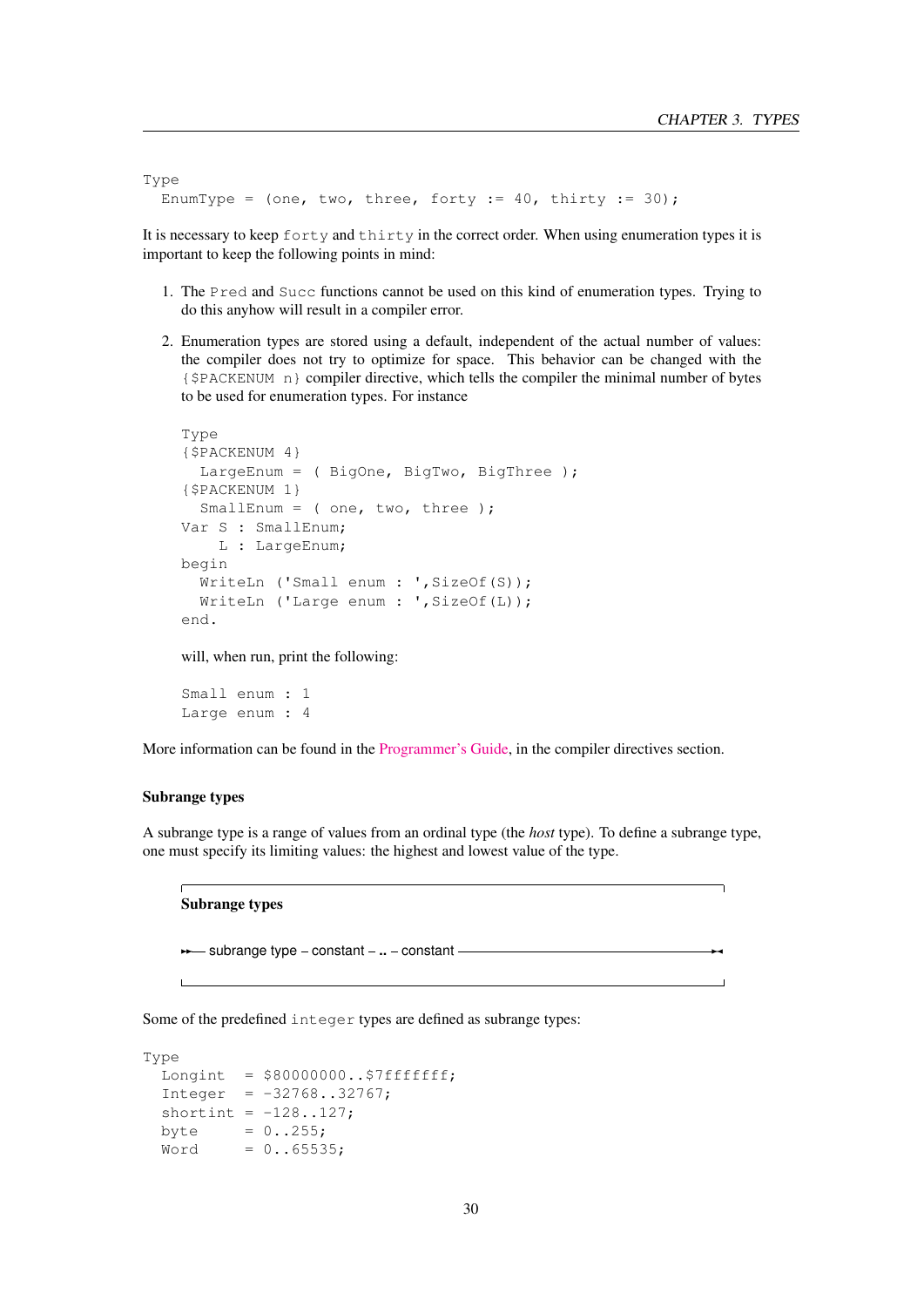Subrange types of enumeration types can also be defined:

```
Type
  Days = (monday, tuesday, wednesday, thursday, friday,
         saturday, sunday);
  WorkDays = monday .. friday;
  WeekEnd = Saturday .. Sunday;
```
#### <span id="page-31-0"></span>Character types

A character type is also an ordinal type: characters are ordered, can be counted. There are 2 character types:

AnsiChar This is a 1-byte character. The interpretation of the character depends on the codepage.

WideChar This is a 2-byte character. The interpretation of the character depends on the codepage.

Characters can be used in a loop, one can use prev and succ on it, as well as ord.

For more information on characters, see section [3.2,](#page-32-0) page [32.](#page-32-0)

#### <span id="page-31-1"></span>**3.1.2 Real types**

Free Pascal uses the math coprocessor (or emulation) for all its floating-point calculations. The Real native type is processor dependent, but it is either a Single or a Double. Only the IEEE floating point types are supported, and these depend on the target processor and emulation options. The true Turbo Pascal compatible types are listed in table [\(3.5\)](#page-31-2).

<span id="page-31-2"></span>

|  | Table 3.5: Supported Real types |  |  |
|--|---------------------------------|--|--|
|--|---------------------------------|--|--|

| Type     | Range                                       | Significant digits | <b>Size</b> |
|----------|---------------------------------------------|--------------------|-------------|
| Real     | platform dependant                          | ???                | 4 or 8      |
| Single   | $1.5E-45$ $\ldots$ $3.4E38$                 | $7 - 8$            |             |
| Double   | $5.0E-324$ 1.7E308                          | $15 - 16$          |             |
| Extended | 1.9E-4932  1.1E4932                         | $19 - 20$          | 10          |
| Comp     | $-2E64+1$ $\ldots$ 2E63-1                   | $19 - 20$          |             |
| Currency | -922337203685477.5808  922337203685477.5807 | $19 - 20$          |             |

The Comp type is, in effect, a 64-bit integer and is not available on all target platforms. To get more information on the supported types for each platform, refer to the [Programmer's Guide.](../prog/prog.html)

The currency type is a fixed-point real data type which is internally used as an 64-bit integer type (automatically scaled with a factor 10000), this minimizes rounding errors. This type should be used with care: when used in expressions using e.g. multiplication, the evaluation of the expression may go wrong (losing precision) if intermediate results fall outside the currency range.

Note that not all float types are available on all platforms. The single float type is the only one guaranteed to be available on all platforms that have floating point support (so e.g. AVR does not have it). The double type is available on all platforms with coprocessor, and the extended type is available on all Intel x86 processors, except on the Windows 64-bit platform. More details on availability can be found in the [Programmer's Guide.](../prog/prog.html)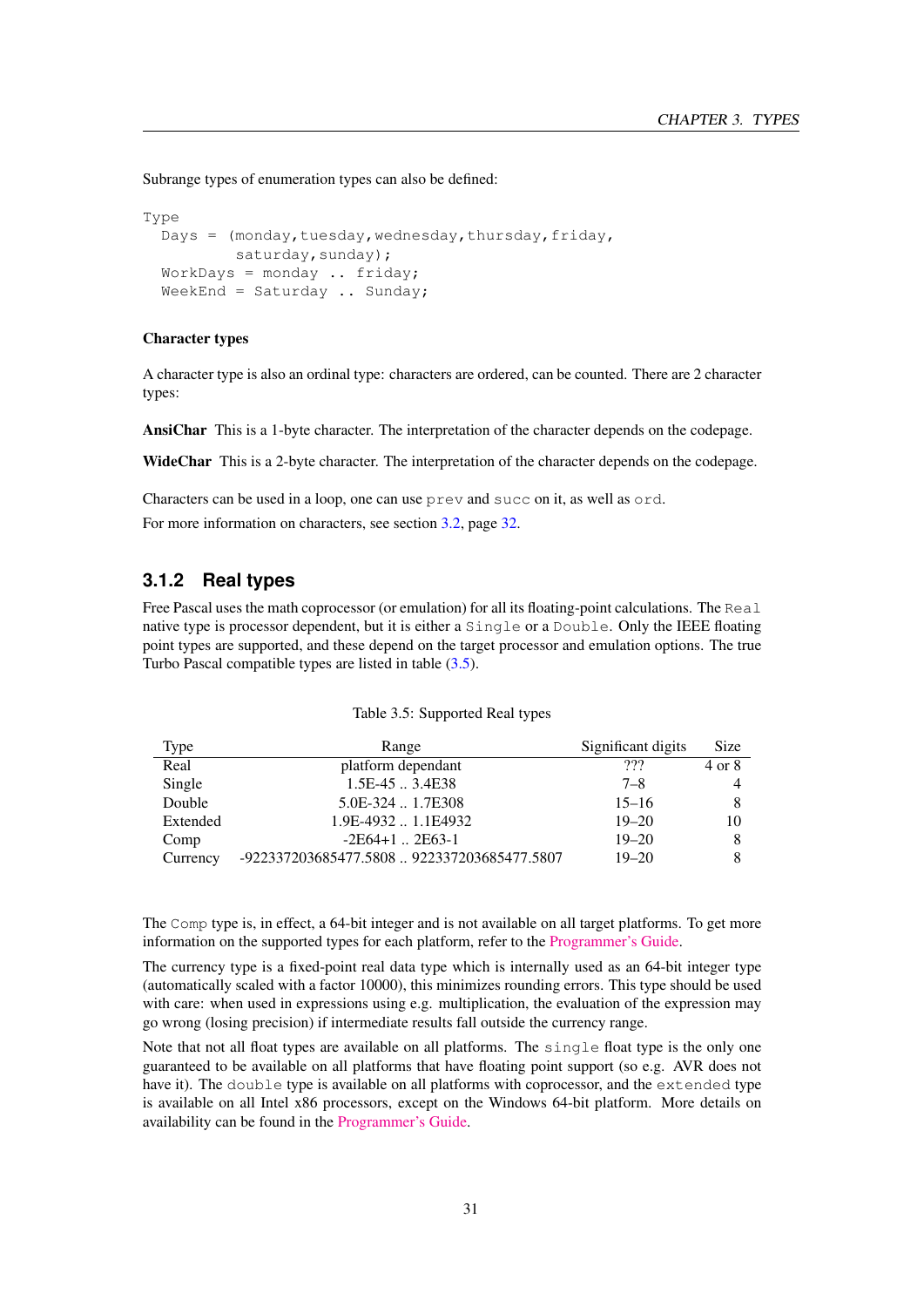### <span id="page-32-0"></span>3.2 Character types

#### <span id="page-32-1"></span>**3.2.1 Char or AnsiChar**

Free Pascal supports the type Char. A Char is exactly 1 byte in size, and contains one ASCII character.

A character constant can be specified by enclosing the character in single quotes, as follows: 'a' or 'A' are both character constants.

A character can also be specified by its character value (commonly an ASCII code), by preceding the ordinal value with the number symbol (#). For example specifying #65 would be the same as 'A'.

Also, the caret character  $(2)$  can be used in combination with a letter to specify a character with ASCII value less than 27. Thus  $\hat{G}$  equals  $\hat{H}$  – G is the seventh letter in the alphabet. The compiler is rather sloppy about the characters it allows after the caret, but in general one should assume only letters.

When the single quote character must be represented, it should be typed two times successively, thus '''' represents the single quote character.

To distinguish Char from WideChar, the system unit also defines the AnsiChar type, which is the same as the char type. In future versions of FPC, the Char type may become an alias for either WideChar or AnsiChar.

#### <span id="page-32-2"></span>**3.2.2 WideChar**

Free Pascal supports the type WideChar. A WideChar is exactly 2 bytes in size, and contains one UNICODE character in UTF-16 encoding.

A unicode character can be specified by its character value (an UTF-16 code), by preceding the ordinal value with the number symbol (#).

A normal ansi (1-byte) character literal can also be used for a widechar, the compiler will automatically convert it to a 2-byte UTF-16 character.

The following defines some greek characters (phi, omega):

```
Const
 C3 : widechar = #$03A8;C4 : widechar = #503A9;
```
The same can be accomplished by typecasting a word to widechar:

```
Const
 C3 : widechar = widechar($03A8);
 C4 : widechar = widechar($03A9);
```
#### <span id="page-32-3"></span>**3.2.3 Other character types**

Free Pascal defines some other character types in the system unit such as UCS2Char, UCS4Char, UniCodeChar. However, no special support for these character types exists, they have been defined for Delphi compatibility only.

#### <span id="page-32-4"></span>**3.2.4 Single-byte String types**

Free Pascal supports the String type as it is defined in Turbo Pascal: a sequence of single-byte characters with an optional size specification. It also supports ansistrings (with unlimited length) and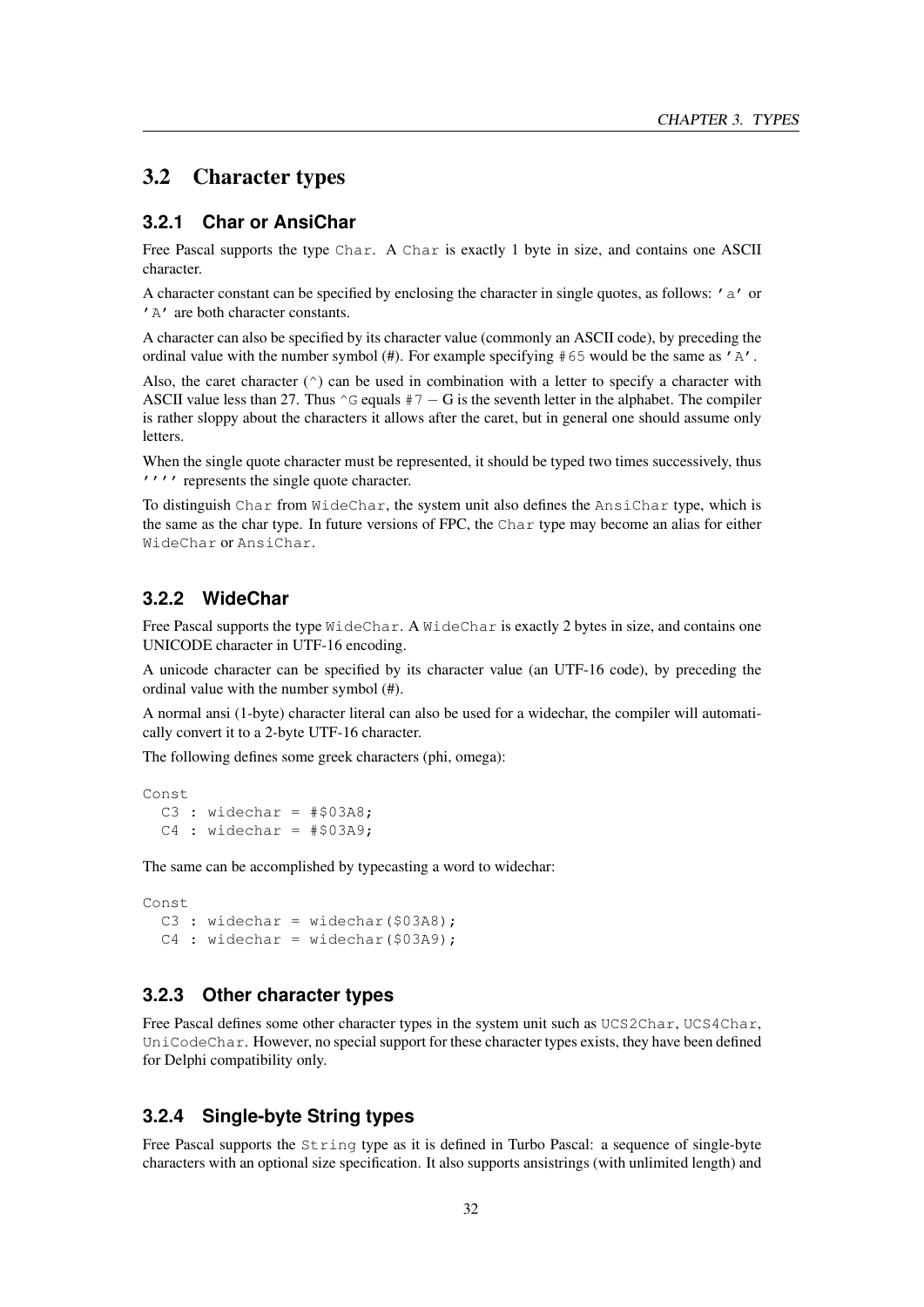codepage information<sup>[1](#page-33-1)</sup> as in Delphi.

To declare a variable as a string, use the following type specification:



If there is a size specifier (using square brackets), then its maximum value – indicating the maximum size of the string – is 255. If there is a codepage specifier, (using round brackets) it indicates an ansistring with associated code page information.

The meaning of a string declaration statement without size and code page indication is interpreted differently depending on the {\$H} switch:

var A : String;

If no size and code page indication indication is present, the above declaration can declare an ansistring or a short string.

Whatever the actual type, single byte strings can be used interchangeably. The compiler always takes care of the necessary type conversions. Note, however, that the result of an expression that contains ansistrings and short strings will always be an ansistring.

#### <span id="page-33-0"></span>Short strings

A string declaration declares a short string in the following cases:

- 1. If the  $$H$  switch is off: { $$H-}$ }, the string declaration will always be a short string declaration.
- 2. If the switch is on  $\{\frac{5H+1}{2}\}$ , and there is a maximum length (the size) specifier, the declaration is a short string declaration.

Short strings are always assumed to use the system code page. The predefined type ShortString is defined as a string of size 255:

ShortString = String[255];

If the size of the string is not specified, 255 is taken as a default. The actual length of the string can be obtained with the Length standard runtime routine. For example in

 ${SH-}$ 

Type NameString =  $String[10]$ ; StreetString = String;

<span id="page-33-1"></span> $1<sup>1</sup>$ As of version 3.0 of Free Pascal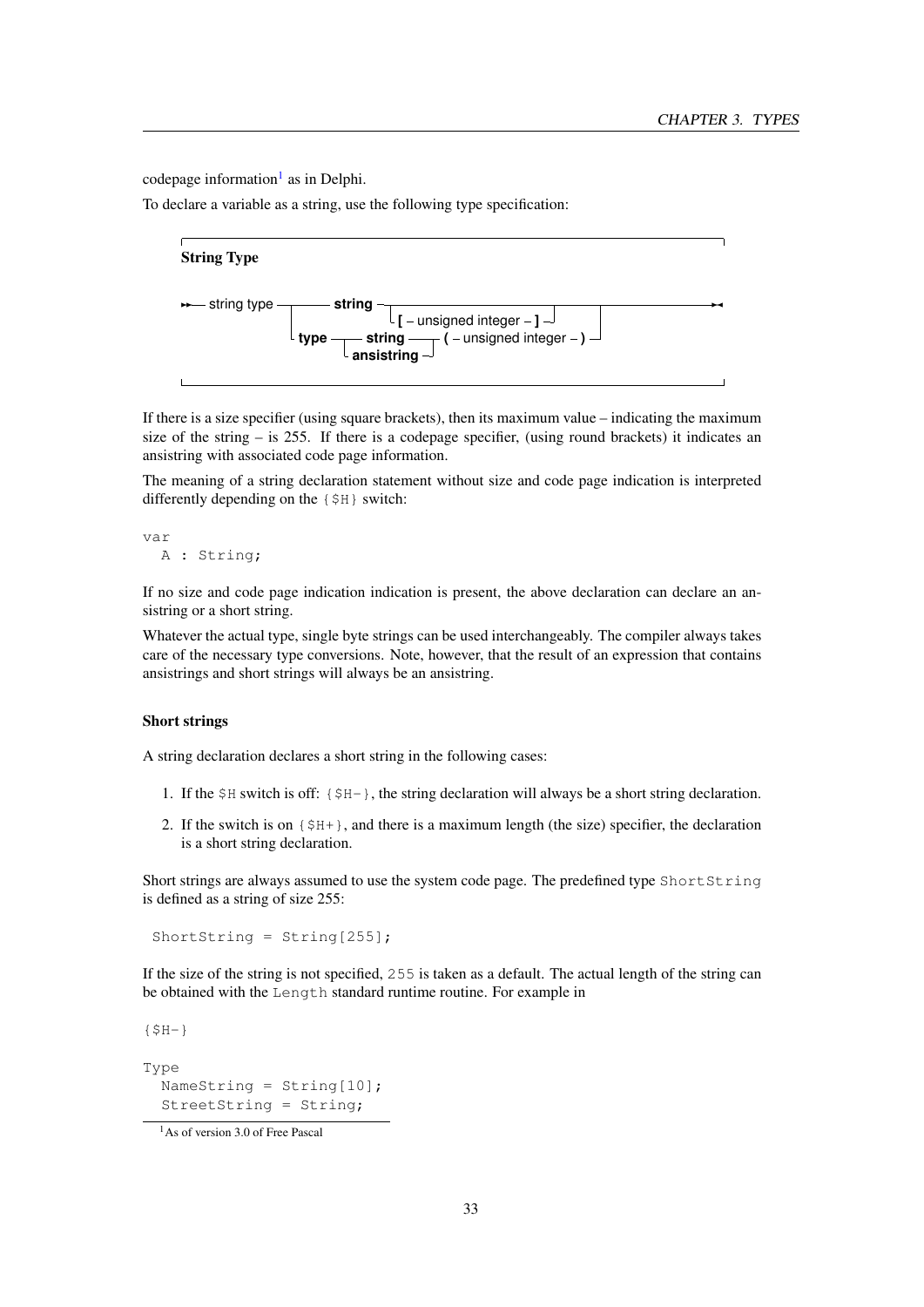NameString can contain a maximum of 10 characters. While StreetString can contain up to 255 characters.

Remark Short strings have a maximum length of 255 characters: when specifying a maximum length, the maximum length may not exceed 255. If a length larger than 255 is attempted, then the compiler will give an error message:

Error: string length must be a value from 1 to 255

For short strings, the length is stored in the character at index 0. Old Turbo Pascal code relies on this, and it is implemented similarly in Free Pascal.

Despite this, to write portable code, it is best to set the length of a shortstring with the SetLength call, and to retrieve it with the Length call. These functions will always work, whatever the internal representation of the shortstrings or other strings in use: this allows easy switching between the various string types.

#### <span id="page-34-0"></span>Ansistrings

Ansistrings are strings that have no length limit, and have a code page associated with them $2$ . They are reference counted and are guaranteed to be null terminated.

Internally, an ansistring is treated as a pointer: the actual content of the string is stored on the heap, as much memory as needed to store the string content is allocated.

If no codepage is given in the declaration, the system codepage is assumed. What codepage this is, is determined by the DefaultSystemCodePage constant in the system unit.

This is all handled transparently, i. e. they can be manipulated as a normal short string. Ansistrings can be defined using the predefined AnsiString type or using the string keyword in mode  ${SHH}.$ 

**Remark** The null-termination does not mean that null characters (char(0) or  $#0$ ) cannot be used: the nulltermination is not used internally, but is there for convenience when dealing with external routines that expect a null-terminated string (as most C routines do).

If the  $\{\$H\}$  switch is on, then a string definition using the regular  $String$  keyword that doesn't contain a length specifier, will be regarded as an ansistring as well. If a length specifier is present, a short string will be used, regardless of the {\$H} setting.

If the string is empty  $('')$ , then the internal pointer representation of the string pointer is Nil. If the string is not empty, then the pointer points to a structure in heap memory.

The internal representation as a pointer, and the automatic null-termination make it possible to typecast an ansistring to a pchar. If the string is empty (so the pointer is  $N<sub>i</sub>1$ ) then the compiler makes sure that the typecast pchar will point to a null byte.

Assigning one ansistring to another doesn't involve moving the actual string. A statement

 $S2:=S1;$ 

results in the reference count of S2 being decreased with 1, The reference count of S1 is increased by 1, and finally S1 (as a pointer) is copied to S2. This is a significant speed-up in the code.

If the reference count of a string reaches zero, then the memory occupied by the string is deallocated automatically, and the pointer is set to Nil, so no memory leaks arise.

When an ansistring is declared, the Free Pascal compiler initially allocates just memory for a pointer, not more. This pointer is guaranteed to be  $N<sub>i</sub>l$ , meaning that the string is initially empty. This is true for local and global ansistrings or ansistrings that are part of a structure (arrays, records or objects).

<span id="page-34-1"></span><sup>2</sup> codepage was introduced in version 3.0 of Free Pascal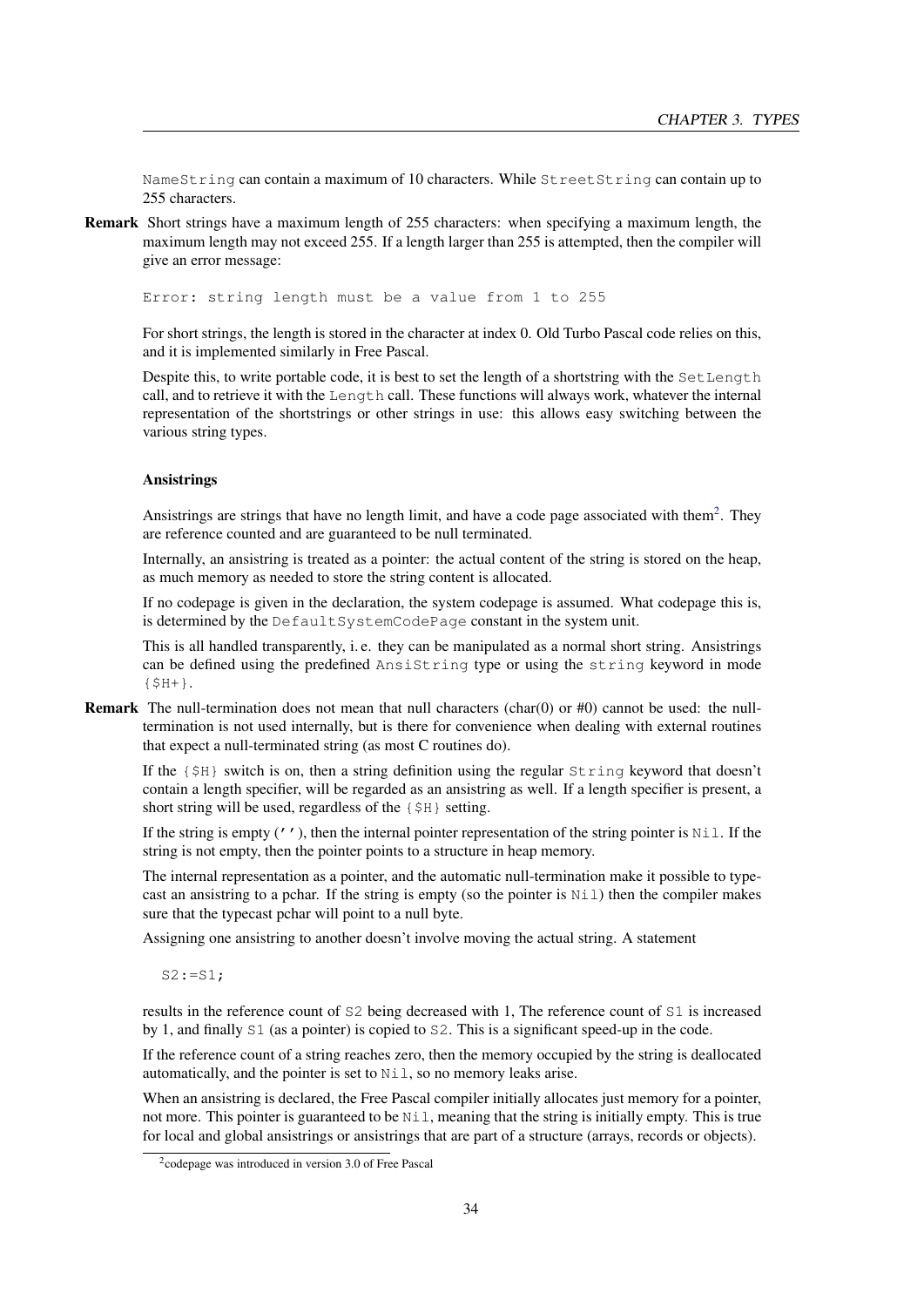Remark Note that a function result in this regard is considered equivalent to a var parameter and hence will not be initialized to Nil. As a consequence it may point to a legitimate non-Nil ansistring when the function begins.

This does introduce an overhead. For instance, declaring

```
Var
 A : Array[1..100000] of string;
```
Will copy the value  $N<sub>1</sub>1100,000$  times into A. When A goes out of scope, then the reference count of the 100,000 strings will be decreased by 1 for each of these strings. All this happens invisible to the programmer, but when considering performance issues, this is important.

Memory for the string content will be allocated only when the string is assigned a value. If the string goes out of scope, then its reference count is automatically decreased by 1. If the reference count reaches zero, the memory reserved for the string is released.

If a value is assigned to a character of a string that has a reference count greater than 1, such as in the following statements:

```
S:=T; { reference count for S and T is now 2 }
S[I]:='@';
```
then a copy of the string is created before the assignment. This is known as *copy-on-write* semantics. It is possible to force a string to have reference count equal to 1 with the UniqueString call:

```
S:=T:R:=T; // Reference count of T is at least 3
UniqueString(T);
// Reference count of T is guaranteed 1
```
It's recommended to do this e. g. when typecasting an ansistring to a PChar var and passing it to a C routine that modifies the string.

The Length function must be used to get the length of an ansistring: the length is not stored at character 0 of the ansistring. The construct

```
L:=\text{ord}(S[0]);
```
which was valid for Turbo Pascal shortstrings, is no longer correct for Ansistrings. The compiler will warn if such a construct is encountered.

To set the length of an ansistring, the SetLength function must be used. Constant ansistrings have a reference count of  $-1$  and are treated specially. The same remark as for Length must be given: The construct

```
L:=12;
S[0]:=Char(L);
```
which was valid for Turbo Pascal shortstrings, is no longer correct for Ansistrings. The compiler will warn if such a construct is encountered.

Ansistrings are converted to short strings by the compiler if needed, this means that the use of ansistrings and short strings can be mixed without problems.

Ansistrings can be typecast to PChar or Pointer types:

```
Var P : Pointer;
    PC : PChar;
```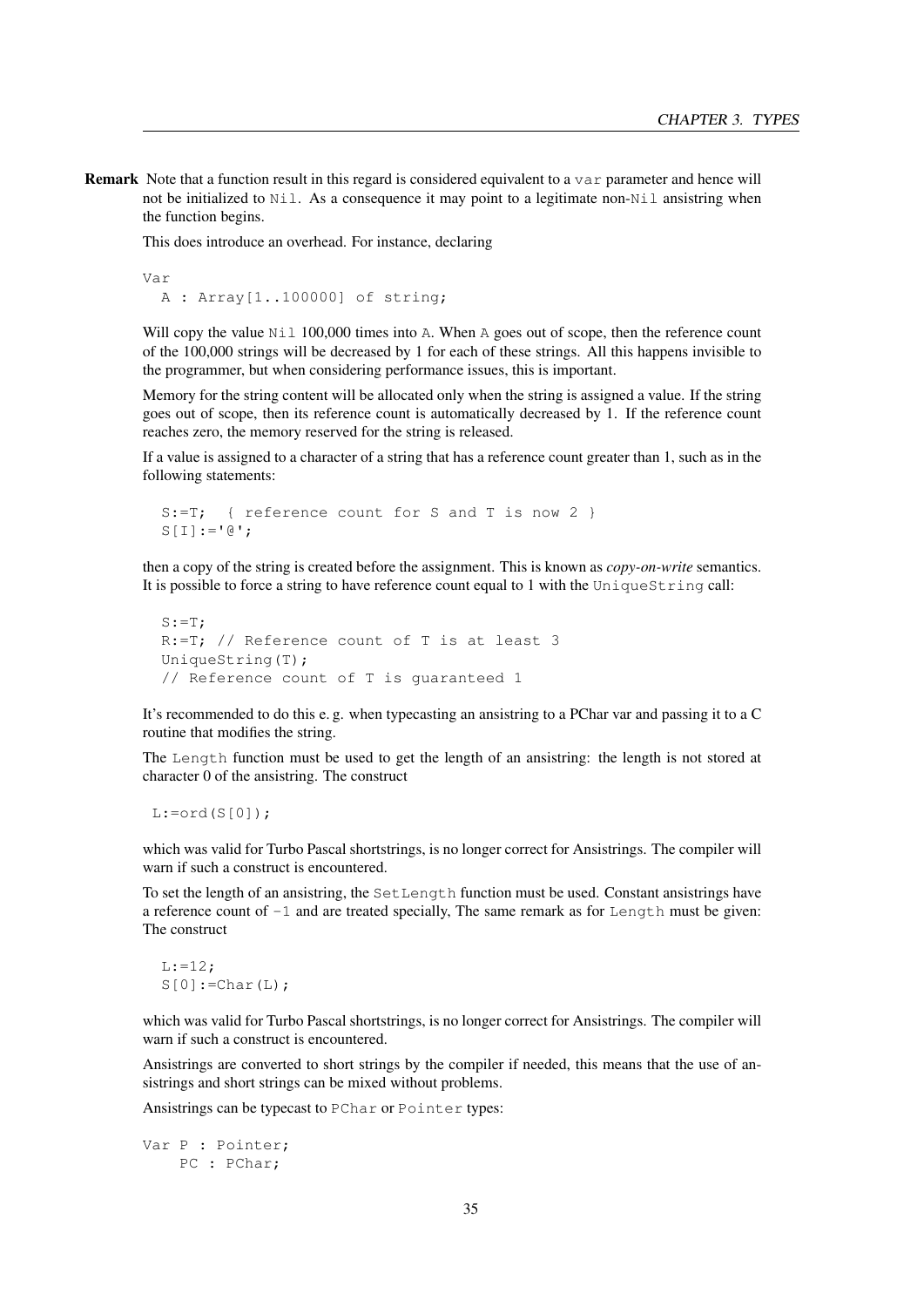```
S : AnsiString;
begin
 S :='This is an ansistring':
 PC:=Pchar(S);
 P :=Pointer(S);
```
There is a difference between the two typecasts. When an empty ansistring is typecast to a pointer, the pointer will be  $Nil$ . If an empty ansistring is typecast to a  $PChar$ , then the result will be a pointer to a zero byte (an empty string).

The result of such a typecast must be used with care. In general, it is best to consider the result of such a typecast as read-only, i. e. only suitable for passing to a procedure that needs a constant pchar argument.

It is therefore *not* advisable to typecast one of the following:

- 1. Expressions.
- 2. Strings that have reference count larger than 1. In this case you should call Uniquestring to ensure the string has reference count 1.

#### Code page conversions

Since strings have code page information associated with them, it is important to know which code page a string uses:

- Short strings always use the system code page.
- Plain ansistrings use the system code page.
- Single byte strings with declared code page use that code page.
- The RawBytestring type has no code page information associated with it.
- Constant strings have the code page of the source file. If none is specified the system codepage is used (CP\_ACP). See [Programmer's Guide,](../prog/prog.html) {\$CODEPAGE } directive.

This code page is called the declared code page.

The compiler will convert the code page of strings as needed: When assigning a string, the actual codepage of the source string will be converted to the declared code page of the target string if the declared source and target code pages are different.

If a string with a declared page SOURCE  $CP$  assigned to a string with declared code page DEST  $CP$ , in a file with code page CODE\_CP then the following describes the mechanism:

- if (SOURCE\_CP=CP\_NONE) or (DEST\_CP = CP\_NONE), see RawByteString.
- if (CODE\_CP  $\leq$  CP\_ACP), then if (DEST\_CP = CP\_ACP) and (SOURCE\_CP = CODE\_CP) or vice versa, no conversion will occur, even if at run time DefaultSystemCodePage has a different value from SOURCE\_CP.

The reason for this "(CODE\_CP  $\llgt;$ CP\_ACP)" condition is backward compatibility with previous FPC versions: While they did not support AnsiStrings with arbitrary code pages, they did always reinterpret AnsiStrings according to the current value of the system code page. Otherwise,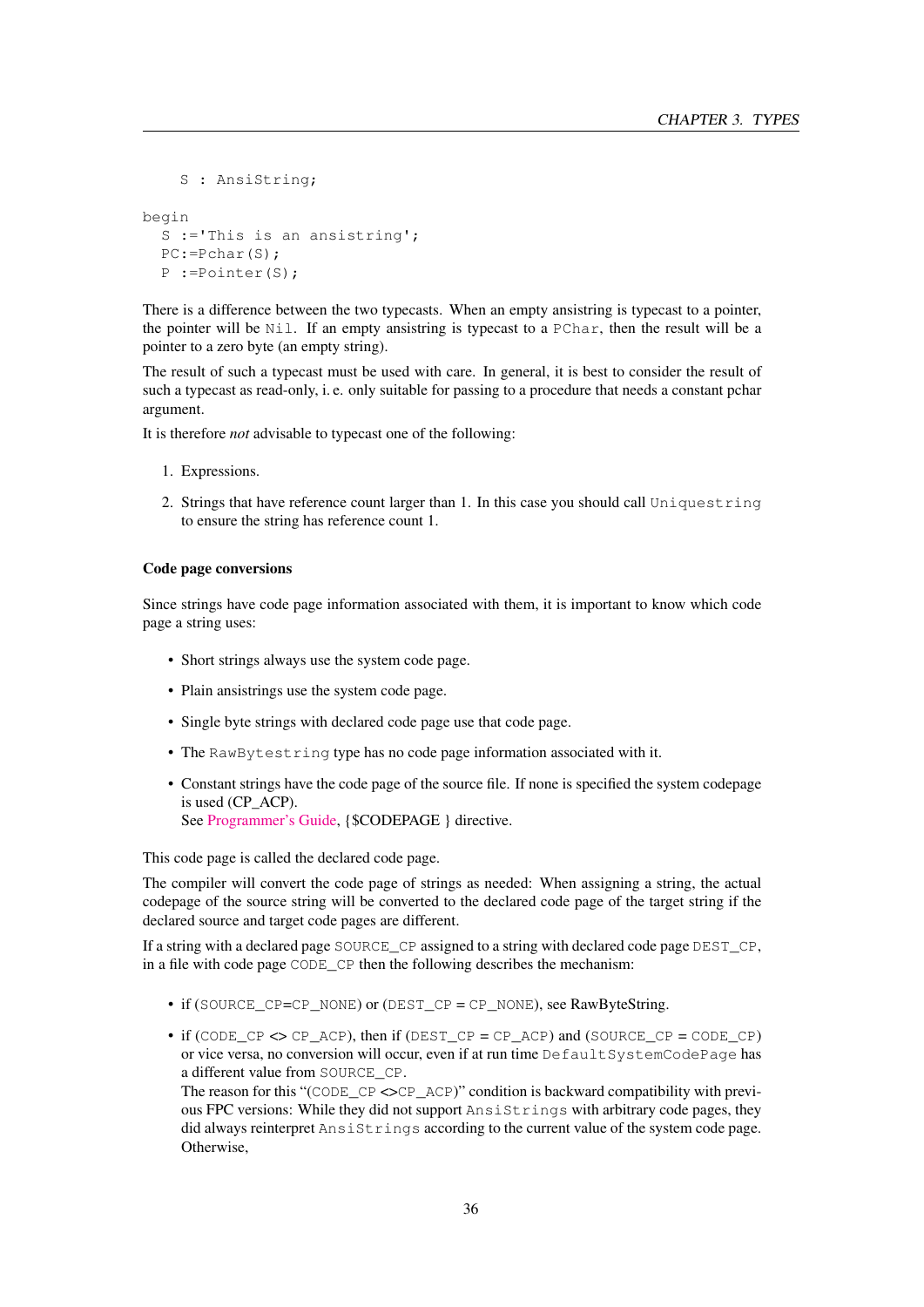- if (SOURCE CP  $\leq$  DEST CP), the string data will be converted from codepage SOURCE CP to codepage DEST\_CP before assignment, whereby CP\_ACP will be interpreted as the current value of DefaultSystemCodePage. Otherwise,
- if (SOURCE\_CP = DEST\_CP), no codepage conversion will be performed.

These rules mean that it is perfectly possible for an AnsiString variable to get a code page that differs from its declared code page. E.g. in the third case SOURCE CP could be CP  $\angle$ ACP, while after the assignment it may have a dynamic code page equal to DefaultSystemCodePage.

Note: as mentioned above, whether or not a potential code page conversion happens only depends on the declared code pages of the involved strings. This means that if you assign one AnsiString $(X)$  to another AnsiString(X) and the former's dynamic code was different from X, the string data will not be converted to code page X by the assignment.

All this means that in the following code:

```
{5h+}uses sysutils;
Type
 TString1 = Type String(1252);
 TString2 = Type String(1251);
Var
 A : TString1;
 B : TString2;
begin
 A:='123'+'345'+intToStr(123);
 B:=A;Writeln('B: "', B,'" : ', StringRefCount(B),' -> ', StringCodePage(B));
 Writeln('A: "',A,'" : ',StringRefCount(A),' -> ',StringCodePage(A));
end.
```
This will print:

B: "123345123" : 1 -> 1251 A: "123345123" : 1 -> 1252

During the assignment of A to B, the contents of string A is converted to the codepage of string B. Note that if a code page conversion takes place, the reference count mechanism is not used: a new string will be allocated.

This automated conversion of code pages can slow down the code seriously, so care must be taken to see to it that the code page conversions are limited to a minimum.

The code page of a string can be set explicitly using the SetCodePage routine of the system unit. Calling this routine will convert the value of a string to the requested code page.

- Remark Code page conversions can result in loss of data: if a certain character cannot be represented in the target code page, the output for that character is undefined.
- Remark When a string whose static code page equals the source file code page, to anything with code page CP ACP (i. e., a plain ansistring, shortstring, or pchar), no conversion will be performed either. No code page conversion is done when s can result in loss of data: if a certain character cannot be represented in the target code page, the output for that character is undefined.
- Remark Code page support requires quite some helper routines, these are implemented in the unicodestring manager. On windows, the system routines are used for this. On Unices, the cwstring unit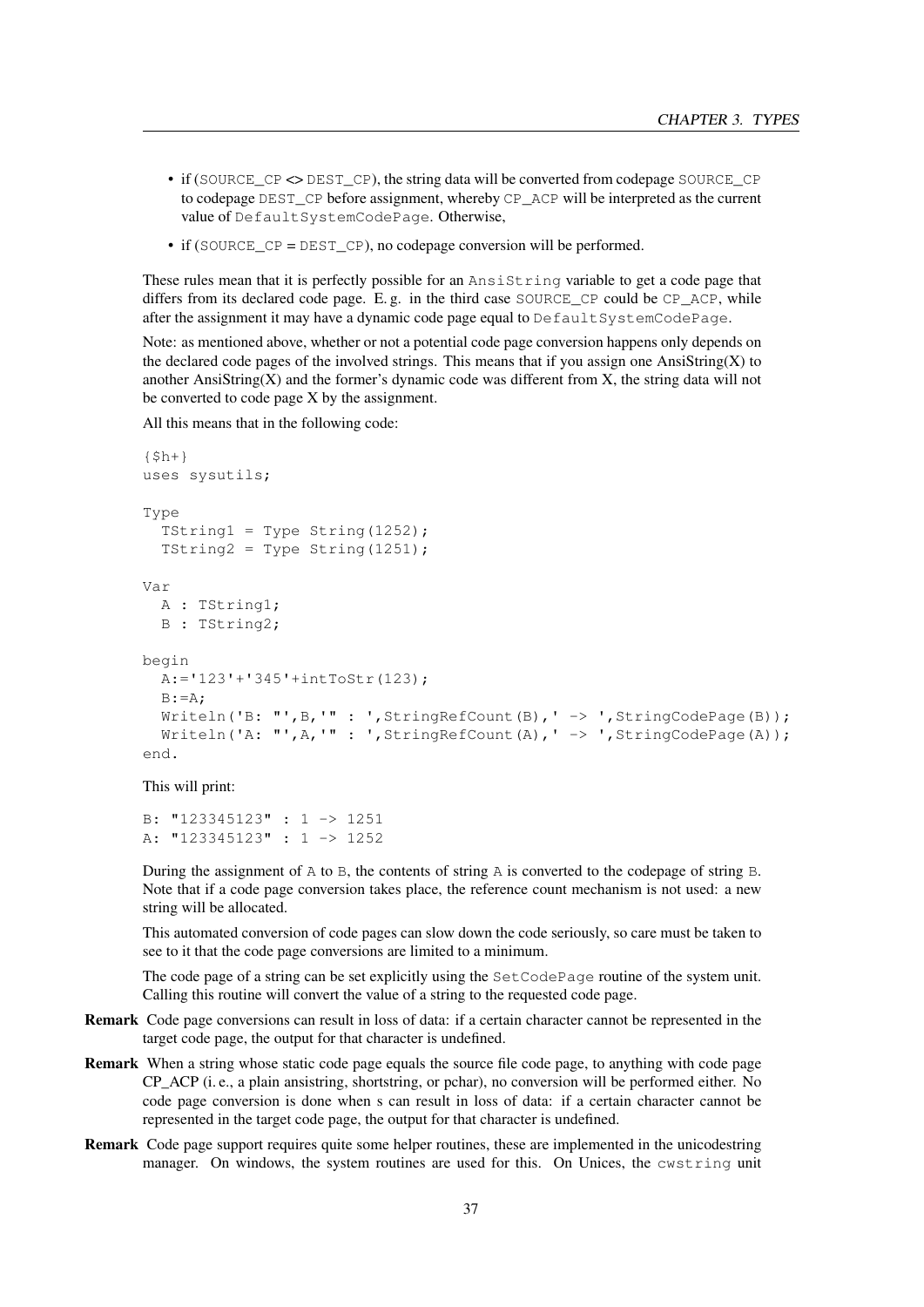can be used to link to the C library and use the C library conversion support. Alternatively, the fpwidestring unit contains a unicodestring manager implemented natively in Object Pascal.

#### RawByteString

The predefined RawByteString type is an ansistring string type without codepage information (CP\_NONE):

Type RawByteString = type ansistring(CP\_NONE);

It is treated specially in the sense that if the conversion routines encounter CP\_NONE in a source or target string, no code page conversion is performed, the code page of the source string is preserved.

For this reason, most single-byte string routines in the system and sysutils units use the RawByteString type.

#### UTF8String

Single-byte code page strings can only store the characters available in that code page. Characters that are not present in the code page, cannot be represented by that string. The UTF-8 unicode encoding is an encoding that can be used with single-byte strings: The ASCII characters (ordinal value <128) in this encoding map exactly to the CP\_ACP encoding. This fact is used to define a single byte string type that can contain all characters:

Type UTF8String = type AnsiString(CP\_UTF8);

The UTF8string string type can be used to represent all Unicode characters. This power comes as a price, though. Since a unicode character may require several bytes to be represented in the UTF-8 encoding, there are two points to take care of when using UTF8String:

- 1. The character index which retrieves a byte-sized char at a certain position must be used with care: the expression  $S[i]$  will not necessarily be a valid character for a string S of type UTF8String.
- 2. The byte length of the string is not equal to the number of characters in the string. The standard function length cannot be used to get the character length, it will always return the byte length.

For all other code pages, the number of characters in a single-byte code page string is equal to the byte length of the string.

### **3.2.5 Multi-byte String types**

For multi-byte string types, the basic character has a size of at least 2. This means it can be used to store a unicode character in UTF16 or UCS2 encoding.

#### UnicodeStrings

Unicodestrings (used to represent unicode character strings) are implemented in much the same way as ansistrings: reference counted, null-terminated arrays, only they are implemented as arrays of WideChars instead of regular Chars. A WideChar is a two-byte character (an element of a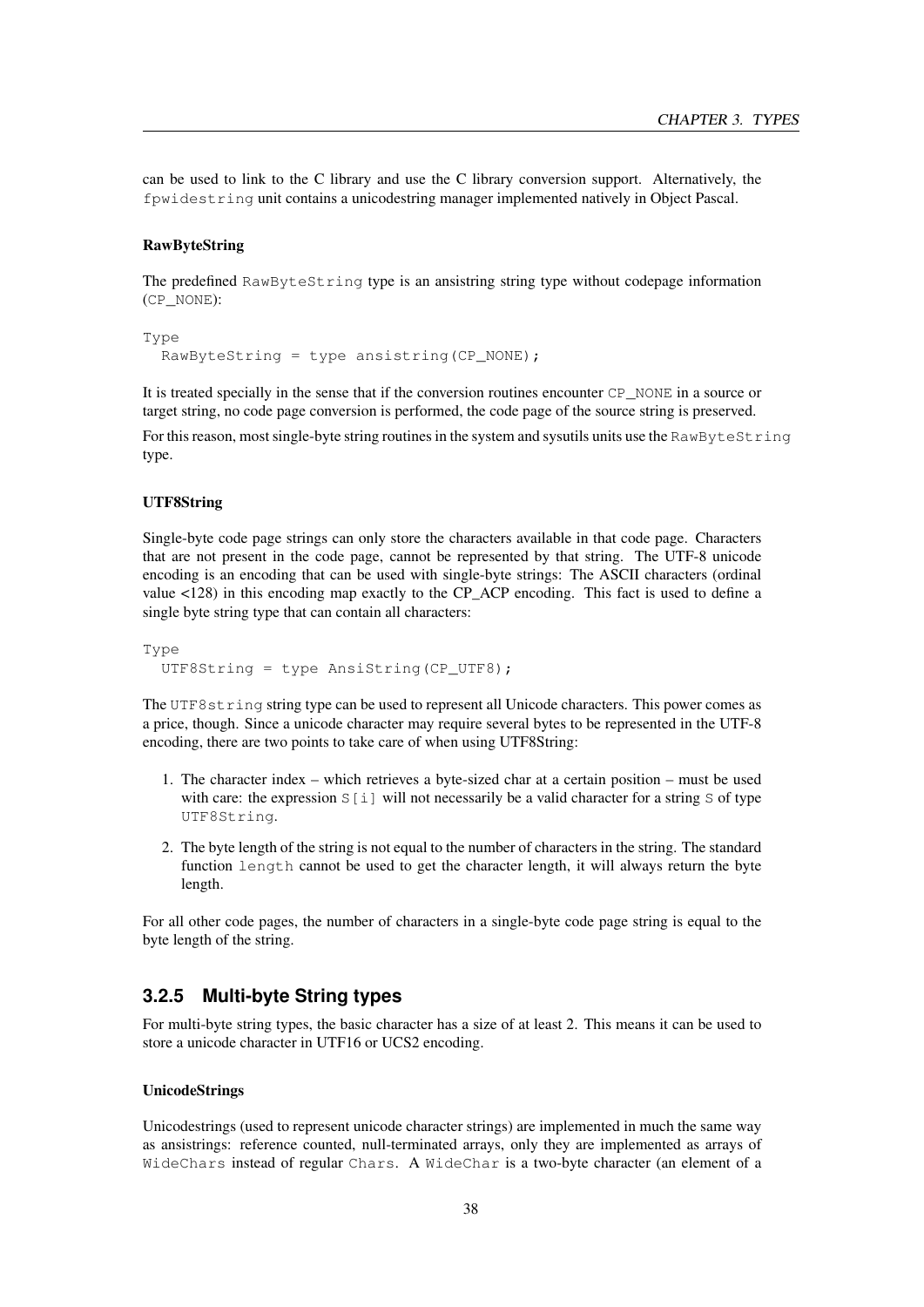DBCS: Double Byte Character Set). Mostly the same rules apply for UnicodeStrings as for AnsiStrings. The compiler transparently converts UnicodeStrings to AnsiStrings and vice versa.

Similarly to the typecast of an Ansistring to a PChar null-terminated array of characters, a UnicodeString can be converted to a PUnicodeChar null-terminated array of characters. Note that the PUnicodeChar array is terminated by 2 null bytes instead of 1, so a typecast to a pchar is not automatic.

The compiler itself provides no support for any conversion from Unicode to ansistrings or vice versa. The system unit has a unicodestring manager record, which can be initialized with some OS-specific unicode handling routines. For more information, see the system unit reference.

A unicode string literal can be constructed in a similar manner as a widechar:

```
Const
 ws2: unicodestring = 'phi omega : '#$03A8' '#$03A9;
```
#### **WideStrings**

The Widestring type (used to represent unicode character strings in COM applications) is implemented in much the same way as Unicodestring on Windows, and on other platforms, they are simply the same type. If interaction with COM is not required, the UnicodeString type should be used.

On Windows, unlike UnicodeString, the WideString type is *not* reference counted, and are allocated with a special windows function which allows them to be used for OLE automation. This means they are implemented as null-terminated arrays of WideChars instead of regular Chars. WideString obeys the same rules as for UnicodeStrings. Similar to unicodestrings, the compiler transparenty converts WideStrings to AnsiStrings and vice versa.

For typecasting and conversion, the same rules apply as for the UnicodeString type.

Note that on windows, because a WideString string is allocated using a special windows function, the memory layout differs from UnicodeString. The length for instance is stored in bytes rather than characters.

### **3.2.6 Constant strings**

To specify a constant string, it must be enclosed in single-quotes, just as a Char type, only now more than one character is allowed. Given that  $S$  is of type  $String$ , the following are valid assignments:

```
S := 'This is a string.';
S := 'One'+', Two'+', Three';
S := 'This isn't difficult!';
S := 'This is a weird character : '#145' !';
```
As can be seen, the single quote character is represented by 2 single-quote characters next to each other. Strange characters can be specified by their character value (usually an ASCII code). The example shows also that two strings can be added. The resulting string is just the concatenation of the first with the second string, without spaces in between them. Strings can not be subtracted, however.

Whether the constant string is stored as an ansistring or a short string depends on the settings of the {\$H} switch.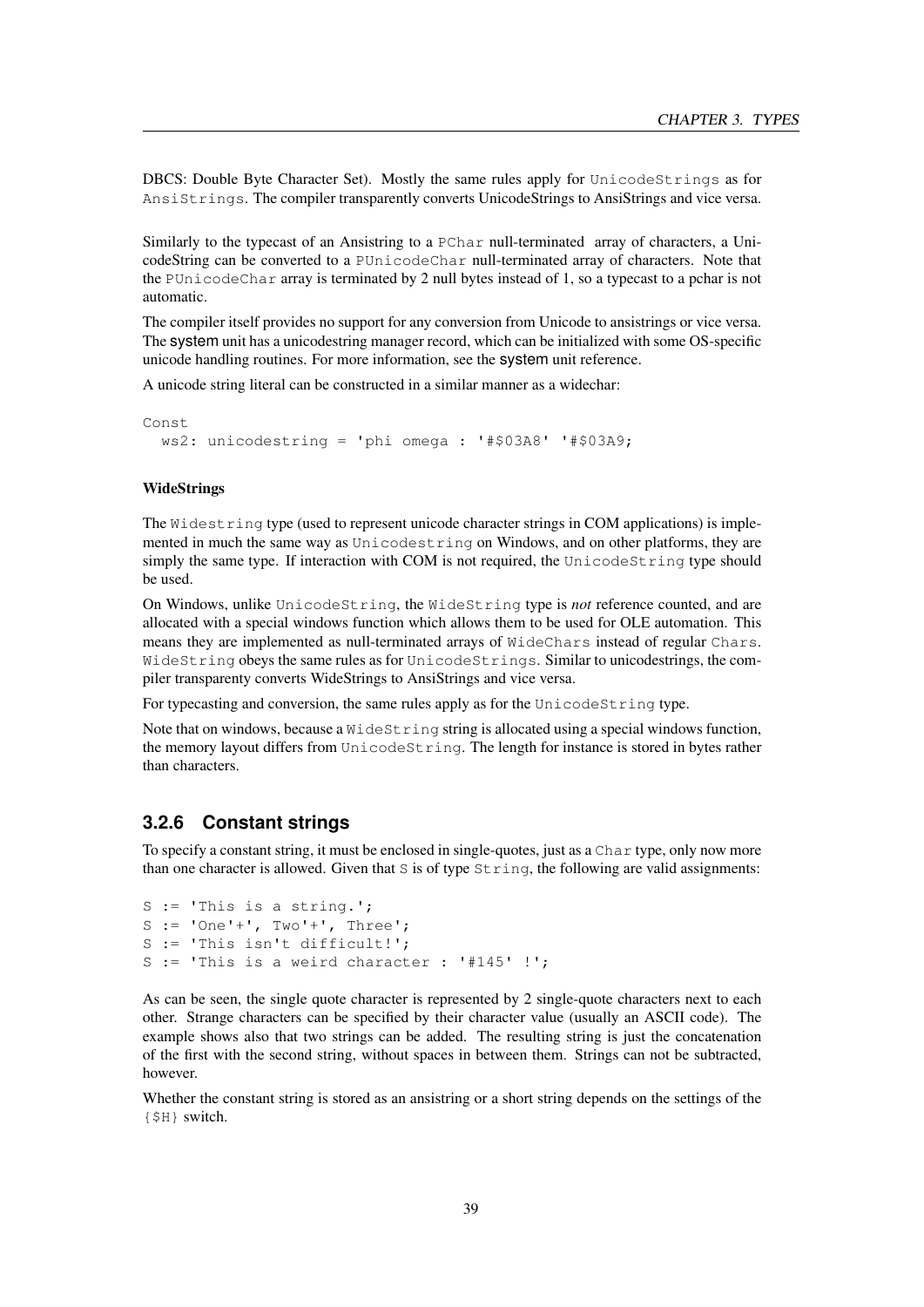### **3.2.7 PChar – Null terminated strings**

Free Pascal supports the Delphi implementation of the PChar type. PChar is defined as a pointer to a Char type, but allows additional operations. The PChar type can be understood best as the Pascal equivalent of a C-style null-terminated string, i. e. a variable of type PChar is a pointer that points to an array of type Char, which is ended by a null-character  $(\#0)$ . Free Pascal supports initializing of PChar typed constants, or a direct assignment. For example, the following pieces of code are equivalent:

```
program one;
var P : PChar;
begin
  P := 'This is a null-terminated string.';
  WriteLn (P);
end.
```
Results in the same as

```
program two;
const P : PChar = 'This is a null-terminated string.';
begin
  WriteLn (P);
end.
```
These examples also show that it is possible to write *the contents* of the string to a file of type Text. The [strings](../rtl/strings/index.html) unit contains procedures and functions that manipulate the PChar type as in the standard C library. Since it is equivalent to a pointer to a type Char variable, it is also possible to do the following:

```
Program three;
Var S : String[30];
    P : PChar;
begin
  S := 'This is a null-terminated string.'#0;
  P := \text{QST11};WriteLn (P);
end.
```
This will have the same result as the previous two examples. Null-terminated strings cannot be added as normal Pascal strings. If two PChar strings must be concatenated; the functions from the unit [strings](../rtl/strings/index.html) must be used.

However, it is possible to do some pointer arithmetic. The operators  $+$  and  $-$  can be used to do operations on PChar pointers. In table  $(3.6)$ , P and Q are of type PChar, and I is of type Longint.

<span id="page-40-0"></span>

|  | Table 3.6: PChar pointer arithmetic |
|--|-------------------------------------|
|  |                                     |

| Operation | Result                                                     |
|-----------|------------------------------------------------------------|
| $P + I$   | Adds $I$ to the address pointed to by $P$ .                |
| $T + P$   | Adds $I$ to the address pointed to by $P$ .                |
| $P - T$   | Subtracts $I$ from the address pointed to by $P$ .         |
| $P - Q$   | Returns, as an integer, the distance between two addresses |
|           | (or the number of characters between $P$ and $Q$ )         |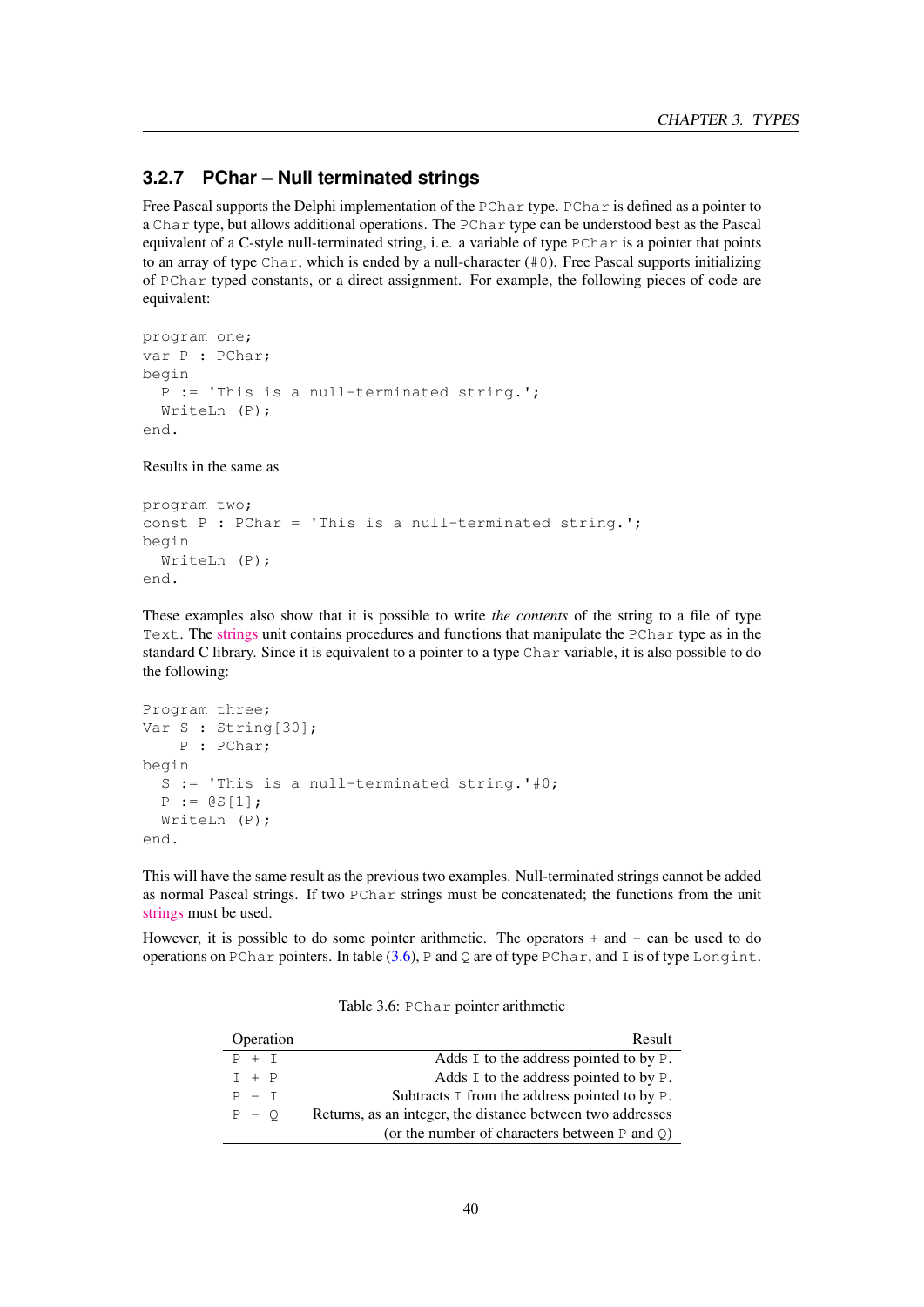### **3.2.8 String sizes**

The memory occupied by a string depends on the string type. Some string types allocate the string data in memory on the heap, others have the string data on the stack. Table table [\(3.7\)](#page-41-0) summarizes the memory usage of the various string types for the various string types. In the table, the following symbolic constants are used:

- 1. L is the actual length of the string.
- 2. HS depends on the version of Free Pascal, but is 16 bytes as of Free Pascal 2.7.1.
- 3. UHS size is 8 bytes for all versions of Free Pascal.
- 4. On Windows, WHS size is 4 bytes for all versions of Free Pascal. On all other platforms, WHS equals UHS because the WideString type equals the UnicodeString type.

| String type   | Stack size           | heap size         |
|---------------|----------------------|-------------------|
| Shortstring   | Declared length $+1$ | $\theta$          |
| Ansistring    | Pointer size         | $L + 1 + HS$      |
| Widestring    | Pointer size         | $2*(L + 1) + WHS$ |
| UnicodeString | Pointer size         | $2*(L + 1) + UHS$ |
| Pchar         | Pointer size         | $L+1$             |

<span id="page-41-0"></span>Table 3.7: String memory sizes

# 3.3 Structured Types

A structured type is a type that can hold multiple values in one variable. Structured types can be nested to unlimited levels.



Unlike Delphi, Free Pascal does not support the keyword Packed for all structured types. In the following sections each of the possible structured types is discussed. It will be mentioned when a type supports the packed keyword.

#### Packed structured types

When a structured type is declared, no assumptions should be made about the internal position of the elements in the type. The compiler will lay out the elements of the structure in memory as it thinks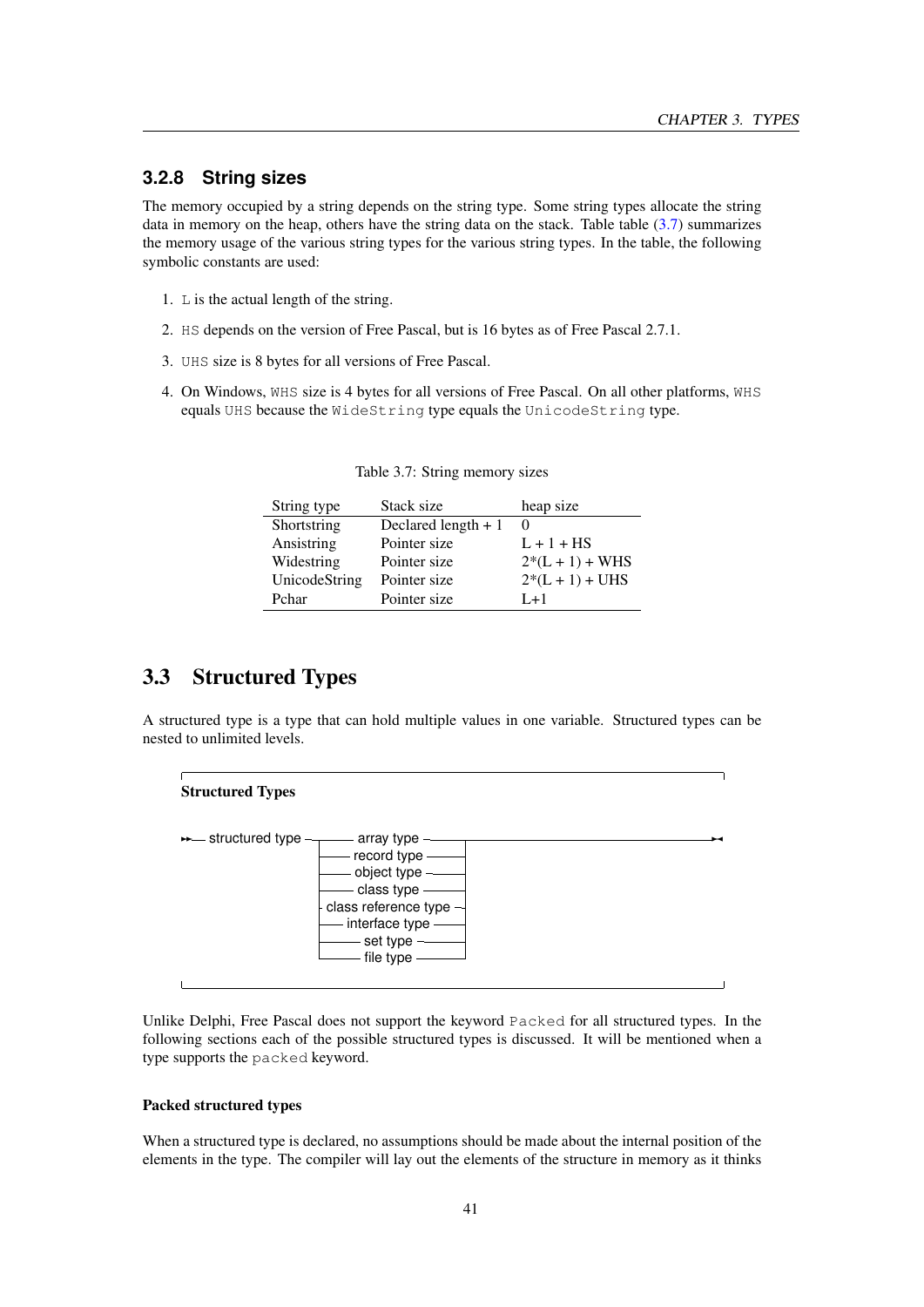will be most suitable. That is, the order of the elements will be kept, but the location of the elements are not guaranteed, and is partially governed by the \$PACKRECORDS directive (this directive is explained in the [Programmer's Guide\)](../prog/prog.html).

However, Free Pascal allows controlling the layout with the Packed and Bitpacked keywords. The meaning of these words depends on the context:

Bitpacked In this case, the compiler will attempt to align ordinal types on bit boundaries, as explained below.

Packed The meaning of the Packed keyword depends on the situation:

- 1. In MACPAS mode, it is equivalent to the Bitpacked keyword.
- 2. In other modes, with the \$BITPACKING directive set to ON, it is also equivalent to the Bitpacked keyword.
- 3. In other modes, with the \$BITPACKING directive set to OFF, it signifies normal packing on byte boundaries.

Packing on byte boundaries means that each new element of a structured type starts on a byte boundary.

The byte packing mechanism is simple: the compiler aligns each element of the structure on the first available byte boundary, even if the size of the previous element (small enumerated types, subrange types) is less than a byte.

When using the bit packing mechanism, the compiler calculates for each ordinal type how many bits are needed to store it. The next ordinal type is then stored on the next free bit. Non-ordinal types – which include but are not limited to – sets, floats, strings, (bitpacked) records, (bitpacked) arrays, pointers, classes, objects, and procedural variables, are stored on the first available byte boundary.

Note that the internals of the bitpacking are opaque: they can change at any time in the future. What is more: the internal packing depends on the endianness of the platform for which the compilation is done, and no conversion between platforms are possible. This makes bitpacked structures unsuitable for storing on disk or transport over networks. The format is however the same as the one used by the GNU Pascal Compiler, and the Free Pascal team aims to retain this compatibility in the future.

There are some more restrictions to elements of bitpacked structures:

- The address cannot be retrieved, unless the bit size is a multiple of 8 and the element happens to be stored on a byte boundary.
- An element of a bitpacked structure cannot be used as a var parameter, unless the bit size is a multiple of 8 and the element happens to be stored on a byte boundary.

To determine the size of an element in a bitpacked structure, there is the  $BitSizeOf$  function. It returns the size – in bits – of the element. For other types or elements of structures which are not bitpacked, this will simply return the size in bytes multiplied by 8, i. e., the return value is then the same as 8\*SizeOf.

The size of bitpacked records and arrays is limited:

- On 32 bit systems the maximal size is  $2^{29}$  bytes (512 MB).
- On 64 bit systems the maximal size is  $2^{61}$  bytes.

The reason is that the offset of an element must be calculated with the maximum integer size of the system.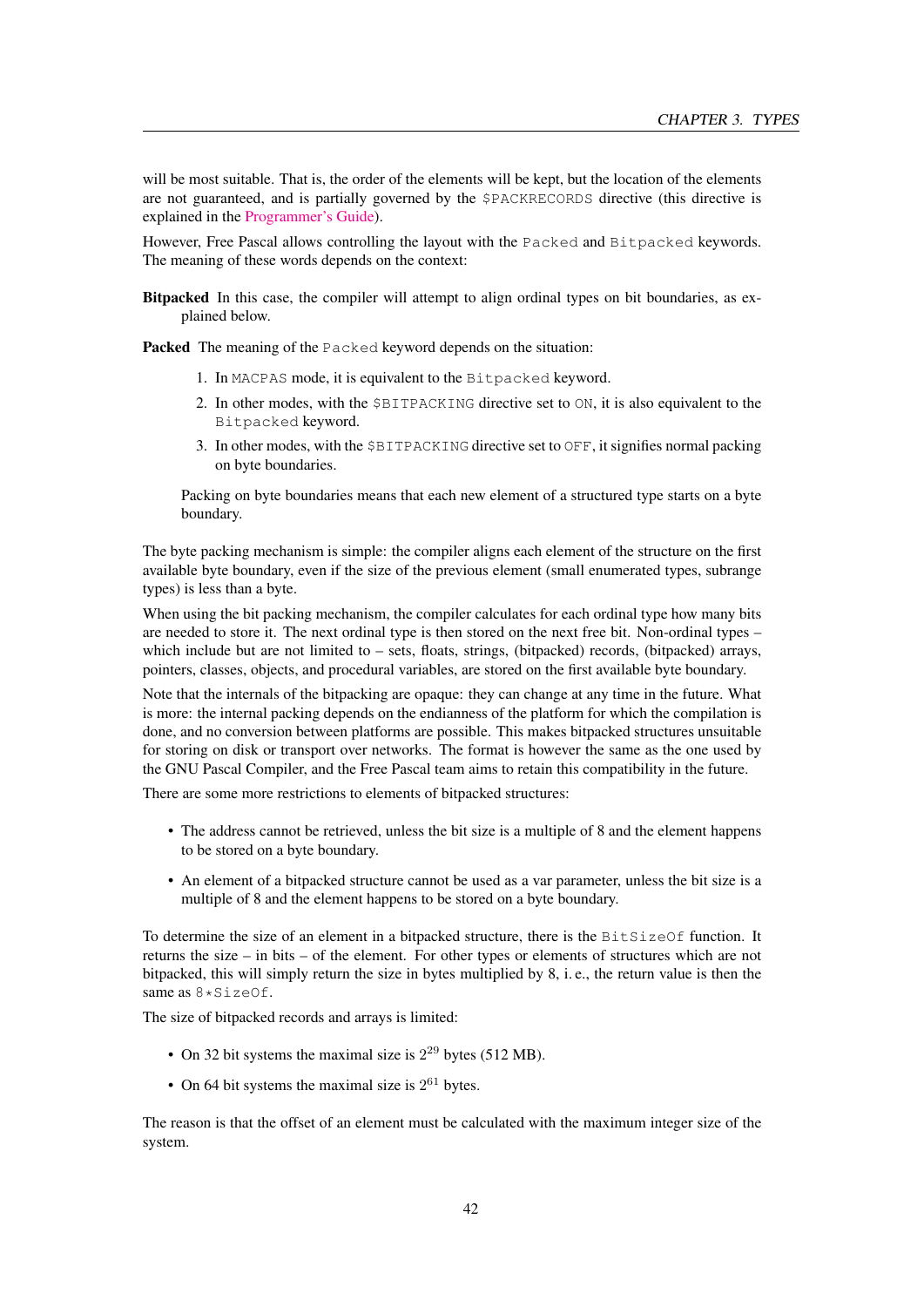### **3.3.1 Arrays**

Free Pascal supports arrays as in Turbo Pascal. Multi-dimensional arrays and (bit)packed arrays are also supported, as well as the dynamic arrays of Delphi:



### Static arrays

When the range of the array is included in the array definition, it is called a static array. Trying to access an element with an index that is outside the declared range will generate a run-time error (if range checking is on). The following is an example of a valid array declaration:

Type RealArray = Array [1..100] of Real;

Valid indexes for accessing an element of the array are between 1 and 100, where the borders 1 and 100 are included. As in Turbo Pascal, if the array component type is in itself an array, it is possible to combine the two arrays into one multi-dimensional array. The following declaration:

Type APoints =  $array[1..100]$  of  $Array[1..3]$  of Real;

is equivalent to the declaration:

Type APoints =  $array[1..100,1..3]$  of Real;

The functions High and Low return the high and low bounds of the leftmost index type of the array. In the above case, this would be 100 and 1. You should use them whenever possible, since it improves maintainability of your code. The use of both functions is just as efficient as using constants, because they are evaluated at compile time.

When static array-type variables are assigned to each other, the contents of the whole array is copied. This is also true for multi-dimensional arrays:

```
program testarray1;
Type
  TA = Array[0..9,0..9] of Integer;
var
  A,B : TA;
  I,J : Integer;
begin
  For I:=0 to 9 do
    For J:=0 to 9 do
      A[I, J] := I * J;
```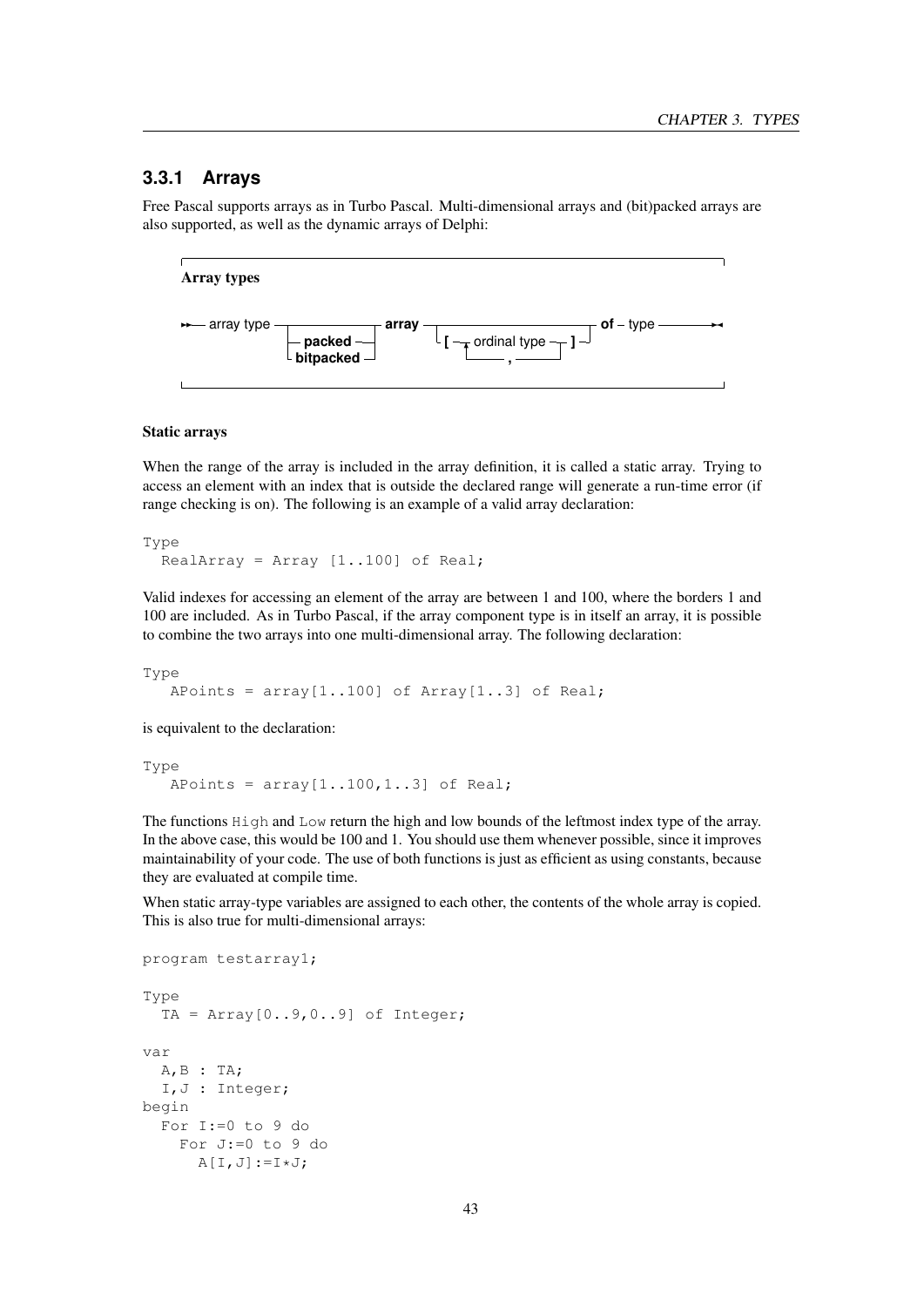```
For I:=0 to 9 do
   begin
    For J:=0 to 9 do
      Write(A[I,J]:2,' '');
    Writeln;
    end;
  B:=A;Writeln;
  For I:=0 to 9 do
    For J:=0 to 9 do
     A[9-I, 9-J] := I *J;For I:=0 to 9 do
   begin
    For J:=0 to 9 do
      Write(B[I, J]:2, ' '');
    Writeln;
    end;
end.
```
The output of this program will be two identical matrices.

#### Dynamic arrays

As of version 1.1, Free Pascal also knows dynamic arrays: In that case the array range is omitted, as in the following example:

Type TByteArray = Array of Byte;

When declaring a variable of a dynamic array type, the initial length of the array is zero. The actual length of the array must be set with the standard SetLength function, which will allocate the necessary memory to contain the array elements on the heap.

The following example will set the length to 1000:

```
Var
 A : TByteArray;
begin
  SetLength(A,1000);
```
After a call to SetLength, valid array indexes are 0 to 999: the array index is always zero-based.

SetLength can also be used for multi-dimensional arrays. The following example will create a "rectangular" array:

```
Var
 A : Array of TByteArray;
begin
 SetLength(A,10,100);
```
After a call to SetLength, valid array indexes are 0 to 9 for the first dimension, and 0 to 99 for the second dimension.

In difference with static multi-dimensional arrays, dynamic arrays do not need to be "rectangular", i. e. the various elements can have different lengths: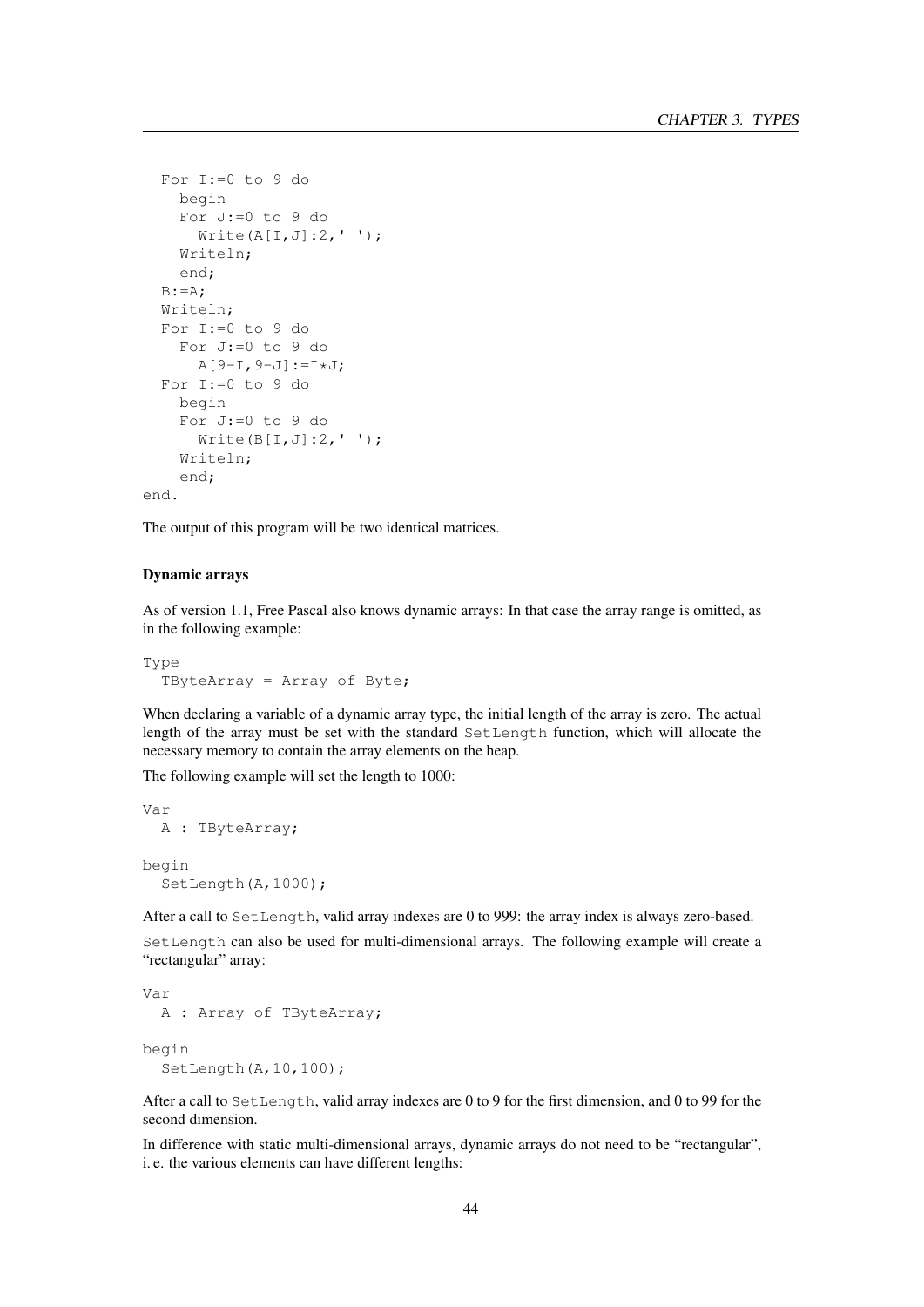```
var
 a: array of array of array of LongInt;
 i, j, k: LongInt;
begin
 SetLength(a, 10, 5);
 SetLength(a[5], 3);
 for i := Low(a) to High(a) do
   for j := Low(a[i]) to High(a[i]) do begin
      SetLength(a[i, j], i * 10 + j);
      for k := Low(a[i, j]) to High(a[i, j]) do
        a[i, j, k] := i * 10000 + j * 100 + k;
   end;
  for i := Low(a) to High(a) do begin
   for j := Low(a[i]) to High(a[i]) do begin
      for k := Low(a[i, j]) to High(a[i, j]) do
        Writeln(a[i, j, k]);
      Writeln('-----');
   end;
   WriteIn('-----');
 end;
end.
```
Note that the length of the array is set in elements, not in bytes of allocated memory (although these may be the same). The amount of memory allocated is the size of the array multiplied by the size of 1 element in the array. The memory will be disposed of at the exit of the current procedure or function.

It is also possible to resize the array: in that case, as much of the elements in the array as will fit in the new size, will be kept. The array can be resized to zero, which effectively resets the variable.

At all times, trying to access an element of the array with an index that is not in the current length of the array will generate a run-time error.

Dynamic arrays are reference counted: assignment of one dynamic array-type variable to another will let both variables point to the same array. Contrary to ansistrings, an assignment to an element of one array will be reflected in the other: there is no copy-on-write. Consider the following example:

```
Var
 A,B : TByteArray;
begin
 SetLength(A,10);
 A[0]:=33;B:=A;A[0]:=31;
```
After the second assignment, the first element in B will also contain 31.

It can also be seen from the output of the following example:

```
program testarray1;
Type
 TA = Array of array of Integer;
```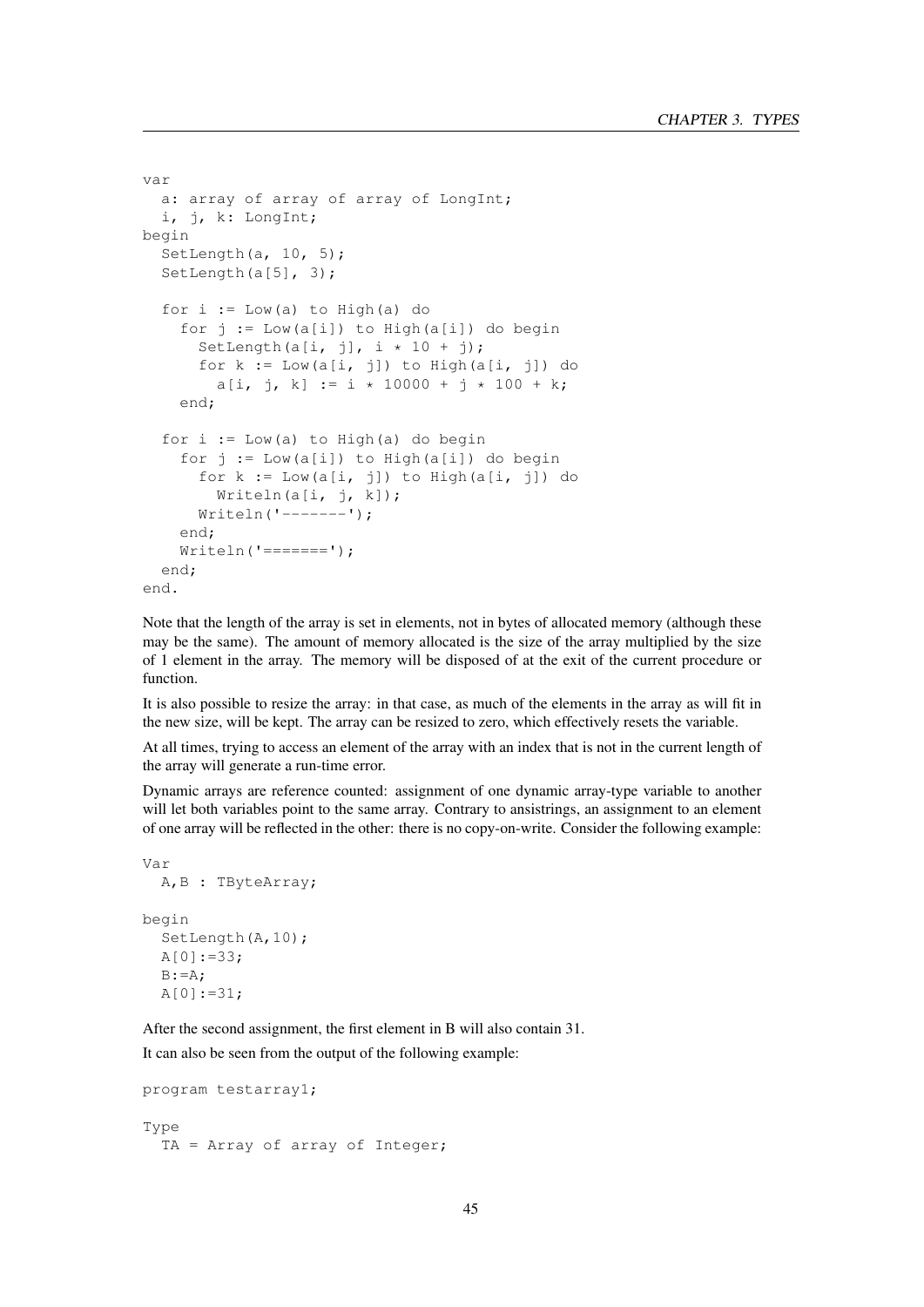```
var
 A,B : TA;
  I,J : Integer;
begin
  Setlength(A, 10, 10);
  For I:=0 to 9 do
    For J:=0 to 9 do
      A[I, J] := I * J;For I:=0 to 9 do
   begin
    For J:=0 to 9 do
      Write(A[I,J]:2,' '');
    Writeln;
    end;
  B:=A;Writeln;
  For I:=0 to 9 do
    For J:=0 to 9 do
      A[9-I, 9-J] := I *J;For I:=0 to 9 do
   begin
    For J:=0 to 9 do
      Write(B[I,J]:2,' '');
    Writeln;
    end;
end.
```
The output of this program will be a matrix of numbers, and then the same matrix, mirrored.

As remarked earlier, dynamic arrays are reference counted: if in one of the previous examples A goes out of scope and B does not, then the array is not yet disposed of: the reference count of A (and B) is decreased with 1. As soon as the reference count reaches zero the memory, allocated for the contents of the array, is disposed of.

The SetLength call will make sure the reference count of the returned array is 1, that is, if two dynamic array variables were pointing to the same memory they will no longer do so after the setlength call:

```
program testunique;
Type
  TA = array of Integer;
var
  A,B : TA;
  I : Integer;
begin
  Setlength(A,10);
  For I:=0 to 9 do
   A[I]:=I;B:=A;SetLength(B, 6);
  A[0]:=123;For I:=0 to 5 do
```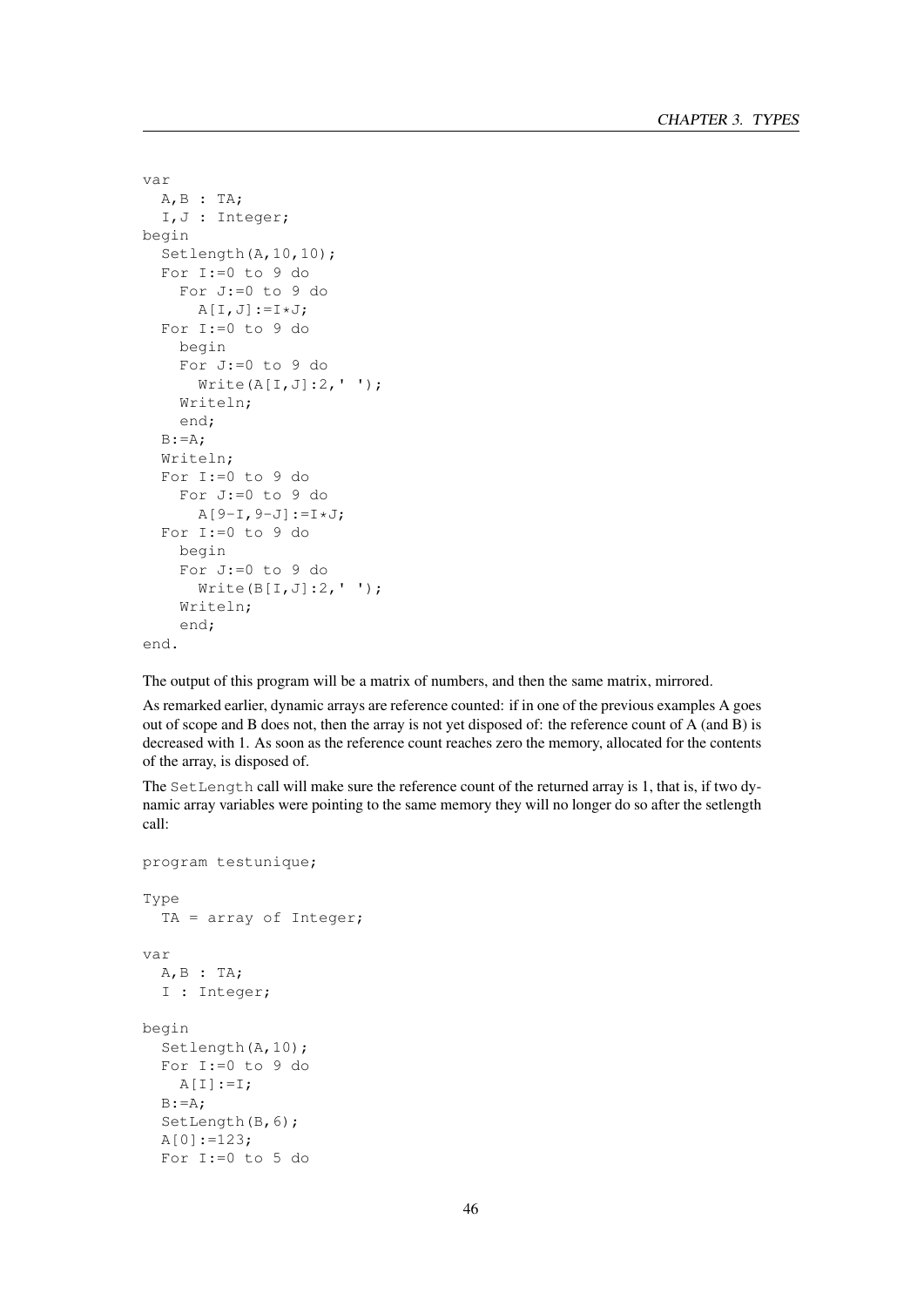```
Writeln(B[I]);
```
end.

It is also possible to copy and/or resize the array with the standard Copy function, which acts as the copy function for strings:

```
program testarray3;
Type
  TA = array of Integer;
var
  A,B : TA;
  I : Integer;
begin
  Setlength(A,10);
  For I:=0 to 9 do
      A[I]:=I;B:=Copy(A, 3, 6);
  For I:=0 to 5 do
    Writeln(B[I]);
end.
```
The Copy function will copy six elements of the array to a new array. Starting at the element at index 3 (i. e. the fourth element) of the array.

The Length function will return the number of elements in the array. The Low function on a dynamic array will always return 0, and the  $High$  function will return the value Length-1, i.e., the value of the highest allowed array index.

#### Dynamic array Type compatibility

Object Pascal is a strictly typed language. Two technically distinct types are sometimes considered assignment compatible (i. e. a value of one type can be assigned to a variable of another type) under certain circumstances. Dynamic arrays are considered assignment compatible when they use the same element type. That means that the following will compile:

```
{$mode objfpc}
Type
  TA = Array of Integer;
  TB = Array of Integer;
Var
  A : TA;
  B : TB;
begin
  SetLength(A,1);
  A[0]: =1;
  B:=A;end.
```
But the following will not, even though the integer and word types are assignment compatible: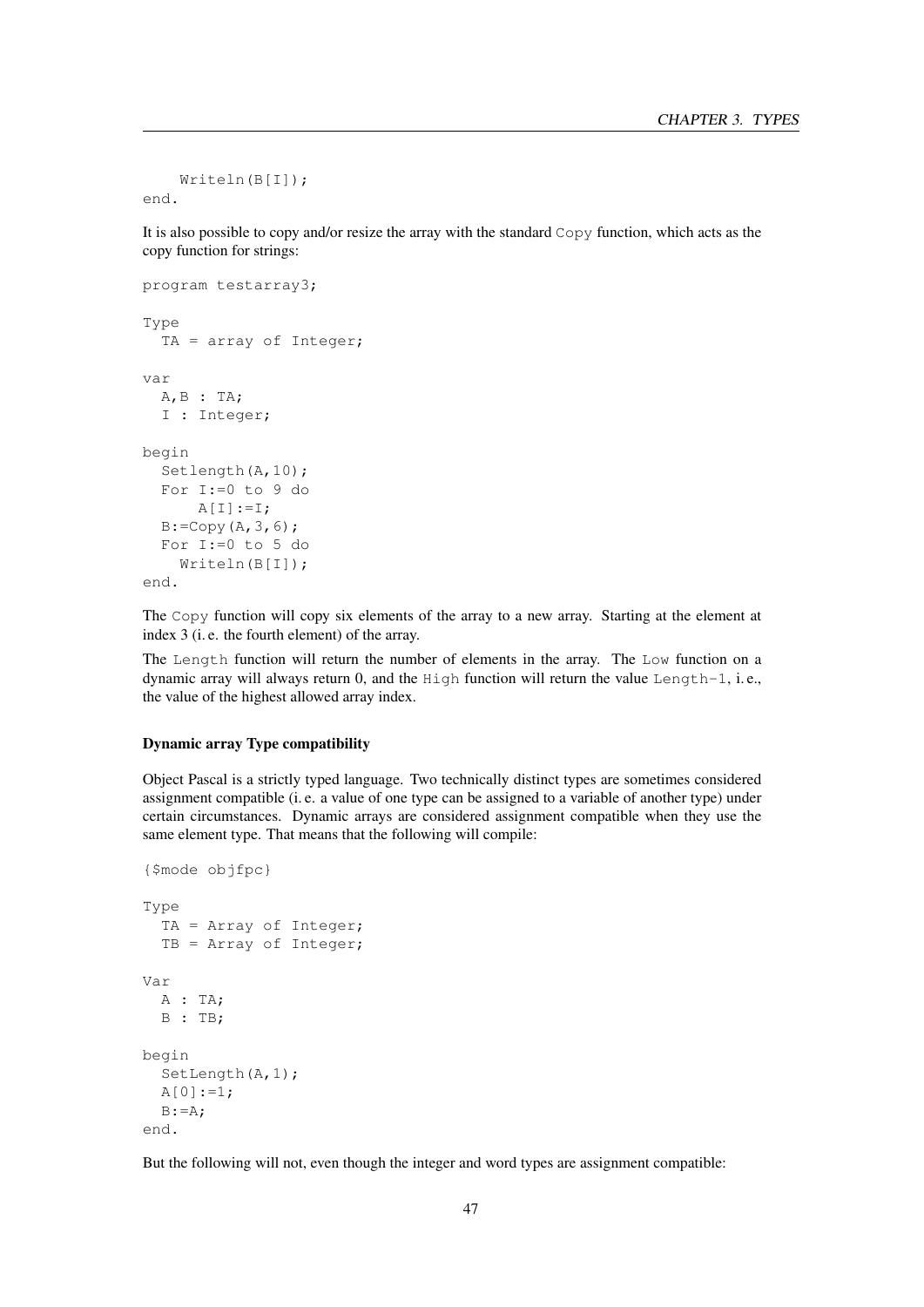```
{$mode objfpc}
Type
  TA = Array of Word;
  TB = Array of Integer;
Var
  A : TA;
 B : TB;
begin
  SetLength(A,1);
 A[0]:=1;B:=A;end.
```
#### Dynamic array constructor

As of version 3.0 of Free Pascal, Dynamic array types have a constructor. This is intrinsic, the compiler provides it. Up to version 2.6.4, the only way to initialize a dynamic array was as follows:

```
Type
  TIntegerArray = Array of Integer;
var
 A : TIntegerArray;
begin
  SetLength(A,3);
 A[0]:=1;A[1]:=2;A[3]:=3;Writeln(Length(A));
end.
```
As of version 3.0 of Free Pascal, an dynamic array can be initialized using a constructor-like syntax. The constructor is called Create, and accepts as parameters a variable number of parameters of the element type of the array type. This means the above initialization can now be done as:

```
Type
  TIntegerArray = Array of Integer;
var
 A : TIntegerArray;
begin
  A:=TIntegerArray.Create(1,2,3);
  Writeln(Length(A));
end.
```
Note that this will not work for dynamic arrays for which no type was created. That is, the following will not work:

var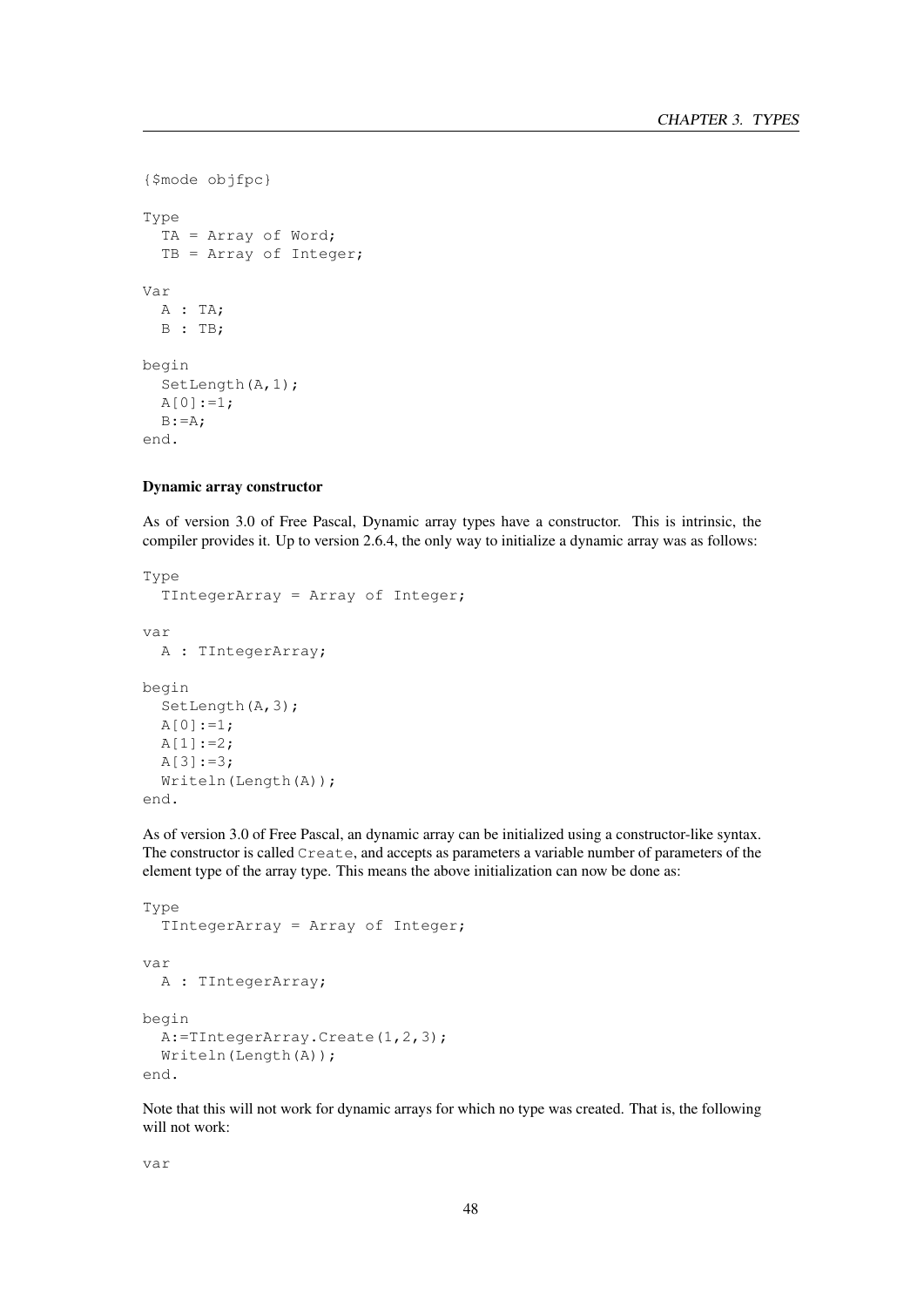```
A : Array of Integer;
begin
  A:=Array of Integer.Create(1,2,3);
  Writeln(Length(A));
end.
```
This approach also works recursively for multi-dimensional arrays:

```
Type
  TIntegerArray = Array of Integer;
  TIntegerArrayArray = Array of TIntegerArray;
var
 A : TIntegerArrayArray;
begin
  A:=TIntegerArrayArray.Create(TIntegerArray.Create(1,2,3),
                                TIntegerArray.Create(4,5,6),
                                TIntegerArray.Create(7,8,9));
  Writeln('Length ',length(A));
end.
```
However, since it is a constructor (code is run at run-time) it is not possible to use this in an initialized variable syntax. That is, the following will not work:

```
Type
 TIntegerArray = Array of Integer;
var
 A : TIntegerArray = TIntegerArray.Create(1,2,3);
begin
 Writeln('Length ',length(A));
end.
```
#### Dynamic array constant expressions

As of version 3.2 of the compiler, an array can be constructed using an array expression in an explicit assignment or in an initialized variable. However, the expression is different. In an assignment statement, it resembles a set expression, in an initializd variable, the same syntax as for a constant array of fixed length must be used:

```
Type
  TIntegerArray = Array of Integer;
var
  A : TIntegerArray = (1, 2, 3);
  B : TIntegerArray;
begin
  B := [3, 4, 5];
end.
```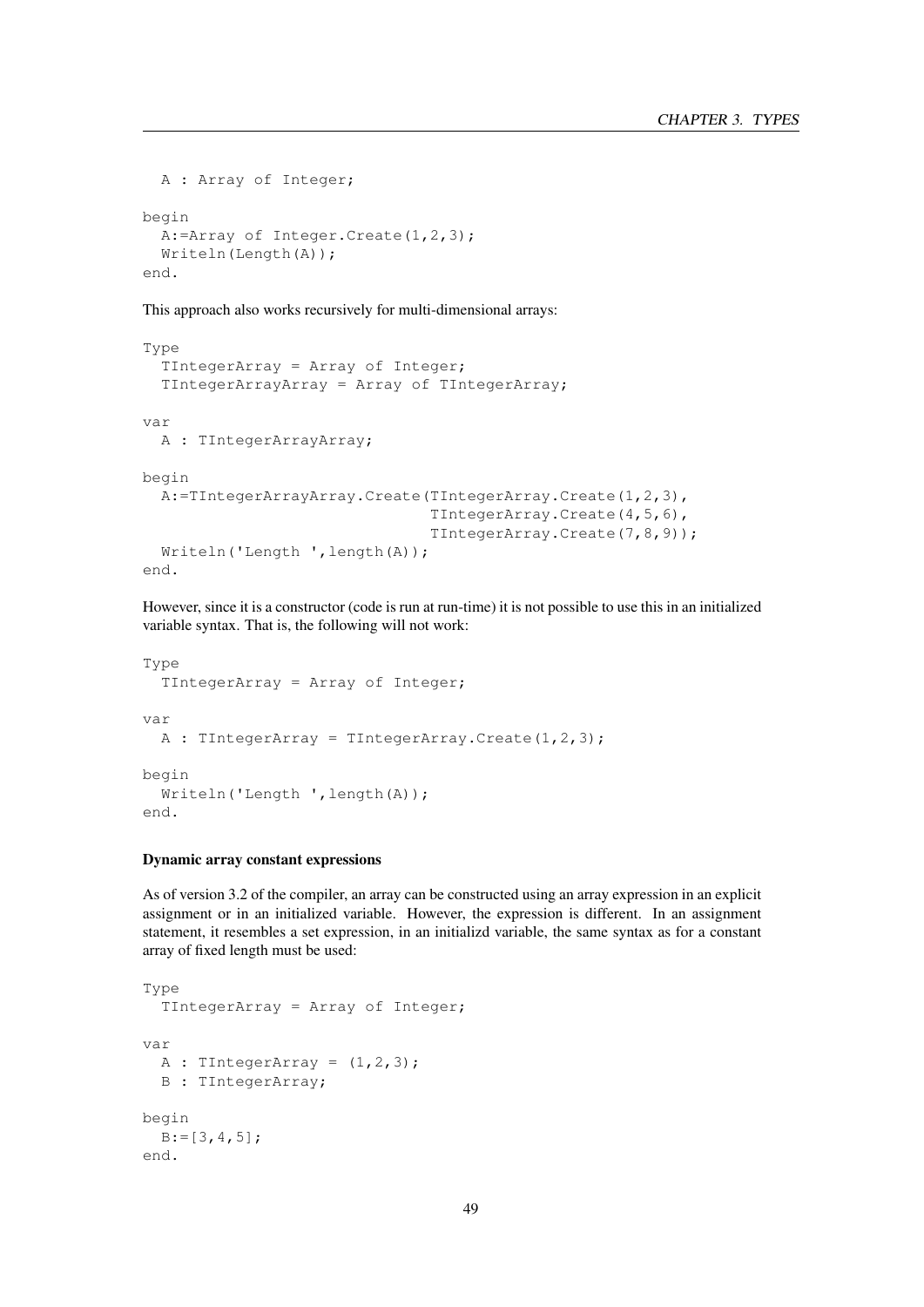#### Packing and unpacking an array

Arrays can be packed and bitpacked. Two array types which have the same index type and element type, but which are differently packed are not assignment compatible.

However, it is possible to convert a normal array to a bitpacked array with the pack routine. The reverse operation is possible as well; a bitpacked array can be converted to a normally packed array using the unpack routine, as in the following example:

```
Var
 foo : array [ 'a'..'f' ] of Boolean
   = ( false, false, true, false, false, false );
 bar : bitpacked array [ 42..47 ] of Boolean;
 baz : array [ '0'..'5' ] of Boolean;
begin
 pack(foo,'a',bar);
 unpack(bar,baz,'0');
end.
```
More information about the pack and unpack routines can be found in the system unit reference.

### **3.3.2 Record types**

Free Pascal supports fixed records and records with variant parts. The syntax diagram for a record type is



So the following are valid record type declarations:

```
Type
 Point = Record
         X,Y,Z : Real;
         end;
 RPoint = Record
```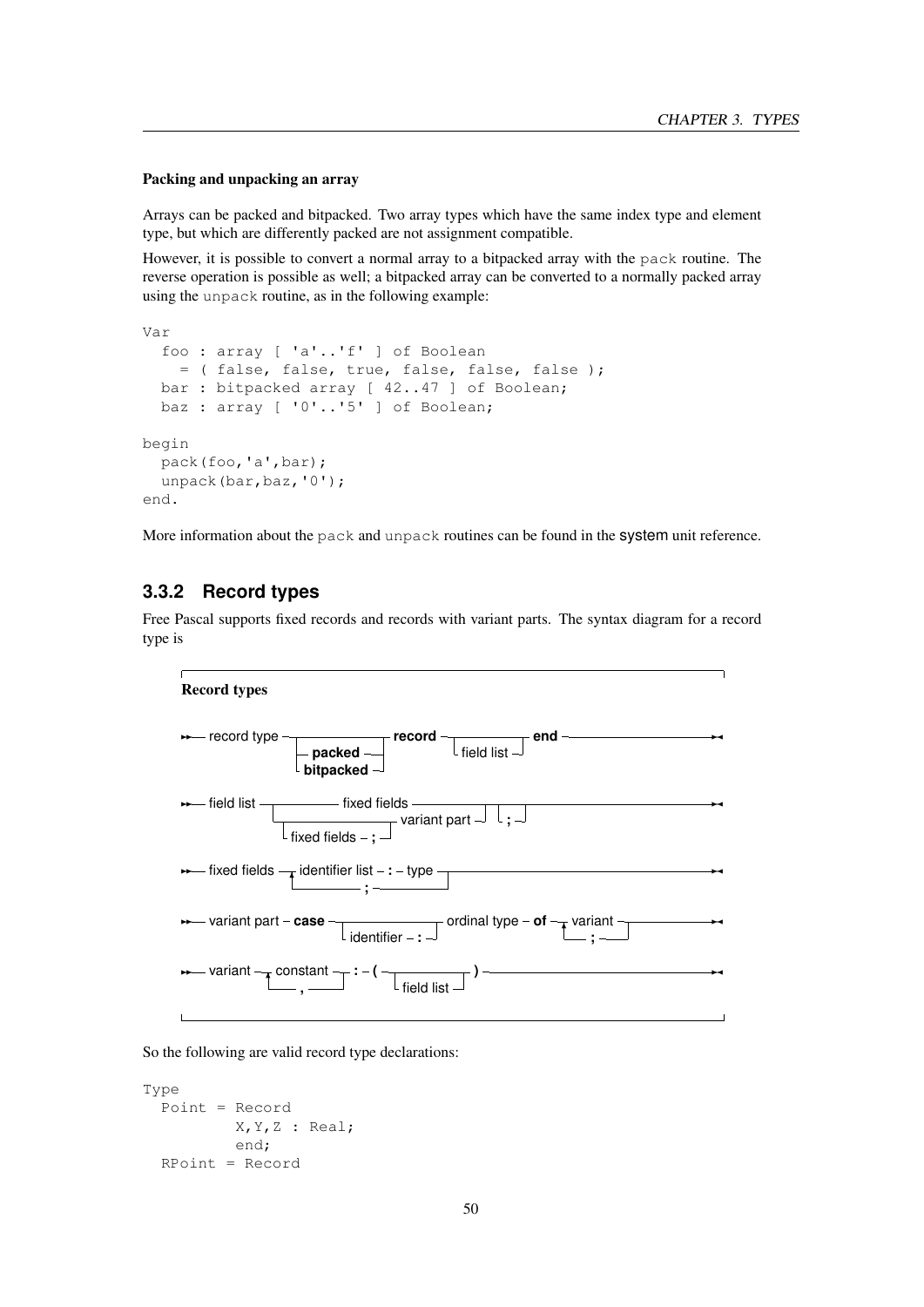```
Case Boolean of
        False : (X, Y, Z : Real);
        True : (R,theta,phi : Real);
        end;
BetterRPoint = Record
        Case UsePolar : Boolean of
        False : (X, Y, Z : Real);
        True : (R,theta,phi : Real);
        end;
```
The variant part must be last in the record. The optional identifier in the case statement serves to access the tag field value, which otherwise would be invisible to the programmer. It can be used to see which variant is active at a certain time<sup>[3](#page-51-0)</sup>. In effect, it introduces a new field in the record.

Remark It is possible to nest variant parts, as in:

```
Type
 MyRec = Record
          X : Longint;
          Case byte of
            2 : (Y : Longint;
                 case byte of
                  3 : (Z : Longint);
                  );
          end;
```
#### Record layout and size

The layout and size of a record is influenced by five aspects:

- The size of its fields.
- The alignment requirements of the types of the fields, which are platform-dependent. Note that the alignment requirements of a type inside a record may be different from those of a separate variable of that type. Additionally, the location of a field inside a record may also influence its type's alignment requirements.
- The currently active {\$ALIGN N} or {\$PACKRECORDS N} setting (these settings override each other, so the last one specified is the active one; note that these directives to not accept exactly the same arguments, see the programmer's manual for more information).
- The currently active { \$CODEALIGN RECORDMIN=X } setting.
- The currently active { \$CODEALIGN RECORDMAX=X } setting.

The layout and size of variant parts in records is determined by replacing them with a field whose type is a record with as first element a field of the tag field type *if an identifier was declared for this tag field*, followed by the elements of the biggest variant.

Field F2's offset in a record is equal to the sum of the previous field F1's offset and F1's size, rounded up to a multiple of F2's required alignment. This required alignment is calculated as follows:

• The required alignment is set to the default alignment of the field's type, possibly adjusted based on the fact that this type occurs in a record and on the field's location in the record.

<span id="page-51-0"></span><sup>3</sup>However, it is up to the programmer to maintain this field.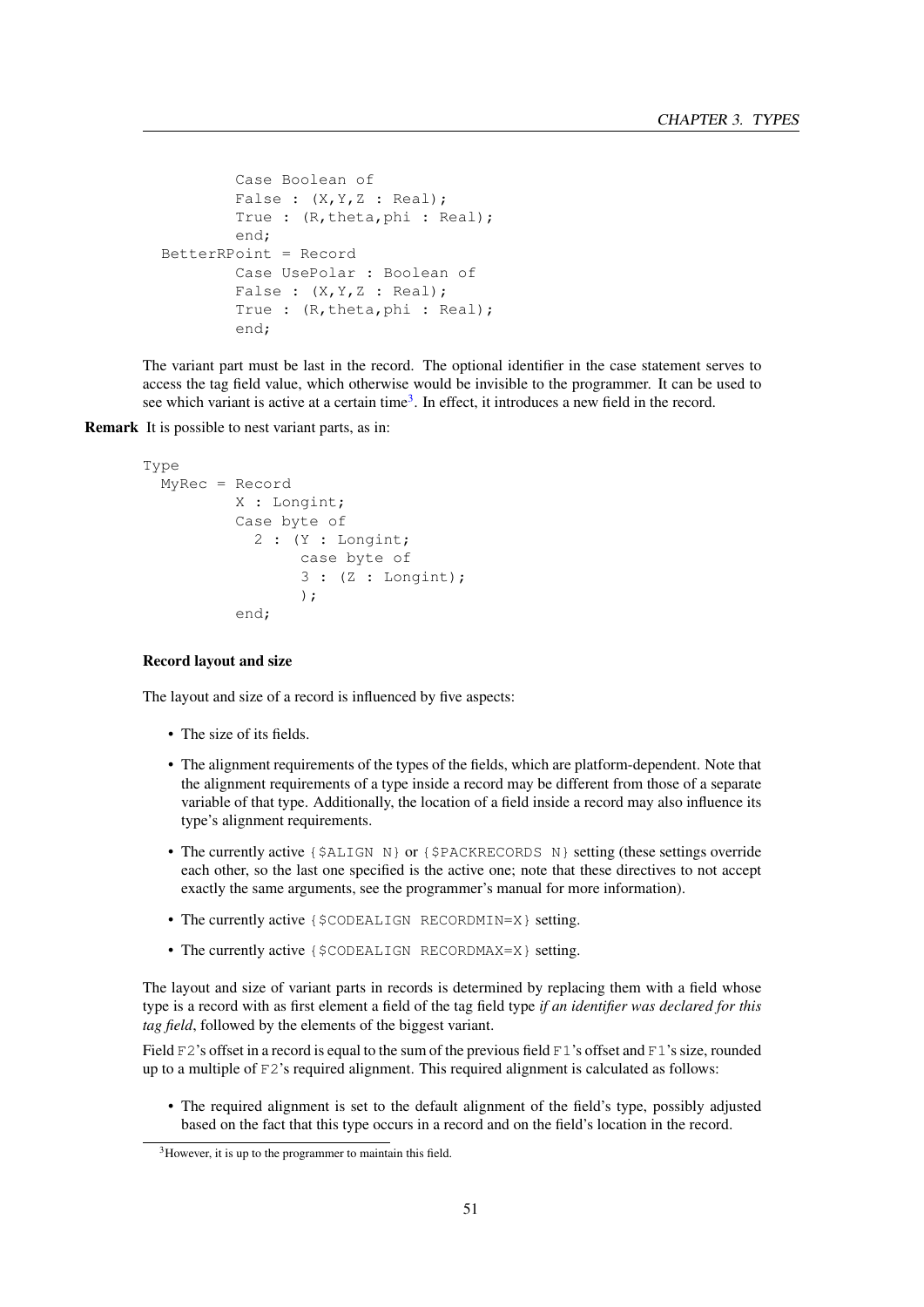- If the required alignment is smaller than the currently active  $\{\text{\textless{CODEALIGN RECORDMIN=X}}\}$ setting, it is changed to this X value.
- If the currently active { \$ALIGN N} or { \$PACKRECORDS N} setting is
	- $-$  a numerical value: if the required alignment is larger than N, it is changed to N. I. e., if N is 1, all fields will be placed right after each other.
	- RESET or DEFAULT: the resulting required alignment is target dependent.
	- C: the required alignment is adjusted according to the rules specified in the official ABI for the current platform.
	- POWER/POWERPC, MAC68K: the alignment value's adjustment is determined by following the official ABI rules for resp. the (Classic) Macintosh PowerPC or Macintosh 680x0 platforms.

The size of a record is equal to the sum of the record's last field's offset and this field's size, rounded up to a multiple of the record's required alignment. The record's required alignment is calculated as follows:

- The required alignment is set to the alignment of the record's field with the largest alignment, as determined while laying out the record.
- If the current {\$ALIGN N} or {\$PACKRECORDS N} setting is different from C and the required alignment is larger than than the currently active  $\{\text{\$CODEALIGN RECORDMAX=X}\}\,$ , the required alignment is changed to X.
- If the current  $\{\$ALIGN\ N\}$  or  $\{\$PACKRECORDS\ N\}$  setting is equal to C, the required alignment is determined by following the official ABI rules.

#### Remarks and examples

Free Pascal also supports a "packed record", which is a record where all the elements are bytealigned. As a result, the two following declarations are equivalent:

```
{$PackRecords 1}
Trec2 = Record
  A : Byte;
  B : Word;
  end;
{$PackRecords default}
```
and

```
Trec2 = Packed Record
  A : Byte;
  B : Word;
  end;
```
Note the {\$PackRecords Default} after the first declaration to restore the default setting!

Given the platform-dependent nature of how records are laid out in memory, the only way to ensure a compatible layout across platforms (assuming that all fields are declared using a type with the same meaning across these same platforms) is by using {\$PACKRECORDS 1}.

In particular, if a typed file with records, produced by a Turbo Pascal program, must be read, then chances are that attempting to read that file correctly will fail. The reason is that Free Pascal's default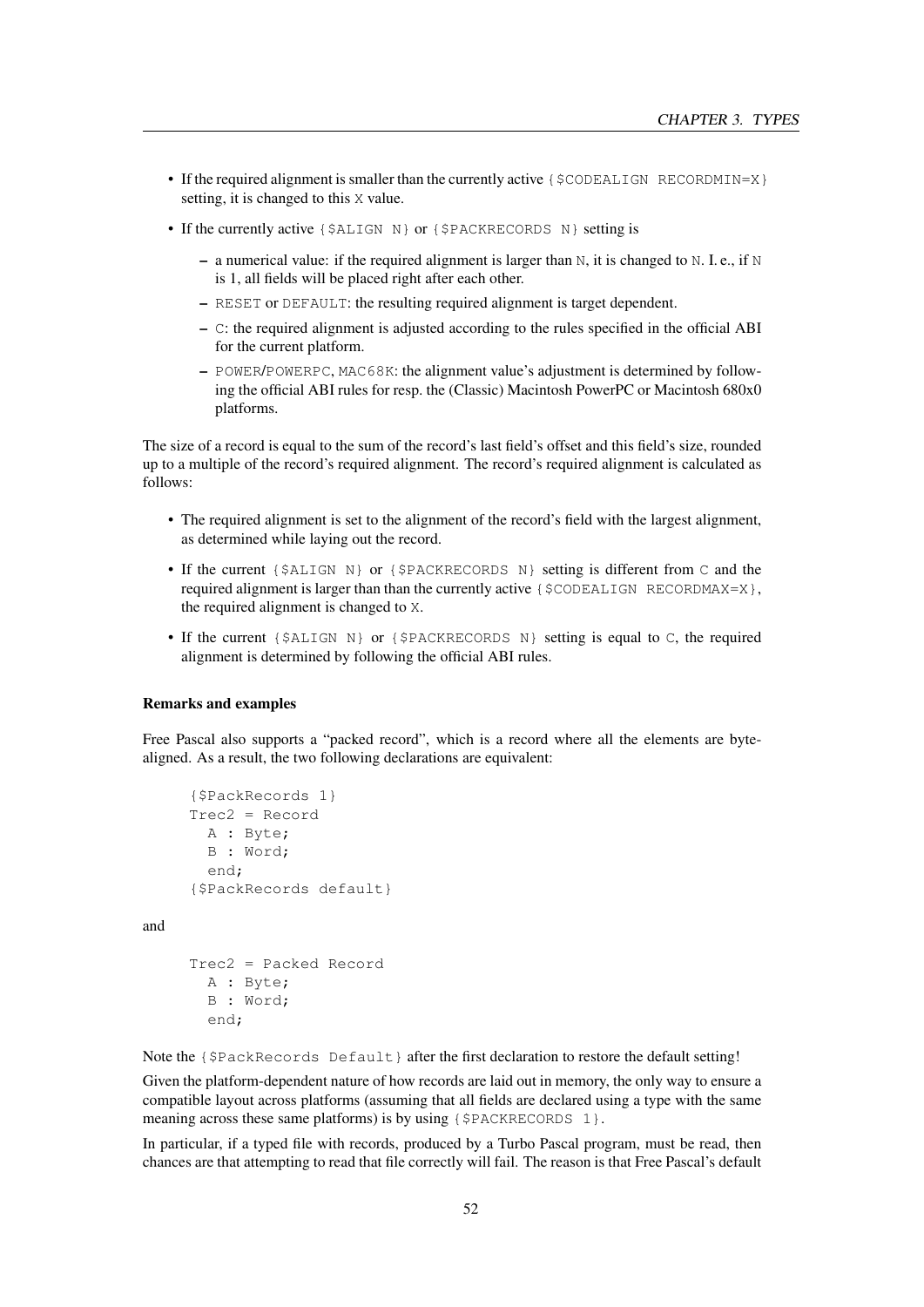{\$PACKRECORDS N} setting is not necessarily compatible with Turbo Pascal's. It can be changed to  $\{\$PACKRECORDS\ 1\}$  or  $\{\$PACKRECORDS\ 2\}$  depending on the setting used in the Turbo Pascal program that create the file (although it may still fail with  $\{\$PACKRECORDS\;2\}$  due to different type alignment requirements between 16 bit MSDOS and your current platform).

The same remark goes for Delphi: exchanging data is only guaranteed to be possible if both the producer and consumer use a packed record, or if they are on the same platform and use the same {\$PACKRECORDS X} setting.

### **3.3.3 Set types**

Free Pascal supports the set types as in Turbo Pascal. The prototype of a set declaration is:

Set Types

 $→$  **set type – set – of** – ordinal type –

Each of the elements of SetType must be of type TargetType. TargetType can be any ordinal type with a range between 0 and 255. A set can contain at most 256 elements. The following are valid set declaration:

```
Type
 Junk = Set of Char;
 Days = (Mon, Tue, Wed, Thu, Fri, Sat, Sun);
Var
 WorkDays : Set of days;
```
Given these declarations, the following assignment is legal:

WorkDays := [Mon, Tue, Wed, Thu, Fri];

Several operations can be done on sets: taking unions or differences, adding or removing elements, comparisons. These are documented in section [12.8.6,](#page-180-0) page [180](#page-180-0)

How the compiler stores sets depends on the mode and can be controlled with a directive. For more information, see the programmer's guide.

### **3.3.4 File types**

File types are types that store a sequence of some base type, which can be any type except another file type. It can contain (in principle) an infinite number of elements. File types are used commonly to store data on disk. However, nothing prevents the programmer, from writing a file driver that stores its data for instance in memory.

Here is the type declaration for a file type:

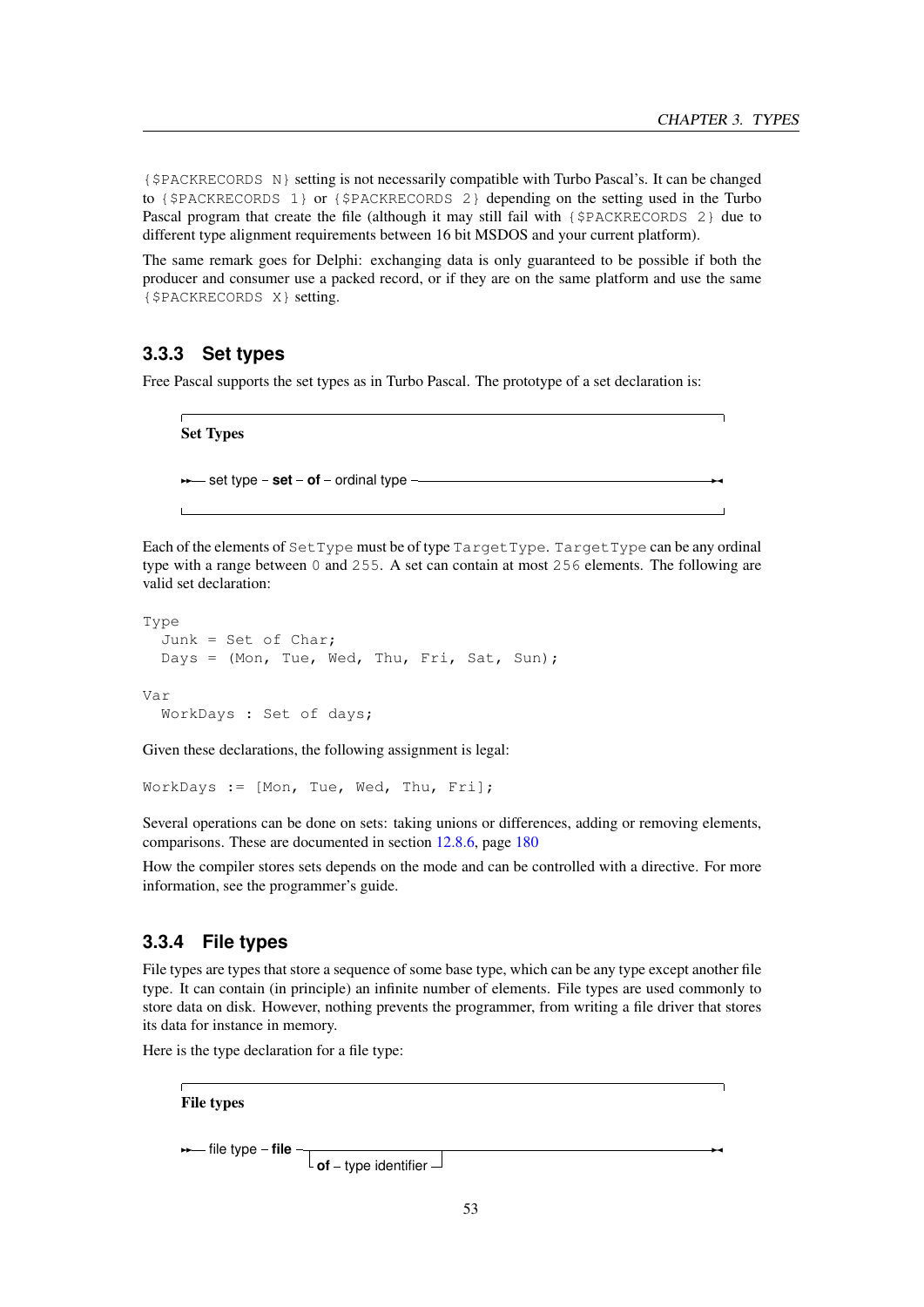If no type identifier is given, then the file is an untyped file; it can be considered as equivalent to a file of bytes. Untyped files require special commands to act on them (see Blockread, Blockwrite). The following declaration declares a file of records:

```
Type
 Point = Record
    X,Y,Z : real;
    end;
 PointFile = File of Point;
```
Internally, files are represented by the FileRec record, which is declared in the Dos or SysUtils units.

A special file type is the Text file type, represented by the TextRec record. A file of type Text uses special input-output routines. The default Input, Output and StdErr file types are defined in the system unit: they are all of type  $Text$ , and are opened by the system unit initialization code.

# 3.4 Pointers

Free Pascal supports the use of pointers. A variable of the pointer type contains an address in memory, where the data of another variable may be stored. A pointer type can be defined as follows:

Pointer types

**► pointer type - ^** - type identifier  $\rightarrow$ 

As can be seen from this diagram, pointers are typed, which means that they point to a particular kind of data. The type of this data must be known at compile time.

Dereferencing the pointer (denoted by adding  $\hat{ }$  after the variable name) behaves then like a variable. This variable has the type declared in the pointer declaration, and the variable is stored in the address that is pointed to by the pointer variable. Consider the following example:

```
Program pointers;
type
  Buffer = String[255];
 BufPtr = \DeltaBuffer;
Var B : Buffer;
    BP : BufPtr;
    PP : Pointer;
etc..
```
In this example, BP *is a pointer to* a Buffer type; while B *is* a variable of type Buffer. B takes 256 bytes memory, and BP only takes 4 (or 8) bytes of memory: enough memory to store an address. The expression

BP^

is known as the dereferencing of BP. The result is of type Buffer, so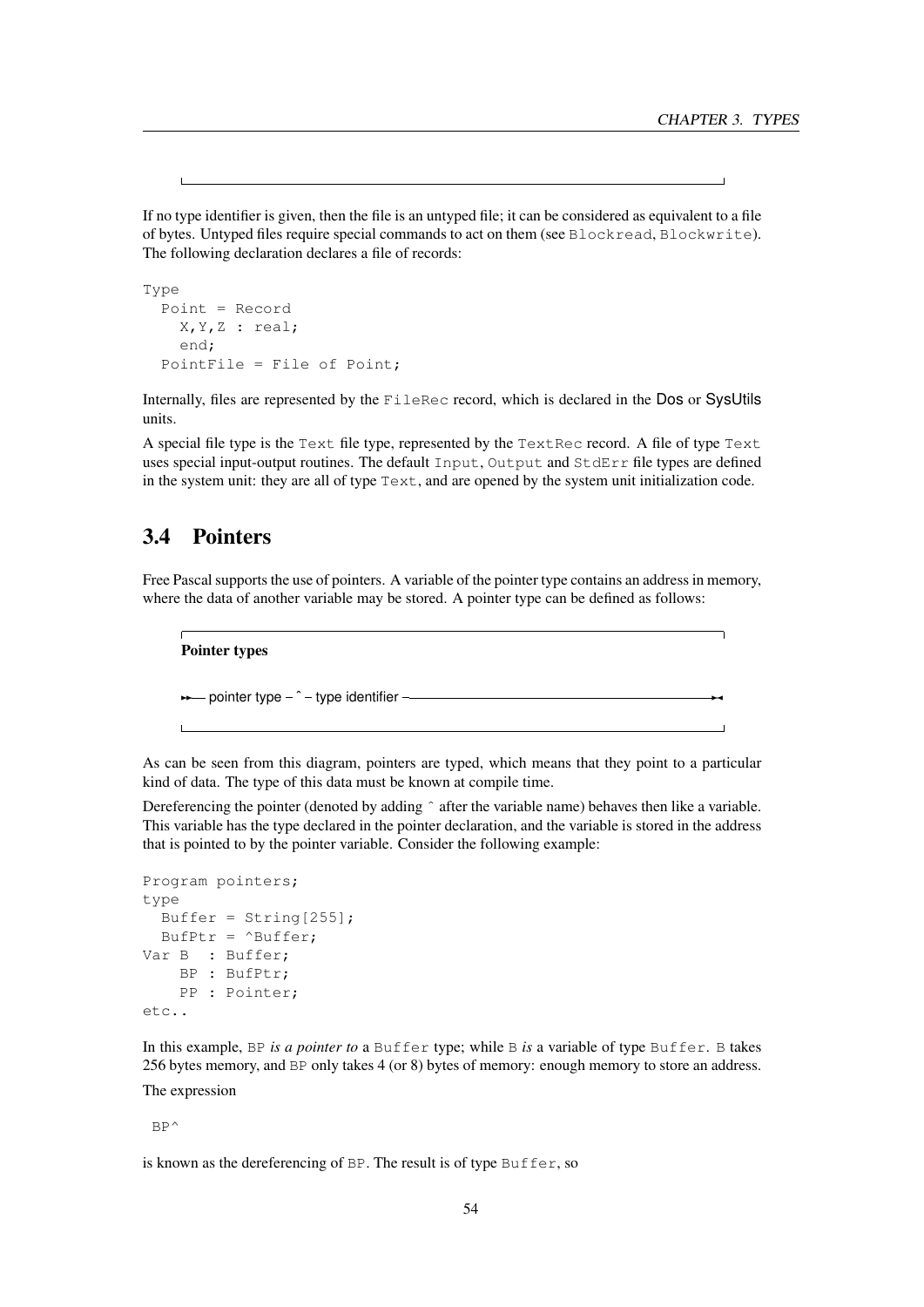BP^[23]

Denotes the 23rd character in the string pointed to by BP.

Remark Free Pascal treats pointers much the same way as C does. This means that a pointer to some type can be treated as being an array of this type.

From this point of view, the pointer then points to the zeroeth element of this array. Thus the following pointer declaration

Var p : ^Longint;

can be considered equivalent to the following array declaration:

Var p : array<sup>[0</sup>..Infinity] of Longint;

The difference is that the former declaration allocates memory for the pointer only (not for the array), and the second declaration allocates memory for the entire array. If the former is used, the memory must be allocated manually, using the Getmem function. The reference  $P^{\dagger}$  is then the same as p[0]. The following program illustrates this maybe more clear:

```
program PointerArray;
var i : Longint;
   p : ^Longint;
   pp : array[0..100] of Longint;
begin
 for i := 0 to 100 do pp[i] := i; { Fill array }
 p := @pp[0]; { Let p point to pp }
 for i := 0 to 100 do
   if p[i]<>pp[i] then
     WriteLn ('Ohoh, problem !')
end.
```
Free Pascal supports pointer arithmetic as C does. This means that, if  $P$  is a typed pointer, the instructions

Inc(P);  $Dec(P);$ 

will increase, respectively decrease the address the pointer points to with the size of the type P is a pointer to. For example

```
Var P : ^Longint;
...
Inc (p);
```
will increase P by 4, because 4 is the size of a longint. If the pointer is untyped, a size of 1 byte is assumed (i. e. as if the pointer were a pointer to a byte: ˆbyte.)

Normal arithmetic operators on pointers can also be used, that is, the following are valid pointer arithmetic operations:

```
var p1, p2 : ^Longint;
     L : Longint;
begin
 P1 := QP2;
```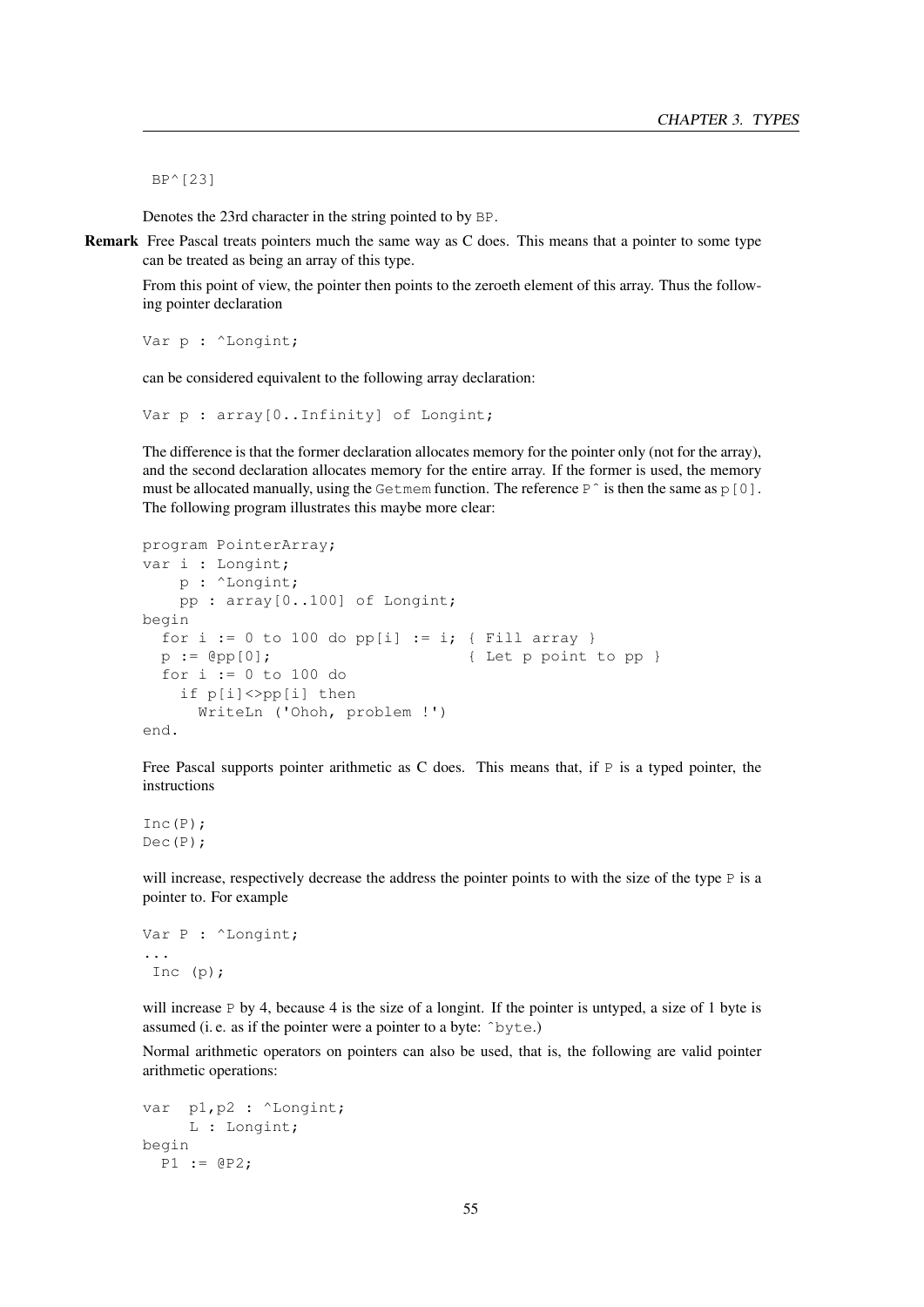$P2 := QL;$  $L := P1-P2;$  $P1 := P1-4;$  $P2 := P2+4;$ end.

Here, the value that is added or subtracted *is* multiplied by the size of the type the pointer points to. In the previous example  $P1$  will be decremented by 16 bytes, and  $P2$  will be incremented by 16.

## 3.5 Forward type declarations

Programs often need to maintain a linked list of records. Each record then contains a pointer to the next record (and possibly to the previous record as well). For type safety, it is best to define this pointer as a typed pointer, so the next record can be allocated on the heap using the New call. In order to do so, the record should be defined something like this:

```
Type
  TListItem = Record
    Data : Integer;
    Next : ^TListItem;
  end;
```
When trying to compile this, the compiler will complain that the TListItem type is not yet defined when it encounters the Next declaration: This is correct, as the definition is still being parsed.

To be able to have the Next element as a typed pointer, a "Forward type declaration" must be introduced:

```
Type
 PListItem = ^TListItem;
 TListItem = Record
   Data : Integer;
   Next : PTListItem;
 end;
```
When the compiler encounters a typed pointer declaration where the referenced type is not yet known, it postpones resolving the reference till later. The pointer definition is a "Forward type declaration".

The referenced type should be introduced later in the same Type block. No other block may come between the definition of the pointer type and the referenced type. Indeed, even the word Type itself may not re-appear: in effect it would start a new type-block, causing the compiler to resolve all pending declarations in the current block.

In most cases, the definition of the referenced type will follow immediately after the definition of the pointer type, as shown in the above listing. The forward defined type can be used in any type definition following its declaration.

Note that a forward type declaration is only possible with pointer types and classes, not with other types.

# 3.6 Procedural types

Free Pascal has support for procedural types, although it differs a little from the Turbo Pascal or Delphi implementation of them. The type declaration remains the same, as can be seen in the following syntax diagram: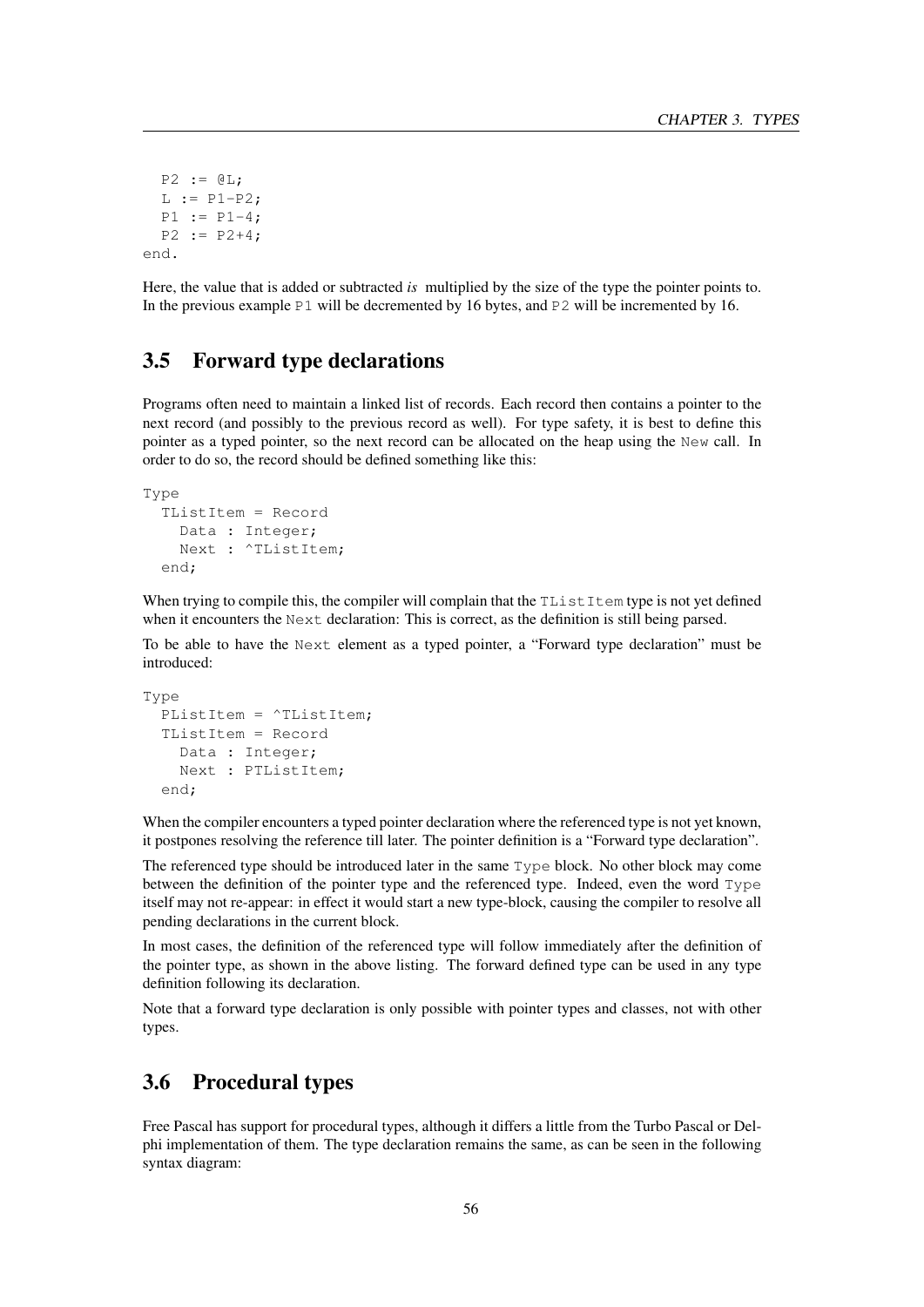| <b>Procedural types</b>                                                                                                                                                                                                       |
|-------------------------------------------------------------------------------------------------------------------------------------------------------------------------------------------------------------------------------|
| procedural type $\begin{array}{ c c c c c c c c c }\n\hline\n\text{procedure header} & \text{of} & \text{object} & \text{; -- call modifiers} \\ \hline\n\end{array}$                                                         |
| <b>EXECUTE:</b> function header – <b>function</b> – formal parameter list – : – result type –                                                                                                                                 |
| $\rightarrow$ procedure header – <b>procedure</b> – formal parameter list –                                                                                                                                                   |
| $\rightarrow$ call modifiers $\leftarrow$ register $\leftarrow$<br>$\leftarrow$ cdecl $\leftarrow$<br>$\leftarrow$ pascal $\leftarrow$<br>$\leftarrow$ stdcall $\leftarrow$<br>$\mathord{\vdash}$ safecall $\mathord{\dashv}$ |

For a description of formal parameter lists, see chapter [14,](#page-207-0) page [207.](#page-207-0) The two following examples are valid type declarations:

```
Type TOneArg = Procedure (Var X : integer);
     TNoArg = Function : Real;
var proc : TOneArg;
    func : TNoArg;
```
One can assign the following values to a procedural type variable:

- 1. Nil, for both normal procedure pointers and method pointers.
- 2. A variable reference of a procedural type, i. e. another variable of the same type.
- 3. A global procedure or function address, with matching function or procedure header and calling convention.
- 4. A method address.

Given these declarations, the following assignments are valid:

```
Procedure printit (Var X : Integer);
begin
  WriteLn (x);
end;
...
Proc := @printit;
Func := @Pi;
```
From this example, the difference with Turbo Pascal is clear: In Turbo Pascal it isn't necessary to use the address operator (@) when assigning a procedural type variable, whereas in Free Pascal it is required. In case the -MDelphi or -MTP switches are used, the address operator can be dropped.

Remark The modifiers concerning the calling conventions must be the same as the declaration; i. e. the following code would give an error: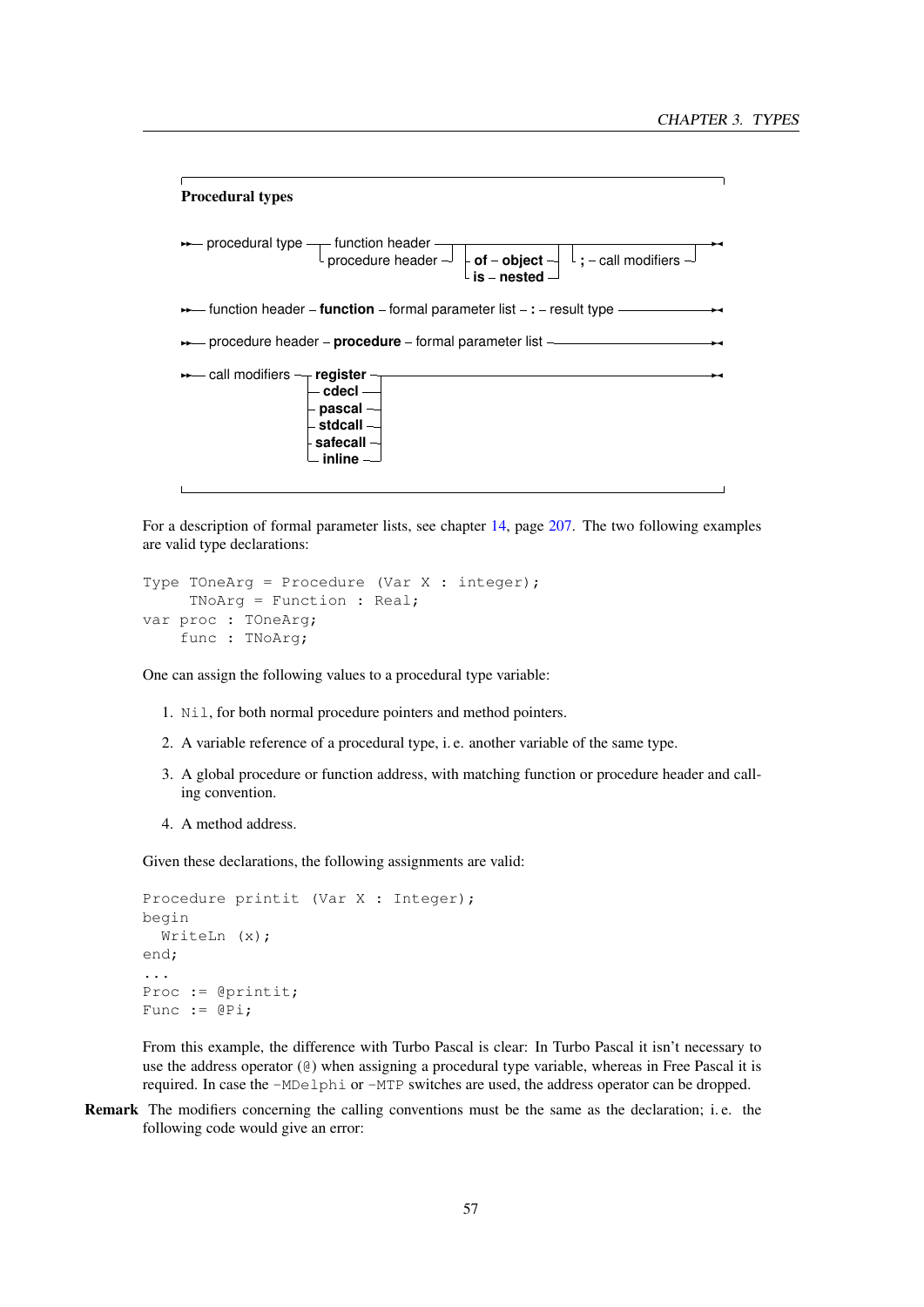```
Type TOneArgCcall = Procedure (Var X : integer);cdecl;
var proc : TOneArgCcall;
Procedure printit (Var X : Integer);
begin
  WriteLn (x);
end;
begin
Proc := @printit;
end.
```
Because the TOneArgCcall type is a procedure that uses the cdecl calling convention.

In case the is nested modified is added, then the procedural variable can be used with nested procedures. This requires that the sources be compiled in macpas or ISO mode, or that the nestedprocvars modeswitch be activated:

```
{$modeswitch nestedprocvars}
program tmaclocalprocparam3;
type
  tnestedprocvar = procedure is nested;
var
  tempp: tnestedprocvar;
procedure p1( pp: tnestedprocvar);
begin
  tempp:=pp;
  tempp
end;
procedure p2( pp: tnestedprocvar);
var
 localpp: tnestedprocvar;
begin
 localpp:=pp;
 p1( localpp)
end;
procedure n;
begin
  writeln( 'calling through n')
end;
procedure q;
var qi: longint;
  procedure r;
  begin
    if qi = 1 then
      writeln( 'success for r')
    else
     begin
      writeln( 'fail');
```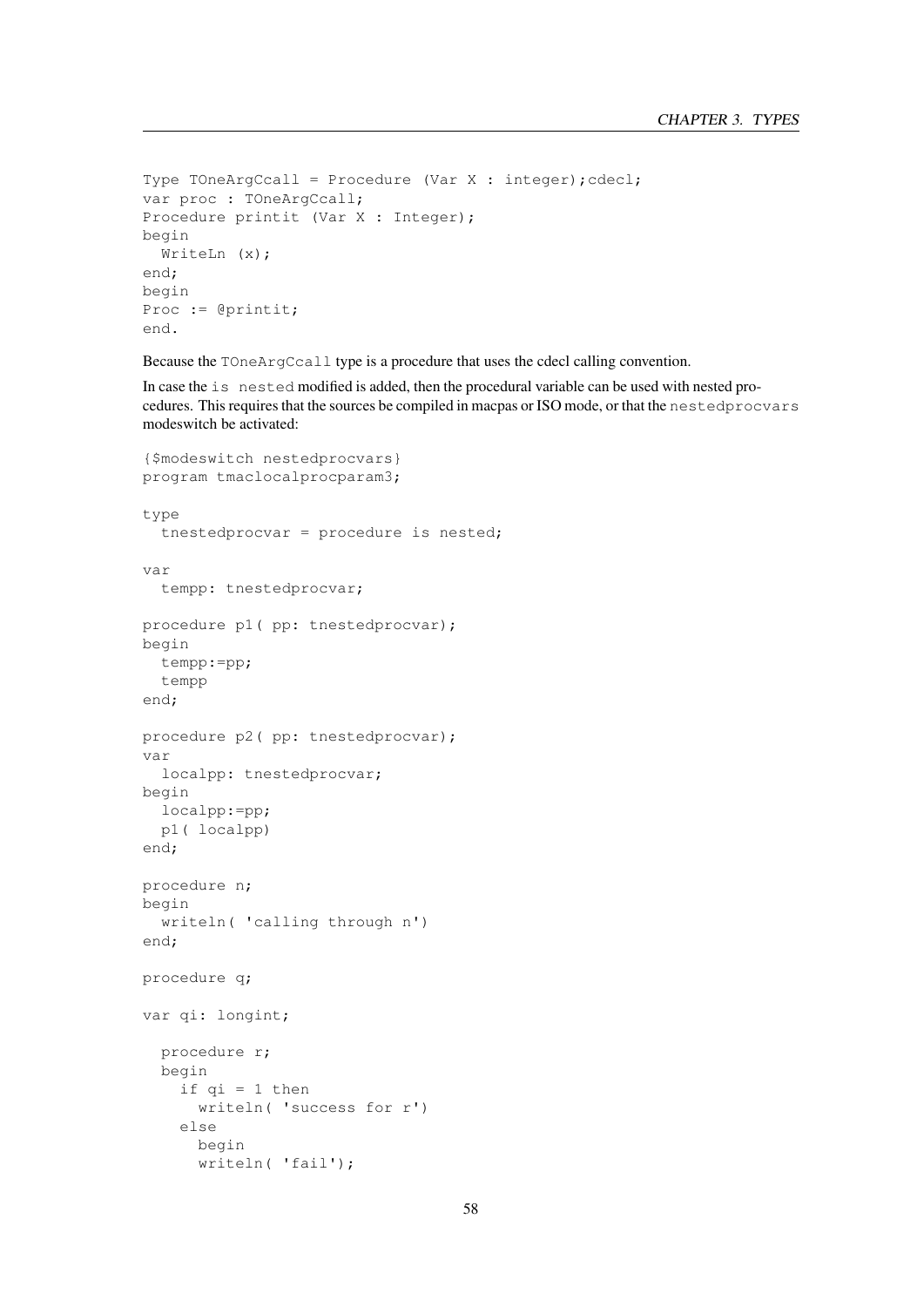```
halt( 1)
    end
  end;
begin
  qi:= 1;p1( @r);
  p2( @r);
  p1( @n);
  p2( @n);
end;
begin
  q;
end.
```
In case one wishes to assign methods of a class to a variable of procedural type, the procedural type must be declared with the of object modifier.

The two following examples are valid type declarations for method procedural variables (also known as event handlers because of their use in GUI design):

```
Type TOneArg = Procedure (Var X : integer) of object;
     TNoArg = Function : Real of object;
var
 oproc : TOneArg;
 ofunc : TNoArg;
```
A method of the correct signature can be assigned to these functions. When called, Self will be pointing to the instance of the object that was used to assign the method procedure.

The following object methods can be assigned to oproc and ofunc:

```
Type
  TMyObject = Class(TObject)
    Procedure DoX (Var X : integer);
    Function DoY: Real;
  end;
Var
 M : TMyObject;
begin
  oproc:=@M.DoX;
  ofunc:=@M.DOY;
end;
```
When calling oproc and ofunc, Self will equal M.

This mechanism is sometimes called Delegation.

Remark When comparing two variables of type method, only the method's address is compared, not the instance pointer. That means that the following program will print True:

Type TSomeMethod = Procedure of object;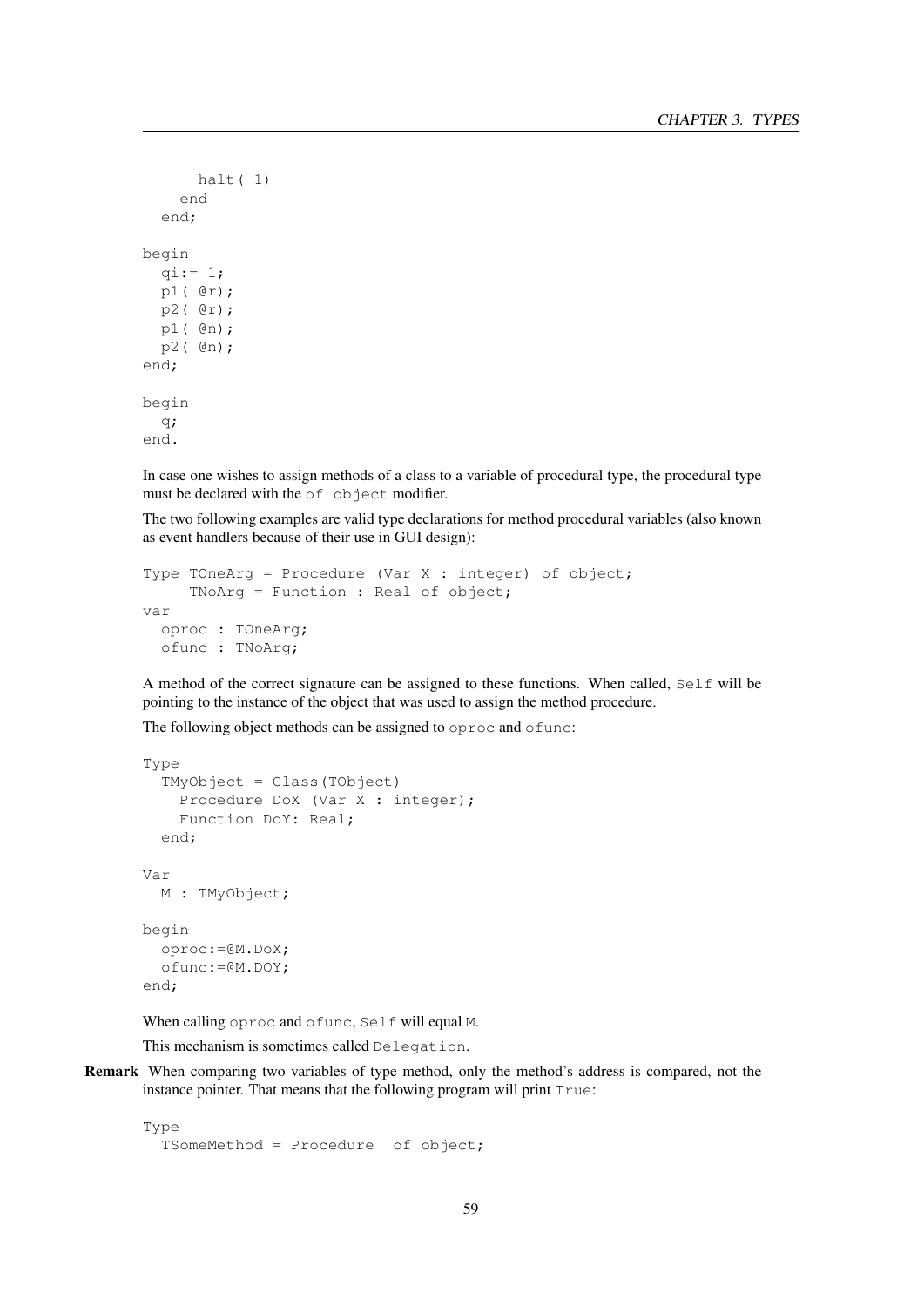```
TMyObject = Class(TObject)
    Procedure DoSomething;
  end;
Procedure TMyObject.DoSomething;
begin
 Writeln('In DoSomething');
end;
var
  X,Y : TMyObject;
 P1,P2 : TSomeMethod;
begin
 X:=TMyObject.Create;
 Y:=TMyObject.Create;
 P1:=@X.DoSomething;
  P2:=@Y.DoSomething;
  Writeln('Same method: ', P1=P2);
end.
```
If both pointers must be compared, a typecast to TMethod must be done, and both pointers should be compared. TMethod is defined in the system unit as follows:

```
TMethod = record
 Code : CodePointer;
 Data : Pointer;
end;
```
The following program will therefore print False:

```
Type
  TSomeMethod = Procedure of object;
  TMyObject = Class(TObject)
    Procedure DoSomething;
  end;
Procedure TMyObject.DoSomething;
begin
 Writeln('In DoSomething');
end;
var
 X,Y : TMyObject;
 P1,P2 : TMethod;
begin
 X:=TMyObject.Create;
 Y:=TMyObject.Create;
 P1:=TMethod(@X.DoSomething);
  P2:=TMethod(@Y.DoSomething);
```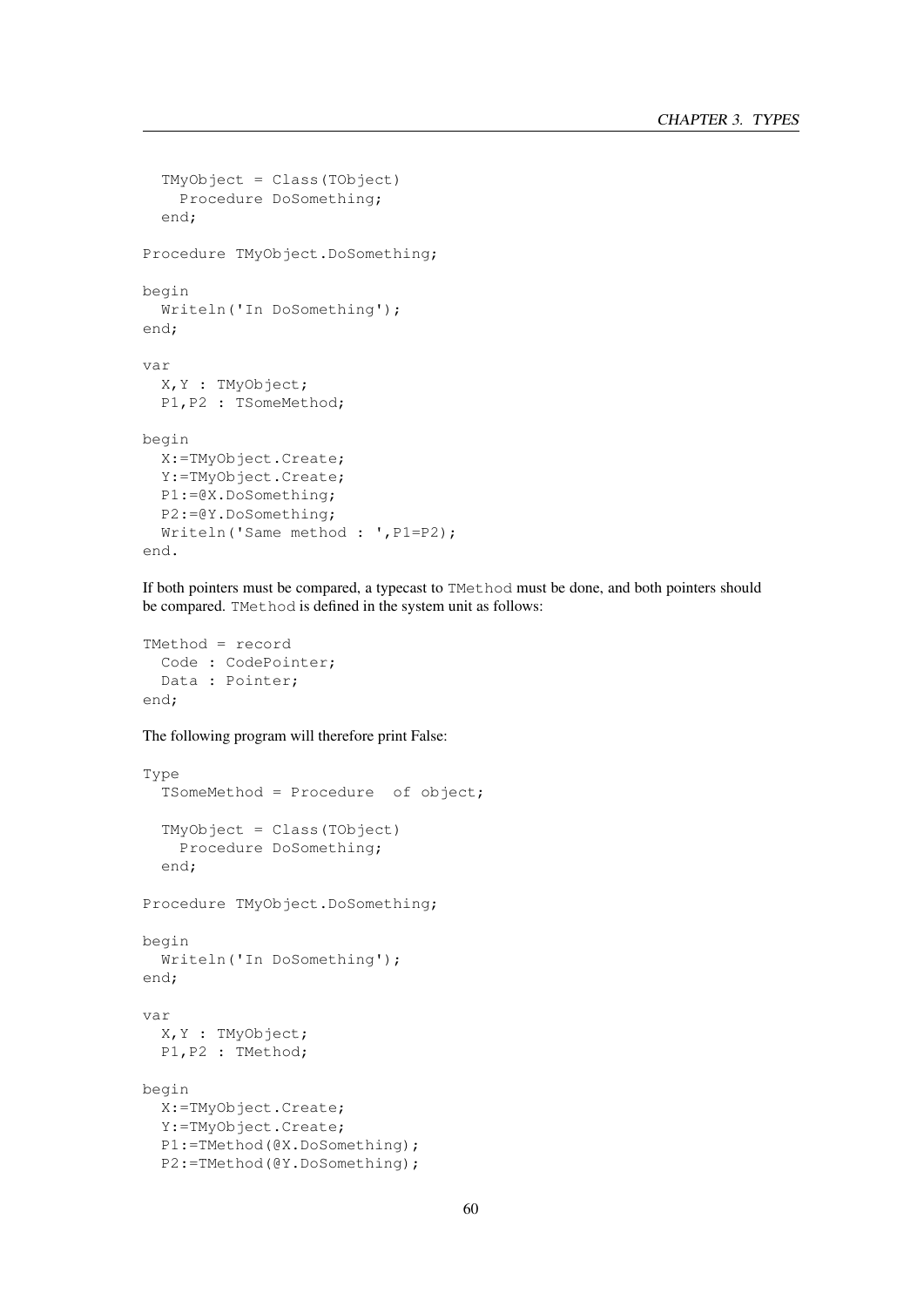Writeln('Same method : ', (P1.Data=P2.Data) and (P1.Code=P1.Code)); end.

# 3.7 Variant types

### **3.7.1 Definition**

As of version 1.1, FPC has support for variants. For maximum variant support it is recommended to add the variants unit to the uses clause of every unit that uses variants in some way: the variants unit contains support for examining and transforming variants other than the default support offered by the System or ObjPas units.

The type of a value stored in a variant is only determined at runtime: it depends what has been assigned to the variant. Almost any simple type can be assigned to variants: ordinal types, string types, int64 types.

Structured types such as sets, records, arrays, files, objects and classes are not assignment-compatible with a variant, as well as pointers. Interfaces and COM or CORBA objects can be assigned to a variant (basically because they are simply a pointer).

This means that the following assignments are valid:

```
Type
  TMyEnum = (One,Two,Three);
Var
  V : Variant;
  I : Integer;
  B : Byte;
  W : Word;
  Q : Int64;E : Extended;
  D : Double;
  En : TMyEnum;
  AS : AnsiString;
  WS : WideString;
begin
  V:={I};V:=B;V:=W;V:Q;V:=E;V:=En;
  V:=D;V: =AS;V := WS;end;
```
And of course vice-versa as well.

A variant can hold an array of values: All elements in the array have the same type (but can be of type "variant"). For a variant that contains an array, the variant can be indexed:

Program testv;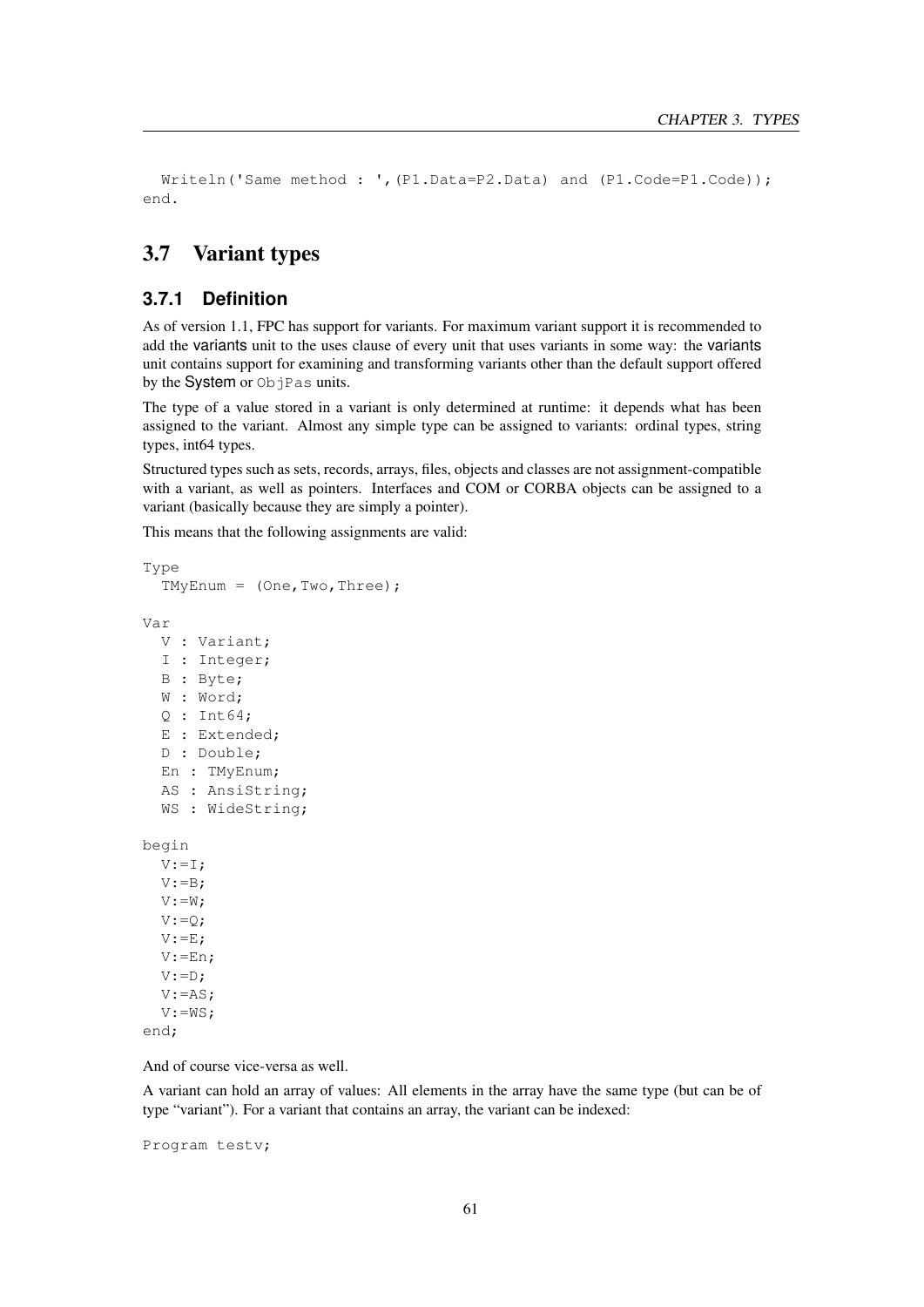```
uses variants;
Var
 A : Variant;
 I : integer;
begin
 A:=VarArrayCreate([1,10],varInteger);
 For I:=1 to 10 do
    A[T]:=I;end.
```
For the explanation of VarArrayCreate, see [Unit Reference.](../rtl/index.html)

Note that when the array contains a string, this is not considered an "array of characters", and so the variant cannot be indexed to retrieve a character at a certain position in the string.

### **3.7.2 Variants in assignments and expressions**

As can be seen from the definition above, most simple types can be assigned to a variant. Likewise, a variant can be assigned to a simple type: If possible, the value of the variant will be converted to the type that is being assigned to. This may fail: Assigning a variant containing a string to an integer will fail unless the string represents a valid integer. In the following example, the first assignment will work, the second will fail:

```
program testv3;
uses Variants;
Var
 V : Variant;
  I : Integer;
begin
 V:={}'100';
  I:=\vee:
  Writeln('I : ',I);
  V:='Something else';
  I:=V;Writeln('I : ',I);
end.
```
The first assignment will work, but the second will not, as Something else cannot be converted to a valid integer value. An EConvertError exception will be the result.

The result of an expression involving a variant will be of type variant again, but this can be assigned to a variable of a different type – if the result can be converted to a variable of this type.

Note that expressions involving variants take more time to be evaluated, and should therefore be used with caution. If a lot of calculations need to be made, it is best to avoid the use of variants.

When considering implicit type conversions (e.g. byte to integer, integer to double, char to string) the compiler will ignore variants unless a variant appears explicitly in the expression.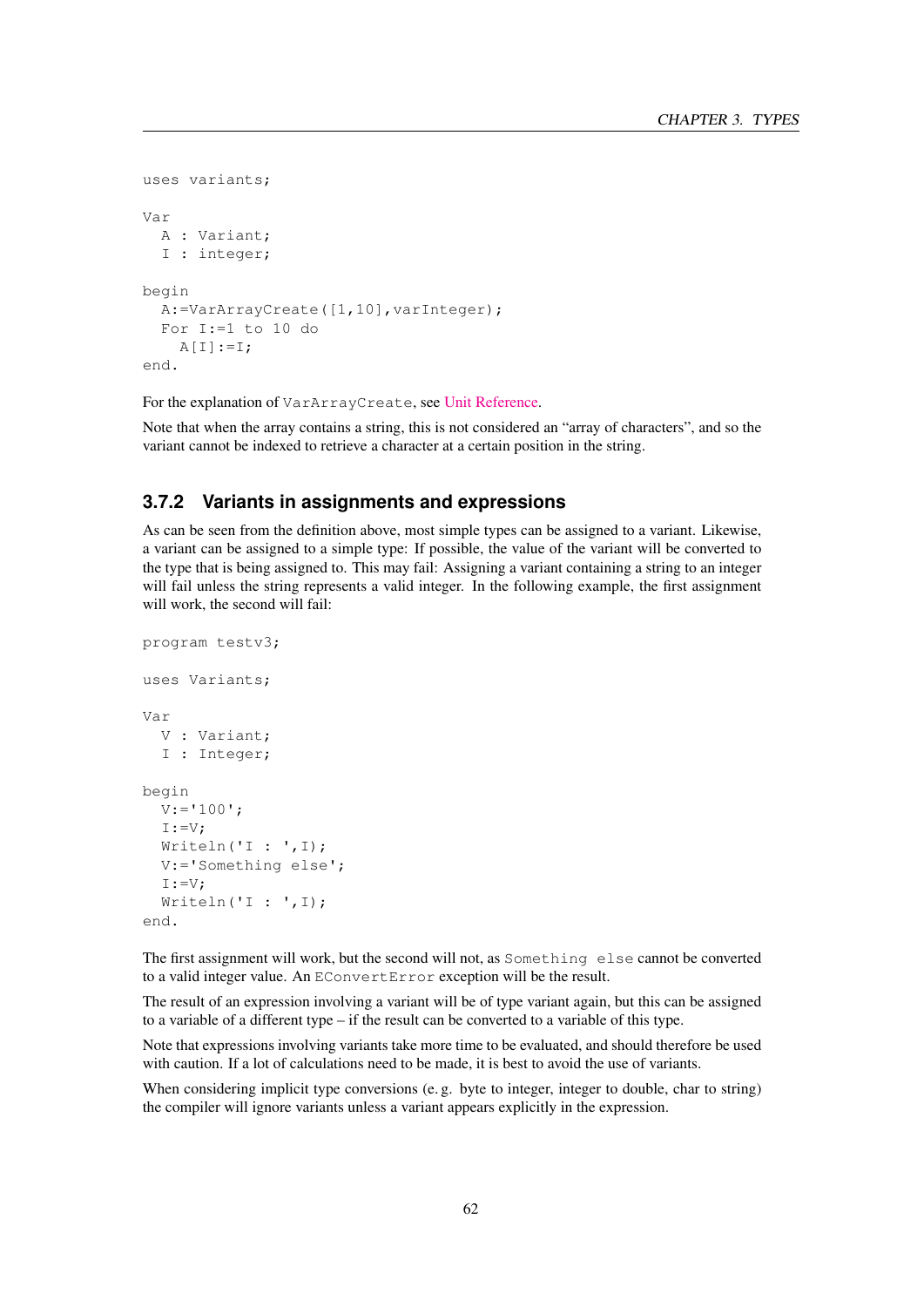### **3.7.3 Variants and interfaces**

Remark Dispatch interface support for variants is currently broken in the compiler.

Variants can contain a reference to an interface – a normal interface (descending from  $IInterface$ ) or a dispatchinterface (descending from IDispatch). Variants containing a reference to a dispatch interface can be used to control the object behind it: the compiler will use late binding to perform the call to the dispatch interface: there will be no run-time checking of the function names and parameters or arguments given to the functions. The result type is also not checked. The compiler will simply insert code to make the dispatch call and retrieve the result.

This means basically, that you can do the following on Windows:

```
Var
 W : Variant:
 V : String;
begin
 W:=CreateOleObject('Word.Application');
 V:=W.Application.Version;
 Writeln('Installed version of MS Word is : ', V);
end;
```
### The line

V:=W.Application.Version;

is executed by inserting the necessary code to query the dispatch interface stored in the variant W, and execute the call if the needed dispatch information is found.

# 3.8 Type aliases

Type aliases are a way to give another name to a type, but can also be used to create real new types. Which of the two depends on the way the type alias is defined:

Type aliases – type alias –  $\overline{\mathbb{L}}$ type  $\overline{\mathbb{L}}$  $\top$  identifier -

The first case is just a means to give another name to a type:

Type MyInteger = Integer;

This creates a new name to refer to the Integer type, but does not create an actual new type. That is, two variables:

Var A : MyInteger; B : Integer;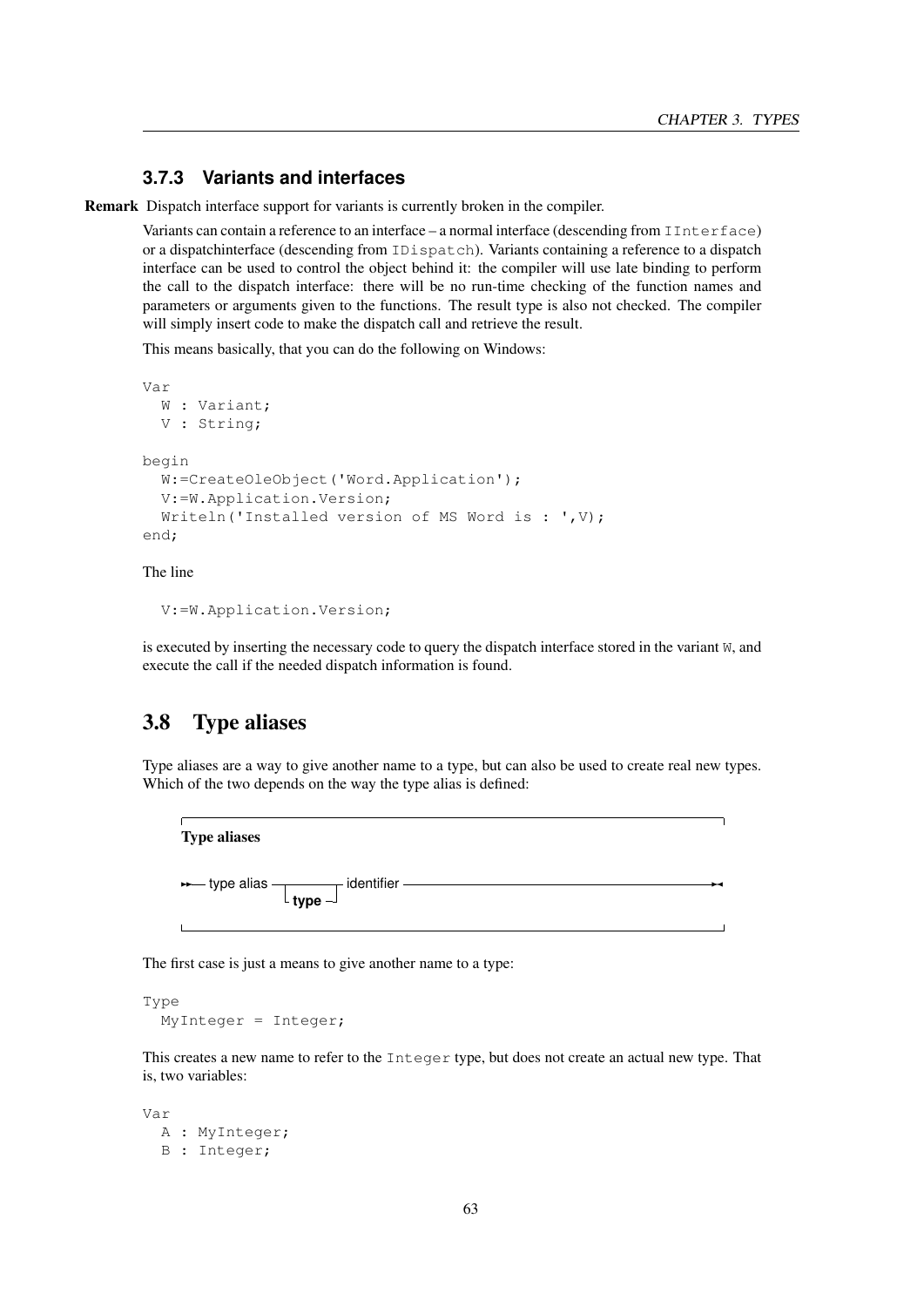Will actually have the same type from the point of view of the compiler (namely: Integer).

The above presents a way to make types platform independent, by only using the alias types, and then defining these types for each platform individually. Any programmer who then uses these custom types doesn't have to worry about the underlying type size: it is opaque to him. It also allows to use shortcut names for fully qualified type names. e. g. define system.longint as Olongint and then redefine longint.

The alias is frequently seen to re-expose a type:

```
Unit A;
Interface
Uses B;
Type
 MyType = B.WType;
```
This construction is often seen after some refactoring, when moving some declarations from unit A to unit B, to preserve backwards compatibility of the interface of unit A.

The second case is slightly more subtle:

```
Type
 MyInteger = Type Integer;
```
This not only creates a new name to refer to the Integer type, but actually creates a new type. That is, two variables:

Var A : MyInteger; B : Integer;

Will not have the same type from the point of view of the compiler. However, these two types will be assignment compatible. That means that an assignment

 $A:=B$ ;

will work.

The difference can be seen when examining type information:

```
If TypeInfo(MyInteger)<>TypeInfo(Integer) then
 Writeln('MyInteger and Integer are different types');
```
The compiler function  $TypeInfo$  returns a pointer to the type information in the binary. Since the two types MyInteger and Integer are different, they will generate different type information blocks, and the pointers will differ.

There are three consequences of having different types:

- 1. That they have different typeinfo, hence different RTTI (Run-Time Type Information).
- 2. They can be used in function overloads, that is

```
Procedure MyProc(A : MyInteger); overload;
Procedure MyProc(A : Integer); overload;
```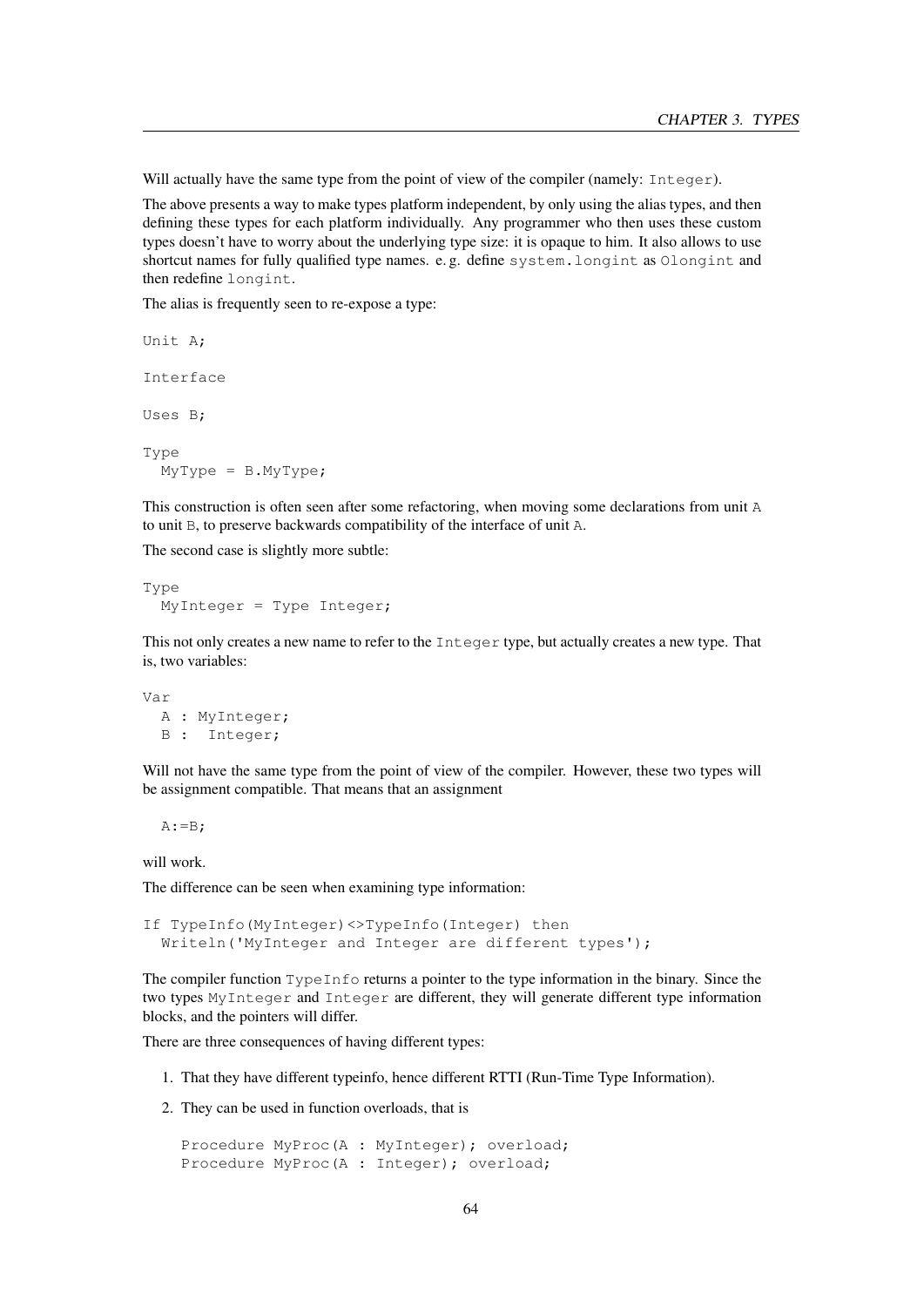will work. This will not work with a simple type alias.

3. They can be used in operator overloads, that is

Operator +(A,B : MyInteger) : MyInteger;

will work too.

# <span id="page-65-0"></span>3.9 Managed types

By default, pascal types are unmanaged. That means that variables must be explicitly initialized, finalized, memory allocated and so on. However, in Object Pascal, several types are managed, which means that the compiler initializes and finalizes variables of this type: this is necessary, for instance for reference counted data types.

The following types are managed:

AnsiString They are initialized to Nil.

UnicodeString They are initialized to Nil.

WideString They are initialized to Nil.

Interface They are initialized to Nil.

Dynamic arrays They are initialized to Nil.

And any record or array whose elements contain managed types.

Class instances containing managed types are also initialized, but the class instance pointer itself is not.

Variables of managed types will also be finalized: this means, in general, that their reference count will be decreased at the latest at the end of the current scope.

Remark Note that no assumption should be made about the exact time of this finalization. All that is guaranteed that they are finalized when they go out of scope.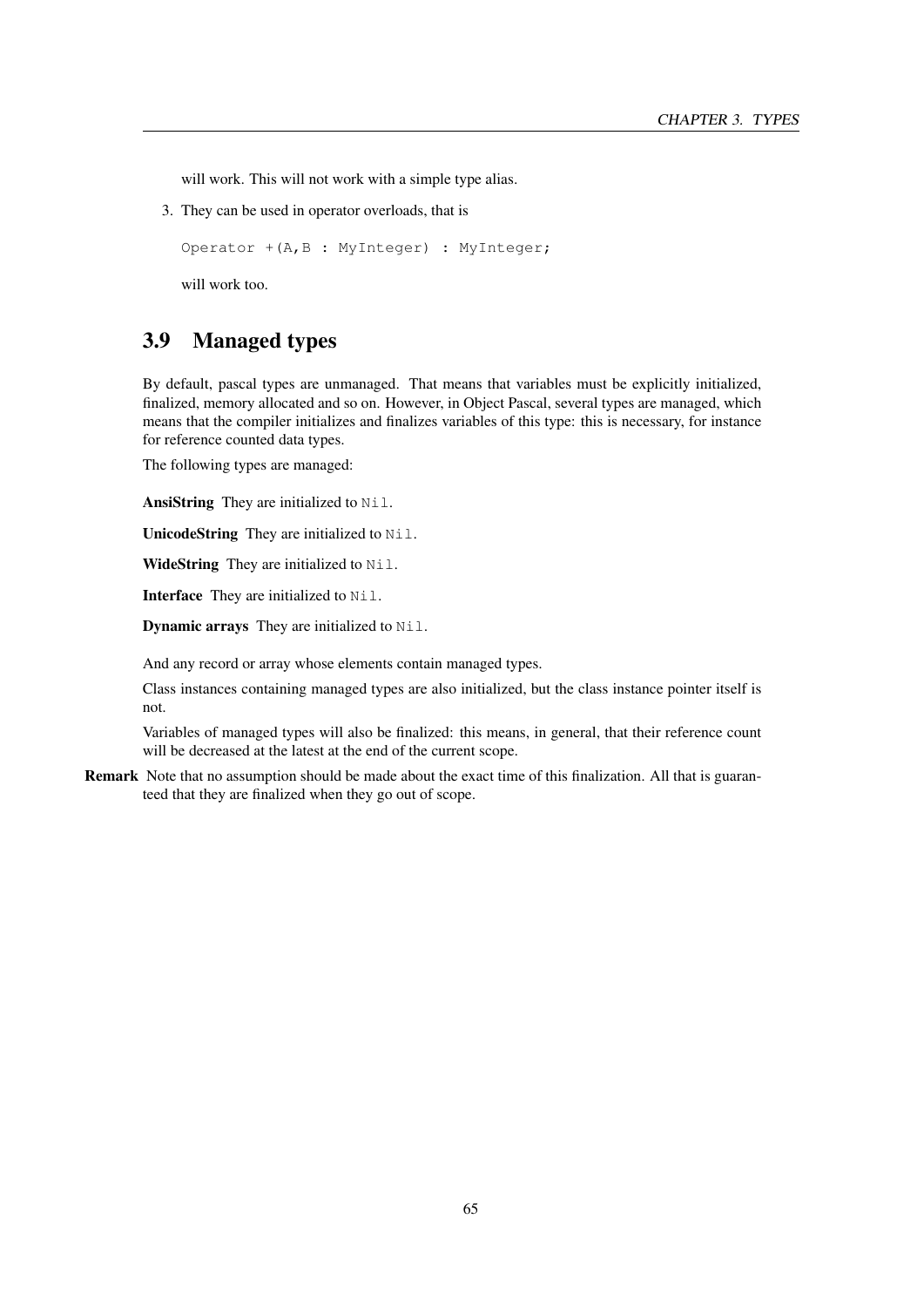# Chapter 4

# Variables

# 4.1 Definition

Variables are explicitly named memory locations with a certain type. When assigning values to variables, the Free Pascal compiler generates machine code to move the value to the memory location reserved for this variable. Where this variable is stored depends on where it is declared:

- Global variables are variables declared in a unit or program, but not inside a procedure or function. They are stored in fixed memory locations, and are available during the whole execution time of the program.
- Local variables are declared inside a procedure or function. Their value is stored on the program stack, i. e. not at fixed locations.

The Free Pascal compiler handles the allocation of these memory locations transparently, although this location can be influenced in the declaration.

The Free Pascal compiler also handles reading values from or writing values to the variables transparently. But even this can be explicitly handled by the programmer when using properties.

Variables must be explicitly declared when they are needed. No memory is allocated unless a variable is declared. Using a variable identifier (for instance, a loop variable) which is not declared first, is an error which will be reported by the compiler.

# 4.2 Declaration

The variables must be declared in a variable declaration block of a unit or a procedure or function (section [16.5,](#page-252-0) page [252\)](#page-252-0). It looks as follows:

| Variable declaration                                                                 |  |
|--------------------------------------------------------------------------------------|--|
| → variable declaration – identifier – : – type –<br>$\lfloor$ = – expression $\lnot$ |  |
| - hint directive - ; ----------<br>$\lfloor$ variable modifiers $\lceil$             |  |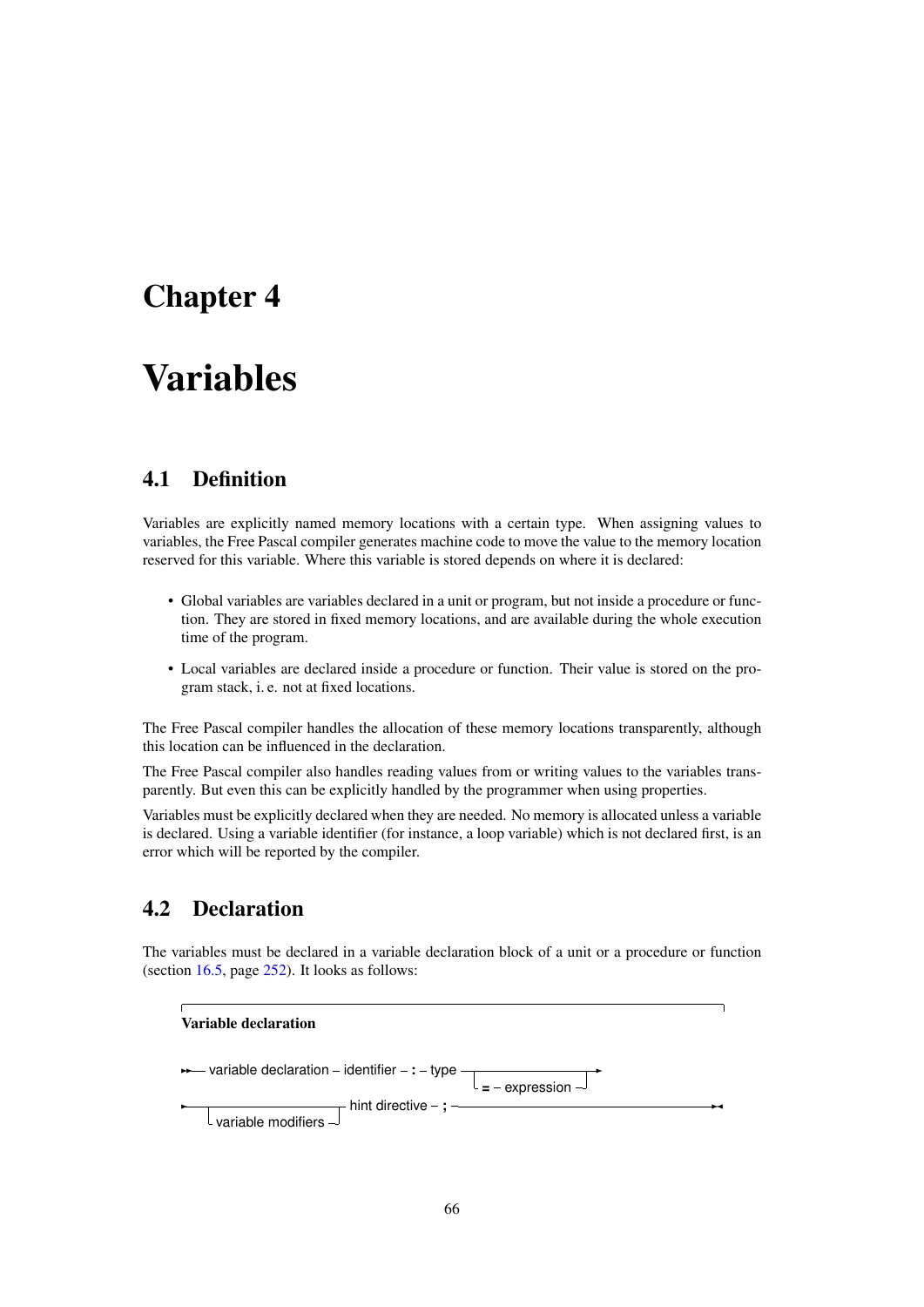

This means that the following are valid variable declarations:

```
Var
 curterm1 : integer;
 curterm2 : integer; cvar;
 curterm3 : integer; cvar; external;
 curterm4 : integer; external name 'curterm3';
 curterm5 : integer; external 'libc' name 'curterm9';
 curterm6 : integer absolute curterm1;
 curterm7 : integer; cvar; export;
 curterm8 : integer; cvar; public;
 curterm9 : integer; export name 'me';
 curterm10 : integer; public name 'ma';
 curterm11 : integer = 1;
```
The difference between these declarations is as follows:

- 1. The first form (curterm1) defines a regular variable. The compiler manages everything by itself.
- 2. The second form  $(\text{current})$  declares also a regular variable, but specifies that the assembler name for this variable equals the name of the variable as written in the source.
- 3. The third form (curterm3) declares a variable which is located externally: the compiler will assume memory is located elsewhere, and that the assembler name of this location is specified by the name of the variable, as written in the source. The name may not be specified.
- 4. The fourth form is completely equivalent to the third, it declares a variable which is stored externally, and explicitly gives the assembler name of the location. If cvar is not used, the name must be specified.
- 5. The fifth form is a variant of the fourth form, only the name of the library in which the memory is reserved is specified as well.
- 6. The sixth form declares a variable (curterm6), and tells the compiler that it is stored in the same location as another variable (curterm1).
- 7. The seventh form declares a variable (curterm7), and tells the compiler that the assembler label of this variable should be the name of the variable (case sensitive) and must be made public. i. e. it can be referenced from other object files.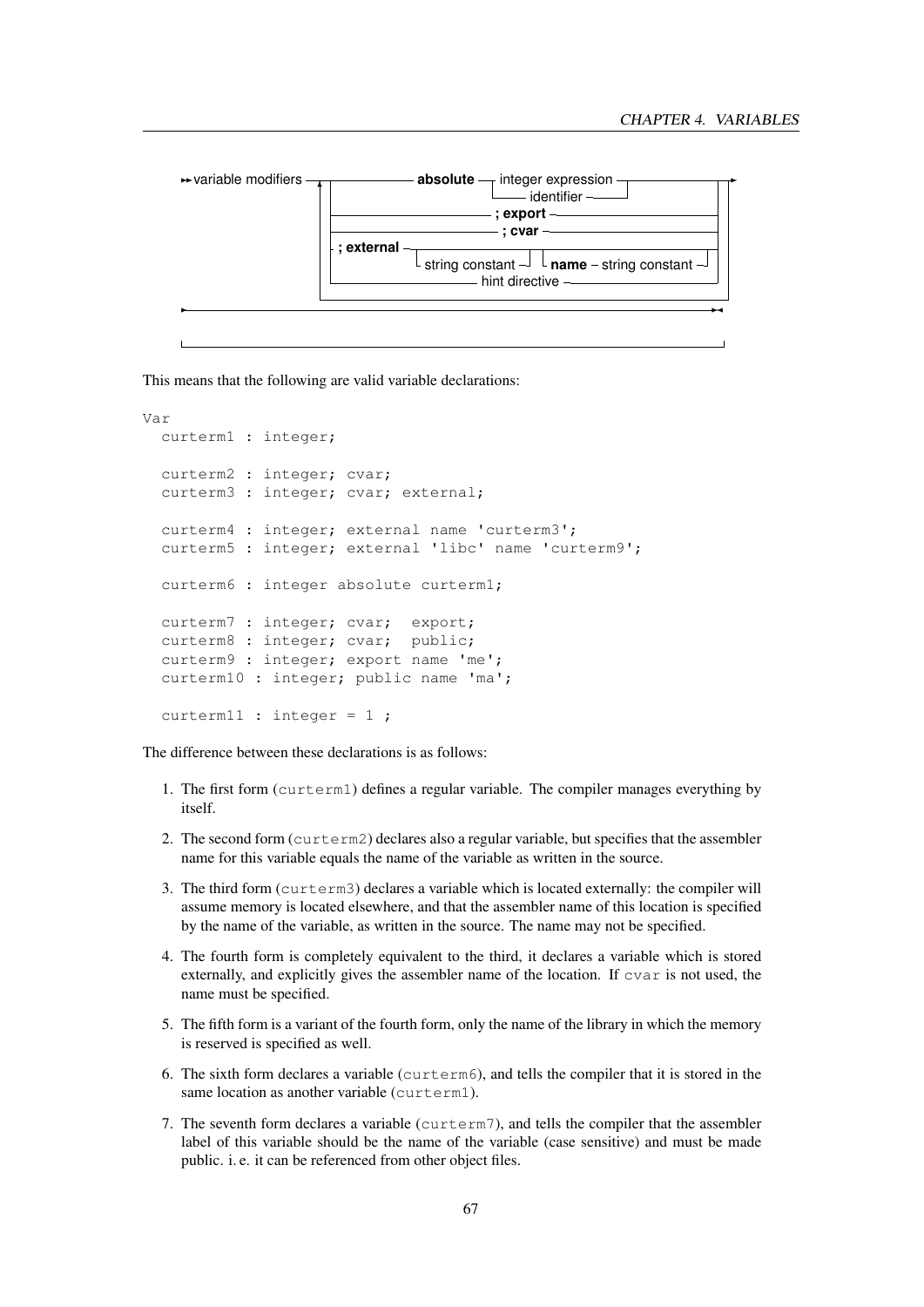- 8. The eighth form (curterm8) is equivalent to the seventh: "public" is an alias for "export".
- 9. The ninth and tenth form are equivalent: they specify the assembler name of the variable.
- 10. the eleventh form declares a variable (curterm11) and initializes it with a value (1 in the above case).

Note that assembler names must be unique. It's not possible to declare or export two variables with the same assembler name. In particular, do not attempt to export variables with a public name that starts with FPC ; the compiler uses some internal system routines with this name.

# 4.3 Scope

Variables, just as any identifier, obey the general rules of scope. In addition, initialized variables are initialized when they enter scope:

- Global initialized variables are initialized once, when the program starts.
- Local initialized variables are initialized each time the procedure is entered.

Note that the behavior for local initialized variables is different from the one of a local typed constant. A local typed constant behaves like a global initialized variable.

# 4.4 Initialized variables

By default, simple variables in Pascal are not initialized after their declaration. Any assumption that they contain 0 or any other default value is erroneous: They can contain rubbish. To remedy this, the concept of initialized variables exists. The difference with normal variables is that their declaration includes an initial value, as can be seen in the diagram in the previous section.

Remark 2 exceptions to this rule exist:

- 1. Managed types are an exception to this rule: Managed types are always initialized with a default value: in general this means setting the reference count to zero, or setting the pointer value of the type to Nil. See section [3.9,](#page-65-0) page [65](#page-65-0)
- 2. Global variables are initialized with the equivalent of zero.

Note that the behavior of zeroing out certain variables can result in invalid content for variables:

```
Type
  TWeekDays =
    (monday, tuesday, wednesday, thursday, friday, saturday, sunday);
  TWeekend = saturday..sunday;
var
  W : TWeekend;
begin
  Writeln(W);
end.
```
The above will result, when run, in an error: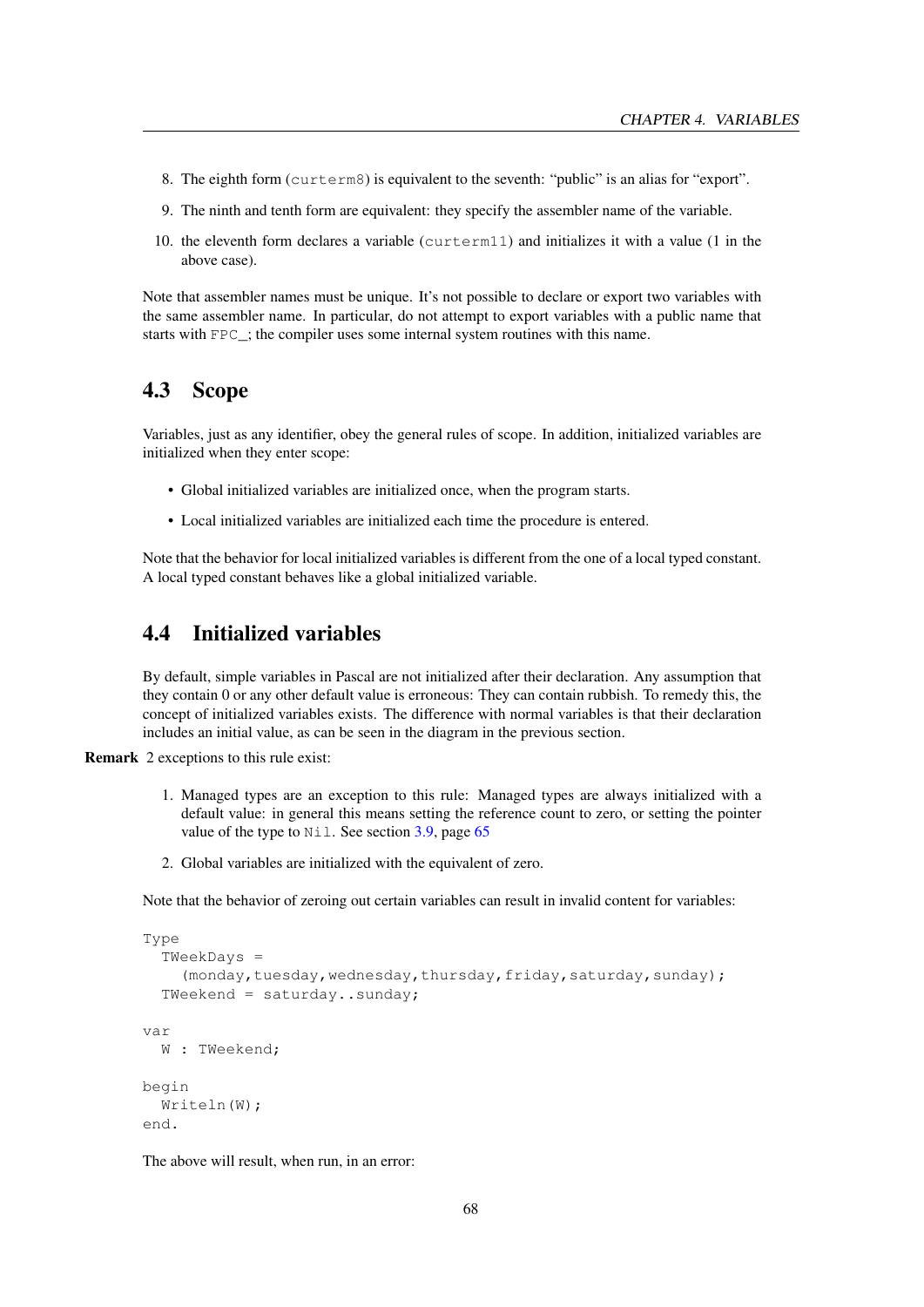```
Runtime error 107 at $000000000040024A
$000000000040024A
$000000000042BF70
$00000000004001D2
```
Therefore is is *Highly recommended* to always initialize variables before using them.

This can be easily done in the declaration of the variables. Given the declaration:

Var S : String = 'This is an initialized string';

The value of the variable following will be initialized with the provided value. The following is an even better way of doing this:

```
Const
 SDefault = 'This is an initialized string';
Var
 S : String = SDefault;
```
Initialization is often used to initialize arrays and records. For arrays, the initialized elements must be specified, surrounded by round brackets, and separated by commas. The number of initialized elements must be exactly the same as the number of elements in the declaration of the type. As an example:

```
Var
 tt : array [1..3] of string[20] = ('ikke', 'gij', 'hij');
 ti : array [1..3] of Longint = (1, 2, 3);
```
For constant records, each element of the record that you wish to initialize must be specified in the form Field: Value, separated by semicolons, and surrounded by round brackets.. You can omit fields that you don't wish to initialize, in fact you can skip all fields. If you skip fields, the compiler will emit a warning.

As an example:

```
Type
 Point = record
    X,Y : Real
    end;
Var
 Origin : Point = (X:0.0; Y:0.0);
 Partial : Point = (X:0.0);
 Empty : Point = ();
```
The above declarations will result in the following warnings:

```
iv.pp(7,27) Warning: Some fields coming after "X" were not initialized
iv.pp(8,20) Warning: Some fields coming after "" were not initialized
```
The order of the fields in a constant record needs to be the same as in the type declaration, otherwise a compile-time error will occur.

Remark It should be stressed that initialized variables are initialized when they come into scope, in difference with typed constants, which are initialized at program start. This is also true for *local* initialized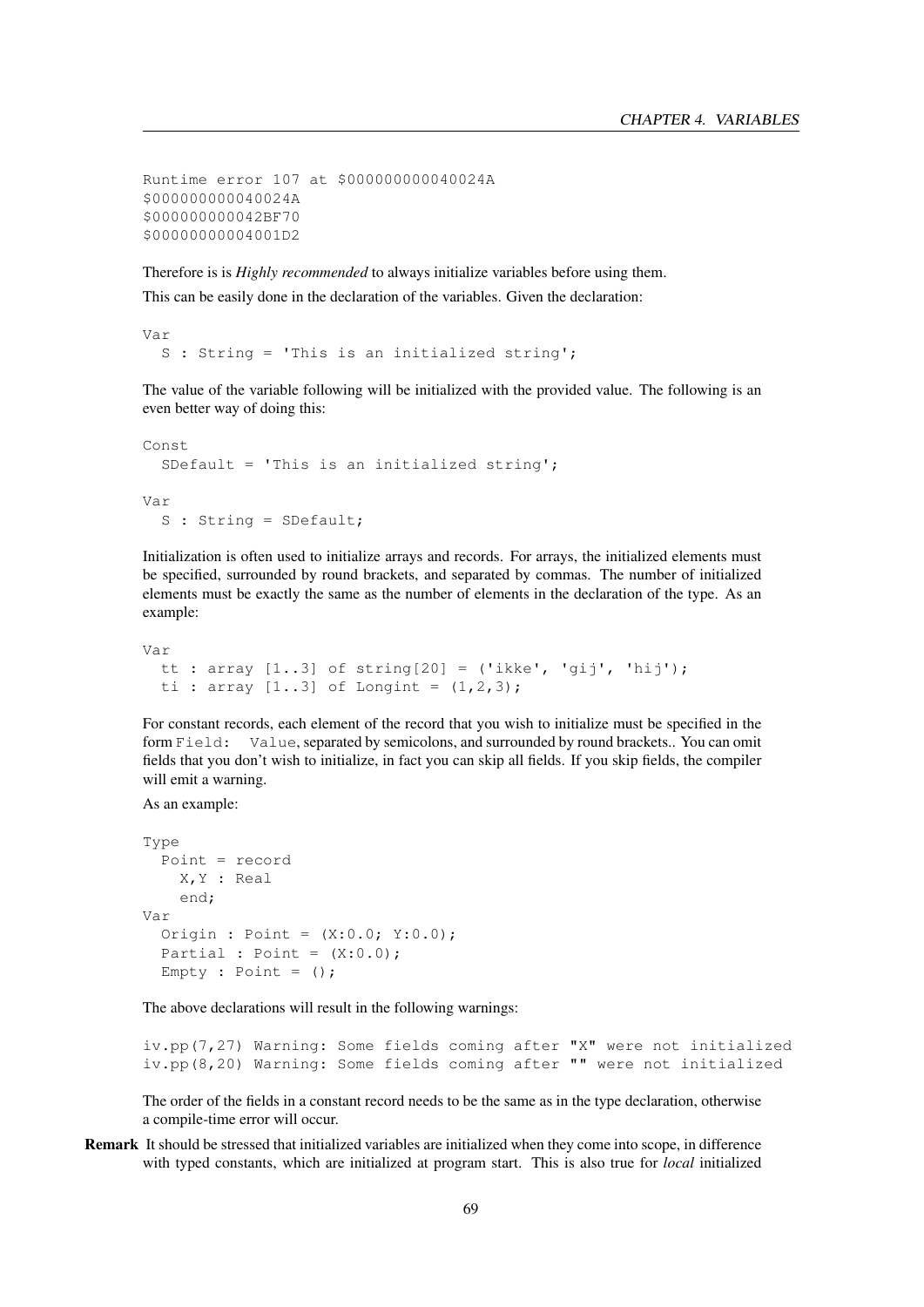variables. Local initialized variables are initialized whenever the routine is called. Any changes that occurred in the previous invocation of the routine will be undone, because they are again initialized.

Remark Care should be taken when using initialized pointer types such as PChars. In the following examples, S is a pointer, pointing to a block of constant (read-only) program data. Assigning a character in the string will therefore not work. Assigning S itself will of course work. The first routine will give an error, the second not:

```
procedure foo1;
var
 s: PChar = 'PChar';
begin
 s[0] := 'a';end;
procedure foo2;
var
  s: PChar;
begin
 s := 'PChar';s[0] := 'a';end;
```
# 4.5 Initializing variables using default

Some variables must be initialized because they contain managed types. For variables that are declared in the var section of a function or in the main program, this happens automatically. For variables that are allocated on the heap, this is not necessarily the case.

For this, the compiler contains the Default intrinsic. This function accepts a type identifier as the argument, and will return a correctly initialized variable of that type. In essence, it will zero out the whole variable.

The following gives an example of its use:

```
type
  TRecord = record
    i: LongInt;
    s: AnsiString;
  end;
var
  i: LongInt;
  o: TObject;
  r: TRecord;
begin
  i := \text{Default}(\text{LongInt}); // 0
  o := Default(TObject); // Nil
  r := \text{Default}(\text{Thecord}); // ( i: 0; s: '')
end.
```
The case where a variable is allocated on the heap, is more interesting:

type TRecord = record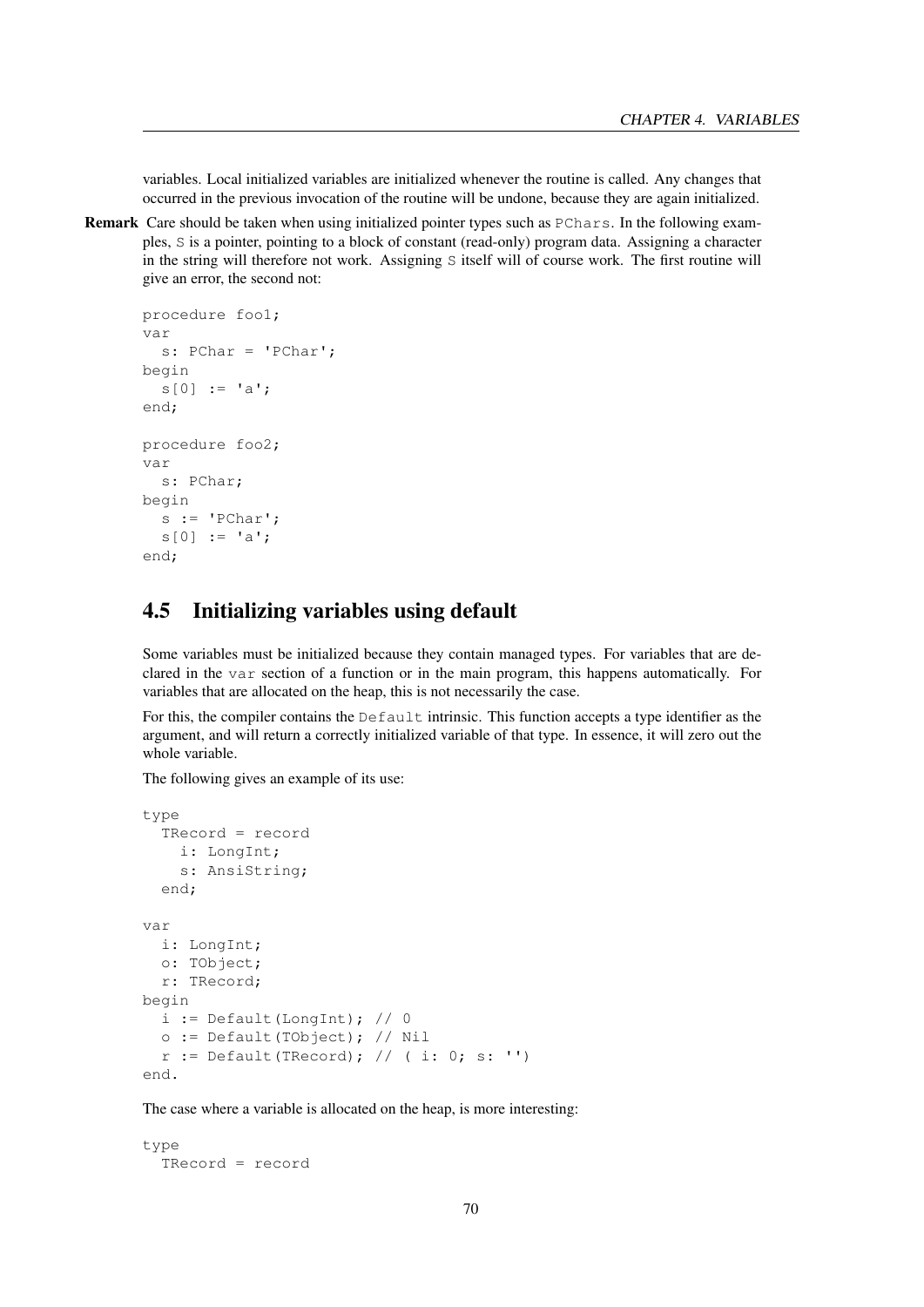```
i: LongInt;
    s: AnsiString;
 end;
var
 i: ^LongInt;
 o: ^TObject;
 r: ^TRecord;
begin
 i:=GetMem(SizeOf(Longint));
 i^* := Default (LongInt); // 0
 o:=GetMem(SizeOf(TObject));
 o^ := Default(TObject); // Nil
 r:=GetMem(SizeOf(TRecord));
 r^* := Default (TRecord); // ( i: 0; s: '')
end.
```
It works for all types, except the various file types (or complex types containing a file type).

#### Remark

- For generics, the use of  $Default$  is especially useful, since the type of a variable may not be known during the declaration of a generic. For more information section [8.7,](#page-134-0) page [134.](#page-134-0)
- Function results are available as a Result identifier, and as such resemble variables. They are not variables, but are treated as passed-by-reference parameters. They are therefore not initialized.

# 4.6 Thread Variables

For a program which uses threads, the variables can be really global, i. e. the same for all threads, or thread-local: this means that each thread gets a copy of the variable. Local variables (defined inside a procedure) are always thread-local. Global variables are normally the same for all threads. A global variable can be declared thread-local by replacing the var keyword at the start of the variable declaration block with Threadvar:

```
Threadvar
 IOResult : Integer;
```
If no threads are used, the variable behaves as an ordinary variable. If threads are used then a copy is made for each thread (including the main thread). Note that the copy is made with the original value of the variable, *not* with the value of the variable at the time the thread is started.

Threadvars should be used sparingly: There is an overhead for retrieving or setting the variable's value. If possible at all, consider using local variables; they are always faster than thread variables.

Threads are not enabled by default. For more information about programming threads, see the chapter on threads in the [Programmer's Guide.](../prog/prog.html)

## 4.7 Properties

A global block can declare properties, just as they could be defined in a class. The difference is that the global property does not need a class instance: there is only one instance of this property. Other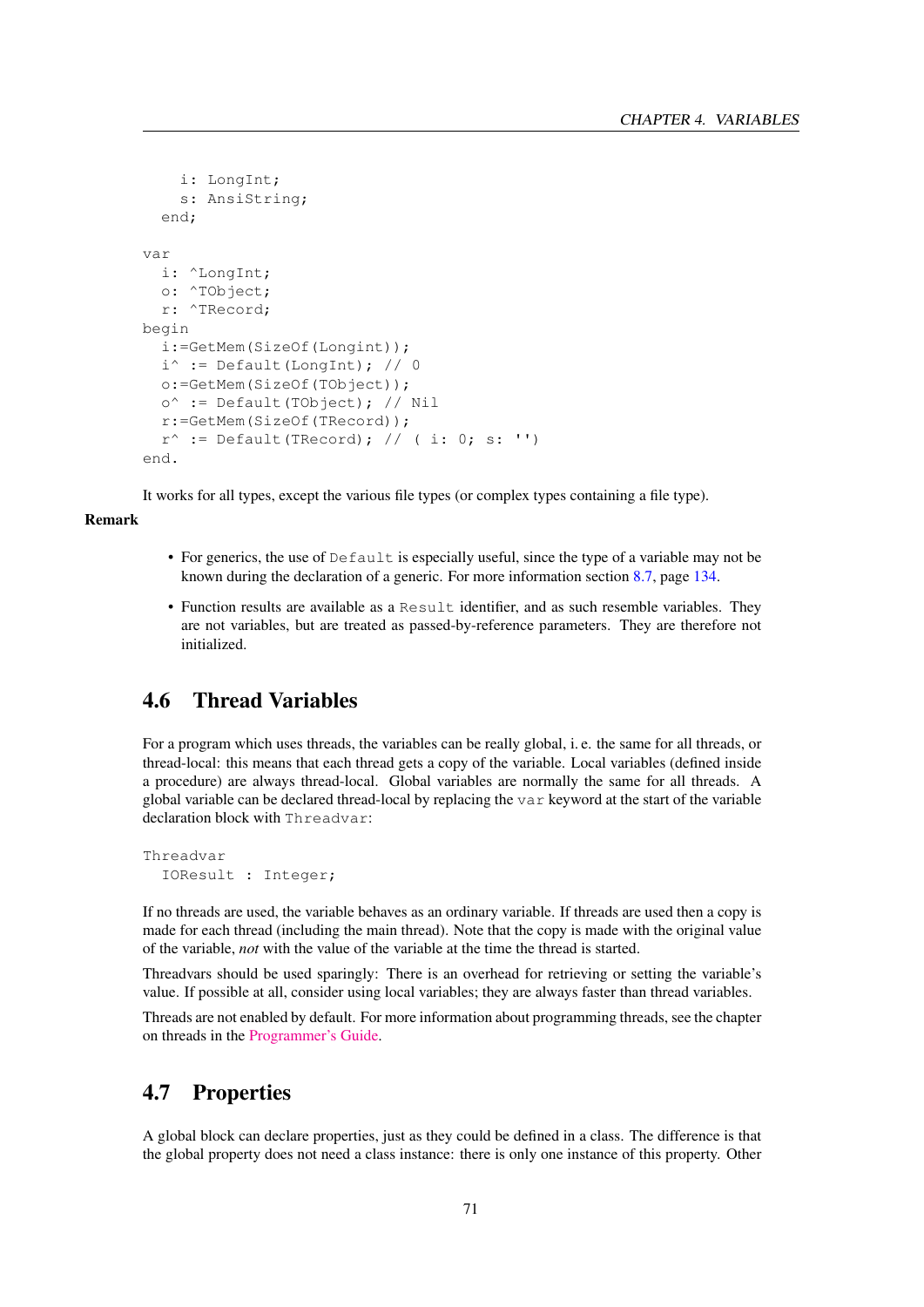than that, a global property behaves like a class property. The read/write specifiers for the global property must also be regular procedures, not methods.

The concept of a global property is specific to Free Pascal, and does not exist in Delphi. ObjFPC mode is required to work with properties.

The concept of a global property can be used to "hide" the location of the value, or to calculate the value on the fly, or to check the values which are written to the property.

The declaration is as follows:

| <b>Properties</b>                                                                                                             |
|-------------------------------------------------------------------------------------------------------------------------------|
| property definition – identifier – $\sqrt{\frac{1}{\text{property}}$ interface – property specifiers – $\rightarrow$          |
| → property interface $-\sqrt{\frac{1}{\text{property parameter list}}}}$ : - type identifier $\rightarrow$                    |
| $L$ index – integerconstant $-$                                                                                               |
| property parameter list $ \uparrow$ parameter declaration $\uparrow$ ] $\uparrow$                                             |
| property specifiers $\overline{\phantom{a}}$ read specifier $\overline{\phantom{a}}$ write specifier $\overline{\phantom{a}}$ |
| read specifier - read - field or function - The matter of the set of the set of the set of the set of the set o               |
|                                                                                                                               |
| $\rightarrow$ default specifier $\neg$ <b>default</b> $\neg$ <b>constant</b> $\neg$<br>— nodefault —                          |
| → field or procedure – field identifier –<br>procedure identifier –                                                           |
| $\rightarrow$ field or function $\leftarrow$ field identifier $\leftarrow$                                                    |

The following is an example:

```
{$mode objfpc}
unit testprop;
Interface
Function GetMyInt : Integer;
Procedure SetMyInt(Value : Integer);
Property
 MyProp : Integer Read GetMyInt Write SetMyInt;
Implementation
```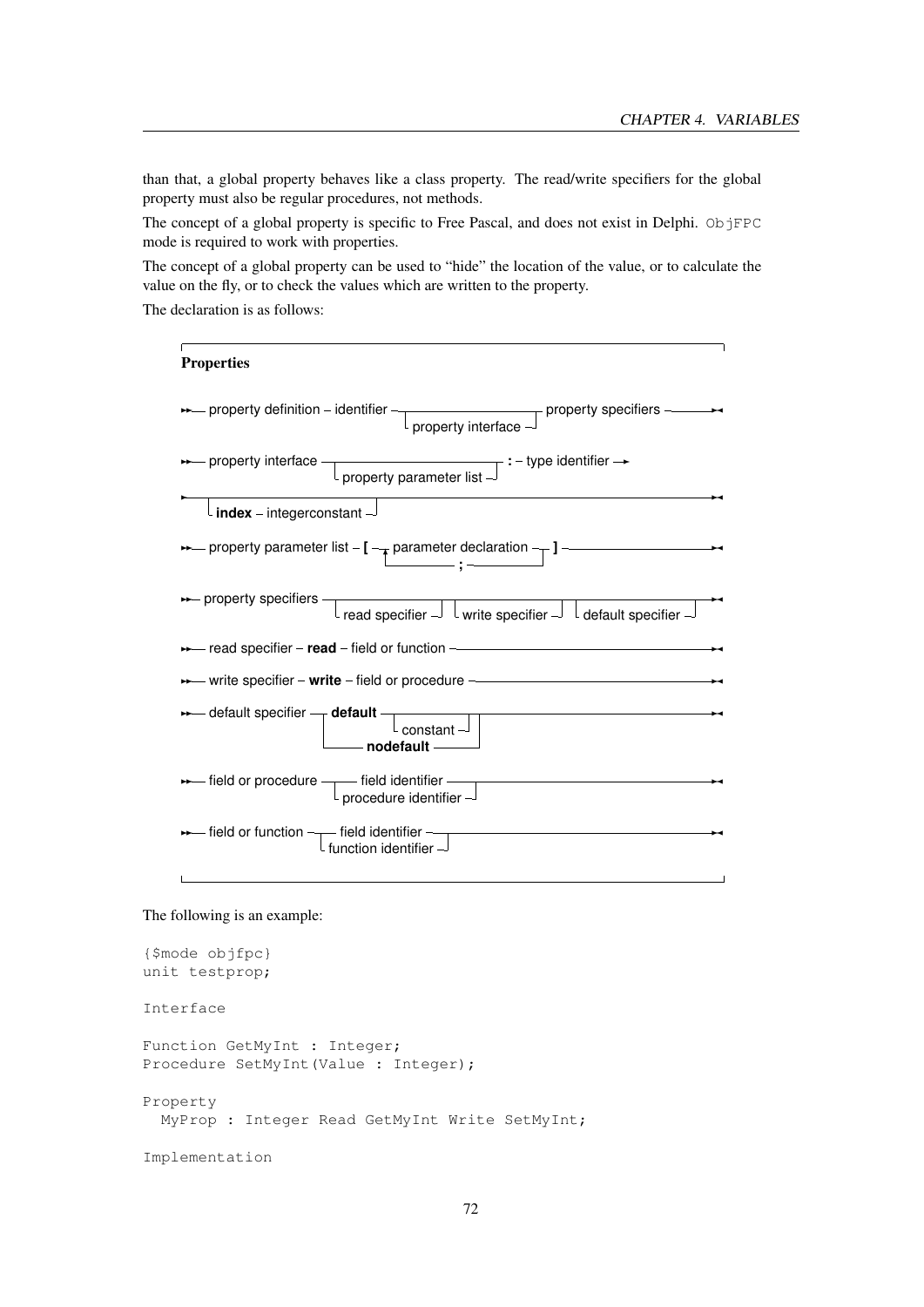```
Uses sysutils;
Var
 FMyInt : Integer;
Function GetMyInt : Integer;
begin
 Result:=FMyInt;
end;
Procedure SetMyInt(Value : Integer);
begin
  If ((Value mod 2) = 1) then
    Raise Exception.Create('MyProp can only contain even value');
  FMyInt:=Value;
end;
```

```
end.
```
The read/write specifiers can be hidden by declaring them in another unit which must be in the uses clause of the unit. This can be used to hide the read/write access specifiers for programmers, just as if they were in a private section of a class (discussed below). For the previous example, this could look as follows:

```
{$mode objfpc}
unit testrw;
Interface
Function GetMyInt : Integer;
Procedure SetMyInt(Value : Integer);
Implementation
Uses sysutils;
Var
  FMyInt : Integer;
Function GetMyInt : Integer;
begin
 Result:=FMyInt;
end;
Procedure SetMyInt(Value : Integer);
begin
  If ((Value mod 2) =1) then
   Raise Exception.Create('Only even values are allowed');
  FMyInt:=Value;
```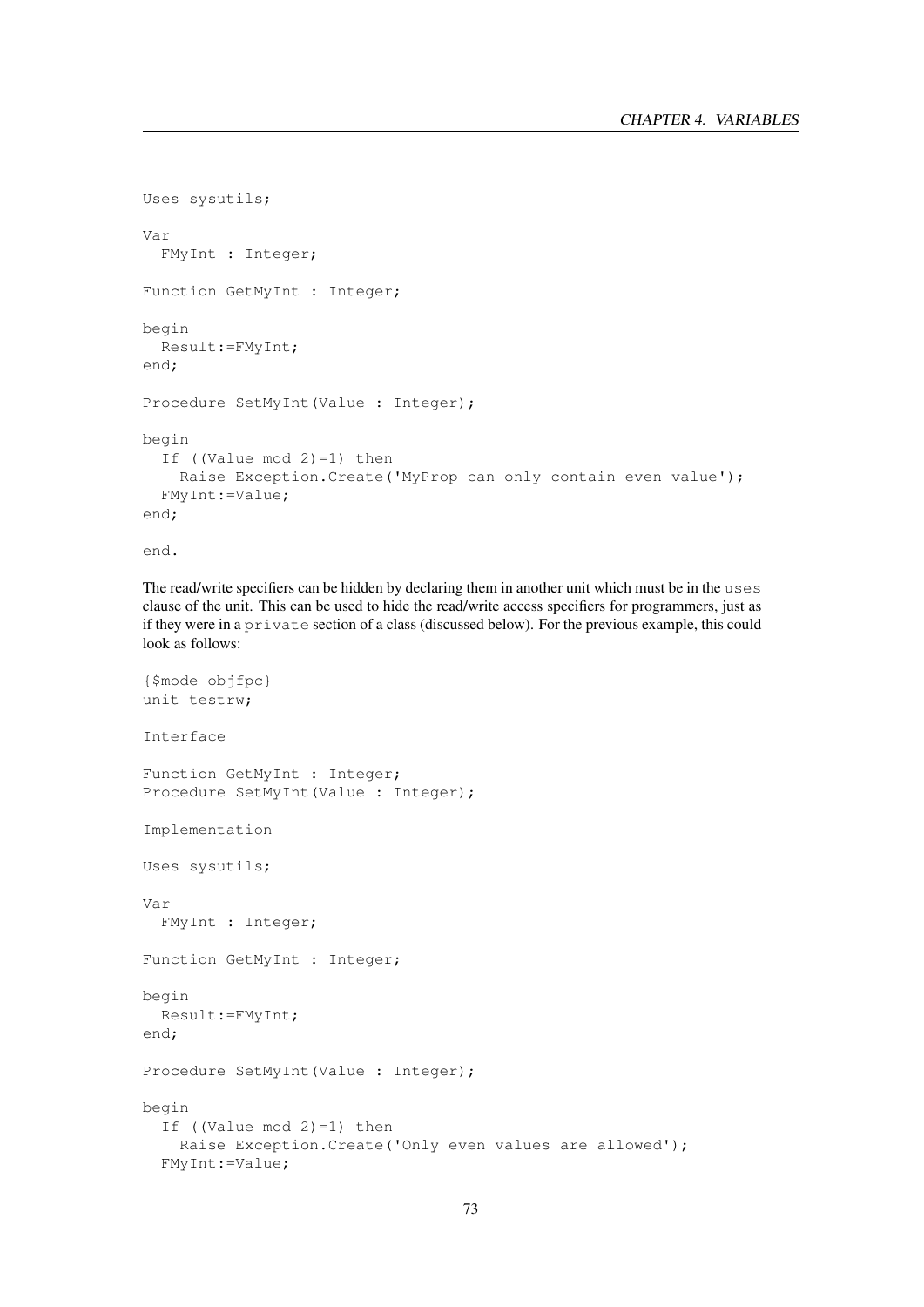end;

end.

## The unit testprop would then look like:

```
{$mode objfpc}
unit testprop;
Interface
uses testrw;
Property
 MyProp : Integer Read GetMyInt Write SetMyInt;
Implementation
end.
```
More information about properties can be found in chapter [6,](#page-86-0) page [86.](#page-86-0)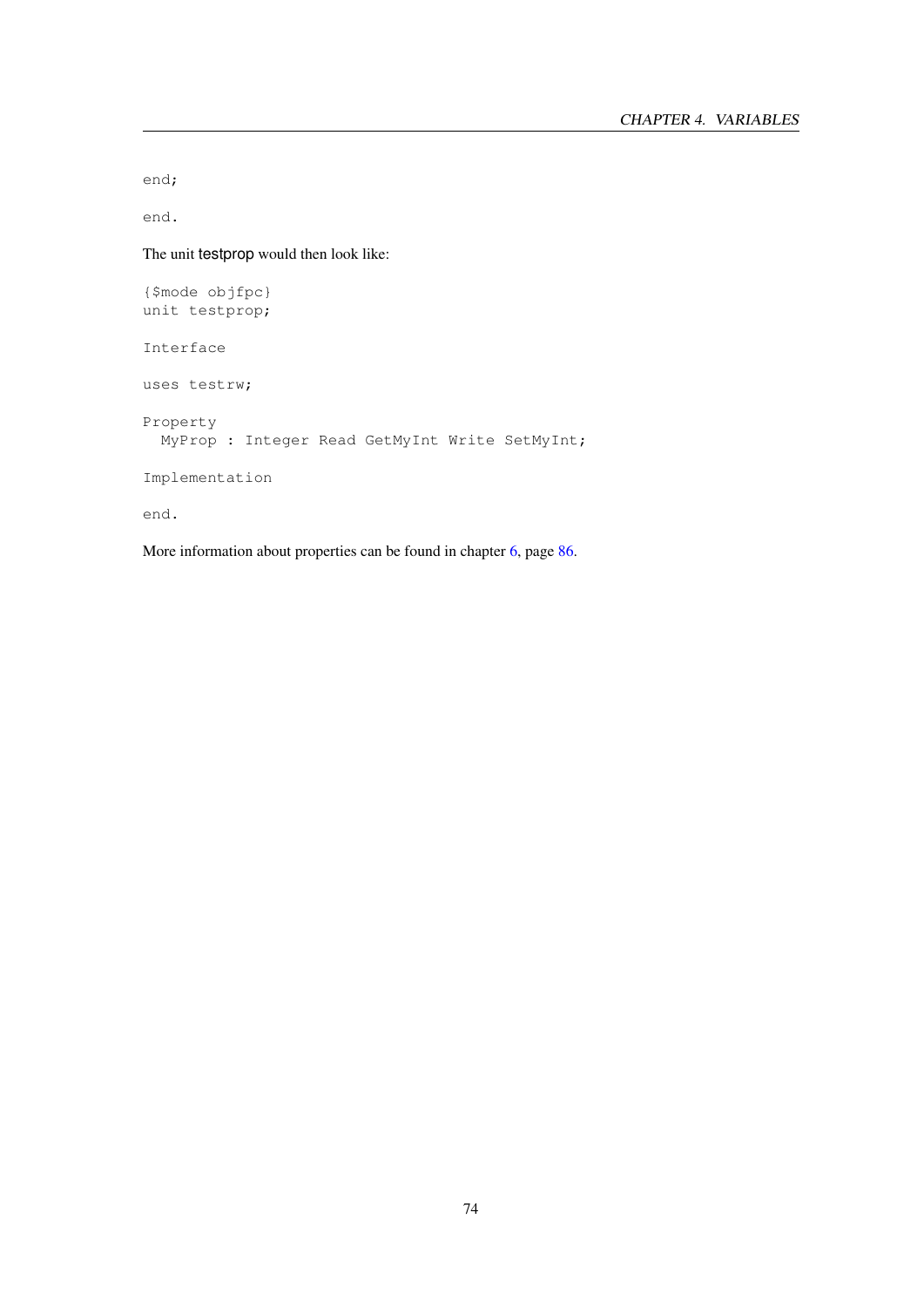# Chapter 5

# **Objects**

# 5.1 Declaration

Free Pascal supports object oriented programming. In fact, most of the compiler is written using objects. Here we present some technical questions regarding object oriented programming in Free Pascal.

Objects should be treated as a special kind of record. The record contains all the fields that are declared in the objects definition, and pointers to the methods that are associated to the objects' type.

An object is declared just as a record would be declared; except that now, procedures and functions can be declared as if they were part of the record. Objects can "inherit" fields and methods from "parent" objects. This means that these fields and methods can be used as if they were included in the objects declared as a "child" object.

Furthermore, a concept of visibility is introduced: fields, procedures and functions can be declared as public, protected or private. By default, fields and methods are public, and are exported outside the current unit.

Fields or methods that are declared private are only accessible in the current unit: their scope is limited to the implementation of the current unit.

The prototype declaration of an object is as follows:

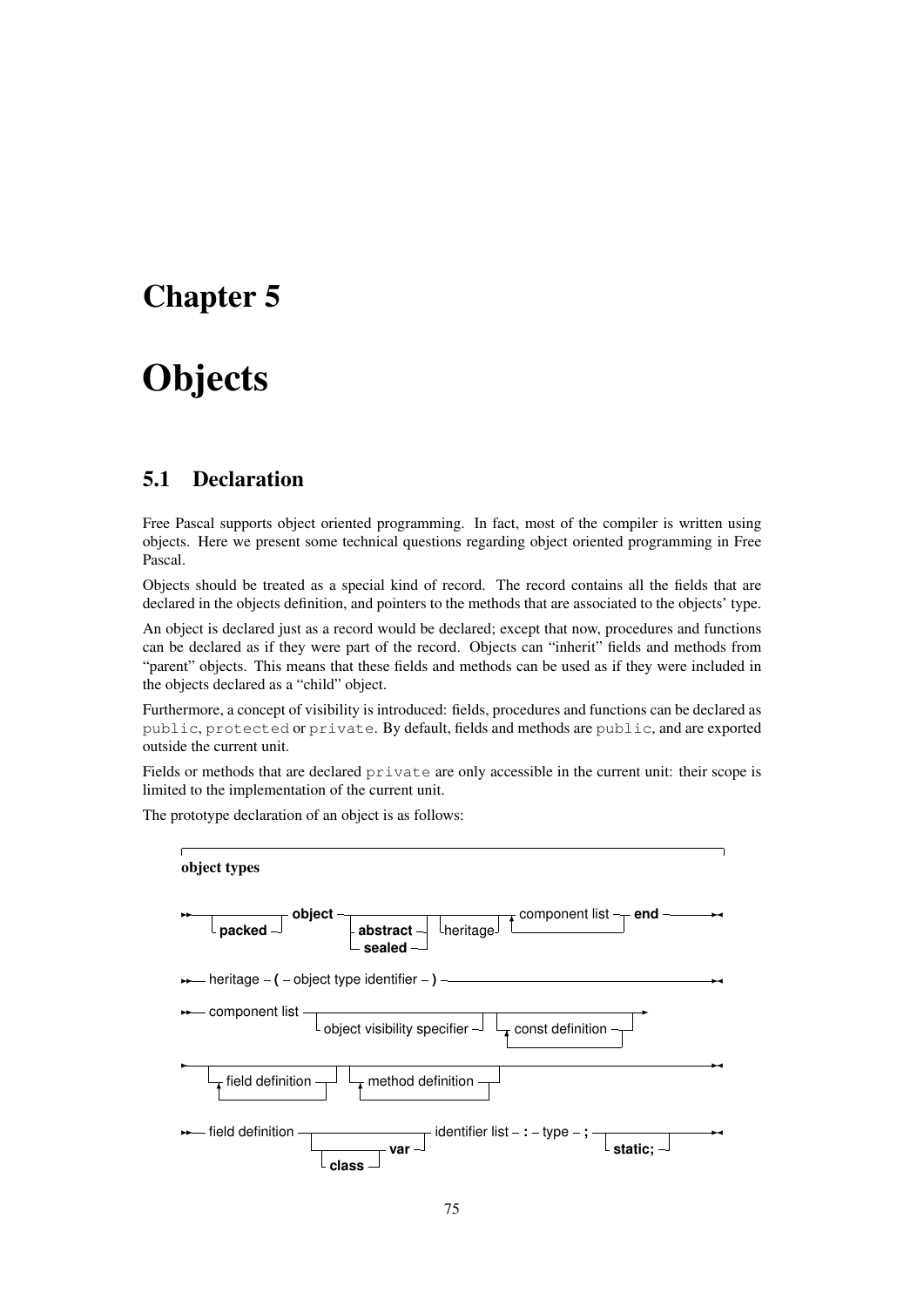**★** const definition – **const** – identifier – = – constant expression – ; → **► object visibility specifier – private protected public**  $\sim$ 

As can be seen, any visibility block can be specified multiple times, as often as needed..

The following is a valid definition of an object:

```
Type
 TObj = object
 Private
    Caption : ShortString;
 Public
    Constructor init;
    Destructor done;
    Procedure SetCaption (AValue : String);
    Function GetCaption : String;
 end;
```
It contains a constructor/destructor pair, and a method to get and set a caption. The Caption field is private to the object: it cannot be accessed outside the unit in which  $TOD$  is declared.

- Remark In MacPas mode, the Object keyword is replaced by the class keyword for compatibility with other pascal compilers available on the Mac. That means that objects cannot be used in MacPas mode.
- Remark Free Pascal also supports the packed object. This is the same as an object, only the elements (fields) of the object are byte-aligned, just as in the packed record. The declaration of a packed object is similar to the declaration of a packed record:

```
Type
  TObj = packed object
   Constructor init;
   ...
   end;
  Pobj = \text{`TOb}j;Var PP : Pobj;
```
Similarly, the {\$PackRecords } directive acts on objects as well.

# 5.2 Abstract and sealed objects

An object can be declared as sealed. In that case, it is not possible to declare a descendent object. The compiler will return an error if it encounters a declaration of a descendent:

```
Type
 TMyClass = object Sealed
   x : integer;
 end;
 TMyClass2 = object(TMyClass)
```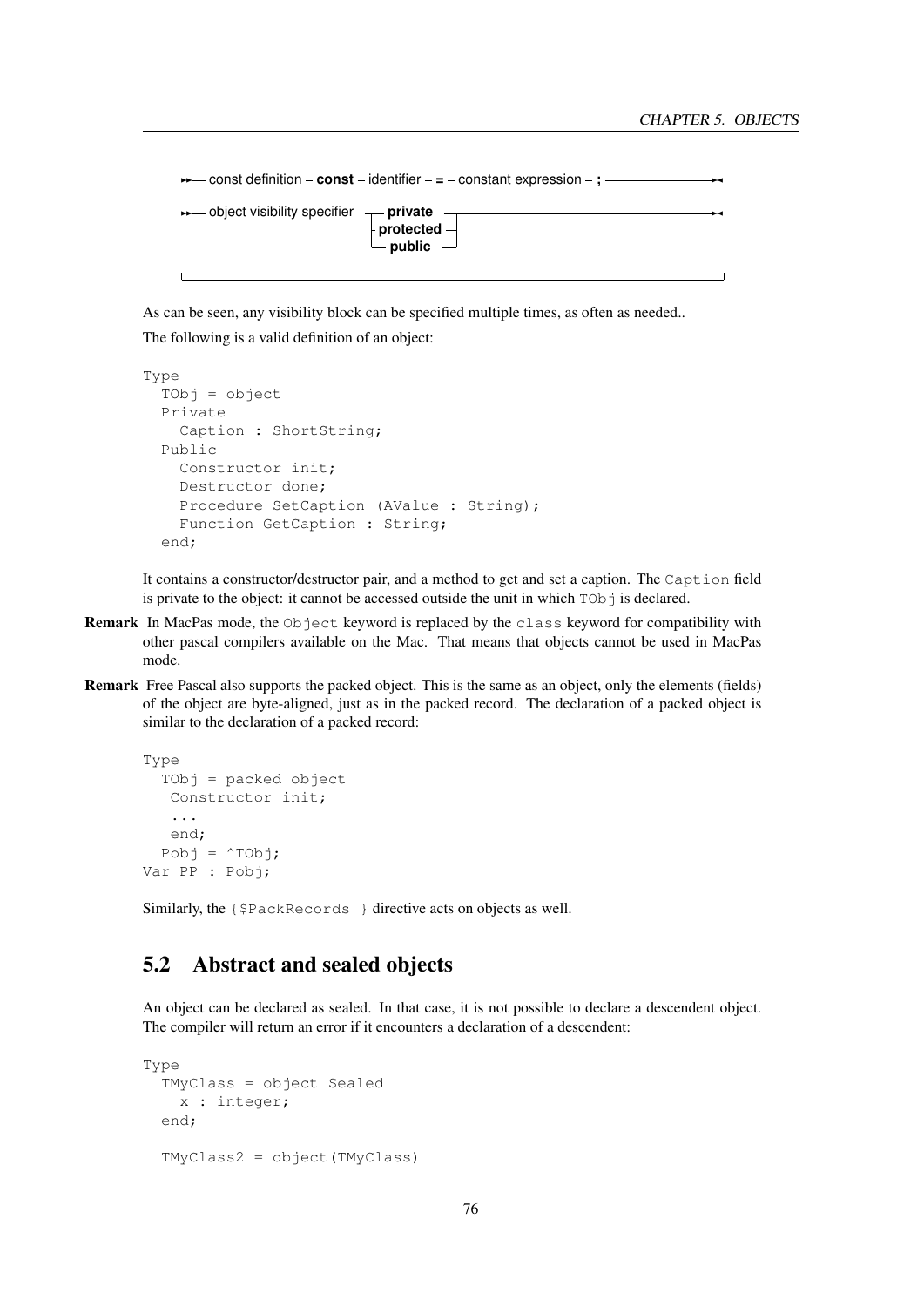```
Y : Integer;
  end;
begin
end.
```
This will result in the following error:

Error: Cannot create a descendant of the sealed class "TMyClass"

An abstract class is a class that cannot be used directly. Instead, a descendent class must always be used. However, for Delphi compatibility, the compiler ignores this directive.

# 5.3 Fields

Object Fields are like record fields. They are accessed in the same way as a record field would be accessed: by using a qualified identifier. Given the following declaration:

```
Type TAnObject = Object
       AField : Longint;
       Procedure AMethod;
       end;
Var AnObject : TAnObject;
```
then the following would be a valid assignment:

AnObject.AField := 0;

Inside methods, fields can be accessed using the short identifier:

```
Procedure TAnObject.AMethod;
begin
  ...
  AField := 0;
  ...
end;
```
Or, one can use the self identifier. The self identifier refers to the current instance of the object:

```
Procedure TAnObject.AMethod;
begin
  ...
 Self.AField := 0;
  ...
end;
```
One cannot access fields that are in a private or protected sections of an object from outside the objects' methods. If this is attempted anyway, the compiler will complain about an unknown identifier.

It is also possible to use the with statement with an object instance, just as with a record:

```
With AnObject do
 begin
 Afield := 12;AMethod;
 end;
```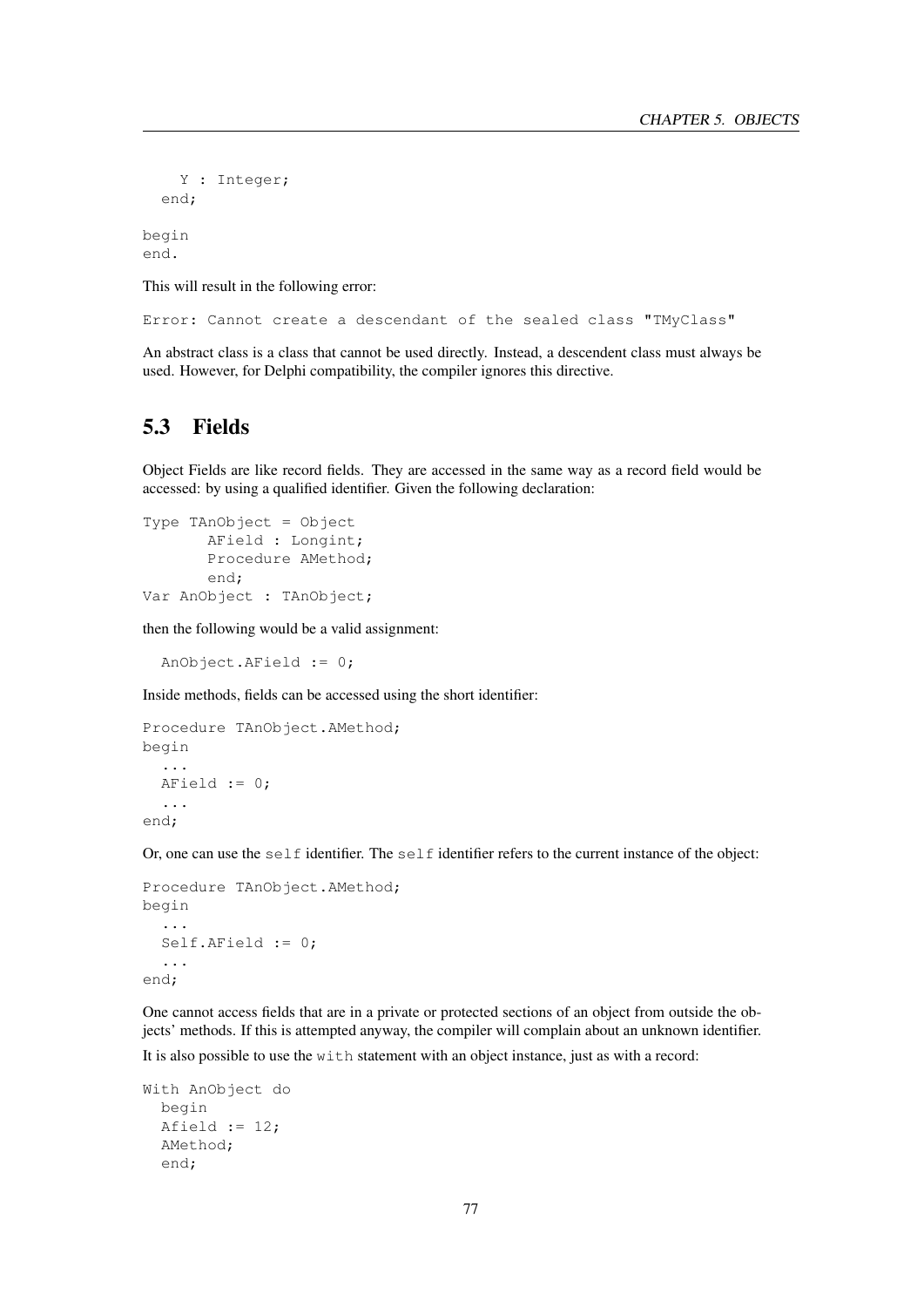In this example, between the begin and end, it is as if AnObject was prepended to the Afield and Amethod identifiers. More about this in section [13.2.8,](#page-204-0) page [204.](#page-204-0)

# 5.4 Class or Static fields

An object can contain class or static fields: these fields are global to the object type, and act like global variables, but are known only in the scope of the object. The difference between static and class variables is purely the mode in which they work: The static keyword will always work, the class keyword will need {\$MODE DELPHI} or {\$MODE OBJFPC}.

They can be referenced from within the objects methods, but can also be referenced from outside the object by providing the fully qualified name.

For instance, the output of the following program:

```
{$mode objfpc}
type
  cl=object
    l : longint; static;
    class var v : integer;
  end;
var
  cl1,cl2 : cl;
begin
 Writeln('Static');
  cl1.l:=2;writeln(cl2.l);
 c12.1:=3;
  writeln(cl1.l);
  Writeln(cl.l);
  Writeln('Class');
  c11.v:=4;writeln(cl2.v);
  cl2.v:=5;writeln(cl1.v);
  Writeln(cl.v);
end.
```
will be the following

Note that the last line of code references the object type itself (c1), and not an instance of the object (cl1 or cl2).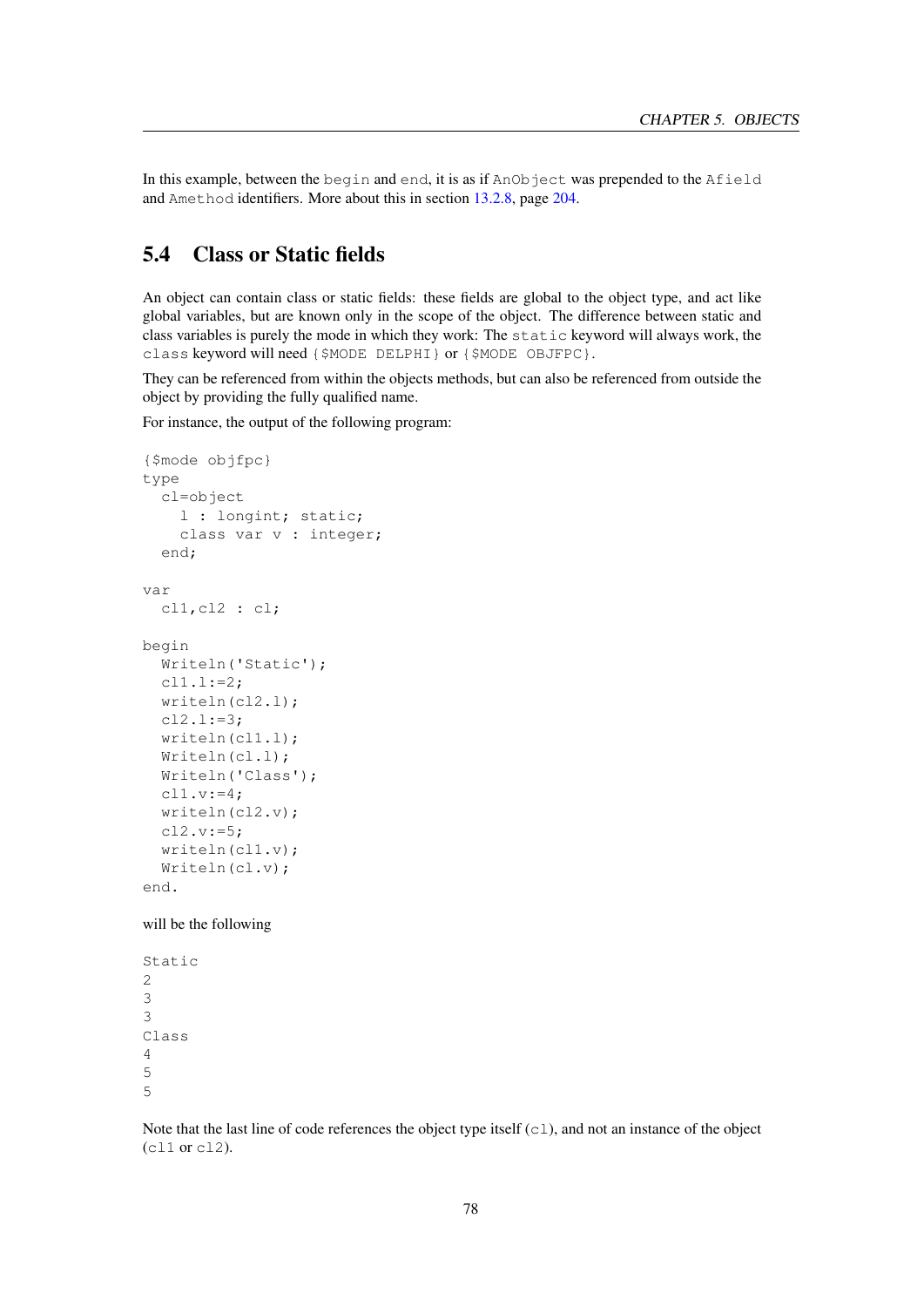# 5.5 Constructors and destructors

As can be seen in the syntax diagram for an object declaration, Free Pascal supports constructors and destructors. The programmer is responsible for calling the constructor and the destructor explicitly when using objects.

The declaration of a constructor or destructor is as follows:

| <b>Constructors and destructors</b>                                                                                                                                                                                                                                                                                                      |
|------------------------------------------------------------------------------------------------------------------------------------------------------------------------------------------------------------------------------------------------------------------------------------------------------------------------------------------|
| $\rightarrow$ constructor declaration – constructor header –; – subroutine block –——————                                                                                                                                                                                                                                                 |
| → destructor declaration – destructor header – : – subroutine block ––––––––––––                                                                                                                                                                                                                                                         |
| → constructor header – constructor – identifier – identifier – constructor – qualified method identifier –                                                                                                                                                                                                                               |
| $\rightarrow$ destructor header - <b>destructor</b> - $\begin{array}{c} \hline \end{array}$ dentifier -<br>► formal parameter list – The Communication of the Communication of the Communication of the Communication of the Communication of the Communication of the Communication of the Communication of the Communication of the Co |
|                                                                                                                                                                                                                                                                                                                                          |

A constructor/destructor pair is *required* if the object uses virtual methods. The reason is that for an object with virtual methods, some internal housekeeping must be done: this housekeeping is done by the constructor<sup>[1](#page-79-0)</sup>.

In the declaration of the object type, a simple identifier should be used for the name of the constructor or destructor. When the constructor or destructor is implemented, a qualified method identifier should be used, i. e. an identifier of the form objectidentifier.methodidentifier.

Free Pascal supports also the extended syntax of the New and Dispose procedures. In case a dynamic variable of an object type must be allocated the constructor's name can be specified in the call to New. The New is implemented as a function which returns a pointer to the instantiated object. Consider the following declarations:

```
Type
  TObj = object;
   Constructor init;
   ...
   end;
  Pobj = \triangle TObj;Var PP : Pobj;
```
Then the following three calls are equivalent:

pp := new (Pobj,Init);

and

new(pp,init);

#### and also

<span id="page-79-0"></span> $<sup>1</sup>A$  pointer to the VMT must be set up.</sup>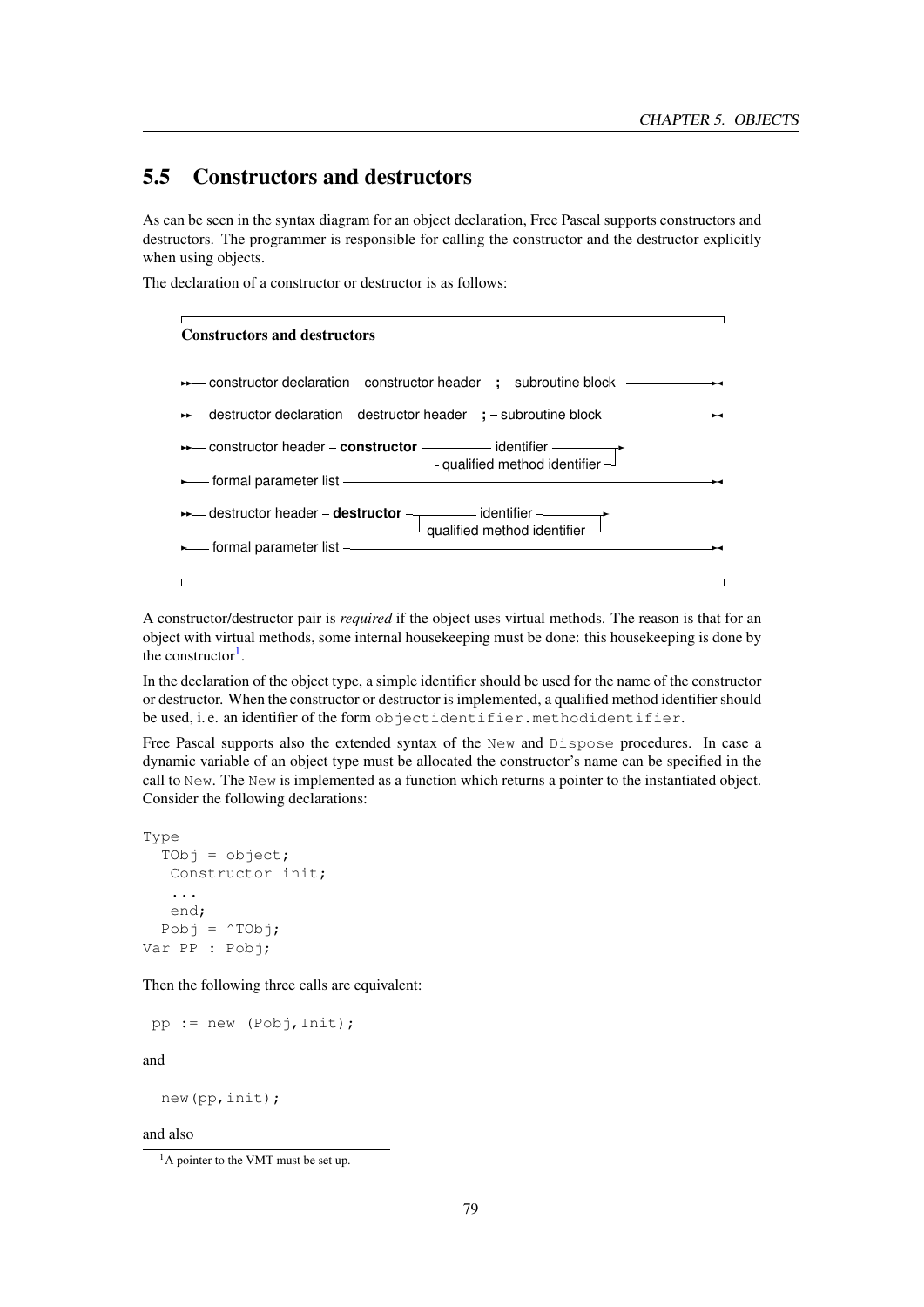new (pp); pp^.init;

In the last case, the compiler will issue a warning that the extended syntax of new and dispose must be used to generate instances of an object. It is possible to ignore this warning, but it's better programming practice to use the extended syntax to create instances of an object. Similarly, the Dispose procedure accepts the name of a destructor. The destructor will then be called, before removing the object from the heap.

In view of the compiler warning remark, the following chapter presents the Delphi approach to object-oriented programming, and may be considered a more natural way of object-oriented programming.

# 5.6 Methods

Object methods are just like ordinary procedures or functions, only they have an implicit extra parameter: self. Self points to the object with which the method was invoked. When implementing methods, the fully qualified identifier must be given in the function header. When declaring methods, a normal identifier must be given.

## **5.6.1 Declaration**

The declaration of a method is much like a normal function or procedure declaration, with some additional specifiers, as can be seen from the following diagram, which is part of the object declaration:



from the point of view of declarations, Method definitions are normal function or procedure declarations. Contrary to TP and Delphi, fields can be declared after methods in the same block, i. e. the following will generate an error when compiling with Delphi or Turbo Pascal, but not with FPC:

```
Type
  MyObj = Object
   Field : Longint;
    Procedure Doit;
  end;
```
# **5.6.2 Method invocation**

Methods are called just as normal procedures are called, only they have an object instance identifier prepended to them (see also chapter [13,](#page-186-0) page [186\)](#page-186-0). To determine which method is called, it is necessary to know the type of the method. We treat the different types in what follows.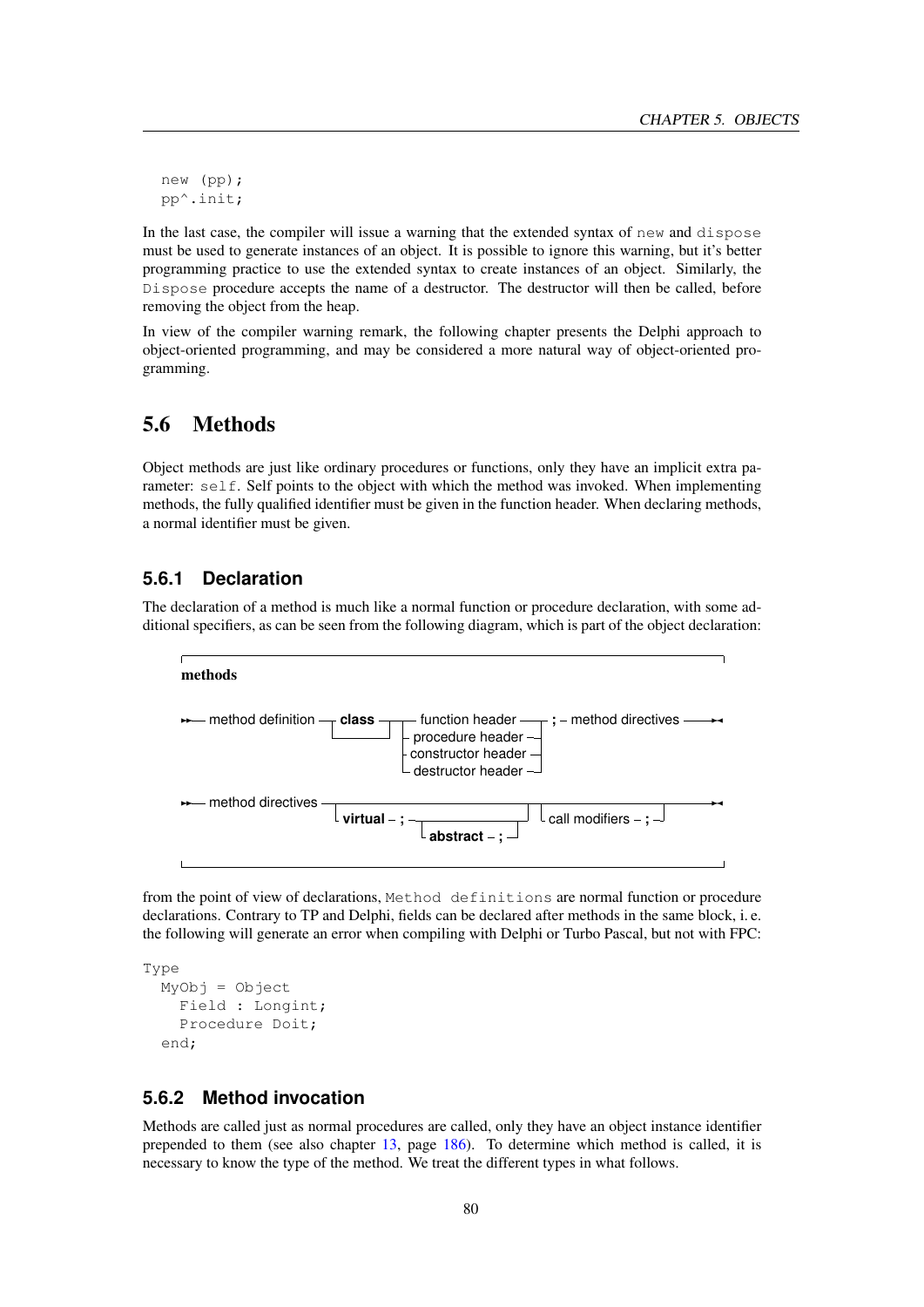#### Normal static methods

Normal (static) methods are methods that have been declared without a abstract or virtual keyword. When calling a static method, the declared (i. e. compile time) method of the object is used. For example, consider the following declarations:

```
Type
  TParent = Object
    ...
    procedure Doit;
    ...
    end;
  PParent = ^TParent;
  TChild = Object(TParent)
    ...
    procedure Doit;
    ...
    end;
  PChild = ^{\wedge}TChild;
```
As it is visible, both the parent and child objects have a method called Doit. Consider now the following declarations and calls:

```
Var
 ParentA, ParentB : PParent;
 Child : PChild;
begin
  ParentA := New(PParent, Init);
  ParentB := New(PChild, Init);
  Child := New(PChild,Init);
  ParentA^.Doit;
  ParentB^.Doit;
  Child^.Doit;
```
Of the three invocations of  $Doint$ , only the last one will call  $TChild$ .  $Doit$ , the other two calls will call TParent.Doit. This is because for static methods, the compiler determines at compile time which method should be called. Since ParentB is of type TParent, the compiler decides that it must be called with TParent.Doit, even though it will be created as a TChild. There may be times when the method that is actually called should depend on the actual type of the object at run-time. If so, the method cannot be a static method, but must be a virtual method.

#### Virtual methods

To remedy the situation in the previous section,  $virtual$  methods are created. This is simply done by appending the method declaration with the virtual modifier. The descendent object can then override the method with a new implementation by re-declaring the method (with the same parameter list) using the virtual keyword.

Going back to the previous example, consider the following alternative declaration:

```
Type
  TParent = Object
    ...
```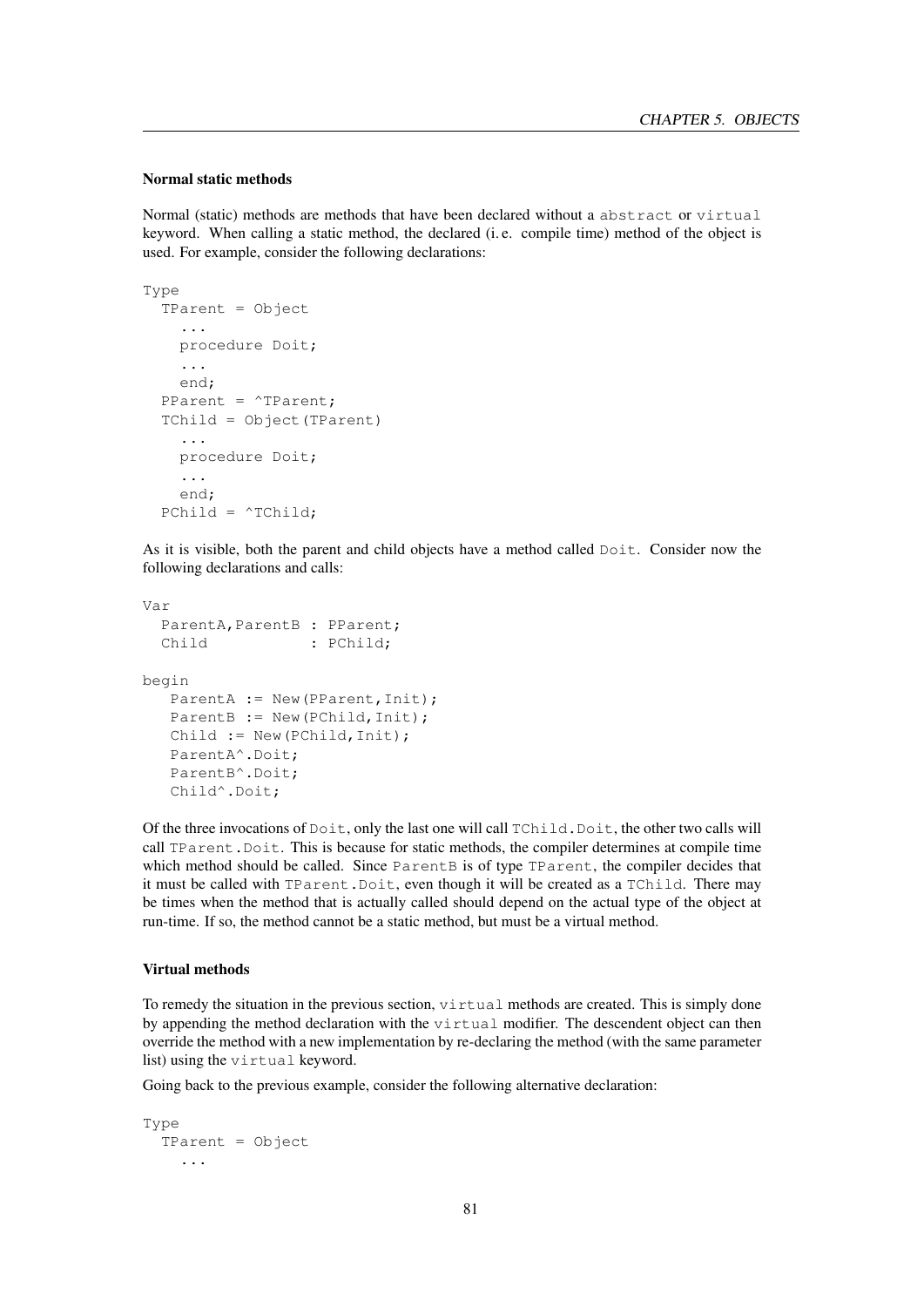```
procedure Doit;virtual;
  ...
  end;
PParent = ^TParent;
TChild = Object(TParent)
  ...
  procedure Doit;virtual;
  ...
  end;
PChild = ^{\wedge}TChild;
```
As it is visible, both the parent and child objects have a method called Doit. Consider now the following declarations and calls:

```
Var
 ParentA, ParentB : PParent;
 Child : PChild;
begin
```

```
ParentA := New(PParent, Init);
ParentB := New(PChild, Init);
Child := New(PChild,Init);
ParentA^.Doit;
ParentB^.Doit;
Child^.Doit;
```
Now, different methods will be called, depending on the actual run-time type of the object. For ParentA, nothing changes, since it is created as a TParent instance. For Child, the situation also doesn't change: it is again created as an instance of TChild.

For ParentB however, the situation does change: Even though it was declared as a TParent, it is created as an instance of TChild. Now, when the program runs, before calling Doit, the program checks what the actual type of Parent B is, and only then decides which method must be called. Seeing that ParentB is of type TChild, TChild.Doit will be called. The code for this run-time checking of the actual type of an object is inserted by the compiler at compile time.

The TChild.Doit is said to *override* the TParent.Doit. It is possible to access the TParent.Doit from within the varTChild.Doit, with the inherited keyword:

```
Procedure TChild.Doit;
begin
  inherited Doit;
  ...
end;
```
In the above example, when TChild.Doit is called, the first thing it does is call TParent.Doit. The inherited keyword cannot be used in static methods, only on virtual methods.

To be able to do this, the compiler keeps – per object type – a table with virtual methods: the VMT (Virtual Method Table). This is simply a table with pointers to each of the virtual methods: each virtual method has its fixed location in this table (an index). The compiler uses this table to look up the actual method that must be used. When a descendent object overrides a method, the entry of the parent method is overwritten in the VMT. More information about the VMT can be found in [Programmer's Guide.](../prog/prog.html)

As remarked earlier, objects that have a VMT must be initialized with a constructor: the object variable must be initialized with a pointer to the VMT of the actual type that it was created with.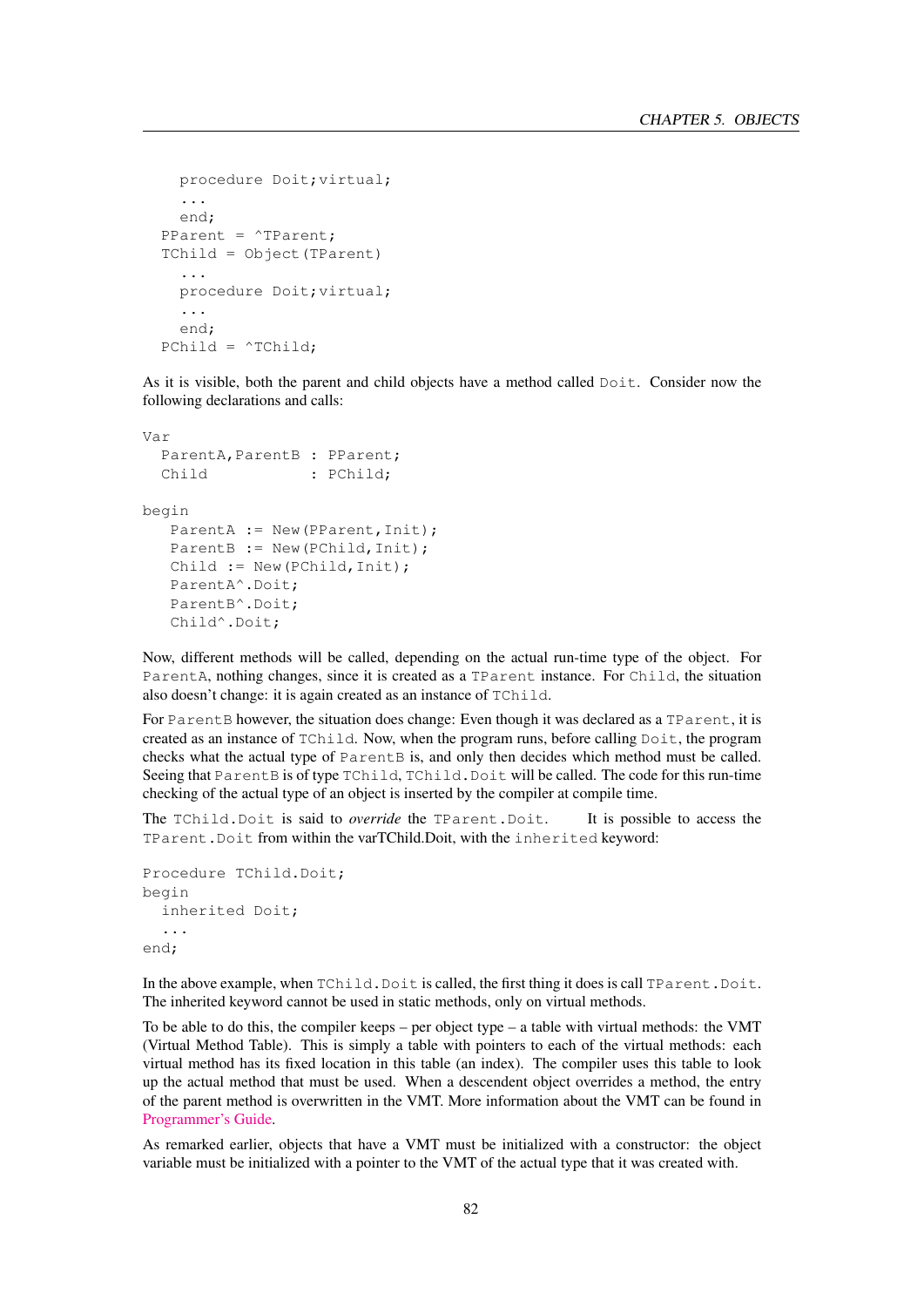### Abstract methods

An abstract method is a special kind of virtual method. A method that is declared abstract does not have an implementation for this method. It is up to inherited objects to override and implement this method.

From this it follows that a method can not be abstract if it is not virtual (this can be seen from the syntax diagram). A second consequence is that an instance of an object that has an abstract method cannot be created directly.

The reason is obvious: there is no method where the compiler could jump to! A method that is declared abstract does not have an implementation for this method. It is up to inherited objects to override and implement this method. Continuing our example, take a look at this:

```
Type
  TParent = Object
    ...
    procedure Doit;virtual;abstract;
    ...
    end;
  PParent=^TParent;
  TChild = Object(TParent)
    ...
    procedure Doit;virtual;
    ...
    end;
  PChild = \{TChild\}
```
As it is visible, both the parent and child objects have a method called Doit. Consider now the following declarations and calls:

```
Var
 ParentA, ParentB : PParent;
 Child : PChild;
begin
  ParentA := New(PParent, Init);
  ParentB := New(PChild, Init);
  Child := New (PChild, Init) ;
  ParentA^.Doit;
  ParentB^.Doit;
  Child^.Doit;
```
First of all, Line 3 will generate a compiler error, stating that one cannot generate instances of objects with abstract methods: The compiler has detected that PParent points to an object which has an abstract method. Commenting line 3 would allow compilation of the program.

Remark If an abstract method is overridden, the parent method cannot be called with inherited, since there is no parent method; The compiler will detect this, and complain about it, like this:

testo.pp(32,3) Error: Abstract methods can't be called directly

If, through some mechanism, an abstract method is called at run-time, then a run-time error will occur. (run-time error 211, to be precise)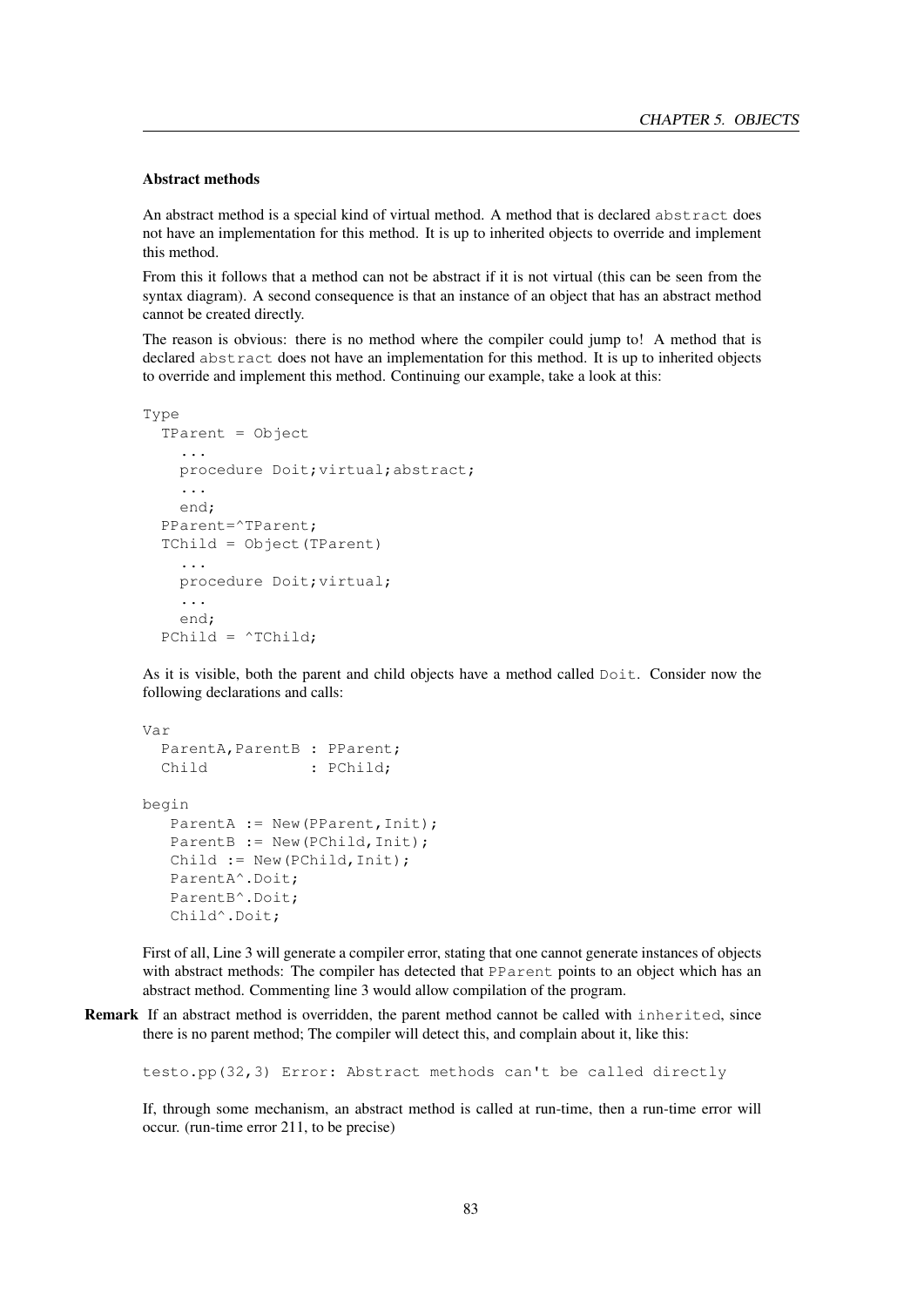#### Class or static methods

Class methods or methods declared with the static directive are methods that are global to the object type. When called, the implicit "self" pointer is not available. This means that normal methods cannot be called, and none of the fields of an object can be accessed. Class variables can be used, however.

Class or static methods are regular methods, they can be assigned to a procedural variable.

The following program demonstrates all this. The commented-out statements will not compile.

```
{$APPTYPE CONSOLE}
{$IFDEF FPC}{$MODE DELPHI}{$H+}{$ENDIF}
type
  TTest = object
    const Epsylon = 100;
    var f : integer;
    class var cv1, cv2: integer;
    procedure myproc;
    class procedure testproc;
    class procedure testproc2;static;
    procedure testproc3; static;
  end;
  procedure TTest.myproc;
  begin
    cv1:=0;
    f:=1;end;
  class procedure TTest.Testproc;
  begin
    cv1:=1;// f:=1;
  end;
  class procedure TTest.Testproc2;
  begin
    cv1:=2;// f:=1;end;
  procedure TTest.Testproc3;
  begin
    cv1:=3;// f:=1;end;
Var
 P : Procedure;
begin
 P:=@TTest.Myproc;
 P:=@TTest.Testproc;
```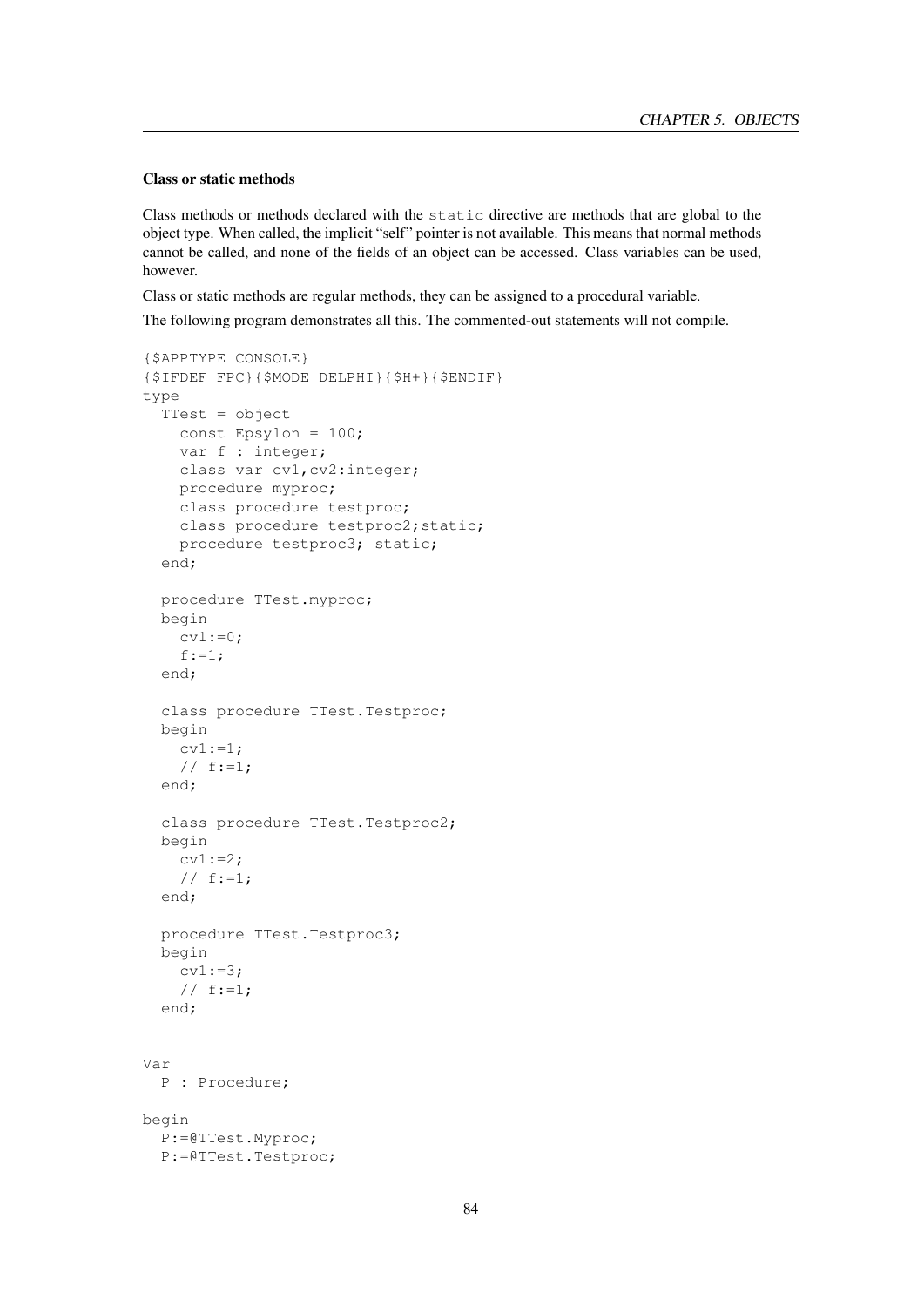```
P:=@TTest.Testproc2;
 P:=@TTest.Testproc3;
end.
```
Uncommenting one of the commented statements and trying to compile the resulting code will result in a compiler error:

```
ocv.pp(32,6) Error: Only class methods, class properties and
 class variables can be accessed in class methods
```
# 5.7 Visibility

For objects, three visibility specifiers exist: private, protected and public. If a visibility specifier is not specified, public is assumed. Both methods and fields can be hidden from a programmer by putting them in a private section. The exact visibility rule is as follows:

- Private All fields and methods that are in a private block, can only be accessed in the module (i. e. unit or program) that contains the object definition. They can be accessed from inside the object's methods or from outside them e. g. from other objects' methods, or global functions.
- Protected Is the same as Private, except that the members of a Protected section are also accessible to descendent types, even if they are implemented in other modules.
- **Public** fields and methods are always accessible, from everywhere. Fields and methods in a public section behave as though they were part of an ordinary record type.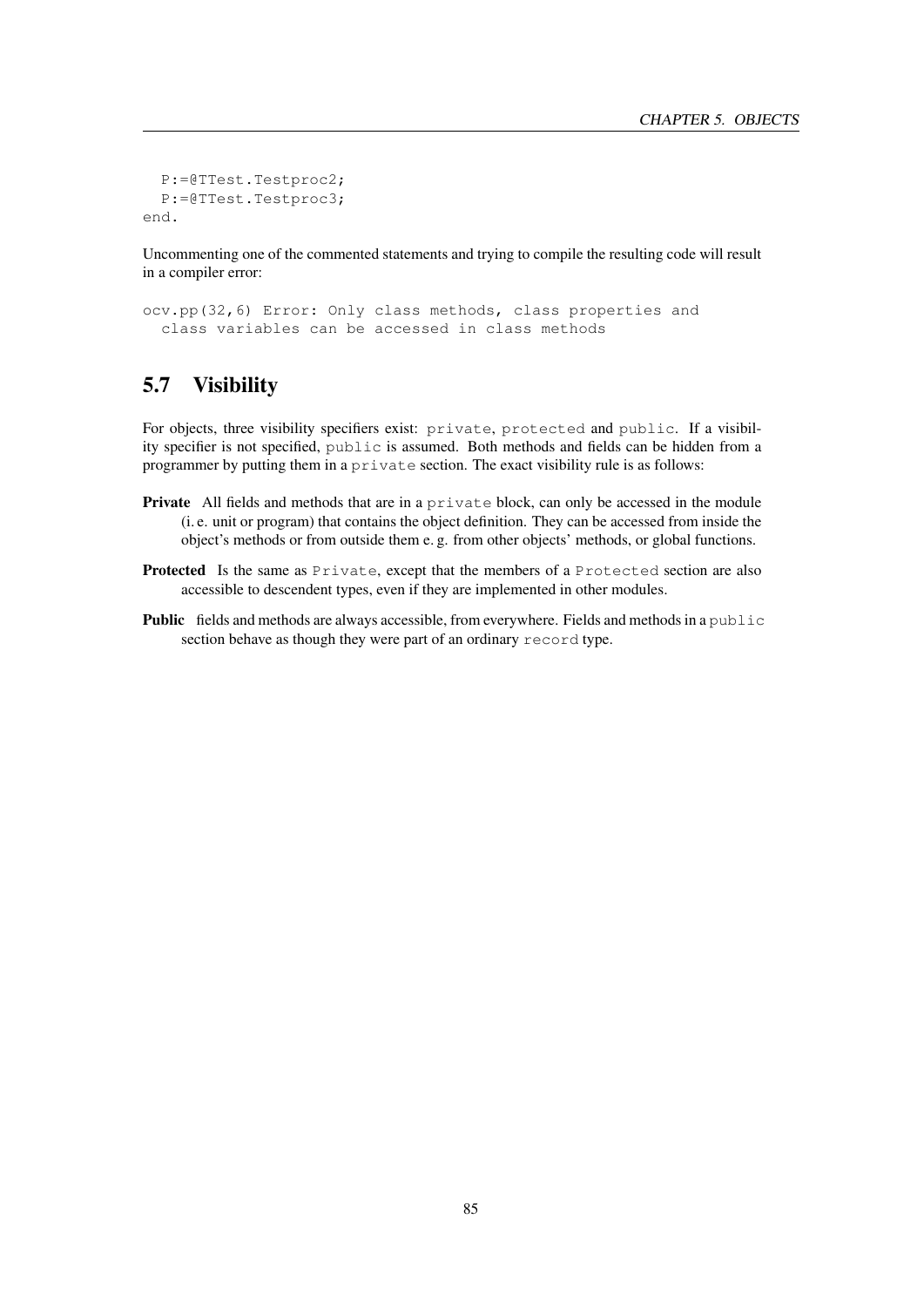# <span id="page-86-0"></span>Chapter 6

# **Classes**

In the Delphi approach to Object Oriented Programming, everything revolves around the concept of "Classes". A class can be seen as a pointer to an object, or a pointer to a record, with methods associated with it.

The difference between objects and classes is mainly that an object is allocated on the stack, as an ordinary record would be, and that classes are always allocated on the heap. In the following example:

Var A : TSomeObject; // an Object B : TSomeClass; // a Class

The main difference is that the variable  $A$  will take up as much space on the stack as the size of the object (TSomeObject). The variable B, on the other hand, will always take just the size of a pointer on the stack. The actual class data is on the heap.

From this, a second difference follows: a class must *always* be initialized through its constructor, whereas for an object, this is not necessary. Calling the constructor allocates the necessary memory on the heap for the class instance data.

Remark In earlier versions of Free Pascal it was necessary, in order to use classes, to put the objpas unit in the uses clause of a unit or program. *This is no longer needed* as of version 0.99.12. As of this version, the unit will be loaded automatically when the -MObjfpc or -MDelphi options are specified, or their corresponding directives are used:

```
{$mode objfpc}
{$mode delphi}
```
In fact, the compiler will give a warning if it encounters the objpas unit in a uses clause.

# 6.1 Class definitions

The prototype declaration of a class is as follows:

Class types  $\rightarrow$  class type  $-\tau$  class forward definition class definition ✲✛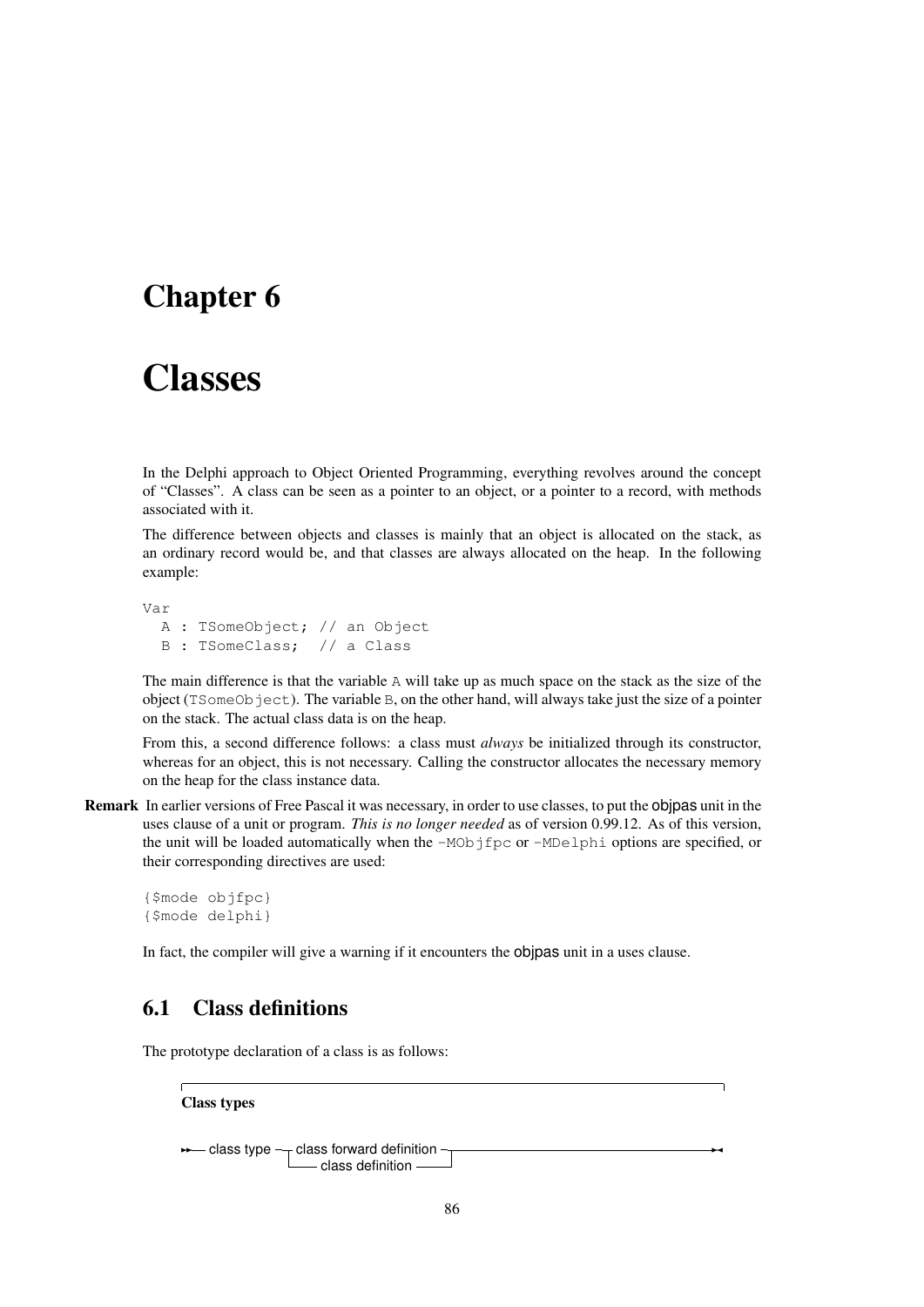| - class forward definition – <b>class</b>                                                                                                                                                                                                                                                                                                                |
|----------------------------------------------------------------------------------------------------------------------------------------------------------------------------------------------------------------------------------------------------------------------------------------------------------------------------------------------------------|
| class definition<br>class<br>Lheritage-<br>packed<br>abstract –<br>sealed                                                                                                                                                                                                                                                                                |
| $\frac{1}{\sqrt{2}}$ component list $-\frac{1}{\sqrt{2}}$ end $-\frac{1}{\sqrt{2}}$                                                                                                                                                                                                                                                                      |
| heritage - ( - class type identifier -<br>implemented interfaces                                                                                                                                                                                                                                                                                         |
| implemented interfaces $-\frac{1}{x}$ , - interface identifier -                                                                                                                                                                                                                                                                                         |
| component list<br>visibility specifier<br>$\mathbf r$ field definition -                                                                                                                                                                                                                                                                                 |
| - const declaration part –<br>- type declaration part -<br>- variable declaration part -<br>class variable declaration part -<br>- method definition-<br>- property definition -                                                                                                                                                                         |
| - class variable declaration part - class - variable declaration part -                                                                                                                                                                                                                                                                                  |
| $\rightarrow$ field definition – identifier list – : – type – ;<br>└ static: -                                                                                                                                                                                                                                                                           |
| - function header -<br>- method definition<br>class -<br>procedure header -<br>constructor header -<br>desctuctor header -                                                                                                                                                                                                                               |
| $L$ call modifiers - ; $-$<br>virtual<br>$\mathrel{\rule{0pt}{.05in} \rule{0pt}{1.5ex}}$ dynamic $\mathrel{-\mathrel{\rule{0pt}{.05in} \rule{0pt}{1.5ex}}}\mathrel{\rule{0pt}{.05in} \rule{0pt}{1.5ex}}$ $\mathrel{\rule{0pt}{.05in} \rule{0pt}{1.5ex}}$ abstract $\mathrel{-}$<br>—— override —<br>$message -T integer constant -$<br>string constant - |
| class visibility specifier -<br>private<br>$L$ protected $-$<br>$\mathrel{\mathsf{L}}$ strict $\mathrel{\mathsf{I}}$<br>public -<br>published -                                                                                                                                                                                                          |

Remark In MacPas mode, the Object keyword is replaced by the class keyword for compatibility with other pascal compilers available on the Mac. That means that in MacPas mode, the reserved word "class" in the above diagram may be replaced by the reserved word "object".

In a class declaration, as many visibility blocks as needed can be used: the various blocks can be repeated, and there is no special order in which they must appear.

Methods are normal function or procedure declarations. As can be seen, the declaration of a class is almost identical to the declaration of an object. The real difference between objects and classes is in the way they are created (see further in this chapter).

The visibility of the different sections is as follows: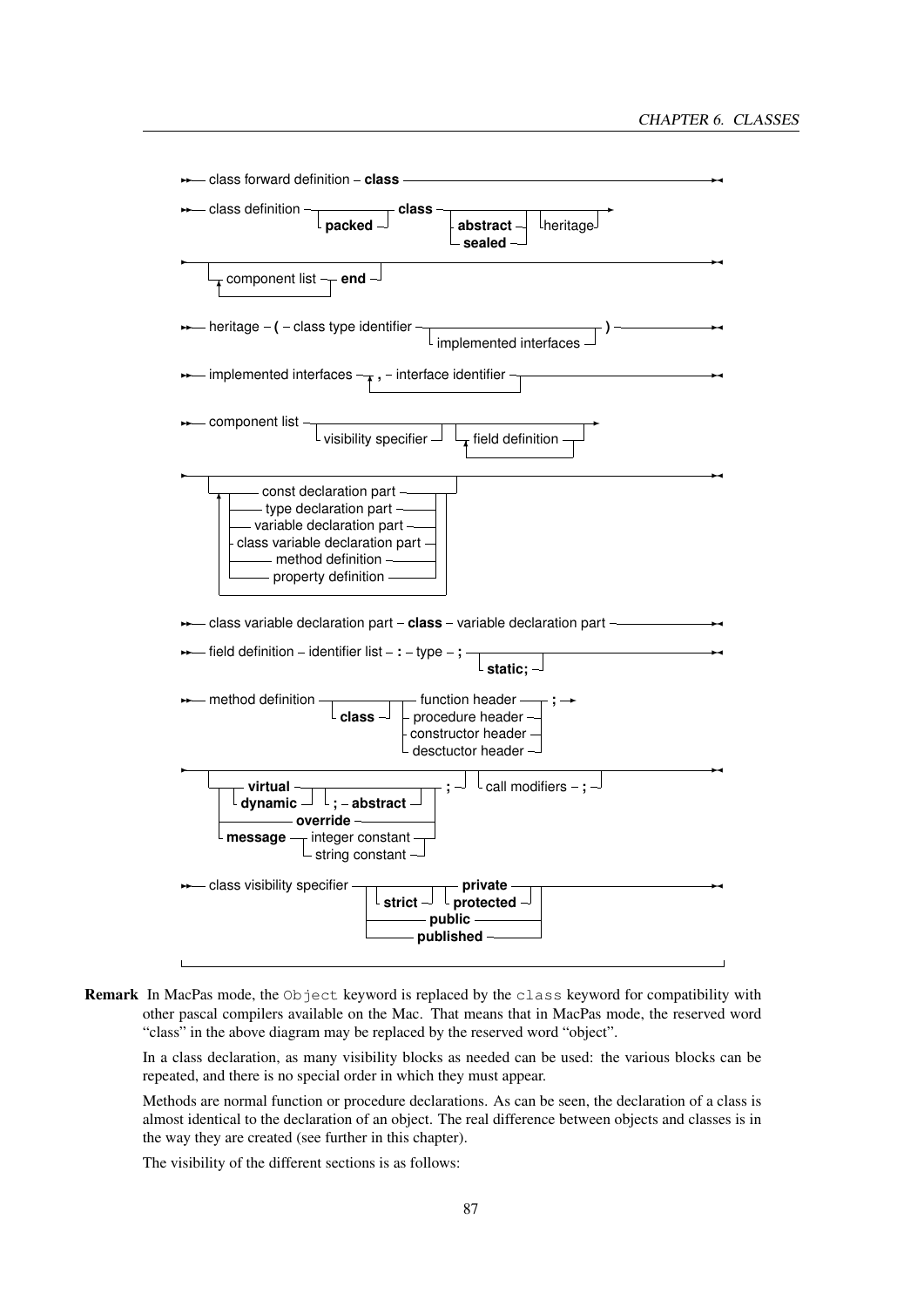- **Private** All fields and methods that are in a private block, can only be accessed in the module (i. e. unit) that contains the class definition. They can be accessed from inside the classes' methods or from outside them (e. g. from other classes' methods)
- Strict Private All fields and methods that are in a strict private block, can only be accessed from methods of the class itself. Other classes or descendent classes (even in the same unit) cannot access strict private members.
- Protected Is the same as Private, except that the members of a Protected section are also accessible to descendent types, even if they are implemented in other modules.
- Strict Protected Is the same as Protected, except that the members of a Protected section are also accessible to other classes implemented in the same unit. Strict protected members are only visible to descendent classes, not to other classes in the same unit.
- Public sections are always accessible.
- Published From a language perspective, this is the same as a Public section, but the compiler generates also type information that is needed for automatic streaming of these classes if the compiler is in the {\$M+} state. Fields defined in a published section must be of class type. Array properties cannot be in a published section.

In the syntax diagram, it can be seen that a class can list implemented interfaces. This feature will be discussed in the next chapter.

Classes can contain Class methods: these are functions that do not require an instance. The Self identifier is valid in such methods, but refers to the class pointer (the VMT).

Remark Like with functions and pointer types, sometimes a forward definition of a class is needed. A class forward definition is simply the name of the class, with the keyword Class, as in the following example:

```
Type
 TClassB = Class;TClassA = Class
   B : TClassB;
 end;
 TClassB = ClassA : TClassA;
 end;
```
When using a class forward definition, the class must be defined in the same unit, in the same section (interface/implementation). It must not necessarily be defined in the same type section.

It is also possible to define class reference types:

#### Class reference type

 $→$  **class of** - classtype —

Class reference types are used to create instances of a certain class, which is not yet known at compile time, but which is specified at run time. Essentially, a variable of a class reference type contains a pointer to the definition of the specified class. This can be used to construct an instance of the class corresponding to the definition, or to check inheritance. The following example shows how it works: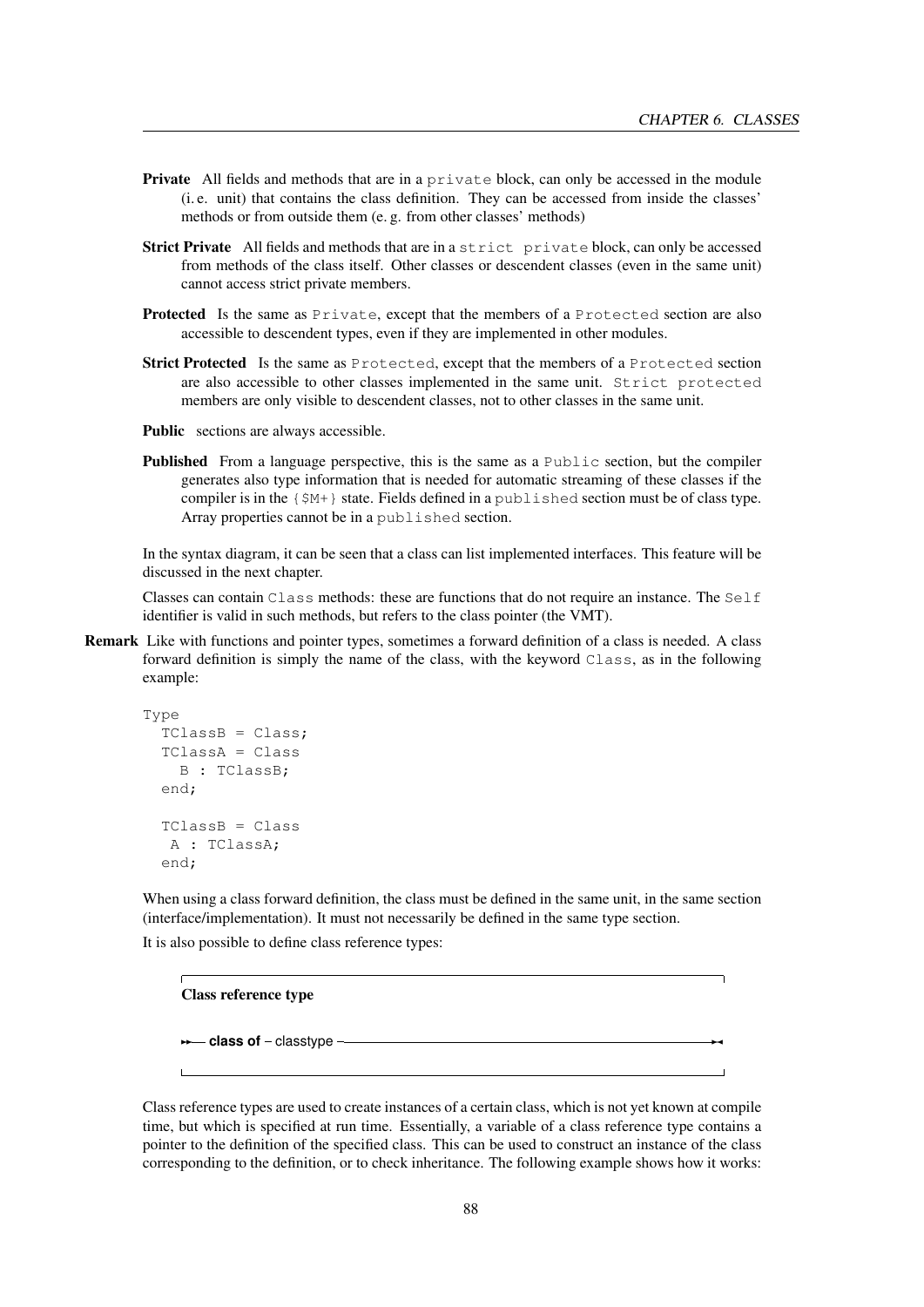```
Type
  TComponentClass = Class of TComponent;
Function CreateComponent(AClass: TComponentClass;
                         AOwner: TComponent): TComponent;
begin
  // ...
  Result:=AClass.Create(AOwner);
  // ...
end;
```
This function can be passed a class reference of any class that descends from TComponent. The following is a valid call:

```
Var
 C : TComponent;
begin
  C:=CreateComponent(TEdit,Form1);
end;
```
On return of the CreateComponent function, C will contain an instance of the class TEdit. Note that the following call will fail to compile:

```
Var
 C : TComponent;
begin
  C:=CreateComponent(TStream, Form1);
end;
```
because TStream does not descend from TComponent, and AClass refers to a TComponent class. The compiler can (and will) check this at compile time, and will produce an error.

References to classes can also be used to check inheritance:

```
TMinClass = Class of TMyClass;
 TMaxClass = Class of TMyClassChild;
Function CheckObjectBetween(Instance : TObject) : boolean;
begin
 If not (Instance is TMinClass)
     or ((Instance is TMaxClass)
          and (Instance.ClassType<>TMaxClass)) then
   Raise Exception.Create(SomeError)
end;
```
The above example will raise an exception if the passed instance is not a descendent of TMinClass or a descendent of TMaxClass.

More about instantiating a class can be found in section [6.4,](#page-93-0) page [93.](#page-93-0)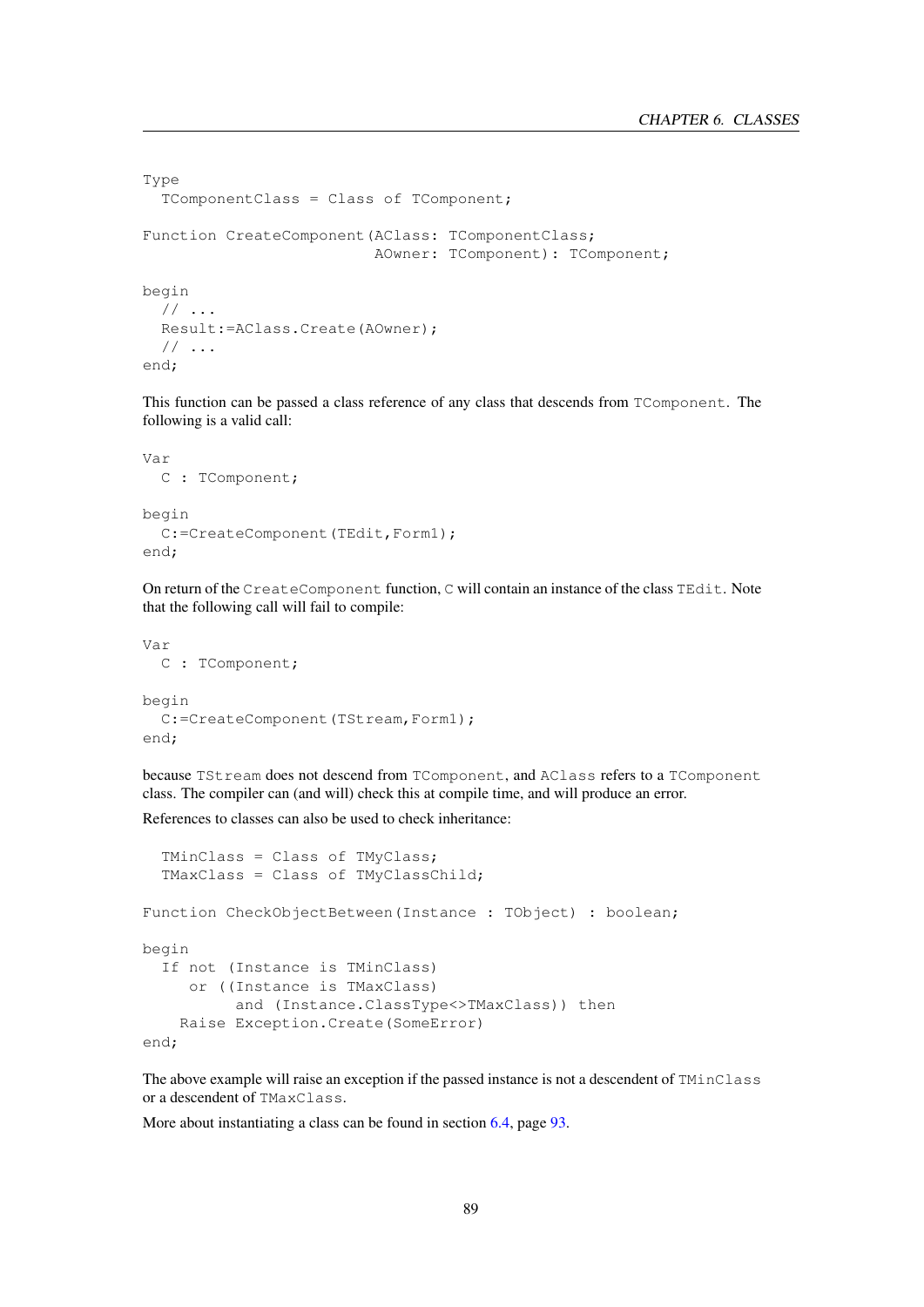# 6.2 Abstract and sealed classes

A class can be declared as sealed. In that case, it is not possible to declare a descendent class. The compiler will return an error if it encounters a declaration of a descendent:

```
{$mode objfpc}
{$h+}
Type
  TMyClass = Class Sealed
    x : integer;
  end;
  TMyClass2 = Class(TMyClass)
    Y : Integer;
  end;
begin
end.
```
This will result in the following error:

Error: Cannot create a descendant of the sealed class "TMyClass"

An abstract class is a class that cannot be instantiated directly. Instead, a descendent class must always be instantiated. However, for Delphi compatibility, the compiler ignores this directive.

# 6.3 Normal and static fields

. Classes can have fields. Depending on how they are defined, fields hold data specific to an instance of a class or to the class as a whole. Whatever the way they were defined, fields observe the rules of visibility just like any other member of the class.

## **6.3.1 Normal fields/variables**

There are two ways to declare a normal field. The first one is the classical way, similar to a definition in an object:

```
{$mode objfpc}
type
  cl=class
    l : longint;
  end;
var
  cl1,cl2 : cl;
begin
  cl1:=cl.create;
  cl2:=cl.create;
  cl1.l:=2;
  writeln(cl1.l);
  writeln(cl2.l);
end.
```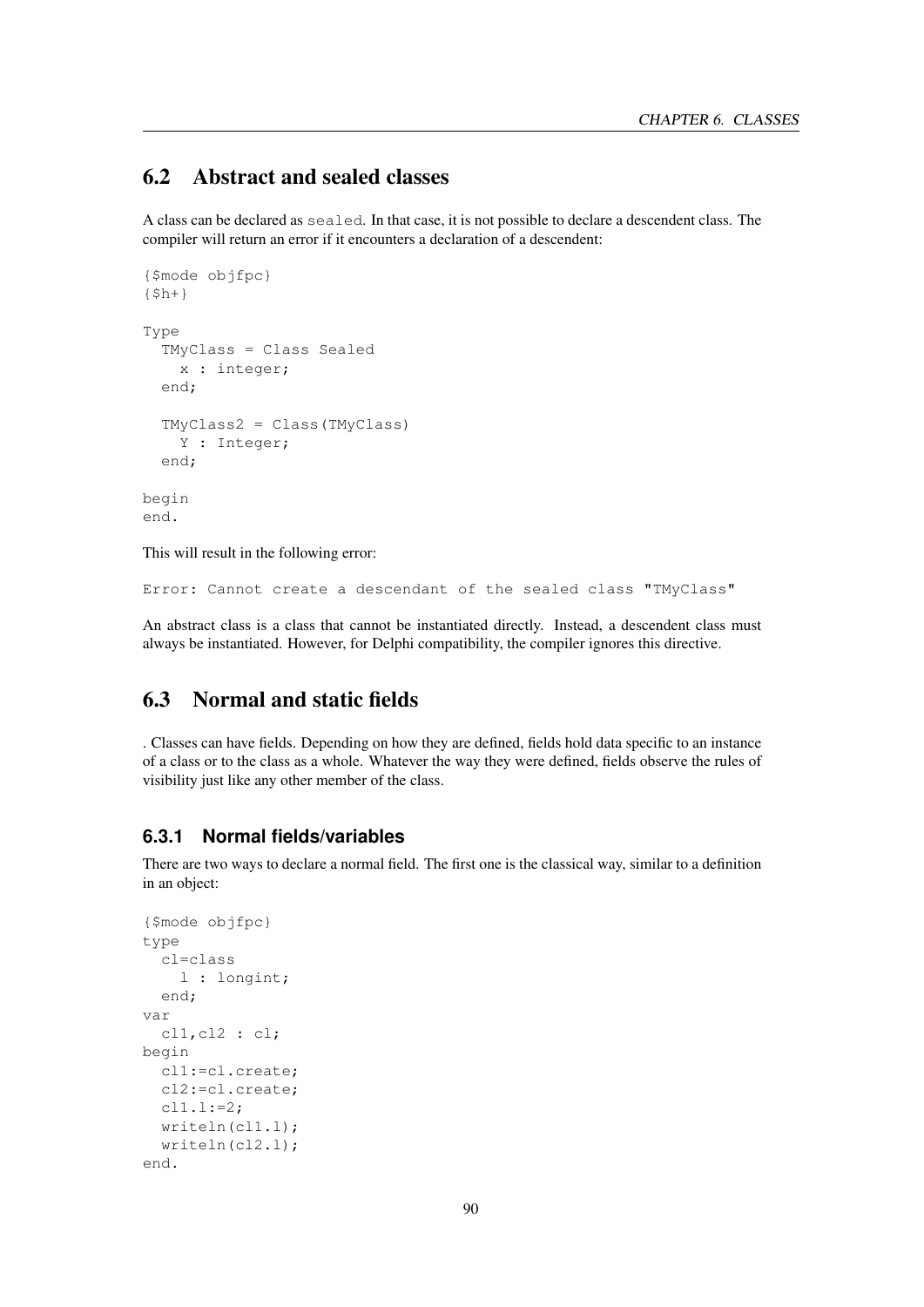will be the following

2  $\Omega$ 

The example demonstrates that values of fields are initialized with zero (or the equivalent of zero for non ordinal types: empty string, empty array and so on).

The second way to declare a field (only available in more recent versions of Free Pascal) is using a var block:

```
{$mode objfpc}
type
  cl=class
  var
    l : longint;
  end;
```
This definition is completely equivalent to the previous definition.

Remark As of version 3.0 of the compiler, the compiler can re-order the fields in memory if this leads to better alignment and smaller instances. That means that in an instance, the fields do not necessarily appear in the same order as in the declaration. RTTI generated for a class will reflect this change.

# **6.3.2 Class fields/variables**

Similar to objects, a class can contain static fields or class variables: these fields or variables are global to the class, and act like global variables, but are known only as part of the class. They can be referenced from within the classes' methods, but can also be referenced from outside the class by providing the fully qualified name.

Again, there are two ways to define class variables. The first one is equivalent to the way it is done in objects, using a static modifier:

For instance, the output of the following program is the same as the output for the version using an object:

```
{$mode objfpc}
type
  cl=class
    l : longint;static;
  end;
var
  cl1,cl2 : cl;
begin
  cl1:=cl.create;
  cl2:=cl.create;
  c11.1:=2;writeln(cl2.l);
  cl2.l:=3;
  writeln(cl1.l);
  Writeln(cl.l);
end.
```
The output of this will be the following: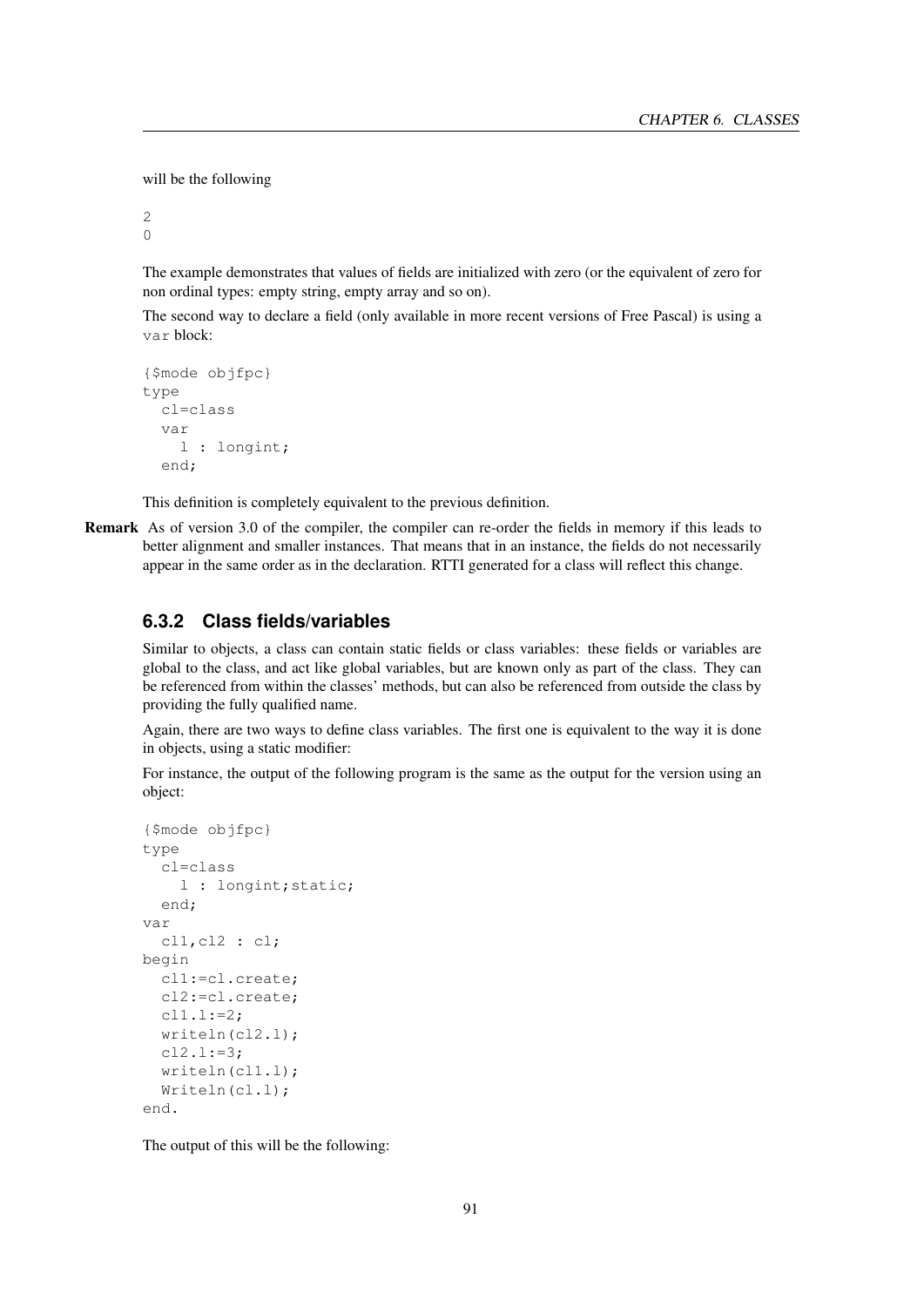2 3  $\overline{\mathcal{L}}$ 

Note that the last line of code references the class type itself  $(c_1)$ , and not an instance of the class (cl1 or cl2).

In addition to the static field approach, in classes, a Class Var can be used. Similar to the way a field can be defined in a variable block, a class variable can be declared in a class var block:

```
{$mode objfpc}
type
  cl=class
  class var
    l : longint;
  end;
```
This definition is equivalent to the previous one.

Note that a class variable is tied to a specific class. Descendent classes will refer to the same instance, unless the variable is redeclared. The following program demonstrates this:

```
{$mode objfpc}
type
  TA = class // base type
    class var CODE: integer;
  end;
  TB = class(TA);TC = class(TA);begin
  TA.Code:=0;
  TB.Code:=1;
  TC.Code:=2;
  Writeln(Ta.Code:2,Tb.Code:2,Tc.code:2);
end.
```
The output of this program is:

2 2 2

Because it is tied to a class, it can be overridden in delphi mode:

```
$mode delphi}
type
 TA = class // base type
   class var CODE: integer;
 end;
 TB = class(TA)Class var code : integer;
 end;
 TC = class(TA)
    Class var code : integer;
 end;
```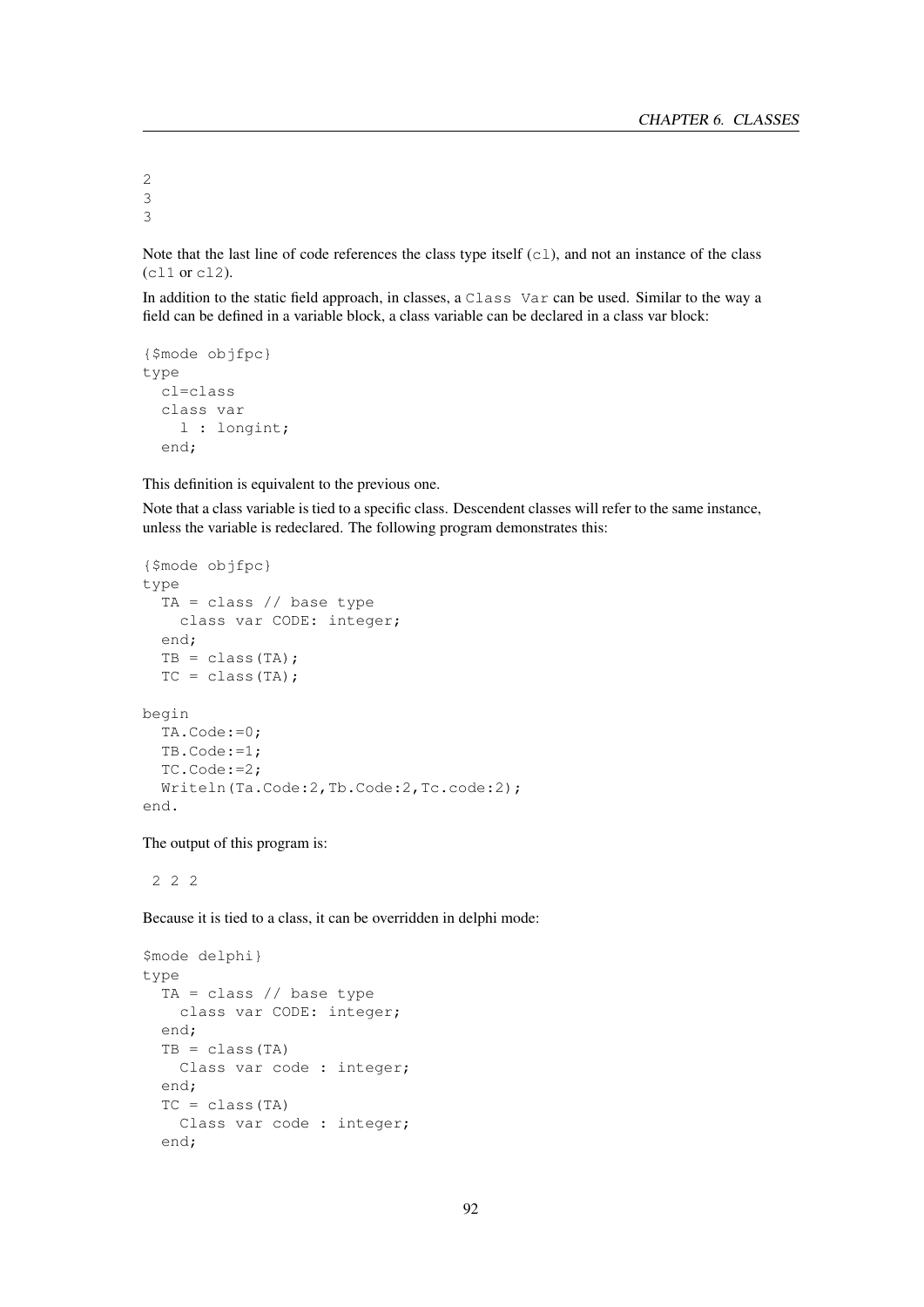```
begin
  TA.Code:=0;
  TB.Code:=1;
  TC.Code:=2;
  Writeln(Ta.Code:2,Tb.Code:2,Tc.code:2);
end.
```
#### It will print the following:

0 1 2

However, in OBJFPC mode it will not compile, and will give a duplicate identifier error.

# <span id="page-93-0"></span>6.4 Class instantiation

Classes must be created using one of their constructors (there can be multiple constructors). Remember that a class is a pointer to an object on the heap. When a variable of some class is declared, the compiler just allocates room for this pointer, not the entire object. The constructor of a class returns a pointer to an initialized instance of the object on the heap. So, to initialize an instance of some class, one would do the following:

ClassVar := ClassType.ConstructorName;

The extended syntax of new and dispose can *not* be used to instantiate and destroy class instances: That construct is reserved for use with objects only. Calling the constructor will provoke a call to the virtual class method NewInstance, which, in its default implementation, calls GetMem, to allocate enough space to hold the class instance data, and then zeroes out the memory.

After that, the constructor's code is executed. The constructor has a pointer to its data, in Self.

#### Remark

- The {\$PackRecords } directive also affects classes, i.e. the alignment in memory of the different fields depends on the value of the {\$PackRecords } directive.
- Just as for objects and records, a packed class can be declared. This has the same effect as on an object, or record, namely that the elements are aligned on 1-byte boundaries, i. e. as close as possible.
- SizeOf(class) will return the same as SizeOf(Pointer), since a class is a pointer to an object. To get the size of the class instance data, use the TObject. InstanceSize method.
- If an exception happens during an the execution of a constructor, the destructor will be called automatically.

# 6.5 Class destruction

Class instances must be destroyed using the destructor. In difference with the constructor, there is no choice in destructors: the destructor *must* have the name Destroy, it *must* override the Destroy destructor declared in  $TOb\text{ject}$ , cannot have arguments, and the inherited destructor must always be called.

Destroy will call FreeInstance, which, in its default implementation, calls FreeMem to release the memory occupied by the instance.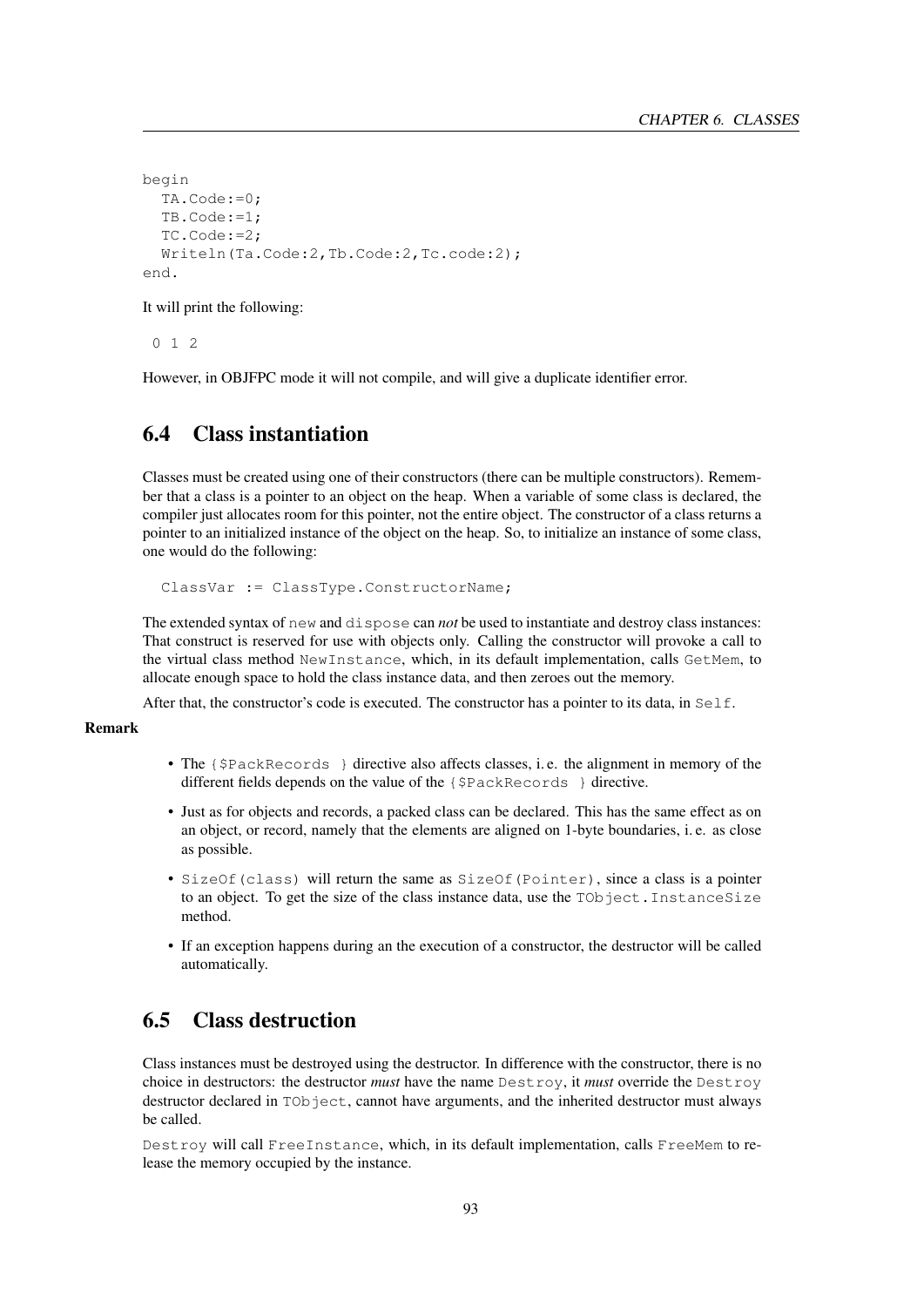To avoid calling a destructor on a Nil instance, it is best to call the Free method of TObject. This method will check if Self is not Nil, and if so, then it calls Destroy. If Self equals Nil, it will just exit.

Destroying an instance does not remove or Nil a reference to an instance:

```
Var
  A : TComponent;
begin
 A:=TComponent.Create;
 A.Name:='MyComponent';
  A.Free;
  Writeln('A is still assigned: ', Assigned(A));
end.
```
After the call to  $Free$ , the variable A will not be  $Nil$ , the output of this program will be:

```
A is still assigned: TRUE
```
To make sure that the variable A is cleared after the destructor was called, the function  $F$ reeAndNil from the SysUtils unit can be used. It will call Free and will then write Nil in the object pointer (A in the above example):

```
Var
 A : TComponent;
begin
 A:=TComponent.Create;
 A.Name:='MyComponent';
 FreeAndNil(A);
 Writeln('A is still assigned: ',Assigned(A));
end.
```
After the call to  $F$ reeAndNil, the variable A will contain Nil, the output of this program will be:

A is still assigned: FALSE

Remark if an exception happens during an the execution of a constructor, the destructor will be called automatically.

# 6.6 Methods

## **6.6.1 Declaration**

Declaration of methods in classes follows the same rules as method declarations in objects:

#### methods

```
► method definition -- function header -
                                       \mathrel{\mathop{\rule{0pt}{\mathop{\rule{0pt}{0.5pt}}}\nolimits\rule{0pt}{0.5pt}}}\, procedure header –
                                        constructor header
                                       L destructor header -
                                                                           _+ ; – method directives –
```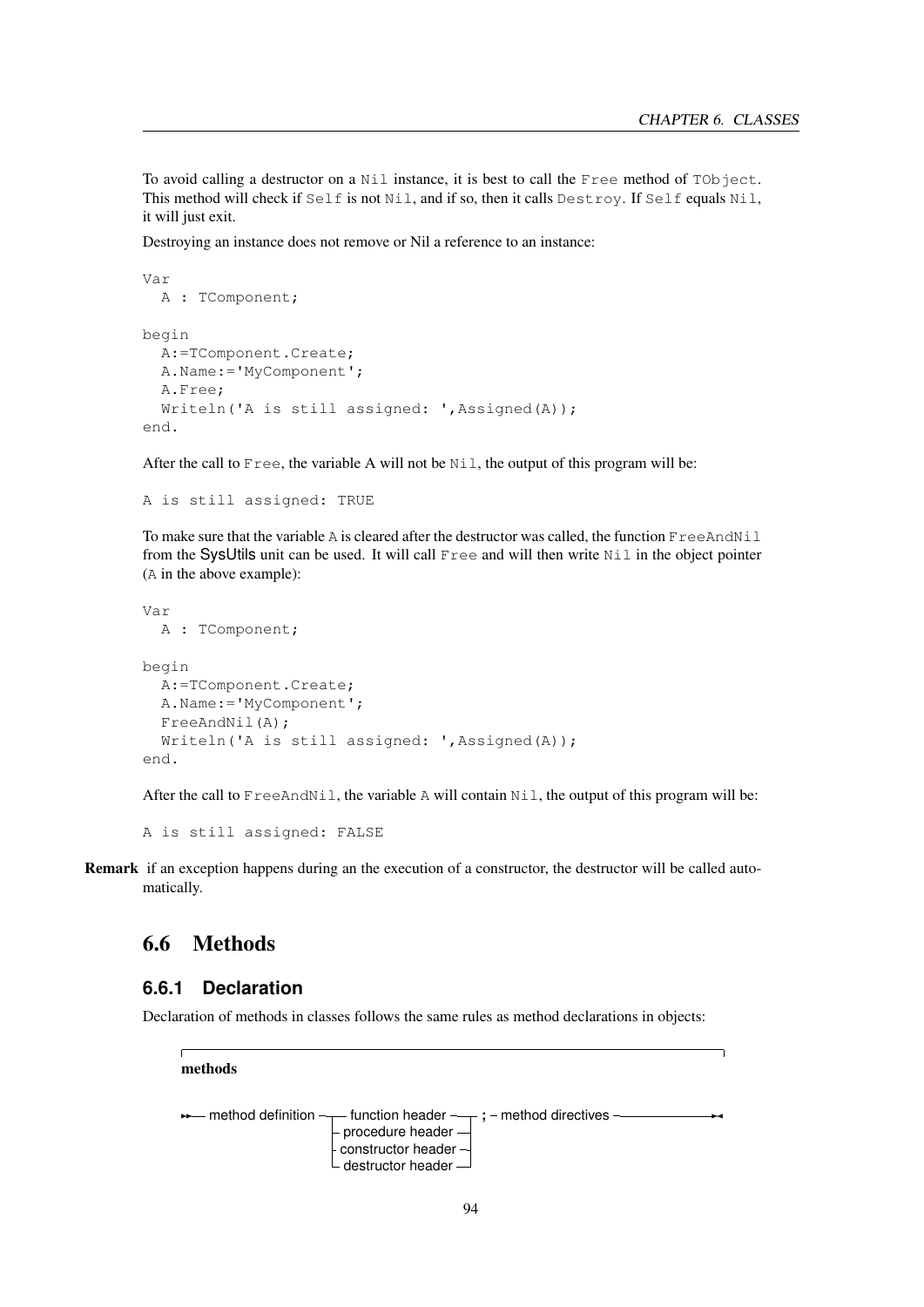

The only differences are the override, reintroduce and message directives.

## **6.6.2 Invocation**

Method invocation for classes is no different than for objects. The following is a valid method invocation:

```
Var AnObject : TAnObject;
begin
 AnObject := TAnObject.Create;
 ANobject.AMethod;
```
## **6.6.3 Virtual methods**

Classes have virtual methods, just as objects do. There is however a difference between the two. For objects, it is sufficient to redeclare the same method in a descendent object with the keyword virtual to override it. For classes, the situation is different: virtual methods *must* be overridden with the override keyword. Failing to do so, will start a *new* batch of virtual methods, hiding the previous one. The Inherited keyword will not jump to the inherited method, if Virtual was used.

The following code is *wrong*:

```
Type
 ObjParent = Class
   Procedure MyProc; virtual;
 end;
 ObjChild = Class(ObjectParent)Procedure MyProc; virtual;
 end;
```
The compiler will produce a warning:

Warning: An inherited method is hidden by OBJCHILD.MYPROC

The compiler will compile it, but using Inherited can produce strange effects.

The correct declaration is as follows:

```
Type
 ObjParent = Class
    Procedure MyProc; virtual;
 end;
 ObjChild = Class(ObjParent)Procedure MyProc; override;
 end;
```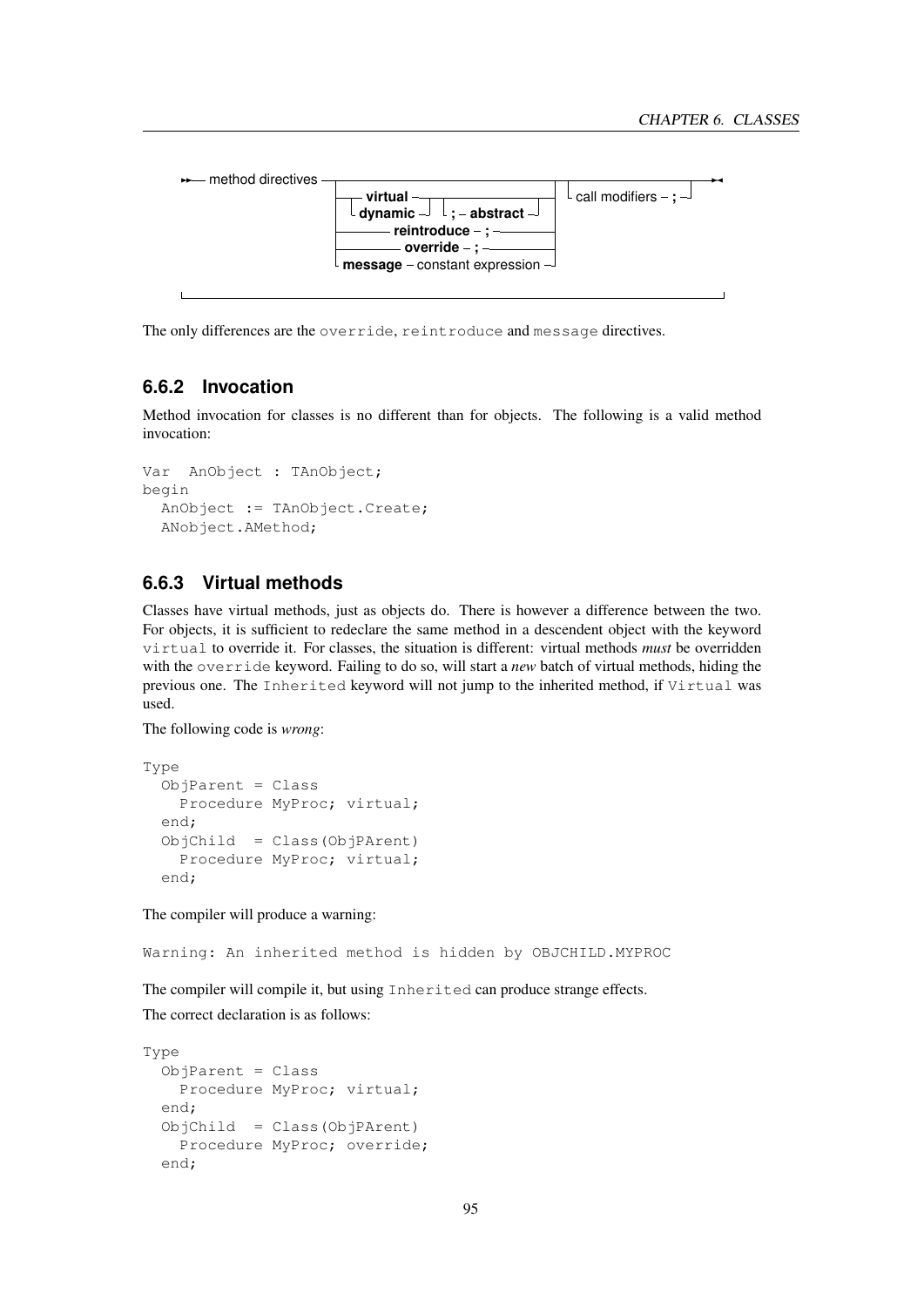This will compile and run without warnings or errors.

If the virtual method should really be replaced with a method with the same name, then the reintroduce keyword can be used:

```
Type
 ObjParent = Class
    Procedure MyProc; virtual;
 end;
 ObjChild = Class(ObjectParent)Procedure MyProc; reintroduce;
 end;
```
This new method is no longer virtual.

To be able to do this, the compiler keeps – per class type – a table with virtual methods: the VMT (Virtual Method Table). This is simply a table with pointers to each of the virtual methods: each virtual method has its fixed location in this table (an index). The compiler uses this table to look up the actual method that must be used at runtime. When a descendent object overrides a method, the entry of the parent method is overwritten in the VMT. More information about the VMT can be found in [Programmer's Guide.](../prog/prog.html)

Remark The keyword "virtual" can be replaced with the "dynamic" keyword: dynamic methods behave the same as virtual methods. Unlike in Delphi, in FPC the implementation of dynamic methods is equal to the implementation of virtual methods.

## **6.6.4 Class methods**

Class methods are identified by the keyword Class in front of the procedure or function declaration, as in the following example:

Class Function ClassName : String;

Class methods are methods that do not have an instance (i. e. Self does not point to a class instance) but which follow the scoping and inheritance rules of a class. They can be used to return information about the current class, for instance for registration or use in a class factory. Since no instance is available, no information available in instances can be used.

Class methods can be called from inside a regular method, but can also be called using a class identifier:

```
Var
 AClass : TClass; // AClass is of type "type of class"
begin
  ..
 if CompareText(AClass.ClassName,'TCOMPONENT')=0 then
  ...
```
But calling them from an instance is also possible:

```
Var
 MyClass : TObject;
```
begin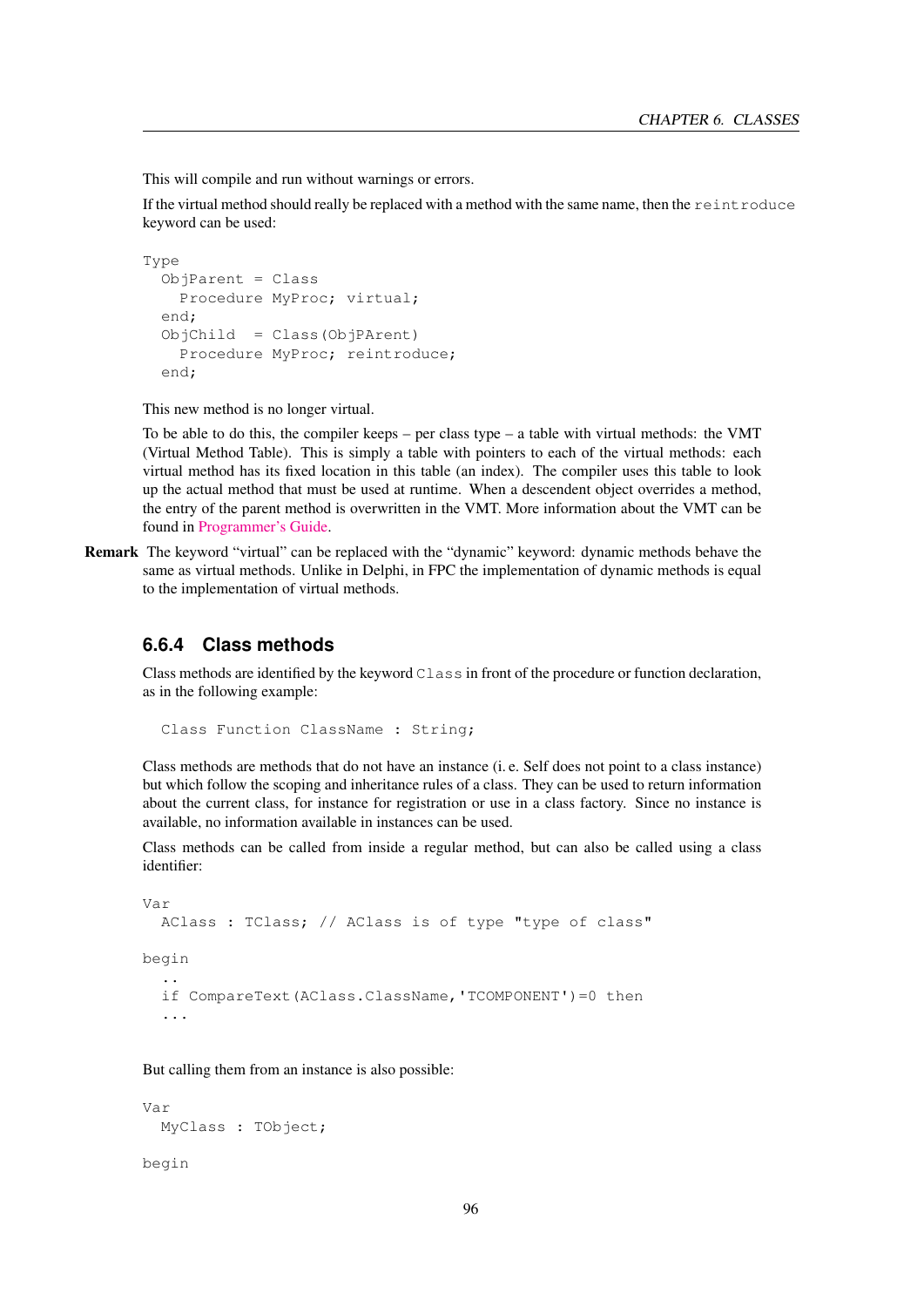```
..
if MyClass.ClassNameis('TCOMPONENT') then
...
```
The reverse is not possible: Inside a class method, the Self identifier points to the VMT table of the class. No fields, properties or regular methods are available inside a class method. Accessing a regular property or method will result in a compiler error.

Note that class methods can be virtual, and can be overridden.

Class methods can be used as read or write specifiers for a regular property, but naturally, this property will have the same value for all instances of the class, since there is no instance available in the class method.

## **6.6.5 Class constructors and destructors**

A class constructor or destructor can also be created. They serve to instantiate some class variables or class properties which must be initialized before a class can be used. These constructors are called automatically at program startup: The constructor is called before the initialization section of the unit it is declared in, the destructor is called after the finalisation section of the unit it is declared in.

There are some caveats when using class destructors/constructors:

- There may be only one constructor per class. The name is arbitrary, but it can not have parameters.
- There may be only one destructor per class. The name is arbitrary, but it can not have parameters.
- Neither constructor nor destructor can be virtual.
- The class constructor/destructor is called irrespective of the use of the class: even if a class is never used, the constructor and destructor are called anyway.
- There is no guaranteed order in which the class constructors or destructors are called. For nested classes, the only guaranteed order is that the constructors of nested classes are called after the constructor of the encompassing class is called, and for the destructors the opposite order is used.

The following program:

```
{$mode objfpc}
{5h+}Type
 TA = Class(TObject)
 Private
    Function GetA : Integer;
    Procedure SetA(AValue : integer);
 public
    Class Constructor create;
    Class Destructor destroy;
    Property A : Integer Read GetA Write SetA;
 end;
{Class} Function TA.GetA : Integer;
```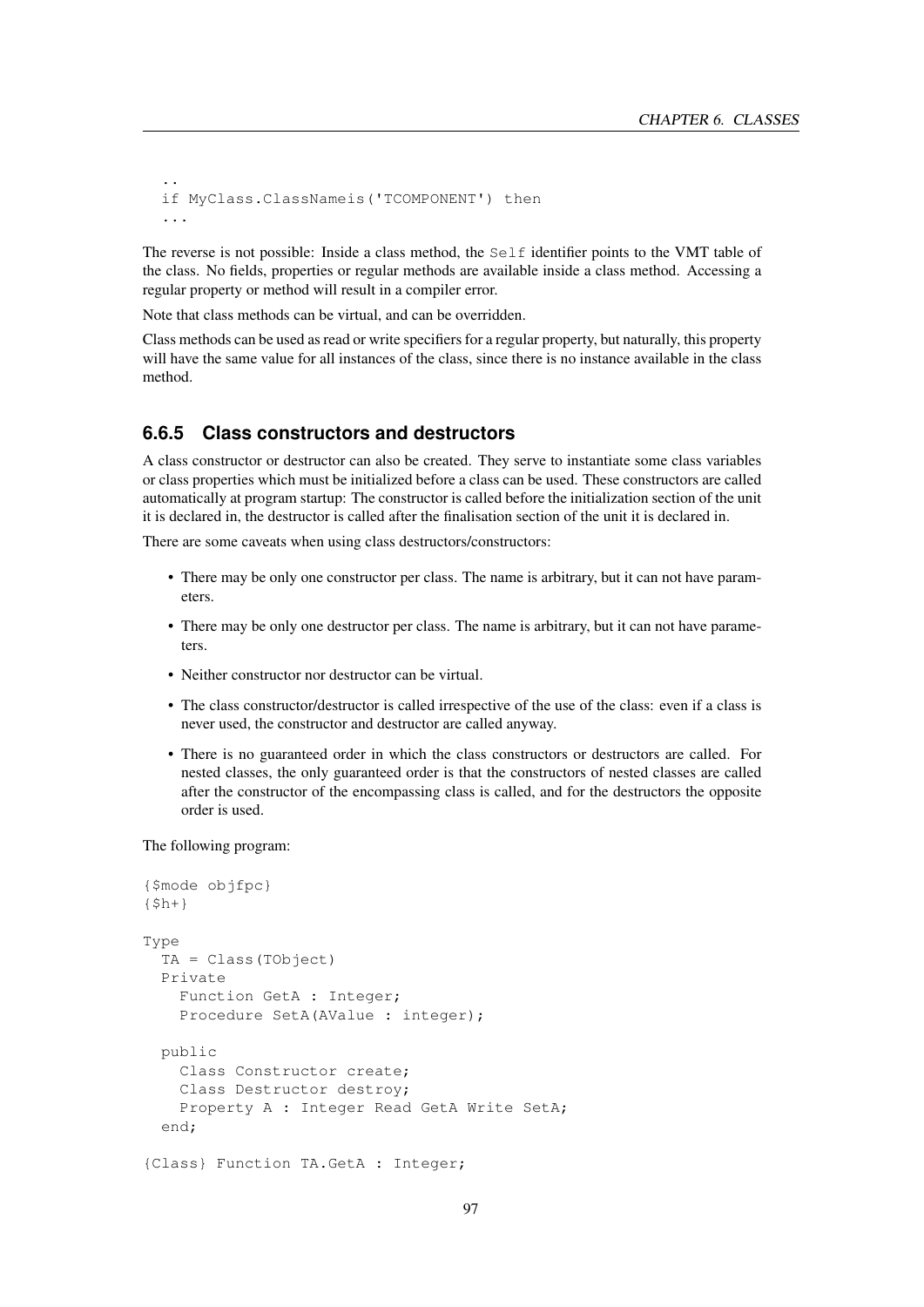```
begin
  Result:=-1;
end;
{Class} Procedure TA.SetA(AValue : integer);
begin
 //
end;
Class Constructor TA.Create;
begin
 Writeln('Class constructor TA');
end;
Class Destructor TA.Destroy;
begin
 Writeln('Class destructor TA');
end;
Var
 A : TA;
begin
end.
```
Will, when run, output the following:

Class constructor TA Class destructor TA

## **6.6.6 Static class methods**

FPC knows static class methods in classes: these are class methods that have the Static keyword at the end. These methods behave completely like regular procedures or functions. This means that:

- They do not have a Self parameter. As a result, they cannot access properties or fields or regular methods.
- They cannot be virtual.
- They can be assigned to regular procedural variables.

Their use is mainly to include the method in the namespace of the class as opposed to having the procedure in the namespace of the unit. Note that they do have access to all class variables, types etc, meaning something like this is possible:

```
{$mode objfpc}
{$h+}
```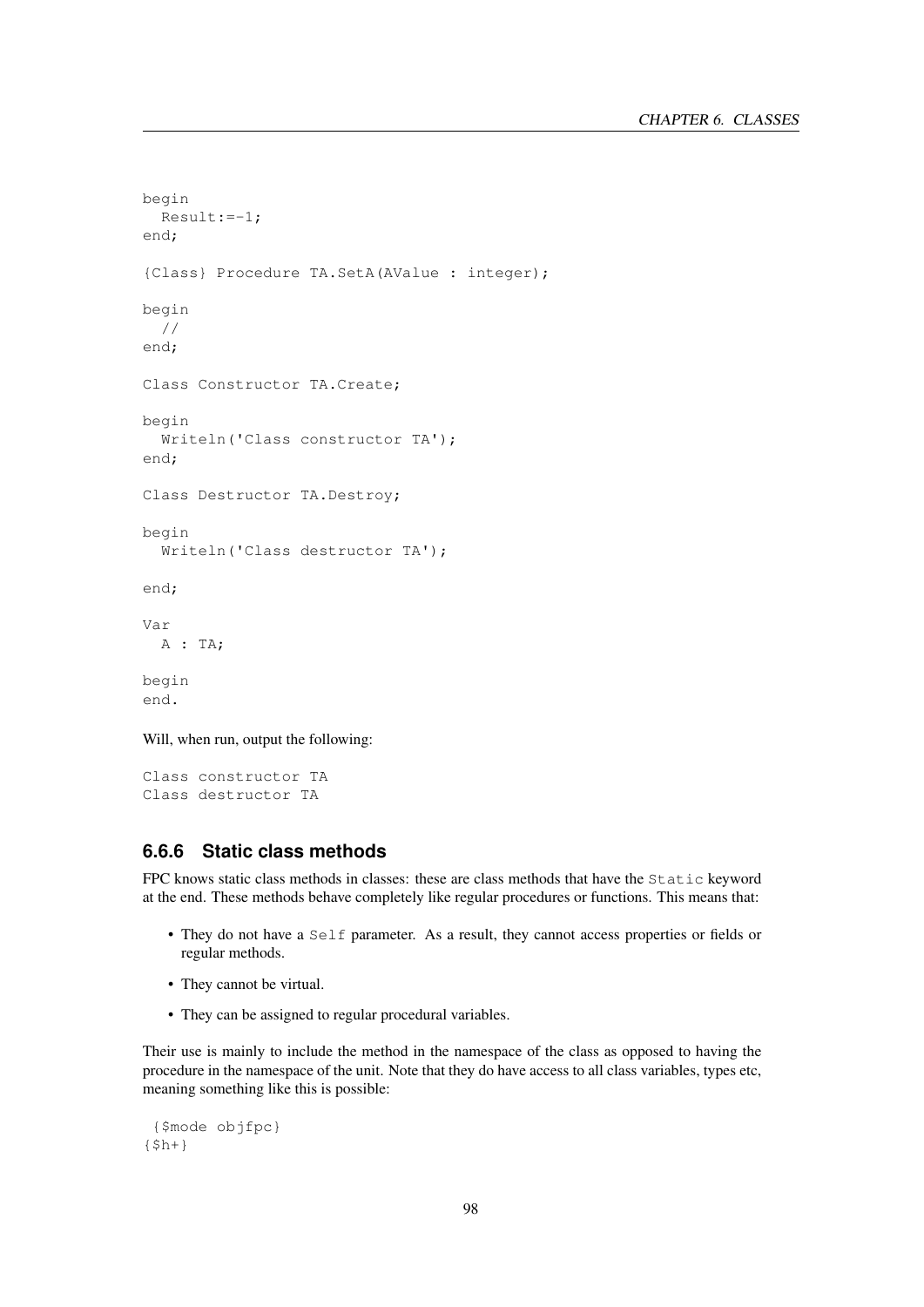```
Type
  TA = Class(TObject)
 Private
    class var myprivatea : integer;
  public
   class Function GetA : Integer; static;
    class Procedure SetA(AValue : Integer); static;
  end;
Class Function TA.GetA : Integer;
begin
 Result:=myprivateA;
end;
Class Procedure TA.SetA(AValue : integer);
begin
  myprivateA:=AValue;
end;
begin
  TA.SetA(123);
  Writeln(TA.MyPrivateA);
end.
```

```
Which will output 123, when run.
```
In the implementation of a static class method, the Self identifier is not available. The method behaves as if Self is hardcoded to the declared class, not the actual class with which it was called. In regular class methods, Self contains the Actual class for which the method was called. The following example makes this clear:

```
Type
  TA = Class
    Class procedure DoIt; virtual;
    Class Procedure DoitStatic; static;
  end;
  TB = CLASS(TA)Class procedure DoIt; override;
  end;
Class procedure TA.DOit;
begin
 Writeln('TA.Doit : ', Self.ClassName);
end;
Class procedure TA.DOitStatic;
begin
 Doit;
```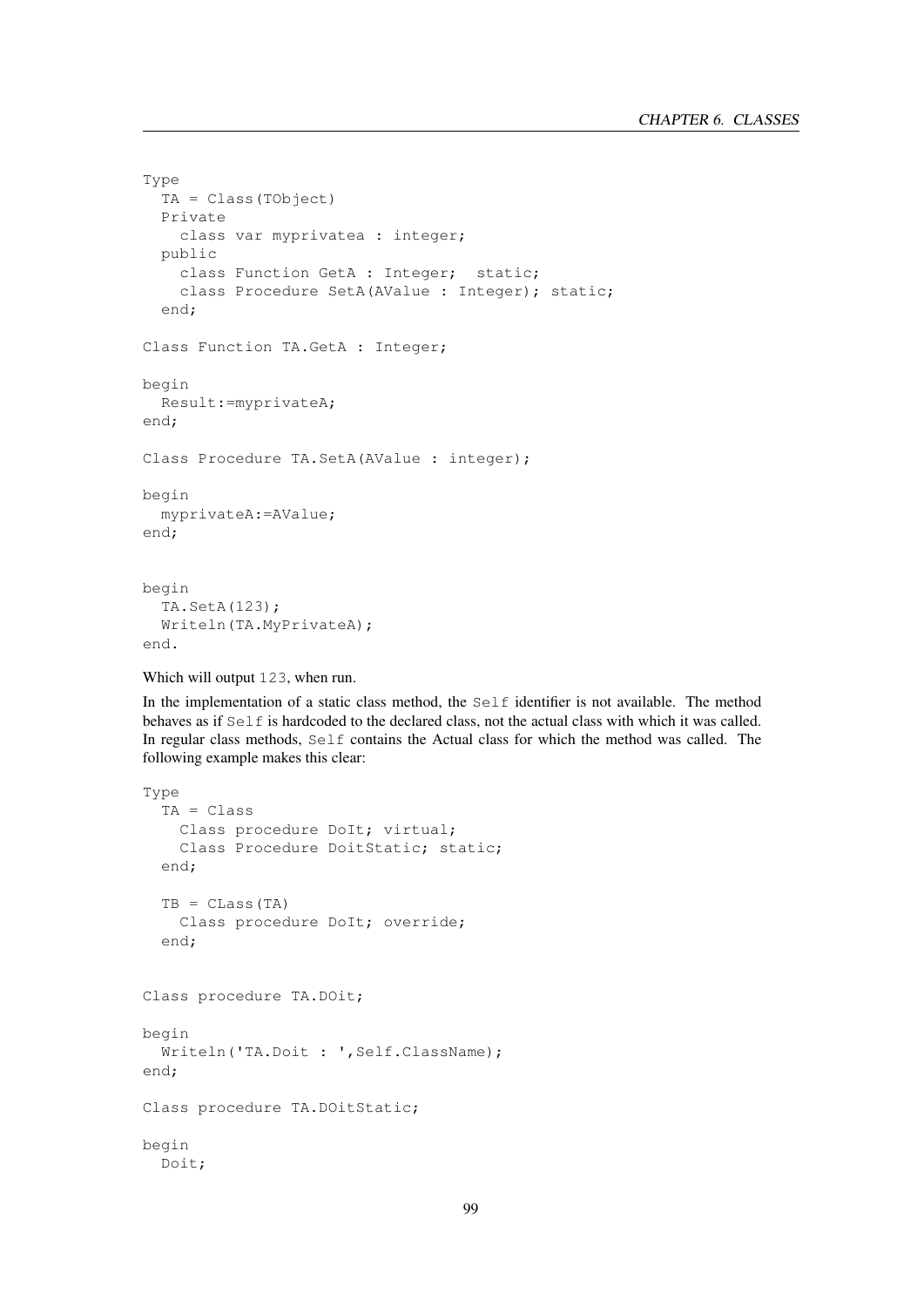```
Writeln('TA.DoitStatic : ',ClassName);
end;
Class procedure TB.DoIt;
begin
 Inherited;
 Writeln('TB.Doit : ',Self.ClassName);
end;
begin
 Writeln('Through static method:');
 TB.DoItStatic;
 Writeln('Through class method:');
 TB.Doit;
end.
```
When run, this example will print:

Through static method: TA.Doit : TA TA.DoitStatic : TA Through class method: TA.Doit : TB TB.Doit : TB

For the static class method, even though it was called using  $TB$ , the class ( $S \in Lf$ , if it were available) is set to TA, the class in which the static method was defined. For the class method, the class is set to the actual class used to call the method (TB).

## **6.6.7 Message methods**

New in classes are message methods. Pointers to message methods are stored in a special table, together with the integer or string constant that they were declared with. They are primarily intended to ease programming of callback functions in several GUI toolkits, such as Win32 or GTK. In difference with Delphi, Free Pascal also accepts strings as message identifiers. Message methods are always virtual.

As can be seen in the class declaration diagram, message methods are declared with a Message keyword, followed by an integer constant expression.

Additionally, they can take only one var argument (typed or not):

Procedure TMyObject.MyHandler(Var Msg); Message 1;

The method implementation of a message function is not different from an ordinary method. It is also possible to call a message method directly, but this should not be done. Instead, the TObject. Dispatch method should be used. Message methods are automatically virtual, i. e. they can be overridden in descendent classes.

The TObject.Dispatch method can be used to call a message handler. It is declared in the system unit and will accept a var parameter which must have at the first position a cardinal with the message ID that should be called. For example:

Type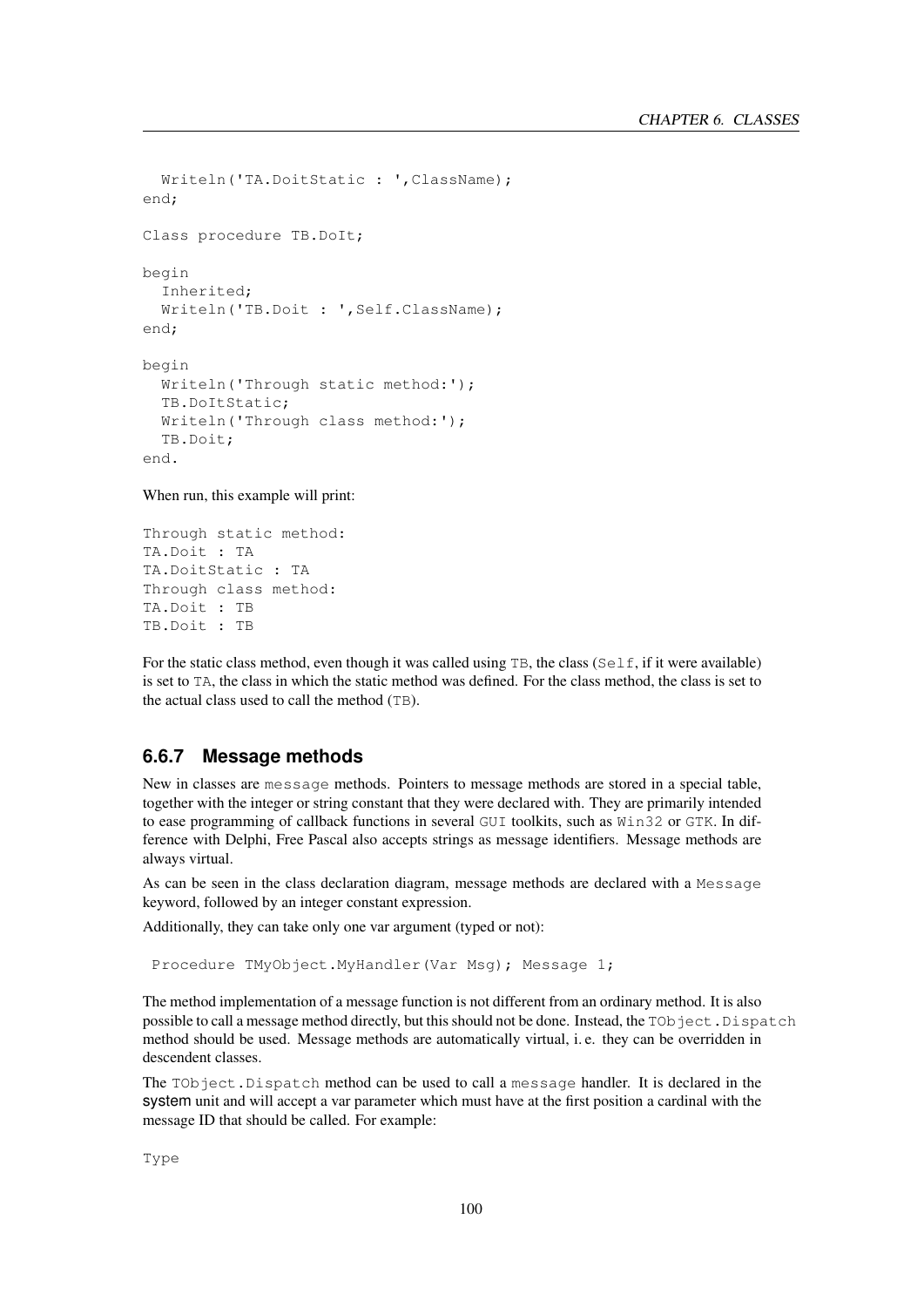```
TMsg = Record
   MSGID : Cardinal;
   Data : Pointer;
Var
 Msg : TMSg;
MyObject.Dispatch (Msg);
```
In this example, the Dispatch method will look at the object and all its ancestors (starting at the object, and searching up the inheritance class tree), to see if a message method with message MSGID has been declared. If such a method is found, it is called, and passed the Msg parameter.

If no such method is found, DefaultHandler is called. DefaultHandler is a virtual method of TObject that doesn't do anything, but which can be overridden to provide any processing that might be needed. DefaultHandler is declared as follows:

```
procedure DefaultHandler(var message); virtual;
```
In addition to the message method with a Integer identifier, Free Pascal also supports a message method with a string identifier:

Procedure TMyObject.MyStrHandler(Var Msg); Message 'OnClick';

The working of the string message handler is the same as the ordinary integer message handler:

The TObject. DispatchStr method can be used to call a message handler. It is declared in the system unit and will accept one parameter which must have at the first position a short string with the message ID that should be called. For example:

```
Type
 TMsg = Record
   MsgStr : String[10]; // Arbitrary length up to 255 characters.
    Data : Pointer;
Var
 Msg : TMSg;
MyObject.DispatchStr (Msg);
```
In this example, the DispatchStr method will look at the object and all its ancestors (starting at the object, and searching up the inheritance class tree), to see if a message method with message MsgStr has been declared. If such a method is found, it is called, and passed the Msg parameter.

If no such method is found, DefaultHandlerStr is called. DefaultHandlerStr is a virtual method of TOb ject that doesn't do anything, but which can be overridden to provide any processing that might be needed. DefaultHandlerStr is declared as follows:

procedure DefaultHandlerStr(var message);virtual;

## **6.6.8 Using inherited**

In an overridden virtual method, it is often necessary to call the parent class' implementation of the virtual method. This can be done with the inherited keyword. Likewise, the inherited keyword can be used to call any method of the parent class.

The first case is the simplest: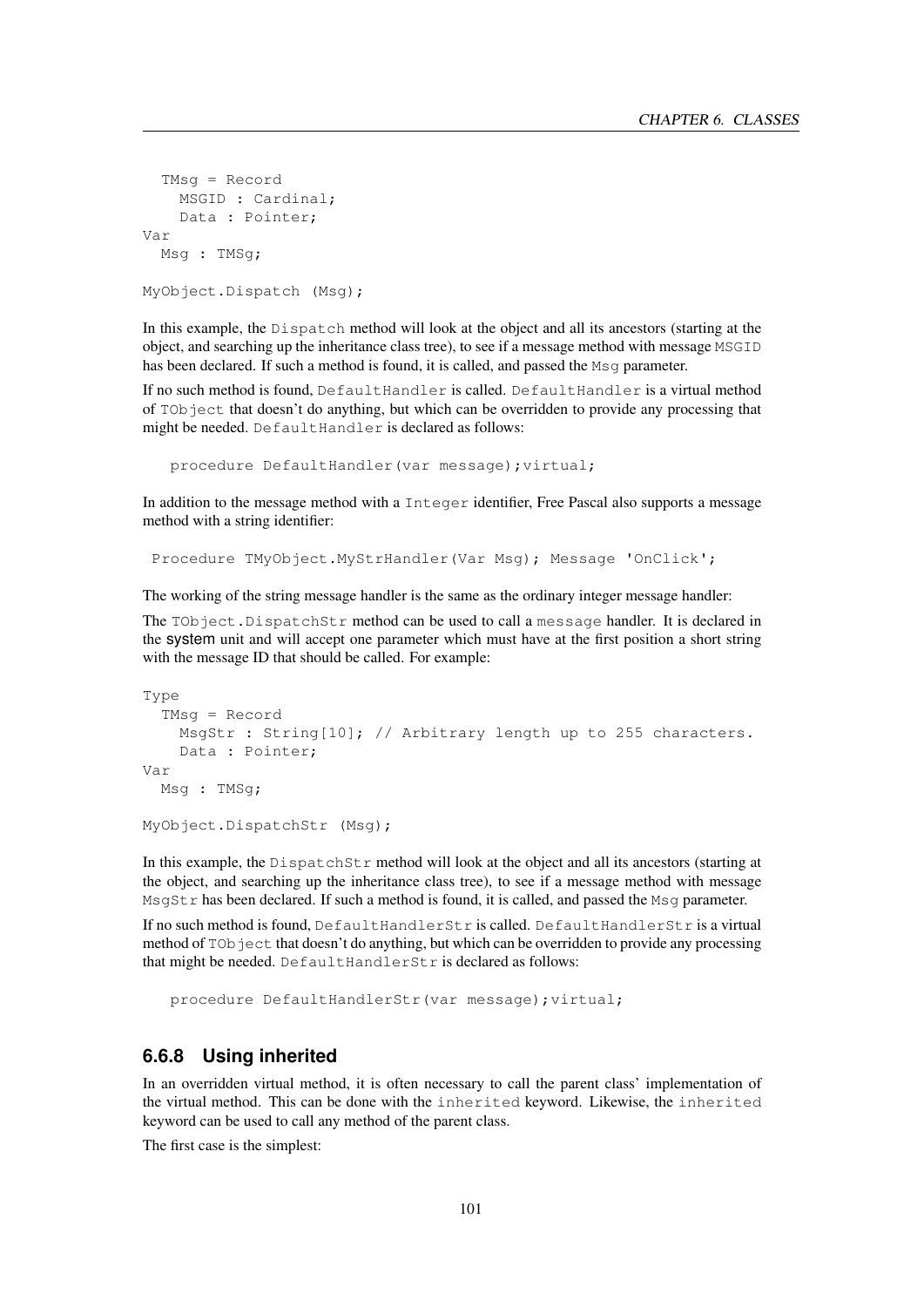```
Type
  TMyClass = Class(TComponent)
    Constructor Create(AOwner : TComponent); override;
 end;
Constructor TMyClass.Create(AOwner : TComponent);
begin
 Inherited;
  // Do more things
end;
```
In the above example, the Inherited statement will call Create of TComponent, passing it AOwner as a parameter: the same parameters that were passed to the current method will be passed to the parent's method. They must not be specified again: if none are specified, the compiler will pass the same arguments as the ones received.

If no inherited method with the same name exists, the Inherited will have no effect in this case. The presence of Inherited in this form can thus be interpreted as "call the overridden method if it exists".

The second case is slightly more complicated:

```
Type
 TMyClass = Class(TComponent)
    Constructor Create(AOwner : TComponent); override;
    Constructor CreateNew(AOwner : TComponent; DoExtra : Boolean);
 end;
Constructor TMyClass.Create(AOwner : TComponent);
begin
  Inherited;
end;
Constructor TMyClass.CreateNew(AOwner : TComponent; DoExtra : Boolean);
begin
 Inherited Create(AOwner);
  // Do stuff
end;
```
The CreateNew method will first call TComponent.Create and will pass it AOwner as a parameter. It will not call TMyClass.Create.

If no method with the given name exists in parent classes, the compiler will give an error.

Although the examples were given using constructors, the use of inherited is not restricted to constructors, it can be used for any procedure or function or destructor as well.

# 6.7 Properties

# **6.7.1 Definition**

Classes can contain properties as part of their fields list. A property acts like a normal field, i. e. its value can be retrieved or set, but it allows to redirect the access of the field through functions and procedures. They provide a means to associate an action with an assignment of or a reading from a class "field". This allows e. g. checking that a value is valid when assigning, or, when reading, it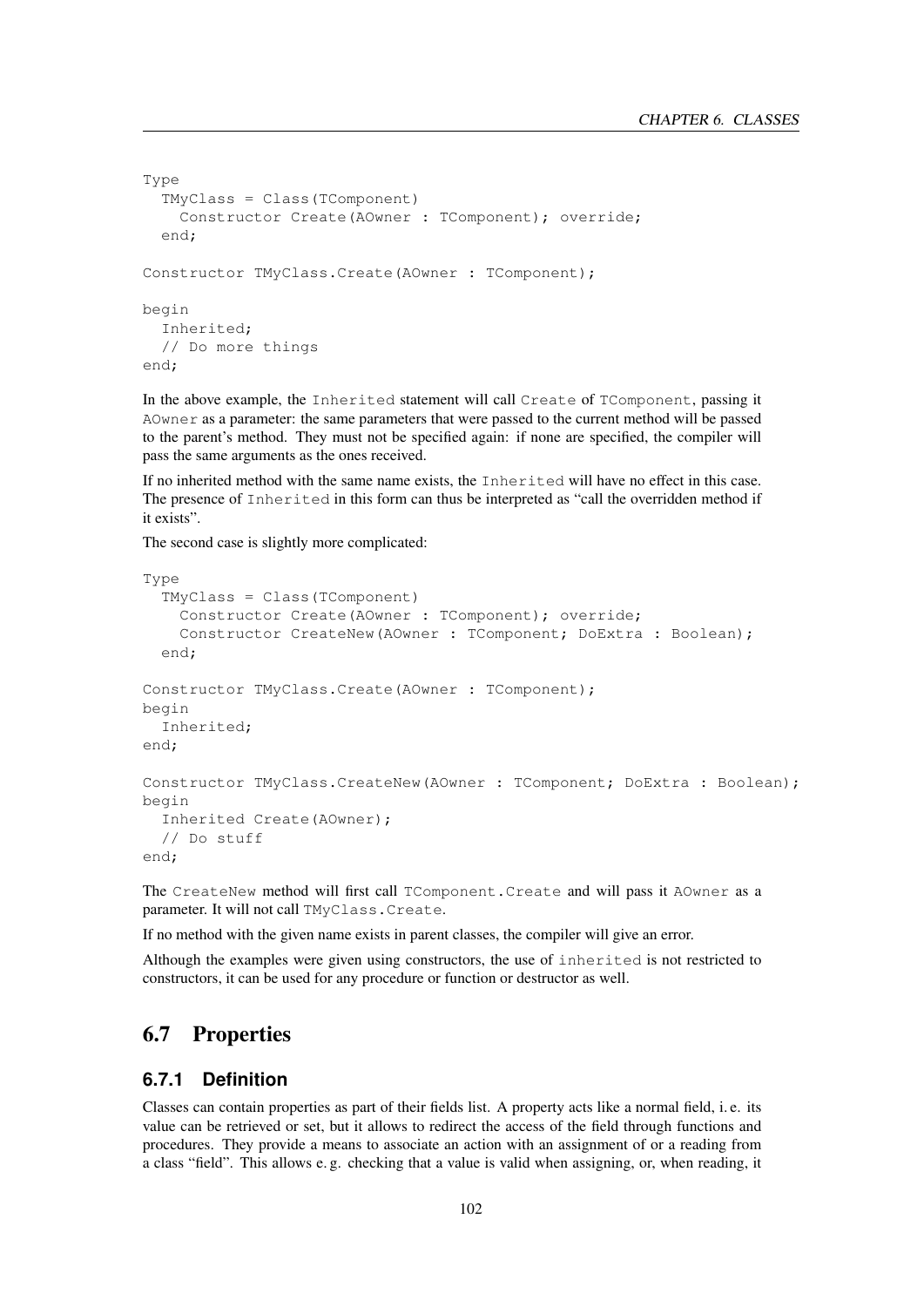allows to construct the value on the fly. Moreover, properties can be read-only or write only. The prototype declaration of a property is as follows:

| <b>Properties</b>                                                                                                                                                                                                      |
|------------------------------------------------------------------------------------------------------------------------------------------------------------------------------------------------------------------------|
| property definition -class - property - identifier - property interface -                                                                                                                                              |
| property parameter list $\overline{\phantom{a}}$ : - type identifier $\rightarrow$<br>– property interface -                                                                                                           |
| $L$ index - integerconstant $-$                                                                                                                                                                                        |
| property parameter list $ \begin{bmatrix} - & \text{parameter declaration} \\ \hline \end{bmatrix}$ = $\begin{bmatrix} - & \text{{{\color{red}k}}} \\ \hline \end{bmatrix}$                                            |
| - property specifiers<br>$\lfloor$ read specifier $\Box$ $\hspace{0.1cm}\rule{0.7cm}{0.8cm}\hspace{0.1cm}$ write specifier $\rule{0.7cm}{0.8cm}\hspace{0.1cm}$<br>$^{\mathsf{L}}$ implements specifier $^{\mathsf{L}}$ |
| $\stackrel{\text{L}}{ }$ default specifier $\stackrel{\text{I}}{ }$ $\stackrel{\text{L}}{ }$ stored specifier $\stackrel{\text{I}}{ }$ $\stackrel{\text{L}}{ }$ defaultarraypropertyspecifier $\stackrel{\text{I}}{ }$ |
| read specifier - read - field or method -                                                                                                                                                                              |
| → write specifier - write - field or method - write - write specifier - write - field or method -                                                                                                                      |
| implements specifier - <b>implements</b> $\rightarrow$ identifier                                                                                                                                                      |
| $\rightarrow$ default specifier $\rightarrow$ <b>default</b> $\rightarrow$<br>constant -<br>nodefault -                                                                                                                |
| → stored specifier – stored – constant –<br>$L$ identifier $-$                                                                                                                                                         |
| → field or method – field identifier –<br>method identifier –                                                                                                                                                          |
|                                                                                                                                                                                                                        |

A read specifier is either the name of a field that contains the property, or the name of a method function that has the same return type as the property type. In the case of a simple type, this function must not accept an argument. In case of an array property, the function must accept a single argument of the same type as the index. In case of an indexed property, it must accept a integer as an argument.

A read specifier is optional, making the property write-only. Note that class methods cannot be used as read specifiers.

A write specifier is optional: If there is no write specifier, the property is read-only. A write specifier is either the name of a field, or the name of a method procedure that accepts as a sole argument a variable of the same type as the property. In case of an array property, the procedure must accept two arguments: the first argument must have the same type as the index, the second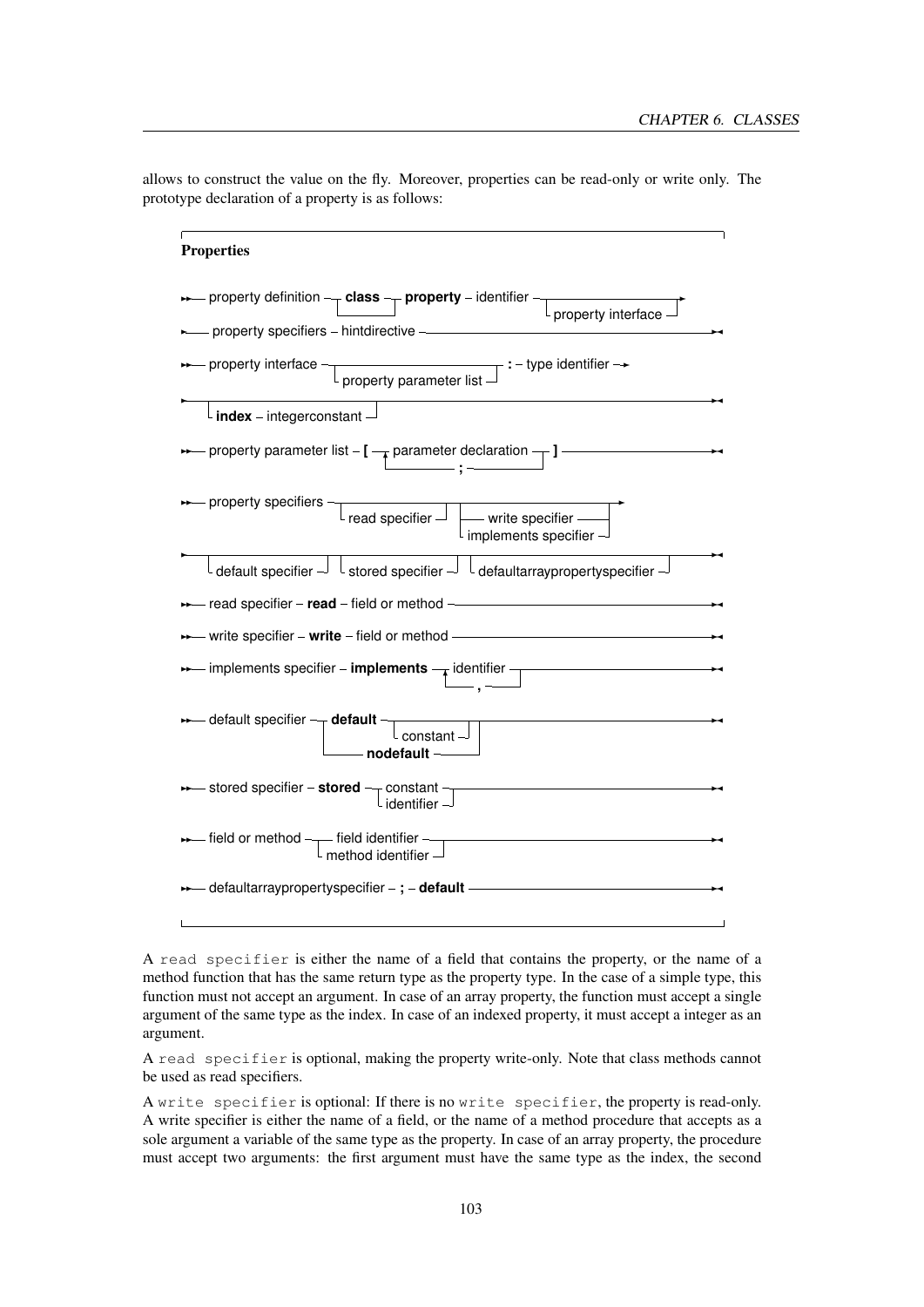argument must be of the same type as the property. Similarly, in case of an indexed property, the first parameter must be an integer.

The section (private, published) in which the specified function or procedure resides is irrelevant. Usually, however, this will be a protected or private method.

For example, given the following declaration:

```
Type
 MyClass = Class
   Private
   Field1 : Longint;
   Field2 : Longint;
   Field3 : Longint;
    Procedure Sety (value : Longint);
    Function Gety : Longint;
    Function Getz : Longint;
    Public
    Property X : Longint Read Field1 write Field2;
    Property Y : Longint Read GetY Write Sety;
    Property Z : Longint Read GetZ;
    end;
Var
```

```
MyClass : TMyClass;
```
The following are valid statements:

```
WriteLn ('X : ',MyClass.X);
WriteLn ('Y : ',MyClass.Y);
WriteLn ('Z : ', MyClass.Z);
MyClass.X := 0;MyClass.Y := 0;
```
But the following would generate an error:

 $MyClass.Z := 0;$ 

because Z is a read-only property.

What happens in the above statements is that when a value needs to be read, the compiler inserts a call to the various getNNN methods of the object, and the result of this call is used. When an assignment is made, the compiler passes the value that must be assigned as a parameter to the various setNNN methods.

Because of this mechanism, properties cannot be passed as var arguments to a function or procedure, since there is no known address of the property (at least, not always).

## **6.7.2 Indexed properties**

If the property definition contains an index, then the read and write specifiers must be a function and a procedure. Moreover, these functions require an additional parameter : An integer parameter. This allows to read or write several properties with the same function. For this, the properties must have the same type. The following is an example of a property with an index:

{\$mode objfpc}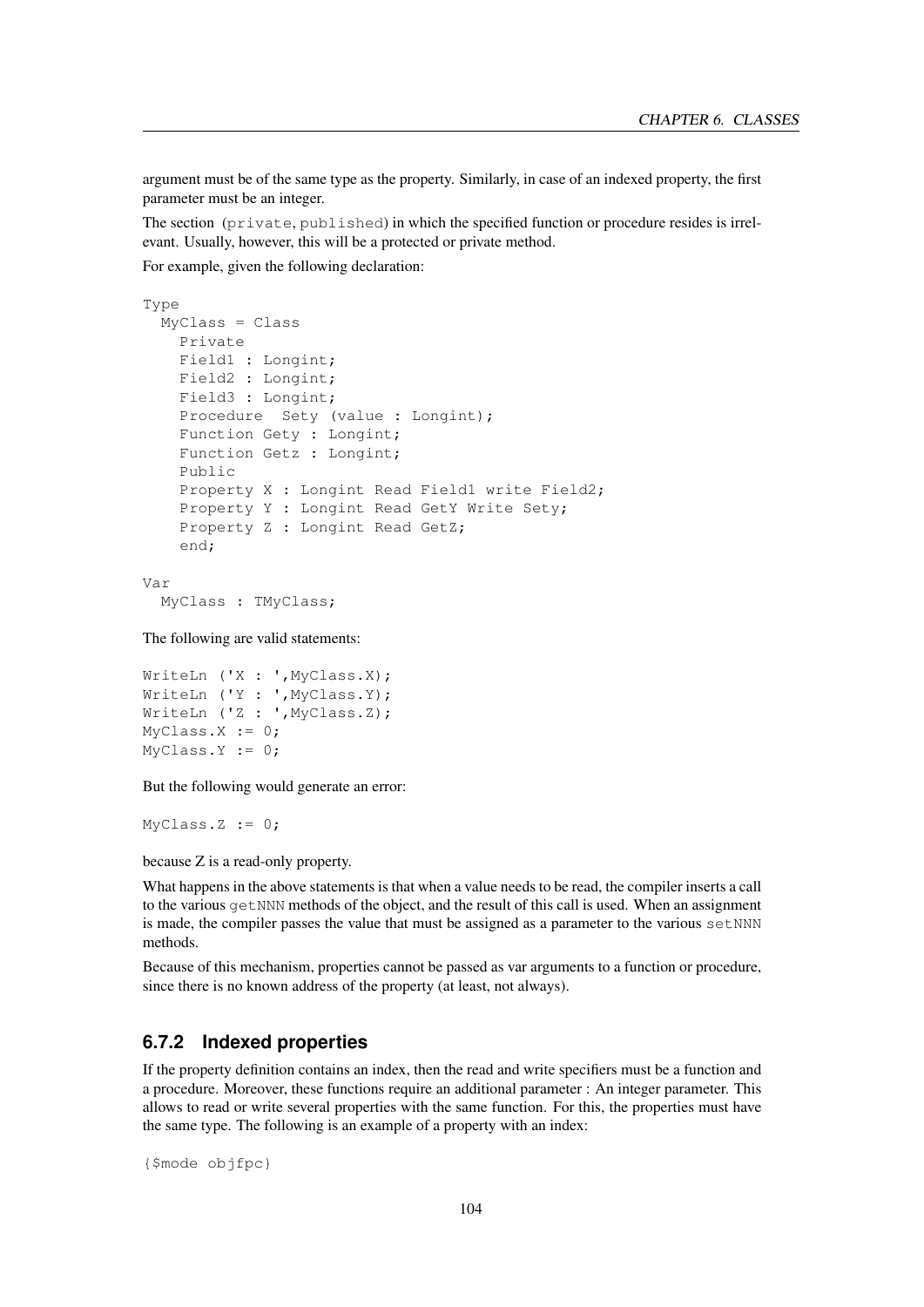```
Type
  TPoint = Class(TObject)
  Private
    FX,FY : Longint;
    Function GetCoord (Index : Integer): Longint;
    Procedure SetCoord (Index : Integer; Value : longint);
  Public
    Property X : Longint index 1 read GetCoord Write SetCoord;
    Property Y : Longint index 2 read GetCoord Write SetCoord;
    Property Coords[Index : Integer]:Longint Read GetCoord;
  end;
Procedure TPoint.SetCoord (Index : Integer; Value : Longint);
begin
  Case Index of
   1 : FX := Value;
   2 : FY := Value;
  end;
end;
Function TPoint.GetCoord (INdex : Integer) : Longint;
begin
  Case Index of
  1 : Result := FX:
   2 : Result := FY;
  end;
end;
Var
 P : TPoint;
begin
 P := TPoint.create;
 P.X := 2;P.Y := 3;With P do
    WriteLn (YX=', X, ' Y=', Y);end.
```
When the compiler encounters an assignment to X, then  $SetCoord$  is called with as first parameter the index (1 in the above case) and with as a second parameter the value to be set. Conversely, when reading the value of X, the compiler calls GetCoord and passes it index 1. Indexes can only be integer values.

## **6.7.3 Array properties**

Array properties also exist. These are properties that accept an index, just as an array does. The index can be one-dimensional, or multi-dimensional. In difference with normal (static or dynamic) arrays, the index of an array property doesn't have to be an ordinal type, but can be any type.

A read specifier for an array property is the name method function that has the same return type as the property type. The function must accept as a sole argument a variable of the same type as the index type. For an array property, one cannot specify fields as read specifiers.

A write specifier for an array property is the name of a method procedure that accepts two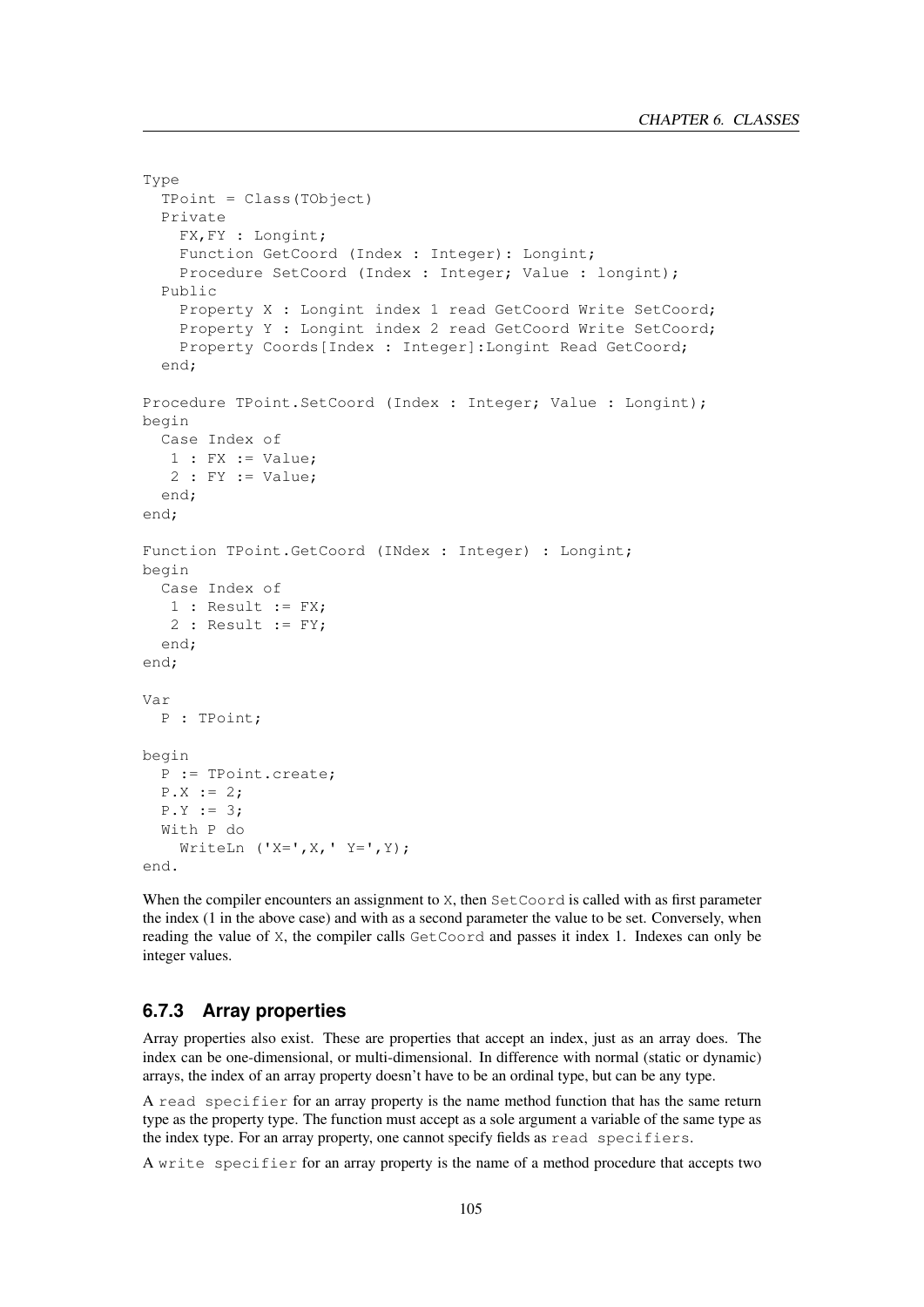arguments: the first argument has the same type as the index, and the second argument is a parameter of the same type as the property type. As an example, see the following declaration:

```
Type
 TIntList = Class
 Private
   Function GetInt (I : Longint) : longint;
   Function GetAsString (A : String) : String;
   Procedure SetInt (I : Longint; Value : Longint;);
   Procedure SetAsString (A : String; Value : String);
 Public
   Property Items [i : Longint] : Longint Read GetInt
                                           Write SetInt;
   Property StrItems [S : String] : String Read GetAsString
                                            Write SetAsstring;
 end;
```
Var AIntList : TIntList;

Then the following statements would be valid:

```
AIntList.Items[26] := 1;
AIntList.StrItems['twenty-five'] := 'zero';
WriteLn ('Item 26 : ', AIntList.Items[26]);
WriteLn ('Item 25 : ',AIntList.StrItems['twenty-five']);
```
While the following statements would generate errors:

```
AIntList.Items['twenty-five'] := 1;
AIntList.StrItems[26] := 'zero';
```
Because the index types are wrong.

Array properties can be multi-dimensional:

```
Type
 TGrid = Class
 Private
   Function GetCell (I, J : Longint) : String;
   Procedure SetCell (I, J : Longint; Value : String);
 Public
    Property Cellcs [Row,Col : Longint] : String Read GetCell
                                             Write SetCell;
 end;
```
If there are N dimensions, then the types of the first N arguments of the getter and setter must correspond to the types of the N index specifiers in the array property definition.

## **6.7.4 Default properties**

Array properties can be declared as default properties. This means that it is not necessary to specify the property name when assigning or reading it. In the previous example, if the definition of the items property would have been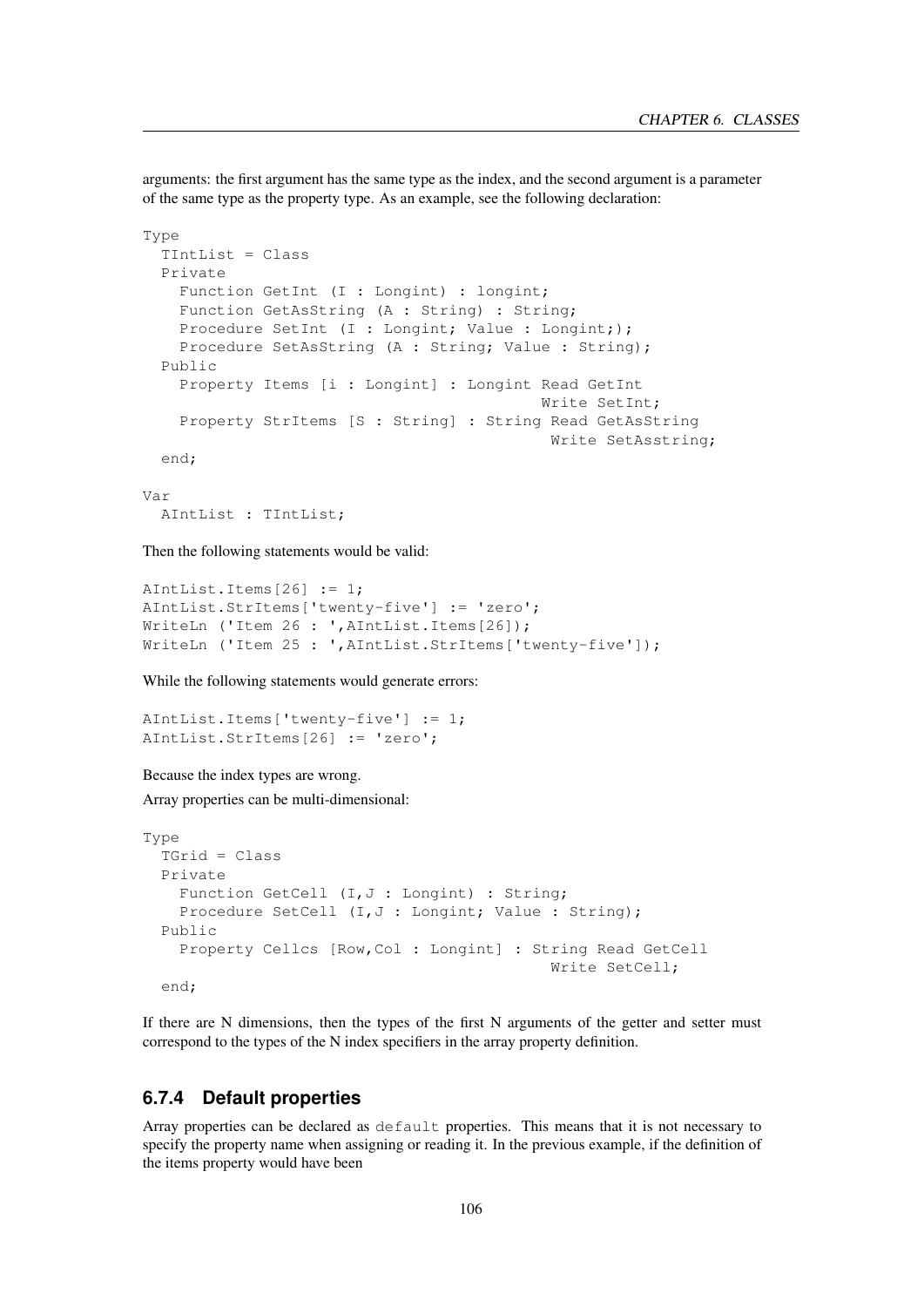```
Property Items[i : Longint]: Longint Read GetInt
                                     Write SetInt; Default;
```
Then the assignment

AIntList.Items[26] := 1;

Would be equivalent to the following abbreviation.

AIntList $[26] := 1;$ 

Only one default property per class is allowed, but descendent classes can redeclare the default property.

## **6.7.5 Published properties**

Classes compiled in the  $\{\$M+\}$  state (such as TPersistent from the classes unit) can have a published section. For methods, fields and properties in the Published section, the compiler generates RTTI information (Run Time Type Information), which can be used to query the defined methods, fields and properties in the published section(s). The  $t$  vpinfo unit contains the necessary routines to query this information, and this unit is used in the streaming system in FPC in the classes unit.

The RTTI is generated regardless of what the read and write specifiers are: fields, functions/procedures or indexed functions/procedures.

Only class-typed fields can be published. For properties, any simple property whose size is less than or equal to a pointer, can be declared published: floats, integers, sets (with less than 32 distinct elements), enumerated, classes or dynamic arrays (not array properties).

Although run-time type information is available for other types, these types cannot be used for a property or field definition in a published section. The information is present to describe for example arguments of procedures or functions.

## **6.7.6 Storage information**

The compiler offers two specifiers to control whether a property is streamed using a streaming mechanism, such as the one implemented in the classes unit. These specifiers write extra information to the generated RTTI, which is later used in the streaming system:

- 1. The *stored* specifier.
- 2. The *default* specifier and its counterpart *nodefault*.

These two specifiers are both evaluated to decide whether a property must be streamed.

The argument to the stored specifier should be either a boolean constant, a boolean field of the class, or a parameterless function which returns a boolean result. If the argument of the stored specifier evaluates to False, the property will not be streamed.

Remark Absence of a stored specifier is equivalent to stored True.

If the evaluation of Stored resulted in True, the default for a property is considered:

The default specifier can be specified for ordinal types and sets. Properties that have as value this default value, will not be written to the stream by the streaming system, even if Stored is True. The default value is stored in the RTTI that is generated for the class.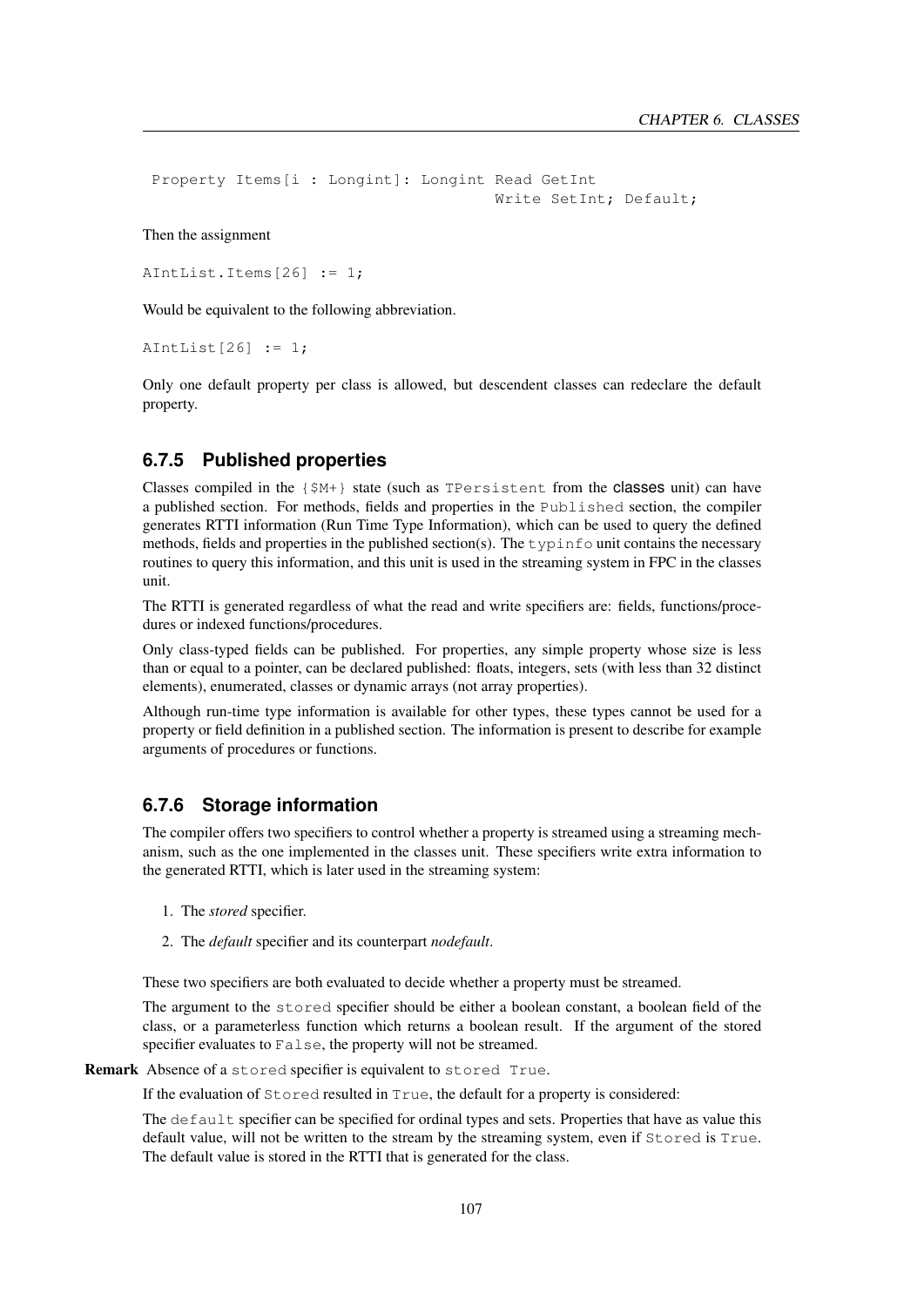String, floating-point and pointer properties have implicit default value of empty string, 0 or nil, respectively. Ordinal and set properties have no implicit default value.

The nodefault specifier must be used to indicate that a property has no default value. The effect is that the value of this property is always written to the stream when streaming the property, if stored is True.

#### Remark

- 1. When the class is instantiated, the default value is not automatically applied to the property, it is the responsibility of the programmer to do this in the constructor of the class.
- 2. The value -2147483648 cannot be used as a default value, as it is used internally to denote nodefault.
- 3. It is not possible to specify a default for array properties.
- 4. It is not possible to specify the Stored directive for array properties.
- 5. All storage specifiers can be overridden in descendent classes.

```
property Test stored False;
```
- 6. The nodefault specifier can be used to override the implicit default specifier of string, floating-point and pointer properties.
- 7. The streaming mechanism described here is the one implemented in the classes unit of the RTL. Other streaming mechanisms can be implemented, and they can use the RTTI information in a different way.

#### **6.7.7 Overriding and redeclaring properties**

Properties can be both overridden and redeclared in descendent classes.

Property *redeclaration* takes action if the property type is declared, otherwise it is property *override*. The only difference is that property *override* replaces or extends the inherited modifiers with the new modifiers, whereas property *redeclaration* hides all inherited modifiers that are not present in the redeclaration. The type of the redeclared property does not have to be the same as the parent"s class property type.

The example below demonstrates the difference between property *override* and *redeclaration*.

```
type
 TAncestor = class
 private
   FP1 : Integer;
 public
    property P: integer Read FP1 write FP1;
 end;
 TP1 = class(TAncestor)
 public
    // property override
    property P default 1;
 end;
 TPReadOnly = class(TAncestor)
 public
```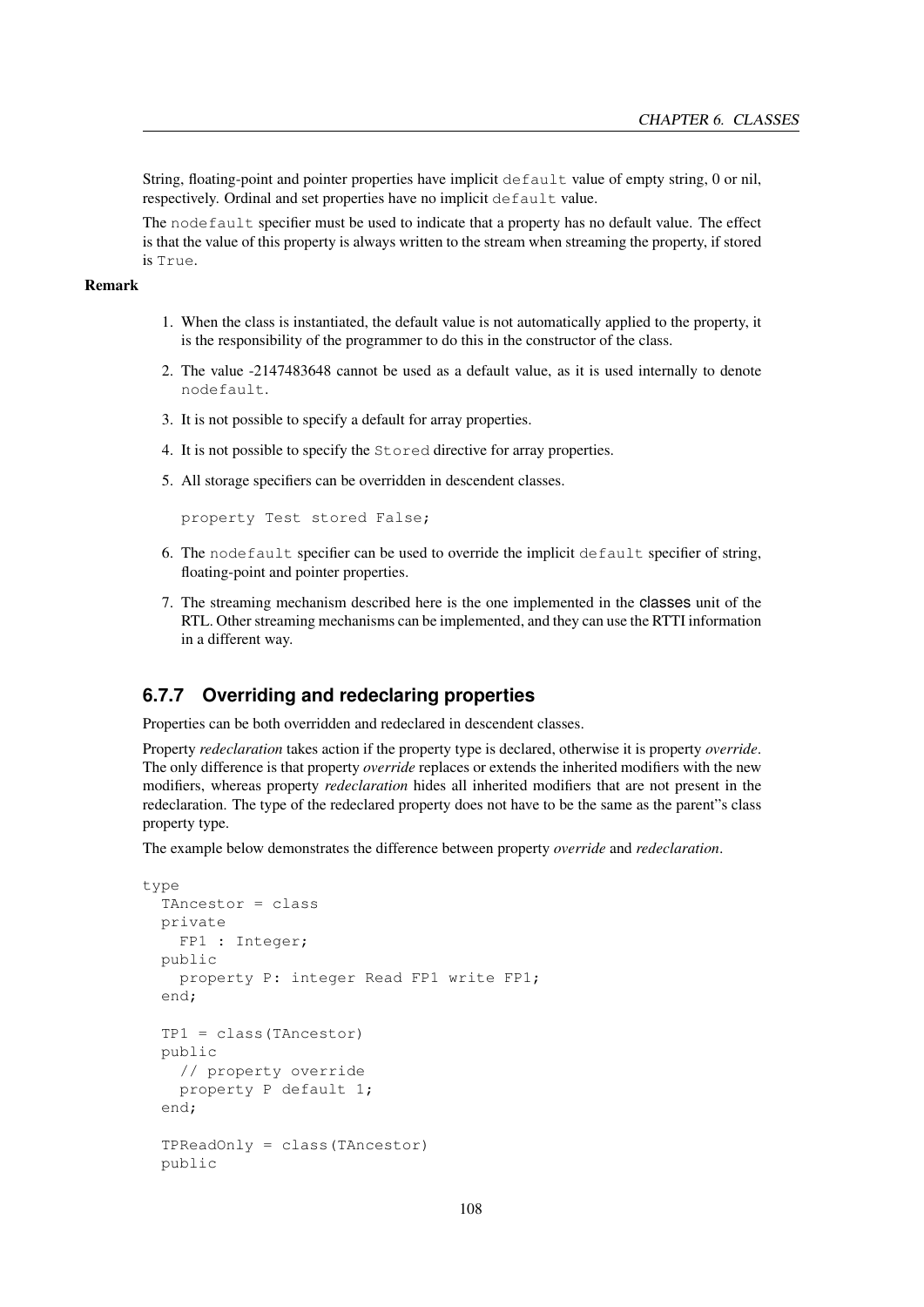```
// property redeclaration
  property P: integer Read FP1;
end;
```
TP1 extends property P with a default value, TPReadOnly redeclares property P as readonly.

Remark TP1 should set the default value of P to 1 in its constructor.

In case of both property *redeclaration* and property *override*, the access to the getter and setter is always static. I.e. property *override* acts only on the RTTI of the object and is not to be confused with method override.

The keyword "inherited" can be used to refer to the parent definition of the property. For example consider the following code:

```
type
  TAncestor = class
  private
   FP1 : Integer;
  public
    property P: integer Read FP1 write FP1;
  end;
  TClassA = class(TAncestor)
  private
    procedure SetP(const AValue: char);
    function getP : Char;
  public
    constructor Create;
    property P: char Read GetP write SetP;
  end;
procedure TClassA.SetP(const AValue: char);
begin
  Inherited P:=Ord(AValue);
end;
procedure TClassA.GetP : char;
begin
  Result:=Char((Inherited P) and $FF);
end;
```
TClassA redefines P as a character property instead of an integer property, but uses the parent"s P property to store the value.

Care must be taken when using virtual get/set routines for a property: setting the inherited property still observes the normal rules of inheritance for methods. Consider the following example:

```
type
 TAncestor = class
 private
   procedure SetP1(const AValue: integer); virtual;
 public
    property P: integer write SetP1;
```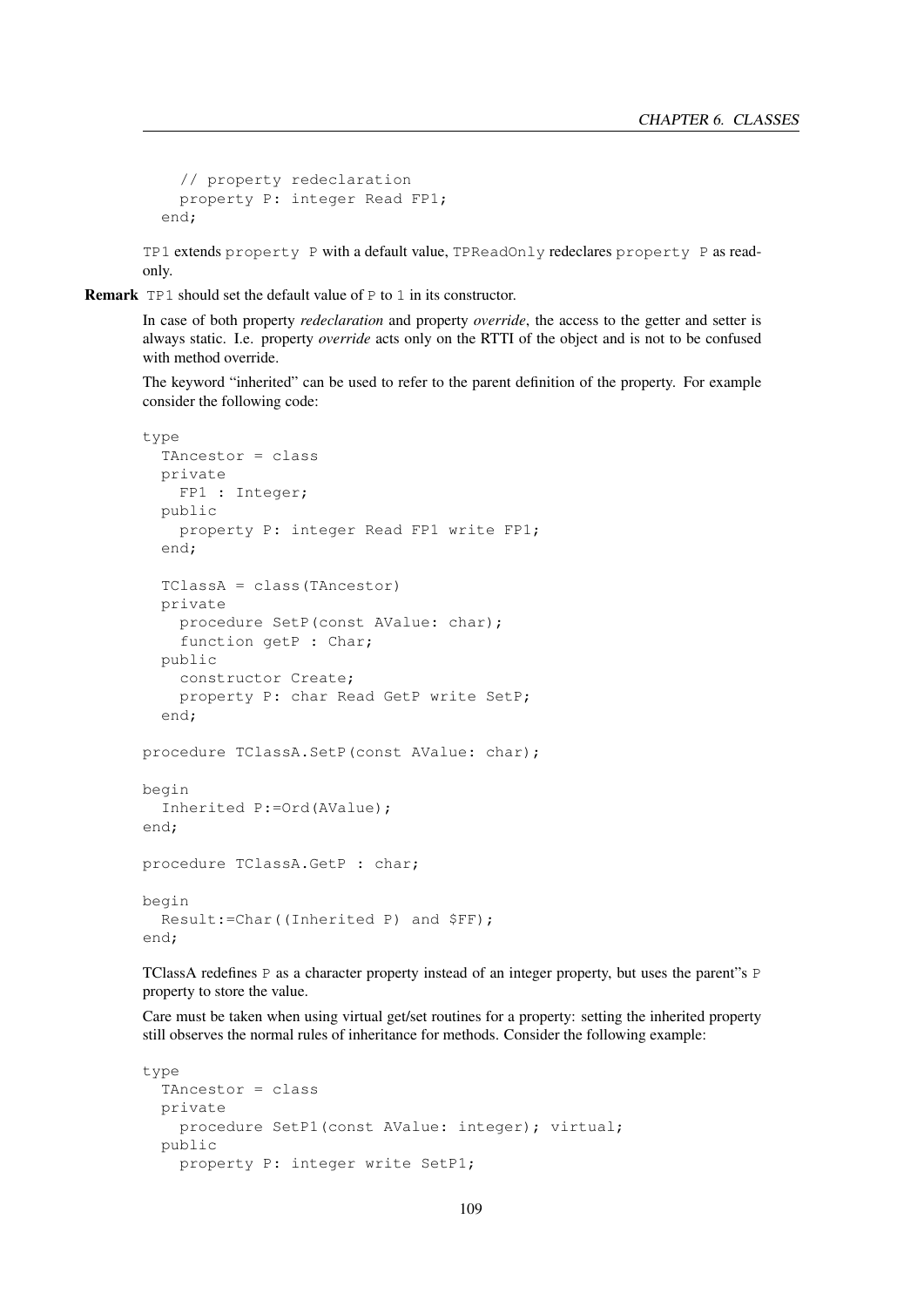```
end;
  TClassA = class(TAncestor)
  private
    procedure SetP1(const AValue: integer); override;
    procedure SetP2(const AValue: char);
  public
    constructor Create;
    property P: char write SetP2;
  end;
constructor TClassA.Create;
begin
  inherited P:=3;
end;
```
In this case, when setting the inherited property  $P$ , the implementation  $TClassA$ . Set  $P1$  will be called, because the SetP1 method is overridden.

If the parent class implementation of  $SetP1$  must be called, then this must be called explicitly:

```
constructor TClassA.Create;
begin
  inherited SetP1(3);
end;
```
The redeclared ancestor properties are also available from inside and outside the descendant object with a direct cast to the ancestor:

```
function GetP(const AClassA: TClassA): Integer;
begin
 Result := TAncestor(AClassA).P;
end;
```
## 6.8 Class properties

Class properties are very much like global property definitions. They are associated with the class, not with an instance of the class.

A consequence of this is that the storage for the property value must be a class var, not a regular field or variable of the class: normal fields or variables are stored in an instance of the class.

Class properties can have a getter and setter method like regular properties, but these must be static methods of the class.

That means that the following contains a valid class property definition:

```
TA = Class(TObject)
Private
 class var myprivatea : integer;
 class Function GetB : Integer; static;
 class Procedure SetA(AValue : Integer); static;
 class Procedure SetB(AValue : Integer); static;
public
 Class property MyA : Integer Read MyPrivateA Write SetA;
```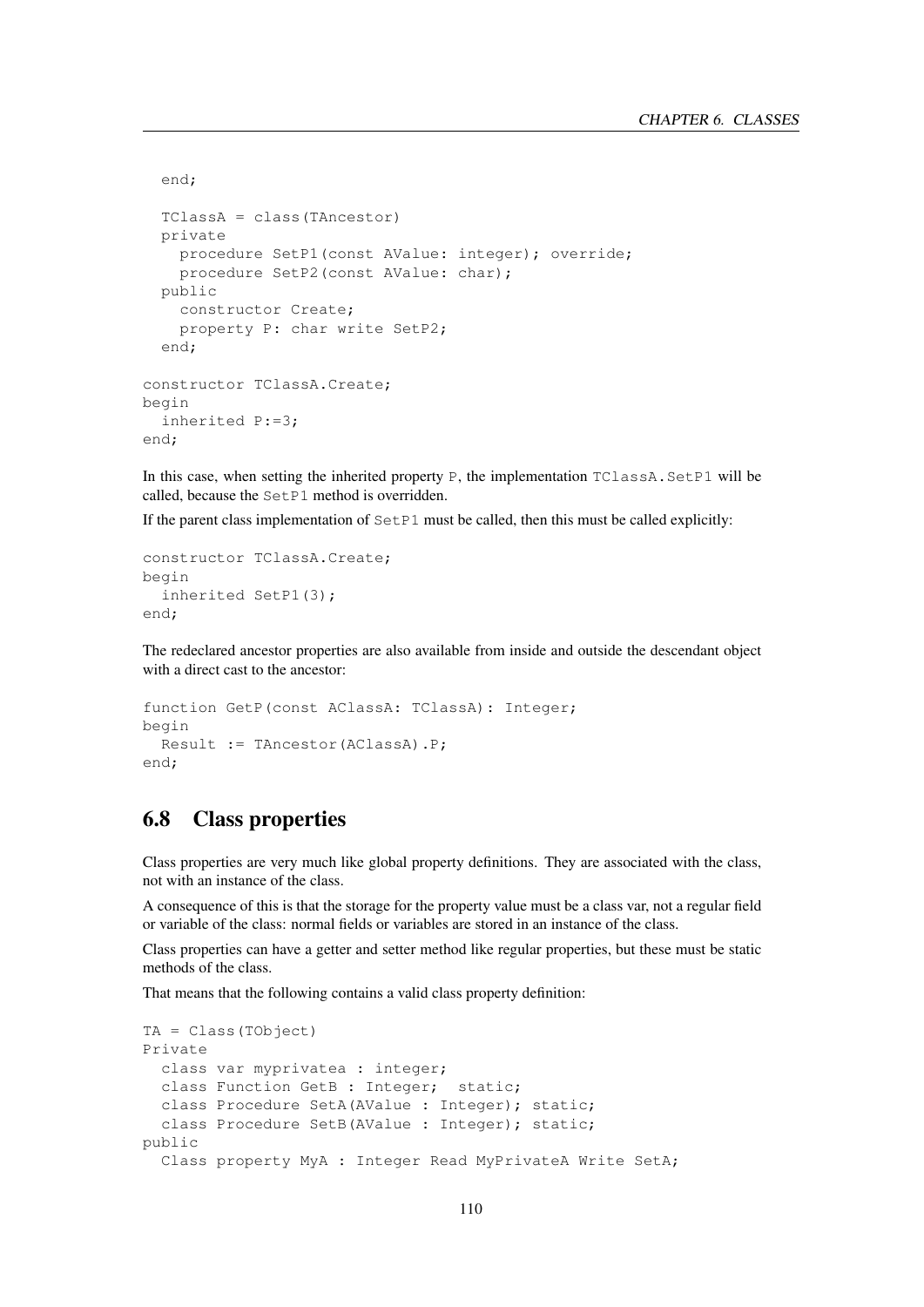```
Class property MyA : Integer Read GetB Write SetB;
end;
```
The reason for the requirement is that a class property is associated to the particular class in which it is defined, but not to descendent classes. Since class methods can be virtual, this would allow descendent classes to override the method, making them unsuitable for class property access.

#### 6.9 Nested types, constants and variables

A class definition can contain a type section, const section and a variable section. The type and constant sections act as a regular type section as found in a unit or method/function/procedure implementation. The variables act as regular fields of the class, unless they are in a class var section, in which case they act as if they were defined at the unit level, within the namespace of the class (section [6.3,](#page-90-0) page [90\)](#page-90-0).

However, the visibility of these sections does play a role: private and protected (strict or not) constants, types and variables can only be used as far as their visibility allows.

Public types can be used outside the class, by their full name:

```
type
  TA = Class(TObject)
  Public
    Type TEnum = (a, b, c);
    Class Function DoSomething : TEnum;
  end;
Class Function TA.DoSomething : TEnum;
begin
 Result:=a;
end;
var
  E : TA. TEnum;
begin
  E:=TA.DoSomething;
end.
Whereas
type
  TA = Class(TObject)
  Strict Private
    Type TEnum = (a,b,c);
  Public
    Class Function DoSomething : TEnum;
  end;
Class Function TA.DoSomething : TEnum;
begin
  Result:=a;
```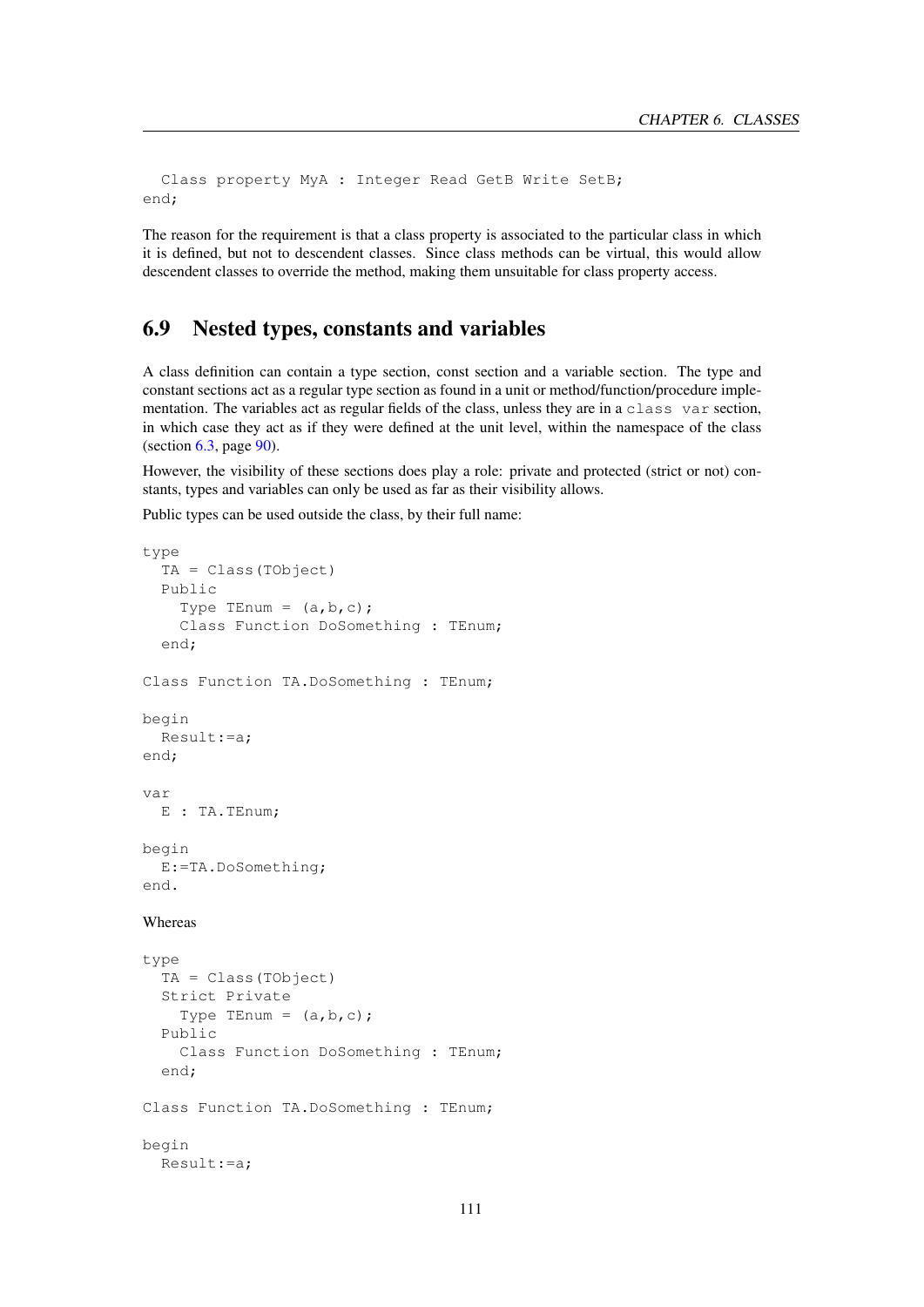```
end;
var
 E : TA. TEnum:
begin
  E:=TA.DoSomething;
end.
```
Will not compile and will return an error:

tt.pp(20,10) Error: identifier idents no member "TEnum"

Note that for writeable constants, the same rules apply as for class variables with regard to scope and overriding in descendents:

```
{$mode delphi}{$J+}
type
  TA = class // base typeconst CODE: integer = 99;
  end;
  TB = class(TA);TC = class(TA);begin
 TA.Code:=0;
  TB.Code:=1;
  TC.Code:=2;
  Writeln(Ta.Code:2,Tb.Code:2,Tc.code:2);
end.
```
#### Will write

```
2 2 2
```
#### But

```
{$mode delphi}{$J+}
type
  TA = class // base type
   const CODE: integer = -99;
  end;
  TB = class(TA)const code : integer = -98;
  end;
  TC = class(TA)Const code : integer = -97;
  end;
begin
  TA.Code:=0;
 TB.Code:=1;
 TC.Code:=2;
 Writeln(Ta.Code:2,Tb.Code:2,Tc.code:2);
end.
```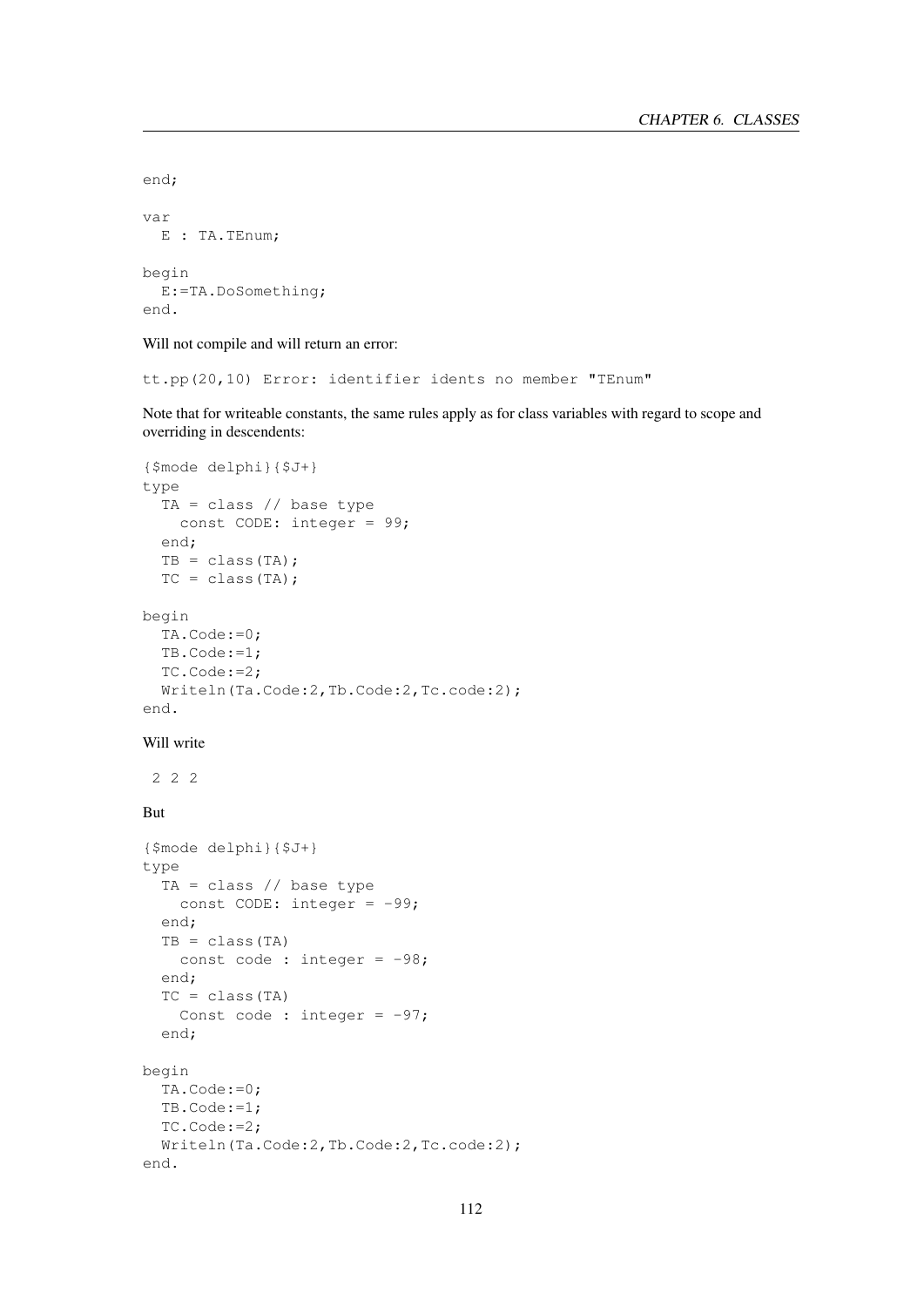#### Will write

0 1 2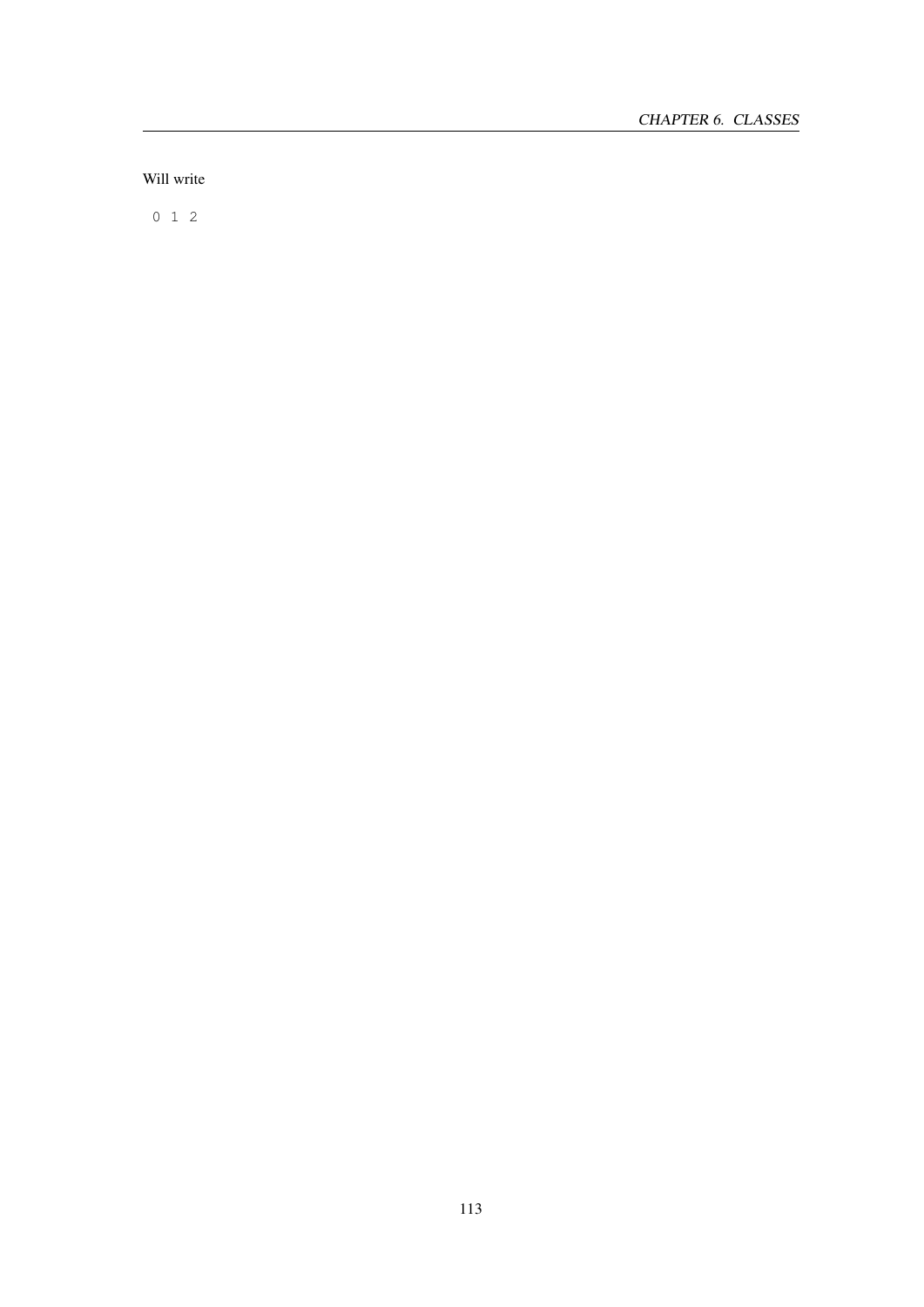# Chapter 7

# Interfaces

# 7.1 Definition

As of version 1.1, FPC supports interfaces. Interfaces are an alternative to multiple inheritance (where a class can have multiple parent classes) as implemented for instance in C++. An interface is basically a named set of methods and properties: a class that *implements* the interface provides *all* the methods as they are enumerated in the Interface definition. It is not possible for a class to implement only part of the interface: it is all or nothing.

Interfaces can also be ordered in a hierarchy, exactly as classes: an interface definition that inherits from another interface definition contains all the methods from the parent interface, as well as the methods explicitly named in the interface definition. A class implementing an interface must then implement all members of the interface as well as the methods of the parent interface(s).

An interface can be uniquely identified by a GUID. GUID is an acronym for Globally Unique Iden-tifier, a [1](#page-114-0)28-bit integer guaranteed always to be unique<sup>1</sup>. Especially on Windows systems, the GUID of an interface can and must be used when using COM.

The definition of an Interface has the following form:

| Interface type                                                            |         |
|---------------------------------------------------------------------------|---------|
| $\rightarrow$ Interface $-$<br>Theritage [ [' -GUID '] - component list - | $end$ — |
| $\rightarrow$ heritage – ( – interface type identifier – ) –              |         |
| → component list – method definition –                                    |         |

Along with this definition the following must be noted:

- Interfaces can only be used in DELPHI mode or in OBJFPC mode.
- There are no visibility specifiers. All members are public (indeed, it would make little sense to make them private or protected).

<span id="page-114-0"></span><sup>&</sup>lt;sup>1</sup>In theory, of course.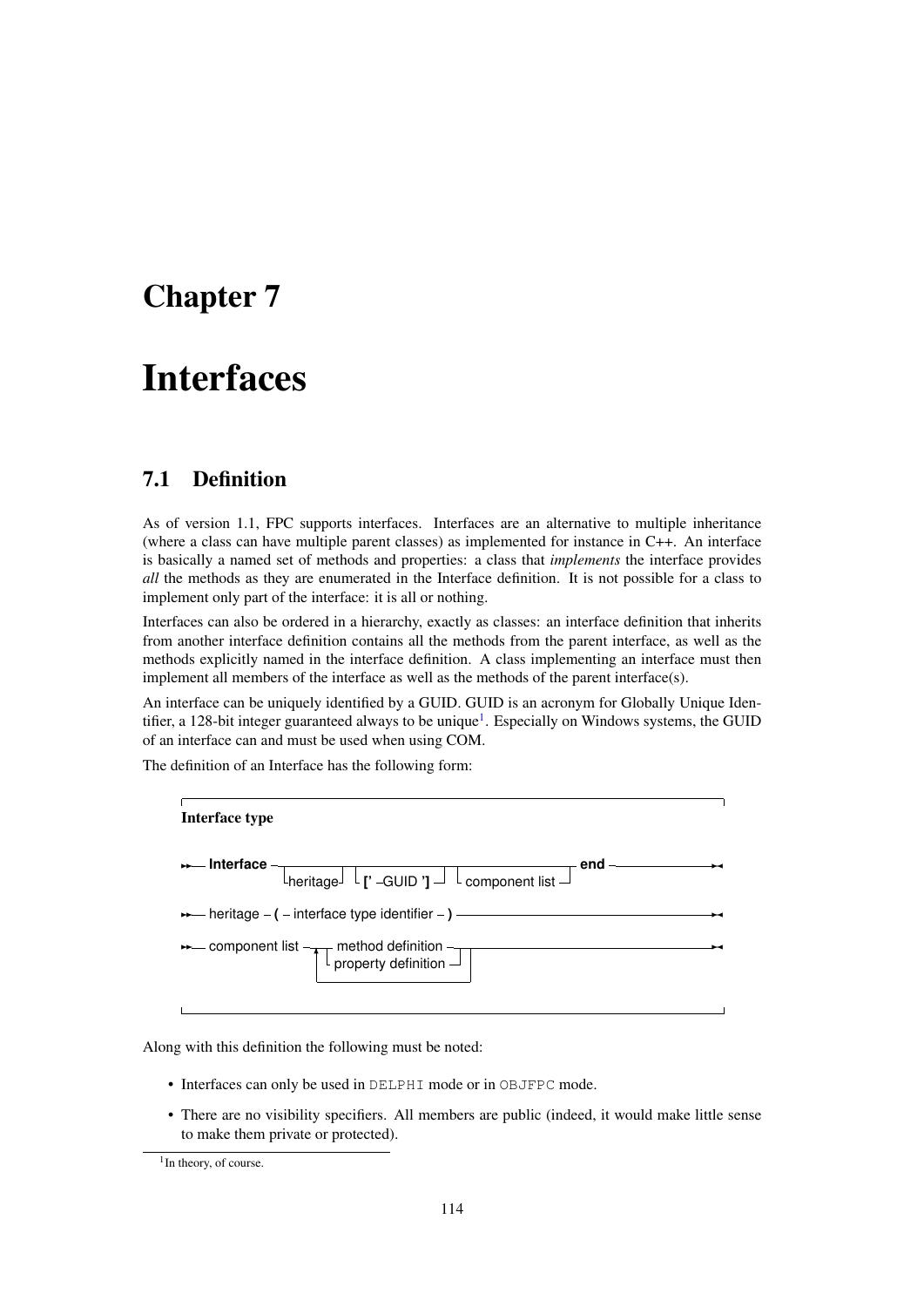- The properties declared in an interface can only have methods as read and write specifiers.
- There are no constructors or destructors. Instances of interfaces cannot be created directly: instead, an instance of a class implementing the interface must be created.
- Only calling convention modifiers may be present in the definition of a method. Modifiers as virtual, abstract or dynamic, and hence also override cannot be present in the interface definition.

The following are examples of interfaces:

```
IUnknown = interface ['{00000000-0000-0000-C000-000000000046}']
  function QueryInterface(const iid : tguid;out obj) : longint;
 function _AddRef : longint;
 function _Release : longint;
end;
IInterface = IUnknown;
IMyInterface = Interface
 Function MyFunc : Integer;
 Function MySecondFunc : Integer;
end;
```
As can be seen, the GUID identifying the interface is optional.

#### 7.2 Interface identification: A GUID

An interface can be identified by a GUID. This is a 128-bit number, which is represented in a text representation (a string literal):

```
['{HHHHHHHH-HHHH-HHHH-HHHH-HHHHHHHHHHHH}']
```
Each H character represents a hexadecimal number (0–9, A–F). The format contains 8-4-4-4-12 numbers. A GUID can also be represented by the following record, defined in the objpas unit (included automatically when in DELPHI or OBJFPC mode):

```
P\text{Guid} = \text{``TGuid:}TGuid = packed record
   case integer of
      1 : (
           Data1 : DWord;
           Data2 : word;
           Data3 : word;
           Data4 : array[0..7] of byte;
          );
      2 : (
           D1 : DWord;
           D2 : word;
           D3 : word;
           D4 : array[0..7] of byte;
          );
      3 : ( { uuid fields according to RFC4122 }
            time_low : dword;
```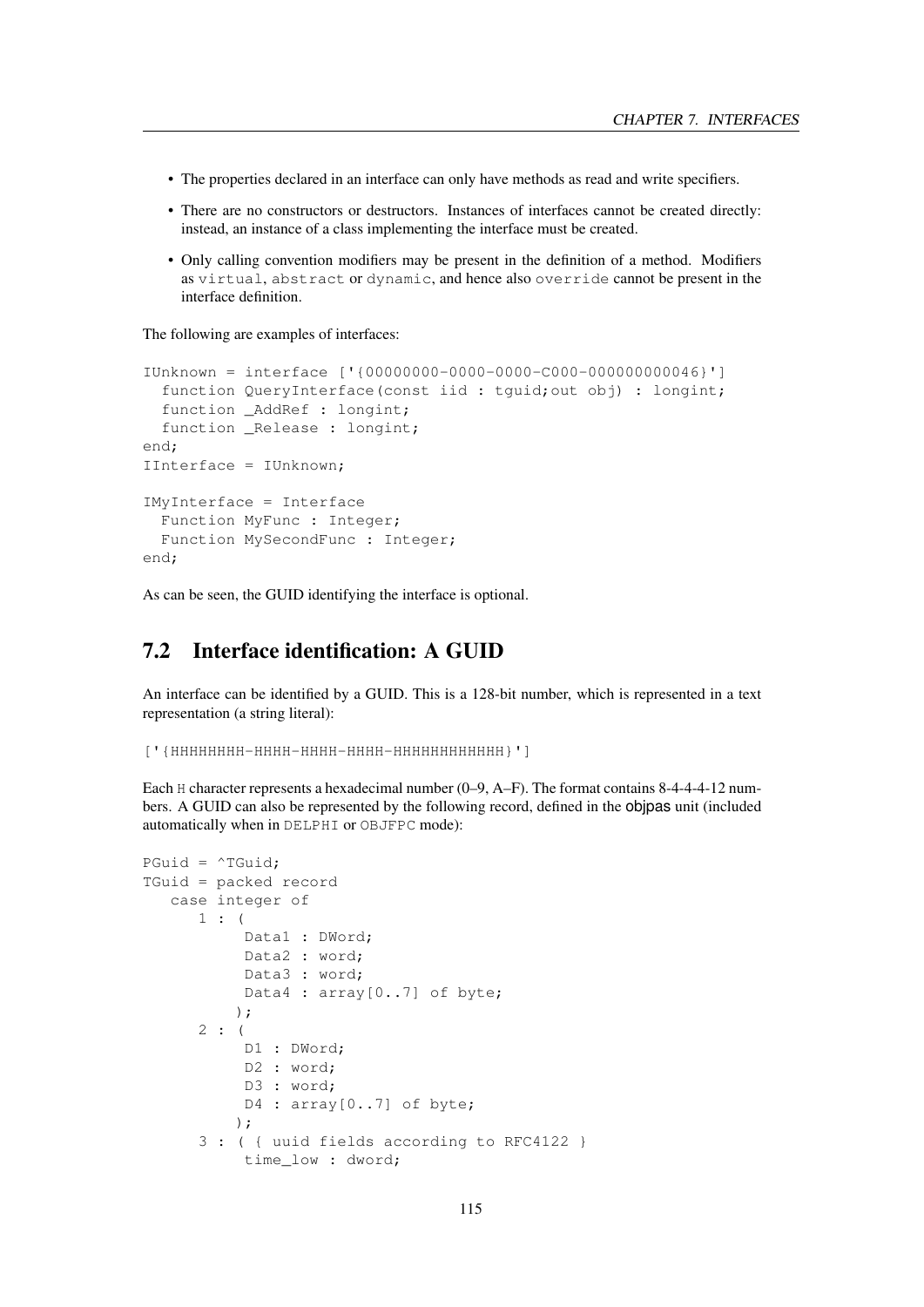```
time mid : word;
time hi and version : word;
clock seq hi and reserved : byte;
clock seq low : byte;
node : array[0..5] of byte;
);
```
end;

A constant of type TGUID can be specified using a string literal:

```
{$mode objfpc}
program testuid;
Const
 MyGUID : TGUID = '{10101010-1010-0101-1001-110110110110}';
begin
end.
```
Normally, the GUIDs are only used in Windows, when using COM interfaces. More on this in the next section.

# 7.3 Interface implementations

When a class implements an interface, it should implement all methods of the interface. If a method of an interface is not implemented, then the compiler will give an error. For example:

```
Type
  IMyInterface = Interface
    Function MyFunc : Integer;
    Function MySecondFunc : Integer;
  end;
  TMyClass = Class(TInterfacedObject,IMyInterface)
    Function MyFunc : Integer;
    Function MyOtherFunc : Integer;
  end;
Function TMyClass.MyFunc : Integer;
begin
  Result:=23;
end;
Function TMyClass.MyOtherFunc : Integer;
begin
  Result:=24;
end;
will result in a compiler error:
```
Error: No matching implementation for interface method "IMyInterface.MySecondFunc:LongInt" found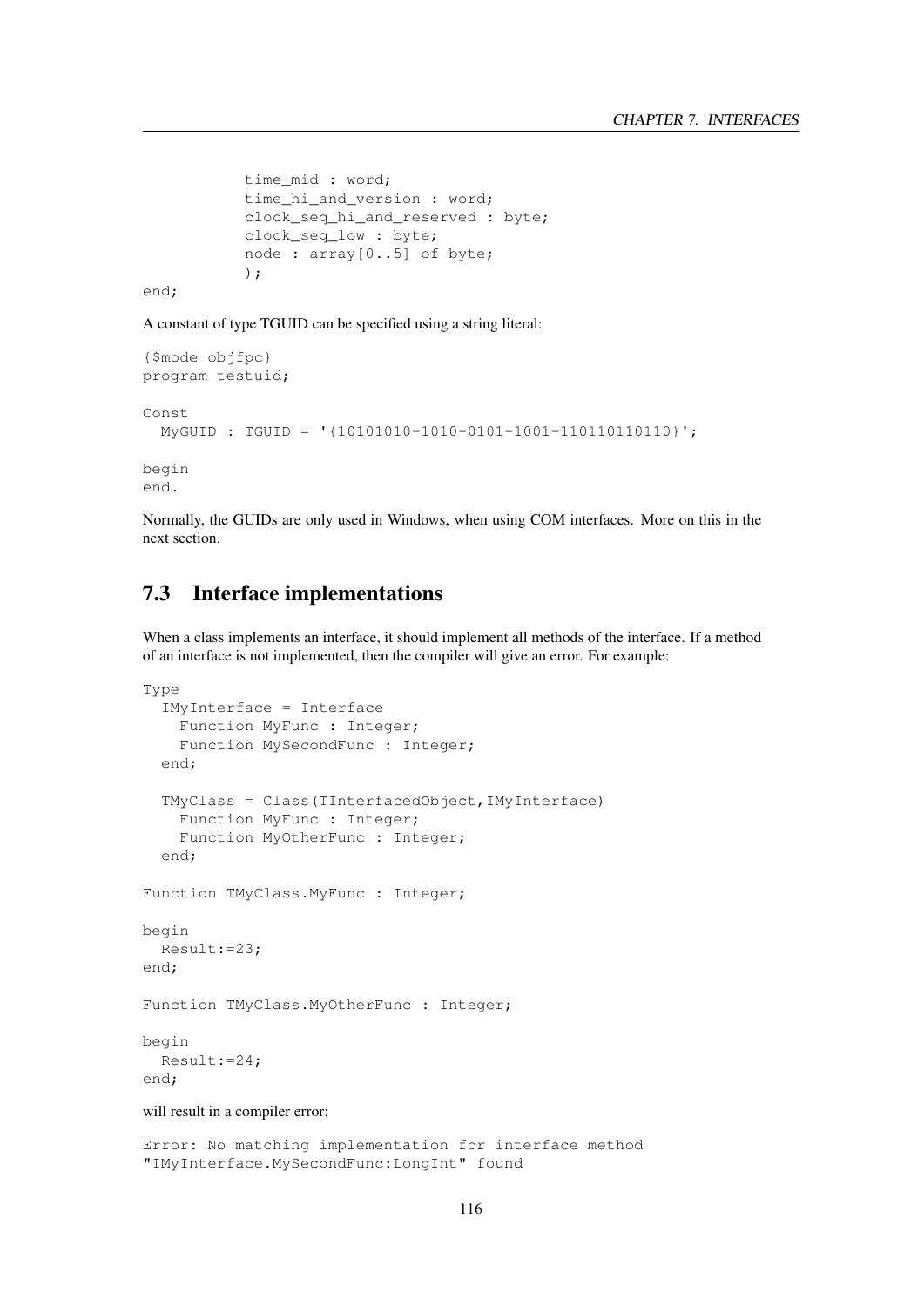Normally, the names of the methods that implement an interface, must equal the names of the methods in the interface definition. The compiler will look for matching methods in all visible methods: the methods of the class, and in parent classes methods with visibility protected or higher.

However, it is possible to provide aliases for methods that make up an interface: that is, the compiler can be told that a method of an interface is implemented by an existing method with a different name. This is done as follows:

```
Type
 IMyInterface = Interface
   Function MyFunc : Integer;
 end;
 TMyClass = Class(TInterfacedObject,IMyInterface)
    Function MyOtherFunction : Integer;
    Function IMyInterface.MyFunc = MyOtherFunction;
 end;
```
This declaration tells the compiler that the MyFunc method of the IMyInterface interface is implemented in the MyOtherFunction method of the TMyClass class.

# 7.4 Interface inheritance

It is possible to let one interface be a descendent from another interface:

```
IParentInterface = interface
  ['{0F78D56E-85A6-4024-98D7-720D7C7B9573}']
 procedure Foo;
end;
IChildInterface = interface(IParentInterface)
  ['{1AB2EB85-6843-462E-8CE4-32ECC065011E}']
 procedure Bar;
end;
```
IChildInterface will have two methods: foo and bar. Any class implementing this interface will therefore need to implement both interfaces:

```
TImplementor = class(TInterfacedObject, IChildInterface)
public
  procedure Foo;
 procedure Bar;
end;
procedure TImplementor.Foo;
begin
end;
procedure TImplementor.Bar;
begin
end;
```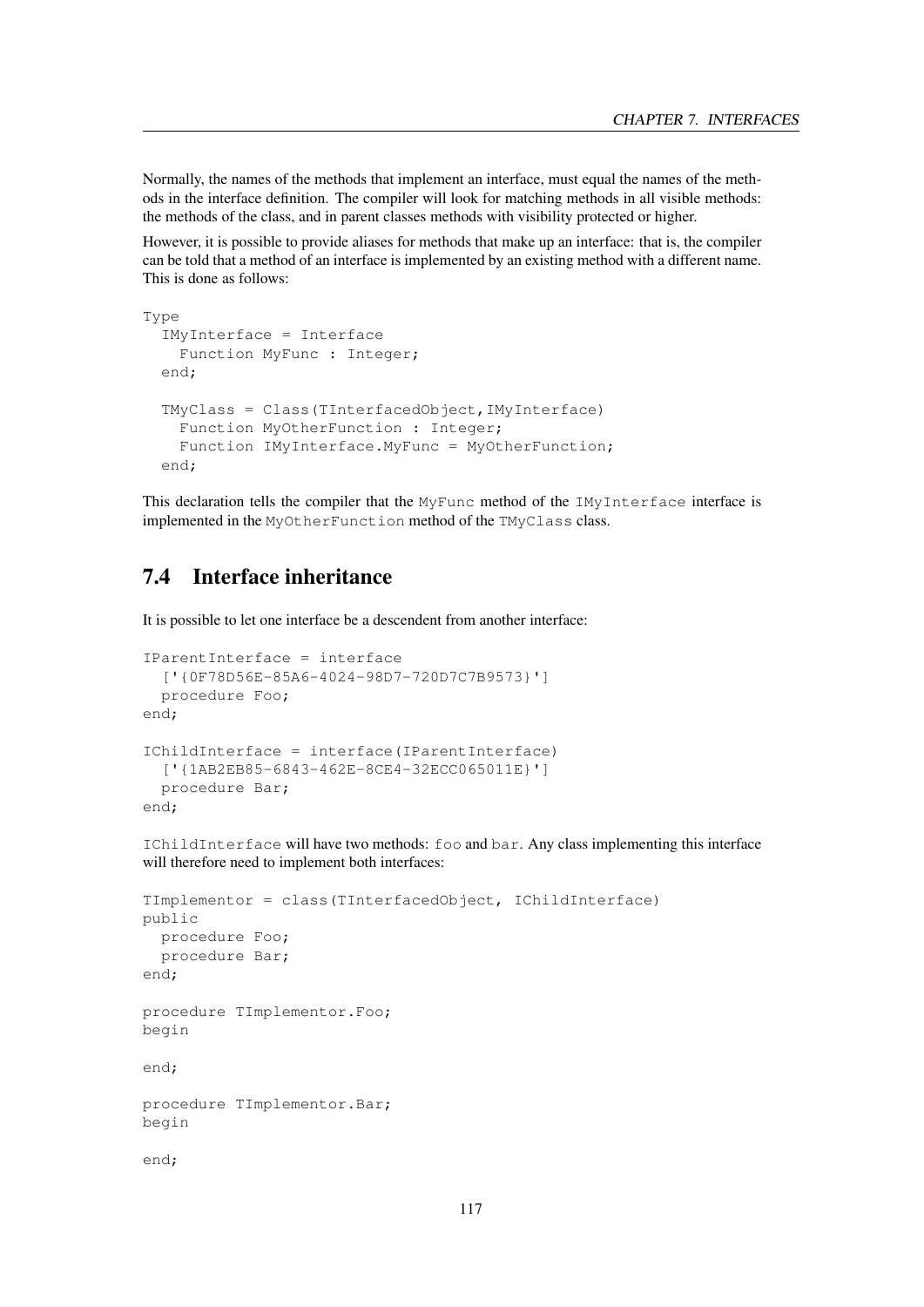Note that when a class declares a child interface, it can be assigned to a variable with the child interface. Given the above declarations, the following will compile:

```
var
 Child: IChildInterface;
begin
 Child := TImplementor.Create;
```
But this does not imply that it automatically also is assignment compatible with a variable with the type of parent interface. The following will not compile:

```
var
 Parent: IParentInterface;
begin
 Parent := TImplementor.Create;
```
To make this compile, it is necessary to declare the class as:

```
TImplementor = class(TInterfacedObject,
                     IParentInterface,
                     IChildInterface)
public
 procedure Foo;
 procedure Bar;
end;
```
The reason for this is that although the class actually implements the methods of IParent Interface, the compiler checks only actually declared interfaces when checking assignment compatibility: all declared interfaces are put in a table and only the contents of this table is checked.

The same check is performed at runtime: the compiler generates a table of all interfaces a class declares, and this table is checked at runtime. That means that although the following will compile if only IChildInterface is declared:

```
ParentImplementorInstance := (TImplementor.Create as IParentInterface);
```
it will still fail with a run-time error:

```
home:~> ./ti
An unhandled exception occurred at $0000000000411A27:
EInvalidCast: Invalid type cast
$0000000000411A27
```
### 7.5 Interface delegation

Sometimes, the methods of an interface are implemented by a helper (or delegate) object, or the class instance has obtained an interface pointer for this interface and that should be used. This can be for instance when an interface must be added to a series of totally unrelated classes: the needed interface functionality is added to a separate class, and each of these classes uses an instance of the helper class to implement the functionality.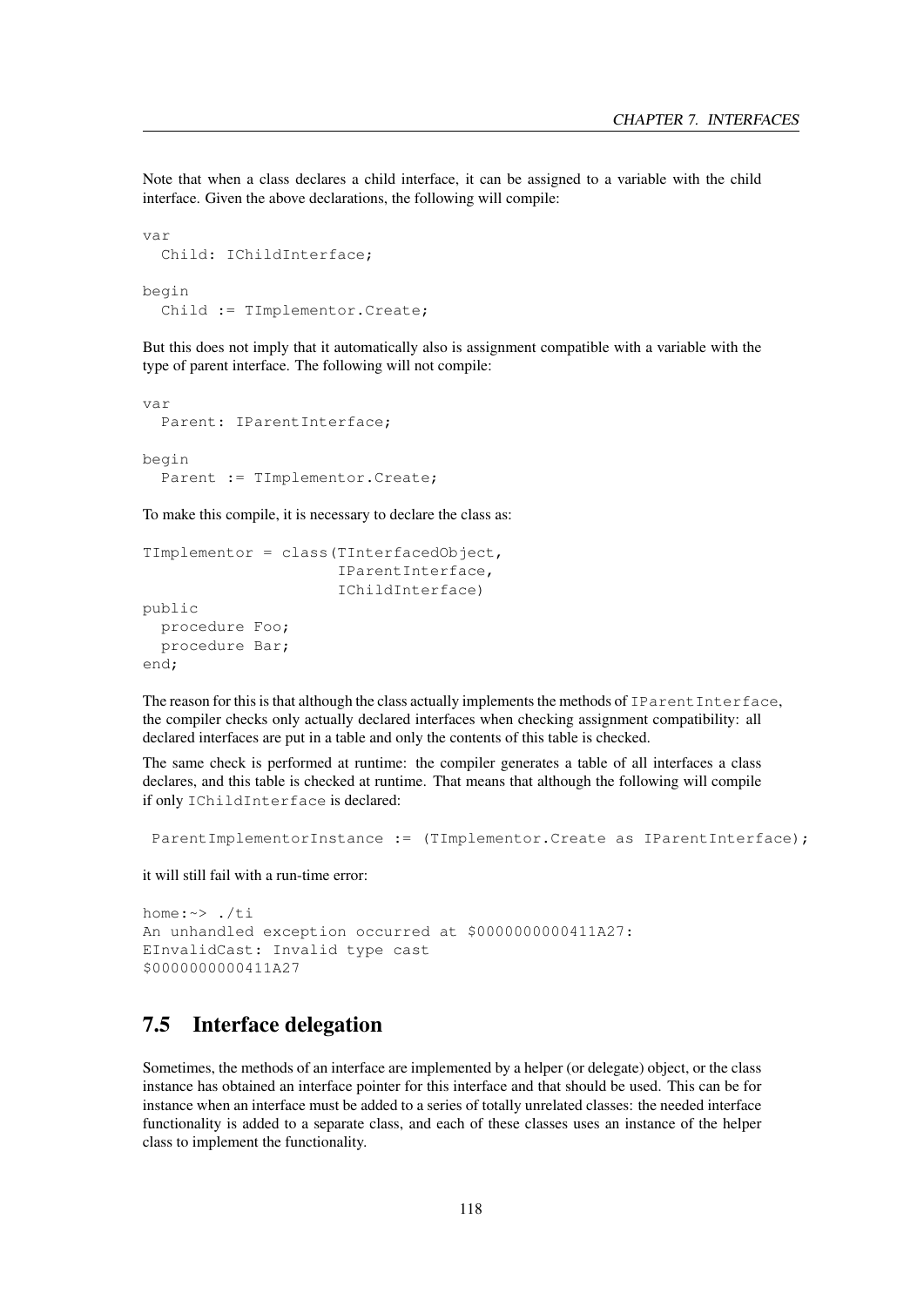In such a case, it is possible to instruct the compiler that the interface is not implemented by the object itself, but actually resides in a helper class or interface. This can be done with the implements property modifier.

If the class has a pointer to the desired interface, the following will instruct the compiler that when the IMyInterface interface is requested, it should use the reference in the field:

```
type
 IMyInterface = interface
   procedure P1;
 end;
 TMyClass = class(TInterfacedObject, IMyInterface)
 private
    FMyInterface: IMyInterface; // interface type
 public
    property MyInterface: IMyInterface
       read FMyInterface implements IMyInterface;
 end;
```
The interface should not necessarily be in a field, any read identifier can be used.

If the interface is implemented by a delegate object, (a helper object that actually implements the interface) then it can be used as well with the implements keyword:

```
{$interfaces corba}
type
  IMyInterface = interface
   procedure P1;
 end;
 // NOTE: Interface must be specified here
 TDelegateClass = class(TObject, IMyInterface)
 private
   procedure P1;
 end;
 TMyClass = class(TInterfacedObject, IMyInterface)
 private
    FMyInterface: TDelegateClass; // class type
    property MyInterface: TDelegateClass
      read FMyInterface implements IMyInterface;
 end;
```
Note that in difference with Delphi, the delegate class must explicitly specify the interface: the compiler will not search for the methods in the delegate class, it will simply check if the delegate class implements the specified interface.

It is possible to implement multiple interfaces using a single delegated object:

```
{$interfaces corba}
type
 IMyInterface = interface
   procedure P1;
 end;
 IMyInterface1 = interface
```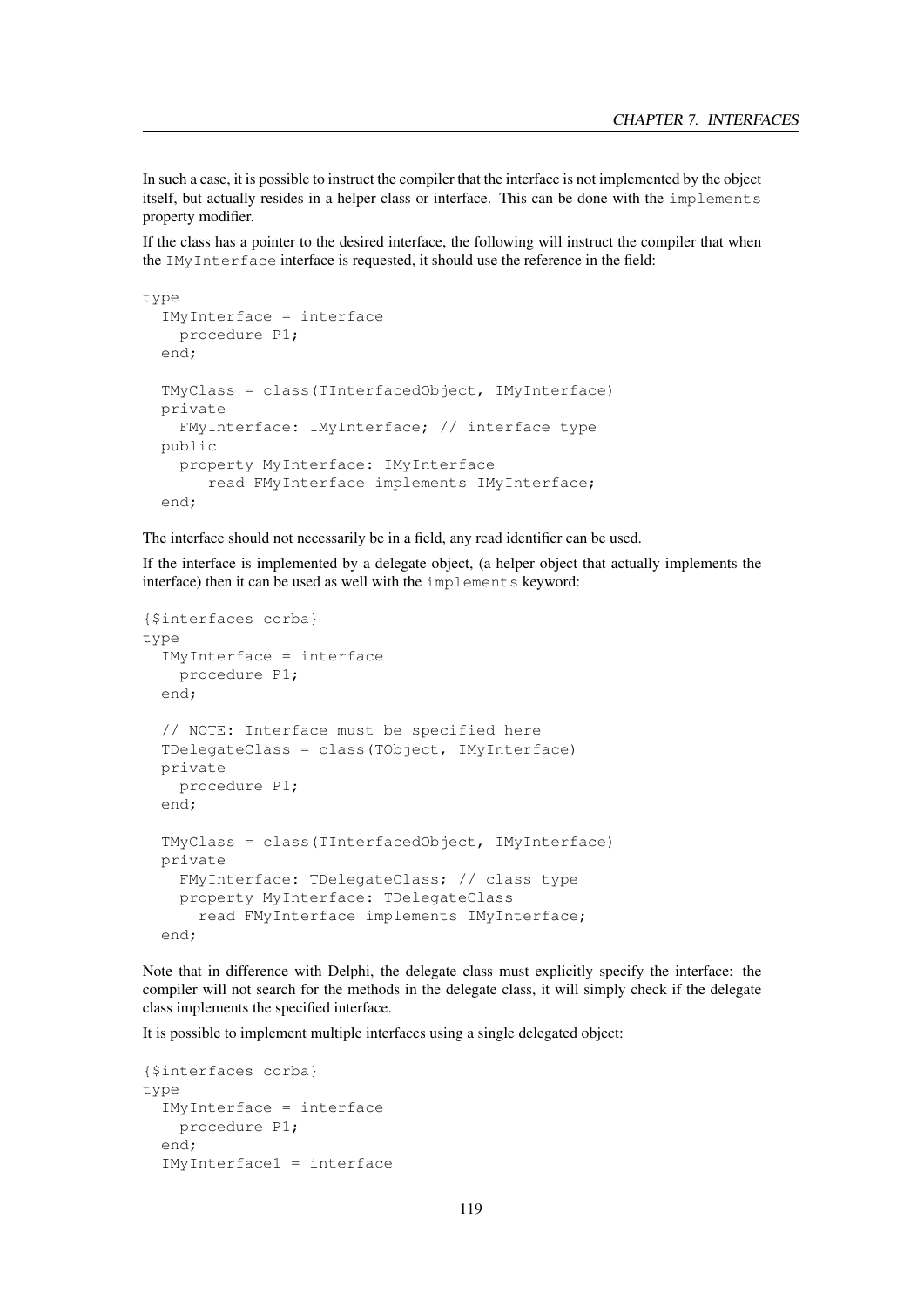```
procedure P2;
end;
// NOTE: Interface must be specified here
TDelegateClass = class(TObject, IMyInterface,IMyInterface1)
private
 procedure P1;
 procedure P2;
end;
TMyClass = class(TInterfacedObject, IMyInterface, IMyInterface1)
private
 FMyInterface: TDelegateClass; // class type
  property MyInterface: TDelegateClass
    read FMyInterface implements IMyInterface, IMyInterface1;
end;
```
It is not possible to mix method resolution and interface delegation. That means, it is not possible to implement part of an interface through method resolution and implement part of the interface through delegation. The following attempts to implement IMyInterface partly through method resolution (P1), and partly through delegation. The compiler will not accept the following code:

```
{$interfaces corba}
type
 IMyInterface = interface
   procedure P1;
    procedure P2;
 end;
 TMyClass = class(TInterfacedObject, IMyInterface)
    FI : IMyInterface;
 protected
    procedure IMyInterface.P1 = MyP1;
    procedure MyP1;
    property MyInterface: IMyInterface read FI implements IMyInterface;
 end;
```
The compiler will throw an error:

Error: Interface "IMyInterface" can't be delegated by "TMyClass", it already has method resolutions

However, it is possible to implement one interface through method resolution, and another through delegation:

```
{$interfaces corba}
type
  IMyInterface = interface
   procedure P1;
 end;
 IMyInterface2 = interface
    procedure P2;
```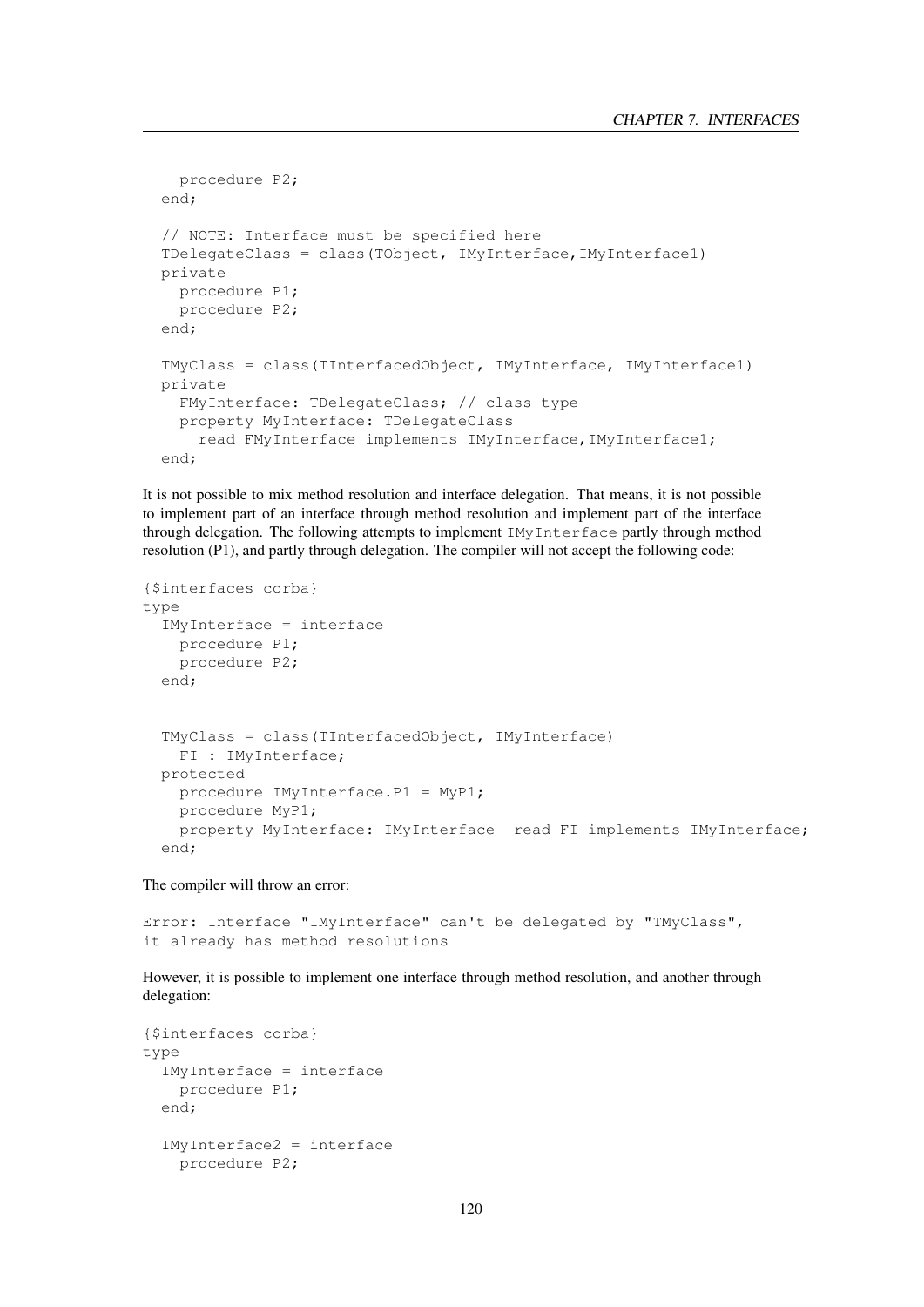```
end;
TMyClass = class(TInterfacedObject,
                 IMyInterface, IMyInterface2)
  FI2 : IMyInterface2;
protected
  procedure IMyInterface.P1 = MyP1;
  procedure MyP1;
public
  property MyInterface: IMyInterface2
     read FI2 implements IMyInterface2;
end;
```
Note that interface delegation can be used to specify that a class implements parent interfaces:

```
IGMGetFileName = interface(IUnknown)
  ['{D3ECCB42-A563-4cc4-B375-79931031ECBA}']
  function GetFileName: String; stdcall;
 property FileName: String read GetFileName;
end;
IGMGetSetFileName = Interface(IGMGetFileName)
  ['{ECFB879F-86F6-41a3-A685-0C899A2B5BCA}']
 procedure SetFileName(const Value: String); stdcall;
 property FileName: String read GetFileName write SetFileName;
end;
TIntfDelegator = class(TInterfacedObject, IGMGetFileName, IGMGetSetFileName)
 protected
 FGetSetFileName: IGMGetSetFileName;
public
 constructor Create;
 destructor Destroy; override;
 property Implementor: IGMGetSetFileName read FGetSetFileName
    implements IGMGetFileName, IGMGetSetFileName;
end;
```
#### 7.6 Interfaces and COM

When using interfaces on Windows which should be available to the COM subsystem, the calling convention should be  $\text{stdcall}$  – this is not the default Free Pascal calling convention, so it should be specified explicitly.

COM does not know properties. It only knows methods. So when specifying property definitions as part of an interface definition, be aware that the properties will only be known in the Free Pascal compiled program: other Windows programs will not be aware of the property definitions.

### 7.7 CORBA and other Interfaces

COM is not the only architecture where interfaces are used. CORBA knows interfaces, UNO (the OpenOffice API) uses interfaces, and Java as well. These languages do not know the IUnknown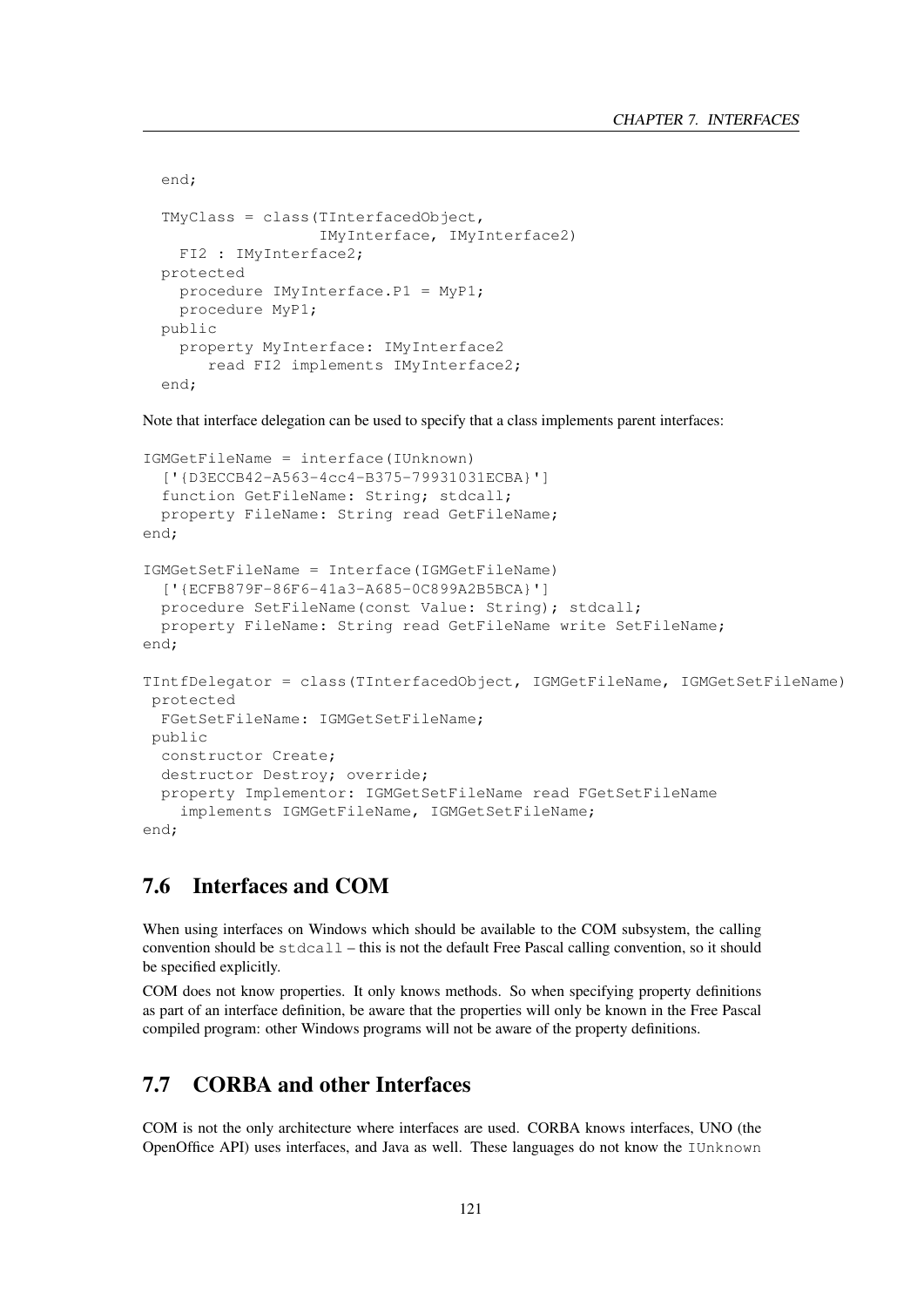interface used as the basis of all interfaces in COM. It would therefore be a bad idea if an interface automatically descended from IUnknown if no parent interface was specified. Therefore, a directive {\$INTERFACES} was introduced in Free Pascal: it specifies what the parent interface is of an interface, declared without parent. More information about this directive can be found in the [Programmer's Guide.](../prog/prog.html)

Note that COM interfaces are by default reference counted, because they descend from IUnknown.

Corba interfaces are identified by a simple string so they are assignment compatible with strings and not with TGUID. The compiler does not do any automatic reference counting for the CORBA interfaces, so the programmer is responsible for any reference bookkeeping.

#### 7.8 Reference counting

All COM interfaces use reference counting. This means that whenever an interface is assigned to a variable, its reference count is updated. Whenever the variable goes out of scope, the reference count is automatically decreased. When the reference count reaches zero, usually the instance of the class that implements the interface, is freed.

Care must be taken with this mechanism. The compiler may or may not create temporary variables when evaluating expressions, and assign the interface to a temporary variable, and only then assign the temporary variable to the actual result variable. No assumptions should be made about the number of temporary variables or the time when they are finalized – this may (and indeed does) differ from the way other compilers (e. g. Delphi) handle expressions with interfaces. E. g. a type cast is also an expression:

```
Var
  B : AClass;
begin
  // ...
  AInterface(B.Intf).testproc;
  // ...
end;
```
Assume the interface  $int f$  is reference counted. When the compiler evaluates B. Intf, it creates a temporary variable. This variable may be released only when the procedure exits: it is therefore invalid to e. g. free the instance B prior to the exit of the procedure, since when the temporary variable is finalized, it will attempt to free B again.

Additionally, function results may point to a non-nil valid COM interface on entry: this is because the function result is treated as a var parameter.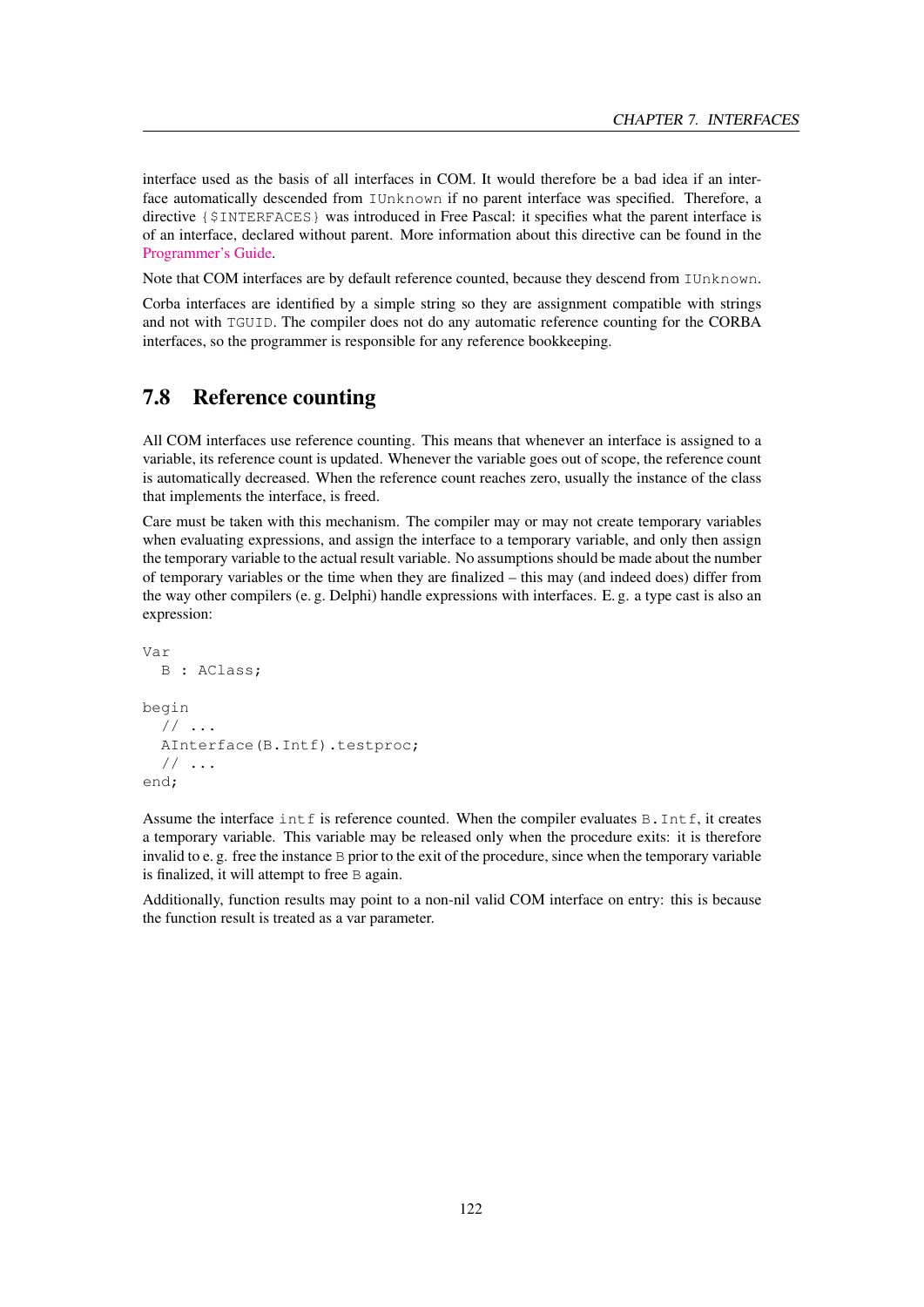# Chapter 8

# **Generics**

### <span id="page-123-0"></span>8.1 Introduction

Generics are templates for generating other types. These can be classes, objects, interfaces and even functions, arrays, records. It is a concept that comes from C++, where it is deeply integrated in the language. As of version 2.2, Free Pascal also officially has support for templates or Generics. They are implemented as a kind of macro which is stored in the unit files that the compiler generates, and which is replayed as soon as a generic class is specialized.

Creating and using generics is a 2-phase process.

- 1. The definition of the generic is defined as a new type: this is a code template, a macro which can be replayed by the compiler at a later stage.
- 2. A generic type is specialized: this defines a second type, which is a specific implementation of the generic type: the compiler replays the macro which was stored when the generic type was defined.

There are several units distributed with free pascal that implement generic containers and classes. For example the fgl unit.

#### 8.2 Generic type definition

A generic type definition is much like a type definition, with the exception that it contains a list of placeholders for types, as can be seen in the following syntax diagram:

#### Generic class types

```
→ generic type – generic – identifier – < template list – > = – generic type – ; –→
► template list – identifier list
                          ;
                                                                                  ✲✛
```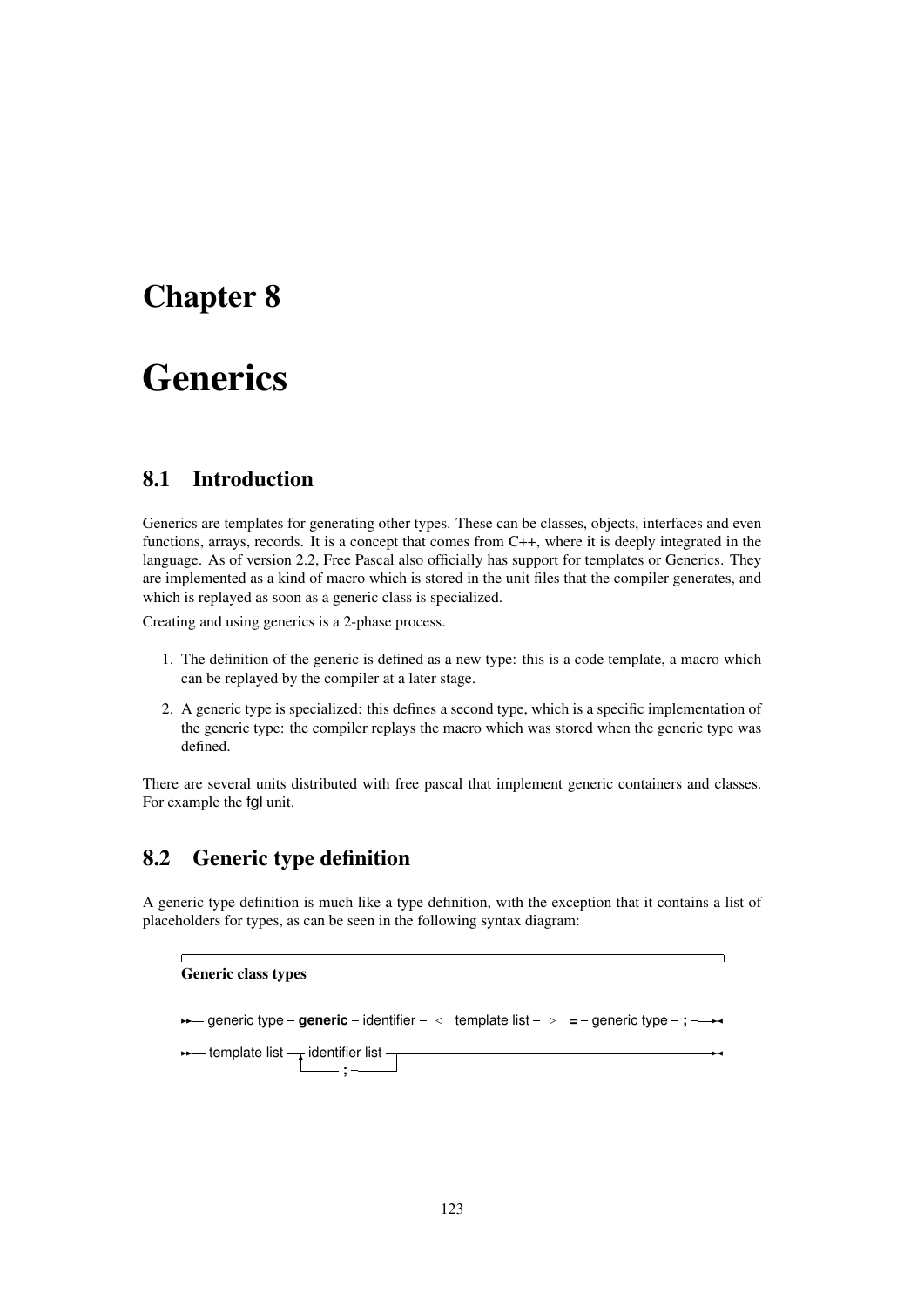

For classes, objects, procedural types and extended records, the generic type declaration should be followed by a type implementation. It is the same as a normal class implementation with a single exception, namely that any identifier with the same name as one of the template identifiers must be a type identifier.

So, the generic type declaration is much like a normal type declaration, except that there is an as yet unknown type present. The unknown types are listed in the placeholder list, and they are unknown until the class is specialized.

The following is a valid generic class definition:

```
Type
 generic TList<_T>=class(TObject)
 Public
    type
       TCompareFunc = function(const Item1, Item2: _T): Integer;
    var
      data : _T;
    procedure Add(item: _T);
    procedure Sort(compare: TCompareFunc);
 end;
```
This class could be followed by an implementation as follows:

```
procedure TList.Add(item: _T);
begin
  data:=item;
end;
procedure TList.Sort(compare: TCompareFunc);
begin
  if compare(data, 20) \leq 0 then
    halt(1);
end;
```
There are some noteworthy things about this declaration and implementation:

1. There is a single placeholder \_T. It will be substituted by a type identifier when the generic class is specialized. The identifier \_T may not be used for anything else than a type placeholder. This means that the following would be invalid: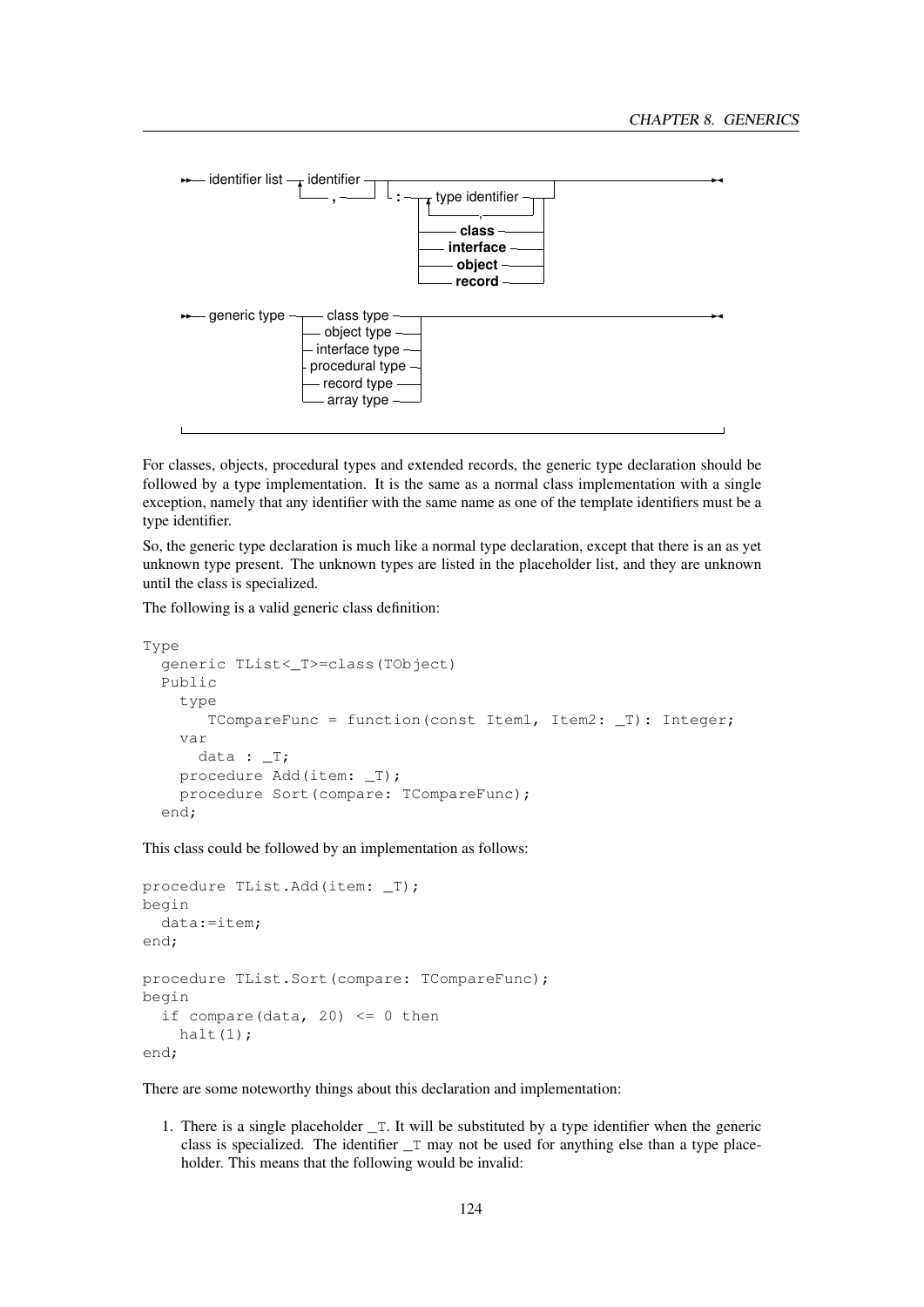```
procedure TList.Sort(compare: TCompareFunc);
Var
 _t : integer;
begin
  // do something.
end;
```
- 2. The local type block contains a single type TCompareFunc. Note that the actual type is not yet known inside the generic class definition: the definition contains a reference to the placeholder  $T$ . All other identifier references must be known when the generic class is defined, *not* when the generic class is specialized.
- 3. The local variable block is equivalent to the following:

```
generic TList<_T>=class(TObject)
Public
 type
     TCompareFunc = function(const Item1, Item2: _T): Integer;
Public
 data : _T;
 procedure Add(item: _T);
 procedure Sort(compare: TCompareFunc);
end;
```
4. Note that the type parameter names in declaration and implementation must be the same.

Not only generic classes can be defined, but also other types:

```
{$mode objfpc}
{$INTERFACES CORBA}
type
 generic PlanarCoordinate<t> = record
    x, y : t;end;
 TScreenCoordinate = specialize PLanarCoordinate<word>;
 TDiscreteCoordinate = specialize PlanarCoordinate<integer>;
 TRealCoordinate = specialize PlanarCoordinate<extended>;
 generic TDistanceFunction<t> = function (x, y : t) : Extended of object;
 TScreenDistance = specialize TDistanceFunction<word>;
 TDiscreteDistance = specialize TDistanceFunction<integer>;
 TRealDistance = specialize TDistanceFunction<Extended>;
 generic TArray \langle t \rangle = array of t;
 TMyIntegerArray = specialize TArray<integer>;
 generic IList<_T> = Interface
    Function GetItem(AIndex : Integer) : _T;
```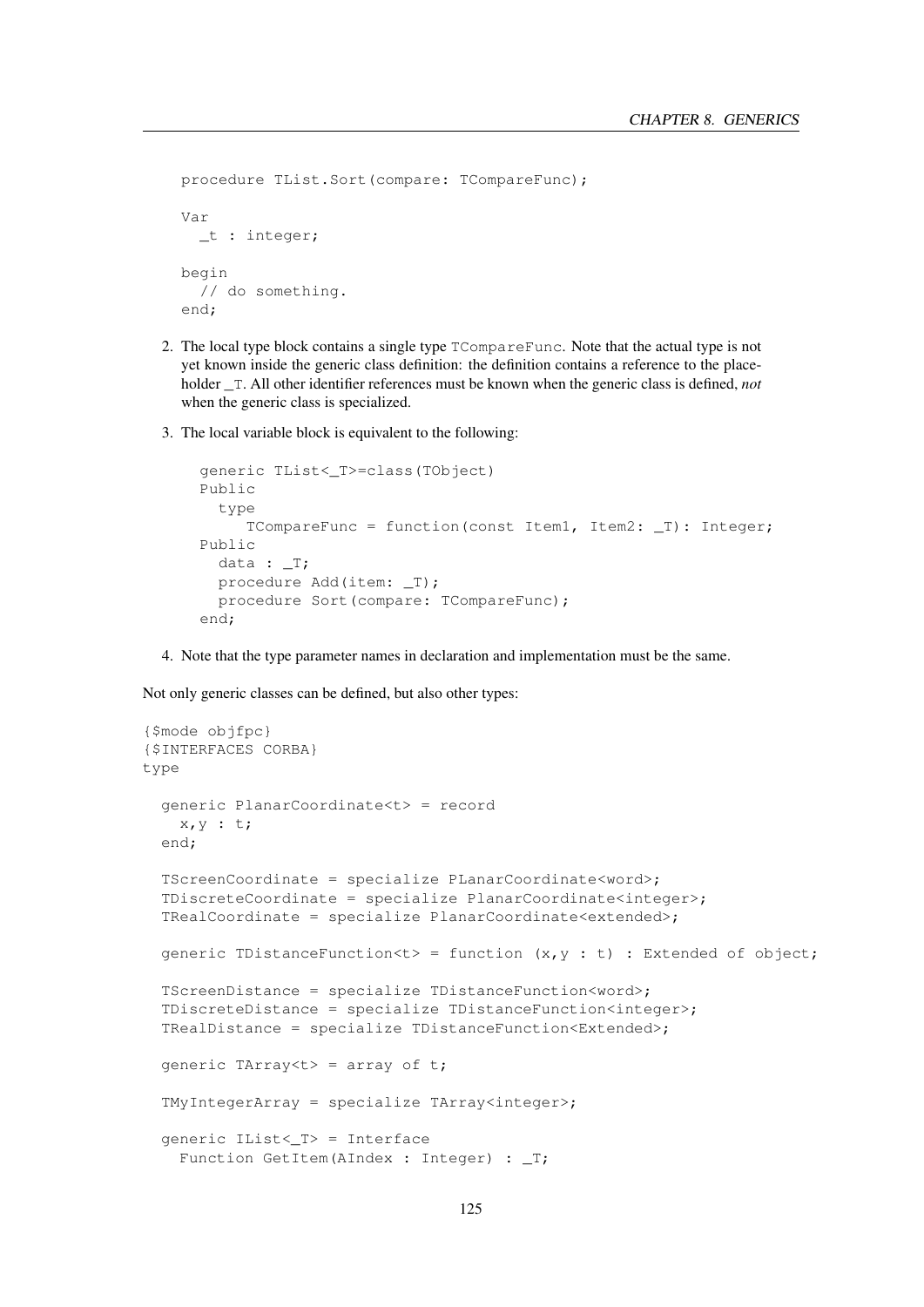```
Procedure SetItem(AIndex : Integer; AValue : _T);
  Function GetCount : Integer;
  Property Items [AIndex : Integer] : T Read GetItem Write SetItem;
  Property Count : Integer Read GetCount;
end;
generic TList<_T>=class(TObject, specialize IList<_T>)
public type
  TCompareFunc = function(const Item1, Item2: _T): Integer;
  Function GetItem(AIndex : Integer) : _T;
  Procedure SetItem(AIndex : Integer; AValue : _T);
  Function GetCount : Integer;
Public
  data : _T;
   procedure Add(item: T);
  procedure Sort(compare: TCompareFunc);
end;
generic TPointSet<t> = array of specialize PlanarCoordinate<t>;
TScreenPointSet = specialize TPointSet<word>;
TDiscretePointSet = specialize TPointSet<integer>;
TRealPointSet = specialize TPointSet<extended>;
```
Remark A word on visibility: the template types T or \_T are available as strict private types. That means that the types are not available in the descendent classes, unless they are made available through some protected or private mechanism, as in the following example:

```
generic TList<_T>=class(TObject)
public type
 TItemType = T;end;
```
## 8.3 Generic type specialization

Once a generic type is defined, it can be used to generate other types: this is like replaying the definition of the types, with the template placeholders filled in with actual type definitions. This can be done in any Type definition block. The specialized type looks as follows:

Specialized type **→ specialized type - specialize** - identifier - < type identifier list - > → **► type identifier list**  $\rightarrow$  identifier **,** ✲✛

Which is a very simple definition. Given the declaration of TList in the previous section, the following would be a valid type definition: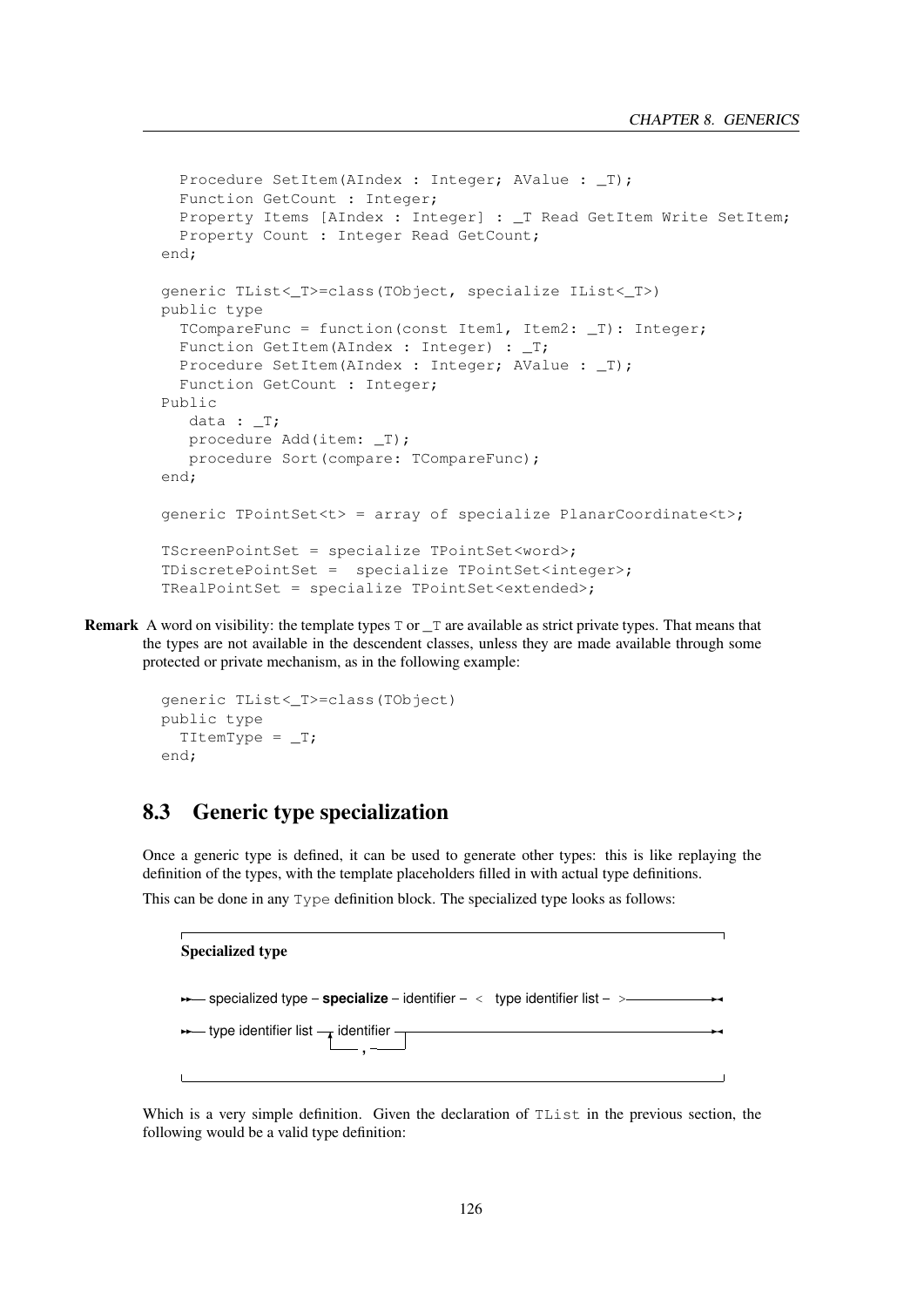```
Type
  TPointerList = specialize TList<Pointer>;
  TIntegerList = specialize TList<Integer>;
```
As of version 3.0 of Free Pascal, the specialize keyword can also be used in a variable declaration:

Var P : specialize TList<Pointer>;

The specialize keyword is part of the specialized type, so when using fully qualified names, the specialize keyword must be after the unit name and parent type names.

The type in the specialize statement must be known, except in another generic type definition. Given the two generic class definitions:

```
type
 Generic TMyFirstType<T1> = Class(TMyObject);
 Generic TMySecondType<T2> = Class(TMyOtherObject);
```
Then the following specialization is not valid:

```
type
 TMySpecialType = specialize TMySecondType<TMyFirstType>;
```
because the type TMyFirstType is a generic type, and thus not fully defined. The compiler will complain:

Error: Generics cannot be used as parameters when specializing generics

However, the following is allowed:

```
type
 TA = specialize TMyFirstType<Atype>;
 TB = specialize TMySecondType<TA>;
```
because TA is already fully defined when TB is specialized.

However, the specialize keyword can be used in another generic type definition as shown in the example above:

```
generic TList<_T>=class(TObject, specialize IList<_T>)
```
and

generic TPointSet<t> = array of specialize PlanarCoordinate<t>;

In these definitions, the specialization is only performed when the generic type itself is specialized, and at that time, the types are known.

Remark It is not possible to make a forward definition of a class which is a specialization of a generic, i.e. the following will not compile:

> TMyClass = Class; // Other declarations TMyClass = specialize TList<T>;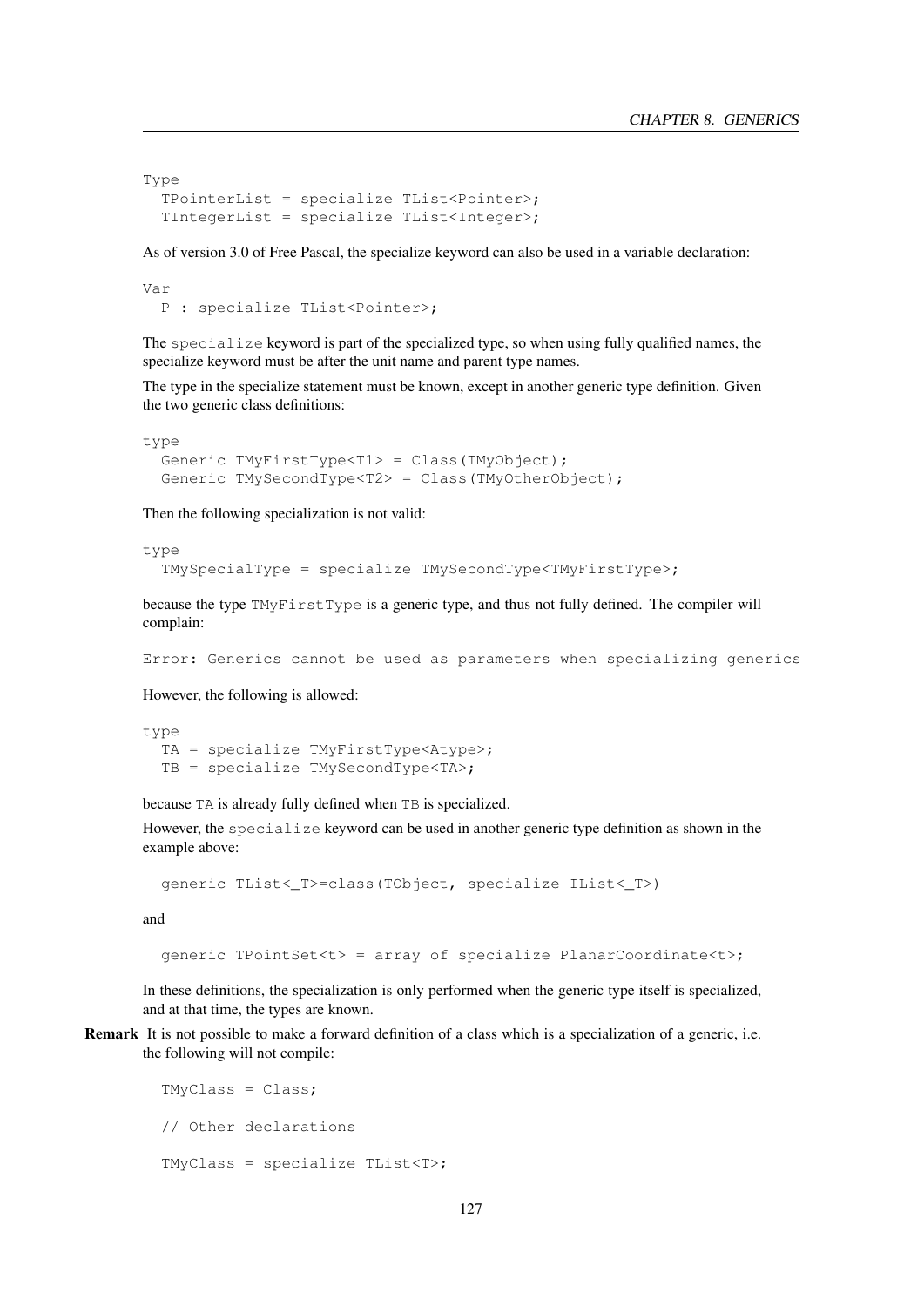#### 8.4 Generic type restrictions

The diagram in section [8.1,](#page-123-0) page [123](#page-123-0) shows that the type template list can have extra specifiers for the types. This is especially useful for object types: if the template type must descend from a certain class, then this can be specified in the template list:

```
{$mode objfpc}
{5h+}uses sysutils, classes;
Type
 generic TList<_T : TComponent> = class(TObject)
 public
    Type TCompareFunc = function(const Item1, Item2: _T): Integer;
 Public
   data : _T;
    procedure Add(item: _T);
    procedure Sort(compare: TCompareFunc);
 end;
```
Given the above definition, the following will compile:

TPersistentList = specialize TList<TComponent>;

But this will not compile

TPersistentList = specialize TList<TPersistent>;

The compiler will return an error:

Error: Incompatible types: got "TPersistent" expected "TComponent"

Multiple types can be grouped together:

```
Type
 generic TList<Key1,Key2 : TComponent; Value1 : TObject> = class(TObject)
```
Additionally, it is possible to specify more than one type identifier for class and interface type restrictions. If a class is specified, then the type used for the template must be equal to or descend from the indicated type:

```
Type
 generic TList<T: TComponent, IEnumerable> = class(TObject)
```
A class used to specialize T must descend from TComponent and must implement IEnumerable. If an interface is specified, then the template type must implement at least this interface, but it can also be a descendent interface from this interface:

```
Type
 generic TGenList<T: IEnumerable> = class(TObject)
 IMyEnum = Interface (IEnumerable)
    Procedure DoMy;
```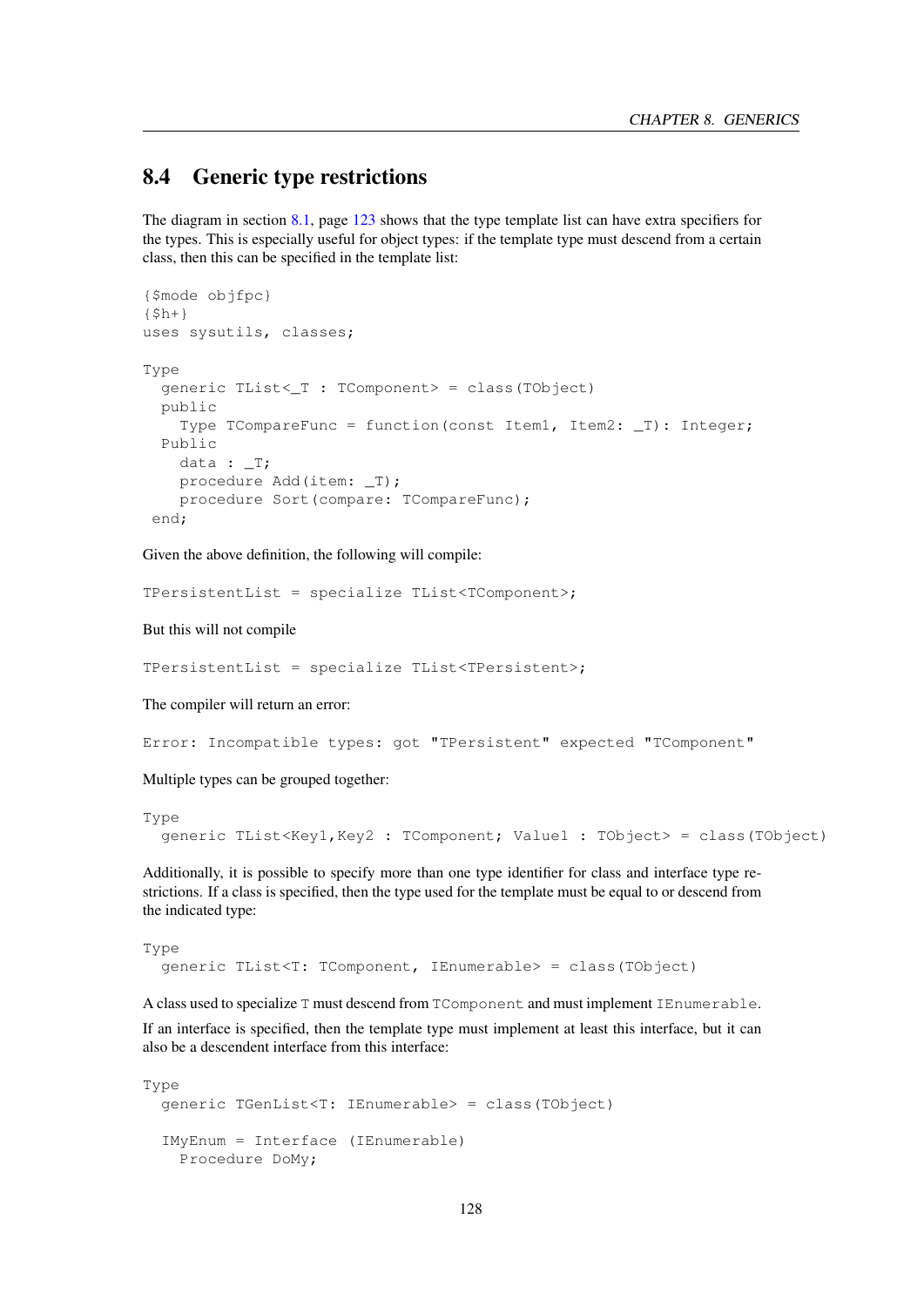```
TList = specialize TGenList<IMyEnum>;
TSomeList = Specialize TGenList<TList>;
```
end;

Multiple interfaces can be specified, in that case the class type must implement all listed interfaces: It is possible to mix one class name with several interface names.

If no type restrictions are in effect, the compiler will assume that template types are *not* assignment compatible.

This is specially important when the generic class contains overloaded methods. Given the following generic type declaration:

```
type
 generic TTest<T1, T2> = class
    procedure Test(aArg: LongInt);
    procedure Test(aArg: T1);
    procedure Test(aArg: T2);
 end;
```
Specializing the above will compile if T1 and T2 are of two different types and neither is also LongInt. The following will compile:

T1 = specialize TTest<String, TObject>;

But the following two will not compile:

```
T2 = specialize TTest<String, String>;
or
```
T2 = specialize TTest<String, Longint>;

#### 8.5 Delphi compatibility

FPC's generics support is implemented somewhat different from Delphi. In this section the main differences are highlighted.

#### **8.5.1 Syntax elements**

The syntax shown in the syntax diagrams is the syntax required in the ObjFPC mode of the compiler. However, in Delphi mode, the specialize and generic keywords must not be used, as shown in the following example:

```
Type
 TTest<T> = Class(TObject)
 Private
    FObj : T;
 Public
    Property Obj : T Read FObj Write FObj;
 end;
 TIntegerTest = TTest<Integer>;
```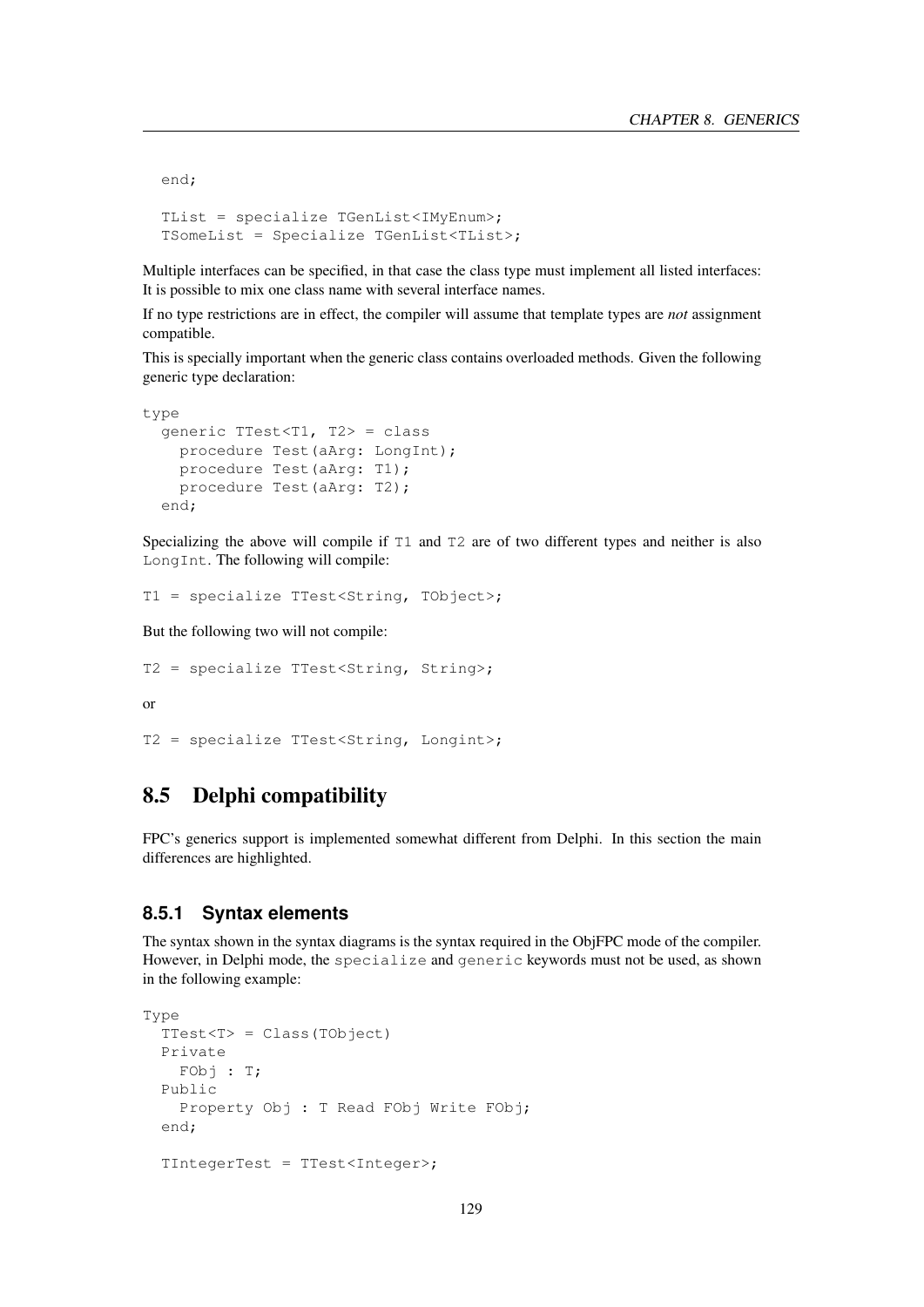In difference with Mode Objfpc, the template type names must be repeated in method definitions.

```
Type
  TTest<T> = Class(TObject)
  Private
   FObj : T;
  Public
   Procedure DoIt;
    Property Obj : T Read FObj Write FObj;
  end;
Procedure TTest<T>.DoIt;
begin
end;
```
This requirement is directly related to the generic type overload capability mentioned in the next section.

#### **8.5.2 Record type restrictions**

In Delphi mode, the record type restrictions will also allow the use of simple types:

```
Type
 TList<_T : record> = class(TObject)
 public
   Type TCompareFunc = function(const Item1, Item2: _T): Integer;
 Public
   data : T;
   procedure Add(item: _T);
   procedure Sort(compare: TCompareFunc);
 end;
TIntList = TList<Integer>;
```
The restriction is enforced when specializing the type. That means that the mode active when specializing a type determines whether a simple type can be used or not: if the restriction to record was compiled using ObjFPC mode, code written in Delphi mode can specialize it with a simple type anyway.

for example:

```
unit tg;
interface
{$mode objfpc}
Type
 generic TList<_T : record> = class(TObject)
 public
    Type TCompareFunc = function(const Item1, Item2: _T): Integer;
 Public
    data : T;
```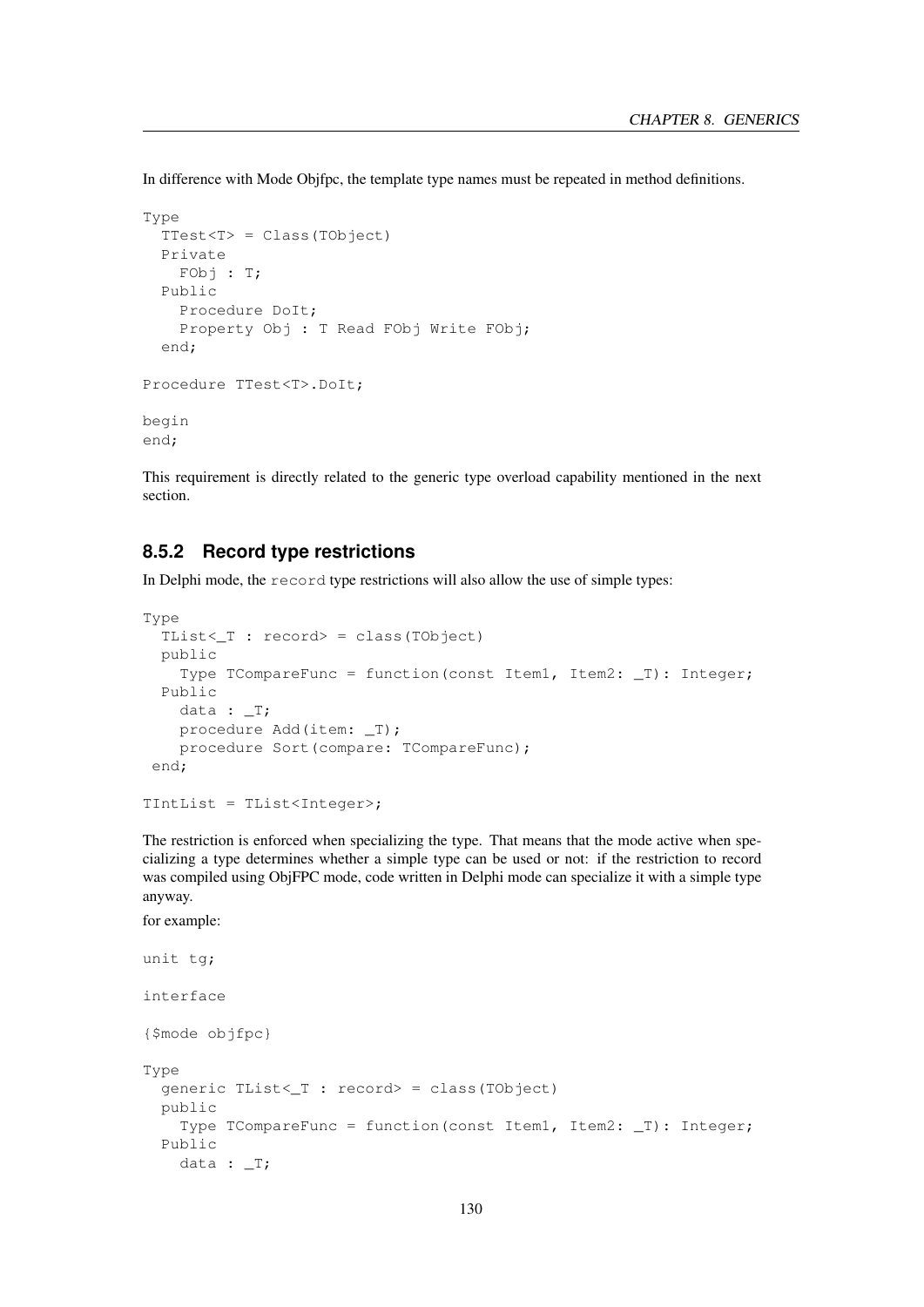```
procedure Add(item: _T);
    procedure Sort(compare: TCompareFunc);
 end;
implementation
generic procedure TList<_T>.Add(item: _T);
begin
end;
generic procedure TList<_T>.Sort(compare: TCompareFunc);
begin
end;
end.
can be used in {$MODE Delphi} for:
{$mode delphi}
uses tg;
Type
  TIntList = TList<Integer>;
begin
end.
```
#### **8.5.3 Type overloads**

Delphi mode allows generic type overloads. This means that it is possible to declare the same generic class with different template type lists. The following declarations are therefore possible:

```
Type
 TTest<T> = Class(TObject)
 Private
   FObj : T;
 Public
    Property Obj : T Read FObj Write FObj;
 end;
 TTest<T,S> = Class(TObject)
 Private
   FObj1 : T;
   FObj2 : S;
 Public
   Property Obj1 : T Read FObj1 Write FObj1;
   Property Obj2 : S Read FObj2 Write FObj2;
 end;
```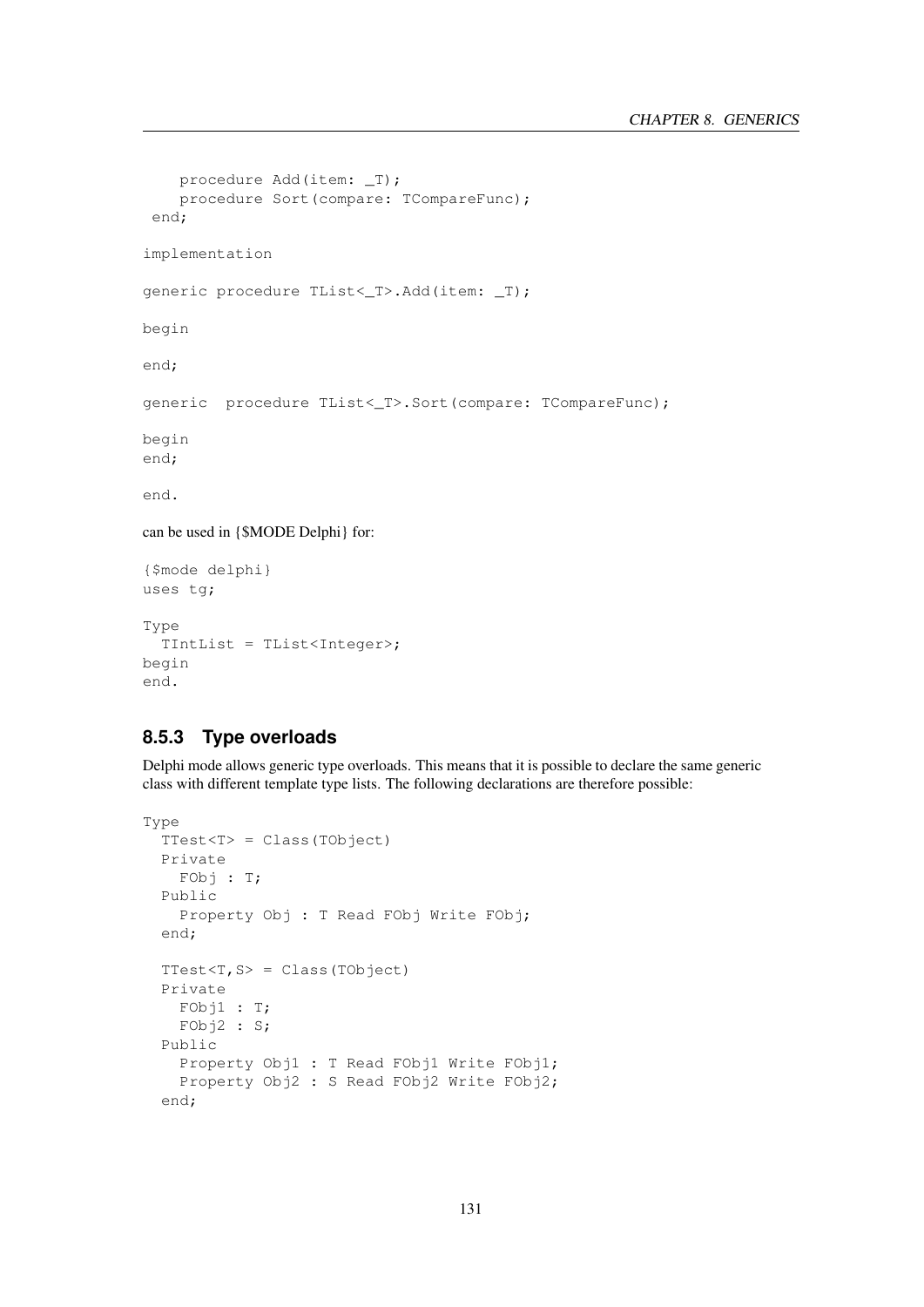#### **8.5.4 Name space considerations**

In Delphi mode, the generics do not interfere with the namespace for variables, this means that the following will also compile:

```
Type
 TTest<T> = Class(TObject)
 Private
   FObj : T;
 Public
   Property Obj : T Read FObj Write FObj;
 end;
Var
 TTest : Integer;
```
However, this does not work for constants and functions.

# 8.6 Type compatibility

Whenever a generic class is specialized, this results in a new, distinct type. These types are assignment compatible if the same template types are used.

Take the following generic definition:

```
{$mode objfpc}
unit ua;
interface
type
  Generic TMyClass<T> = Class(TObject)
    Procedure DoSomething (A : T; B : INteger);
  end;
Implementation
Procedure TMyClass.DoSomething(A : T; B : Integer);
begin
 // Some code.
end;
end.
And the following specializations:
```

```
{$mode objfpc}
unit ub;
interface
uses ua;
```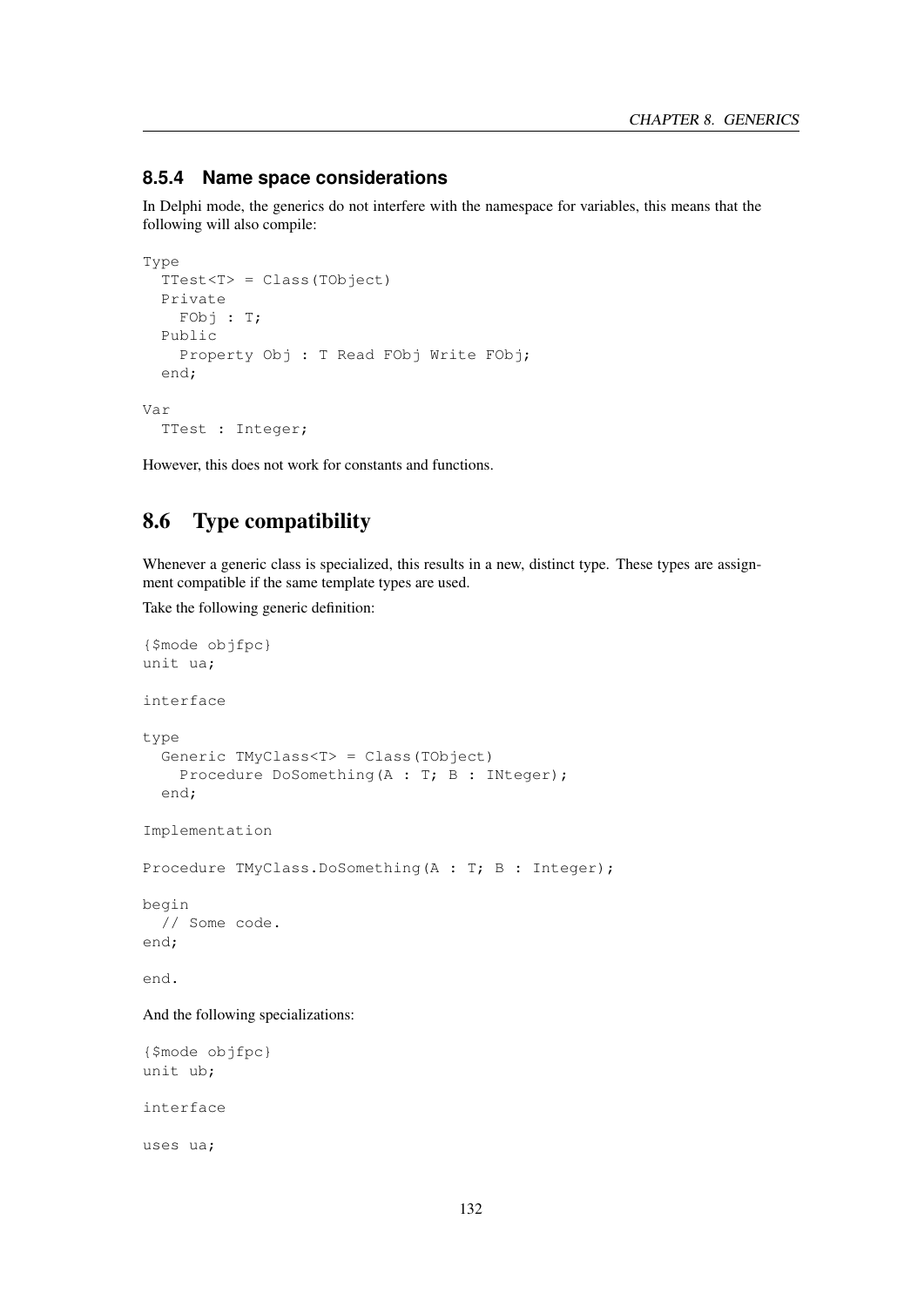```
Type
  TB = Specialize TMyClass<string>;
implementation
end.
```
the following specializations is identical, but appears in a different unit:

```
{$mode objfpc}
unit uc;
interface
uses ua;
Type
  TB = Specialize TMyClass<string>;
implementation
end.
The following will then compile:
```

```
{$mode objfpc}
unit ud;
interface
uses ua, ub, uc;
Var
 B : ub.TB;
 C : uc.TB;
implementation
begin
 B:=C;end.
```
The types ub.TB and uc.TB are assignment compatible. It does not matter that the types are defined in different units. They could be defined in the same unit as well:

```
{$mode objfpc}
unit ue;
interface
uses ua;
Type
 TB = Specialize TMyClass<string>;
```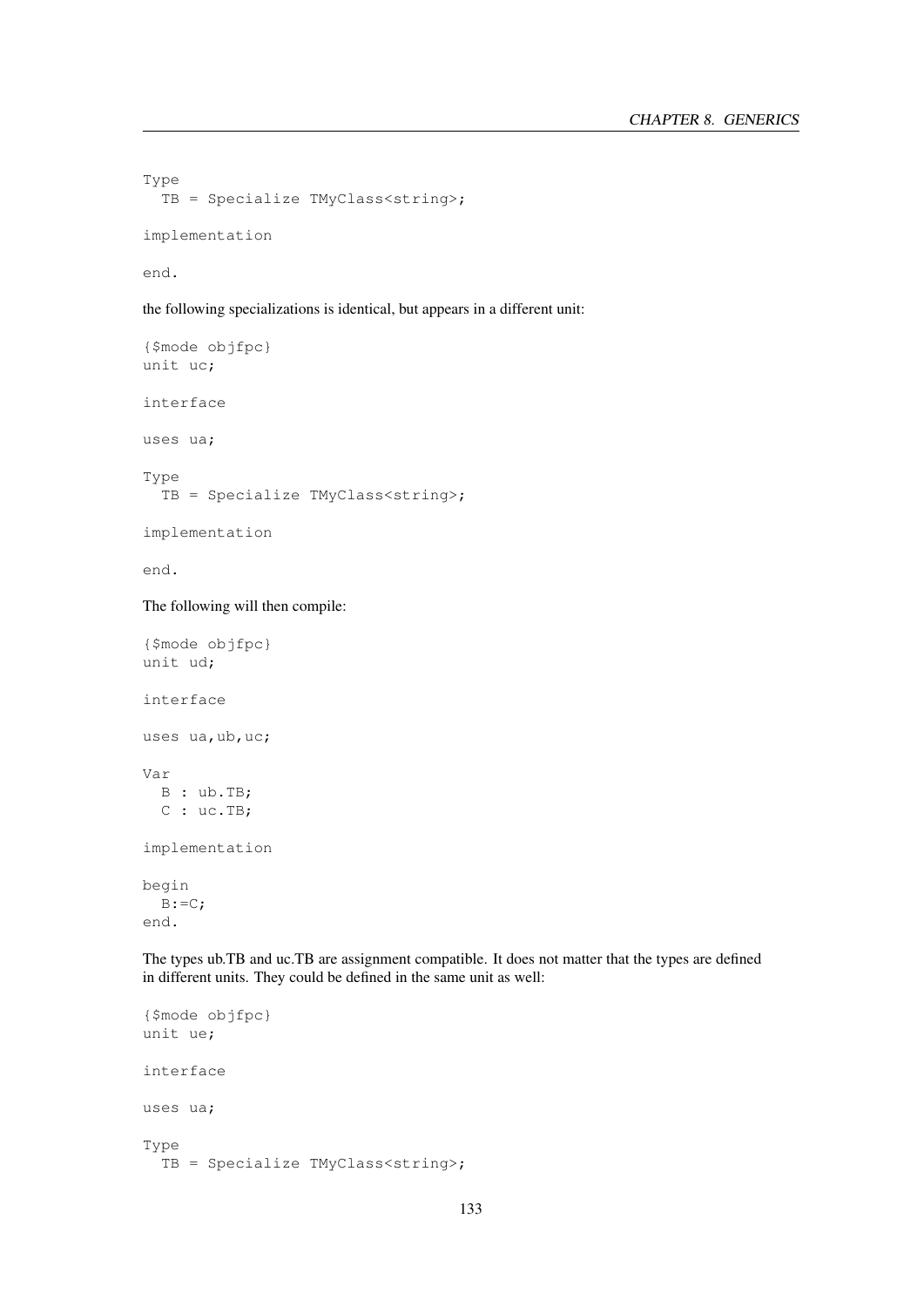```
TC = Specialize TMyClass<string>;
Var
 B : TB;
 C : TC;implementation
begin
 B:=C;
end.
```
Each specialization of a generic class with the same types as parameters is a new, distinct type, but these types are assignment compatible if the template types used to specialize them are equal.

If the specialization is with a different template type, the types are still distinct, but no longer assignment compatible. i. e. the following will not compile:

```
{$mode objfpc}
unit uf;
interface
uses ua;
Type
  TB = Specialize TMyClass<string>;
  TC = Specialize TMyClass<integer>;
Var
  B : TB;
  C : TC;
implementation
begin
 B:=C;end.
When compiling, an error will result:
```

```
Error: Incompatible types: got "TMyClass<System.LongInt>"
                           expected "TMyClass<System.ShortString>"
```
## 8.7 Using the default intrinsic

When writing generic routines, sometimes a variable must be initialized whose type is not known during the declaration of the generic. This is where the Default intrinsic (section [4.5,](#page-70-0) page [70\)](#page-70-0) also comes into play. Given the following generic declaration:

type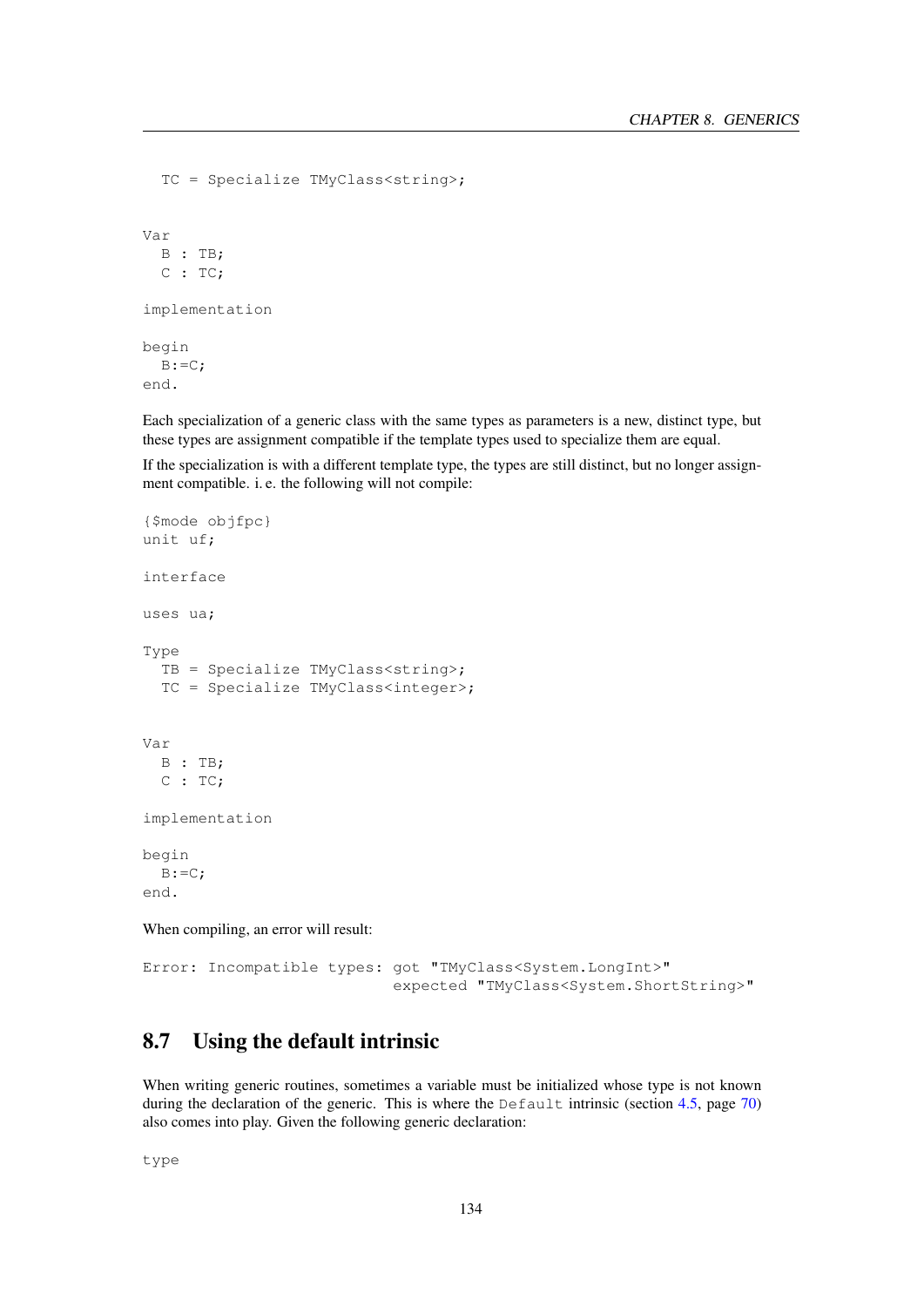```
generic TTest<T> = class
  procedure Test;
end;
```
The following code will correctly initialize the variable myt during specialization:

```
procedure TTest.Test;
var
 myt: T;
begin
  // will have the correct Default if class is specialized
 myt := Default(T);
end;
```
### 8.8 A word about scope

It should be stressed that all identifiers other than the template placeholders should be known when the generic class is declared. At the same time, nothing can be assumed about the template type (unless a restriction is placed on it).

This works in several ways.

In the absence of type restrictions, the generic code cannot make assumptions about the template type T. Consider the following unit:

```
unit ts;
interface
{$modeswitch advancedrecords}
type
 PListEl = ^TListEl;
  TListEl = packed record
    Prev, Next: PListEl;
  end;
implementation
type
  generic LstEnumerator<T> = record
  private
    lst, lst_save: T;
  public
    constructor Create(const Value: T);
    function MoveNext: boolean;
  end;
function LstEnumerator.MoveNext: boolean;
begin
  Result:=lst <> nil;
  if Result then
    lst:=lst^.next;
end;
```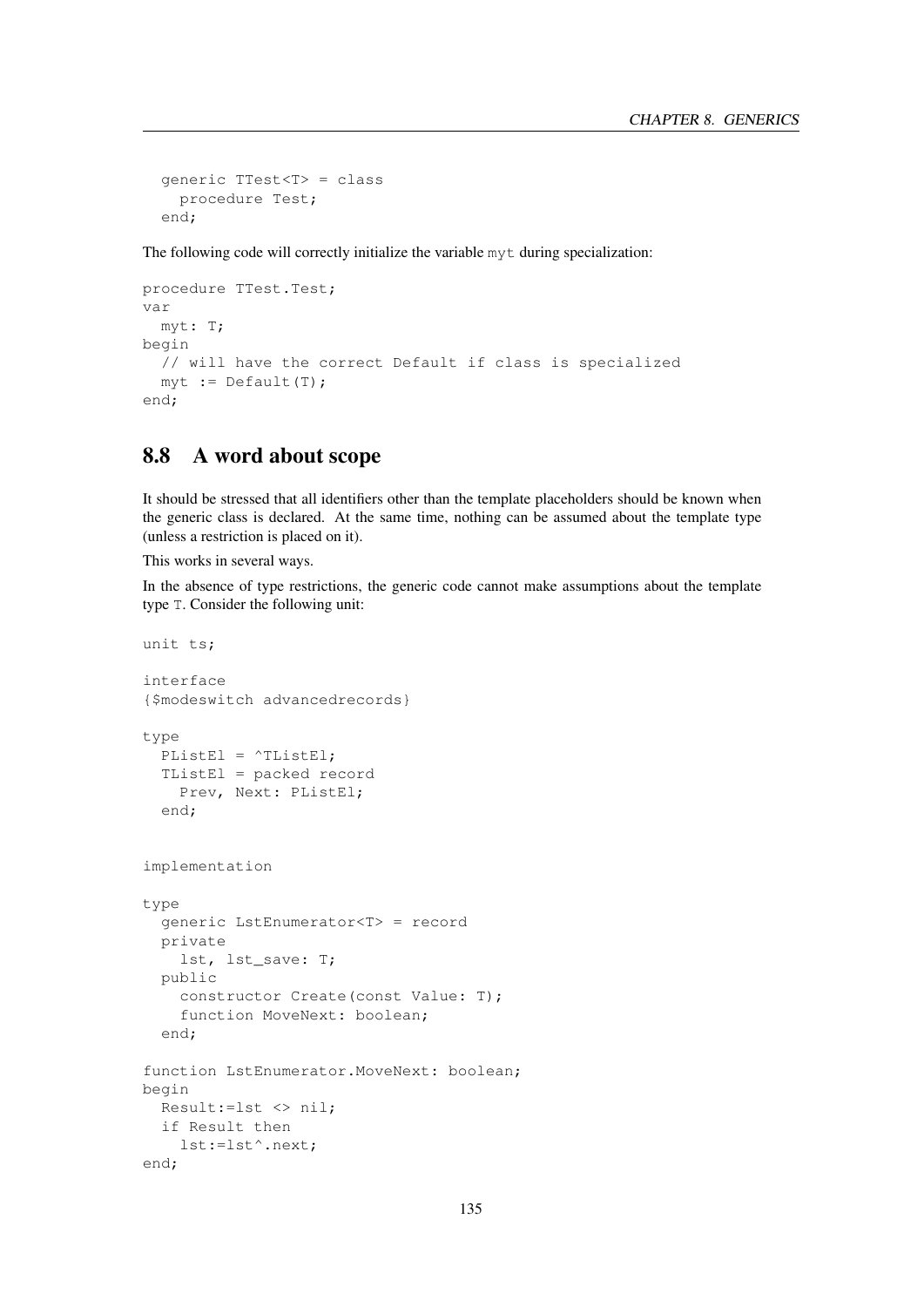```
constructor LstEnumerator.Create(const Value: T);
begin
 lst:= Value;
  lst save := nil;
end;
Type
 TMyListEnum = specialize LstEnumerator<TListEl>;
end.
```
The compiler will throw an error because when it compiles the generic definition, it cannot verify that

```
lst:=lst^.next;
```
is correct.  $1st$  is of type T, but the compiler does not (yet) know what T is, and hence cannot know it has a field next.

This problem can be solved with type restrictions:

```
unit ts;
{$mode delphi}
interface
type
  TListEl = class
   Prev, Next: TListEl;
  end;
  TMyRecord1 = Class(TListEl)
   MyField : String;
  end;
  TMyRecord2 = Class(TListEl)
    MyInteger : Integer;
  end;
implementation
type
  TLstEnumerator<T : TListEl> = class
  private
   lst, lst_save: T;
  public
    constructor Create(const Value: T);
    function MoveNext: boolean;
  end;
function TLstEnumerator<T>.MoveNext: boolean;
begin
 Result:=lst <> T(nil);
  if Result then
```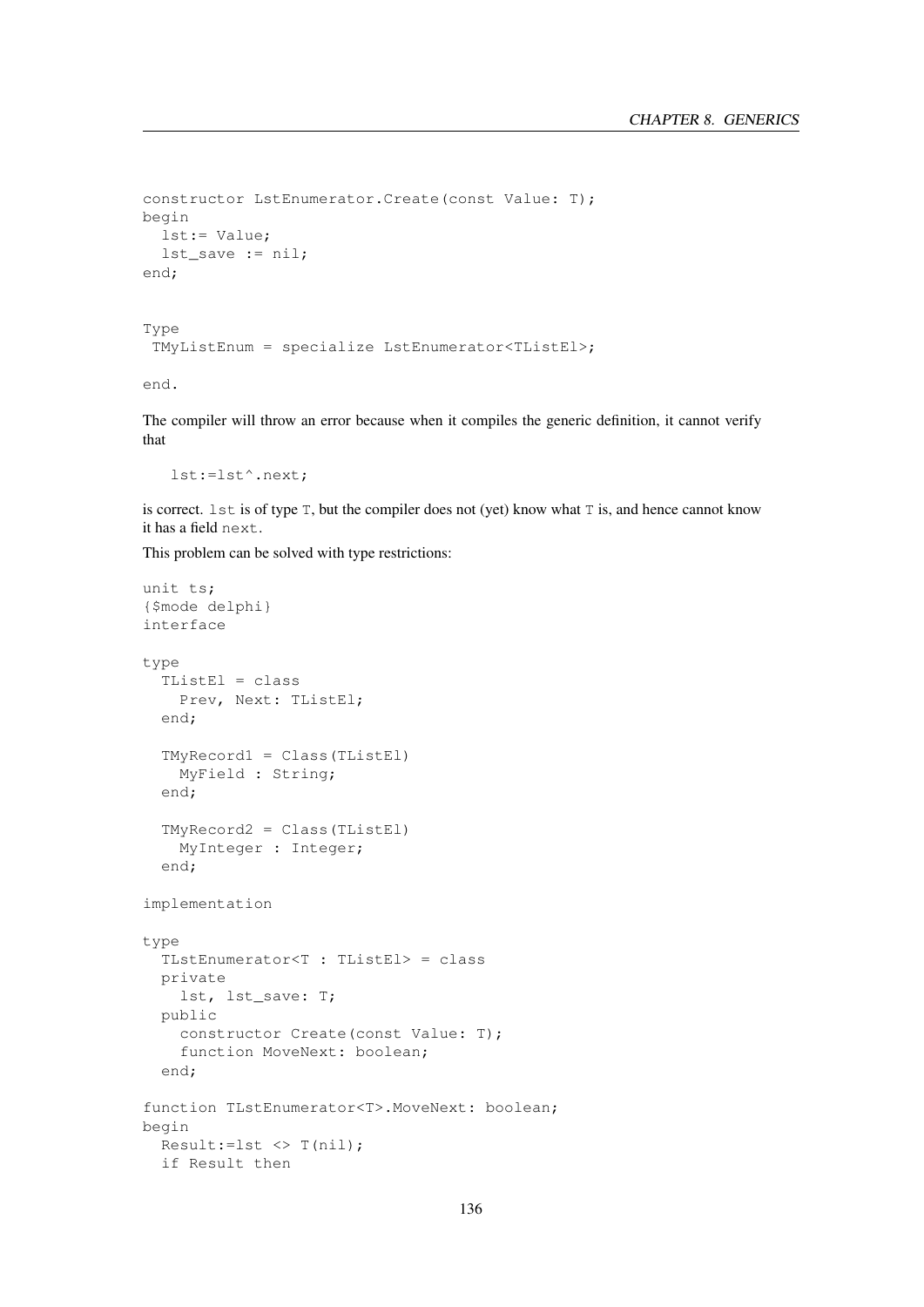```
lst:=T(lst.next);
end;
constructor TLstEnumerator<t>.Create(const Value: T);
begin
  lst:= Value;
  lst\_save := T(nil);end;
Type
 TMyRecord1Enum = TLstEnumerator<TMyRecord1>;
 TMyRecord2Enum = TLstEnumerator<TMyRecord2>;
Here, the compiler knows that lst is at least of type TListEl, and hence contains members Prev
and Next.
Beside the template type, all other types used in the generic declaration must be known. This means
that a type identifier with the same name must exist. The following unit will produce an error:
{$mode objfpc}
unit myunit;
interface
type
  Generic TMyClass<T> = Class(TObject)
    Procedure DoSomething(A : T; B : TSomeType);
  end;
Type
  TSomeType = Integer;
  TSomeTypeClass = specialize TMyClass<TSomeType>;
Implementation
Procedure TMyClass.DoSomething(A : T; B : TSomeType);
begin
```
// Some code. end;

end.

The above code will result in an error, because the type TSomeType is not known when the declaration is parsed:

home: >fpc myunit.pp myunit.pp(8,47) Error: Identifier not found "TSomeType" myunit.pp(11,1) Fatal: There were 1 errors compiling module, stopping

A second way in which this is visible, is the following. Assume a unit

```
{$mode objfpc}
unit mya;
```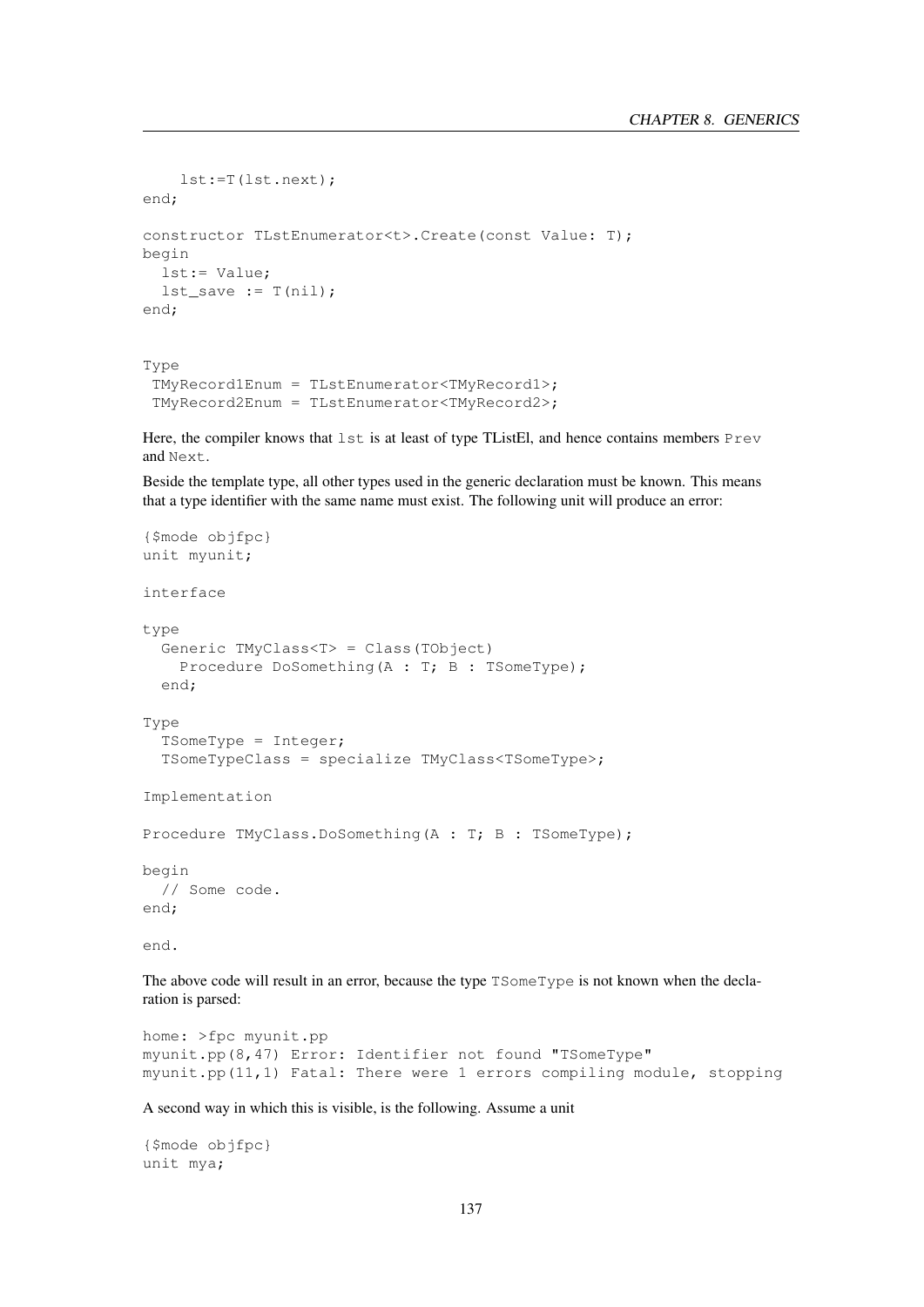```
interface
type
  Generic TMyClass<T> = Class(TObject)
    Procedure DoSomething(A : T);
  end;
Implementation
Procedure DoLocalThings;
begin
 Writeln('mya.DoLocalThings');
end;
Procedure TMyClass.DoSomething(A : T);
begin
 DoLocalThings;
end;
```
end.

The compiler will not allow to compile this unit, since the DoLocalThings function will not be visible when the generic type is specialized:

Error: Global Generic template references static symtable

Now, if the unit is modified, and the DoLocalThings function is moved to the interface section, the unit will compile. When using this generic in a program:

```
{$mode objfpc}
program myb;
uses mya;
procedure DoLocalThings;
begin
 Writeln('myb.DoLocalThings');
end;
Type
 TB = specialize TMyClass<Integer>;
Var
 B : TB;
begin
 B:=TB.Create;
 B.DoSomething(1);
```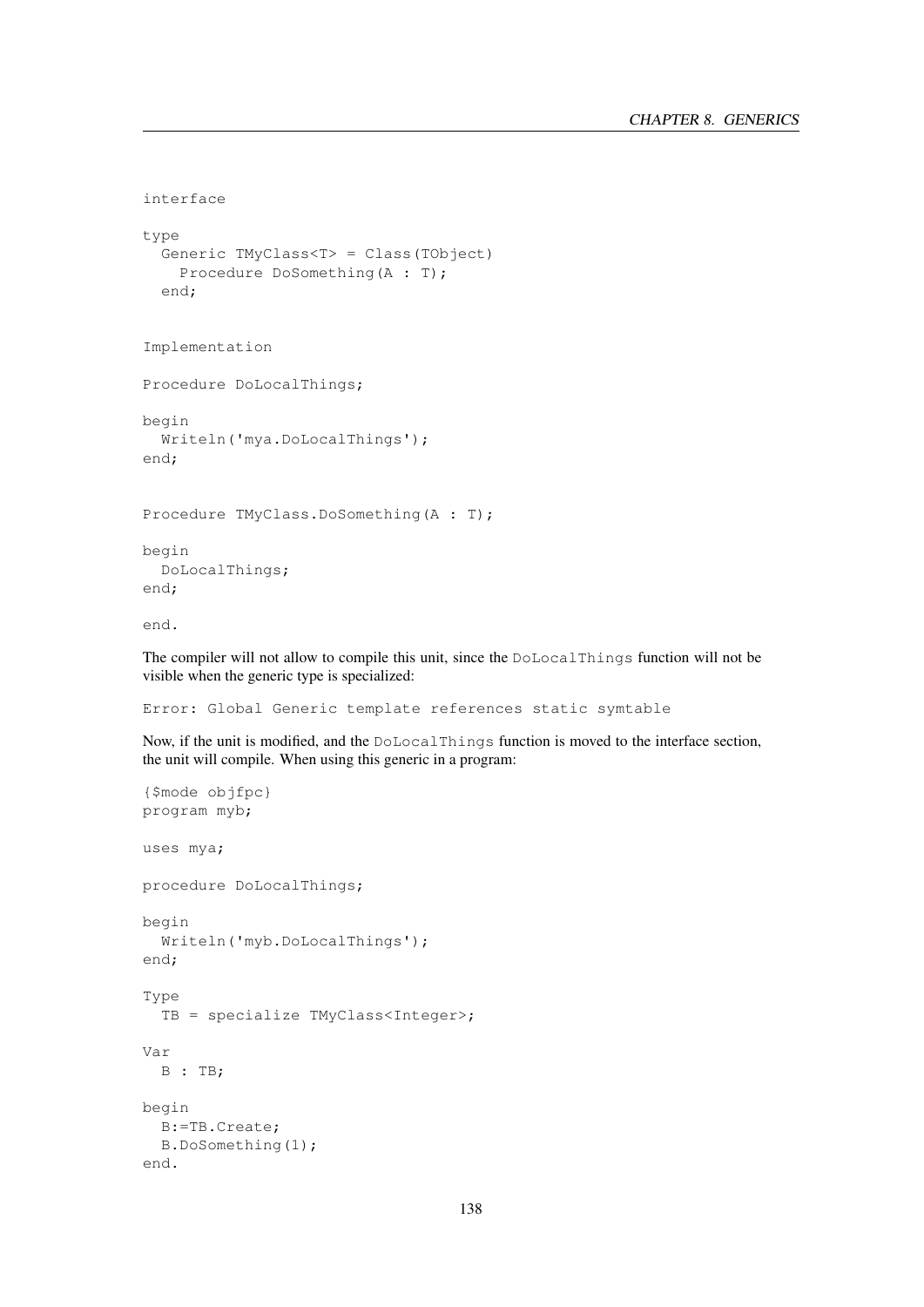Despite the fact that generics act as a macro which is replayed at specialization time, the reference to DoLocalThings is resolved when TMyClass is defined, not when TB is defined. This means that the output of the program is:

```
home: >fpc -S2 myb.pp
home: >myb
mya.DoLocalThings
```
This behavior is dictated by safety and necessity:

- 1. A programmer specializing a class has no way of knowing which local procedures are used, so he cannot accidentally "override" it.
- 2. A programmer specializing a class has no way of knowing which local procedures are used, so he cannot implement it either, since he does not know the parameters.
- 3. If implementation procedures are used as in the example above, they cannot be referenced from outside the unit. They could be in another unit altogether, and the programmer has no way of knowing he should include them before specializing his class.

#### 8.9 Operator overloading and generics

Operator overloading (chapter [15,](#page-233-0) page [233\)](#page-233-0) and generics are closely related. Imagine a generic class that has the following definition:

```
{$mode objfpc}
unit mya;
interface
type
  Generic TMyClass<T> = Class(TObject)
    Function Add(A, B : T) : T;
  end;
Implementation
Function TMyClass.Add(A, B : T) : T;
begin
  Result:=A+B;
end;
```
end.

When the compiler replays the generics macro, the addition must be possible. For a specialization like this:

TMyIntegerClass = specialize TMyClass<integer>;

This is not a problem, as the Add method would become:

Procedure TMyIntegerClass.Add(A,B : Integer) : Integer;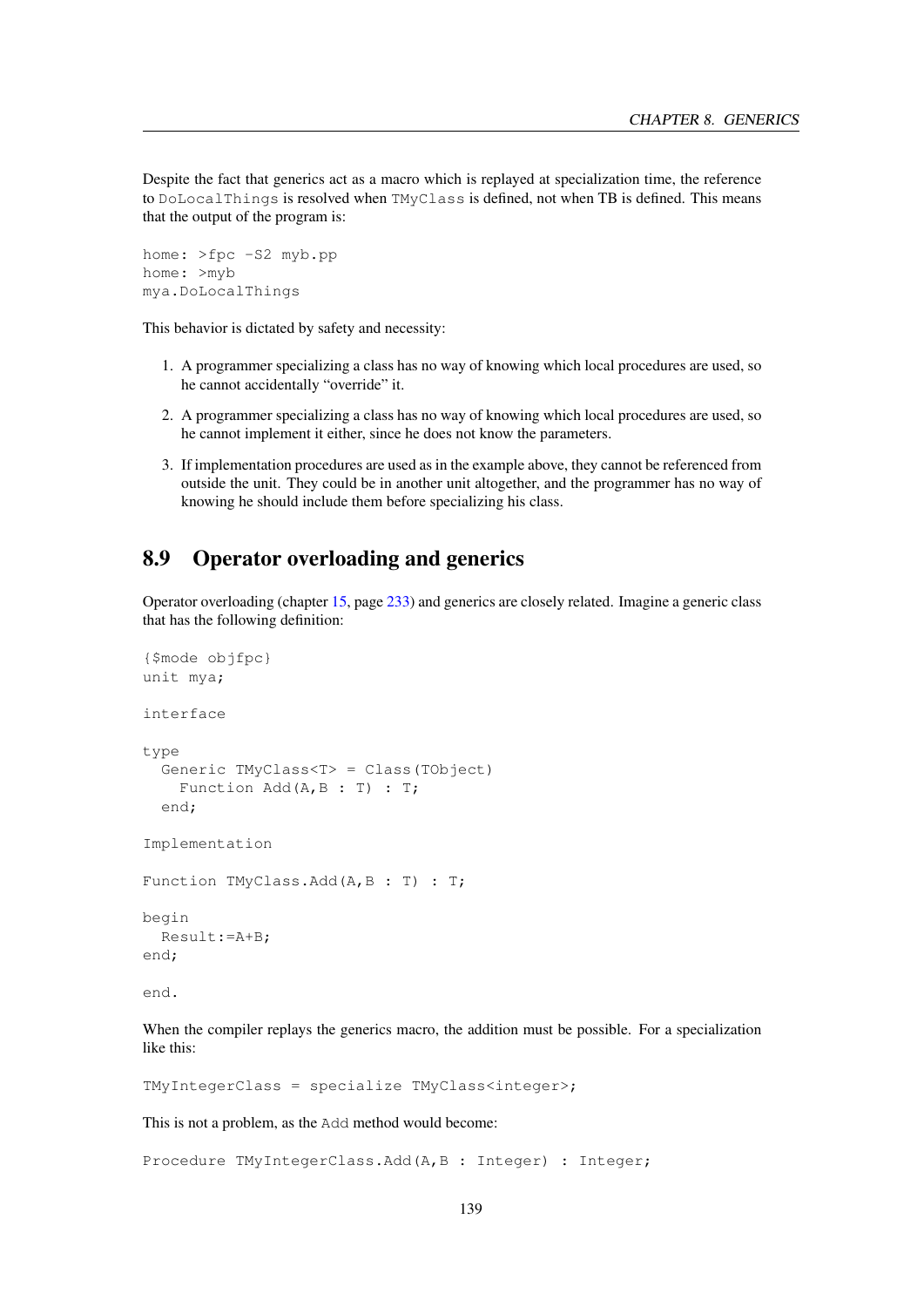```
begin
  Result:=A+B;
end;
```
The compiler knows how to add two integers, so this code will compile without problems. But the following code:

```
Type
 TComplex = record
  Re,Im : Double;
 end;
Type
 TMyIntegerClass = specialize TMyClass<TComplex>;
```
Will not compile, unless the addition of two TComplex types is defined. This can be done using record operators:

```
{$modeswitch advancedrecords}
uses mya;
Type
  TComplex = record
     Re,Im : Double;
     class operator +(a,b : TComplex) : TComplex;
  end;
class operator TComplex.+ (a,b : TComplex) : TComplex;
begin
 Result.re:=A.re+B.re;
 Result.im:=A.im+B.im;
end;
Type
  TMyComplexClass = specialize TMyClass<TComplex>;
begin
  // Code here
end.
```
Currently, due to an implementation restriction, it will not work using a global operator, i. e. the following does not work yet:

```
uses mya;
Type
  TComplex = record
     Re,Im : Double;
  end;
operator + (a,b : TComplex) : TComplex;
```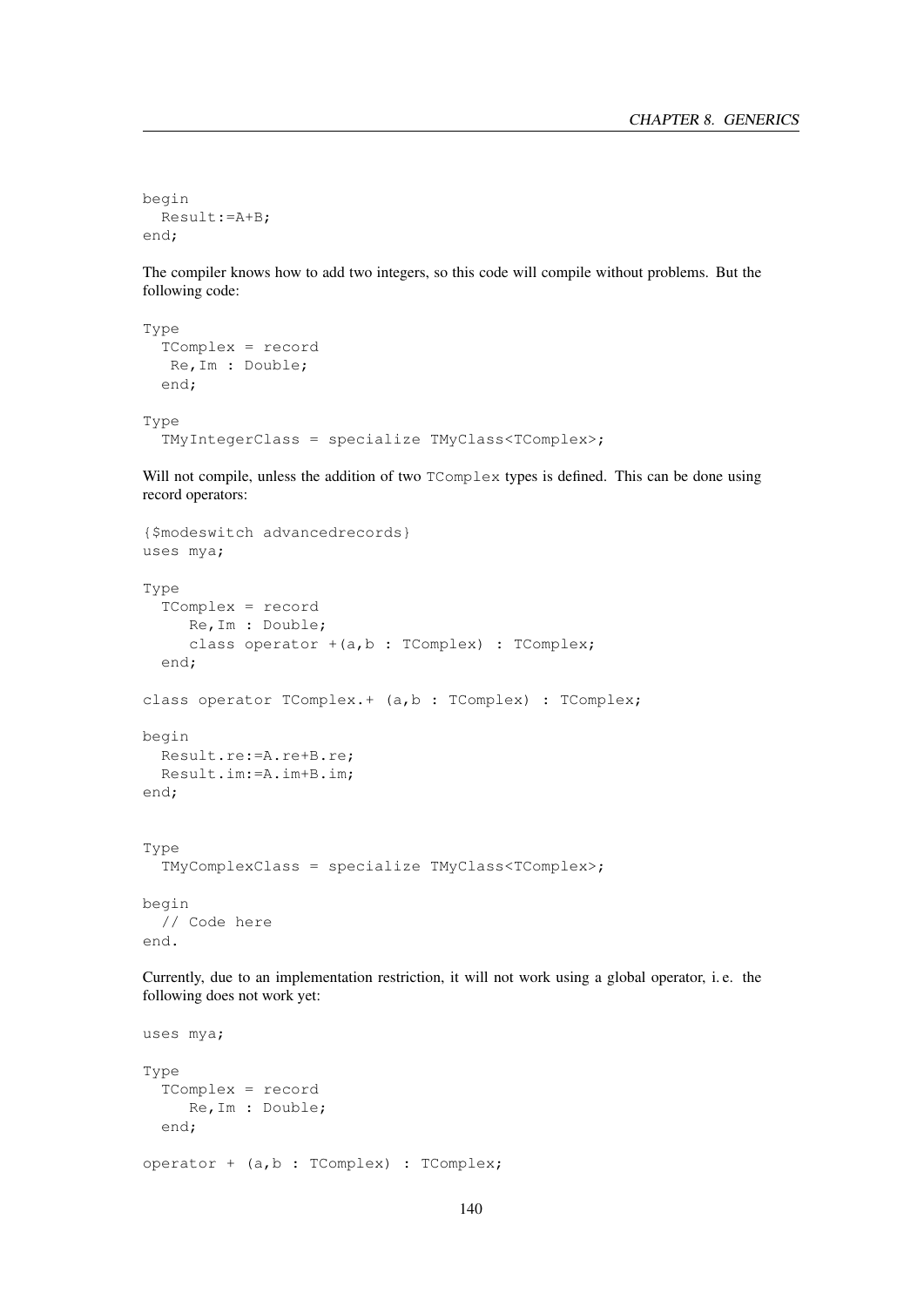```
begin
 Result.re:=A.re+B.re;
 Result.im:=A.im+B.im;
end;
Type
  TMyComplexClass = specialize TMyClass<TComplex>;
begin
 // Code here
end.
```
Support for this construct is expected in a future version of Free Pascal.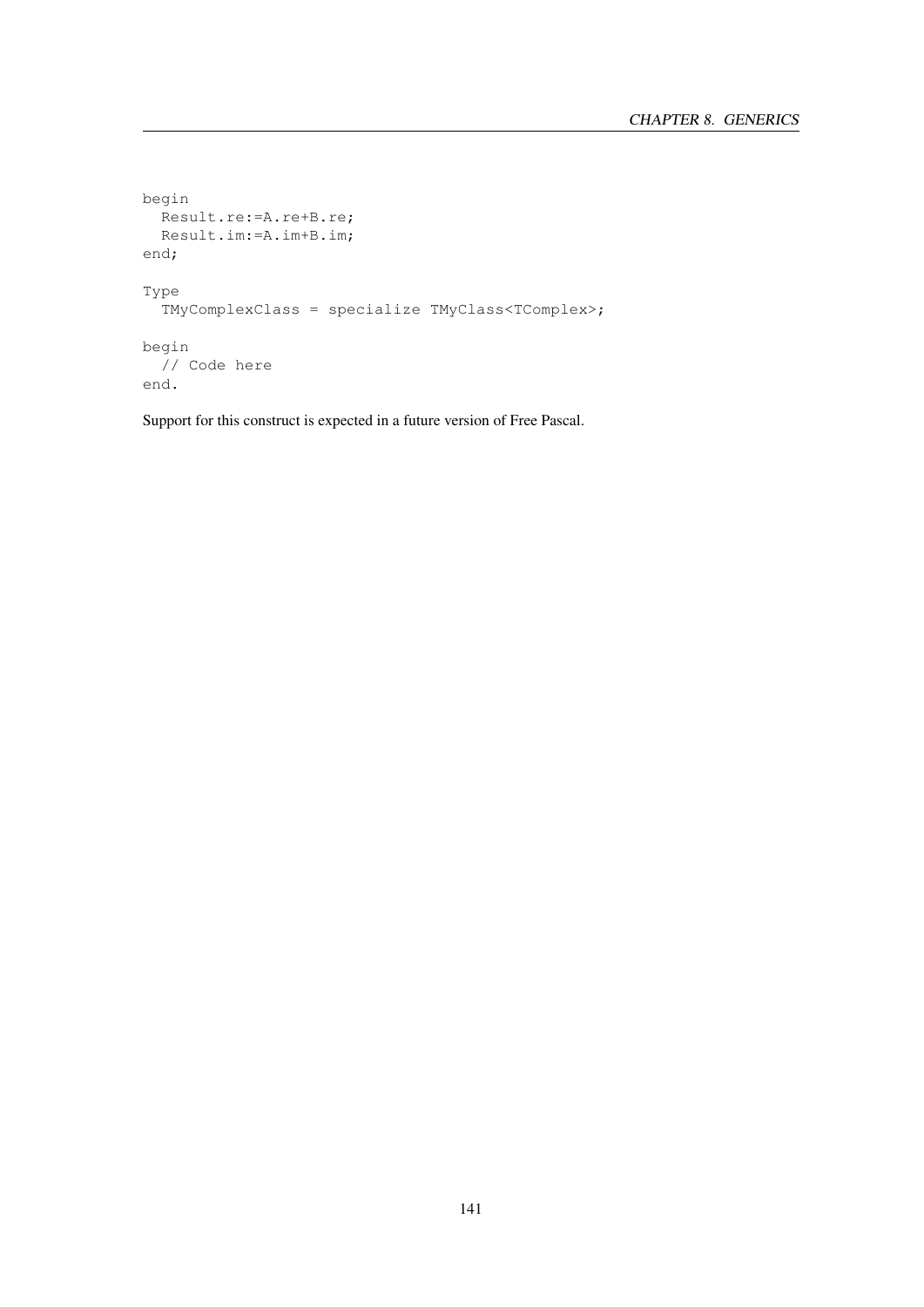# Chapter 9

# Extended records

### 9.1 Definition

Extended records are in many ways equivalent to objects and to a lesser extent to classes: they are records which have methods associated with them, and properties. Like objects, when defined as a variable they are allocated on the stack. They do not need to have a constructor. Extended records have limitations over objects and classes in that they do not allow inheritance and polymorphism. It is impossible to create a descendant record of a record<sup>[1](#page-142-0)</sup>.

Why then introduce extended records ? They were introduced by Delphi 2005 to support one of the features introduced by .NET. Delphi deprecated the old TP style of objects, and re-introduced the features of .NET as extended records. Free Pascal aims to be Delphi compatible, so extended records are allowed in Free Pascal as well, but only in Delphi mode.

If extended records are desired in ObjFPC mode, then a mode switch must be used:

```
{$mode objfpc}
{$modeswitch advancedrecords}
```
Compatibility is not the only reason for introducing extended records. There are some practical reasons for using methods or properties in records:

- 1. It is more in line with an object-oriented approach to programming: the type also contains any methods that work on it.
- 2. In contrast with a procedural approach, putting all operations that work on a record in the record itself, allows an IDE to show the available methods on the record when it is displaying code completion options.

Defining an extended record is much like defining an object or class:



<span id="page-142-0"></span><sup>&</sup>lt;sup>1</sup> although it can be enhanced using record helpers, more about this in the chapter on record helpers.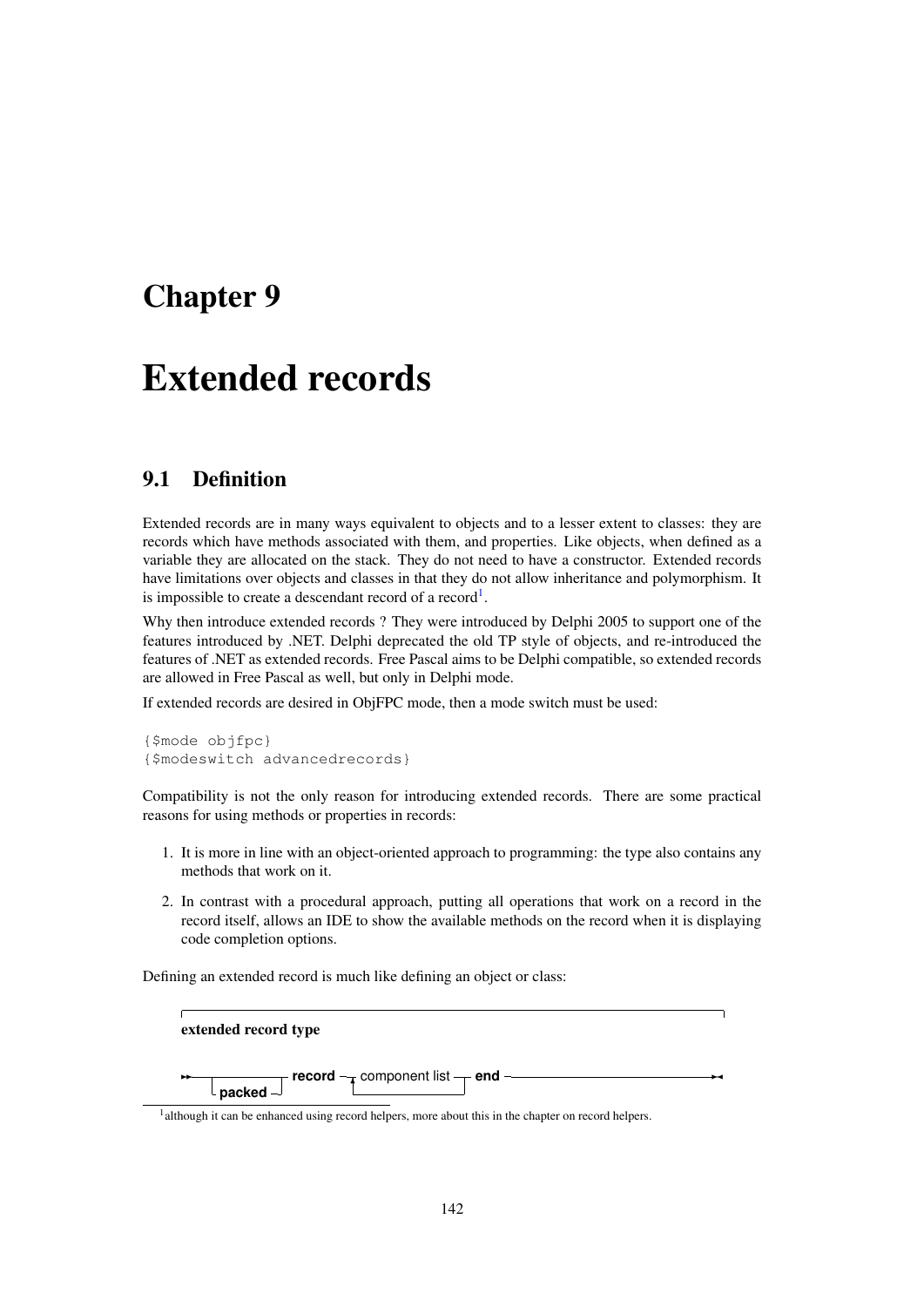

Some of the restrictions when compared to classes or objects are obvious from the syntax diagram:

- No inheritance of records.
- No published and protected section exists.
- Constructors or destructors cannot be defined.
- Class methods (if one can name them so) require the static keyword.
- Methods cannot be virtual or abstract this is a consequence of the fact that there is no inheritance.

Other than that the definition much resembles that of a class or object, except that operators can be defined in an extended record.

Remark In the case of a variant record, the Case keyword implicitly starts a var section, meaning class variables or methods are not allowed in the variant part of the record.

The following are few examples of valid extended record definitions:

```
TTest1 = record
  a : integer;
  function Test(aRecurse: Boolean): Integer;
end;
TTest2 = record
private
  A,b : integer;
public
  procedure setA(AValue : integer);
  property SafeA : Integer Read A Write SetA;
end;
TTest3 = packed record
```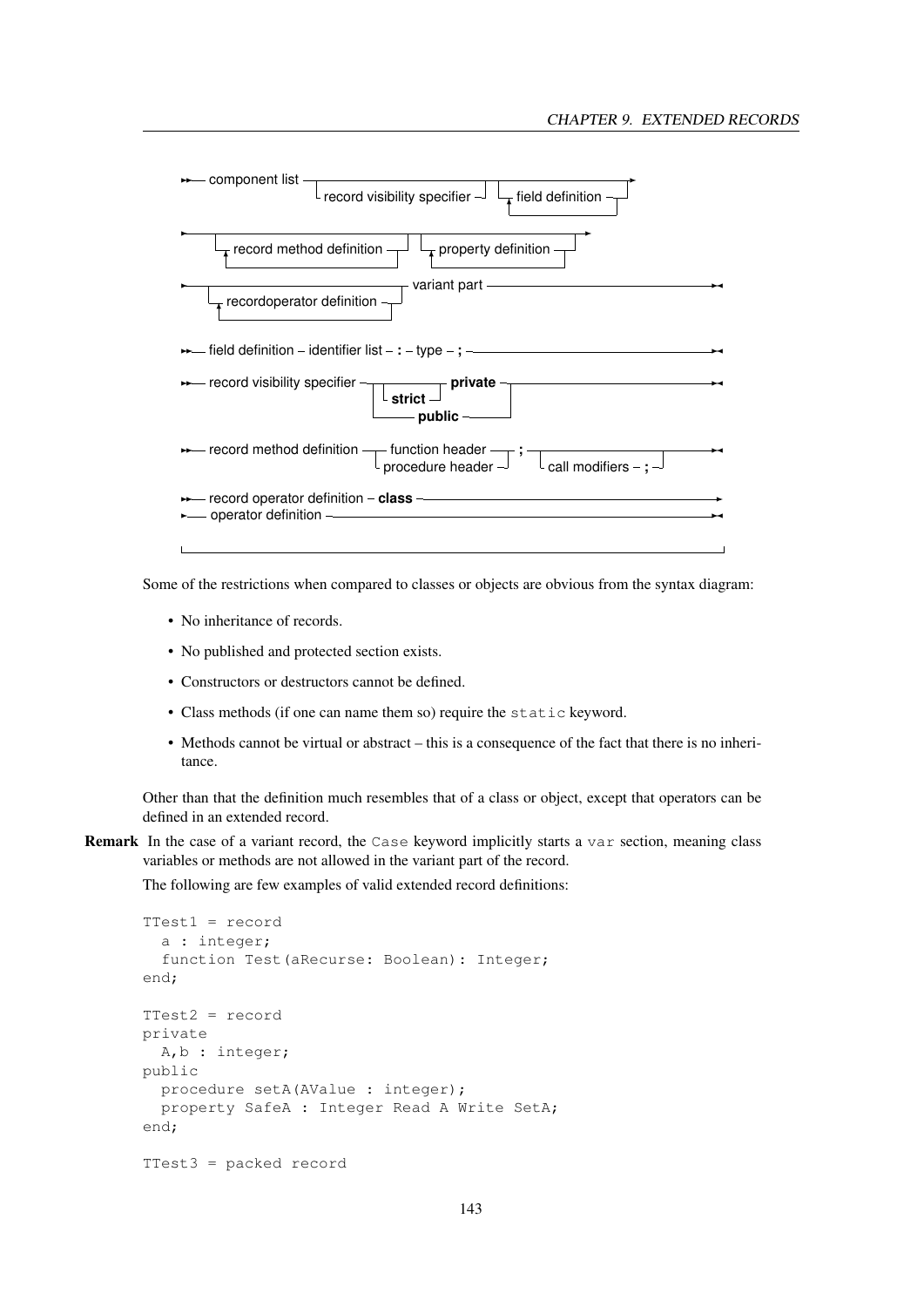```
private
  fA,fb : byte;
  procedure setA(AValue : Integer);
  function geta : integer;
public
  property A : Integer Read GetA Write SetA;
end;
TTest4 = record
 private
   a : Integer;
 protected
   function getp : integer;
 public
   b : string;
   procedure setp (aValue : integer);
   property p : integer read Getp Write SetP;
 public
 case x : integer of
   1 : (Q : string[10]);
   2 : (S : String[10]);
 end;
```
Note that it is possible to specify a visibility for the members of the record. This is particularly useful for example when creating an interface to a C library: the actual fields can be declared hidden, and more "pascal" like properties can be exposed which act as the actual fields. The TTest3 record definition shows that the packed directive can be used in extended records. Extended records have the same memory layout as their regular counterparts: the methods and properties are not part of the record structure in memory.

The TTest4 record definition in the above examples shows that the extended record still has the ability to define a variant part. As with the regular record, the variant part must come last. It cannot contain methods.

#### 9.2 Extended record enumerators

Extended records can have an enumerator. To this end, a function returning an enumerator record must be defined in the extended record:

```
{$mode objfpc}
{$modeswitch advancedrecords}
type
 TIntArray = array[0..3] of Integer;
 TEnumerator = record
 private
   FIndex: Integer;
   FArray: TIntArray;
    function GetCurrent: Integer;
 public
    function MoveNext: Boolean;
    property Current: Integer read GetCurrent;
 end;
```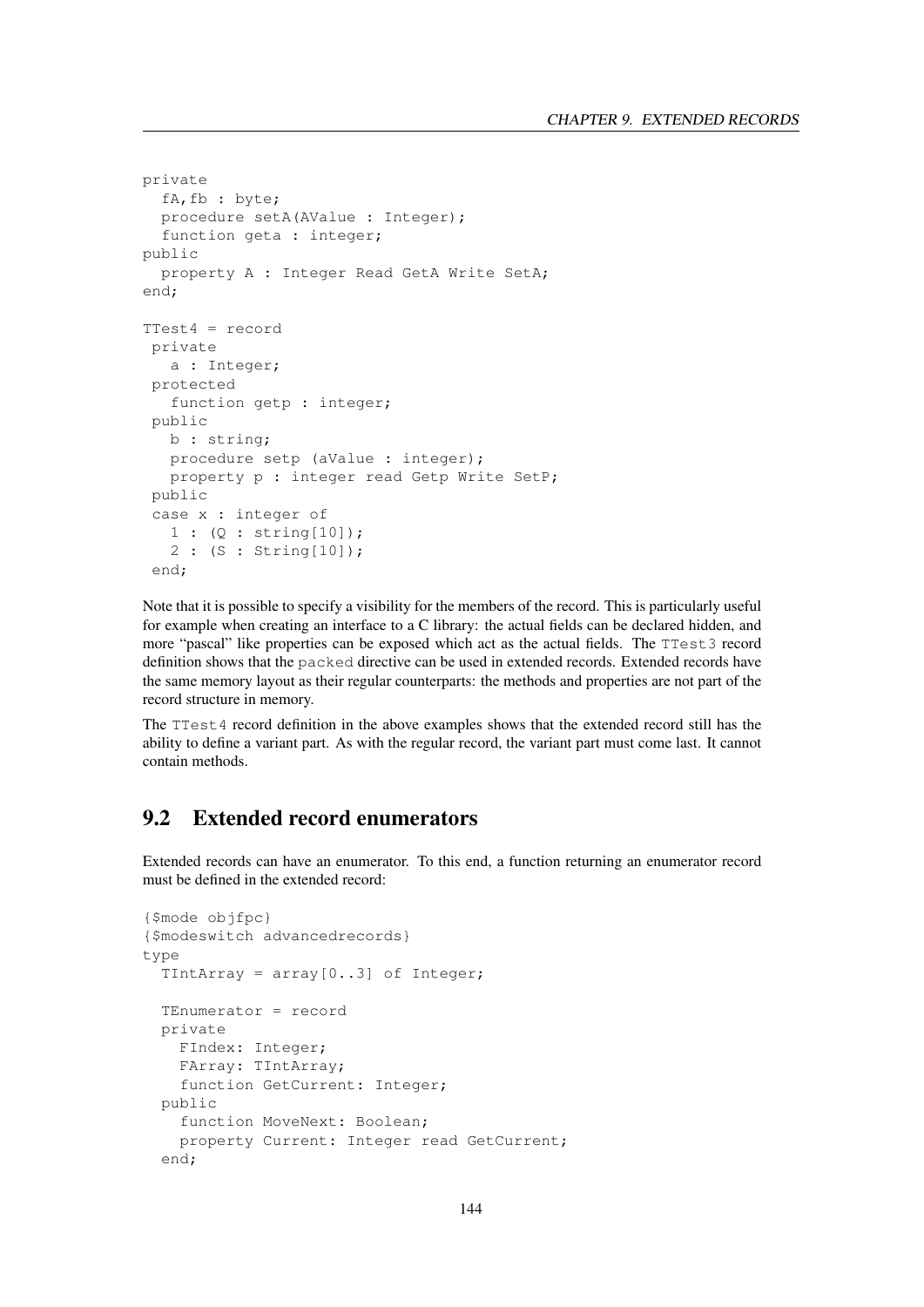```
TMyArray = record
    F: array<sup>[0..3]</sup> of Integer;
    function GetEnumerator: TEnumerator;
  end;
function TEnumerator.MoveNext: Boolean;
begin
  inc(FIndex);
  Result := FIndex < Length(FArray);
end;
function TEnumerator.GetCurrent: Integer;
begin
 Result := FArray[FIndex];
end;
function TMyArray.GetEnumerator: TEnumerator;
begin
  Result.FArray := F;
  Result.FIndex := -1;end;
```
After these definitions, the following code will compile and enumerate all elements in F:

```
var
 Arr: TMyArray;
 I: Integer;
begin
 for I in Arr do
   WriteLn(I);
end.
```
The same effect can be achieved with the enumerator operator:

```
{$mode objfpc}
{$modeswitch advancedrecords}
type
  TIntArray = array[0..3] of Integer;
  TEnumerator = record
  private
   FIndex: Integer;
    FArray: TIntArray;
    function GetCurrent: Integer;
  public
    function MoveNext: Boolean;
    property Current: Integer read GetCurrent;
  end;
  TMyArray = record
   F: array<sup>[0..3]</sup> of Integer;
  end;
```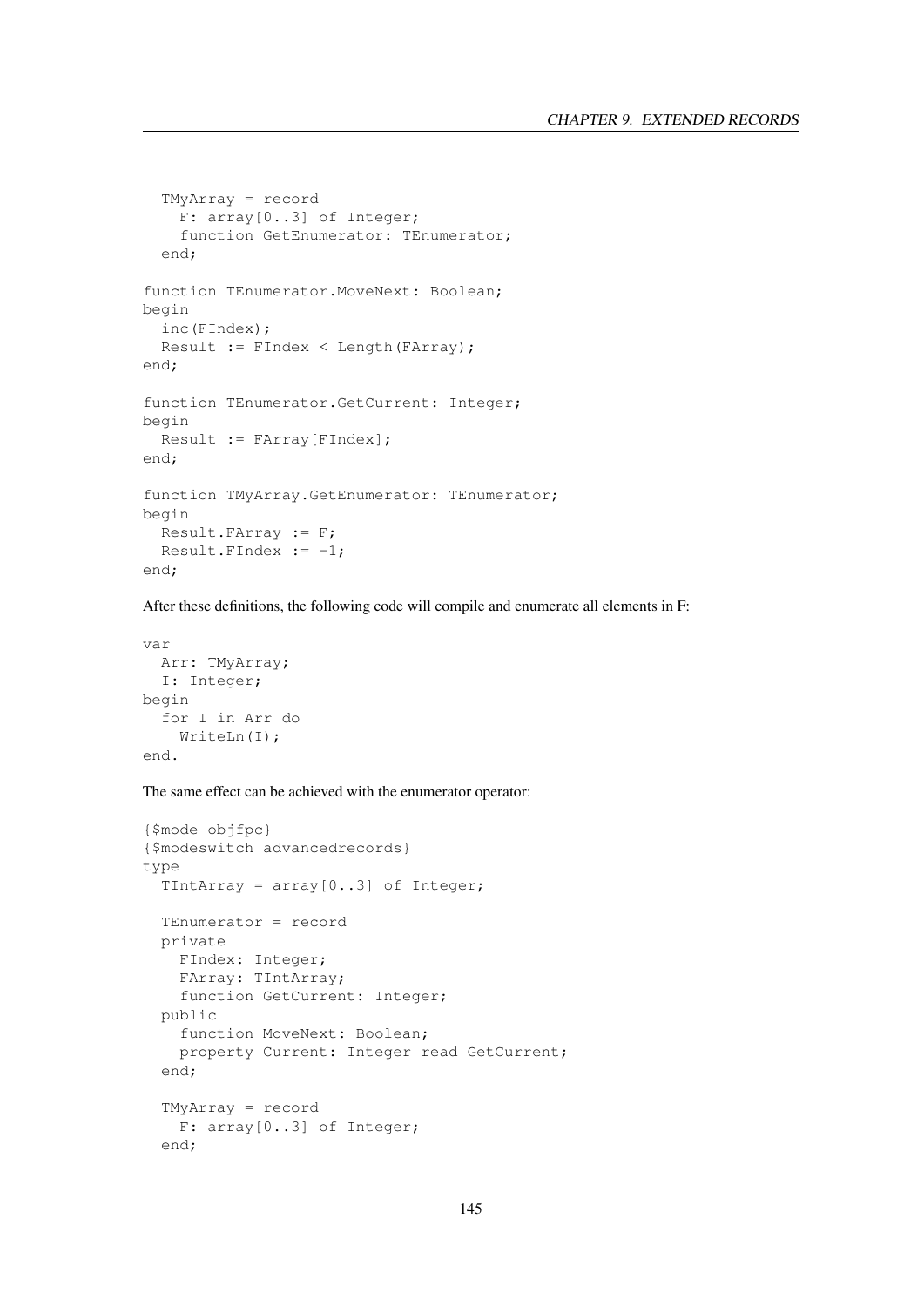```
function TEnumerator.MoveNext: Boolean;
begin
  inc(FIndex);
  Result := FIndex < Length(FArray);
end;
function TEnumerator.GetCurrent: Integer;
begin
  Result := FArray[FIndex];
end;
operator Enumerator(const A: TMyArray): TEnumerator;
begin
 Result.FArray := A.F;
  Result.FIndex := -1;end;
```
This will allow the code to run as well.

#### 9.3 Record operators

Operator overloading is treated in detail in the chapter on operator overloading chapter [15,](#page-233-0) page [233.](#page-233-0) However, since Delphi implemented operator overloading as part of advanced records, a few words need to be said about it here.

As can be seen in the syntax diagram for extended records, FPC supports the Delphi syntax for operators on extended records. This syntax is available in both  $Ob$  jFPC and  $Delphi$  mode.

In  $\phi$  if  $\phi$  mode, the operators must be defined with their symbolic names, just as regular operator overloads:

```
{$mode objfpc}
{$modeswitch advancedrecords}
Type
 TComplex = record
    Re,Im : Double;
    class operator +(a,b : TComplex) : TComplex;
 end;
class operator TComplex.+ (a,b : TComplex) : TComplex;
begin
 Result.re:=A.re+B.re;
 Result.im:=A.im+B.im;
end;
```
The operators work just as they would if they were defined using the regular FPC syntax for operators, but this syntax is of course limited to record types. Note that they have the class keyword prefixed, and have the record type name prepended in the implementation.

As indicated above, in ObjFPC mode, the operators must be indicated with their symbol names. By contrast, in Delphi mode, the names of the operators can also be used, similar to the syntax in Delphi:

{\$mode delphi}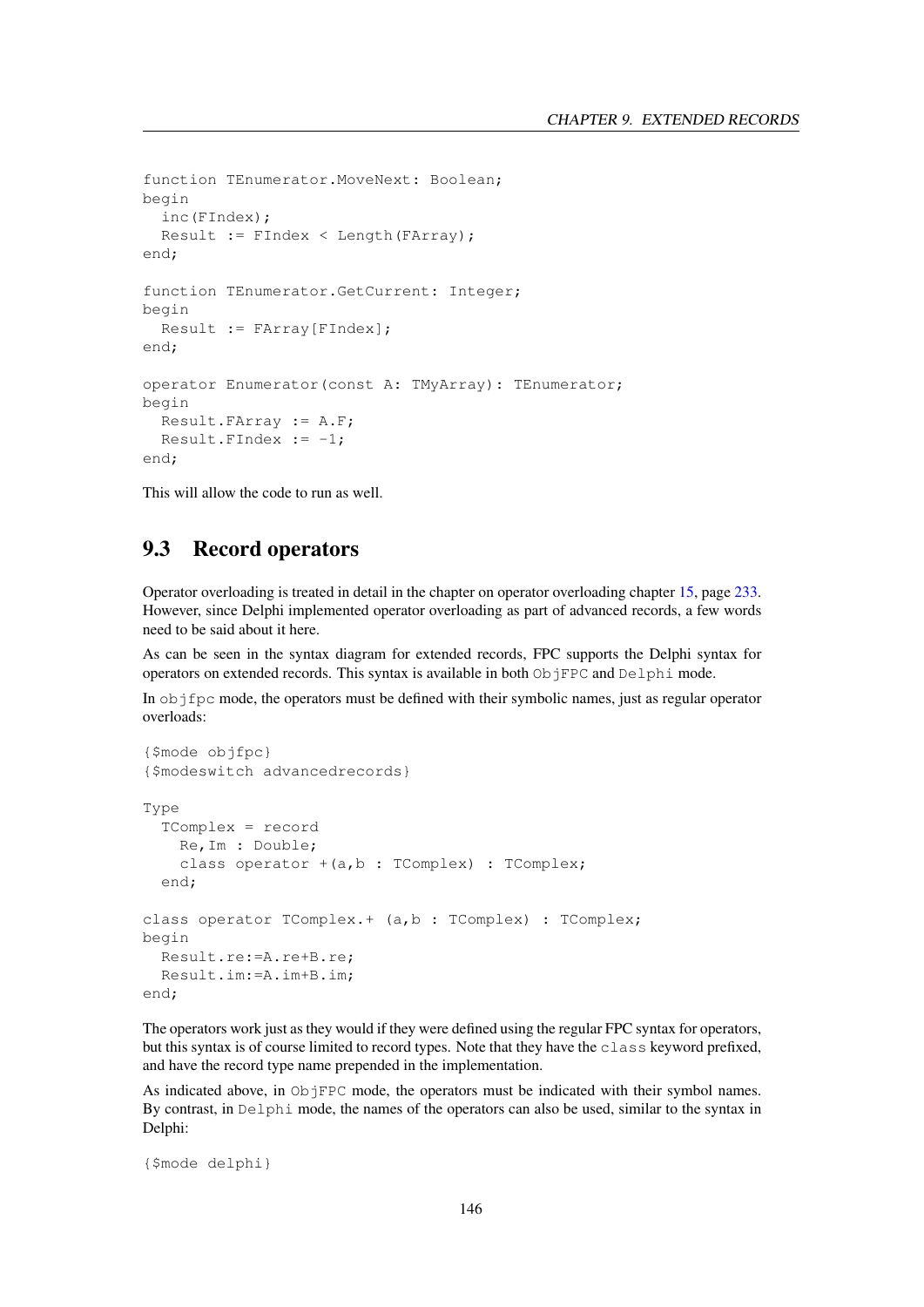```
Type
  TComplex = record
   Re,Im : Double;
    class operator add(a,b : TComplex) : TComplex;
  end;
class operator TComplex.add (a,b : TComplex) : TComplex;
begin
  Result.re:=A.re+B.re;
  Result.im:=A.im+B.im;
end;
```
This is of course because the syntax must be compatible with Delphi.

Below is a table that links the symbolic operator names to the plain-text name. Note that some FPC operators do not have an equivalent usin a Delphi name.

| Table 9.1: Operator names |  |  |
|---------------------------|--|--|
|---------------------------|--|--|

| Symbol                       | Name                     |
|------------------------------|--------------------------|
| $^{+}$                       | add or positive          |
|                              | subtract or negative     |
| $\star$                      | multiply                 |
| $\prime$                     | divide                   |
| $\star\star$                 | (no equivalent)          |
| $>\lt$                       | (no equivalent)          |
| $=$                          | equal                    |
| $\lt$                        | lessthan                 |
| $\leq$                       | lessthanorequal          |
| $\geq$                       | greaterthan              |
| $>=$                         | greaterthanorequal       |
| $\left\langle \right\rangle$ | notequal                 |
| $: =$                        | implicit                 |
| in                           | in                       |
| shr                          | rightshift               |
| shl                          | leftshift                |
| div                          | intdivide                |
| mod                          | modulus                  |
| and                          | bitwiseand or logicaland |
| or                           | bitwiseor or logicalor   |
| xor                          | bitwisexor               |
| not                          | logicalnot               |

For example, the power operator (\*\*) can be used in Delphi mode using its symbolic name:

```
{$mode delphi}
{$modeswitch advancedrecords}
Type
  TComplex = record
   Re,Im : Double;
   class operator **(a,b : TComplex) : TComplex;
  end;
```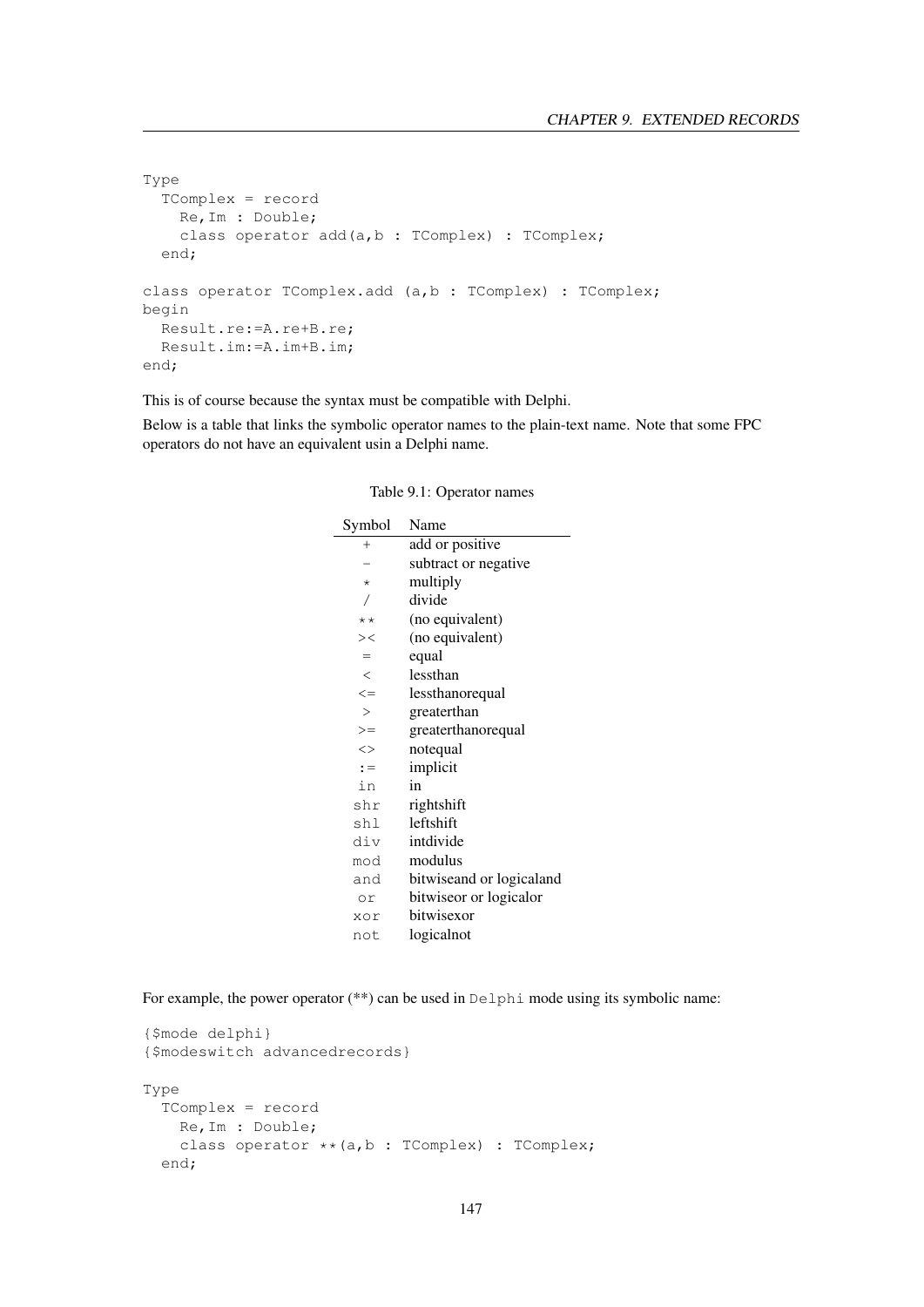```
class operator TComplex.** (a,b : TComplex) : TComplex;
begin
 Result.re:=-B.re;
 Result.im:=-B.im;
end;
Var
 a,b : TComplex;
begin
 a:=a**b;end.
```
More information on operator overloading can be found in the chapter on operator overloading chapter [15,](#page-233-0) page [233.](#page-233-0)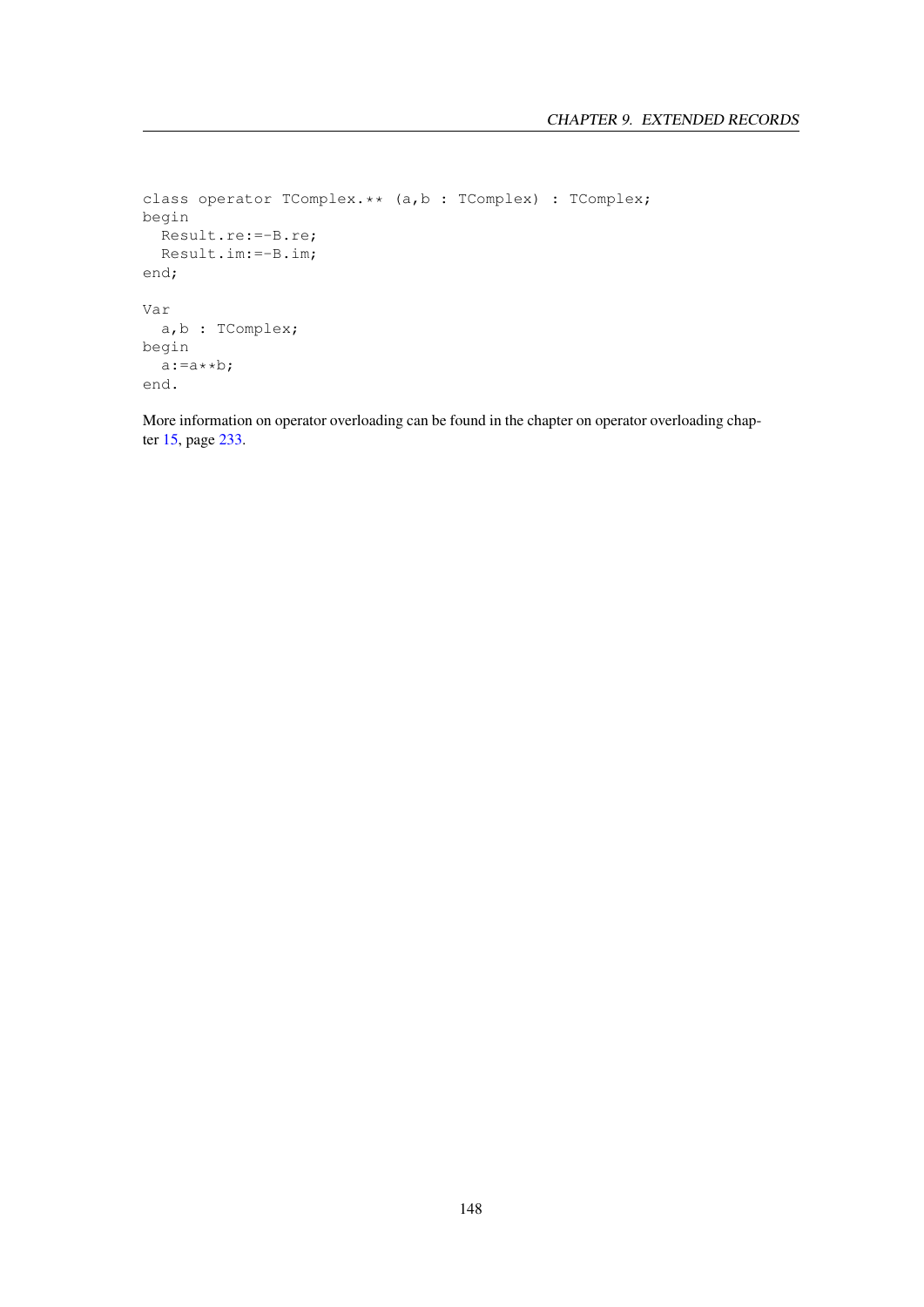# Chapter 10

# Class, Record and Type helpers

#### 10.1 Definition

Class, record and type helpers can be used to add methods to an existing class, record or simple type, without making a derivation of the class or re-declaring the record.

For a record or a simple type, the type helper acts as if record or the simple type is a class, and methods are declared for it. Inside the methods, Self will refer to the value of the record or simple type.

For classes, the effect is like inserting a method in the method table of the class. If the helper declaration is in the current scope of the code, then the methods and properties of the helper can be used as if they were part of the class declaration for the class or record that the helper extends.

The syntax diagram for a class, record or type helper is presented below:

| <b>Helper type</b>                                                                                                                                                                                                                                                                                                                                                                                                               |
|----------------------------------------------------------------------------------------------------------------------------------------------------------------------------------------------------------------------------------------------------------------------------------------------------------------------------------------------------------------------------------------------------------------------------------|
| $\leftarrow$ class — helper —<br>record — $\left(\frac{1}{2} + \frac{1}{2} + \frac{1}{2} + \frac{1}{2} + \frac{1}{2} + \frac{1}{2} + \frac{1}{2} + \frac{1}{2} + \frac{1}{2} + \frac{1}{2} + \frac{1}{2} + \frac{1}{2} + \frac{1}{2} + \frac{1}{2} + \frac{1}{2} + \frac{1}{2} + \frac{1}{2} + \frac{1}{2} + \frac{1}{2} + \frac{1}{2} + \frac{1}{2} + \frac{1}{2} + \frac{1}{2} + \$<br>$\longleftarrow$ end – hint modifiers – |
| Aller component list - method definition -                                                                                                                                                                                                                                                                                                                                                                                       |

The diagram shows that a helper definition looks very much like a regular class definition. It simply declares some extra constructors, methods, properties and fields for a class: the class, record or simple type for which the helper is an extension is indicated after the for keyword.

Since an enumerator for a class is obtained through a regular method, class helpers can also be used to override the enumerators for the class.

As can be seen from the syntax diagram, it is possible to create descendants of helpers: the helpers can form a hierarchy of their own, allowing to override methods of a parent helper. They also have visibility specifiers, just like records and classes.

As in an instance of the class, the Self identifier in a method of a class helper refers to the class instance (not the helper instance). For a record, it refers to the record.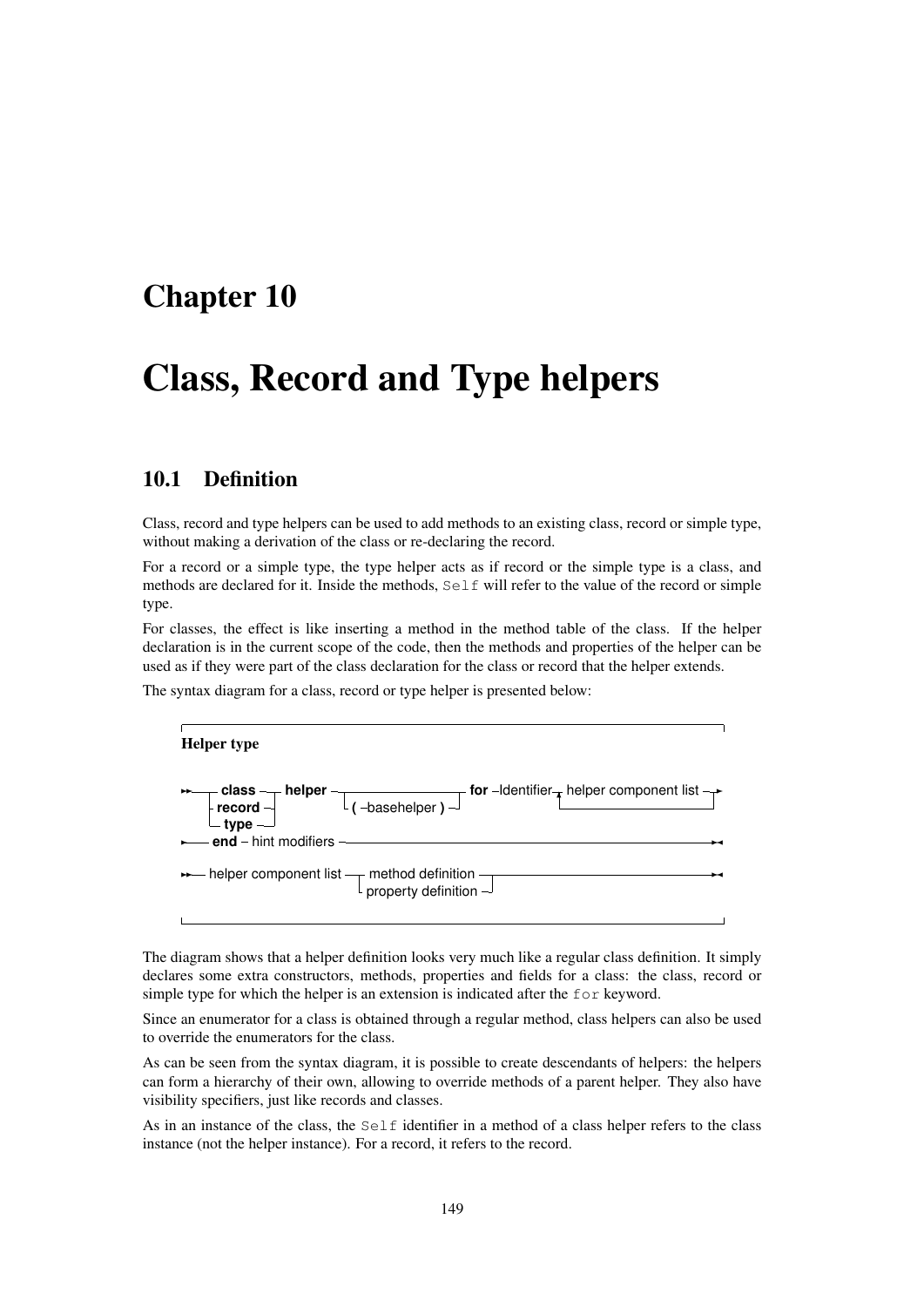The following is a simple class helper for the TObject class, which provides an alternate version of the standard ToString method.

```
TObjectHelper = class helper for TObject
  function AsString(const aFormat: String): String;
end;
function TObjectHelper.AsString(const aFormat: String): String;
begin
  Result := Format(aFormat, [ToString]);
end;
var
 o: TObject;
begin
 Writeln(o.AsString('The object''s name is %s'));
end.
```
- Remark The helper modifier is only a modifier just after the class or record keywords. That means that the first member of a class or record cannot be named helper. A member of a class or record can be called helper, it just cannot be the first one, unless it is escaped with a  $\&$ , as for all identifiers that match a keyword.
- Remark Support for type helpers requires the use of Delphi mode or the use of a typehelpers modeswitch in other modes:

{\$MODESWITCH TYPEHELPERS}

Remark Support for record helpers requires the use of Delphi mode or the use of a advancedrecords modeswitch in other modes:

{\$MODESWITCH ADVANCEDRECORDS}

#### 10.2 Restrictions on class helpers

It is not possible to extend a class with any method or property. There are some restrictions on the possibilities:

- Destructors or class destructors are not allowed.
- Class constructors are not allowed.
- Class helpers cannot descend from record helpers, and cannot extend record types.
- Field definitions are not allowed. Neither are class fields.
- Properties that refer to a field are not allowed. This is in fact a consequence of the previous item.
- Abstract methods are not allowed.
- Virtual methods of the class cannot be overridden. They can be hidden by giving them the same name or they can be overloaded using the overload directive.
- Unlike for regular procedures or methods, the overload specifier must be explicitly used when overloading methods from a class in a class helper. If overload is not used, the extended type's method is hidden by the helper method (as for regular classes).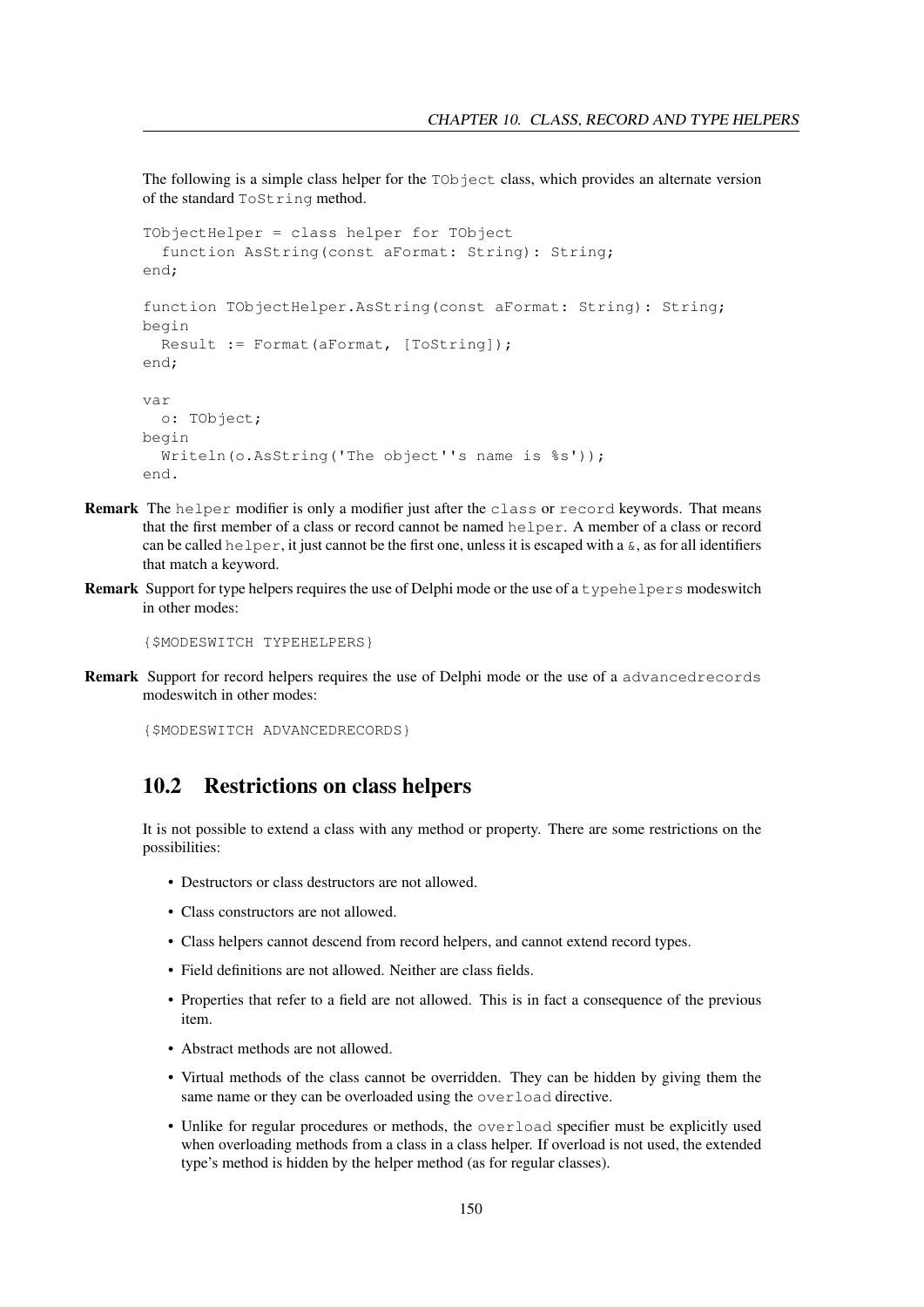The following modifies the previous example by overloading the ToString method:

```
TObjectHelper = class helper for TObject
  function ToString(const aFormat: String): String; overload;
end;
function TObjectHelper.ToString(const aFormat: String): String;
begin
 Result := Format(aFormat, [ToString]);
end;
var
 o: TObject;
begin
 Writeln(o.ToString('The object''s name is %s'));
end.
```
#### 10.3 Restrictions on record helpers

Records do not offer the same possibilities as classes do. This reflects on the possibilities when creating record helpers. Below the restrictions on record helpers are enumerated:

• A record helper cannot be used to extend a class. The following will fail:

```
TTestHelper = record helper for TObject
end;
```
• Inside a helper's declaration the methods/fields of the extended record can't be accessed in e. g. a property definition. They can be accessed in the implementation, of course. This means that the following will not compile:

```
TTest = record
 Test: Integer;
end;
TTestHelper = record helper for TTest
 property AccessTest: Integer read Test;
end;
```
- Record helpers can only access public fields (in case an extended record with visibility specifiers is used).
- Inheritance of record helpers is only allowed in ObjFPC mode; In Delphi mode, it is not allowed.
- Record helpers can only descend from other record helpers, not from class helpers.
- Unlike class helpers, a descendent record helper must extend the same record type.
- In Delphi mode, it is not possible to call the extended record's method using inherited. It is possible to do so in ObjFPC mode. The following code needs ObjFPC mode to compile:

```
type
  TTest = record
```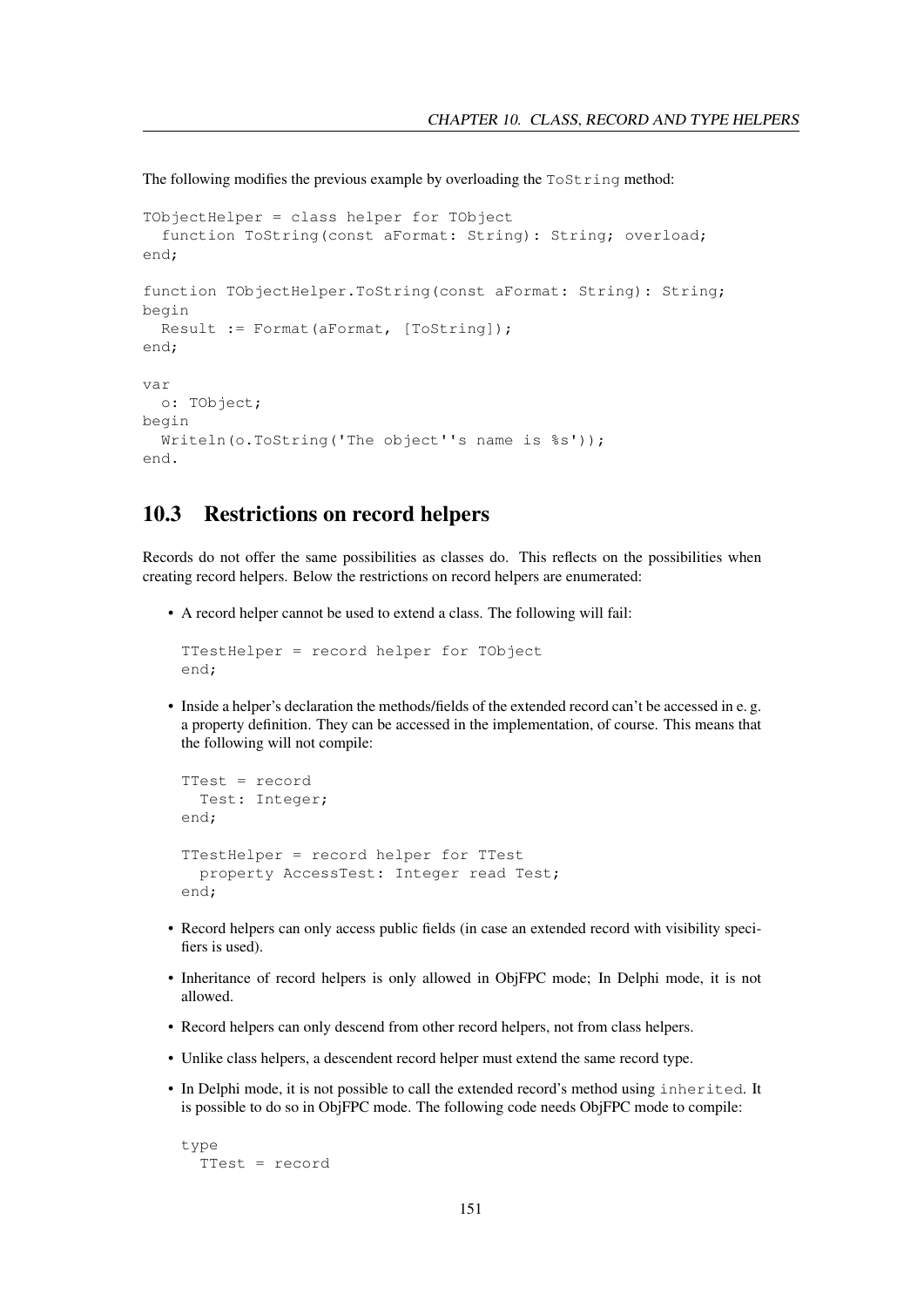```
function Test(aRecurse: Boolean): Integer;
  end;
  TTestHelper = record helper for TTest
    function Test(aRecurse: Boolean): Integer;
  end;
function TTest.Test(aRecurse: Boolean): Integer;
begin
  Result := 1;end;
function TTestHelper.Test(aRecurse: Boolean): Integer;
begin
  if aRecurse then
    Result := inherited Test(False)
  else
    Result := 2;end;
```
## 10.4 Considerations for (simple) type helpers

For simple types, the rules are pretty much the same as for records, plus there are some extra requirements:

• Support for type helpers needs to be activated using the modeswitch typehelpers:

```
{$modeswitch typehelpers}
```
This modeswitch is enabled by default only in mode Delphi and DelphiUnicode.

- In Delphi (and DelphiUnicode) mode, for stricter Delphi compatibility, the record helpers must be used instead of a type helper.
- The modes ObjFPC and MacPas use type helper, but the modeswitch TypeHelpers must be used.
- The following types are not supported:
	- $-$  All file types (Text, file of ...)
	- Procedural variables
	- Types like records, classes, Objective C classes, C++ classes, objects and interfaces are forbidden as well, the class helper must be used for classes. That means that for instance, the following will fail:

```
TTestHelper = type helper for TObject
end;
```
This of course means that all other simple types are supported.

- Type helpers can implement constructors.
- Inheritance of record helpers is only allowed in ObjFPC mode; In Delphi mode, it is not allowed.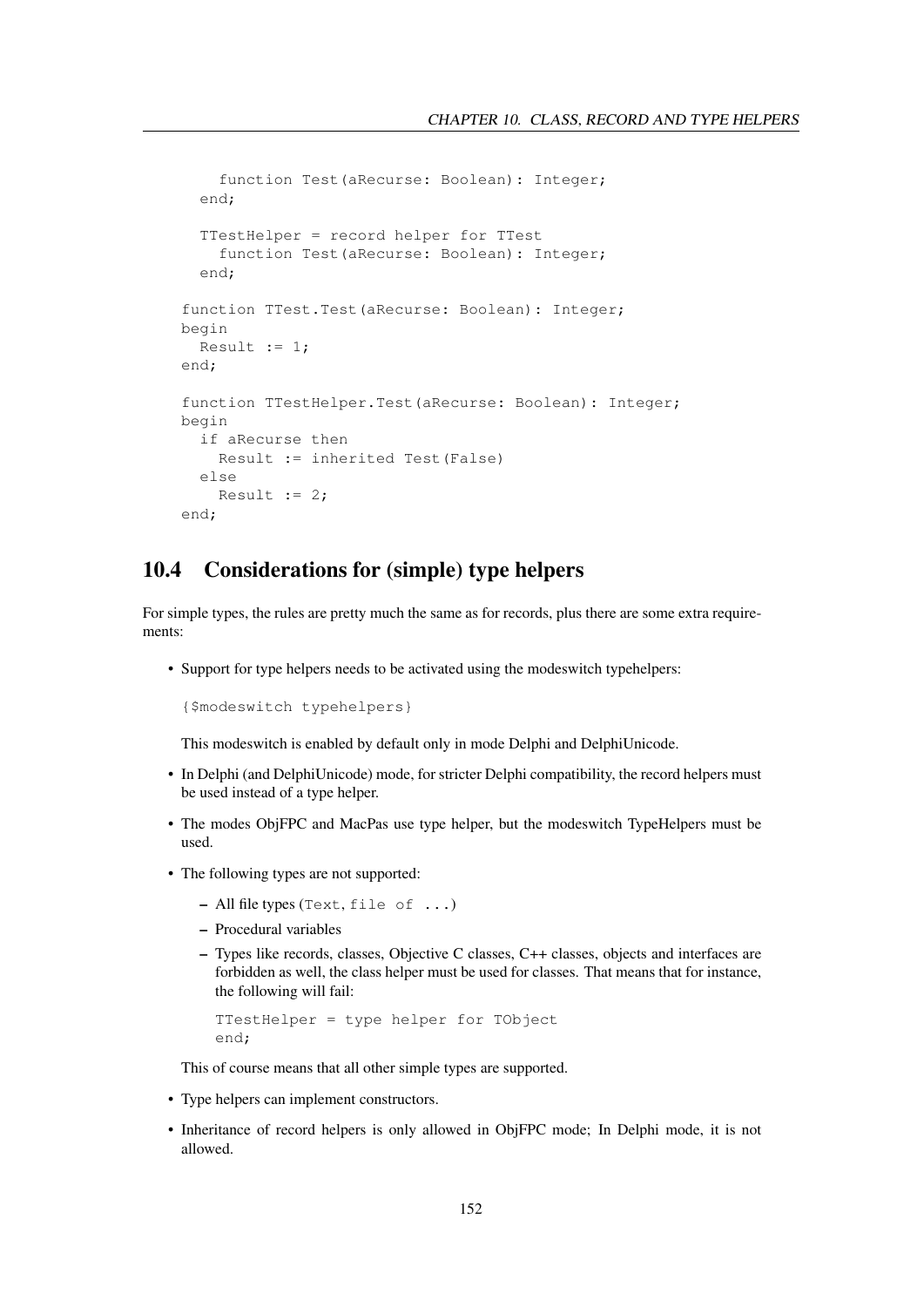- Type helpers can only descend from other type helpers, not from class or record helpers.
- A descendent type helper must extend the same type.

The following gives an idea of the possibilities:

```
{$mode objfpc}
{$modeswitch typehelpers}
type
 TLongIntHelper = type helper for LongInt
   constructor create(AValue: LongInt);
   class procedure Test; static;
   procedure DoPrint;
 end;
constructor TLongIntHelper.create(AValue: LongInt);
begin
 Self:=Avalue;
 DoPrint;
end;
class procedure TLongIntHelper.Test;
begin
   Writeln('Test');
end;
procedure TLongIntHelper.DoPrint;
begin
  Writeln('Value :',Self);
end;
var
 i: LongInt;
begin
 I := 123;
 i.Test;
 $12345678.Test;
 LongInt.Test;
 I := 123;i.DoPrint;
  $12345678.DoPrint;
```

```
end.
```
#### 10.5 A note on scope and lifetime for record and type helpers

For classes, the lifetime of an instance of a class is explicitly managed by the programmer. It is therefore clear what the Self parameter means and when it is valid.

Records and other simple types are allocated on the stack, which means they go out of scope when the function, procedure or method in which they are used, exits.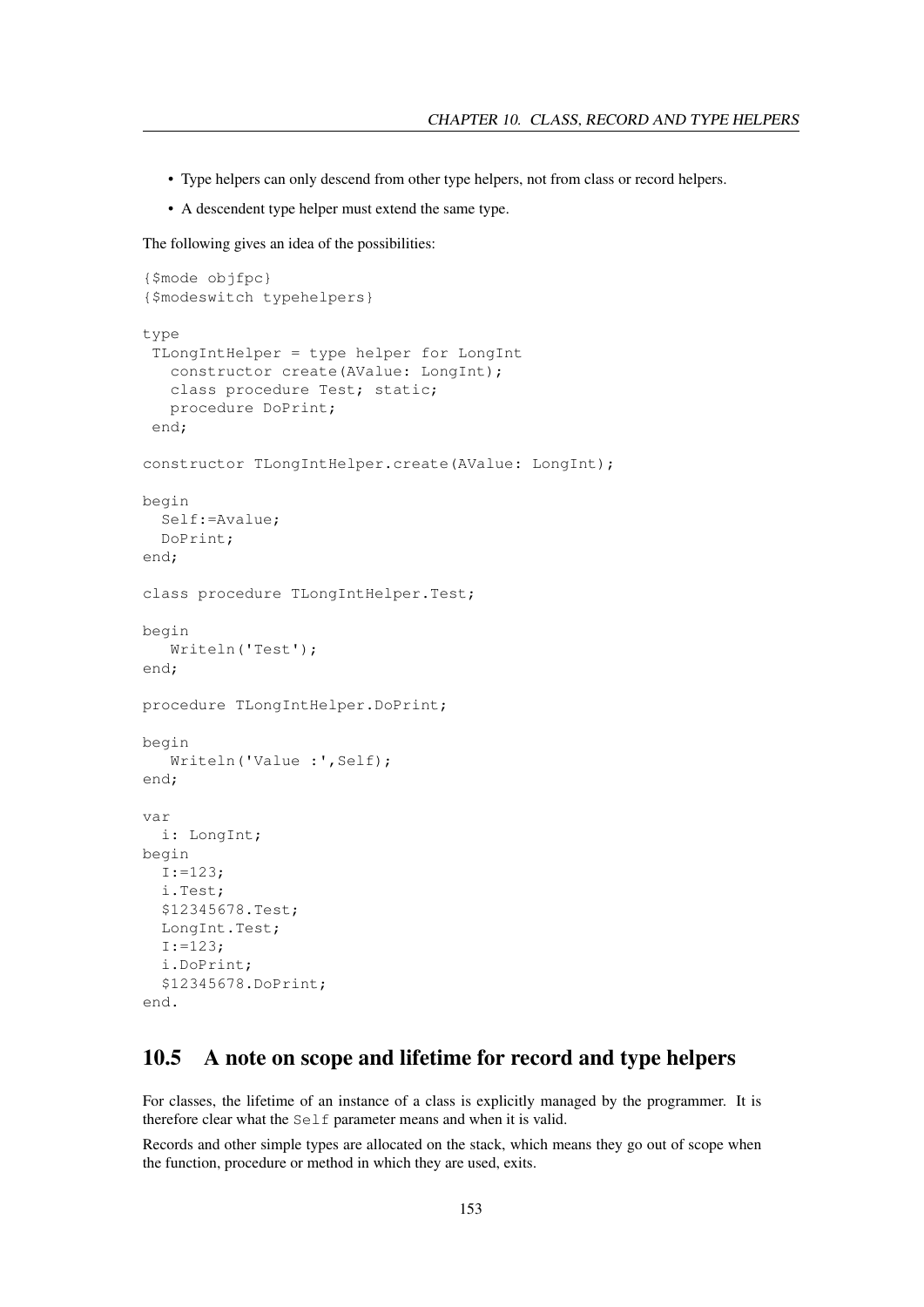Combined with the fact that helper methods are type compatible to class methods, and can therefore be used as event handlers, this can lead to surprising situations: The data pointer in a helper method is set to the address of the variable.

Consider the following example:

```
{$mode objfpc}
{$modeswitch typehelpers}
uses
  Classes;
type
  TInt32Helper = type helper for Int32
    procedure Foo(Sender: TObject);
  end;
procedure TInt32Helper.Foo(Sender: TObject);
begin
 Writeln(Self);
end;
var
 i: Int32 = 10;
 m: TNotifyEvent;
begin
 m := @i.Foo;WriteLn('Data : ',PtrUInt(TMethod(m).Data));
 m(nil);
end.
```
This will print something like (the actual value for data may differ):

Data : 6848896 10

The variable  $\pm$  is still in scope when  $m$  is called.

But changing the code to

```
{$mode objfpc}
{$modeswitch typehelpers}
uses
  Classes;
type
  TInt32Helper = type helper for Int32
    procedure Foo(Sender: TObject);
  end;
procedure TInt32Helper.Foo(Sender: TObject);
begin
 Writeln(Self);
end;
Function GetHandler : TNotifyEvent;
```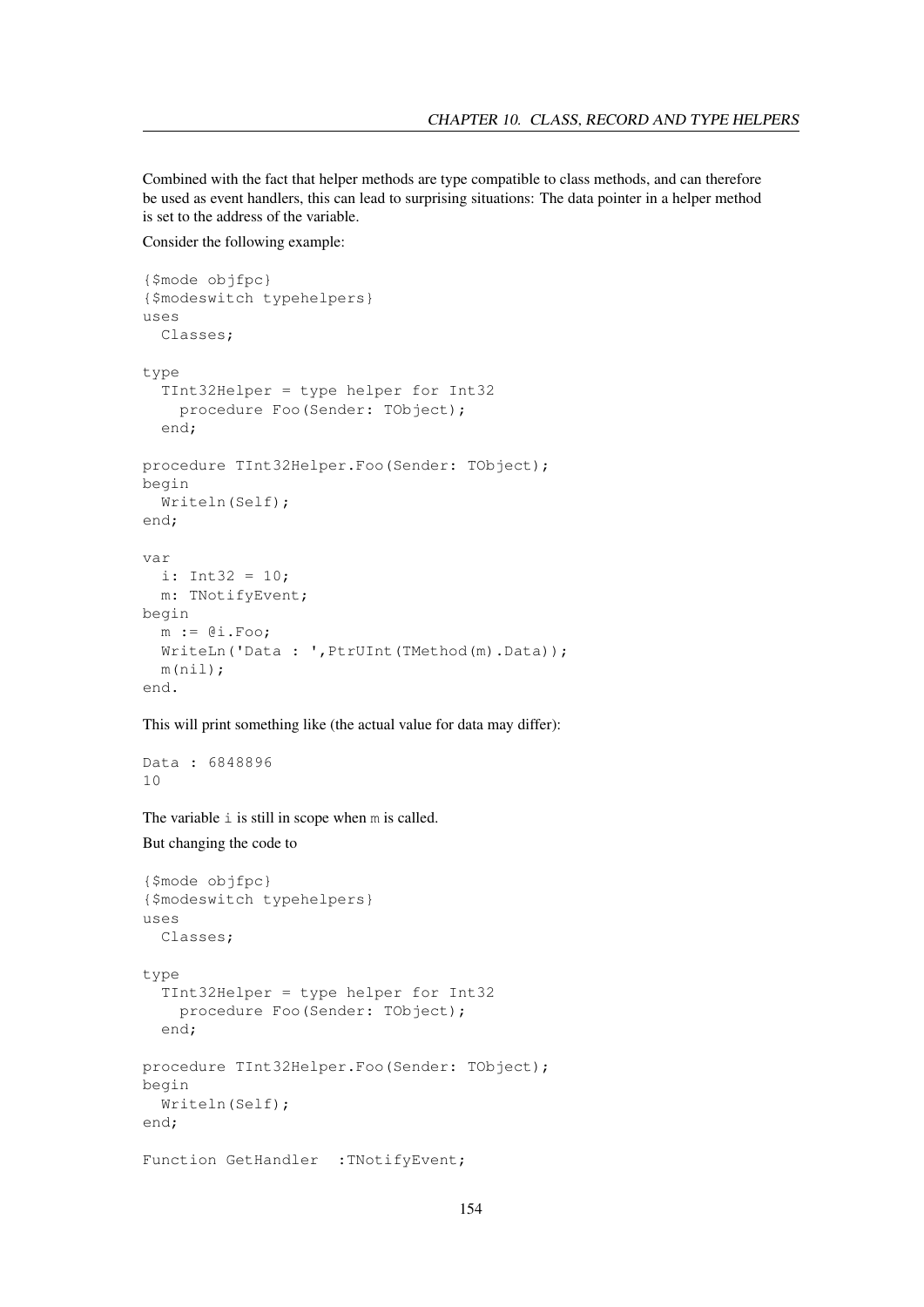```
var
  i: Int32 = 10;
begin
  Result:=@i.foo;
end;
Var
 m: TNotifyEvent;
begin
 m := GetHandler;
 WriteLn(PtrUInt(TMethod(m).Data));
 m(nil);
end.
```
The output will be:

```
140727246638796
\Omega
```
The actual output will depend on the architecture, but the point is that  $\pm$  is no longer in scope, making the output of its value meaningless, and possibly even leading to access violations and program crashes.

### 10.6 Inheritance

As noted in the previous section, it is possible to create descendants of helper classes. Since only the last helper class in the current scope can be used, it is necessary to descend a helper class from another one if methods of both helpers must be used. More on this in a subsequent section.

A descendent of a class helper can extend a different class than its parent. The following is a valid class helper for TMyObject:

```
TObjectHelper = class helper for TObject
 procedure SomeMethod;
end;
TMyObject = class(TObject)
end;
TMyObjectHelper = class helper(TObjectHelper) for TMyObject
 procedure SomeOtherMethod;
end;
```
The TMyObjectHelper extends TObjectHelper, but does not extend the TObject class, it only extends the TMyObject class.

Since records know no inheritance, it is obvious that descendants of record helpers can only extend the same record.

Remark For maximum delphi compatibility, it is impossible to create descendants of record helpers in Delphi mode.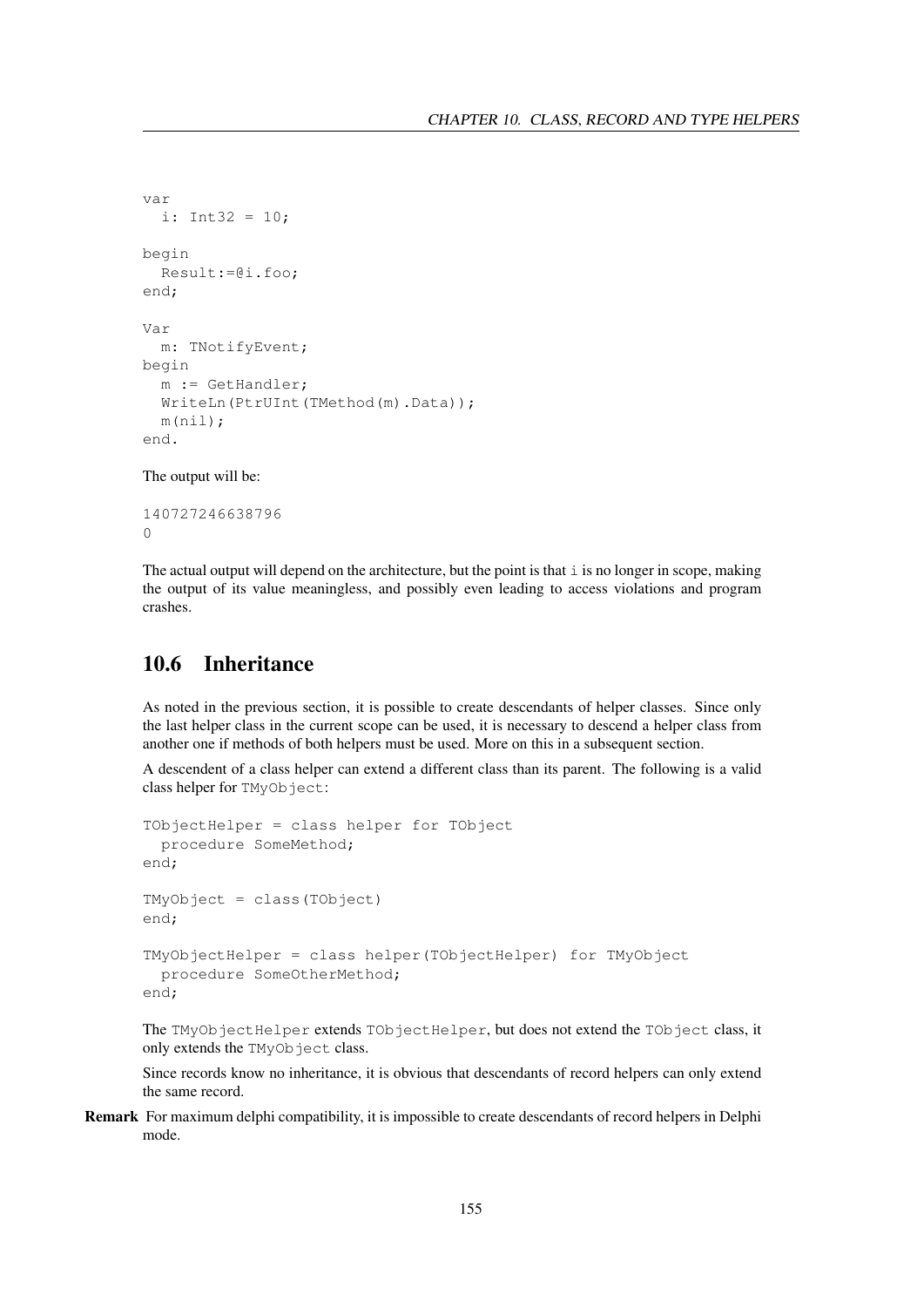#### 10.7 Usage

Once a helper class is defined, its methods can be used whenever the helper class is in scope. This means that if it is defined in a separate unit, then this unit should be in the uses clause wherever the methods of the helper class are used.

Consider the following unit:

```
{$mode objfpc}
{5h+}unit oha;
interface
Type
  TObjectHelper = class helper for TObject
    function AsString(const aFormat: String): String;
  end;
implementation
uses sysutils;
function TObjectHelper.AsString(const aFormat: String): String;
begin
  Result := Format(aFormat, [ToString]);
end;
end.
Then the following will compile:
Program Example113;
uses oha;
{ Program to demonstrate the class helper scope. }
Var
 o : TObject;
begin
  O:=TObject.Create;
  Writeln(O.AsString('O as a string: %s'));
end.
But, if a second unit (ohb) is created:
```

```
{$mode objfpc}
{$h+}
unit ohb;
```
interface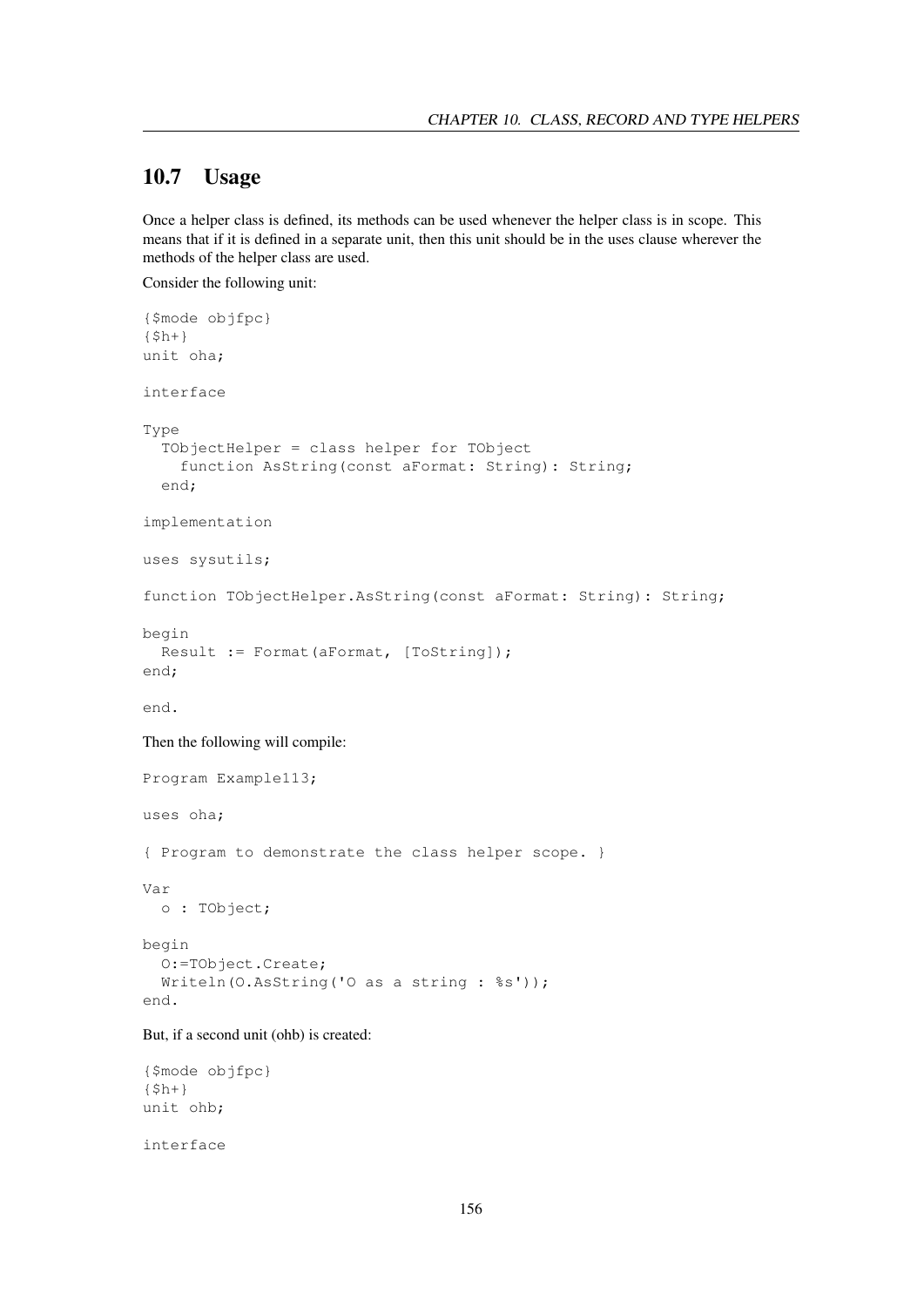```
Type
  TAObjectHelper = class helper for TObject
    function MemoryLocation: String;
  end;
implementation
uses sysutils;
function TAObjectHelper.MemoryLocation: String;
begin
  Result := format('%p',[pointer(Self)]);
end;
end.
And is added after the first unit in the uses clause:
Program Example113;
uses oha, ohb;
{ Program to demonstrate the class helper scope. }
Var
  o : TObject;
begin
  O:=TObject.Create;
```

```
Writeln(O.AsString('O as a string : %s'));
 Writeln(O.MemoryLocation);
end.
```
Then the compiler will complain that it does not know the method "AsString". This is because the compiler stops looking for class helpers as soon as the first class helper is encountered. Since the ohb unit comes last in the uses clause, the compiler will only use TAObjectHelper as the class helper.

The solution is to re-implement unit ohb:

```
{$mode objfpc}
{5h+}unit ohc;
interface
uses oha;
Type
  TAObjectHelper = class helper(TObjectHelper) for TObject
    function MemoryLocation: String;
  end;
implementation
```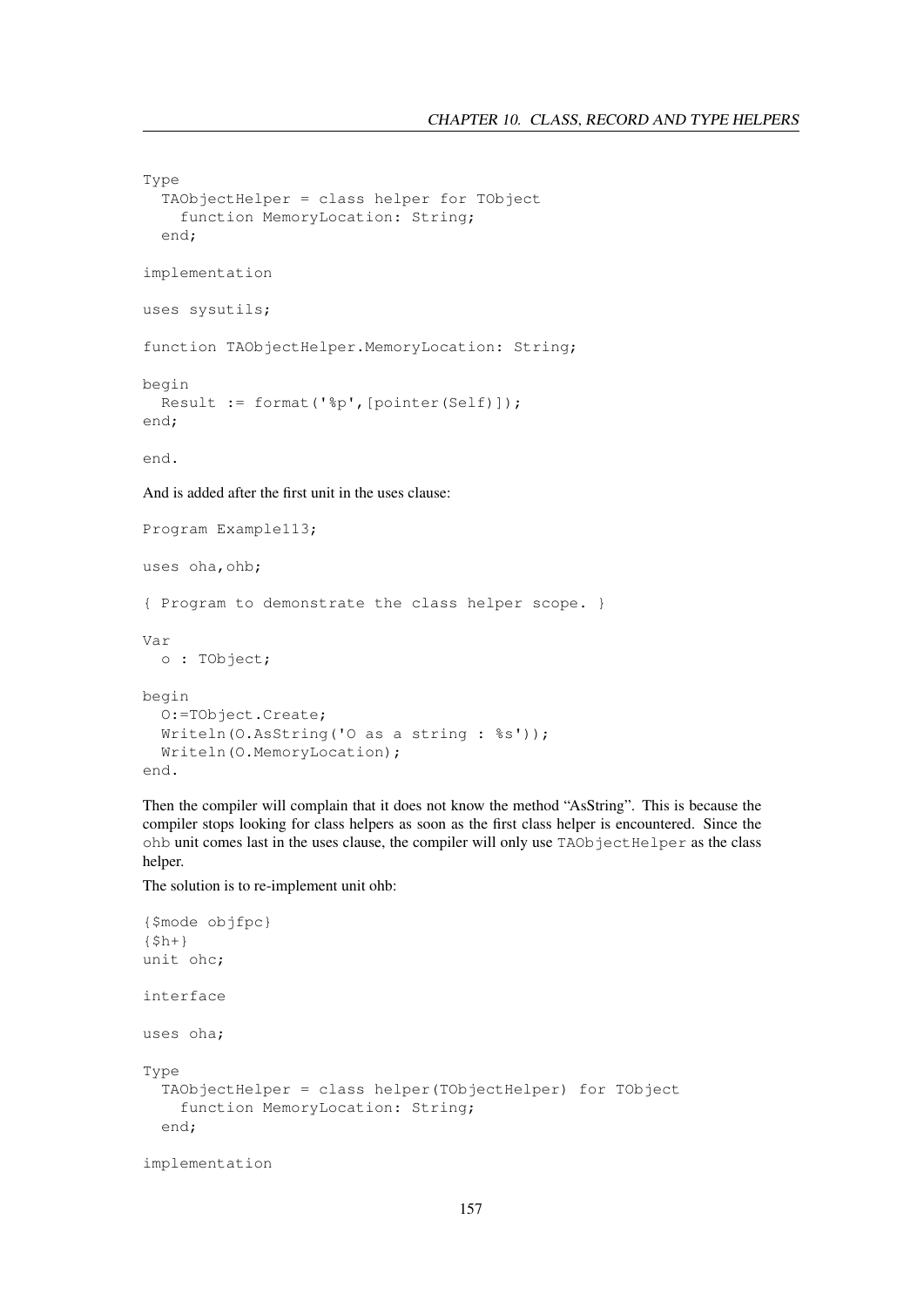```
uses sysutils;
function TAObjectHelper.MemoryLocation: String;
begin
 Result := format('%p',[pointer(Self)]);
end;
```
end.

And after replacing unit ohb with ohc, the example program will compile and function as expected.

Note that it is not enough to include a unit with a class helper once in a project; The unit must be included whenever the class helper is needed.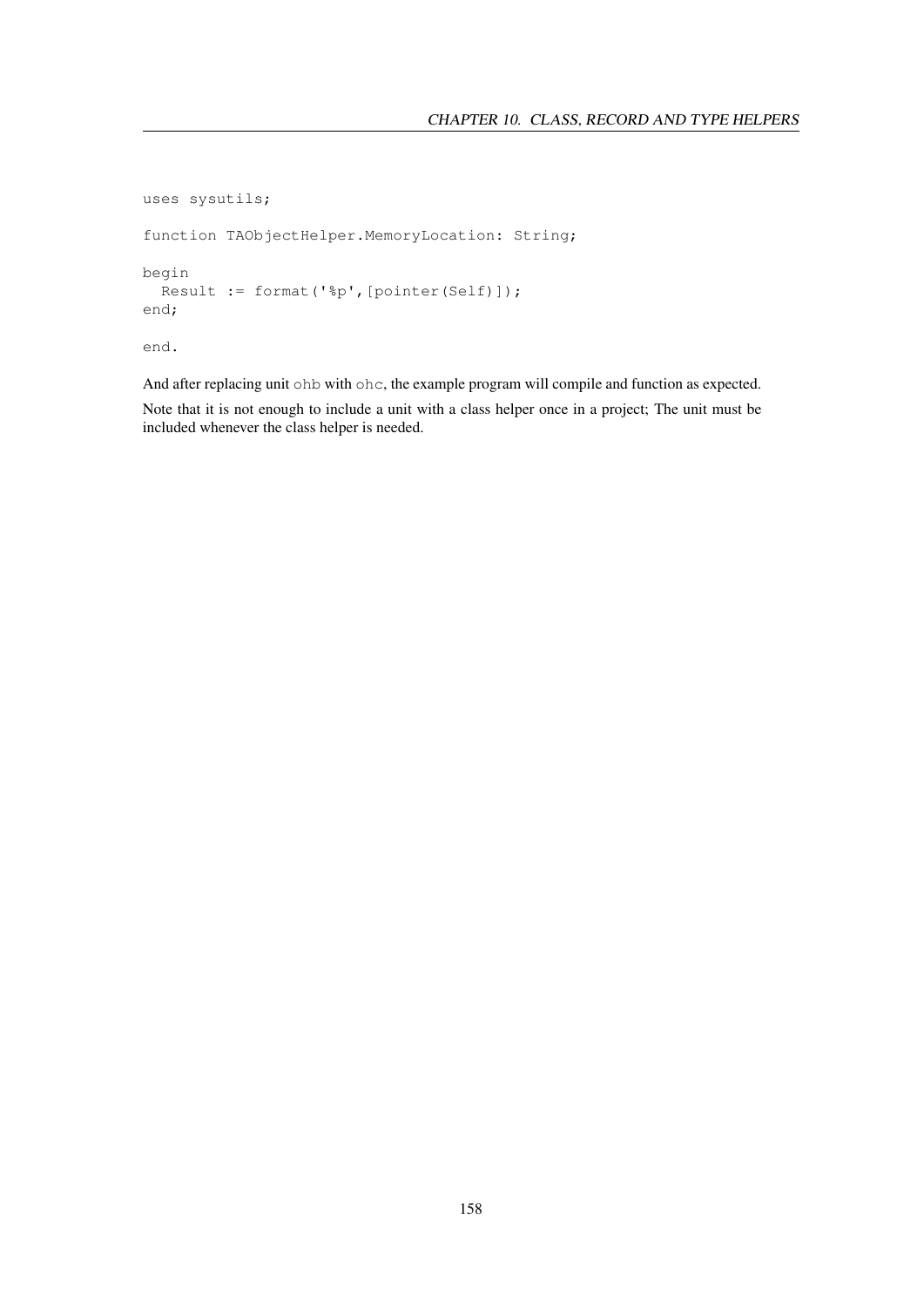# Chapter 11

# Objective-Pascal Classes

# 11.1 Introduction

The preferred programming language to access Mac OS X system frameworks is Objective-C. In order to fully realize the potential offered by system interfaces written in that language, a variant of Object Pascal exists in the Free Pascal compiler that tries to offer the same functionality as Objective-C. This variant is called Objective-Pascal.

The compiler has mode switches to enable the use of these Objective-C-related constructs. There are two kinds of Objective-C language features, discerned by a version number: Objective-C 1.0 and Objective-C 2.0.

The Objective-C 1.0 language features can be enabled by adding a modeswitch to the source file:

```
{$modeswitch objectivec1}
```
or by using the -Mobjectivec1 command line switch of the compiler.

The Objective-C 2.0 language features can be enabled using a similar modewitch:

```
{$modeswitch objectivec2}
```
or the command-line option -Mobjectivec2.

The Objective-C 2.0 language features are a superset of the Objective-C 1.0 language features, and therefore the latter switch automatically implies the former. Programs using Objective-C 2.0 language features will only work on Mac OS X 10.5 and later.

The fact that objective-C features are enabled using mode switches rather than actual syntax modes, means they can be used in combination with every general syntax mode (fpc, objfpc, tp, delphi, macpas). Note that a {\$Mode } directive switch will reset the mode switches, so the {\$modeswitch } statement should be located after it.

# 11.2 Objective-Pascal class declarations

Objective-C or -Pascal classes are declared much as Object Pascal classes are declared, but they use the objcclass keyword:

Objective C Class types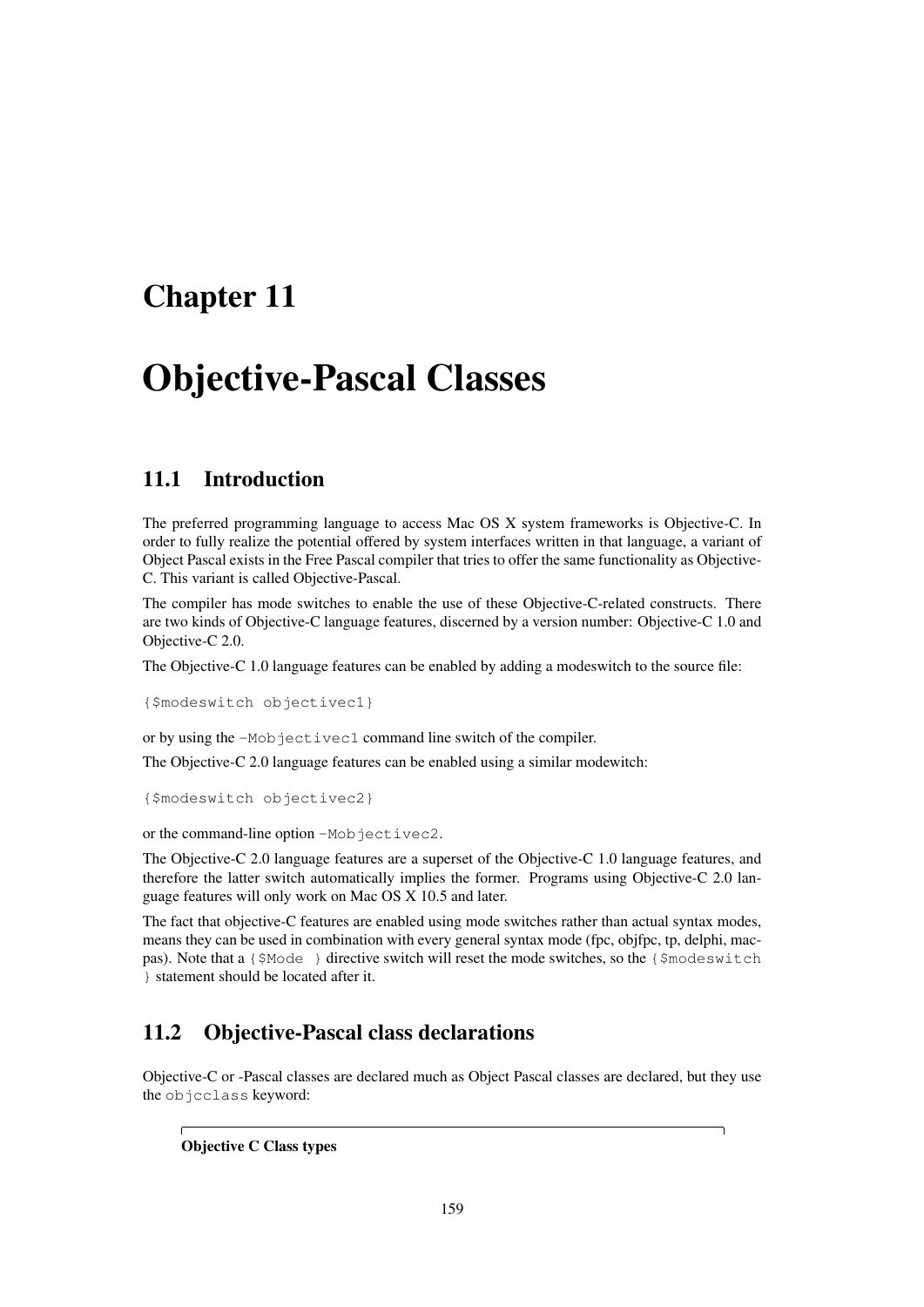| - objcclass                                                                                                                                |  |  |
|--------------------------------------------------------------------------------------------------------------------------------------------|--|--|
| external<br>L name – string constant –                                                                                                     |  |  |
|                                                                                                                                            |  |  |
| Lheritage<br>– end -<br>class visibility specifier -                                                                                       |  |  |
| objective-Cclass type identifier JU implemented protocols<br>$\rightarrow$ heritage - ( $\cdot$                                            |  |  |
| implemented protocols $-\sqrt{ }$ protocol identifier -                                                                                    |  |  |
| - component list ·<br>visibility specifier $\frac{1}{2}$ $\frac{1}{2}$ field definition -                                                  |  |  |
| class variable declaration part -<br>- method definition<br>- property definition -                                                        |  |  |
| class variable declaration part $-$ class $-$ variable declaration part $-$                                                                |  |  |
| $\rightarrow$ field definition - identifier list - : - type -;<br>$\mathrel{\mathop{\rule{0pt}{\scriptstyle\relax}}\nolimits}$ static; $-$ |  |  |
| method definition -<br>- function header -<br>$\mathsf L$ class $\mathsf \lnot \enskip \mathsf L$ procedure header $\mathsf \lnot$         |  |  |
| override --<br>L message – string constant -                                                                                               |  |  |
| class visibility specifier<br>private -<br>└ strict -<br>– protected –<br>— public -                                                       |  |  |

As can be seen, the syntax is roughly equivalent to Object Pascal syntax, with some extensions.

In order to use Objective-C classes, an external modifier exists: this indicates to the compiler that the class is implemented in an external object file or library, and that the definition is meant for import purposes. The following is an example of an external Objective-C class definition:

```
NSView = objcclass external(NSResponder)
private
  _subview : id;
public
  function initWithFrame(rect : NSRect): id;
    message 'initWithFrame:';
 procedure addSubview(aview: NSView);
```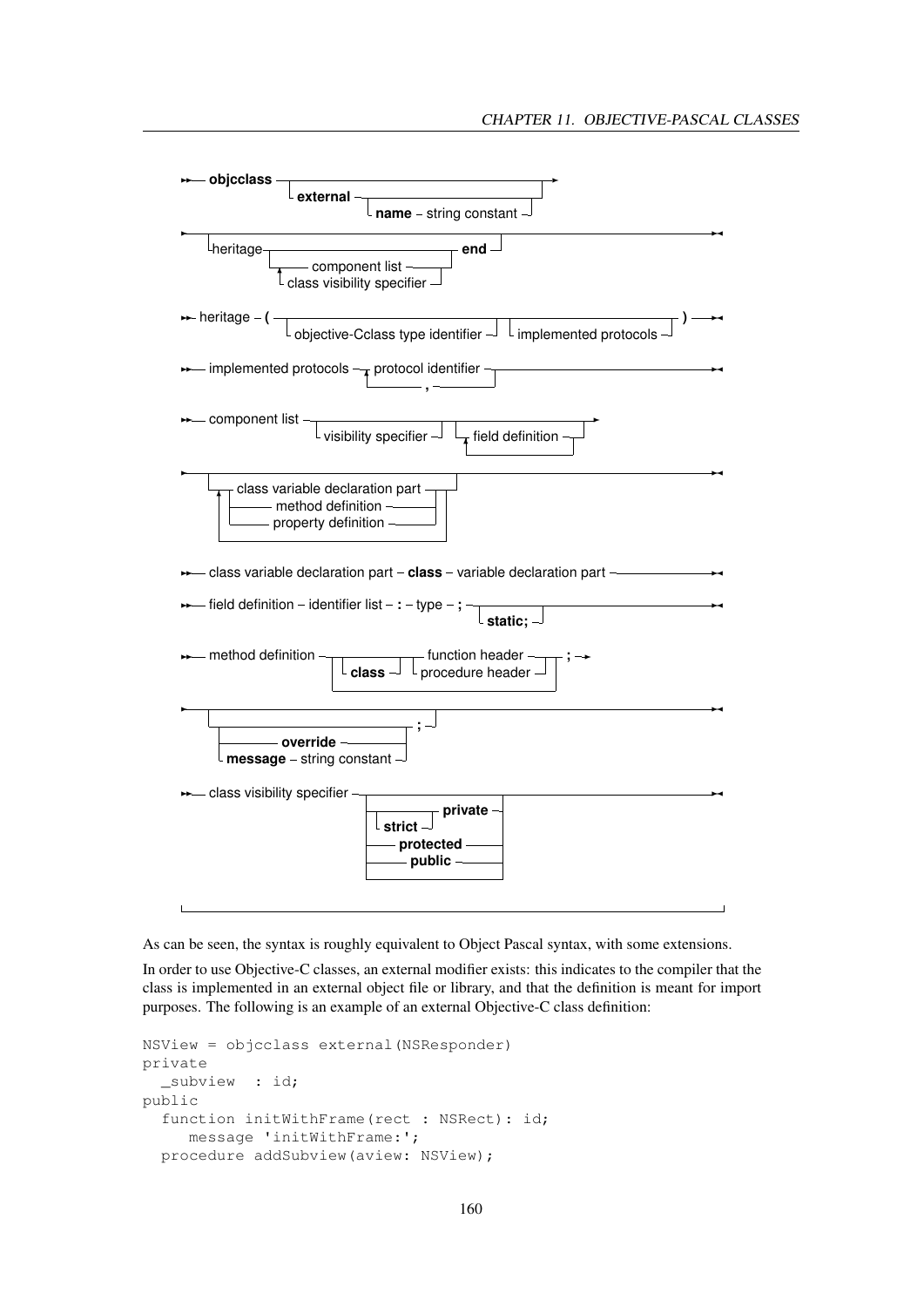```
message 'addSubview:';
 procedure setAutoresizingMask(mask: NSUInteger);
     message 'setAutoresizingMask:';
 procedure setAutoresizesSubviews(flag: LongBool);
     message 'setAutoresizesSubviews:';
 procedure drawRect(dirtyRect: NSRect);
     message 'drawRect:';
end;
```
As can be seen, the class definition is not so different from an Object Pascal class definition; Only the message directive is more prominently present: each Objective-C or Objective-Pascal method must have a message name associated with it. In the above example, no external name was specified for the class definition, meaning that the Pascal identifier is used as the name for the Objective-C class. However, since Objective-C is not so strict in its naming conventions, sometimes an alias must be created for an Objective-C class name that doesn't obey the Pascal identifier rules.

The following example defines an Objective-C class which is implemented in Pascal:

```
MyView = objcclass(NSView)
public
 data : Integer;
 procedure customMessage(dirtyRect: NSRect);
    message 'customMessage';
 procedure drawRect(dirtyRect: NSRect); override;
end;
```
The absence of the external keyword tells the compiler that the methods must be implemented later in the source file: it will be treated much like a regular object pascal class. Note the presence of the override directive: in Objective-C, all methods are virtual. In Object Pascal, overriding a virtual method must be done through the override directive. This has been extended to Objective-C classes: it allows the compiler to verify the correctness of the definition.

Unless the class is implementing the method of a protocol (more about this in a subsequent section), one of message or override is expected: all methods are virtual, and either a new method is started (or re-introduced), or an existing is overridden. Only in the case of a method that is part of a protocol, the method can be defined without message or override.

Note that the Objective-C class declaration may or may not specify a parent class. In Object Pascal, omitting a parent class will automatically make the new class a descendant of TObject. In Objective-C, this is not the case: the new class will be a new root class. However, Objective-C does have a class which fulfills the function of generic root class: NSObject, which can be considered the equivalent of TObject in Object Pascal. It has other root classes, but in general, Objective-Pascal classes should descend from NSObject. If a new root class is constructed anyway, it must implement the NSObject Protocol – just as the NSObject class itself does.

Finally, Objective-Pascal classes can have properties, but these properties are only usable in Pascal code: the compiler currently does not export the properties in a way that makes them usable from Objective-C.

#### 11.3 Formal declaration

Object Pascal has the concept of Forward declarations. Objective-C takes this concept a bit further: it allows to declare a class which is defined in another unit. This has been dubbed "Formal declaration" in Objective-Pascal. Looking at the syntax diagram, the following is a valid declaration:

MyExternalClass = objcclass external;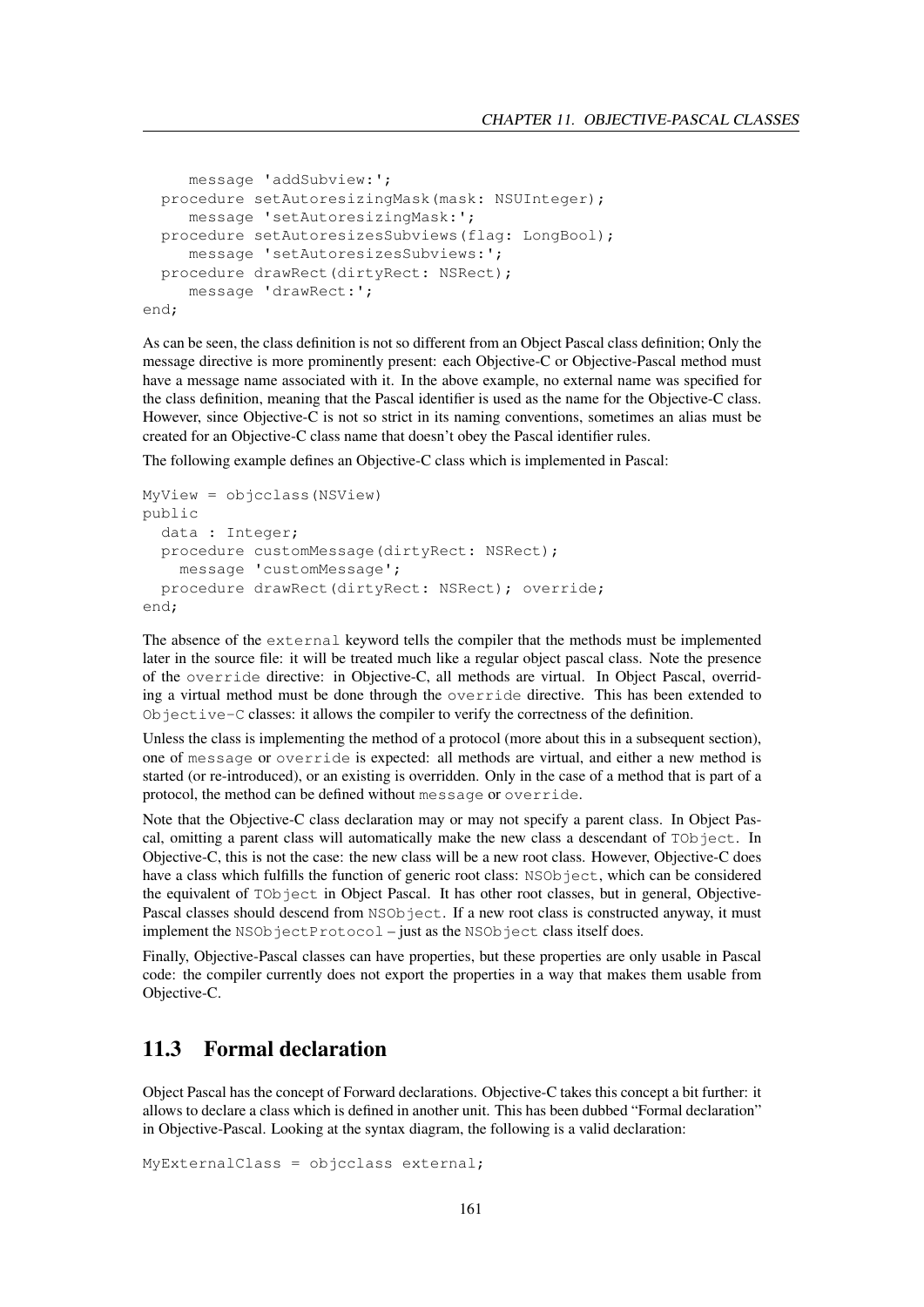This is a formal declaration. It tells the compiler that MyExternalClass is an Objective-C class type, but that there is no declaration of the class members. The type can be used in the remainder of the unit, but its use is restricted to storage allocation (in a field or method parameter definition) and assignment (much like a pointer).

As soon as the class definition is encountered, the compiler can enforce type compatibility.

The following unit uses a formal declaration:

```
unit ContainerClass;
{$mode objfpc}
{$modeswitch objectivec1}
interface
type
 MyItemClass = objcclass external;
 MyContainerClass = objcclass
   private
    item: MyItemClass;
    public
     function getItem: MyItemClass; message 'getItem';
  end;
implementation
function MyContainerClass.getItem: MyItemClass;
begin
  result:=item; // Assignment is OK.
end;
end.
A second unit can contain the actual class declaration:
unit ItemClass;
{$mode objfpc}
{$modeswitch objectivec1}
interface
type
 MyItemClass = objcclass(NSObject)
  private
    content : longint;
  public
    function initWithContent(c: longint): MyItemClass;
       message 'initWithContent:';
     function getContent: longint;
       message 'getContent';
  end;
```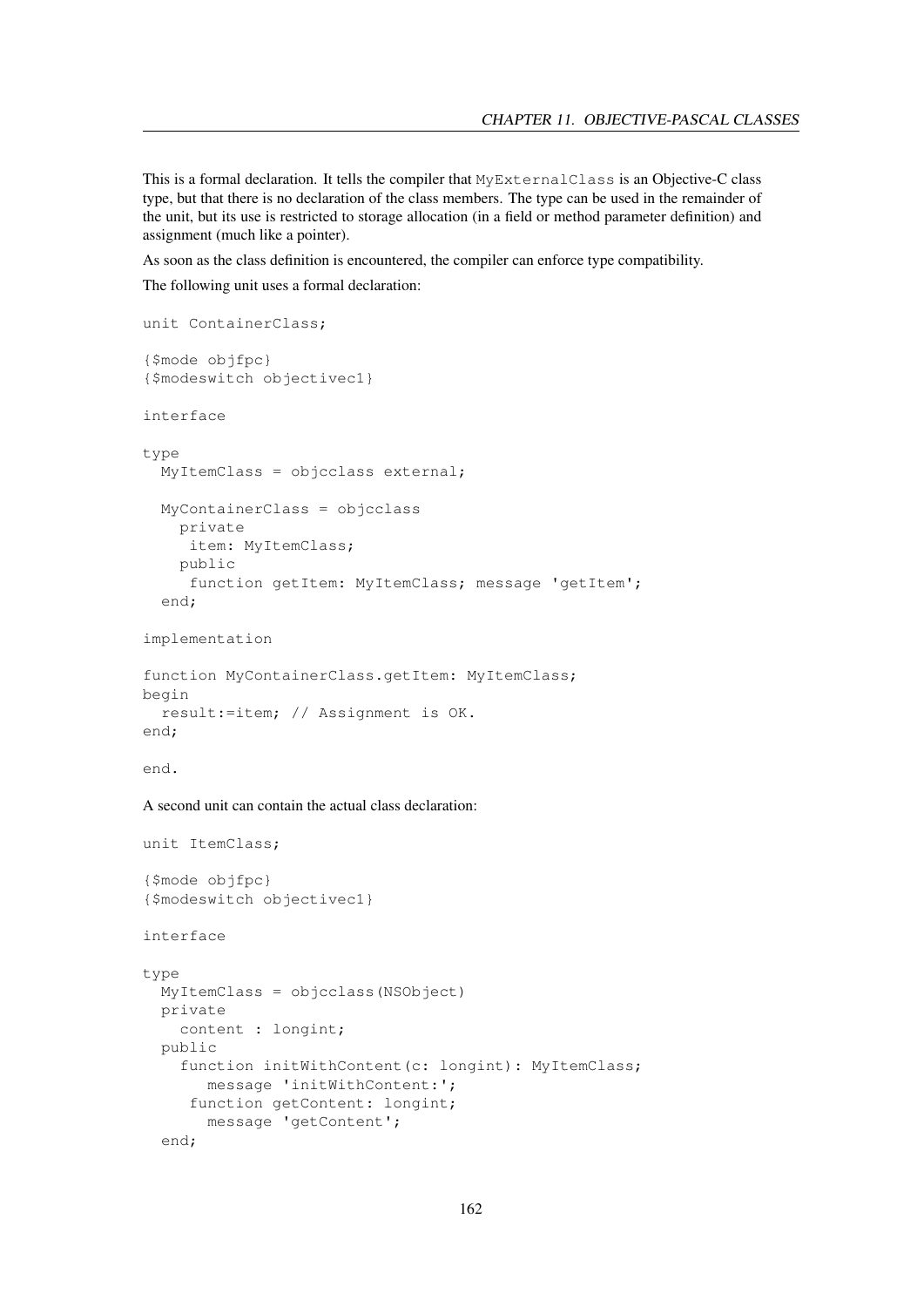```
implementation
function MyItemClass.initWithContent(c: longint):
   MyItemClass;
begin
  content:=c;
  result:=self;
end;
function MyItemClass.getContent: longint;
begin
  result:=content;
end;
```
end.

If both units are used in a program, the compiler knows what the class is and can verify the correctness of some assignments:

```
Program test;
{$mode objfpc}
{$modeswitch objectivec1}
uses
  ItemClass, ContainerClass;
var
 c: MyContainerClass;
 l: longint;
begin
  c:=MyContainerClass.alloc.init;
  l:=c.getItem.getContent;
end.
```
# 11.4 Allocating and de-allocating Instances

The syntax diagram of Objective-C classes shows that the notion of constructor and destructor is not supported in Objective-C. New instances are created in a 2-step process:

- 1. Call the "alloc" method (send an "alloc" message): This is a class method of NSObject, and returns a pointer to memory for the new instance. The use of alloc is a convention in Objective-C.
- 2. Send an "initXXX" message. By convention, all classes have one or more "InitXXX" methods that initializes all fields in the instance. This method will return the final instance pointer, which may be Nil.

The following code demonstrates this:

```
var
  obj: NSObject;
begin
```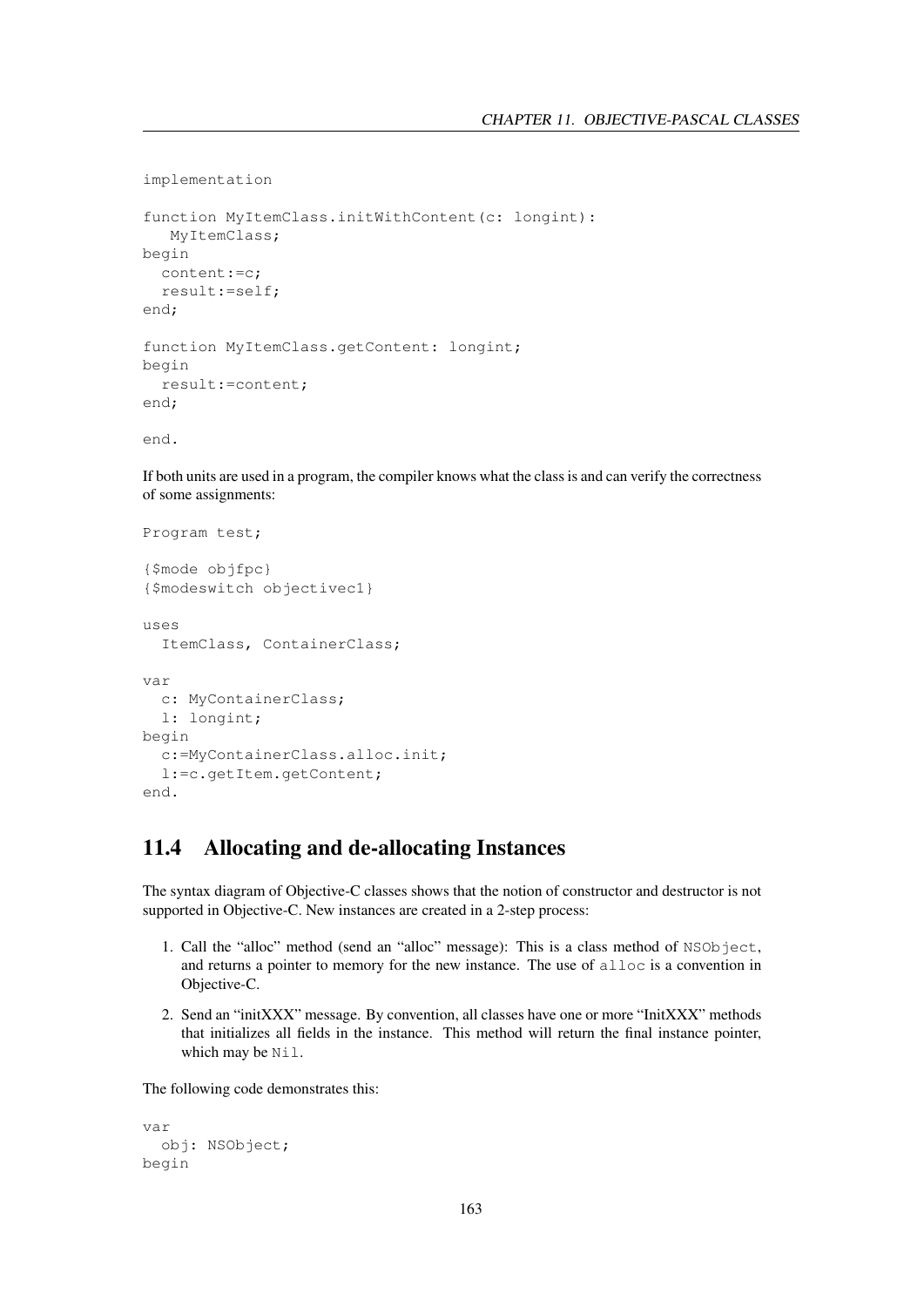```
// First allocate the memory.
obj:=NSObject.alloc;
// Next, initialise.
obj:=obj.init;
// Always check the result !!
if (Obj=Nil) then
  // Some error;
```
By convention, the initXXX method will return Nil if initialization of some fields failed, so it is imperative that the result of the function is tested.

Similarly, no privileged destructor exists; By convention, the dealloc method fulfills the cleanup of the instances. This method can be overridden to perform any cleanup necessary. Like  $\text{Destroy}$ , it should never be called directly, instead, the release method should be called instead: All instances in Objective-C are reference counted, and release will only call dealloc if the reference count reaches zero.

#### 11.5 Protocol definitions

In Objective-C, protocols play the role that interfaces play in Object Pascal, but there are some differences:

- Protocol methods can be marked optional, i. e. the class implementing the protocol can decide not to implement these methods.
- Protocols can inherit from multiple other protocols.

Objective-C classes can indicate which protocols they implement in the class definition, as could be seen in the syntax diagram for Objective-C classes.

The following diagram shows how to declare a protocol. It starts with the  $\circ$ b  $\circ$ cprotocol keyword:

| <b>Protocol type</b>                                                                                                                                      |  |
|-----------------------------------------------------------------------------------------------------------------------------------------------------------|--|
| b objcprotocol - external - external - name - string constant -<br>Lheritage                                                                              |  |
|                                                                                                                                                           |  |
| $\rightarrow$ heritage - ( $\rightarrow$ protocol type identifier $\rightarrow$ ) $\rightarrow$                                                           |  |
| $\rightarrow$ protocol method list $\left[\begin{array}{c c}\n\end{array}\right]$ required $\left[\begin{array}{c}\n\end{array}\right]$ method definition |  |

As in the case of Objective-Pascal classes, the external specifier tells the compiler that the declaration is an import of a protocol defined elsewhere. For methods, almost the same rules apply as for methods in the Objective-Pascal class declarations. The exception is that message specifiers must be present.

The required and optional specifiers before a series of method declarations are optional. If none is specified, required is assumed. The following is a definition of a protocol: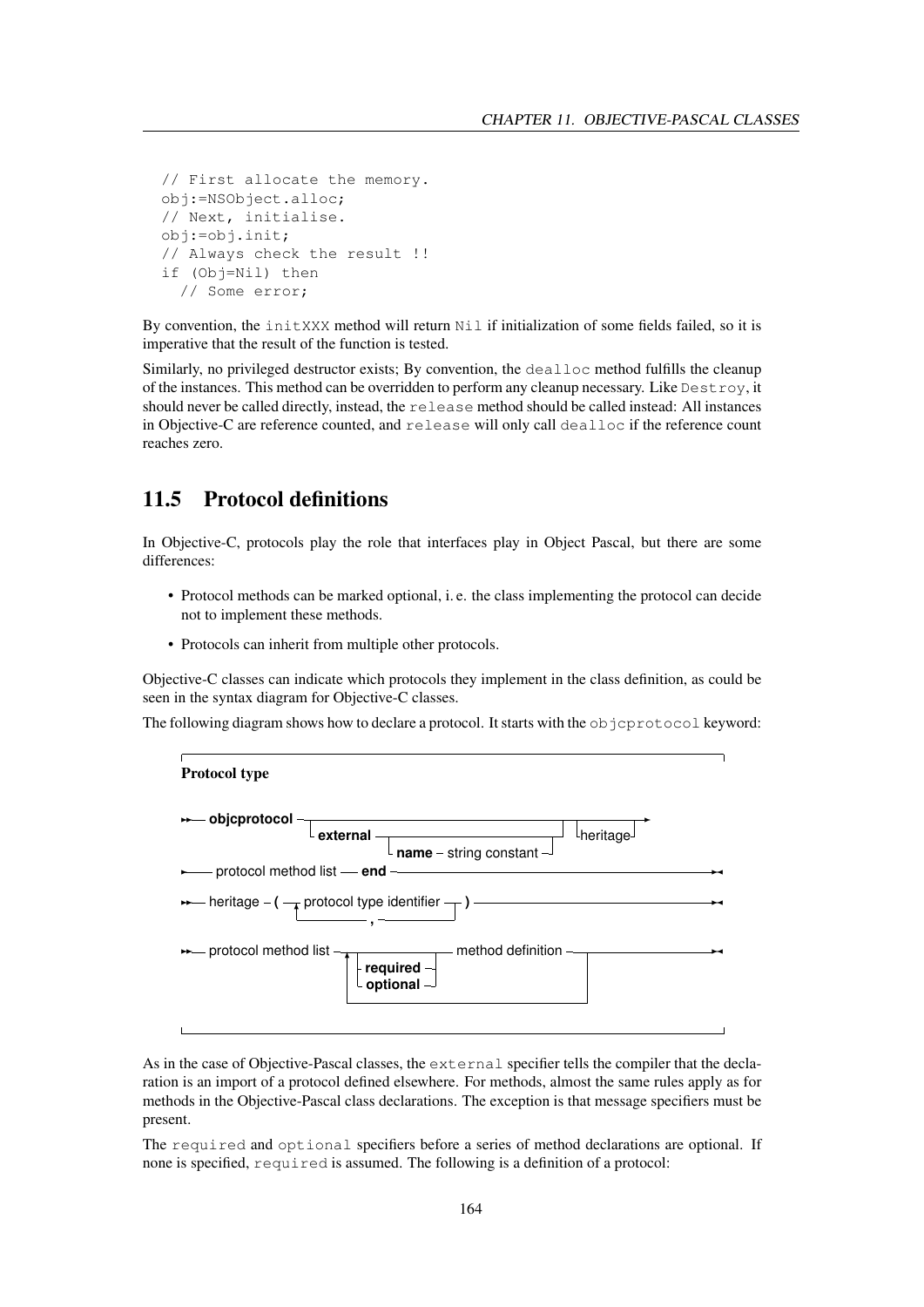```
type
 MyProtocol = objccprotocol
   // default is required
   procedure aRequiredMethod;
     message 'aRequiredMethod';
 optional
   procedure anOptionalMethodWithPara(para: longint);
     message 'anOptionalMethodWithPara:';
   procedure anotherOptionalMethod;
     message 'anotherOptionalMethod';
 required
   function aSecondRequiredMethod: longint;
     message 'aSecondRequiredMethod';
 end;
 MyClassImplementingProtocol = objcclass(NSObject,MyProtocol)
   procedure aRequiredMethod;
   procedure anOptionalMethodWithPara(para: longint);
    function aSecondRequiredMethod: longint;
 end;
```
Note that in the class declaration, the message specifier was omitted. The compiler (and runtime) can deduce it from the protocol definition.

#### 11.6 Categories

Similar to class helpers in Object Pascal, Objective-C has Categories. Categories allow to extend classes without actually creating a descendant of these classes. However, Objective-C categories provide more functionality than a class helper:

- 1. In Object Pascal, only one helper class can be in scope (the last one). In Objective-C, multiple categories can be in scope at the same time for a particular class.
- 2. In Object Pascal, a helper method cannot change an existing method present in the original class (but it can hide a method). In Objective-C, a category can also replace existing methods in another class rather than only add new ones. Since all methods are virtual in Objective-C, this also means that this method changes for all classes that inherit from the class in which the method was replaced (unless they override it).
- 3. Object Pascal helpers cannot be used to add interfaces to existing classes. By contrast, an Objective-C category can also implement protocols.

The definition of an objective-C class closely resembles a protocol definition, and is started with the objccategory keyword:

| Category type                |            |                                                    |           |  |
|------------------------------|------------|----------------------------------------------------|-----------|--|
| $\rightarrow$ objecategory   | └ external |                                                    | Lheritage |  |
| category method list - end - |            | $\frac{1}{2}$ name – string constant $\frac{1}{2}$ |           |  |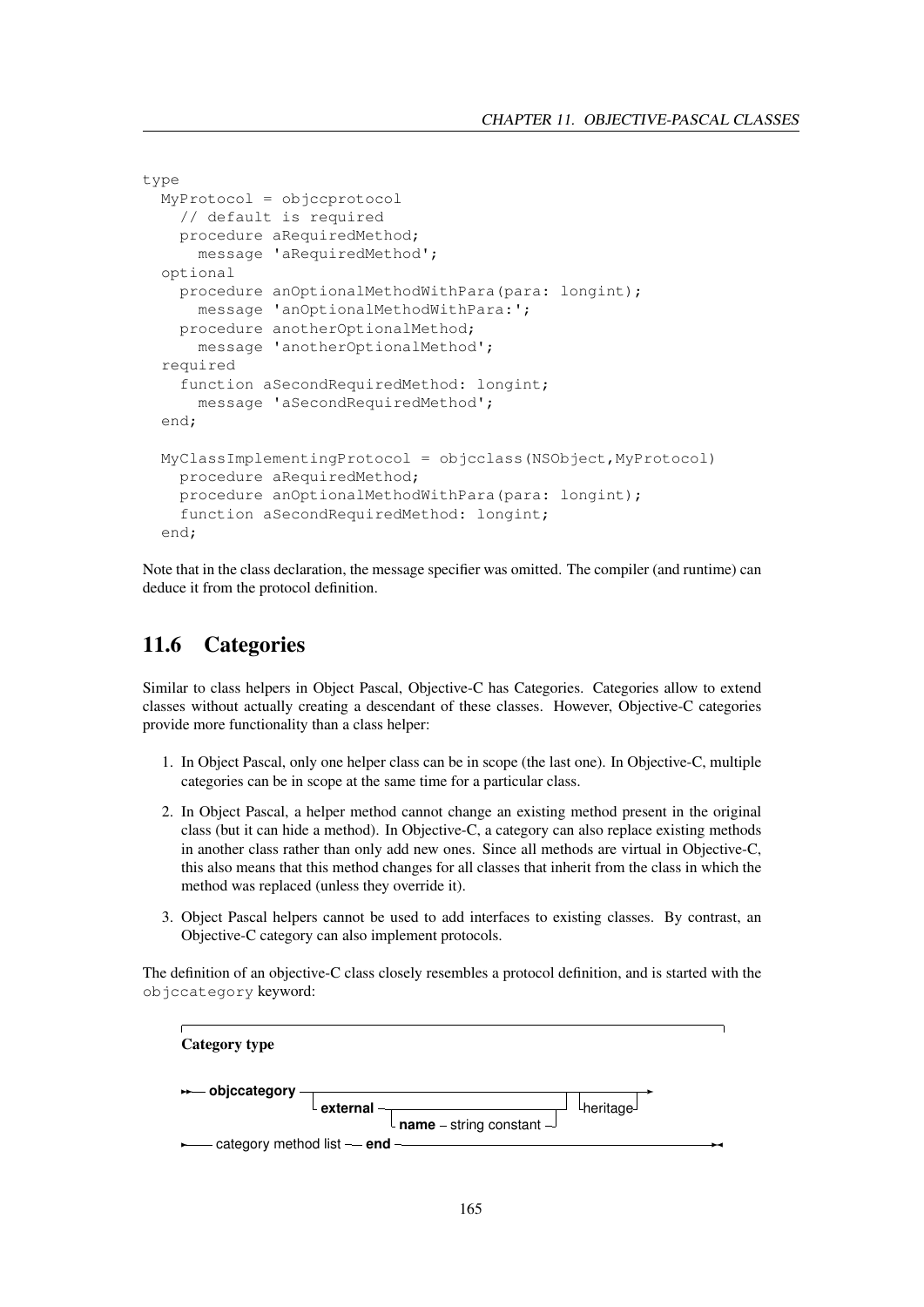| → heritage - ( - Objective Class type identifier $-\frac{1}{\sqrt{2}}$ protocol type identifier $-\frac{1}{\sqrt{2}}$ |  |  |
|-----------------------------------------------------------------------------------------------------------------------|--|--|
| extra category method list - method definition - reintroduce -                                                        |  |  |
|                                                                                                                       |  |  |

Note again the possibility of an alias for externally defined categories: Objective-C 2.0 allows an empty category name. Note that the reintroduce modifier must be used if an existing method is being replaced rather than that a new method is being added.

When replacing a method, calling "inherited" will not call the original method of the class, but instead will call the parent class' implementation of the method.

The following is an example of a category definition:

```
MyProtocol = objcprotocol
 procedure protocolmethod; message 'protocolmethod';
end;
MyCategory = objccategory(NSObject,MyProtocol)
 function hash: cuint; reintroduce;
 procedure protocolmethod; // from MyProtocol.
 class procedure newmethod; message 'newmethod';
end;
```
Note that this declaration replaces the Hash method of every class that descends from NSObject (unless it specifically overrides it).

#### 11.7 Name scope and Identifiers

In Object Pascal, each identifier must be unique in its namespace: the unit. In Objective-C, this need not be the case and each type identifier must be unique among its kind: classes, protocols, categories, fields or methods. This is shown in the definitions of the basic protocol and class of Objective-C: Both protocol and class are called NSObject.

When importing Objective-C classes and protocols, the Objective-Pascal names of these types must conform to the Object Pascal rules, and therefore must have distinct names. Likewise, names that are valid identifiers in Objective-C may be reserved words in Object Pascal. They also must be renamed when imported.

To make this possible, the External and "message" modifiers allow to specify a name: this is the name of the type or method as it exists in Objective-C:

```
NSObjectProtocol = objcprotocol external name 'NSObject'
 function class: pobjc class; message name 'class';
end;
NSObject = objcclass external (NSObjectProtocol)
 function _class: pobjc_class;
 class function classClass: pobjc_class; message 'class';
end;
```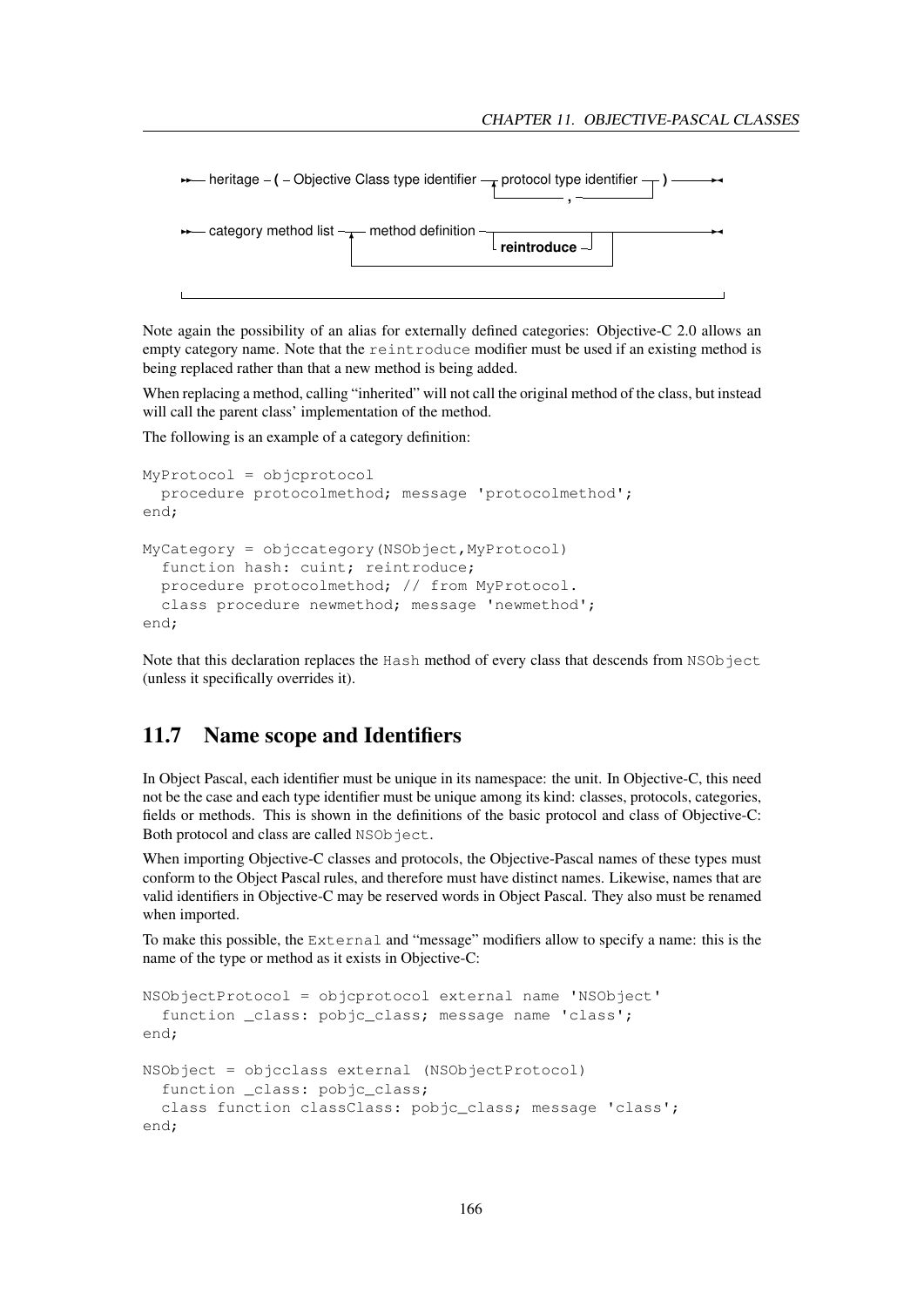#### 11.8 Selectors

A Selector in Objective-C can be seen as an equivalent to a procedural type in Object Pascal.

In difference with the procedural type, Objective-C has only one selector type: SEL. It is defined in the  $\circ$ b j $\circ$  unit – which is automatically included in the uses clause of any unit compiled with the objectivec1 modeswitch.

To assign a value to a variable of type SEL, the objcselector method must be used:

```
{$modeswitch objectivec1}
var
 a: SEL;
begin
 a:=objcselector('initiWithWidth:andHeight:');
 a:=objcselector('myMethod');
end.
```
The  $\circ$ b  $\circ$  c unit contains methods to manipulate and use the selector.

#### 11.9 The **id** type

The id type is special in Objective-C/Pascal. It is much like the pointer type in Object Pascal, except that it is a real class. It is assignment-compatible with instances of every objcclass and objcprotocol type, in two directions:

- 1. variables of any objcclass/objcprotocol type can be assigned to a variable of the type id.
- 2. variables of type id can be assigned to variables of any particular objectass/objeprotocol type.

No explicit typecast is required for either of these assignments.

Additionally, any Objective-C method declared in an objcclass or objccategory that is in scope can be called when using an id-typed variable.

If, at run time, the actual  $\circ$ bjcclass instance stored in the id-typed variable does not respond to the sent message, the program will terminate with a run time error: much like the dispatch mechanism for variants under MS-Windows.

When there are multiple methods with the same Pascal identifier, the compiler will use the standard overload resolution logic to pick the most appropriate method. In this process, it will behave as if all objcclass/objccategory methods in scope have been declared as global procedures/functions with the overload specifier. Likewise, the compiler will print an error if it cannot determine which overloaded method to call.

In such cases, a list of all methods that could be used to implement the call will be printed as a hint.

To resolve the error, an explicit type cast must be used to tell the compiler which objcclass type contains the needed method.

#### 11.10 Enumeration in Objective-C classes

Fast enumeration in Objective-C is a construct which allows to enumerate the elements in a Cocoa container class in a generic way. It is implemented using a  $f \circ r - i \circ n$  loop in Objective-C.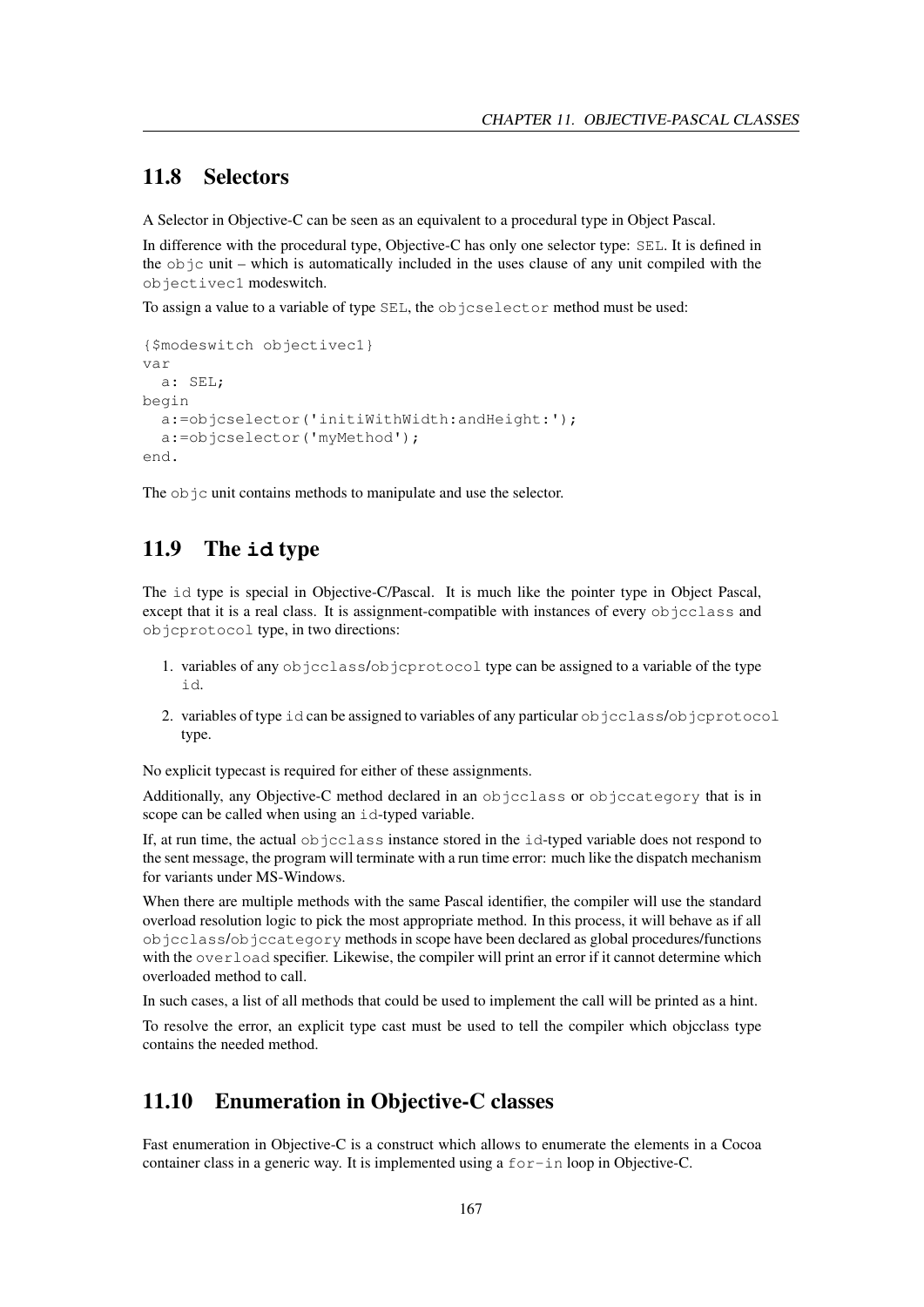This has been translated to Objective-Pascal using the existing for-in loop mechanism. Therefore, the feature behaves identically in both languages. Note that it requires the Objective-C 2.0 mode switch to be activated.

The following is an example of the use of for-in:

```
{$mode delphi}
{$modeswitch objectivec2}
uses
  CocoaAll;
var
  arr: NSMutableArray;
  element: NSString;
 pool: NSAutoreleasePool;
 i: longint;
begin
  pool:=NSAutoreleasePool.alloc.init;
  arr:=NSMutableArray.arrayWithObjects(
    NSSTR('One'),
    NSSTR('Two'),
    NSSTR('Three'),
    NSSTR('Four'),
    NSSTR('Five'),
    NSSTR('Six'),
    NSSTR('Seven'),
    nil);
  i := 0;for element in arr do
    begin
      inc(i);
      if i=2 then
        continue;
      if i=5 then
       break;
      if i in [2,5..10] then
        halt(1);
      NSLog(NSSTR('element: %@'),element);
    end;
  pool.release;
end.
```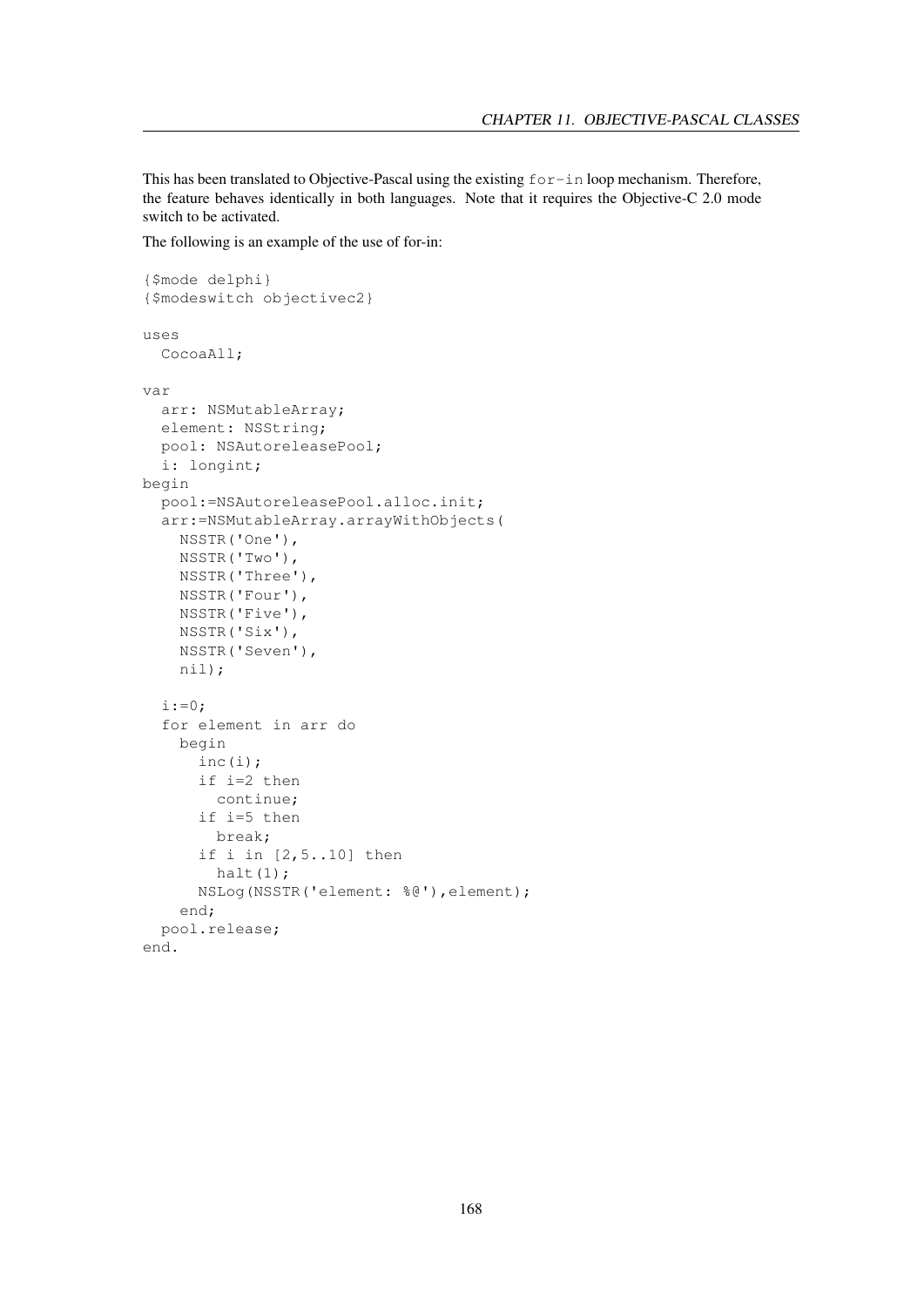# Chapter 12

# **Expressions**

Expressions occur in assignment statements or in tests.

Expressions are built of two components: operators and their operands. Most operators are binary, i. e. require two operands. Binary operators occur always between the operands (as in  $X/Y$ ). Few operators are unary, i. e. require only one operand. A unary operator occurs always before the operand, as in  $-X$ .

An expression resolves into a value of a certain type. The resulting type is determined by the types of the values in the expression and the operators in the expression.

When using multiple operands in an expression, the precedence rules of table [\(12.1\)](#page-169-0) are used.

| Operator                                                  | Precedence      | Category               |
|-----------------------------------------------------------|-----------------|------------------------|
| Not, unary +, unary $-$ , $\mathcal{C}, \star \star$      | Highest (first) | Unary operators, power |
| $\star$ , $\lambda$ , div, mod, and, shl, shr, as, <<, >> | Second          | Multiplying operators  |
| $+, \neg, \text{or}, \text{xor}, \geq$                    | Third           | Adding operators       |
| $=, \le, \le, \ge, \le, \ge, \text{in}, \text{is}$        | Lowest (Last)   | relational operators   |

#### <span id="page-169-0"></span>Table 12.1: Precedence of operators

When determining the precedence, the compiler uses the following rules:

- 1. In operations with unequal precedences the operands belong to the operator with the highest precedence. For example, in  $5 \times 3+7$ , the multiplication is higher in precedence than the addition, so it is ievaluated first. The result would be 22.
- 2. If parentheses are used in an expression, their contents is evaluated first. Thus,  $5 \star (3+7)$ would result in 50.
- 3. Otherwise, binary operators of the same precedence are left-associative.  $5 \times 3$  div 7 will evaluate to 2 and not 0.
- Remark The order in which expressions of the same precedence are evaluated is not guaranteed to be left-toright. In general, no assumptions on which subexpression is evaluated first should be made in such a case.

The compiler will decide which subexpression to evaluate first based on optimization rules. Thus, in the following expression:

a :=  $g(3) + f(2)$ ;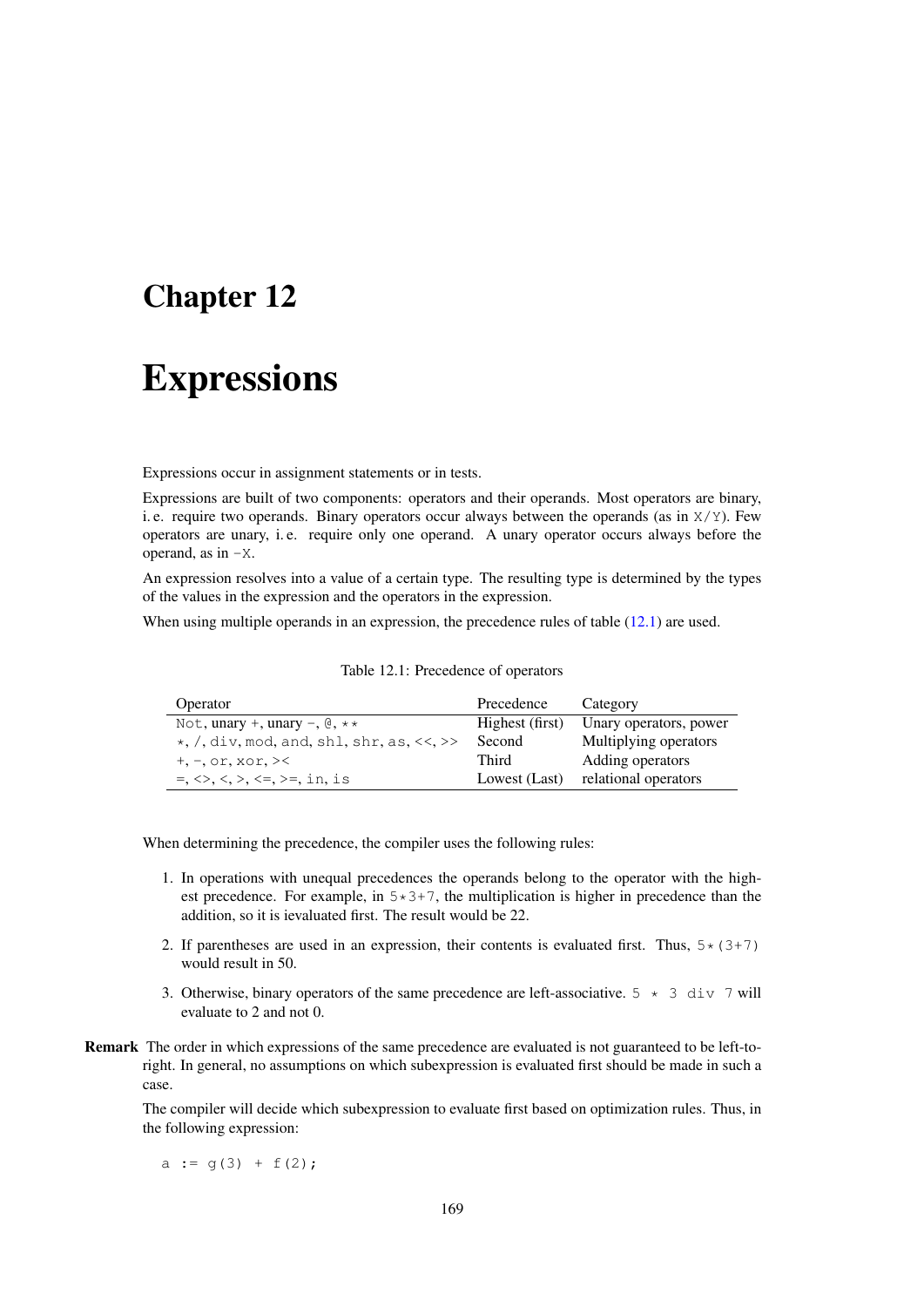$f(2)$  may be executed before  $g(3)$ . This behavior is distinctly different from Delphi or Turbo Pascal.

If one expression *must* be executed before the other, it is necessary to split up the statement using temporary results:

e1 :=  $q(3)$ ; a :=  $e1 + f(2)$ ;

A notable exception to this behavior is the evaluation of boolean expressions: if short-circuit boolean evaluation is enabled (the default) then the compiler will evaluate from left to right, but will still respect precedence, i. e. in parts with equal precedence the left operand will always be evaluated before the right one. Thus, the following example:

True or True and False

will evaluate to True, because it is equivalent to

```
True or (True and False)
```
#### 12.1 Expression syntax

An expression applies relational operators to simple expressions. Simple expressions are a series of terms (what a term is, is explained below), joined by adding operators.

#### **Expressions**



The following are valid expressions:

```
GraphResult<>grError
(DoItToday=Yes) and (DoItTomorrow=No);
Day in Weekend
```
And here are some simple expressions: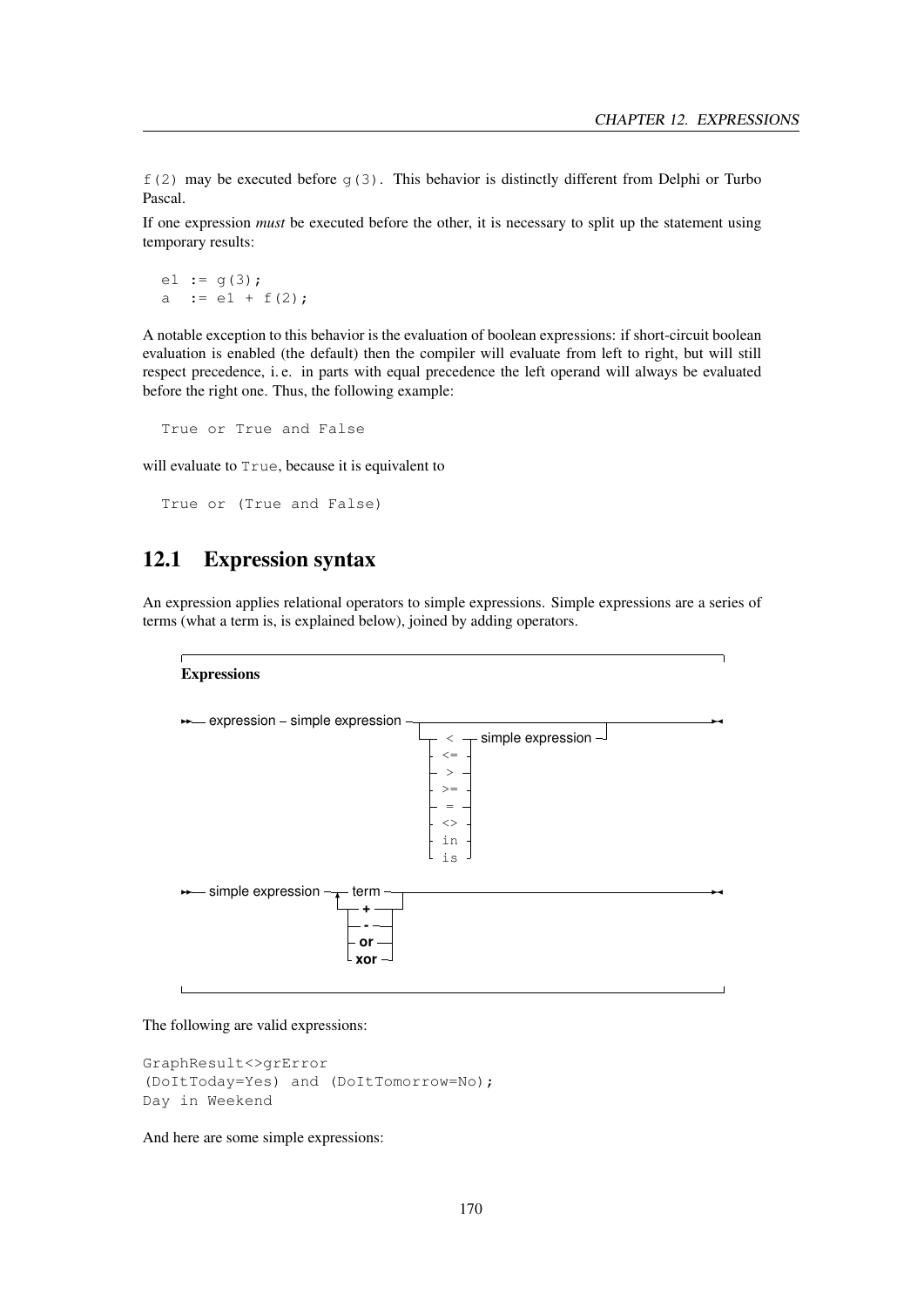$A + B$  $-Pi$ ToBe or NotToBe

Terms consist of factors, connected by multiplication operators.

Terms



Here are some valid terms:

```
2 * PiA Div B
(DoItToday=Yes) and (DoItTomorrow=No);
```
Factors are all other constructions:

Factors



## 12.2 Function calls

Function calls are part of expressions (although, using extended syntax, they can be statements too). They are constructed as follows: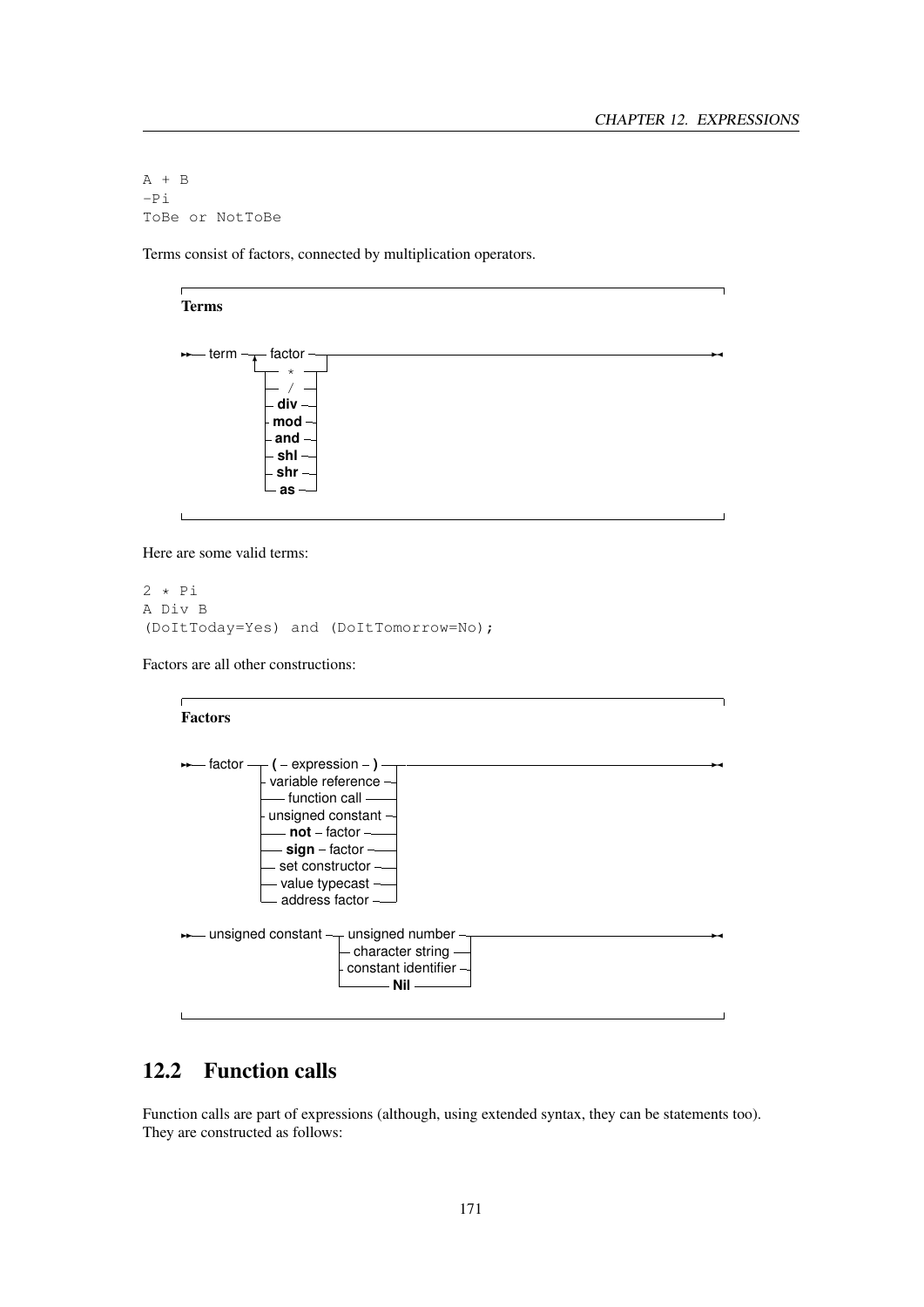

The variable reference must be a procedural type variable reference. A method designator can only be used inside the method of an object. A qualified method designator can be used outside object methods too. The function that will get called is the function with a declared parameter list that matches the actual parameter list. This means that

- 1. The number of actual parameters must equal the number of declared parameters (unless default parameter values are used).
- 2. The types of the parameters must be compatible. For variable reference parameters, the parameter types must be exactly the same.

If no matching function is found, then the compiler will generate an error. Which error depends – among other things – on whether the function is overloaded or not: i. e. multiple functions with the same name, but different parameter lists.

There are cases when the compiler will not execute the function call in an expression. This is the case when assigning a value to a procedural type variable, as in the following example in Delphi or Turbo Pascal mode:

```
Type
  FuncType = Function: Integer;
Var A : Integer;
Function AddOne : Integer;
begin
  A := A+1;AddOne := A;
end;
Var F : FuncType;
    N : Integer;
begin
  A := 0;F := AddOne; { Assign AddOne to F, Don't call AddOne}
  N := AddOne; \{ N := 1 ! ! }end.
```
In the above listing, the assignment to  $F$  will not cause the function AddOne to be called. The assignment to N, however, will call AddOne.

Sometimes, the call is desired, for instance in recursion in that case, the call must be forced. This can be done by adding the parenthesis to the function name:

function rd : char;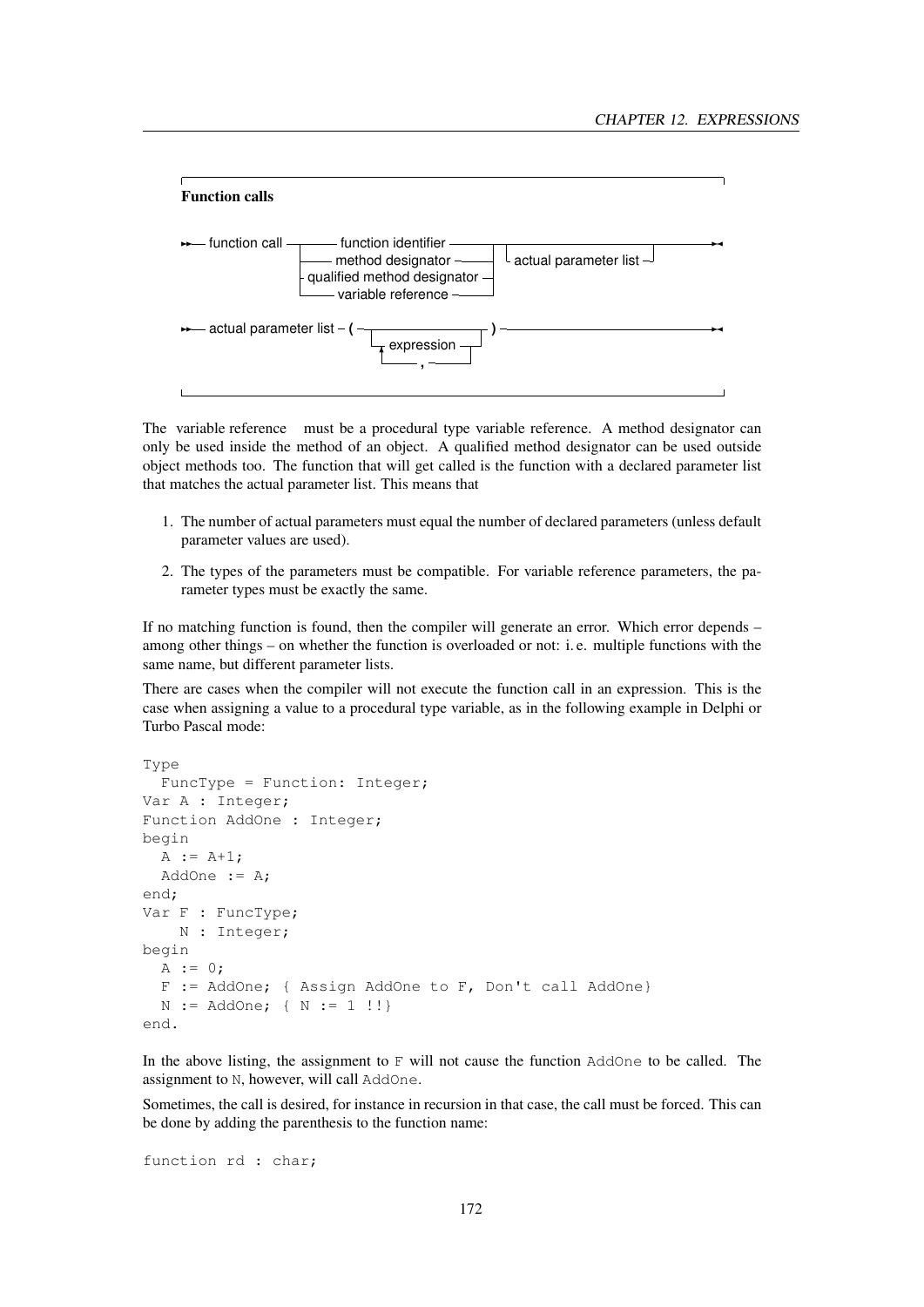```
var
  c : char;
begin
  read(c);
  if (c='\backslash') then
    c:=rd();rd:=c;
end;
var ch : char;
begin
   ch:=rd;
   writeln(ch);
end.
```
The above will read a character and print it. If the input is a backslash, a second character is read. A problem with this syntax is the following construction:

```
If F = AddOne Then
 DoSomethingHorrible;
```
Should the compiler compare the addresses of F and AddOne, or should it call both functions, and compare the result? In  $fpc$  and  $objfpc$  mode this is solved by considering a procedural variable as equivalent to a pointer. Thus the compiler will give a type mismatch error, since AddOne is considered a call to a function with integer result, and  $F$  is a pointer.

How then, should one check whether  $F$  points to the function  $AddOne?$  To do this, one should use the address operator @:

```
If F = @AddOne Then
 WriteLn ('Functions are equal');
```
The left hand side of the boolean expression is an address. The right hand side also, and so the compiler compares two addresses. How to compare the values that both functions return ? By adding an empty parameter list:

```
If F()=Addone then
 WriteLn ('Functions return same values ');
```
Remark that this last behavior is not compatible with Delphi syntax. Switching on Delphi mode will allow you to use Delphi syntax.

#### 12.3 Set constructors

When a set-type constant must be entered in an expression, a set constructor must be given. In essence this is the same thing as when a type is defined, only there is no identifier to identify the set with. A set constructor is a comma separated list of expressions, enclosed in square brackets.

Set constructors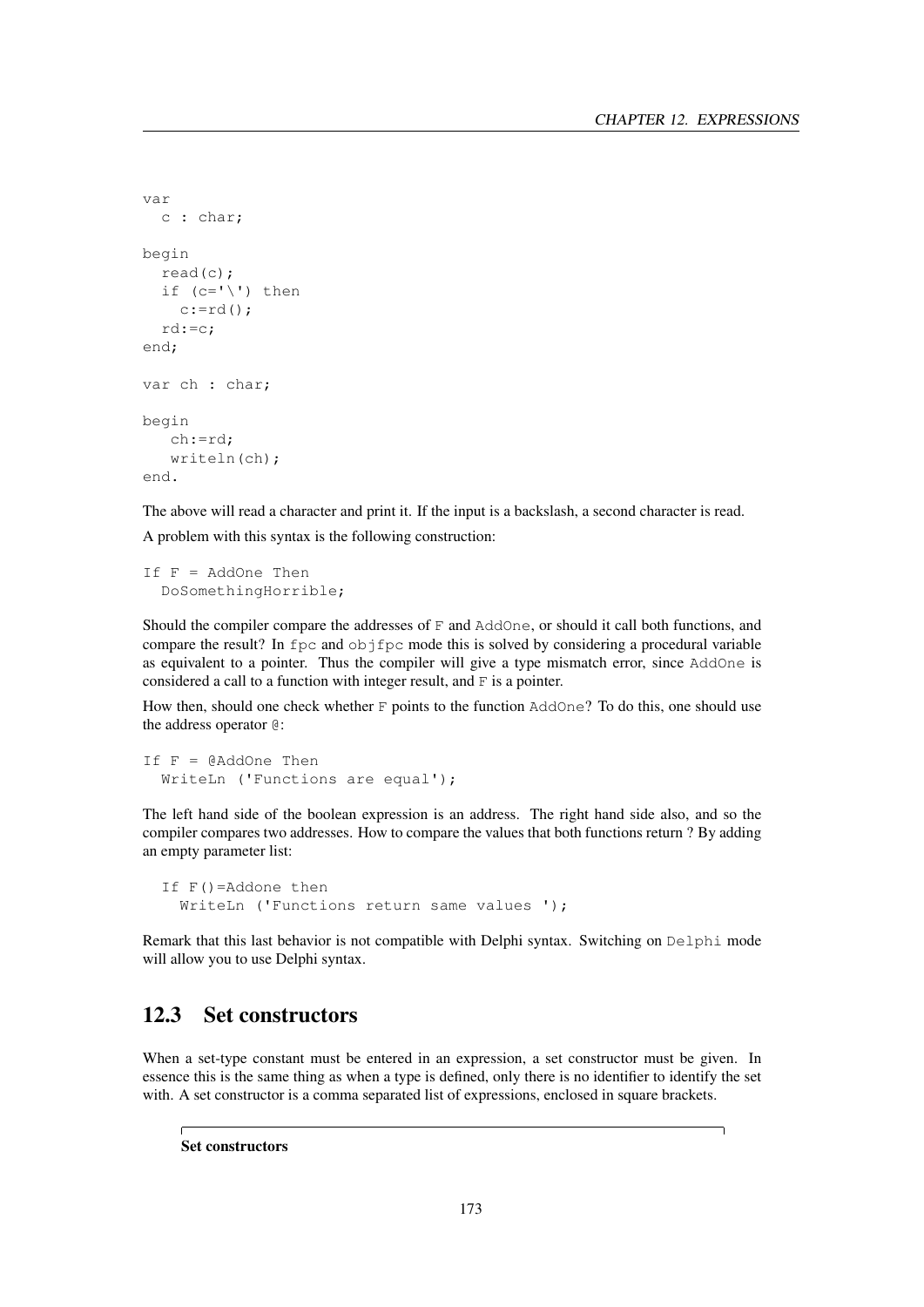

All set groups and set elements must be of the same ordinal type. The empty set is denoted by [], and it can be assigned to any type of set. A set group with a range  $[A..2]$  makes all values in the range a set element. The following are valid set constructors:

```
[today, tomorrow]
[Monday..Friday, Sunday]
[2, 3*2, 6*2, 9*2]['A'..'Z','a'..'z','0'..'9']
```
Remark If the first range specifier has a bigger ordinal value than the second, the resulting set will be empty, e. g., ['Z'..'A'] denotes an empty set. One should be careful when denoting a range.

#### 12.4 Value typecasts

Sometimes it is necessary to change the type of an expression, or a part of the expression, to be able to be assignment compatible. This is done through a value typecast. The syntax diagram for a value typecast is as follows:



Value typecasts cannot be used on the left side of assignments, as variable typecasts. Here are some valid typecasts:

```
Byte('A')
Char(48)boolean(1)
longint(@Buffer)
```
In general, the type size of the expression and the size of the type cast must be the same. However, for ordinal types (byte, char, word, boolean, enumerates) this is not so, they can be used interchangeably. That is, the following will work, although the sizes do not match.

```
Integer('A');
Char(4875);
boolean(100);
Word(@Buffer);
```
This is compatible with Delphi or Turbo Pascal behavior.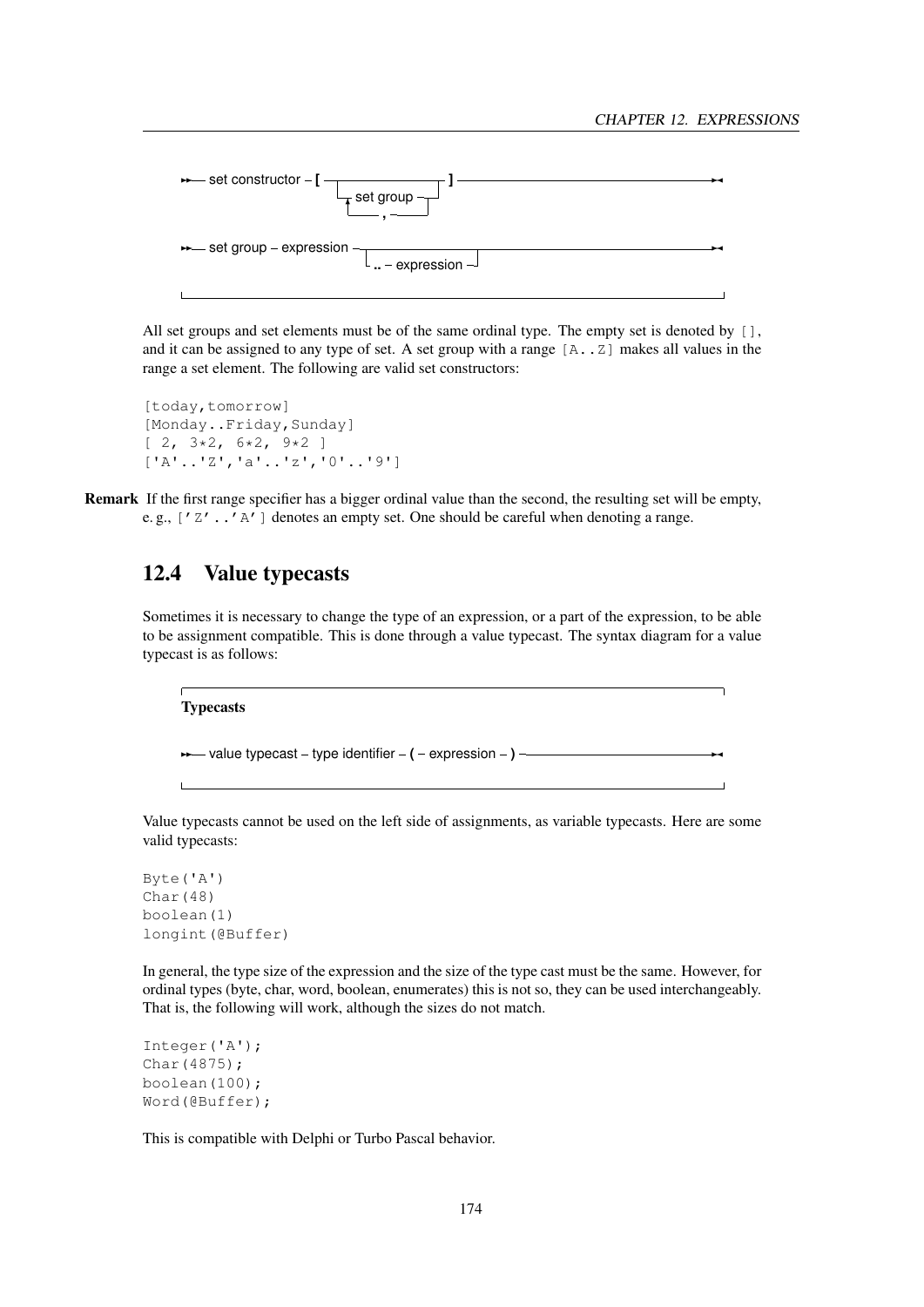#### 12.5 Variable typecasts

A variable can be considered a single factor in an expression. It can therefore be typecast as well. A variable can be typecast to any type, provided the type has the same size as the original variable.

It is a bad idea to typecast integer types to real types and vice versa. It's better to rely on type assignment compatibility and using some of the standard type changing functions.

Note that variable typecasts can occur on either side of an assignment, i. e. the following are both valid typecasts:

```
Var
  C : Char;
  B : Byte;
begin
  B:=Byte(C);
  Char(B):=C;end;
```
Pointer variables can be typecast to procedural types, but not to method pointers.

A typecast is an expression of the given type, which means the typecast can be followed by a qualifier:

```
Type
 TWordRec = Packed Record
   L,H : Byte;
 end;
Var
 P : Pointer;
 W : Word;
 S : String;
begin
 TWordRec(W).L:=$FF;
 TWordRec(W).H:=0;
 S:=TObject(P).ClassName;
```
## 12.6 Unaligned typecasts

A special typecast is the Unaligned typecast of a variable or expression. This is not a real typecast, but is rather a hint for the compiler that the expression may be misaligned (i. e. not on an aligned memory address). Some processors do not allow direct access to misaligned data structures, and therefore must access the data byte per byte.

Typecasting an expression with the unaligned keyword signals the compiler that it should access the data byte per byte.

Note that the compiler assumes that access to all fields/elements of packed data structures is unaligned.

Example:

program me;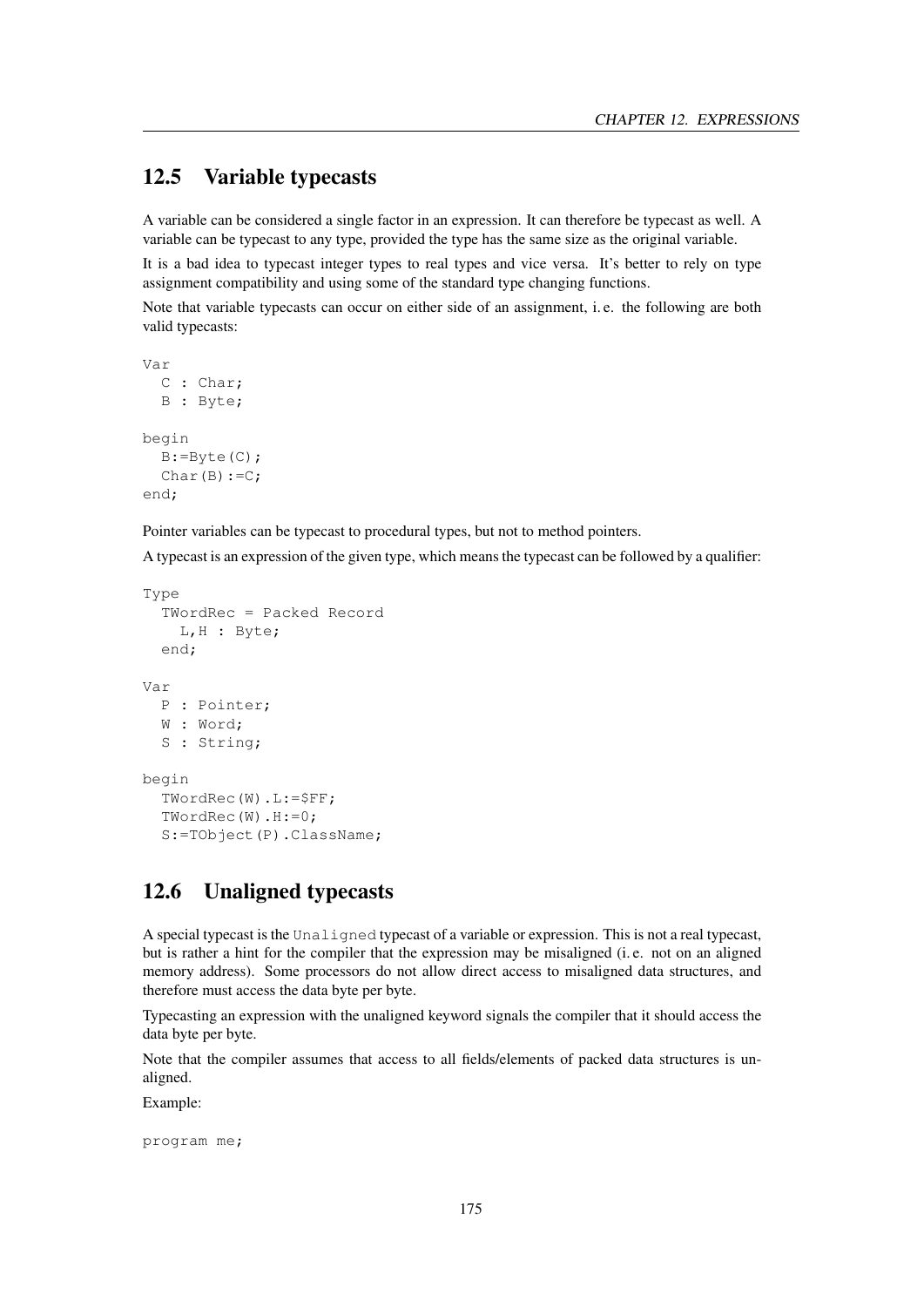```
Var
 A : packed Array[1..20] of Byte;
  I : LongInt;
begin
  For I:=1 to 20 do
   A[T]:=I;I:=PInteger(Unaligned(@A[13]))^;
end.
```
#### 12.7 The @ operator

The address operator @ returns the address of a variable, procedure or function. It is used as follows:

The  $\theta$  operator returns a typed pointer if the  $\beta T$  switch is on. If the  $\beta T$  switch is off then the address operator returns an untyped pointer, which is assignment compatible with all pointer types. The type of the pointer is  $\hat{T}$ , where  $\hat{T}$  is the type of the variable reference. For example, the following will compile

```
Program tcast;
{$T-} { @ returns untyped pointer }
Type art = Array[1..100] of byte;
Var Buffer : longint;
    PLargeBuffer : ^art;
begin
 PLargeBuffer := @Buffer;
end.
```
Changing the  $\{ST-\}$  to  $\{ST+\}$  will prevent the compiler from compiling this. It will give a type mismatch error.

By default, the address operator returns an untyped pointer: applying the address operator to a function, method, or procedure identifier will give a pointer to the entry point of that function. The result is an untyped pointer.

This means that the following will work:

```
Procedure MyProc;
begin
end;
```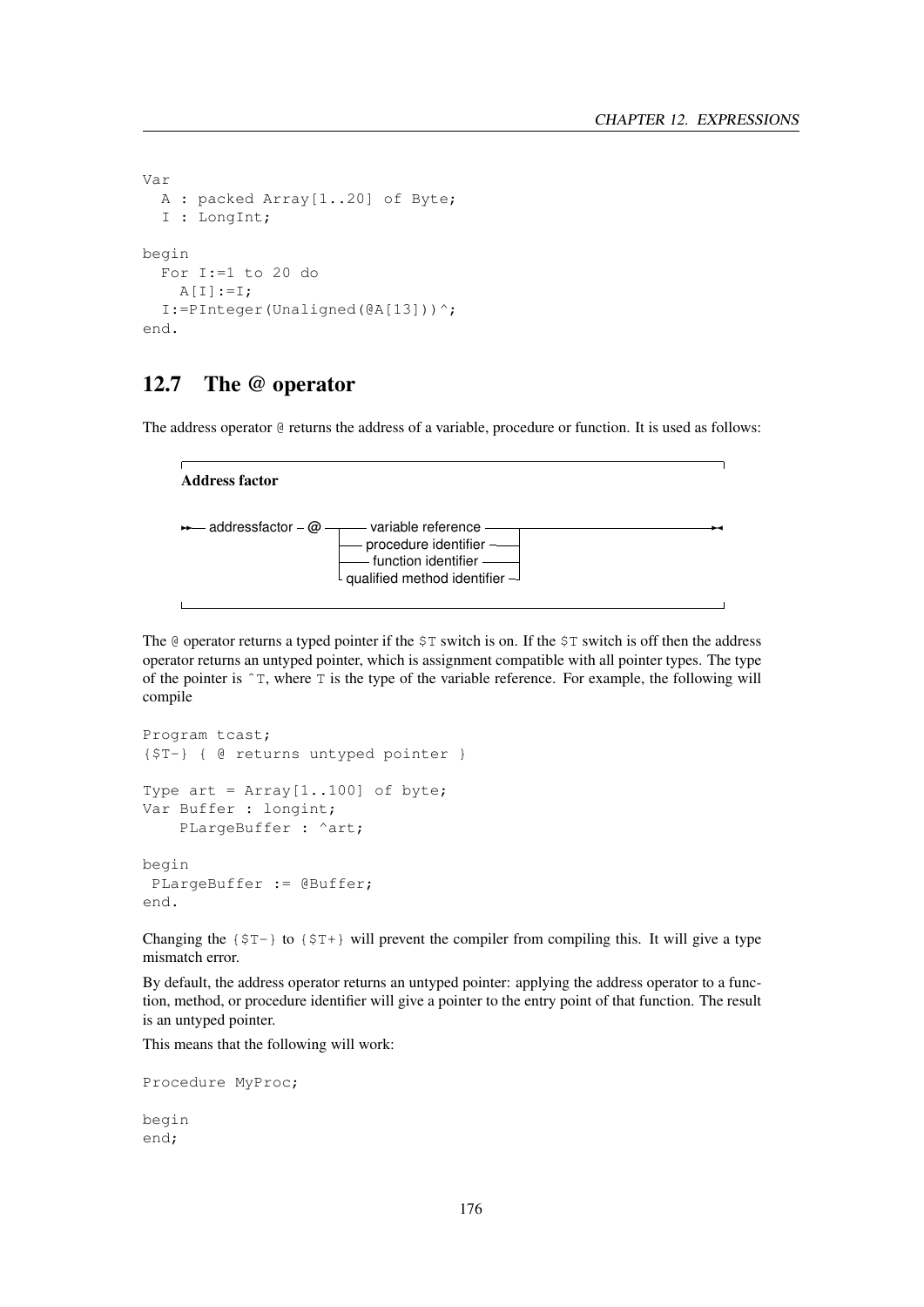```
Var
 P : PChar;
begin
  P:=@MyProc;
end;
```
By default, the address operator must be used if a value must be assigned to a procedural type variable. This behavior can be avoided by using the -Mtp or -MDelphi switches, which result in a more compatible Delphi or Turbo Pascal syntax.

## 12.8 Operators

Operators can be classified according to the type of expression they operate on. We will discuss them type by type.

#### **12.8.1 Arithmetic operators**

Arithmetic operators occur in arithmetic operations, i. e. in expressions that contain integers or reals. There are two kinds of operators: Binary and unary arithmetic operators. Binary operators are listed in table [\(12.2\)](#page-177-0), unary operators are listed in table [\(12.3\)](#page-177-1).

<span id="page-177-0"></span>

| Operator     | Operation        |
|--------------|------------------|
| $+$          | Addition         |
|              | Subtraction      |
| $\star$      | Multiplication   |
| $\star\star$ | Exponentiation   |
|              | Division         |
| Div          | Integer division |
| Mod          | Remainder        |

Table 12.2: Binary arithmetic operators

With the exception of  $Di$ v and Mod, which accept only integer expressions as operands, all operators accept real and integer expressions as operands.

**Remark** The exponentiation operator  $(**)$  is available for overloading (chapter [15,](#page-233-0) page [233\)](#page-233-0), but is not defined on any of the standard Pascal types (floats and/or integers).

For binary operators, the result type will be integer if both operands are integer type expressions. If one of the operands is a real type expression, then the result is real.

As an exception, division (/) results always in real values.

| Table 12.3: Unary arithmetic operators |  |  |  |
|----------------------------------------|--|--|--|
|----------------------------------------|--|--|--|

<span id="page-177-1"></span>

| Operator | Operation      |
|----------|----------------|
| $^{+}$   | Sign identity  |
|          | Sign inversion |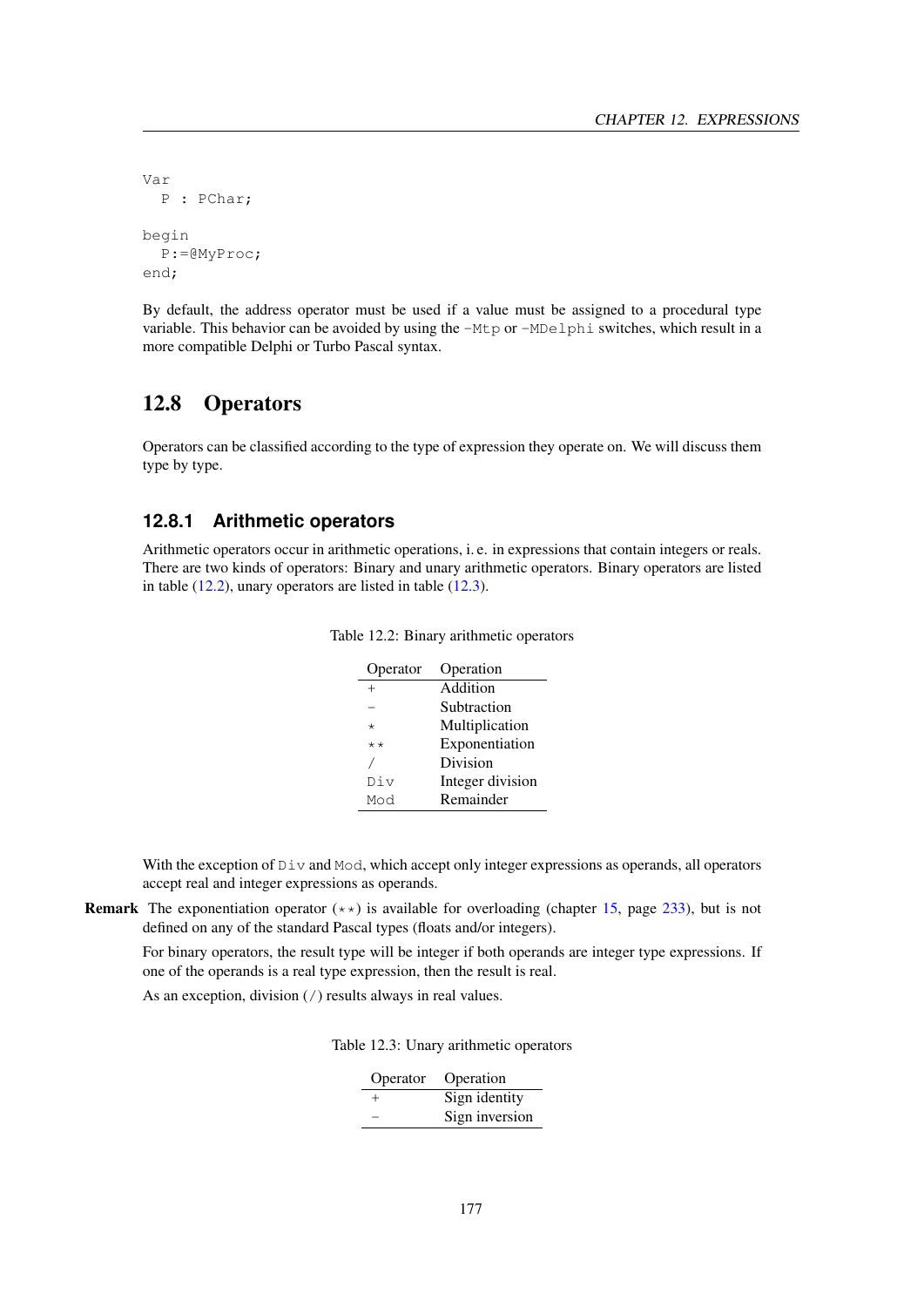For unary operators, the result type is always equal to the expression type. The division (/) and Mod operator will cause run-time errors if the second argument is zero.

The sign of the result of a Mod operator is the same as the sign of the left side operand of the Mod operator. In fact, the Mod operator is equivalent to the following operation:

I mod  $J = I - (I \ div J) * J$ 

But it executes faster than the right hand side expression.

#### **12.8.2 Logical operators**

Logical operators act on the individual bits of ordinal expressions. Logical operators require operands that are of an integer type, and produce an integer type result. The possible logical operators are listed in table [\(12.4\)](#page-178-0).

| Operator | Operation                                |
|----------|------------------------------------------|
| not      | Bitwise negation (unary)                 |
| and      | Bitwise and                              |
| or       | Bitwise or                               |
| xor      | Bitwise xor                              |
| shl      | Bitwise shift to the left                |
| shr      | Bitwise shift to the right               |
| <<       | Bitwise shift to the left (same as shl)  |
| >        | Bitwise shift to the right (same as shr) |

<span id="page-178-0"></span>Table 12.4: Logical operators

The following are valid logical expressions:

```
A shr 1 { same as A div 2, but faster}
Not 1 { equals -2 }
Not 0 \t{equals -1}Not -1 { equals 0 }
B shl 2 { same as B * 4 for integers }
1 or 2 { equals 3 }
3 xor 1 { equals 2 }
```
#### **12.8.3 Boolean operators**

Boolean operators can be considered as logical operations on a type with 1 bit size. Therefore the shl and shr operations have little sense. Boolean operators can only have boolean type operands, and the resulting type is always boolean. The possible operators are listed in table [\(12.5\)](#page-178-1)

| Operator | Operation                |
|----------|--------------------------|
| not      | logical negation (unary) |
| and      | logical and              |
| or       | logical or               |
| xor      | logical xor              |

<span id="page-178-1"></span>Table 12.5: Boolean operators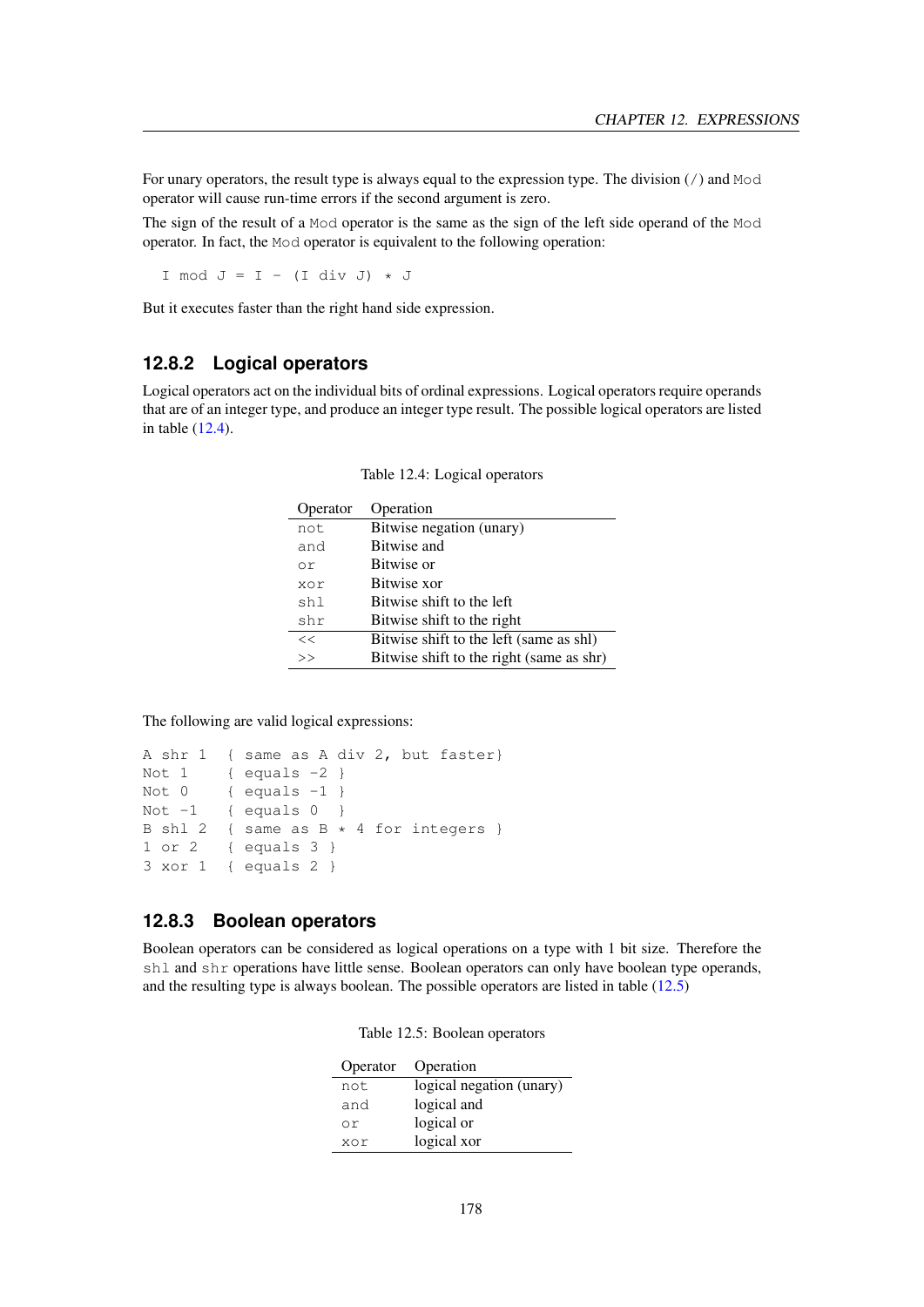Remark By default, boolean expressions are evaluated with short-circuit evaluation. This means that from the moment the result of the complete expression is known, evaluation is stopped and the result is returned. For instance, in the following expression:

```
B := True or MaybeTrue;
```
The compiler will never look at the value of MaybeTrue, since it is obvious that the expression will always be True. As a result of this strategy, if MaybeTrue is a function, it will not get called ! (This can have surprising effects when used in conjunction with properties)

#### **12.8.4 String operators**

There is only one string operator: +. Its action is to concatenate the contents of the two strings (or characters) it acts on. One cannot use  $+$  to concatenate null-terminated (PChar) strings. The following are valid string operations:

```
'This is ' + 'VERY ' + 'easy !'
Dirname+'\'
```
The following is not:

```
Var
  Dirname : PChar;
...
 Dirname := Dirname+'\';
```
Because Dirname is a null-terminated string.

Note that if all strings in a string expressions are short strings, the resulting string is also a short string. Thus, a truncation may occur: there is no automatic upscaling to ansistring.

If all strings in a string expression are ansistrings, then the result is an ansistring.

If the expression contains a mix of ansistrings and shortstrings, the result is an ansistring.

The value of the  $\{SH\}$  switch can be used to control the type of constant strings; by default, they are short strings (and thus limited to 255 characters).

#### **12.8.5 Dynamic array operators**

There is only one dynamic array operator: +. This operator is available in Delphi mode, but must be enabled explicily using the modeswitch arrayoperators in objfpc mode:

```
{$mode objfpc}
{$modeswitch arrayoperators}
```
When enabled, its action is similar to the concation for strings: to concatenate the contents of the two arrays it acts on. The array element type must of course be identical for both arrays, i.e. the following will work:

```
{$mode objfpc}
{$modeswitch arrayoperators}
var
 a,b, c : array of byte;
```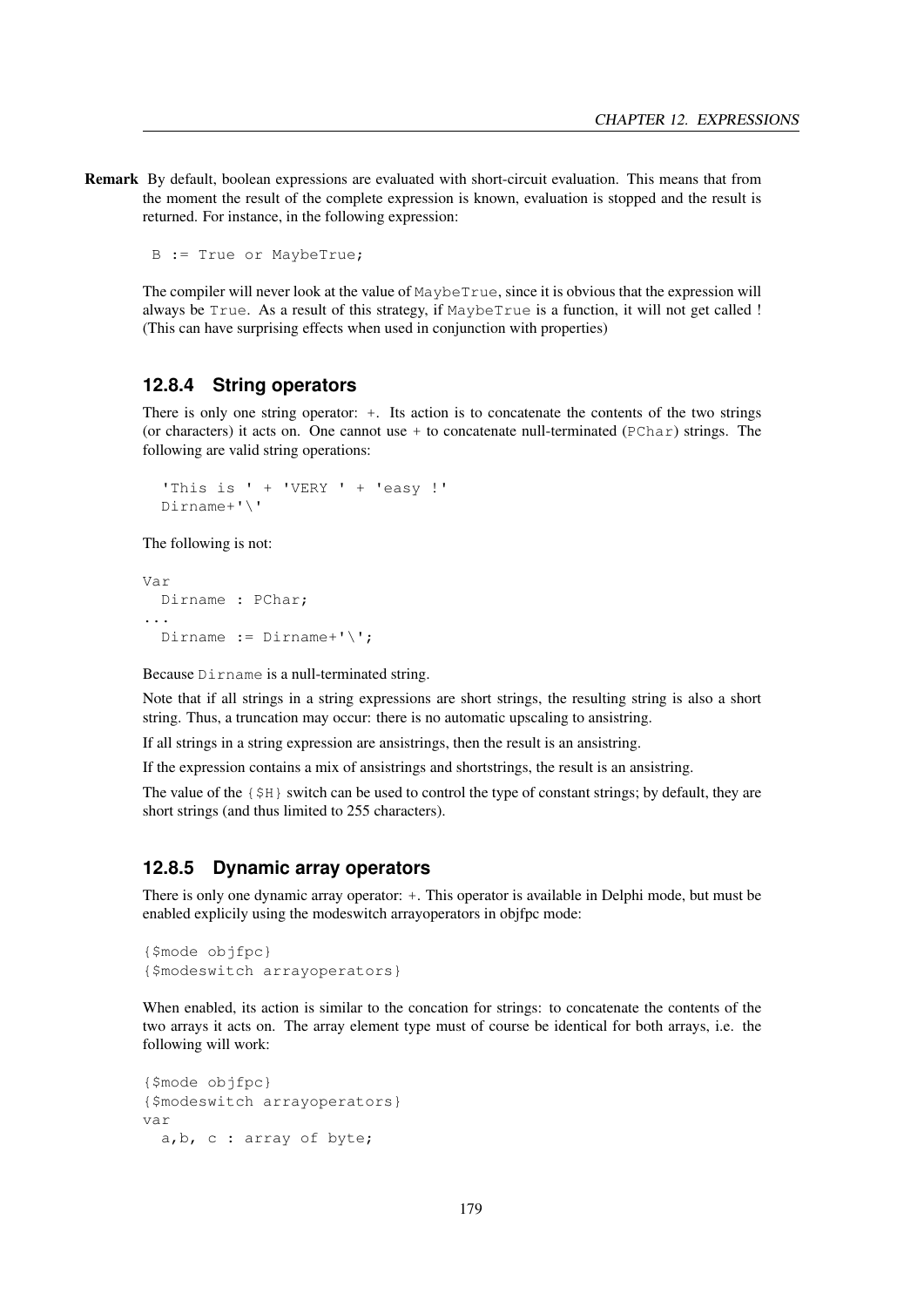```
begin
 a:=[0,1,2];
 b:=[3,4,5];
  c:=a+b:
  writeln('C has ',length(c),' elements');
```
But the following will not work:

```
{$mode objfpc}
{$modeswitch arrayoperators}
var
 b, c : array of byte;
  a : array of integer;
begin
  a:=[0,1,2];
 b:=[3,4,5];
  c:=a+b;
  writeln('C has ',length(c),' elements');
```
The compiler will give an error when compiling this code.

### **12.8.6 Set operators**

The following operations on sets can be performed with operators: union, difference, symmetric difference, inclusion and intersection. Elements can be added or removed from the set with the Include or Exclude operators. The operators needed for this are listed in table [\(12.6\)](#page-180-0).

<span id="page-180-0"></span>

| Operator | Action                                                   |
|----------|----------------------------------------------------------|
| $+$      | Union                                                    |
|          | Difference                                               |
| $\star$  | Intersection                                             |
| $>\,<$   | Symmetric difference                                     |
| $\lt =$  | Contains                                                 |
| $>=$     | Left hand side set is a superset of the one on the right |
| include  | include an element in the set                            |
| exclude  | exclude an element from the set                          |
| in       | check whether an element is in a set                     |

The set type of the operands must be the same, or an error will be generated by the compiler. The following program gives some valid examples of set operations:

```
Type
  Day = (mon, true, wed, thu, fri, sat, sun);Days = set of Day;
Procedure PrintDays(W : Days);
Const
```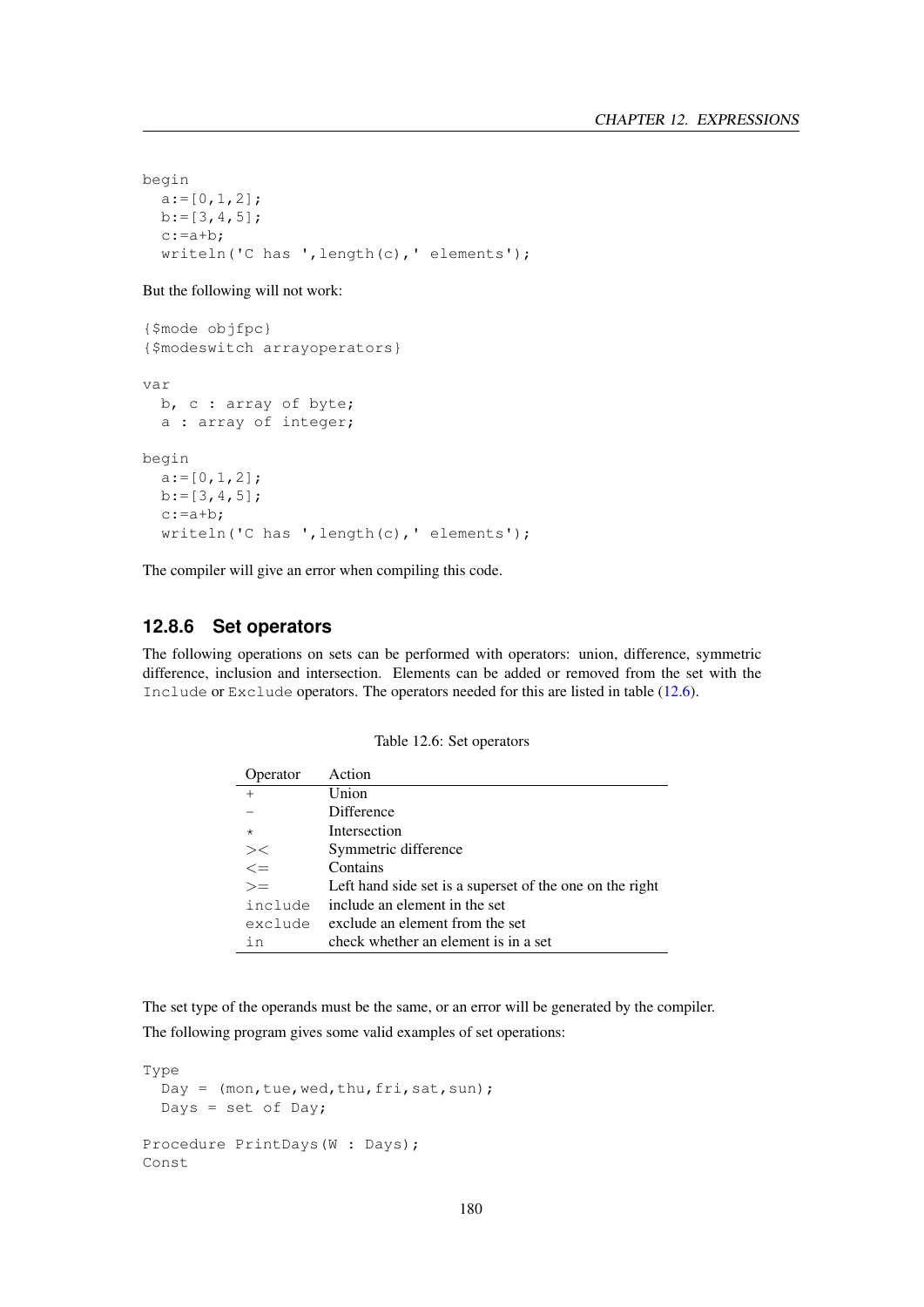```
DayNames : array [Day] of String[3]
           = ('mon','tue','wed','thu',
               'fri','sat','sun');
Var
  D : Day;
  S : String;
begin
  S := ' ';
 For D:=Mon to Sun do
    if D in W then
      begin
      If (S \ll '') then S:=S+', ';
      S:=S+DayNames[D];
      end;
  Writeln('[',S,']');
end;
Const
  WorkWeek = [mon, true, wed, thu, fri];WeekEnd = [sat, sun];
Var
  W : Davs:
begin
   W:=[mon, true]+[wed, thu, fri]; // equals [mon, true, wed, thu, fri]PrintDays(W);
   W:=[mon, true, wed] - [wed]; // equals [mon, true]PrintDays(W);
   W:=[mon, true, wed] - [wed, thu]; // also equals [mon, true]PrintDays(W);
   W:=[mon, true, wed]*[wed,thu,fri]; // equals [wed]PrintDays(W);
   W:=[mon, true, wed]\times[wed, thu, fri]; // equals [mon, true, thu, fri]PrintDays(W);
   if [mon,tue]<=WorkWeek then
     Writeln('Must work on monday and tuesday');
   if Weekend>=[sun] then
     Writeln('Can rest on sunday');
end.
```
As can be seen, the union is equivalent to a binary OR, while the intersection is equivalent to a binary AND, and the symmetric difference equals a XOR operation.

The Include and Exclude operations are equivalent to a union or a difference with a set of one element. Thus,

Include(W,wed);

is equivalent to

W:=W+[wed];

and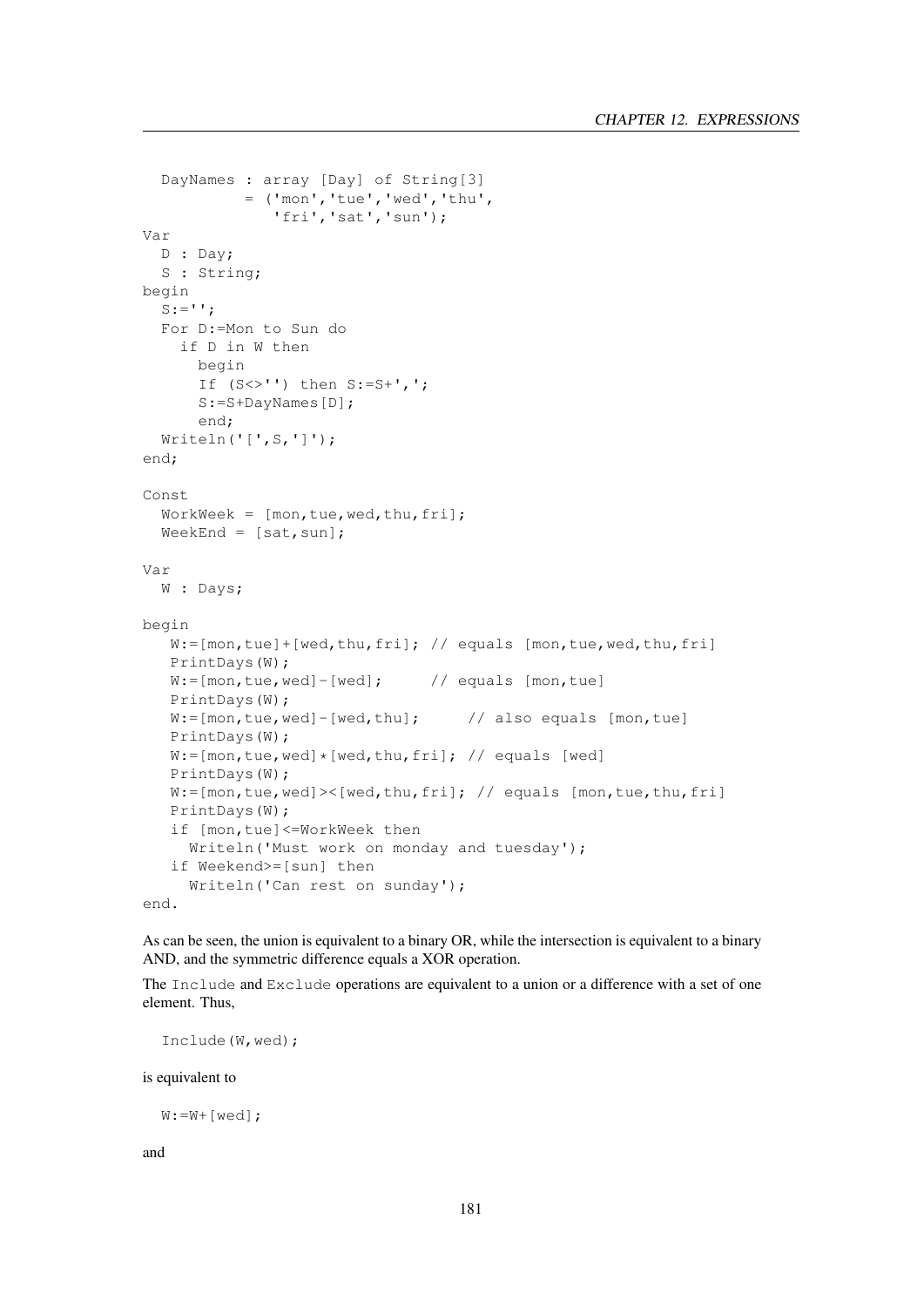Exclude(W,wed);

is equivalent to

 $W:=W-[wed]$ ;

The In operation results in a True if the left operand (an element) is included of the right operand (a set), the result will be False otherwise.

#### **12.8.7 Relational operators**

The relational operators are listed in table [\(12.7\)](#page-182-0)

| Operator | Action                |
|----------|-----------------------|
|          | Equal                 |
| $<$ $>$  | Not equal             |
| $\,<\,$  | Strictly less than    |
| ↘        | Strictly greater than |
| $\lt =$  | Less than or equal    |
| $>=$     | Greater than or equal |
| i n      | Element of            |

<span id="page-182-0"></span>

|  | Table 12.7: Relational operators |
|--|----------------------------------|
|--|----------------------------------|

Normally, left and right operands must be of the same type. There are some notable exceptions, where the compiler can handle mixed expressions:

- 1. Integer and real types can be mixed in relational expressions.
- 2. If the operator is overloaded, and an overloaded version exists whose arguments types match the types in the expression.
- 3. Short-, Ansi- and widestring types can be mixed.

Comparing strings is done on the basis of their character code representation.

When comparing pointers, the addresses to which they point are compared. This also is true for PChar type pointers. To compare the strings the PChar point to, the StrComp function from the strings unit must be used. The in returns True if the left operand (which must have the same ordinal type as the set type, and which must be in the range 0..255) is an element of the set which is the right operand, otherwise it returns False.

#### **12.8.8 Class operators**

Class operators are slightly different from the operators above in the sense that they can only be used in class expressions which return a class. There are only two class operators, as can be seen in table  $(12.8).$  $(12.8).$ 

<span id="page-182-1"></span>

| Operator Action |                      |
|-----------------|----------------------|
| is              | Checks class type    |
| as              | Conditional typecast |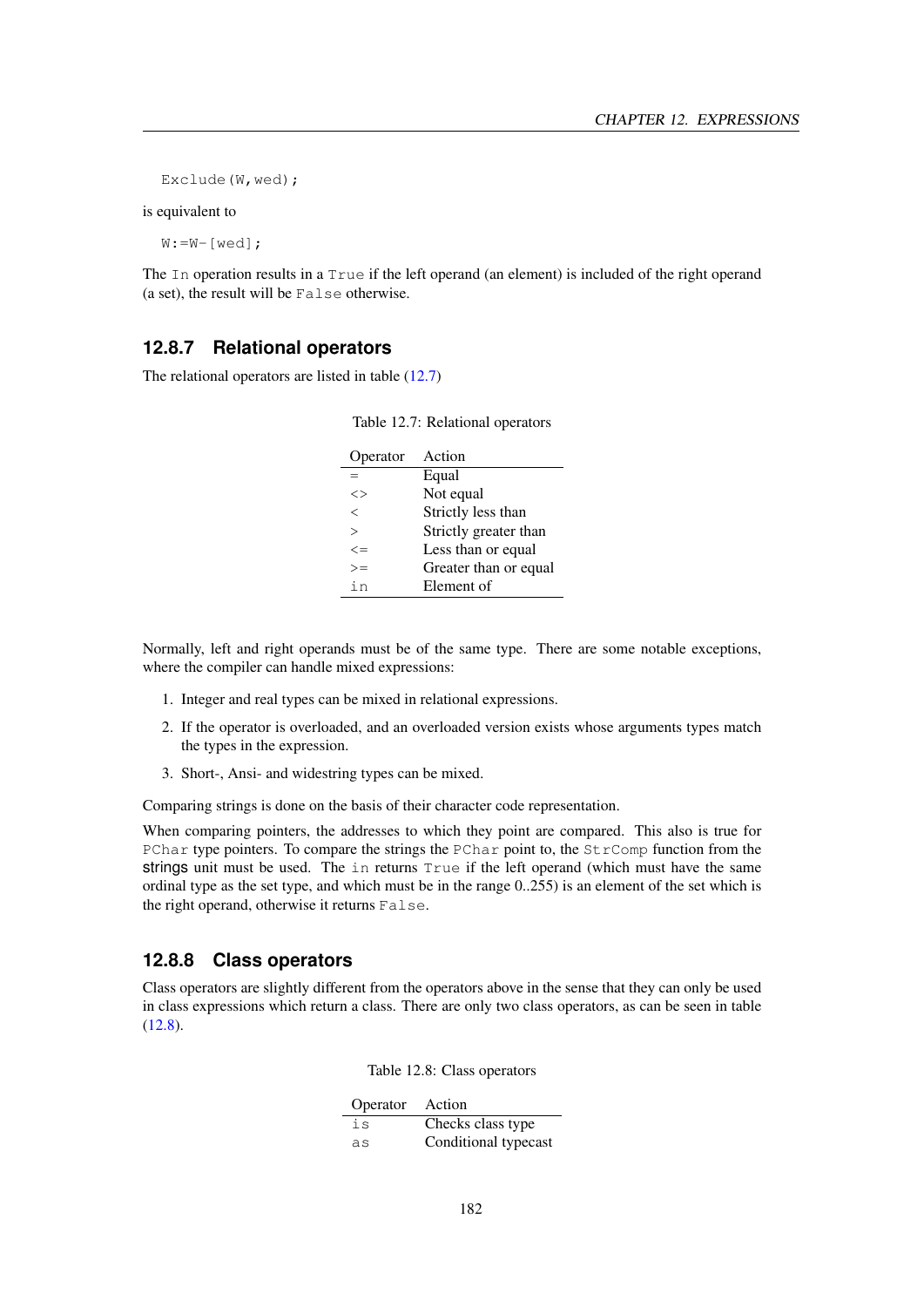An expression containing the is operator results in a boolean type. The is operator can only be used with a class reference or a class instance. The usage of this operator is as follows:

Object is Class

This expression is completely equivalent to

Object.InheritsFrom(Class)

If Object is Nil, False will be returned.

The following are examples:

```
Var
 A : TObject;
 B : TClass;
begin
  if A is TComponent then ;
  If A is B then;
end;
```
The as operator performs a conditional typecast. It results in an expression that has the type of the class:

Object as Class

This is equivalent to the following statements:

```
If Object=Nil then
  Result:=Nil
else if Object is Class then
  Result:=Class(Object)
else
  Raise Exception.Create(SErrInvalidTypeCast);
```
Note that if the object is  $nil$ , the as operator does not generate an exception.

The following are some examples of the use of the as operator:

```
Var
  C : TComponent;
  O : TObject;
begin
  (C as TEdit).Text:='Some text';
  C:= O as TComponent;
end;
```
The as and is operators also work on interfaces (both COM and CORBA). They can be used to check whether an interface also implements another interface as in the following example:

```
{$mode objfpc}
uses
```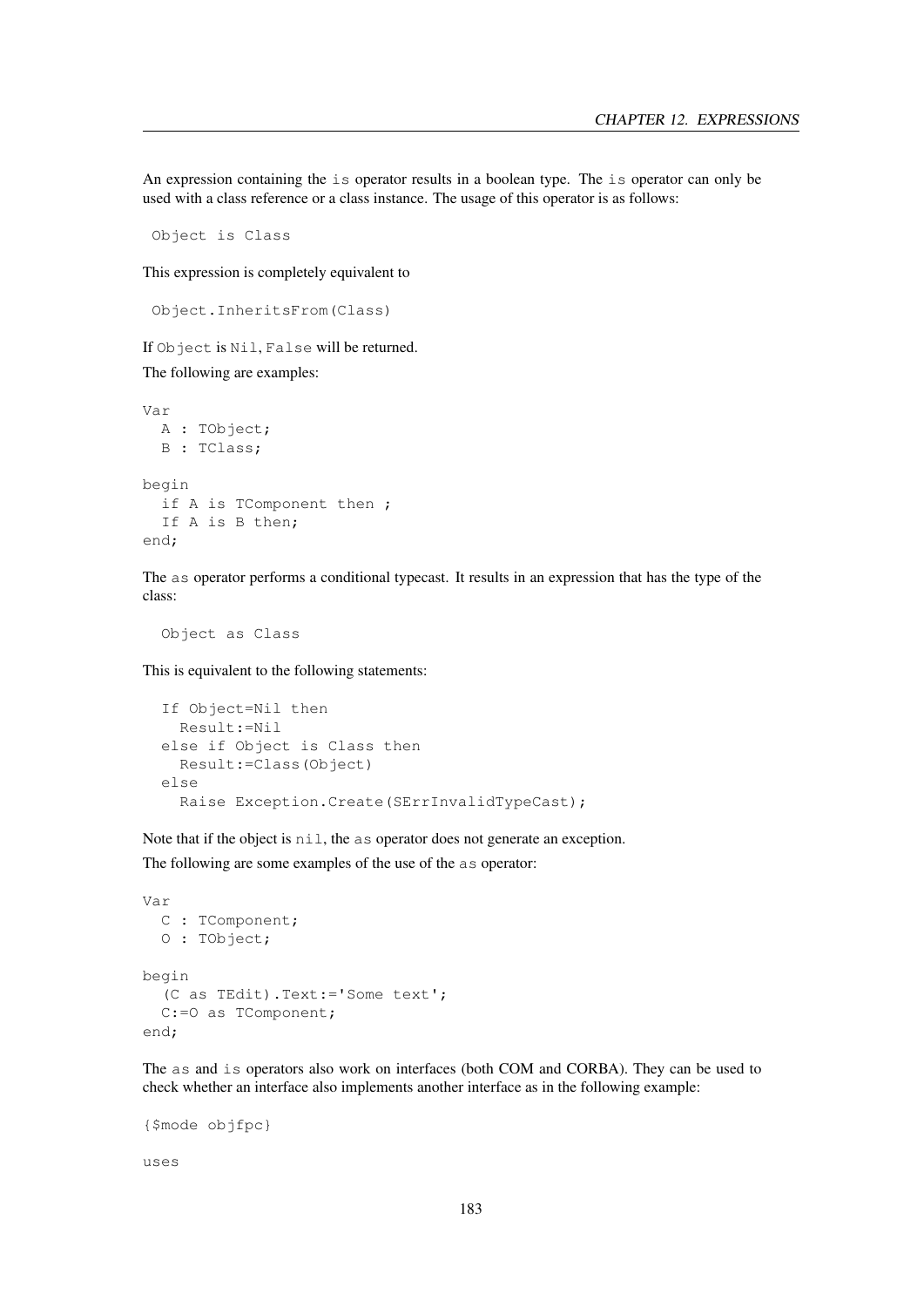```
SysUtils;
type
  IMyInterface1 = interface
    ['{DD70E7BB-51E8-45C3-8CE8-5F5188E19255}']
    procedure Bar;
  end;
  IMyInterface2 = interface
    ['{7E5B86C4-4BC5-40E6-A0DF-D27DBF77BCA0}']
    procedure Foo;
  end;
  TMyObject = class(TInterfacedObject, IMyInterface1, IMyInterface2)
    procedure Bar;
    procedure Foo;
  end;
procedure TMyObject.Bar;
begin
end;
procedure TMyObject.Foo;
begin
end;
var
 i: IMyInterface1;
begin
 i := TMyObject.Create;
 i.Bar;
  Writeln(BoolToStr(i is IMyInterface2, True)); // prints true
  Writeln(BoolToStr(i is IDispatch, True)); // prints false
  (i as IMyInterface2).Foo;
end.
```
Additionally, the is operator can be used to check if a class implements an interface, and the as operator can be used to typecast an interface back to the class:

```
{$mode objfpc}
var
 i: IMyInterface;
begin
 i := TMyObject.Create;
 Writeln(BoolToStr(i is TMyObject,True)); // prints true
 Writeln(BoolToStr(i is TObject,True)); // prints true
  Writeln(BoolToStr(i is TAggregatedObject, True)); // prints false
  (i as TMyObject).Foo;
end.
```
Although the interfaces must be COM interfaces, the typecast back to a class will only work if the interface comes from an Object Pascal class. It will not work on interfaces obtained from the system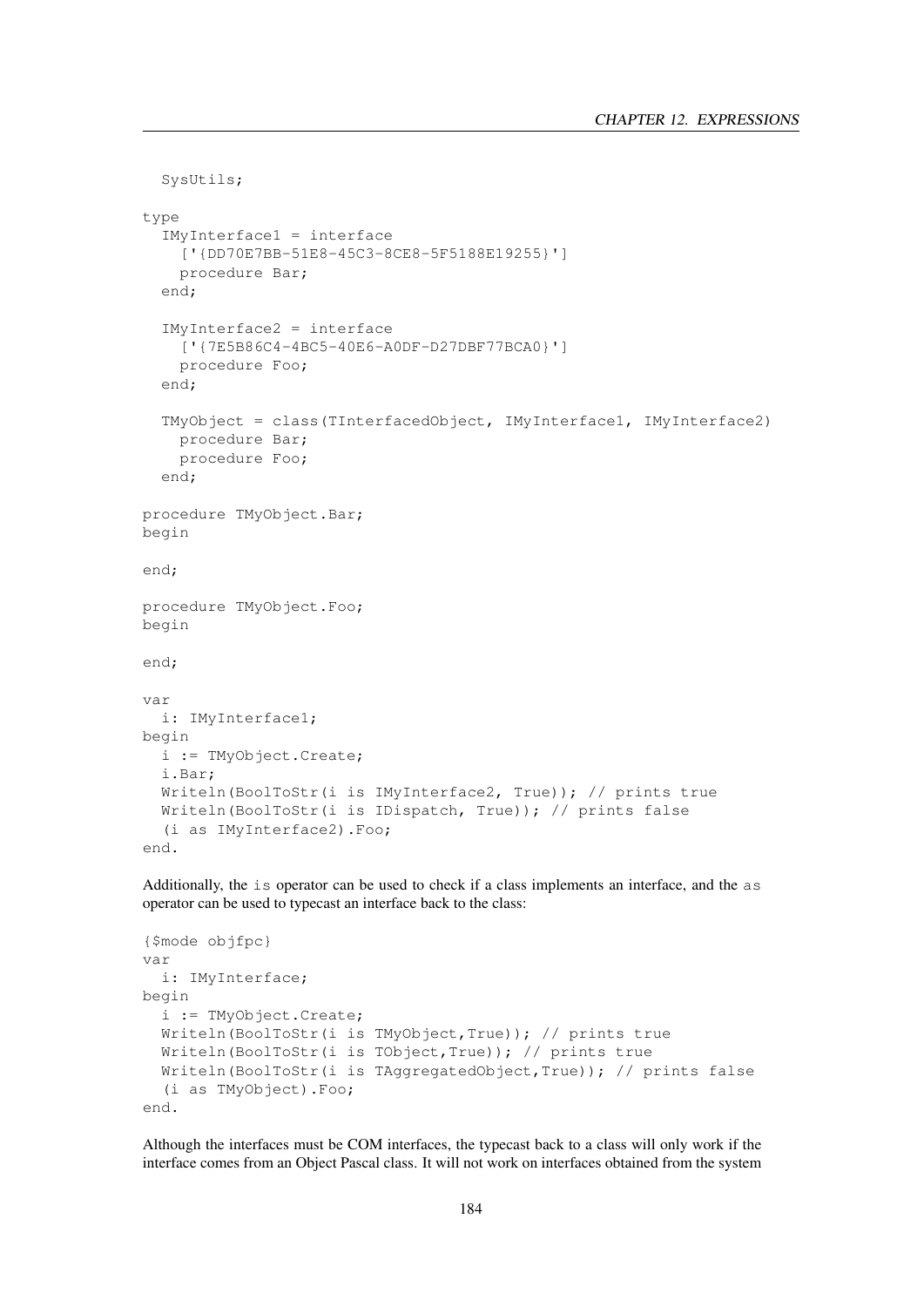by COM.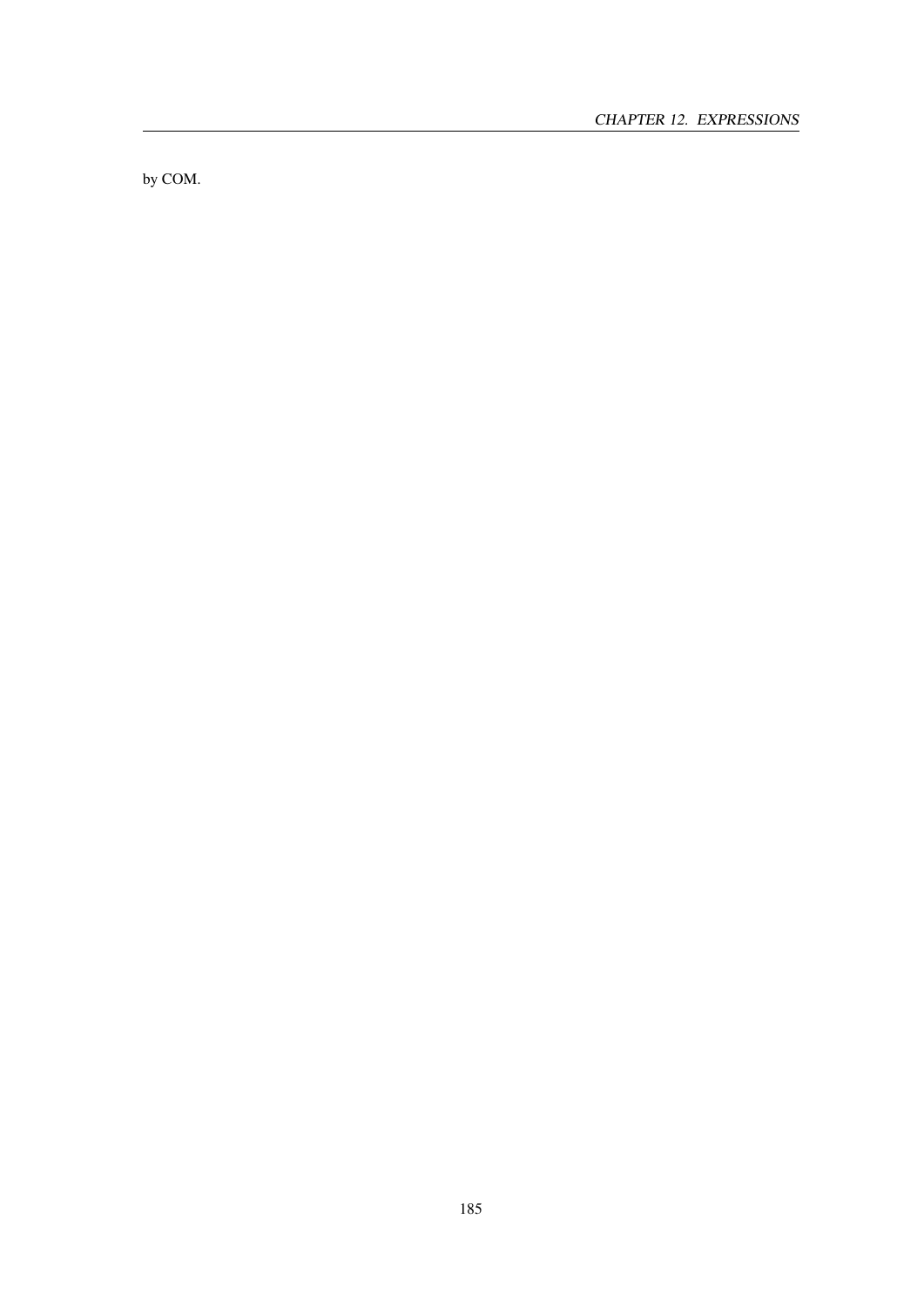# Chapter 13

# **Statements**

The heart of each algorithm are the actions it takes. These actions are contained in the statements of a program or unit. Each statement can be labeled and jumped to (within certain limits) with Goto statements. This can be seen in the following syntax diagram:

| <b>Statements</b>         |                                                                                                                                                                                                               |  |
|---------------------------|---------------------------------------------------------------------------------------------------------------------------------------------------------------------------------------------------------------|--|
| $\rightarrow$ statement - | $\left  \begin{array}{c} \text{Label} - : \rightarrow \\ \text{structure} \end{array} \right $ = simple statement $\left  \begin{array}{c} \text{Example} \\ \text{1} \end{array} \right $<br>- asm statement |  |
|                           |                                                                                                                                                                                                               |  |

A label can be an identifier or an integer digit.

# 13.1 Simple statements

A simple statement cannot be decomposed in separate statements. There are basically four kinds of simple statements:

| Simple statements |                                                                                                                                       |  |
|-------------------|---------------------------------------------------------------------------------------------------------------------------------------|--|
|                   | $\rightarrow$ simple statement $-$ assignment statement -<br>$-$ procedure statement $-$<br>— goto statement -<br>— raise statement - |  |
|                   |                                                                                                                                       |  |

Of these statements, the *raise statement* will be explained in the chapter on Exceptions (chapter [17,](#page-257-0) page [257\)](#page-257-0)

## **13.1.1 Assignments**

Assignments give a value to a variable, replacing any previous value the variable might have had: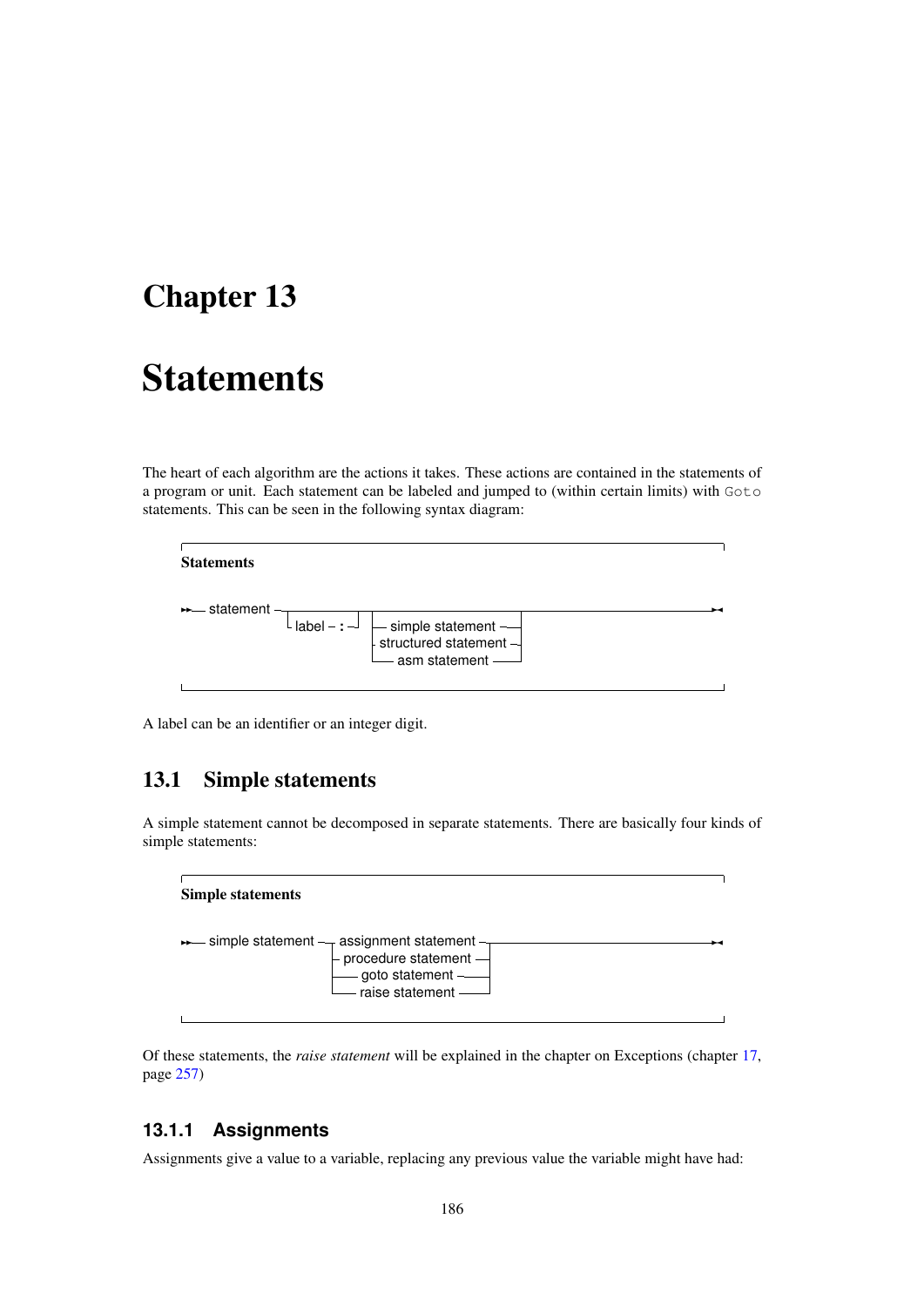#### **Assignments**  $\rightarrow$  assignment statement  $\rightarrow$  variable reference  $L$  function identifier  $-$ **:= += -= \*= /=** - expression

In addition to the standard Pascal assignment operator  $(:=),$  which simply replaces the value of the variable with the value resulting from the expression on the right of the := operator, Free Pascal supports some C-style constructions. All available constructs are listed in table [\(13.1\)](#page-187-0).

<span id="page-187-0"></span>Table 13.1: Allowed C constructs in Free Pascal

| Assignment | Result                                           |
|------------|--------------------------------------------------|
| $a == b$   | Adds b to a, and stores the result in a.         |
| $a = b$    | Subtracts b from a, and stores the result in a.  |
| $a^* = b$  | Multiplies a with b, and stores the result in a. |
| $a \neq b$ | Divides a through b, and stores the result in a. |

For these constructs to work, the -Sc command-line switch must be specified.

Remark These constructions are just for typing convenience, they don't generate different code. Here are some examples of valid assignment statements:

```
X := X+Y;X+=Y; { Same as X := X+Y, needs -Sc command line switch}
X/=2; { Same as X := X/2, needs -Sc command line switch}
Done := False;
Weather := Good;
MyPi := 4* Tan(1);
```
Keeping in mind that the dereferencing of a typed pointer results in a variable of the type the pointer points to, the following are also valid assignments:

```
Var
  L : ^Longint;
   P : PPChar;
begin
  L^{\wedge}:=3;
  P^{\wedge^{\wedge}}: = 'A';
```
Note the double dereferencing in the second assignment.

#### **13.1.2 Procedure statements**

Procedure statements are calls to subroutines. There are different possibilities for procedure calls:

• A normal procedure call.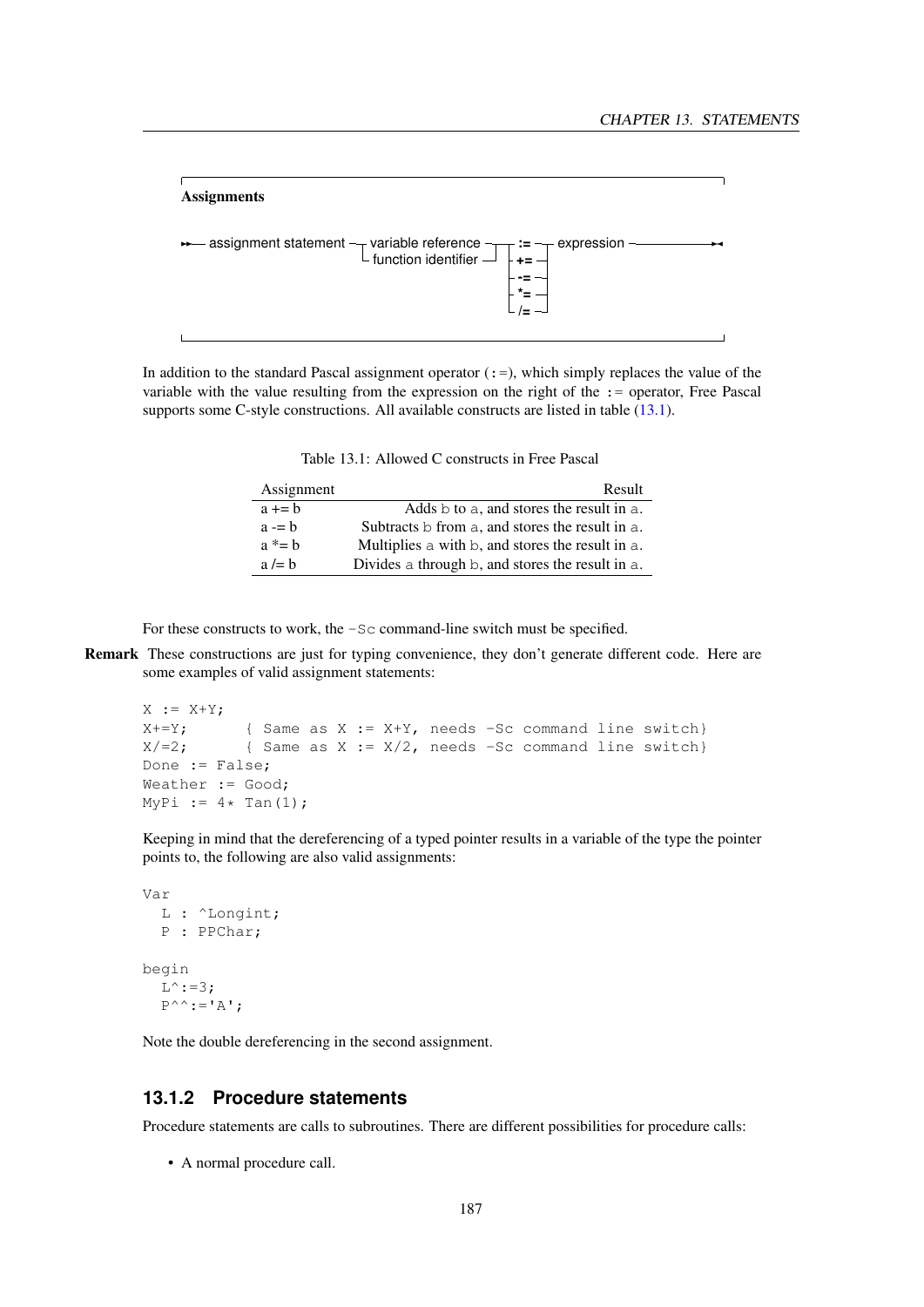- An object method call (fully qualified or not).
- Or even a call to a procedural type variable.

All types are present in the following diagram:

| <b>Procedure statements</b>                                                                                                       |  |
|-----------------------------------------------------------------------------------------------------------------------------------|--|
| procedure statement - procedure identifier<br>method identifier -<br>L actual parameter list $-$<br>qualified method identifier - |  |
|                                                                                                                                   |  |

The Free Pascal compiler will look for a procedure with the same name as given in the procedure statement, and with a declared parameter list that matches the actual parameter list. The following are valid procedure statements:

```
Usage;
WriteLn('Pascal is an easy language !');
Doit();
```
Remark When looking for a function that matches the parameter list of the call, the parameter types should be assignment-compatible for value and const parameters, and should match exactly for parameters that are passed by reference.

#### **13.1.3 Goto statements**

Free Pascal supports the goto jump statement. Its prototype syntax is

Goto statement

**→ goto statement - goto** - label -

When using  $qot \circ t$  statements, the following must be kept in mind:

- 1. The jump label must be defined in the same block as the Goto statement.
- 2. Jumping from outside a loop to the inside of a loop or vice versa can have strange effects.
- 3. To be able to use the Goto statement, the  $-Sg$  compiler switch must be used, or {\$GOTO} ON} must be used.
- Remark In iso or macpas mode, or with the modeswitch "nonlocalgoto", the compiler will also allow nonlocal gotos.

Goto statements are considered bad practice and should be avoided as much as possible. It is always possible to replace a goto statement by a construction that doesn't need a goto, although this construction may not be as clear as a goto statement. For instance, the following is an allowed goto statement: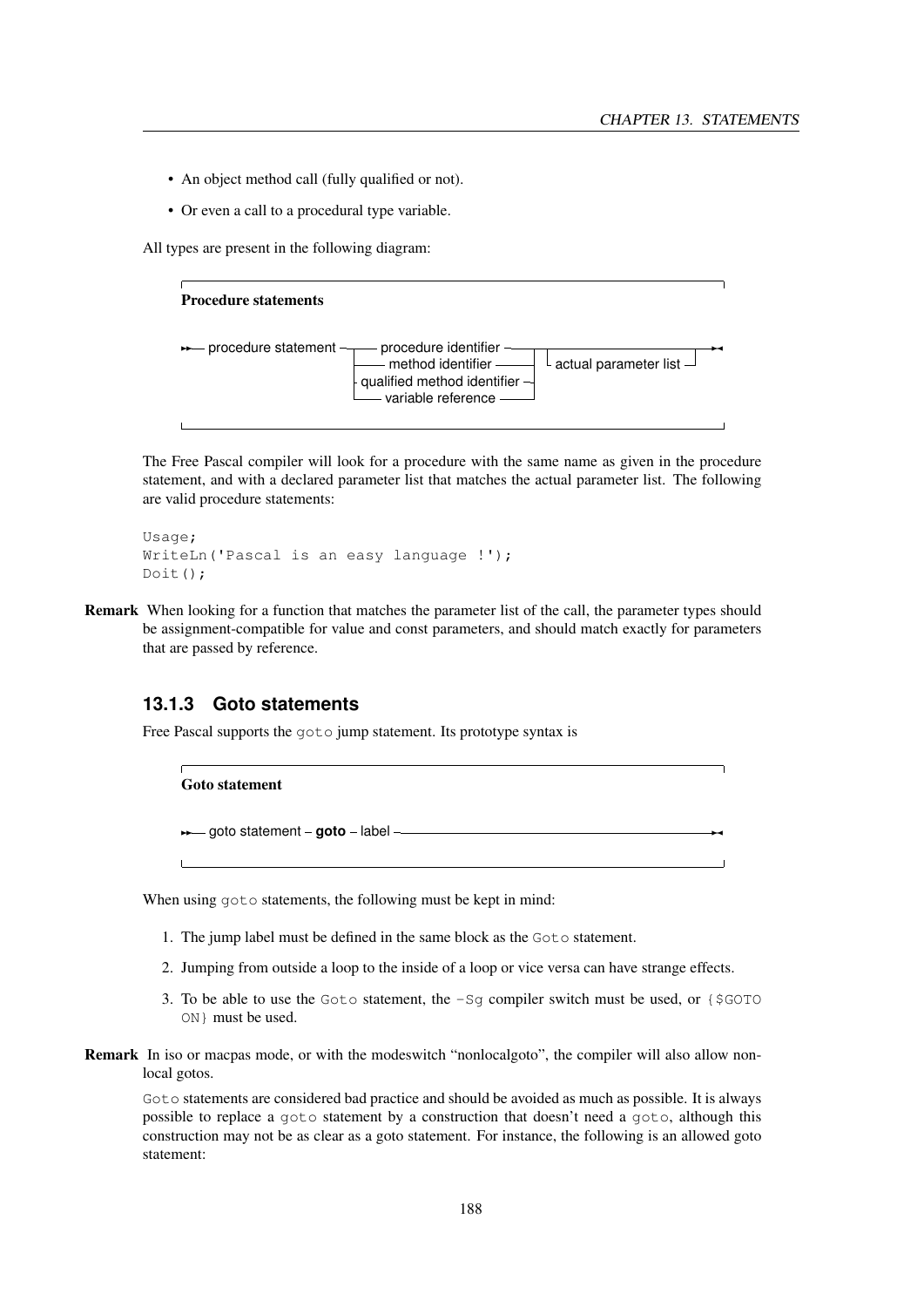```
label
  jumpto;
...
Jumpto :
 Statement;
...
Goto jumpto;
...
```
## 13.2 Structured statements

Structured statements can be broken into smaller simple statements, which should be executed repeatedly, conditionally or sequentially:

| <b>Structured statements</b>                                                                                                                                           |
|------------------------------------------------------------------------------------------------------------------------------------------------------------------------|
| $\rightarrow$ structured statement $-$ compound statement $-$<br>conditional statement -<br>- repetitive statement --<br>- with statement<br>- exception statement $-$ |
|                                                                                                                                                                        |
| Conditional statements come in two flavors:                                                                                                                            |
| <b>Conditional statements</b>                                                                                                                                          |
| ► conditional statement $-$ case statement $-$<br>$-$ if statement $-$                                                                                                 |
|                                                                                                                                                                        |
| Repetitive statements come in four flavors:                                                                                                                            |
| <b>Repetitive statements</b>                                                                                                                                           |
| $\rightarrow$ repetitive statement $\neg$ for statement $\neg$<br>- for in statement ---<br>repeat statement-<br>- while statement -                                   |

The following sections deal with each of these statements.

### **13.2.1 Compound statements**

Compound statements are a group of statements, separated by semicolons, that are surrounded by the keywords Begin and End. The last statement – before the End keyword – doesn't need to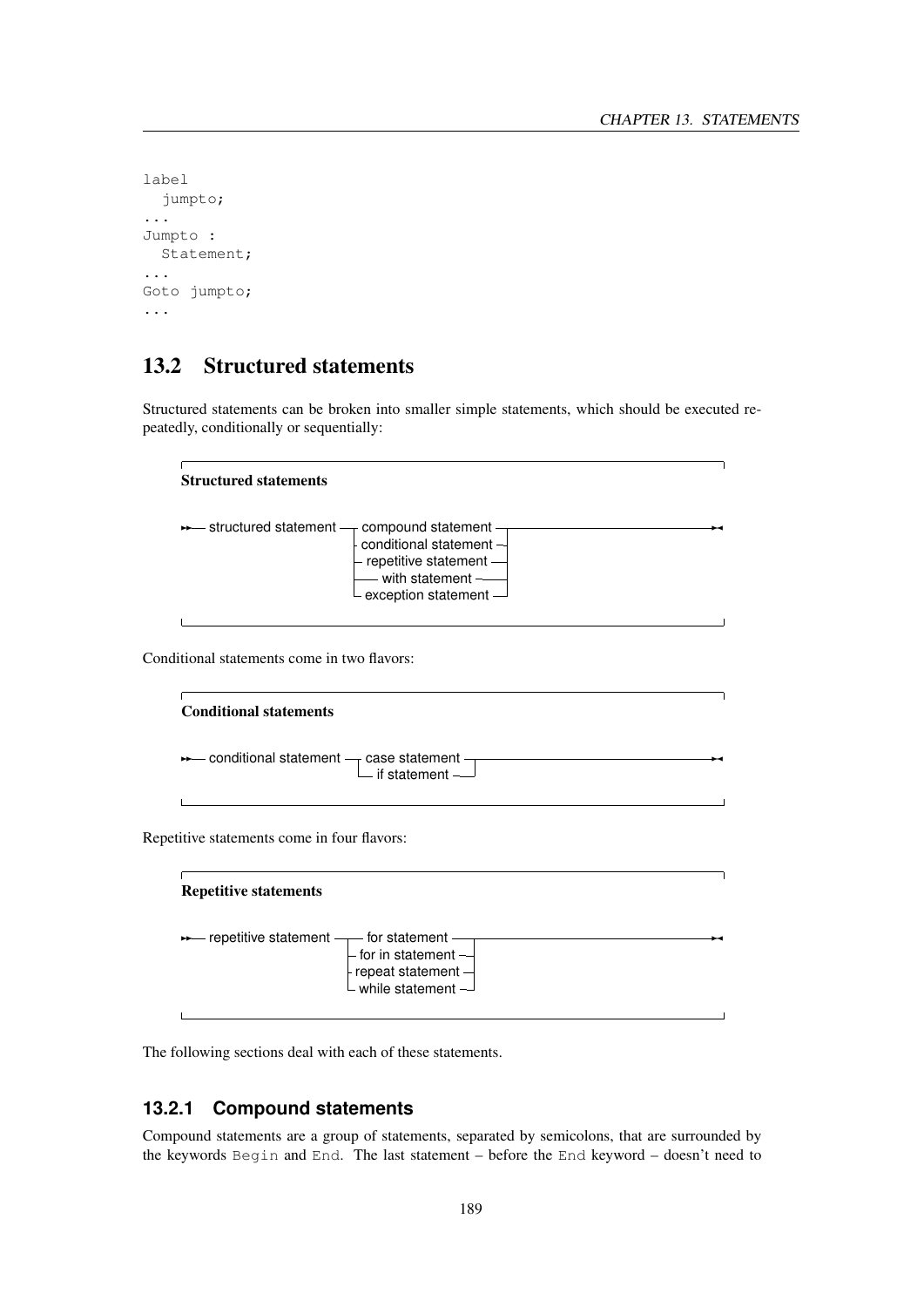be followed by a semicolon, although it is allowed. A compound statement is a way of grouping statements together, executing the statements sequentially. They are treated as one statement in cases where Pascal syntax expects one statement, such as in if...then...else statements.

| <b>Compound statements</b> |  |
|----------------------------|--|
|                            |  |
|                            |  |

#### **13.2.2 The Case statement**

Free Pascal supports the case statement. Its syntax diagram is

| $\rightarrow$ case statement – case – expression – of $\frac{1}{\lfloor}$ = $\lfloor$ else part – $\lfloor$ = $\rfloor$ end – $\rightarrow$ |
|---------------------------------------------------------------------------------------------------------------------------------------------|
| $\rightarrow$ case $\rightarrow$ constant $\boxed{\phantom{a} \phantom{a}}$ : - statement $\rightarrow$                                     |
| $\rightarrow$ else part $-\rightarrow$ else $-\rightarrow$ statementlist $-\rightarrow$                                                     |

The constants appearing in the various case parts must be known at compile-time, and can be of the following types: enumeration types, Ordinal types (including chars) or string types. The case expression must be also of this type, or a compiler error will occur. All case constants must have the same type.

The compiler will evaluate the case expression. If one of the case constants' value matches the value of the expression, the statement that follows this constant is executed. After that, the program continues after the final end.

If none of the case constants match the expression value, the statement list after the else or otherwise keyword is executed. This can be an empty statement list. If no else part is present, and no case constant matches the expression value, program flow continues after the final end.

The case statements can be compound statements (i. e. a Begin..End block), but for the else case multiple statements are allowed (as can be seen in the syntax diagram). You may enclose them in an extra Begin..End block, but it is not necessary.

Remark Contrary to Turbo Pascal, duplicate case labels are not allowed in Free Pascal, so the following code will generate an error when compiling:

```
Var i : integer;
...
Case i of
 3 : DoSomething;
 1..5 : DoSomethingElse;
end;
```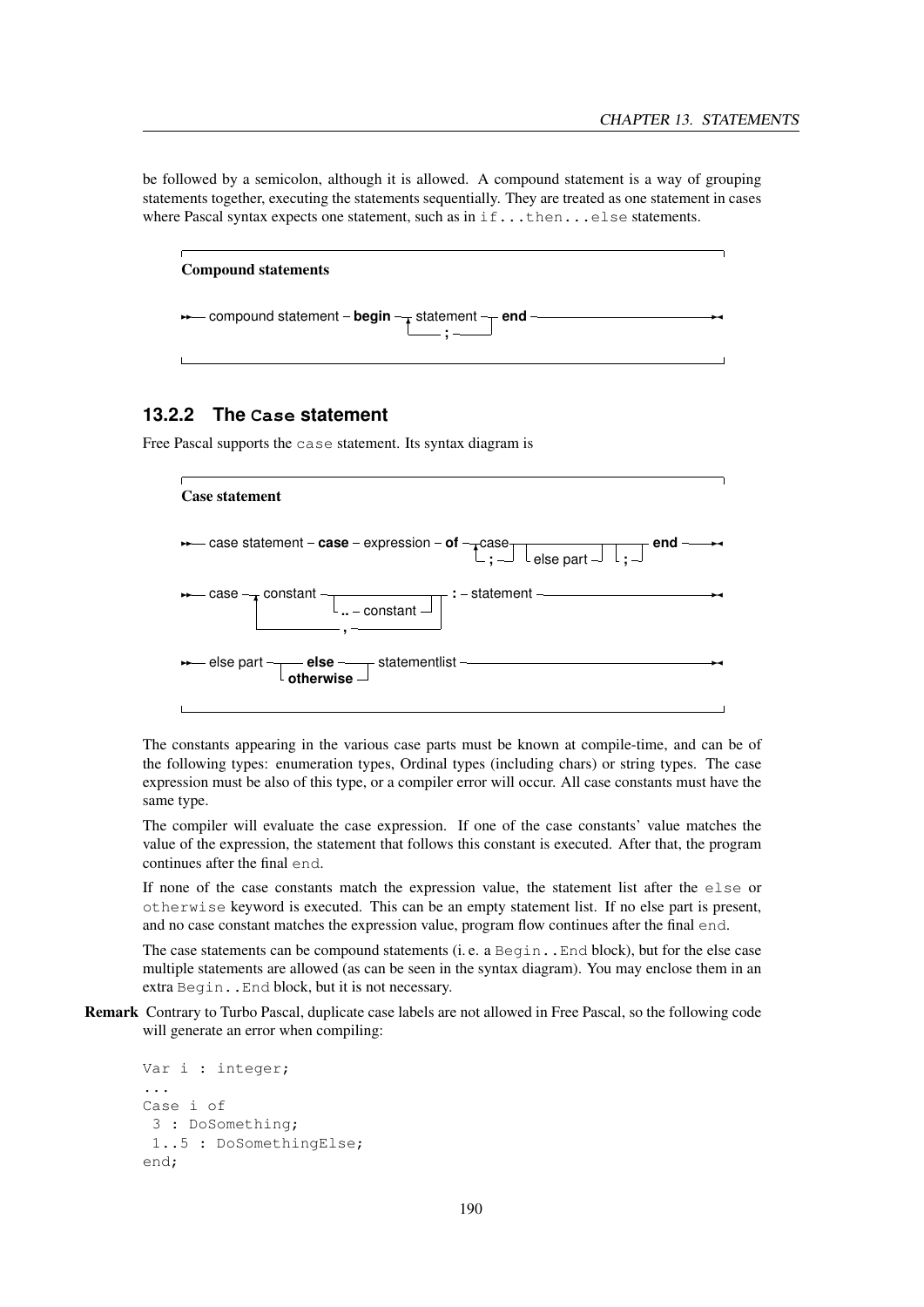The compiler will generate a Duplicate case label error when compiling this, because the 3 also appears (implicitly) in the range 1..5. This is similar to Delphi syntax.

The following are valid case statements:

```
Case C of
 'a' : WriteLn ('A pressed');
 'b' : WriteLn ('B pressed');
 'c' : WriteLn ('C pressed');
else
 WriteLn ('unknown letter pressed : ',C);
end;
Or
Case C of
 'a','e','i','o','u' : WriteLn ('vowel pressed');
 'y' : WriteLn ('This one depends on the language');
else
 WriteLn ('Consonant pressed');
end;
Case Number of
1..10 : WriteLn ('Small number');
11..100 : WriteLn ('Normal, medium number');
else
WriteLn ('HUGE number');
end;
```
The else clause can contain multiple statements:

```
Case Number of
1..10 : WriteLn ('Small number');
11..100 : WriteLn ('Normal, medium number');
else
 WriteLn ('HUGE number');
 Writeln('How did we get this much ?');
end;
```
Free Pascal allows the use of strings as case labels, and in that case the case variable must also be a string. When using string types, the case variable and the various labels are compared in a case-sensitive way.

```
Case lowercase(OS) of
 'windows',
 'dos' : WriteLn ('Microsoft platform);
 'macos',
 'darwin' : Writeln('Apple platform');
 'linux',
 'freebsd',
 'netbsd' : Writeln('Community platform');
else
 WriteLn ('Other platform');
end;
```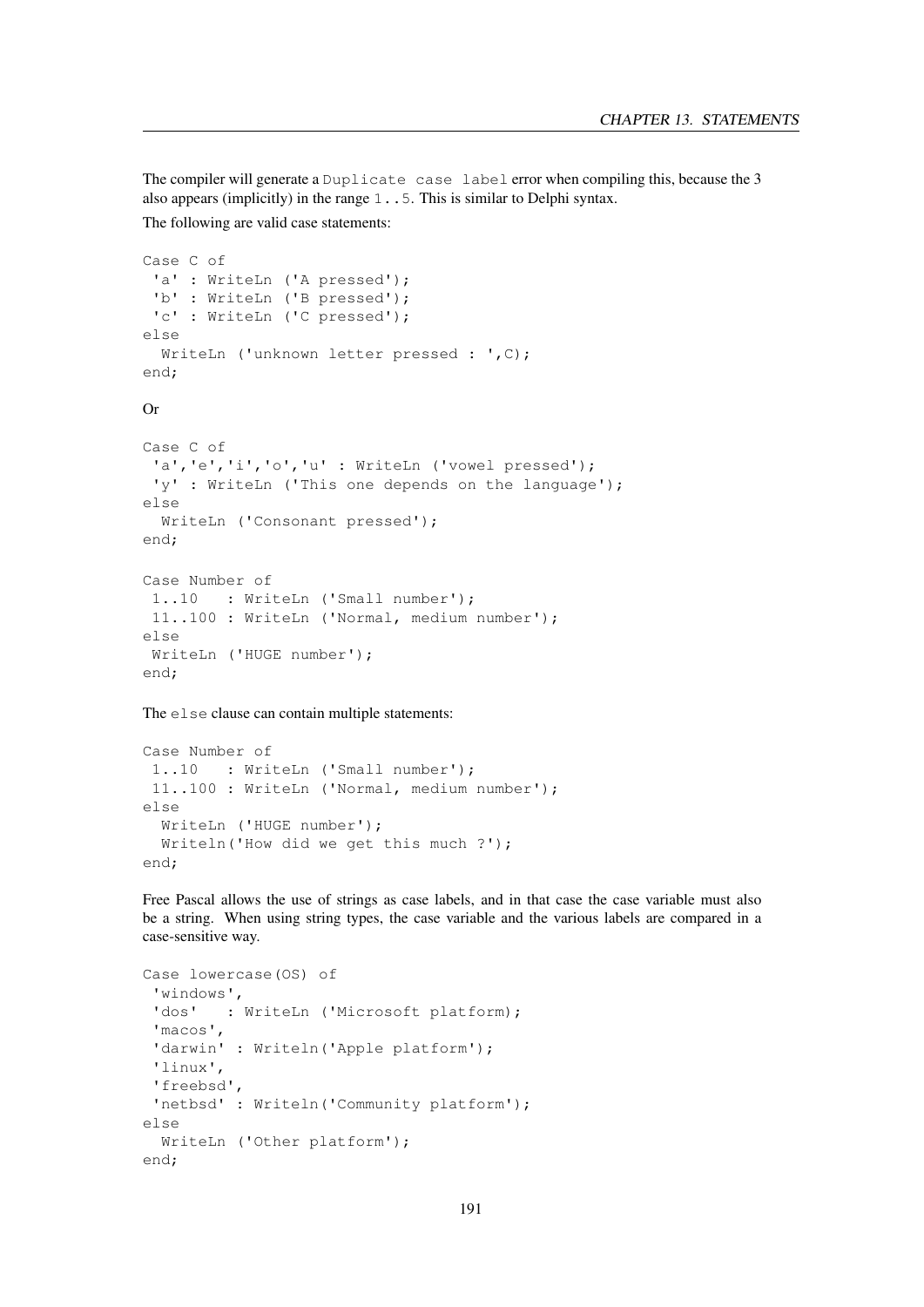✲✛

The case with strings is equivalent to a series of  $if$  then else statements, no optimizations are performed.

However, ranges are allowed, and are the equivalent of an

```
if (value>=beginrange) and (value<=endrange) then
 begin
 end;
```
#### **13.2.3 The If..then..else statement**

The If .. then .. else.. prototype syntax is

#### If then statements

**→** if statement - if - expression - then - statement - $\frac{1}{2}$  else – statement –

The expression between the if and then keywords must have a Boolean result type. If the expression evaluates to True then the statement following the then keyword is executed.

If the expression evaluates to False, then the statement following the else keyword is executed, if it is present.

Some points to note:

- Be aware of the fact that the boolean expression by default will be short-cut evaluated, meaning that the evaluation will be stopped at the point where the outcome is known with certainty.
- Also, before the  $e \perp s e$  keyword, no semicolon  $(i)$  is allowed, but all statements can be compound statements.
- In nested If.. then .. else constructs, some ambiguity may arise as to which else statement pairs with which if statement. The rule is that the else keyword matches the first if keyword (searching backwards) not already matched by an else keyword.

For example:

```
If exp1 Then
  If exp2 then
    Stat1
else
  stat2;
```
Despite its appearance, the statement is syntactically equivalent to

```
If exp1 Then
   begin
   If exp2 then
      Stat1
   else
      stat2
   end;
```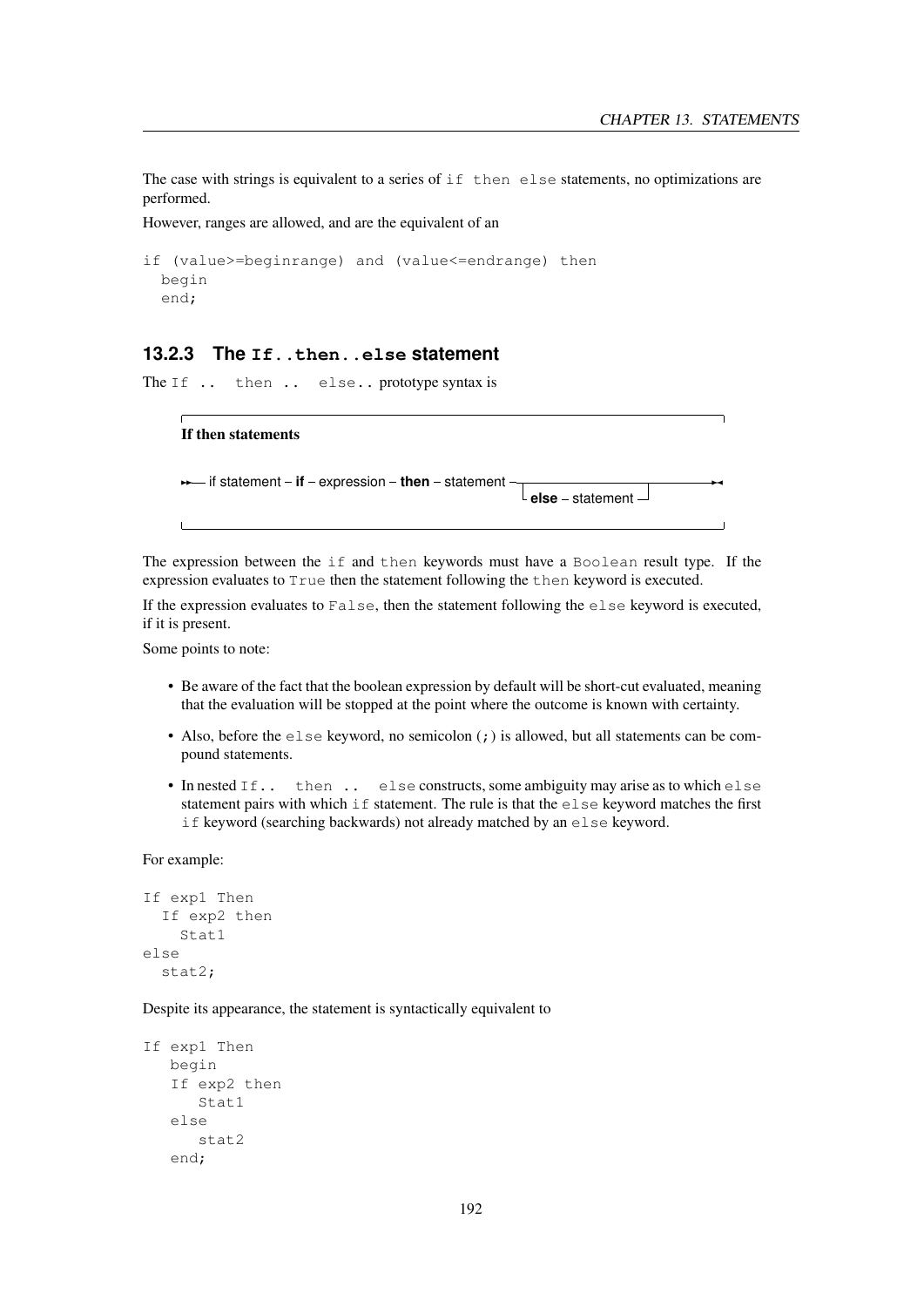and not to

```
{ NOT EQUIVALENT }
If exp1 Then
   begin
   If exp2 then
      Stat1
   end
else
   stat2;
```
If it is this latter construct which is needed, the begin and end keywords must be present. When in doubt, it is better to add them.

The following is a valid statement:

```
If Today in [Monday..Friday] then
 WriteLn ('Must work harder')
else
 WriteLn ('Take a day off.');
```
#### **13.2.4 The For..to/downto..do statement**

Free Pascal supports the For loop construction. A for loop is used in case one wants to calculate something a fixed number of times. The prototype syntax is as follows:



Here, Statement can be a compound statement. When the For statement is encountered, the control variable is initialized with the initial value, and is compared with the final value. What happens next depends on whether to or downto is used:

- 1. In the case To is used, if the initial value is larger than the final value then Statement will never be executed.
- 2. In the case DownTo is used, if the initial value is less than the final value then Statement will never be executed.

After this check, the statement after Do is executed. After the execution of the statement, the control variable is increased or decreased by 1, depending on whether To or Downto is used. The control variable must be an ordinal type, no other types can be used as counters in a loop.

Remark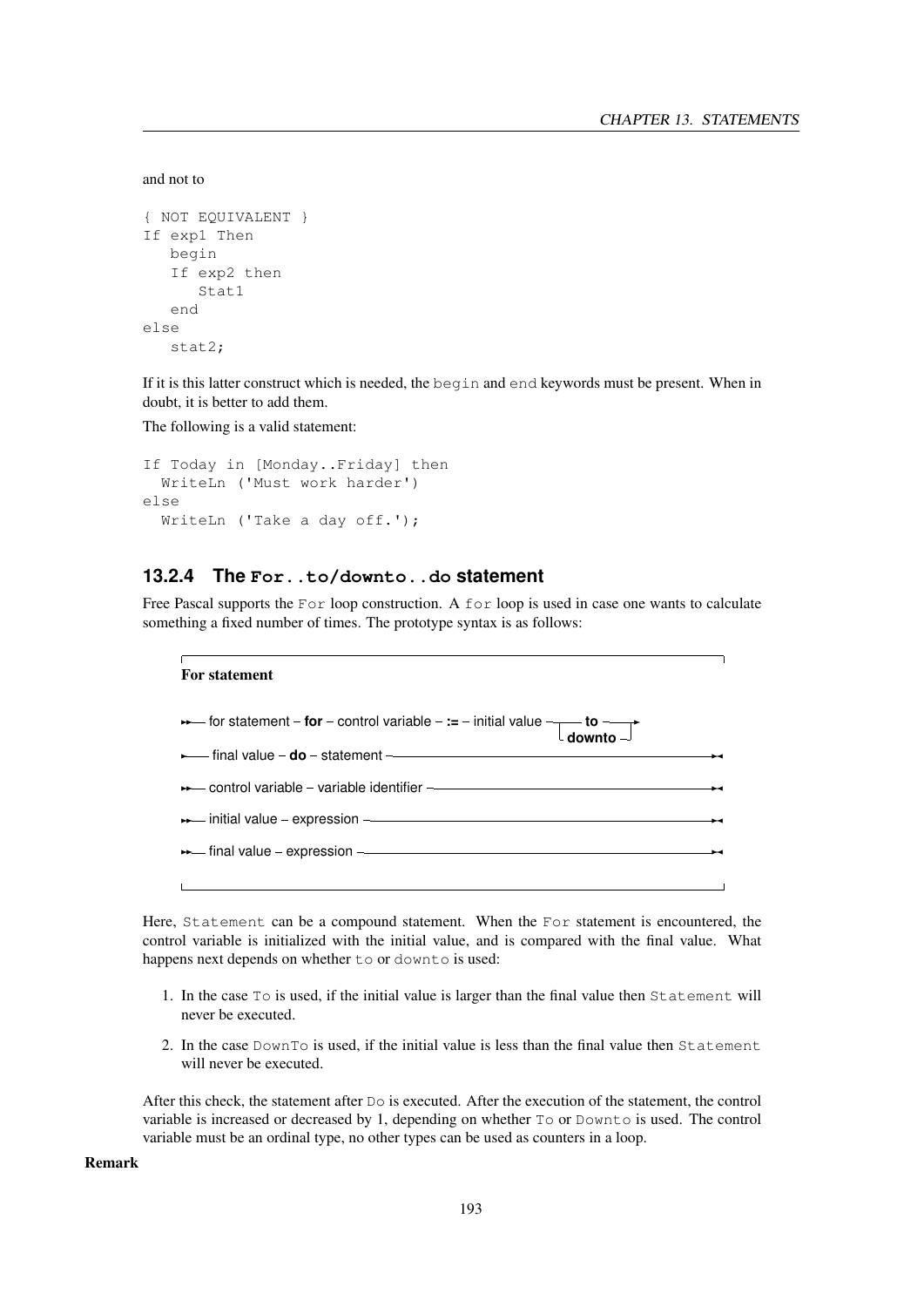- Free Pascal always calculates the upper bound exactly once before initializing the counter variable with the initial value.
- It is not allowed to change (i. e. assign a value to) the value of a loop variable inside the loop.
- The value of the loop variable is undefined after a loop has completed or if a loop is not executed at all. However, if the loop was terminated prematurely with an exception or a break or goto statement, the loop variable retains the value it had when the loop was exited.
- For nested procedures, a loop variable must be a local variable. If you declare a loop variable outside the nested procedure where the loop is, the compiler will complain. It is however allowed to use a global variable in a procedure.
- The compiler does not expliticly forbid jumping with a goto statement into a for loop block, but doing so will result in unpredictable behaviour.

The following are valid loops:

```
For Day := Monday to Friday do Work;
For I := 100 downto 1 do
 WriteLn ('Counting down : ', i);
For I := 1 to 7*dwarfs do KissDwarf(i);
```
The following will generate an error:

```
For I:=0 to 100 do
 begin
  DoSomething;
  I:=I*2;
  end;
```
because the loop variable I cannot be assigned to inside the loop.

The following will also generate an error:

```
program test;
{$ifdef fpc}
{$mode delphi}
{5h+}{$endif}
procedure Proc;
var
  i: integer;
  procedure Nested;
  begin
    for i := 1 to 2 do;
  end;
begin
end;
begin
end.
```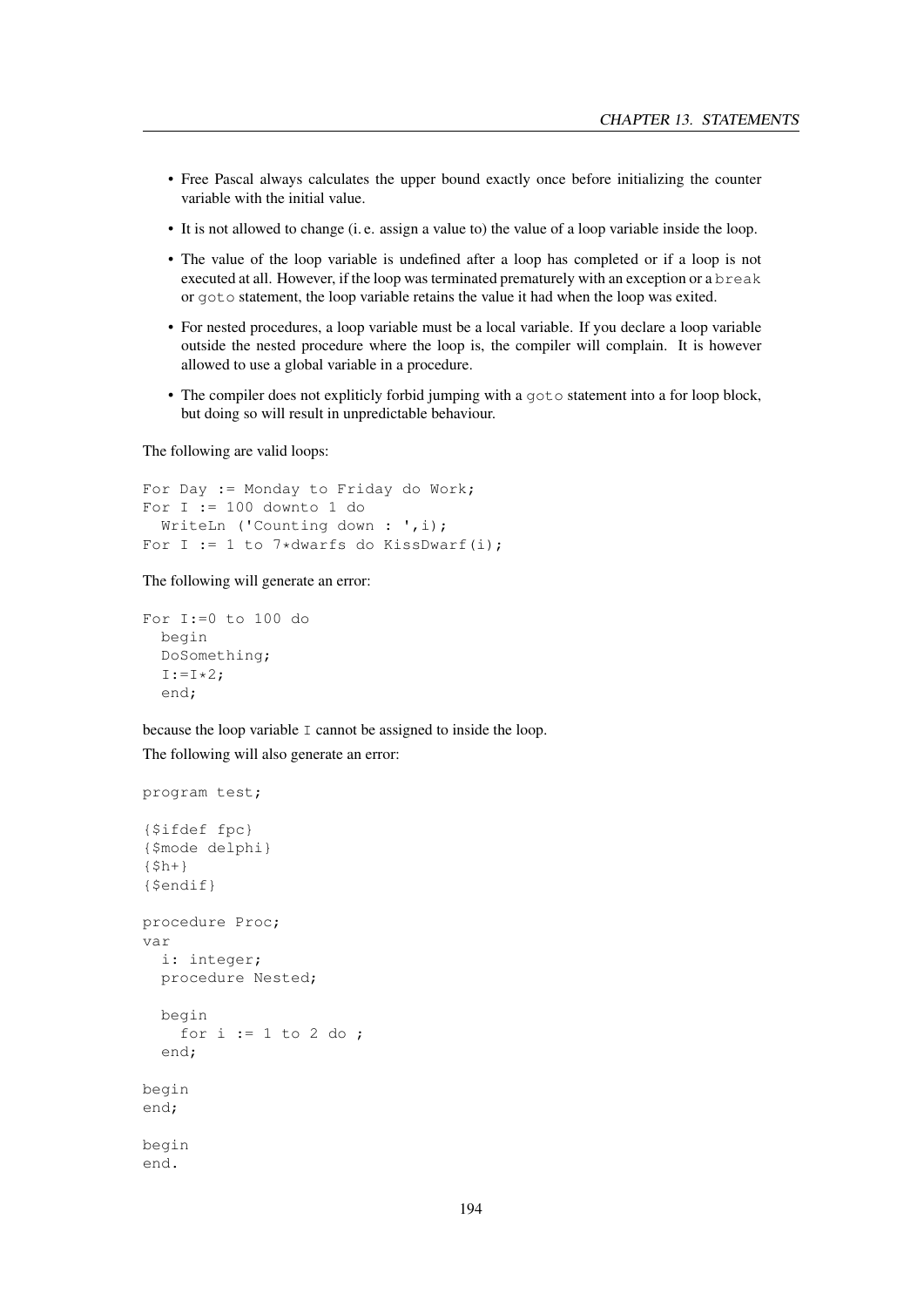because the variable I is not defined in Nested and it's not a global variable either. But the following will compile:

```
program test;
{$ifdef fpc}
{$mode delphi}
{5h+}{$endif}
var
  i: integer;
procedure Nested;
begin
  for i := 1 to 2 do;
end;
begin
end.
```
If the statement is a compound statement, then the Break and Continue system routines can be used to jump to the end or just after the end of the For statement. Note that Break and Continue are not reserved words and therefore can be overloaded.

## **13.2.5 The For..in..do statement**

As of version 2.4.2, Free Pascal supports the For..in loop construction. A for..in loop is used in case one wants to calculate something a fixed number of times with an enumerable loop variable. The prototype syntax is as follows:

| For statement                                                                  |
|--------------------------------------------------------------------------------|
| for in statement – for – control variable – in – enumerable – do – statement – |
| $\rightarrow$ control variable – variable identifier –                         |
| enumerable – enumerated type –<br>expression –                                 |
|                                                                                |

Here, Statement can be a compound statement. The enumerable must be an expression that consists of a fixed number of elements: the loop variable will be made equal to each of the elements in turn and the statement following the do keyword will be executed.

The enumerable expression can be one of five cases:

- 1. An enumeration type identifier. The loop will then be over all elements of the enumeration type. The control variable must be of the enumeration type.
- 2. A set value. The loop will then be over all elements in the set, the control variable must be of the base type of the set.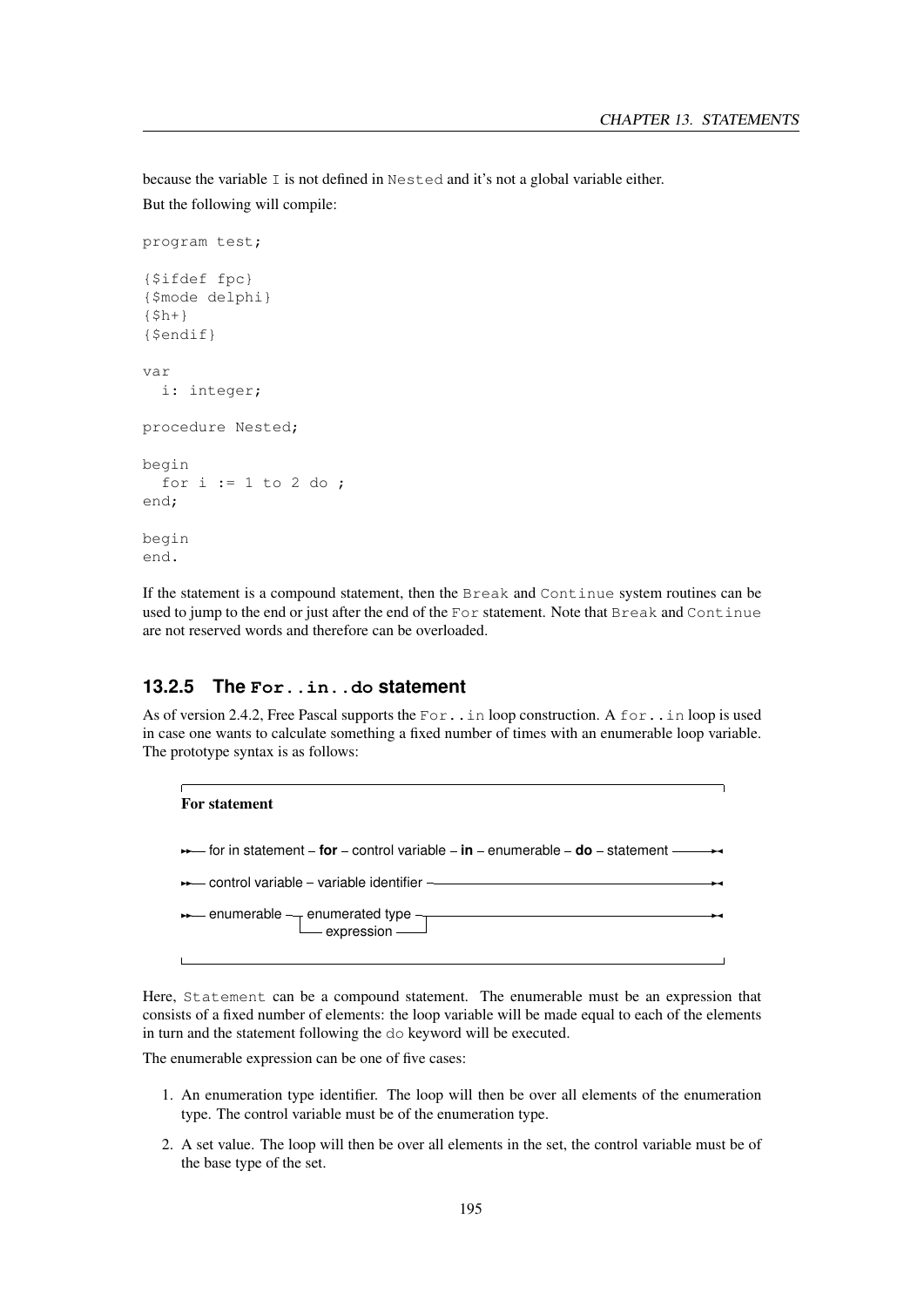- 3. An array value. The loop will be over all elements in the array, and the control variable must have the same type as an element in the array. As a special case, a string is regarded as an array of characters.
- 4. An enumerable class, object, or extended record instance. This is an instance of any structured type that supports the IEnumerator and IEnumerable interfaces. In this case, the control variable's type must equal the type of the IEnumerator.GetCurrent return value.
- 5. Any type for which an enumerator operator is defined. The enumerator operator must return a structured type that implements the IEnumerator interface. The type of the control variable's type must equal the type of the enumerator's GetCurrent return value type.

The simplest case of the  $for$ ... in loop is using an enumerated type:

```
Type
  TWeekDay = (monday, tuesday, wednesday, thursday,
              friday, saturday, sunday);
Var
  d : TWeekday;
begin
  for d in TWeekday do
    writeln(d);
end.
```
This will print all week days to the screen.

The above for..in construct is equivalent to the following for..to construct:

```
Type
 TWeekDay = (monday, tuesday, wednesday, thursday,
              friday, saturday, sunday);
Var
 d : TWeekday;
begin
 for d:=Low(TWeekday) to High(TWeekday) do
    writeln(d);
end.
```
A second case of for..in loop is when the enumerable expression is a set, and then the loop will be executed once for each element in the set:

```
Type
  TWeekDay = (monday, tuesday, wednesday, thursday,
              friday, saturday, sunday);
Var
 Week : set of TWeekDay
       = [monday, tuesday, wednesday, thursday, friday];
 d : TWeekday;
```
begin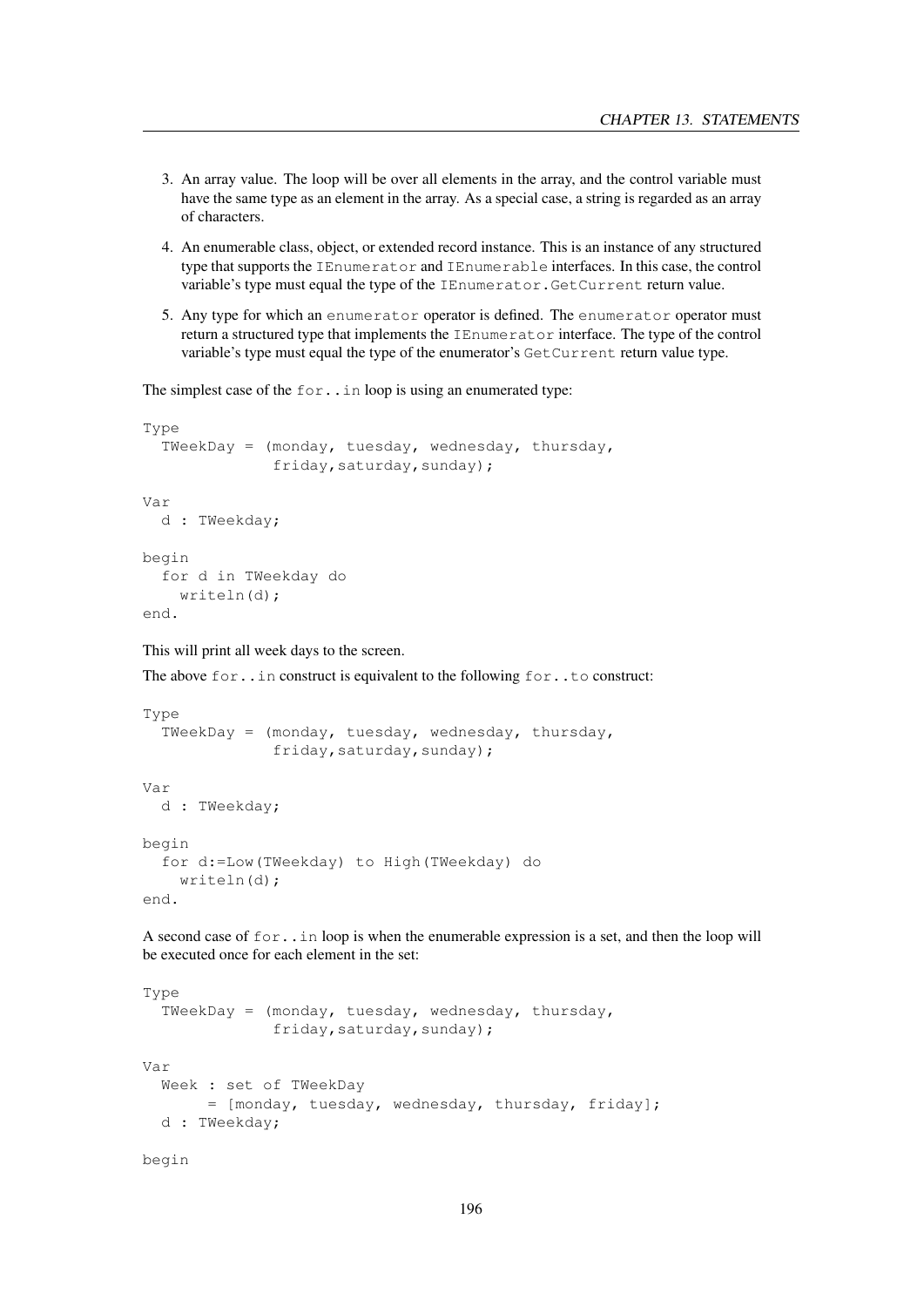```
for d in Week do
    writeln(d);
end.
```
This will print the names of the week days to the screen. Note that the variable d is of the same type as the base type of the set.

The above for..in construct is equivalent to the following for..to construct:

```
Type
  TWeekDay = (monday, tuesday, wednesday, thursday,
              friday, saturday, sunday);
Var
  Week : set of TWeekDay
       = [monday, tuesday, wednesday, thursday, friday];
  d : TWeekday;
begin
  for d:=Low(TWeekday) to High(TWeekday) do
    if d in Week then
      writeln(d);
end.
```
The third possibility for a  $for$ ..in loop is when the enumerable expression is an array:

```
var
  a : Array[1..7] of string
    = ('monday','tuesday','wednesday','thursday',
       'friday','saturday','sunday');
Var
 S : String;
begin
 For s in a do
   Writeln(s);
end.
```
This will also print all days in the week, and is equivalent to

```
var
  a : Array[1..7] of string
    = ('monday','tuesday','wednesday','thursday',
       'friday','saturday','sunday');
Var
  i : integer;
begin
  for i:=Low(a) to high(a) do
    Writeln(a[i]);
end.
```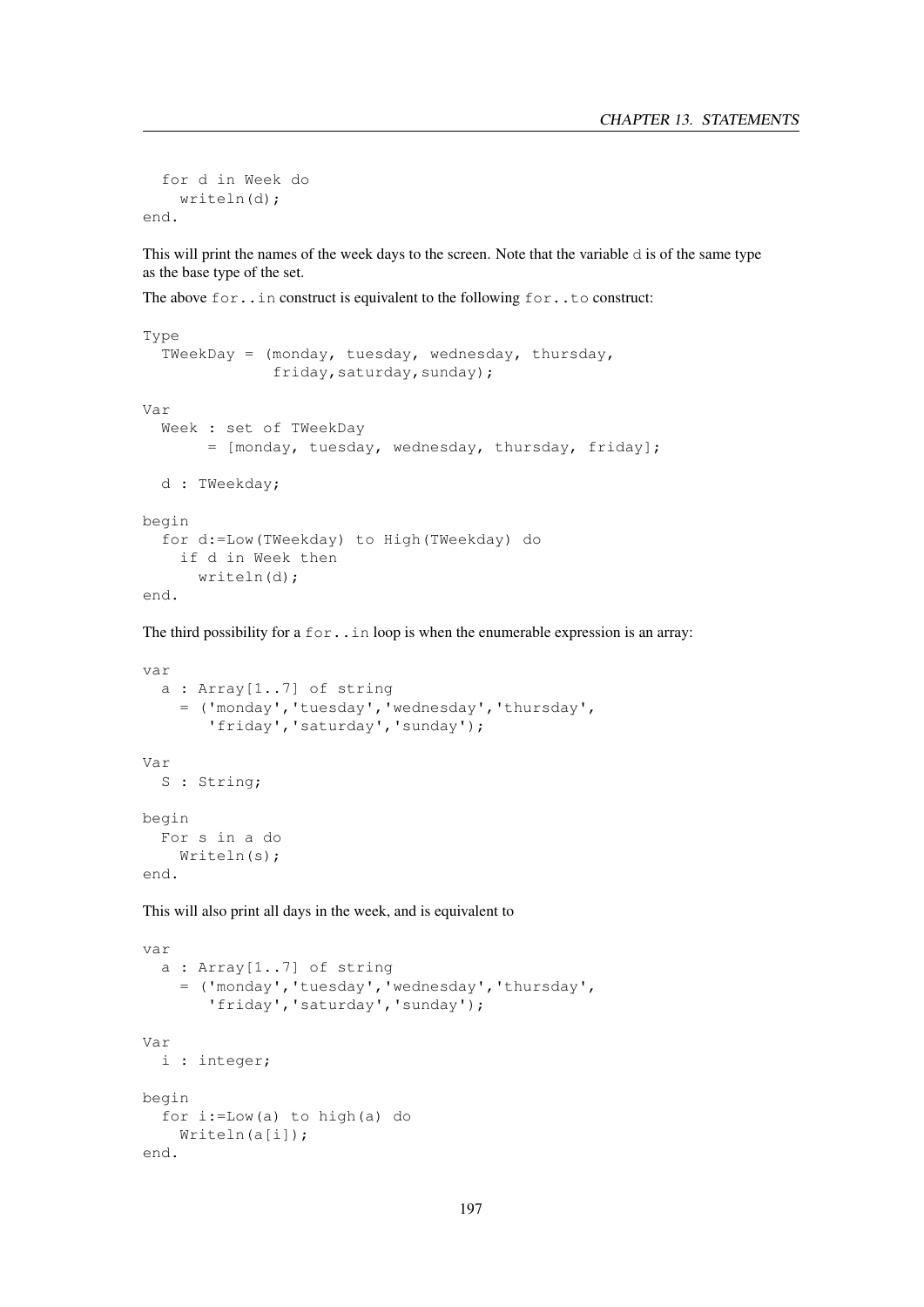A string type is equivalent to an array of char, and therefore a string can be used in a for..in loop. The following will print all letters in the alphabet, each letter on a line:

```
Var
  c : char;
begin
 for c in 'abcdefghijklmnopqrstuvwxyz' do
   writeln(c);
end.
```
Note that multi-dimensional arrays are also supported:

```
uses
 SysUtils;
type
 TTestStringArray = array[0..10] of String;
Var
 TwoD : array[0..3] of TTestStringArray;
var
 i, j : integer;
 S : String;
begin
 for i:=0 to 3 do
    for j:=0 to 10 do
      TwoD[i,J]:=Format('%.2dx%.2d',[i,j]);
  for S in twod do
   Writeln(S);
end.
```
This will loop over all dimensions from left to right.

The fourth possibility for a  $for.$ . in loop is using classes. A class can implement the IEnumerable interface, which is defined as follows:

```
IEnumerable = interface(IInterface)
 function GetEnumerator: IEnumerator;
end;
```
The actual return type of the GetEnumerator must not necessarily be an IEnumerator interface, instead, it can be a class which implements the methods of IEnumerator:

```
IEnumerator = interface(IInterface)
 function GetCurrent: TObject;
 function MoveNext: Boolean;
 procedure Reset;
 property Current: TObject read GetCurrent;
end;
```
The Current property and the MoveNext method must be present in the class returned by the GetEnumerator method. The actual type of the Current property need not be a TObject. When encountering a for..in loop with a class instance as the "in" operand, the compiler will check each of the following conditions: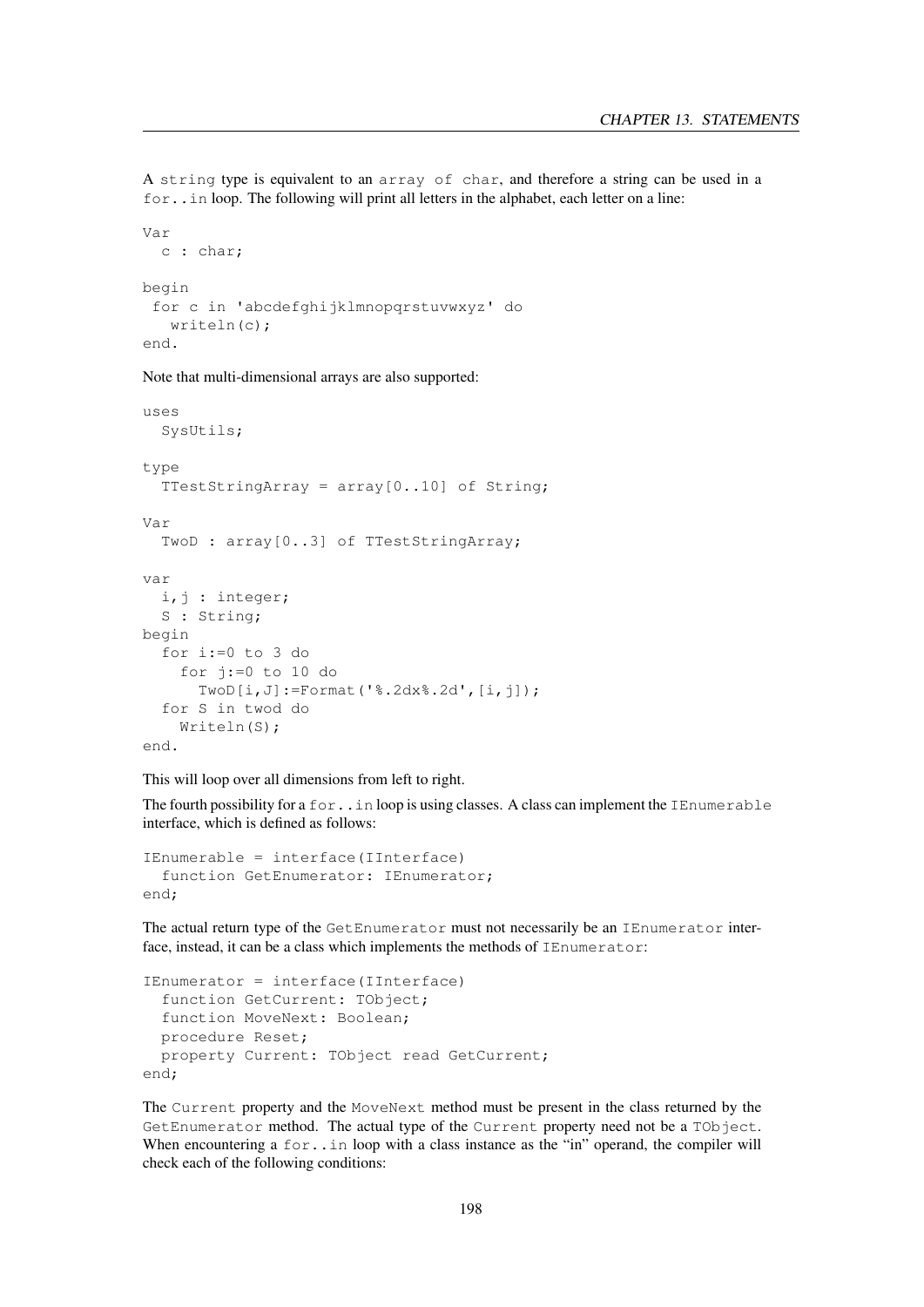- Whether the class in the enumerable expression implements a method GetEnumerator
- Whether the result of GetEnumerator is a class with the following method:

Function MoveNext : Boolean

• Whether the result of GetEnumerator is a class with the following read-only property:

Property Current : AType;

The type of the property must match the type of the control variable of the  $for \ldots in loop$ .

Neither the IEnumerator nor the IEnumerable interfaces must actually be declared by the enumerable class: the compiler will detect whether these interfaces are present using the above checks. The interfaces are only defined for Delphi compatibility and are not used internally. (it would also be impossible to enforce their correctness).

The Classes unit contains a number of classes that are enumerable:

TFPList Enumerates all pointers in the list.

TList Enumerates all pointers in the list.

TCollection Enumerates all items in the collection.

TStringList Enumerates all strings in the list.

TComponent Enumerates all child components owned by the component.

Thus, the following code will also print all days in the week:

```
{$mode objfpc}
uses classes;
Var
 Days : TStrings;
 D : String;
begin
 Days:=TStringList.Create;
 try
   Days.Add('Monday');
    Days.Add('Tuesday');
    Days.Add('Wednesday');
    Days.Add('Thursday');
    Days.Add('Friday');
    Days.Add('Saturday');
    Days.Add('Sunday');
    For D in Days do
     Writeln(D);
 Finally
    Days.Free;
 end;
end.
```
Note that the compiler enforces type safety: declaring D as an integer will result in a compiler error: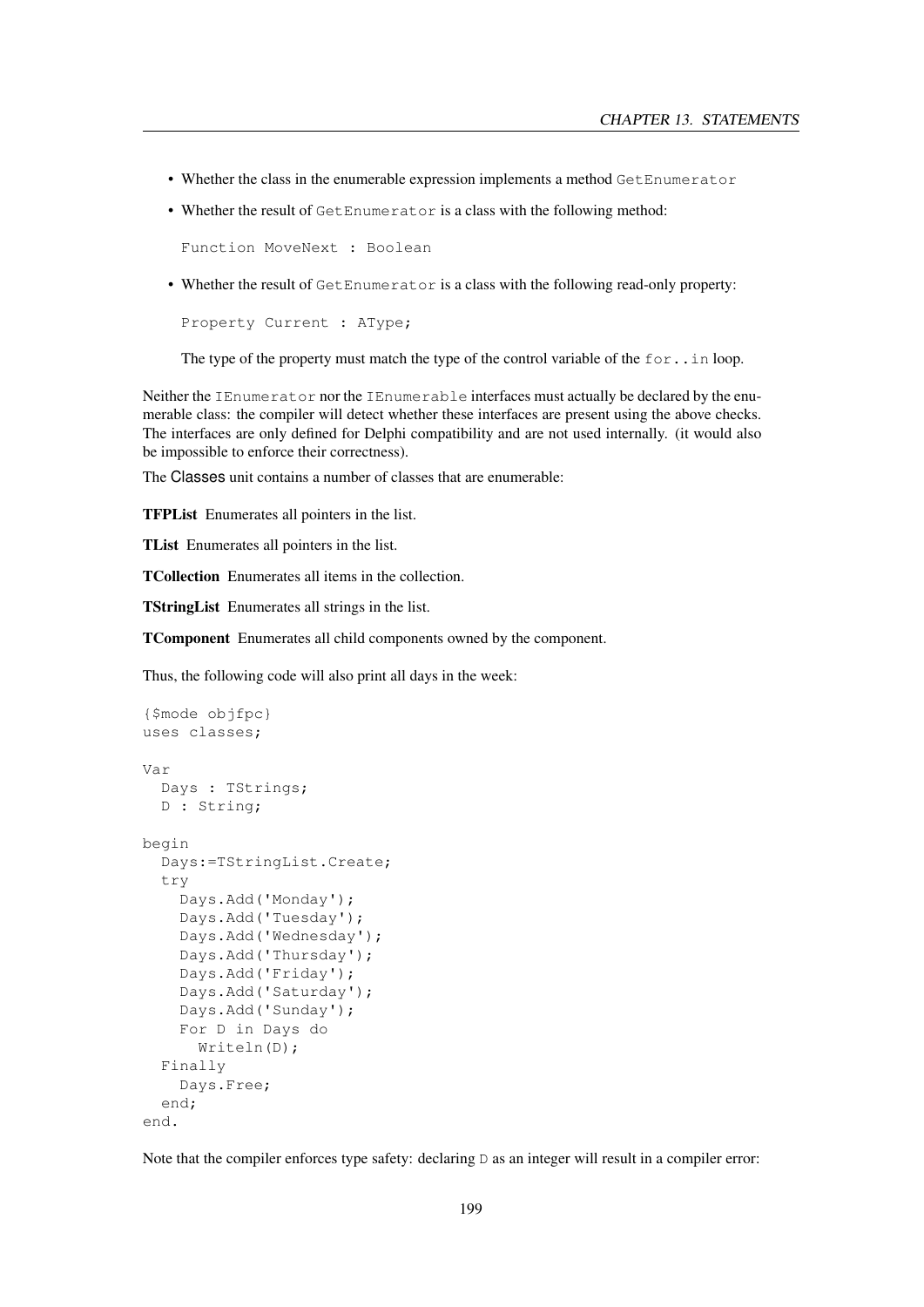testsl.pp(20,9) Error: Incompatible types: got "AnsiString" expected "LongInt"

The above code is equivalent to the following:

```
{$mode objfpc}
uses classes;
Var
  Days : TStrings;
  D : String;
  E : TStringsEnumerator;
begin
  Days:=TStringList.Create;
  try
    Days.Add('Monday');
    Days.Add('Tuesday');
    Days.Add('Wednesday');
    Days.Add('Thursday');
    Days.Add('Friday');
    Days.Add('Saturday');
    Days.Add('Sunday');
    E:=Days.getEnumerator;
    try
      While E.MoveNext do
        begin
        D:=E.Current;
        Writeln(D);
        end;
    Finally
      E.Free;
    end;
  Finally
    Days.Free;
  end;
end.
```
Both programs will output the same result.

The fifth and last possibility to use a  $for$ ..in loop can be used to enumerate almost any type, using the enumerator operator. The enumerator operator must return a class that has the same signature as the IEnumerator approach above. The following code will define an enumerator for the Integer type:

```
Type
```

```
TEvenEnumerator = Class
 FCurrent : Integer;
 FMax : Integer;
 Function MoveNext : Boolean;
 Property Current : Integer Read FCurrent;
end;
Function TEvenEnumerator.MoveNext : Boolean;
```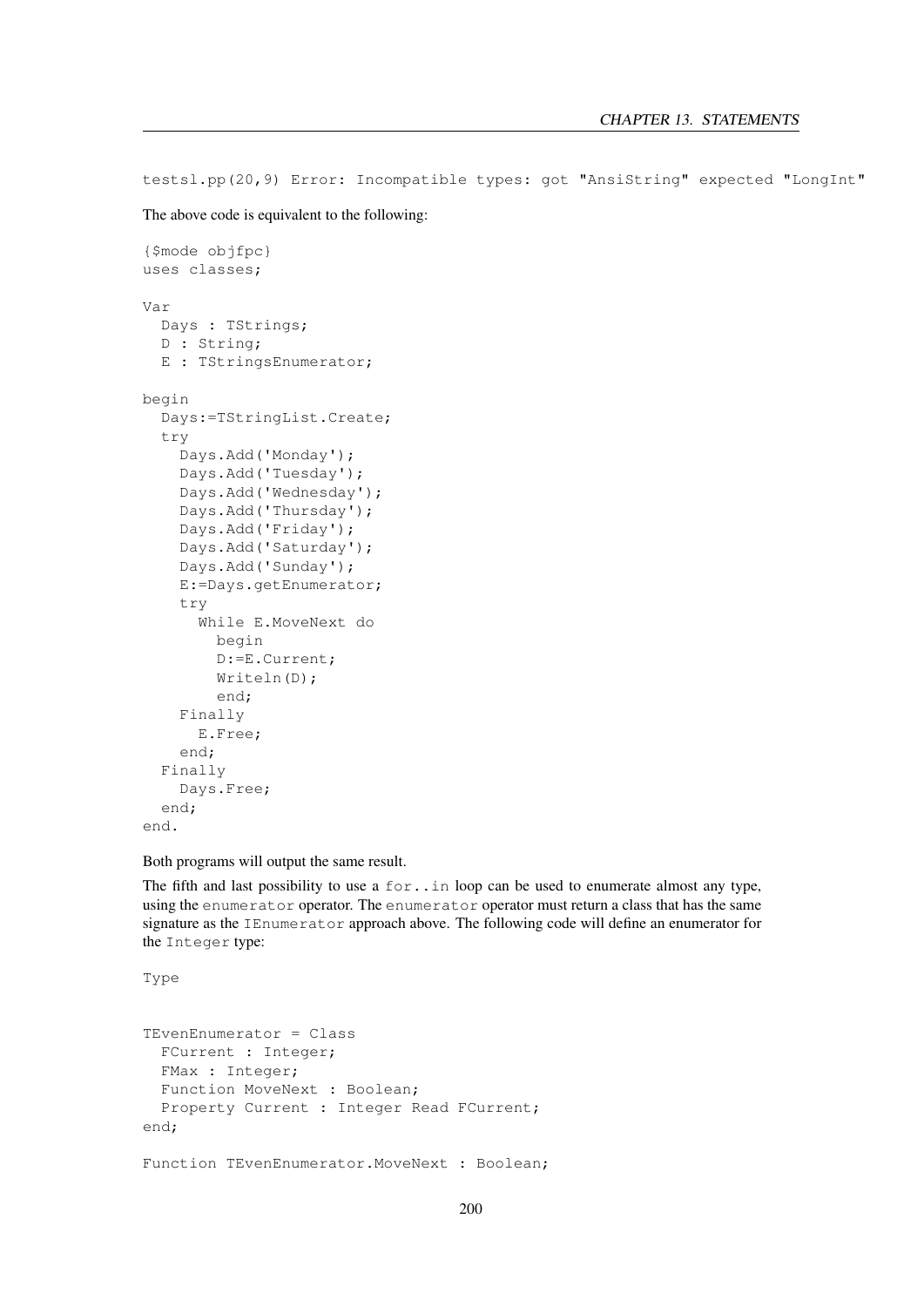```
begin
  FCurrent:=FCurrent+2;
  Result:=FCurrent<=FMax;
end;
operator enumerator(i : integer) : TEvenEnumerator;
begin
  Result:=TEvenEnumerator.Create;
  Result.FMax:=i;
end;
var
 I : Integer;
 m : Integer = 4;
begin
  For I in M do
   Writeln(i);
end.
```
The loop will print all nonzero even numbers smaller or equal to the enumerable. (2 and 4 in the case of the example).

Care must be taken when defining enumerator operators: the compiler will find and use the first available enumerator operator for the enumerable expression. For classes this also means that the GetEnumerator method is not even considered. The following code will define an enumerator operator which extracts the object from a stringlist:

```
{$mode objfpc}
uses classes;
Type
 TDayObject = Class
    DayOfWeek : Integer;
    Constructor Create(ADayOfWeek : Integer);
 end;
 TObjectEnumerator = Class
   FList : TStrings;
   FIndex : Integer;
    Function GetCurrent : TDayObject;
    Function MoveNext: boolean;
    Property Current : TDayObject Read GetCurrent;
 end;
Constructor TDayObject.Create(ADayOfWeek : Integer);
begin
 DayOfWeek:=ADayOfWeek;
end;
Function TObjectEnumerator.GetCurrent : TDayObject;
begin
```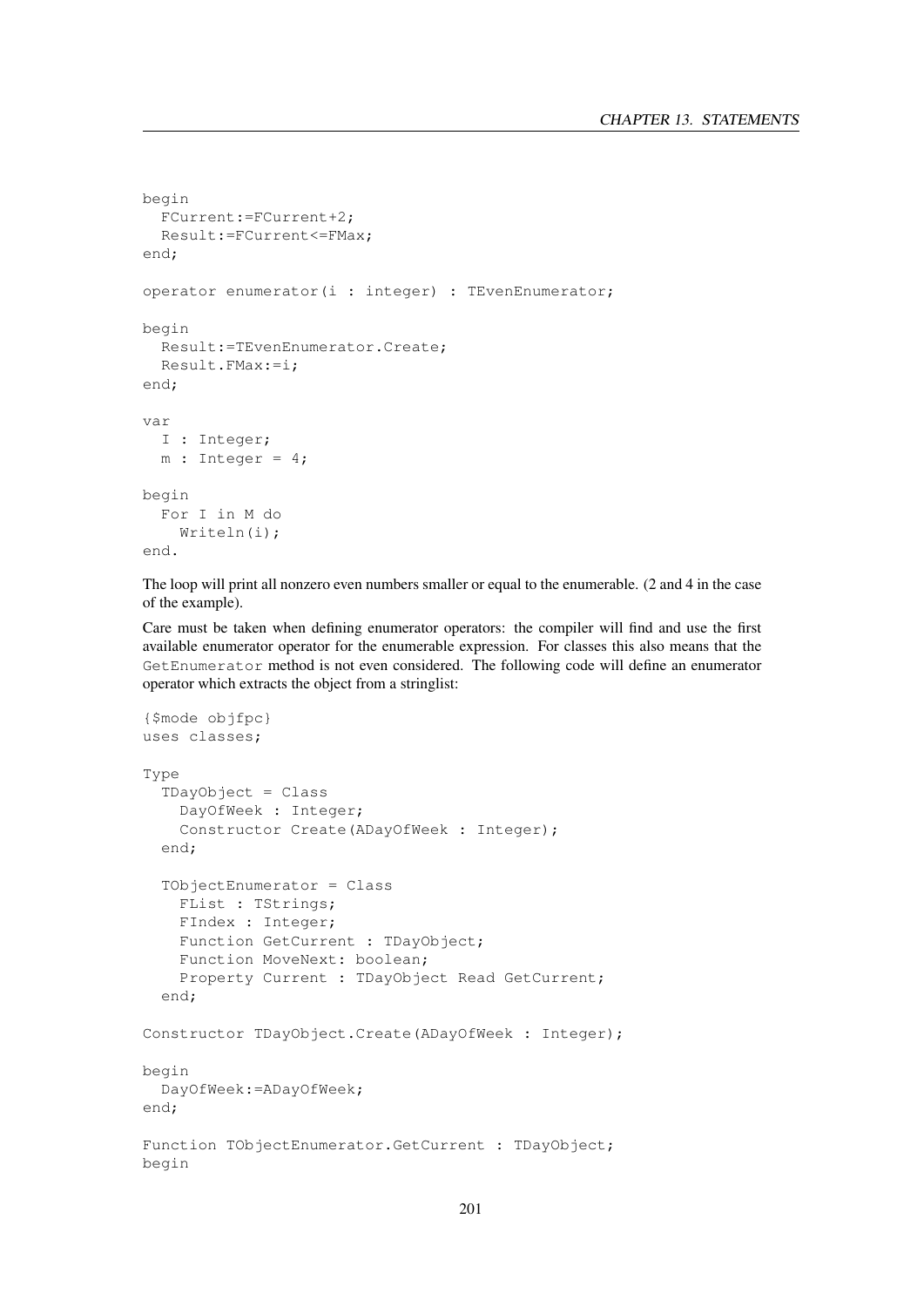```
Result:=FList.Objects[Findex] as TDayObject;
end;
Function TObjectEnumerator.MoveNext: boolean;
begin
  Inc(FIndex);
  Result:=(FIndex<FList.Count);
end;
operator enumerator (s : TStrings) : TObjectEnumerator;
begin
  Result:=TObjectEnumerator.Create;
  Result.Flist:=S;
  Result.FIndex:=-1;
end;
Var
  Days : TStrings;
  D : String;
  O : TdayObject;
begin
  Days:=TStringList.Create;
  try
    Days.AddObject('Monday',TDayObject.Create(1));
    Days.AddObject('Tuesday',TDayObject.Create(2));
    Days.AddObject('Wednesday',TDayObject.Create(3));
    Days.AddObject('Thursday',TDayObject.Create(4));
    Days.AddObject('Friday',TDayObject.Create(5));
    Days.AddObject('Saturday',TDayObject.Create(6));
    Days.AddObject('Sunday',TDayObject.Create(7));
    For O in Days do
      Writeln(O.DayOfWeek);
  Finally
    Days.Free;
  end;
end.
```
The above code will print the day of the week for each day in the week.

If a class is not enumerable, the compiler will report an error when it is encountered in a  $for \dots$  in loop.

**Remark** Like the  $f \circ r$ ..to loop, it is not allowed to change (i.e. assign a value to) the value of a loop control variable inside the loop.

#### **13.2.6 The Repeat..until statement**

The repeat statement is used to execute a statement until a certain condition is reached. The statement will be executed at least once. The prototype syntax of the Repeat..until statement is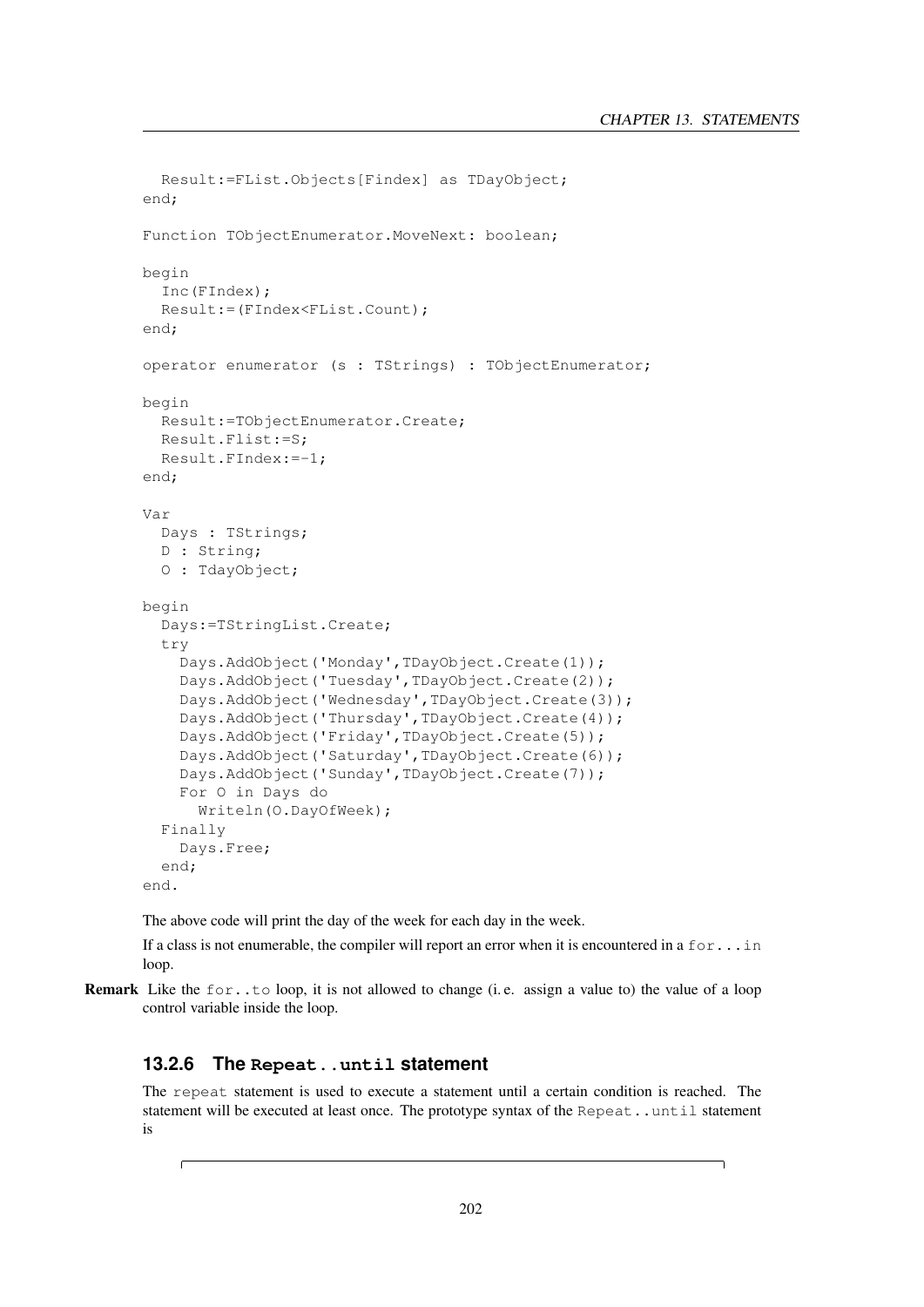

This will execute the statements between repeat and until up to the moment when Expression evaluates to True. Since the expression is evaluated *after* the execution of the statements, they are executed at least once.

Be aware of the fact that the boolean expression Expression will be short-cut evaluated by default, meaning that the evaluation will be stopped at the point where the outcome is known with certainty.

The following are valid repeat statements

```
repeat
 WriteLn (T = ', i);I := I + 2:until I>100;
repeat
X := X/2until x<10e-3;
```
Note that the last statement before the until keyword does not need a terminating semicolon, but it is allowed.

The Break and Continue system routines can be used to jump to the end or just after the end of the repeat .. until statement. Note that Break and Continue are not reserved words and therefore can be overloaded.

#### **13.2.7 The While..do statement**

A while statement is used to execute a statement as long as a certain condition holds. In difference with the repeat loop, this may imply that the statement is never executed.

The prototype syntax of the While..do statement is

While statements

<del>▶</del> while statement – while – expression – do – statement –

This will execute Statement as long as Expression evaluates toTrue. Since Expression is evaluated *before* the execution of Statement, it is possible that Statement isn't executed at all. Statement can be a compound statement.

Be aware of the fact that the boolean expression Expression will be short-cut evaluated by default, meaning that the evaluation will be stopped at the point where the outcome is known with certainty.

The following are valid while statements:

 $I := I + 2;$ while i<=100 do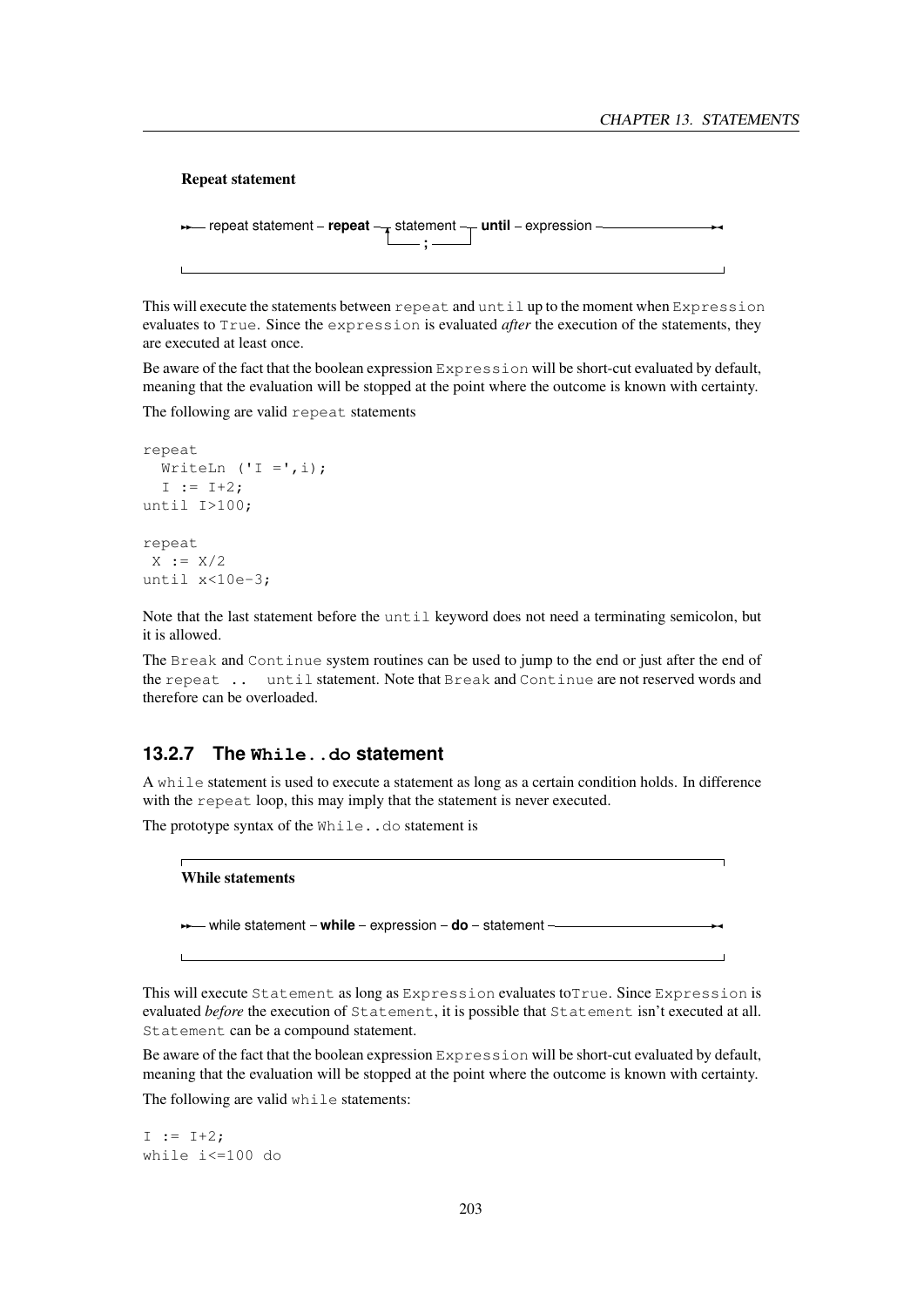```
begin
 WriteLn (T = ', i);I := I+2;end;
X := X/2;while x>=10e-3 do
 X := X/2;
```
They correspond to the example loops for the repeat statements.

If the statement is a compound statement, then the Break and Continue reserved words can be used to jump to the end or just after the end of the While statement. Note that Break and Continue are not reserved words and therefore can be overloaded.

#### **13.2.8 The With statement**

The with statement serves to access the elements of a record or object or class, without having to specify the element's name each time. The syntax for a with statement is

```
With statement
✲✲ with statement ✻
                     variable reference
                             ,
                                         do – statement ––––––––––––––––––––
```
The variable reference must be a variable of a record, object or class type. In the with statement, any variable reference, or method reference is checked to see if it is a field or method of the record or object or class. If so, then that field is accessed, or that method is called. Given the declaration:

```
Type
 Passenger = Record
   Name : String[30];
   Flight : String[10];
 end;
Var
 TheCustomer : Passenger;
```
The following statements are completely equivalent:

```
TheCustomer.Name := 'Michael';
TheCustomer.Flight := 'PS901';
```
and

```
With TheCustomer do
 begin
 Name := 'Michael';
 Flight := 'PS901';end;
```
The statement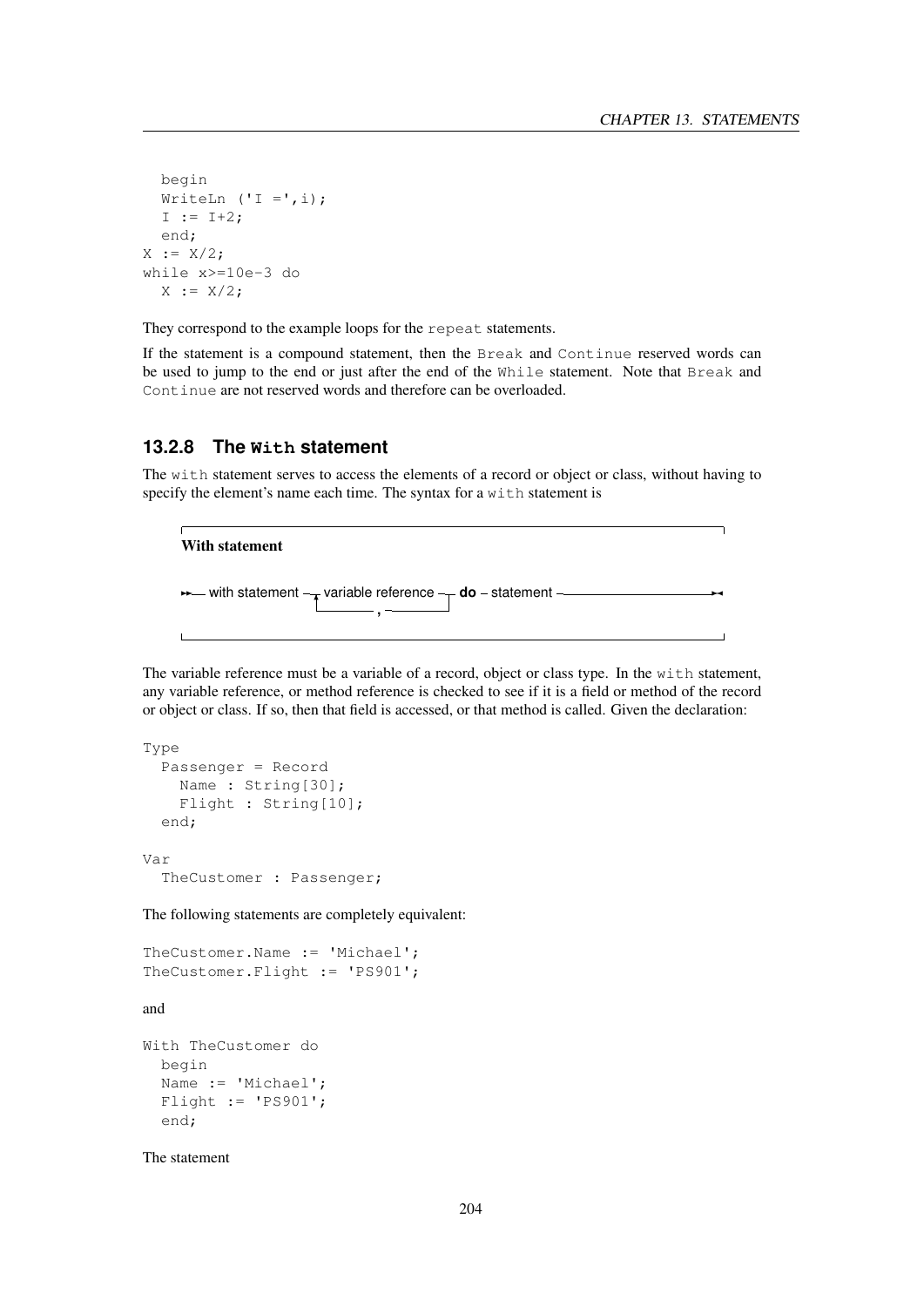With A, B, C, D do Statement;

is equivalent to

With A do With B do With C do With D do Statement;

This also is a clear example of the fact that the variables are tried *last to first*, i. e., when the compiler encounters a variable reference, it will first check if it is a field or method of the last variable. If not, then it will check the last-but-one, and so on. The following example shows this;

```
Program testw;
Type AR = record
      X,Y : Longint;
     end;
     PAR = ^{\wedge}Ar;
Var S,T : Ar;
begin
  S.X := 1; S.Y := 1;T.X := 2, T.Y := 2;With S,T do
    WriteLn (X, ' ', Y);
end.
```
The output of this program is

2 2

Showing thus that the  $X$ , Y in the WriteLn statement match the  $T$  record variable.

Remark When using a With statement with a pointer, or a class, it is not permitted to change the pointer or the class in the With block. With the definitions of the previous example, the following illustrates what it is about:

```
Var p : PAR;
begin
  With P^ do
  begin
   // Do some operations
   P:=OtherP;
   X:=0.0; // Wrong X will be used !!
   end;
```
The reason the pointer cannot be changed is that the address is stored by the compiler in a temporary register. Changing the pointer won't change the temporary address. The same is true for classes.

#### **13.2.9 Exception Statements**

Free Pascal supports exceptions. Exceptions provide a convenient way to program error and errorrecovery mechanisms, and are closely related to classes. Exception support is explained in chapter [17,](#page-257-0) page [257](#page-257-0)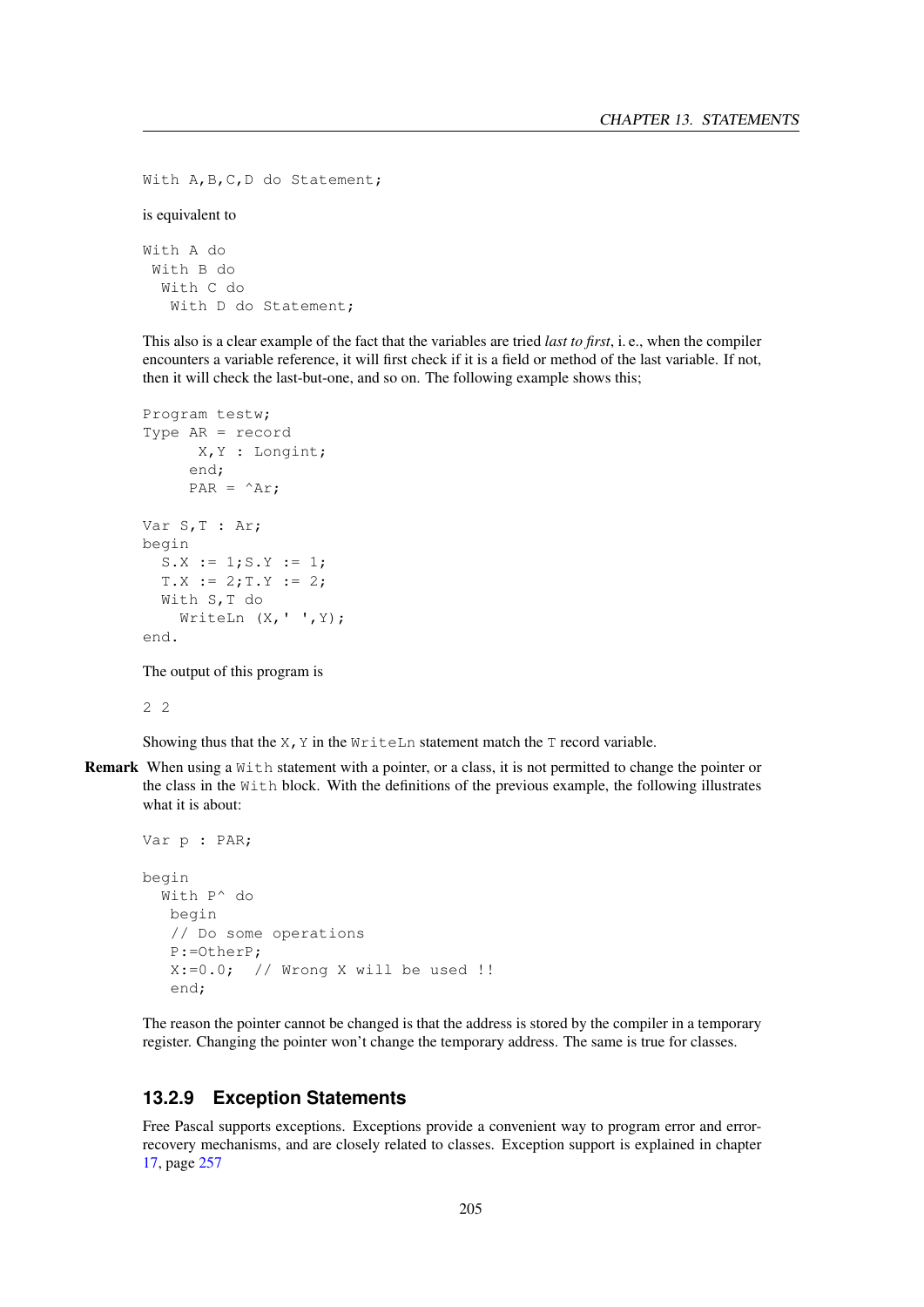## 13.3 Assembler statements

An assembler statement allows to insert assembler code right in the Pascal code.

| <b>Assembler statements</b>                                       |  |
|-------------------------------------------------------------------|--|
| A asm statement - asm - assembler code - end<br>registerlist      |  |
| $\rightarrow$ registerlist - [ $\rightarrow$ stringconstant - ] - |  |

More information about assembler blocks can be found in the [Programmer's Guide.](../prog/prog.html) The register list is used to indicate the registers that are modified by an assembler statement in the assembler block. The compiler stores certain results in the registers. If the registers are modified in an assembler statement, the compiler should, sometimes, be told about it. The registers are denoted with their Intel names for the I386 processor, i.e., 'EAX', 'ESI' etc... As an example, consider the following assembler code:

asm Movl \$1,%ebx Movl \$0,%eax addl %eax, %ebx end ['EAX','EBX'];

This will tell the compiler that it should save and restore the contents of the EAX and EBX registers when it encounters this asm statement.

Free Pascal supports various styles of assembler syntax. By default, AT&T syntax is assumed for the 80386 and compatibles platform. The default assembler style can be changed with the  $\frac{1}{5}$  asmmode xxx} switch in the code, or the -R command-line option. More about this can be found in the [Programmer's Guide.](../prog/prog.html)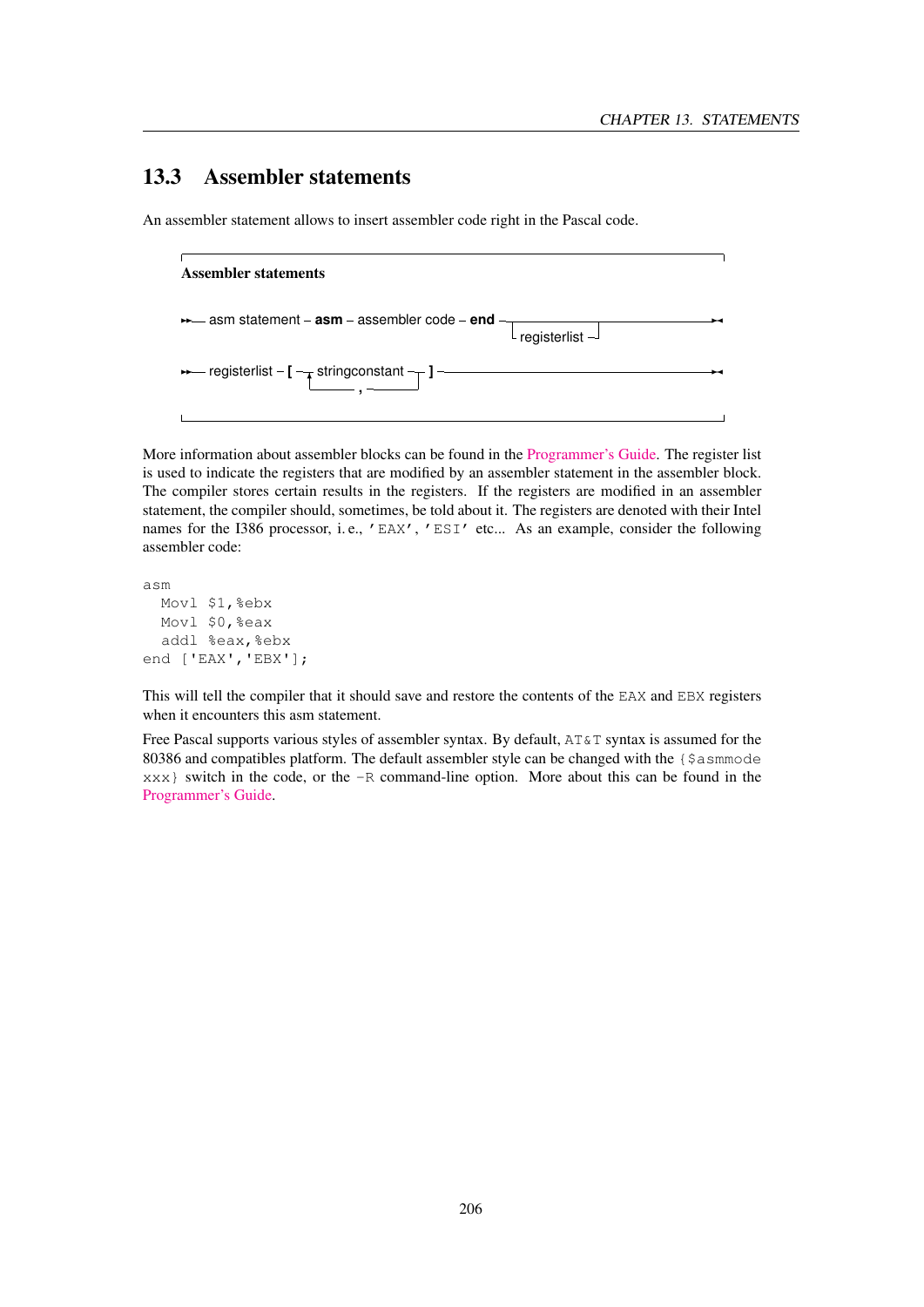# Chapter 14

# Using functions and procedures

Free Pascal supports the use of functions and procedures. It supports

- Function overloading, i. e. functions with the same name but different parameter lists.
- Const parameters.
- Open arrays (i. e. arrays without bounds).
- Variable number of arguments as in C.
- Return-like construct as in C, through the Exit keyword.

## 14.1 Procedure declaration

A procedure declaration defines an identifier and associates it with a block of code. The procedure can then be called with a procedure statement.

| <b>Procedure declaration</b>                                                                                        |
|---------------------------------------------------------------------------------------------------------------------|
| $\rightarrow$ procedure declaration – procedure header –; – subroutine block –; –                                   |
| → procedure header - <b>procedure</b> - dentifier - dentifier -                                                     |
| $\longleftarrow$ formal parameter list $\frac{1}{\boxed{\text{modifiers}}}$ hintdirectives $\overline{\phantom{a}}$ |
| $\rightarrow$ subroutine block - block -<br>external directive -<br>$-$ asm block $-$<br>$-$ forward $-$            |

See section [14.4,](#page-209-0) page [209](#page-209-0) for the list of parameters. A procedure declaration that is followed by a block implements the action of the procedure in that block. The following is a valid procedure:

Remark In many of the subsequent paragraphs the words procedure and function will be used interchangeably. The statements made are valid for both, except when indicated otherwise.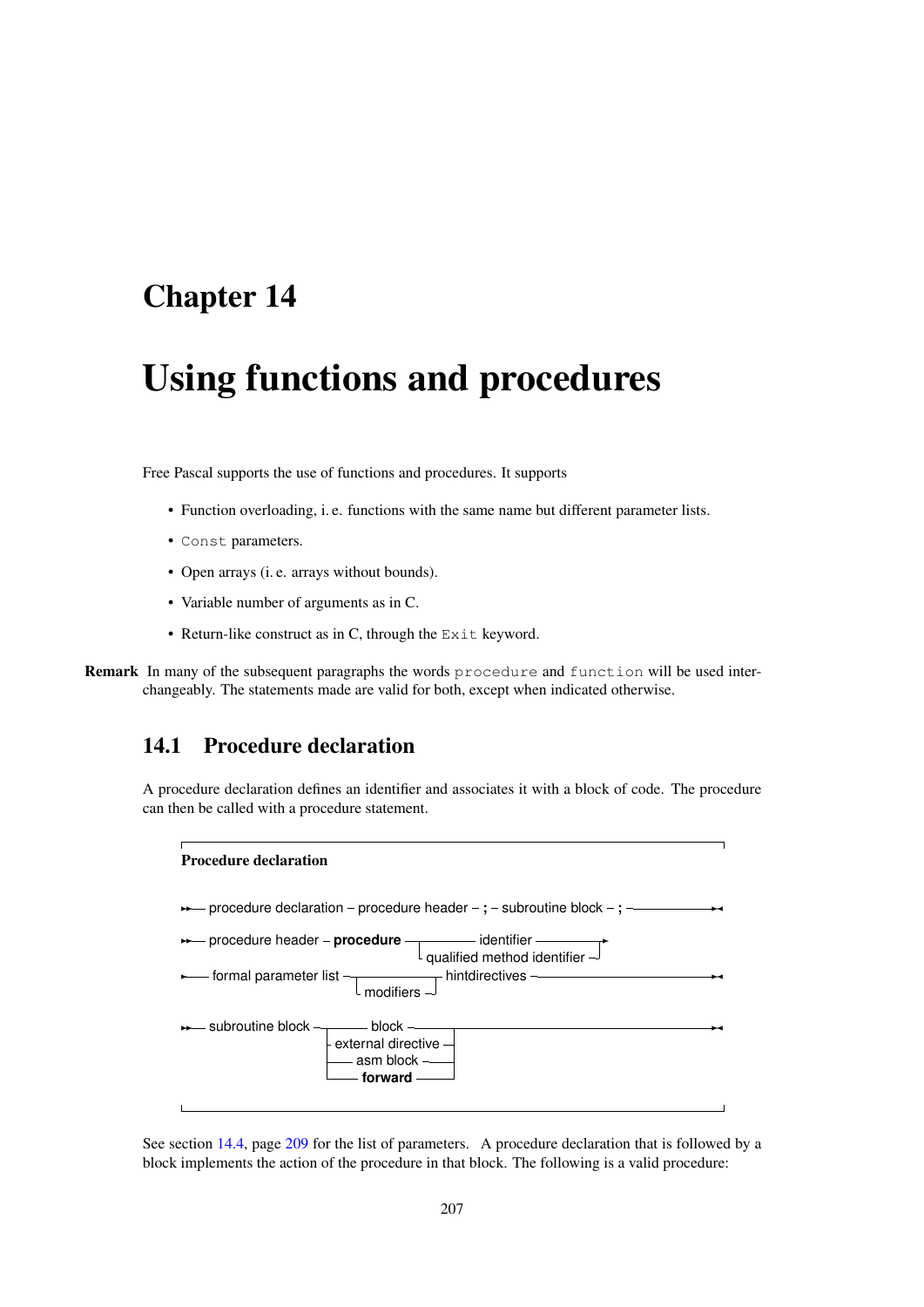```
Procedure DoSomething (Para : String);
begin
  Writeln ('Got parameter : ', Para);
  Writeln ('Parameter in upper case : ', Upper(Para));
end;
```
Note that it is possible that a procedure calls itself.

## 14.2 Function declaration

A function declaration defines an identifier and associates it with a block of code. The block of code will return a result. The function can then be called inside an expression, or with a procedure statement, if extended syntax is on.

| <b>Function declaration</b>                                                                                                        |
|------------------------------------------------------------------------------------------------------------------------------------|
| $\rightarrow$ function declaration – function header – ; – subroutine block – ; –                                                  |
| <b>→</b> function header – <b>function</b> – $\frac{1}{\sqrt{2\pi}}$ dentifier – $\frac{1}{\sqrt{2\pi}}$ – $\frac{1}{\sqrt{2\pi}}$ |
| $\longleftarrow$ formal parameter list - : - result type $\frac{1}{\sqrt{2\pi}}$ hintdirectives $\longrightarrow$                  |
| → subroutine block – block – block – external directive – asm block – asm block – forward –                                        |

The result type of a function can be any previously declared type. contrary to Turbo Pascal, where only simple types could be returned.

## 14.3 Function results

The result of a function can be set by setting the result variable: this can be the function identifier or, (only in ObjFPC or Delphi mode) the special Result identifier:

```
Function MyFunction : Integer;
```

```
begin
 MyFunction:=12; // Return 12
end;
```
In Delphi or ObjFPC mode, the above can also be coded as:

```
Function MyFunction : Integer;
begin
  Result:=12;
end;
```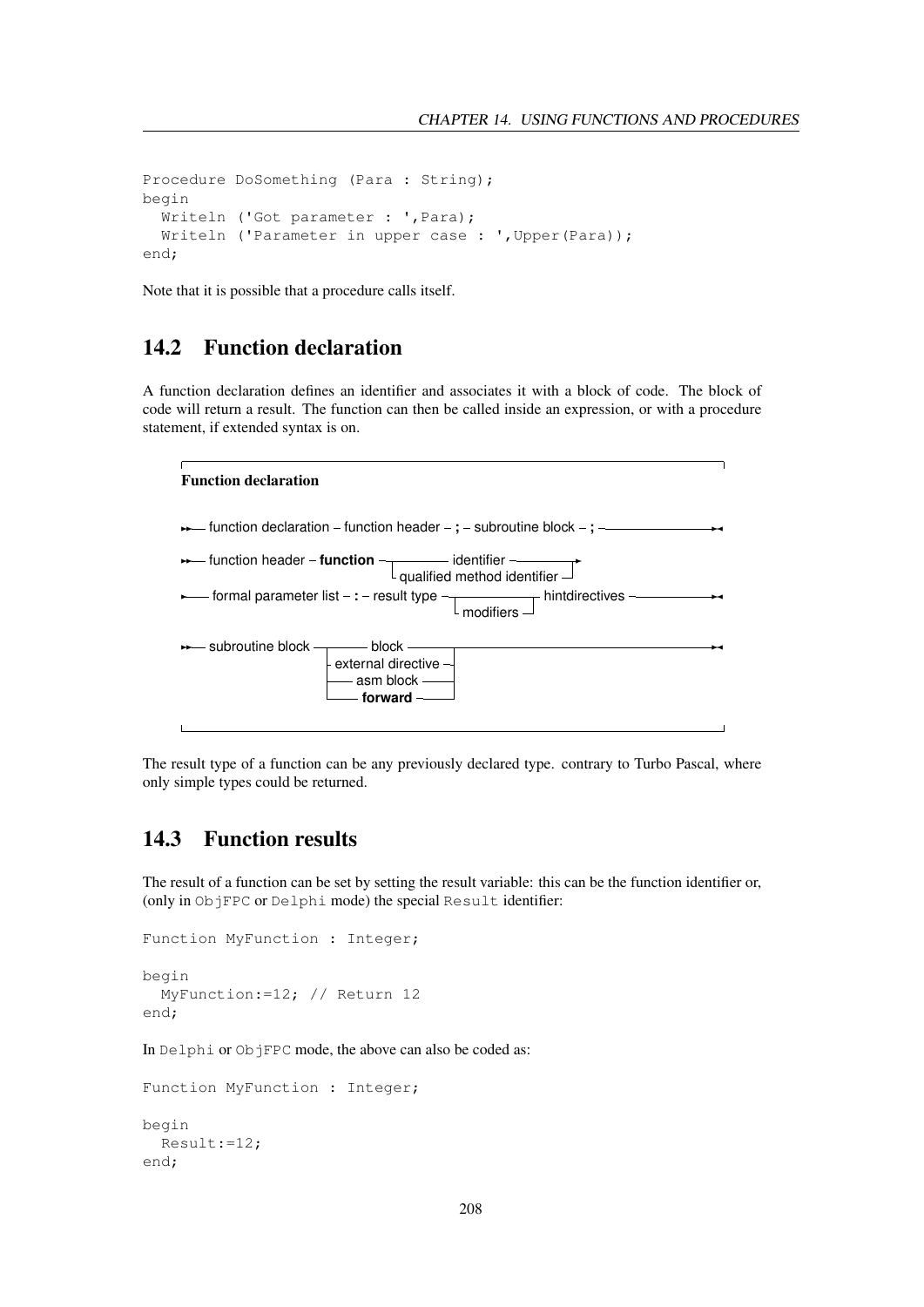As an extension to Delphi syntax, the  $Ob$  jFPC mode also supports a special extension of the Exit procedure:

```
Function MyFunction : Integer;
begin
  Exit(12);
end;
```
The Exit call sets the result of the function and jumps to the final End of the function declaration block. It can be seen as the equivalent of the C return instruction.

Remark Function results are treated as pass-by-reference parameters. That is especially important for managed types: The function result may be non-nil on entry, and set to a valid instance of the type.

## <span id="page-209-0"></span>14.4 Parameter lists

When arguments must be passed to a function or procedure, these parameters must be declared in the formal parameter list of that function or procedure. The parameter list is a declaration of identifiers that can be referred to only in that procedure or function's block.



Constant parameters, out parameters and variable parameters can also be untyped parameters if they have no type identifier.

As of version 1.1, Free Pascal supports default values for both constant parameters and value parameters, but only for simple types. The compiler must be in OBJFPC or DELPHI mode to accept default values.

#### **14.4.1 Value parameters**

Value parameters are declared as follows:

Value parameters **► value parameter –** identifier list – :  $\lfloor$  array – of – parameter type  $\lfloor$  identifier  $-$  :  $-$  type identifier  $-\equiv$   $-$  default parameter value ✲✛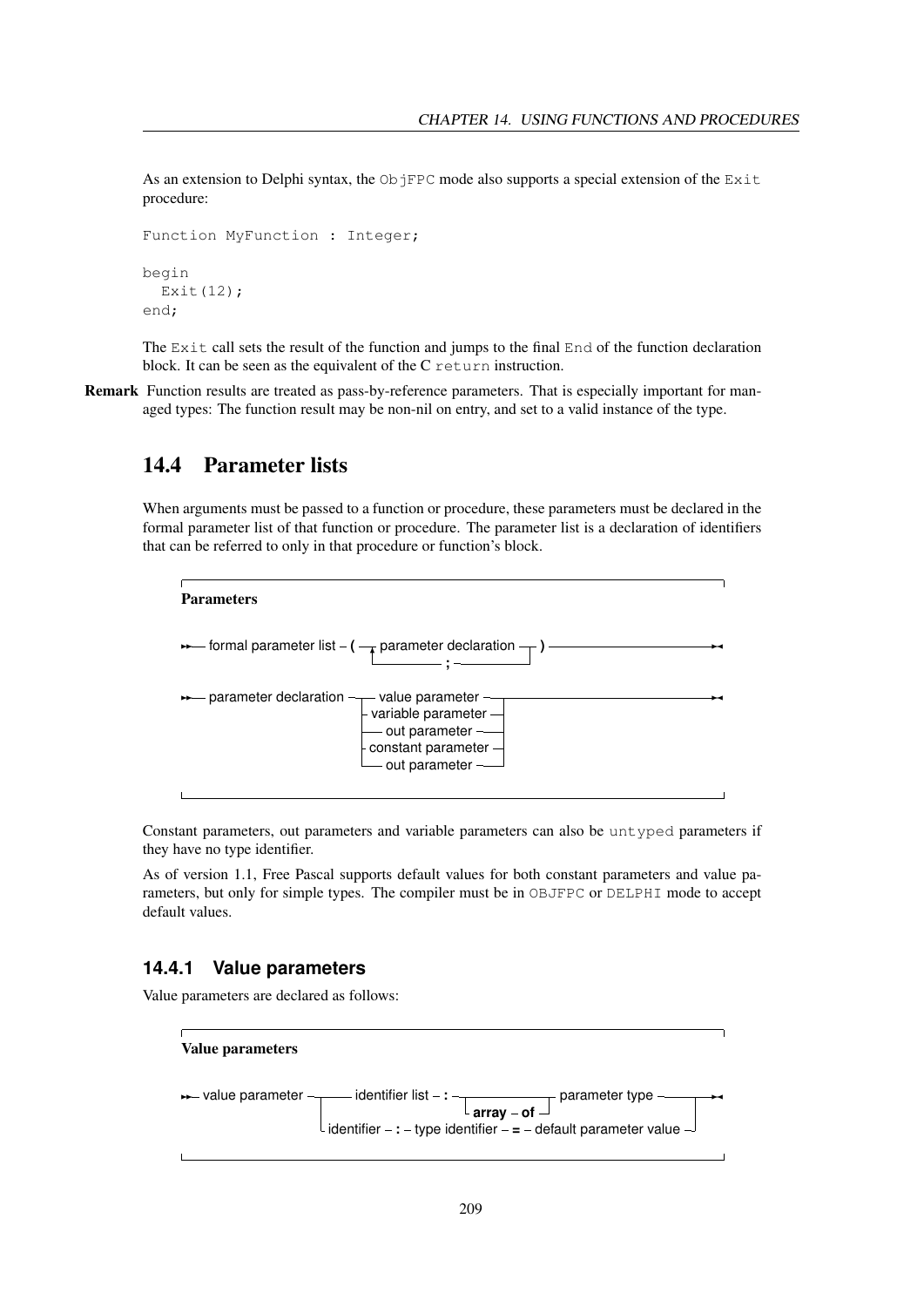When parameters are declared as value parameters, the procedure gets *a copy* of the parameters that the calling statement passes. Any modifications to these parameters are purely local to the procedure's block, and do not propagate back to the calling block.

A block that wishes to call a procedure with value parameters must pass assignment compatible parameters to the procedure. This means that the types should not match exactly, but can be converted to the actual parameter types. This conversion code is inserted by the compiler itself.

Care must be taken when using value parameters: value parameters makes heavy use of the stack, especially when using large parameters. The total size of all parameters in the formal parameter list should be below 32K for portability's sake (the Intel version limits this to 64K).

Open arrays can be passed as value parameters. See section [14.4.5,](#page-213-0) page [213](#page-213-0) for more information on using open arrays.

For a parameter of a simple type (i. e. not a structured type), a default value can be specified. This can be an untyped constant. If the function call omits the parameter, the default value will be passed on to the function. For dynamic arrays or other types that can be considered as equivalent to a pointer, the only possible default value is Nil.

The following example will print 20 on the screen:

```
program testp;
Const
 MyConst = 20;Procedure MyRealFunc(I : Integer = MyConst);
begin
 Writeln('Function received : ',I);
end;
begin
 MyRealFunc;
end.
```
#### <span id="page-210-0"></span>**14.4.2 Variable parameters**

Variable parameters are declared as follows:

| Variable parameters                            |                                                                                                                              |  |
|------------------------------------------------|------------------------------------------------------------------------------------------------------------------------------|--|
| → variable parameter – var – identifier list – | $_\sqsubset$ type identifier $\lrcorner$<br>٠<br>$\boxed{\phantom{a} \mathbf{array} - \mathbf{of} \; \mathbf{-} \mathbf{} }$ |  |
|                                                |                                                                                                                              |  |

When parameters are declared as variable parameters, the procedure or function accesses immediately the variable that the calling block passed in its parameter list. The procedure gets a pointer to the variable that was passed, and uses this pointer to access the variable's value. From this, it follows that any changes made to the parameter, will propagate back to the calling block. This mechanism can be used to pass values back in procedures. Because of this, the calling block must pass a parameter of *exactly* the same type as the declared parameter's type. If it does not, the compiler will generate an error.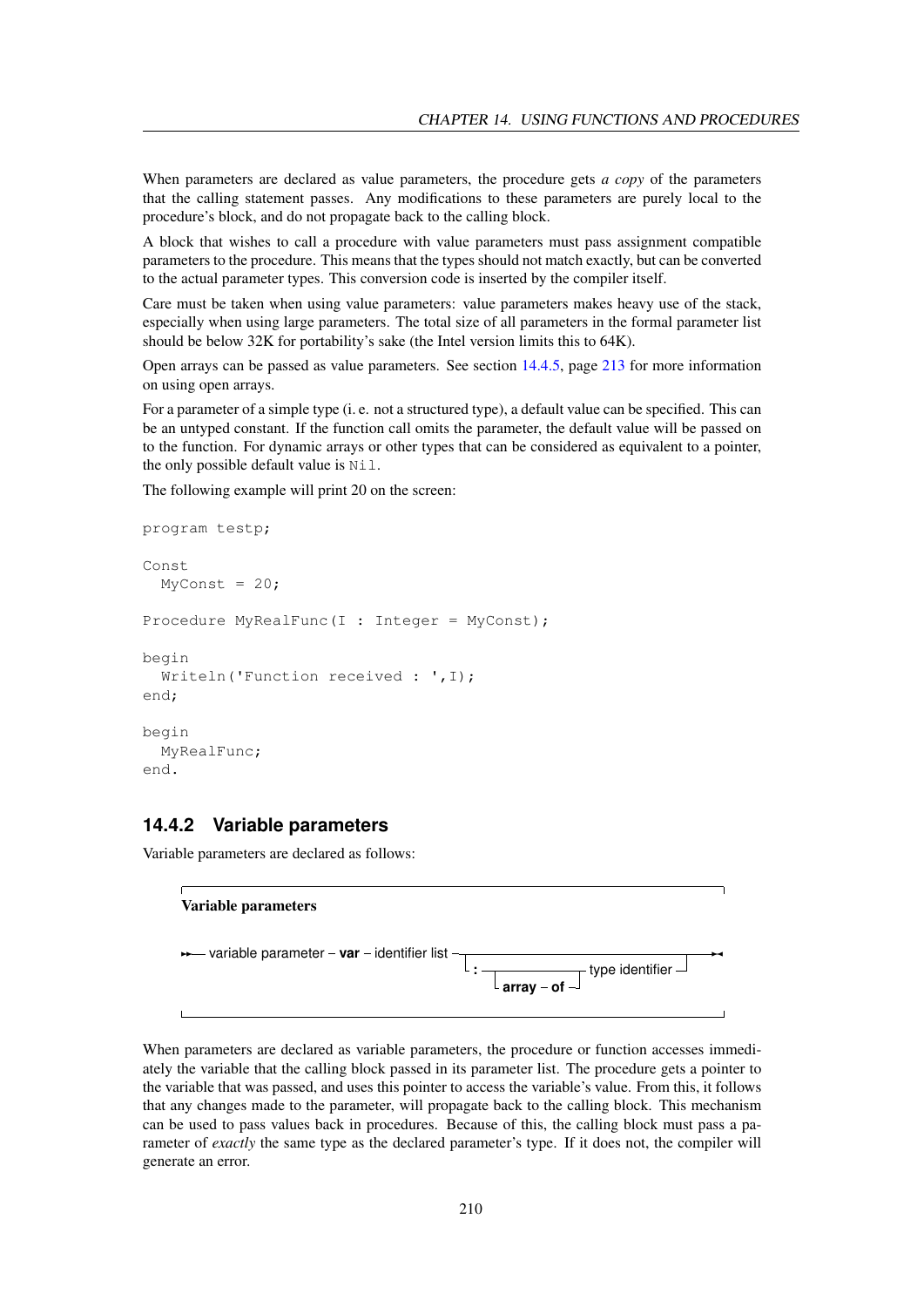Variable and constant parameters can be untyped. In that case the variable has no type, and hence is incompatible with all other types. However, the address operator can be used on it, or it can be passed to a function that has also an untyped parameter. If an untyped parameter is used in an assignment, or a value must be assigned to it, a typecast must be used.

File type variables must always be passed as variable parameters.

Open arrays can be passed as variable parameters. See section [14.4.5,](#page-213-0) page [213](#page-213-0) for more information on using open arrays.

#### Remark

- Note that default values are not supported for variable parameters. This would make little sense since it defeats the purpose of being able to pass a value back to the caller.
- A function result is internally treated as a variable parameter, and may have a non-zero (or non-nil) initial value. This is especially important for managed types.

#### **14.4.3 Out parameters**

Out parameters (output parameters) are declared as follows:

| Out parameters                                         |                                                              |  |
|--------------------------------------------------------|--------------------------------------------------------------|--|
| $\rightarrow$ out parameter - out - identifier list -- | $-$ type identifier $-$<br>┕<br>$\lfloor$ array – of $\lnot$ |  |
|                                                        |                                                              |  |

The purpose of an out parameter is to pass values back to the calling routine: the variable is passed by reference. The initial value of the parameter on function entry is discarded, and should not be used.

If a variable must be used to pass a value to a function and retrieve data from the function, then a variable parameter must be used. If only a value must be retrieved, a out parameter can be used.

Needless to say, default values are not supported for out parameters.

The difference of out parameters and parameters by reference is very small (however, see below for managed types): the former gives the compiler more information about what happens to the arguments when passed to the procedure: it knows that the variable does not have to be initialized prior to the call. The following example illustrates this:

```
Procedure DoA(Var A : Integer);
begin
  A: = 2:Writeln('A is ',A);
end;
Procedure DoB(Out B : Integer);
begin
  B := 2;Writeln('B is ',B);
end;
```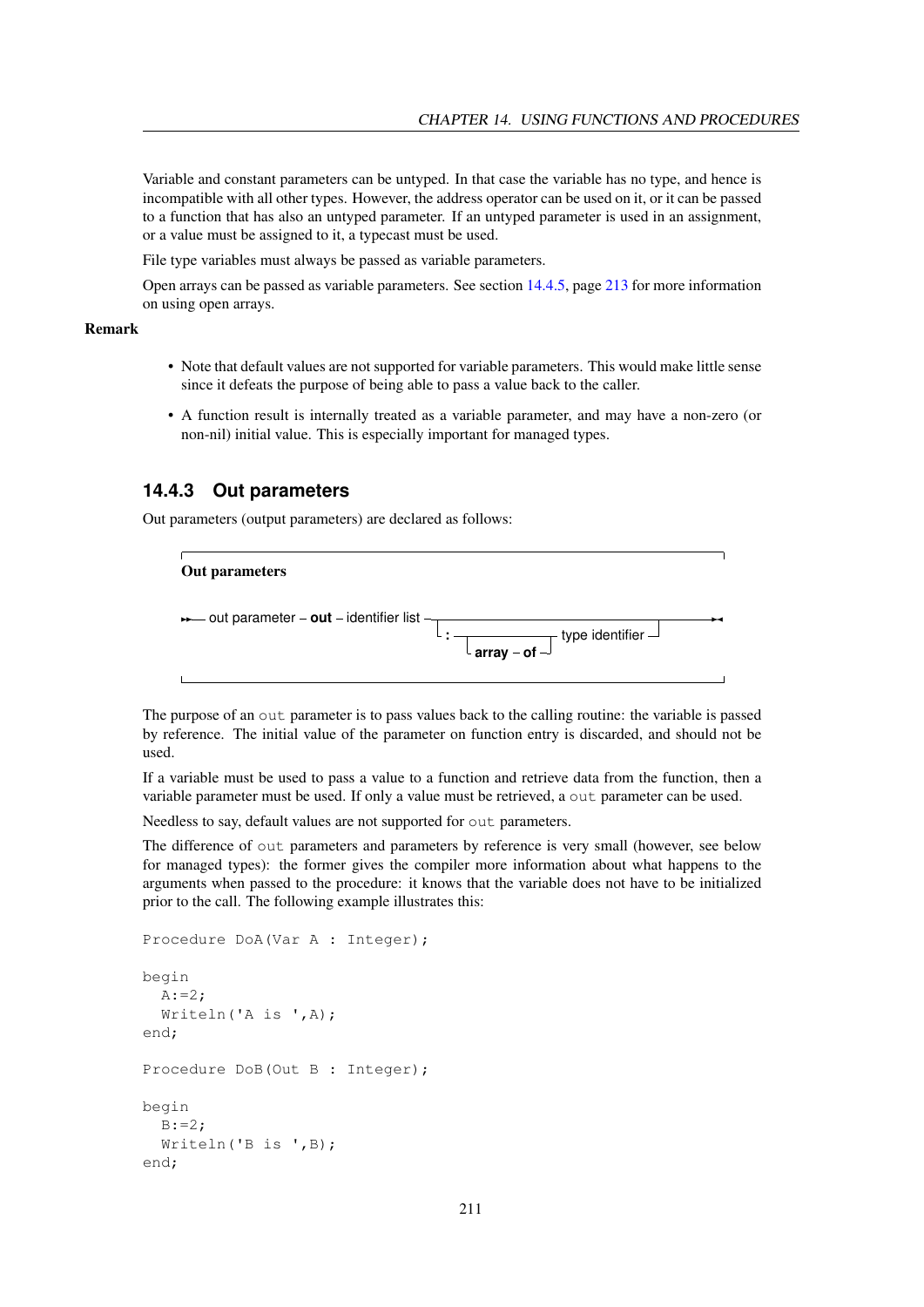```
Var
 C,D : Integer;
begin
 DoA(C);DOB(D);end.
```
Both procedures DoA and DoB do practically the same. But DoB's declaration gives more information to the compiler, allowing it to detect that  $D$  does not have to initialized before  $D \circ B$  is called. Since the parameter A in DoA can receive a value as well as return one, the compiler notices that C was not initialized prior to the call to  $DoA$ :

```
home: >fpc -S2 -vwhn testo.pp
testo.pp(19,8) Hint: Variable "C" does not seem to be initialized
```
This shows that it is better to use out parameters when the parameter is used only to return a value.

- Remark Out parameters are only supported in Delphi and ObjFPC mode. For the other modes, out is a valid identifier.
- Remark For managed types (reference counted types), using Out parameters incurs some overhead: the compiler must be sure that the value is correctly initialized (i.e. has a reference count of zero (0)). This initialization is normally done by the caller.

#### **14.4.4 Constant parameters**

In addition to variable parameters and value parameters Free Pascal also supports Constant parameters. A constant parameter can be specified as follows:



Specifying a parameter as Constant is giving the compiler a hint that the contents of the parameter will not be changed by the called routine. This allows the compiler to perform optimizations which it could not do otherwise, and also to perform certain checks on the code inside the routine: namely, it can forbid assignments to the parameter. Furthermore a const parameter cannot be passed on to another function that requires a variable parameter: the compiler can check this as well. The main use for this is reducing the stack size, hence improving performance, and still retaining the semantics of passing by value...

Remark Contrary to Delphi, no assumptions should be made about how const parameters are passed to the underlying routine. In particular, the assumption that parameters with large size are passed by reference is not correct. For this the constref parameter type should be used, which is available as of version 2.5.1 of the compiler.

An exception is the stdcall calling convention: for compatibility with COM standards, large const parameters are passed by reference.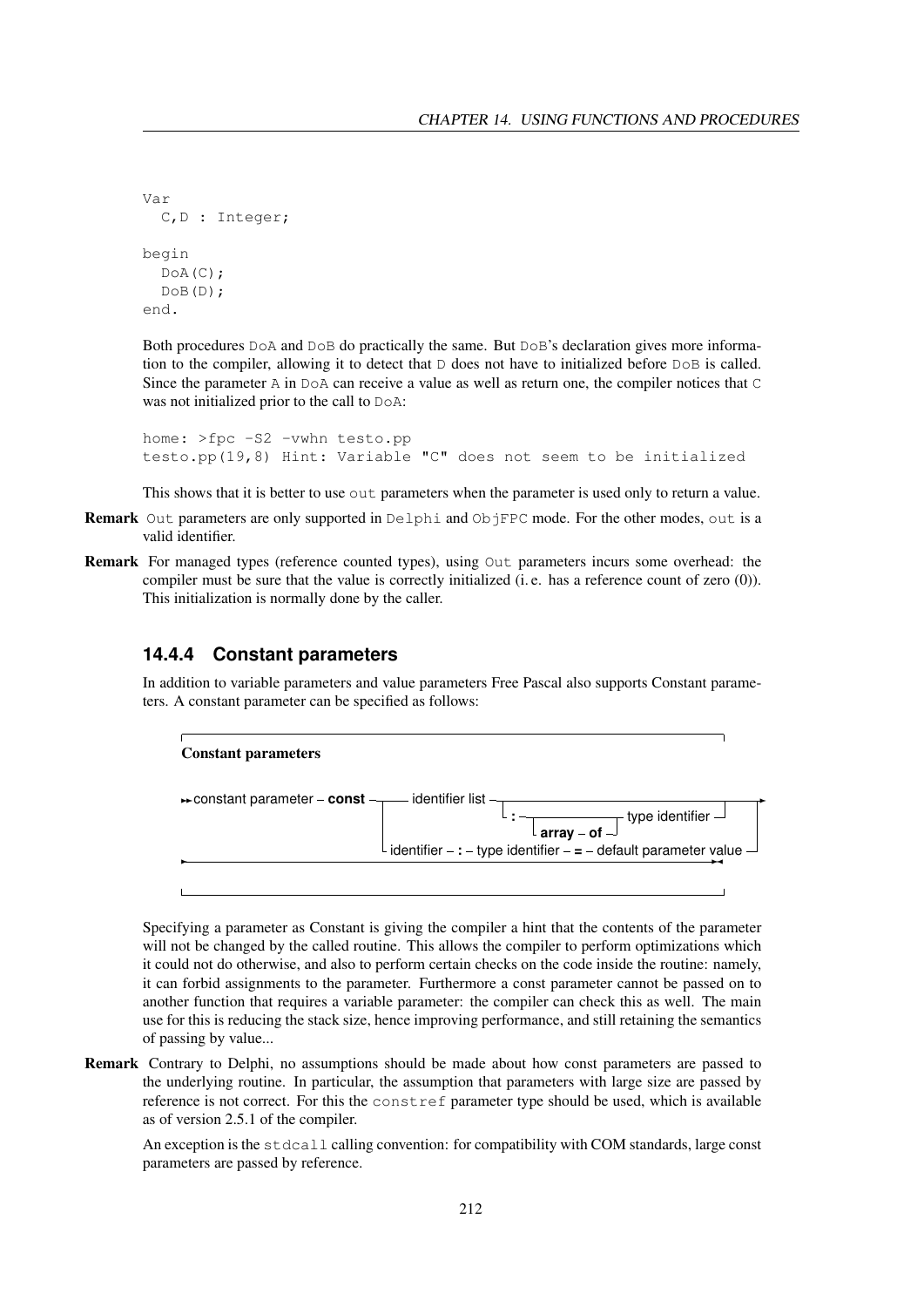Remark Note that specifying const is a contract between the programmer and the compiler. It is the programmer who tells the compiler that the contents of the const parameter will not be changed when the routine is executed, it is *not* the compiler who tells the programmer that the parameter will not be changed.

This is particularly important and visible when using refcounted types. For such types, the (invisible) incrementing and decrementing of any reference count is omitted when const is used. Doing so often allows the compiler to omit invisible try/finally frames for these routines.

As a side effect, the following code will produce not the expected output:

```
Var
  S : String = 'Something';
Procedure DoIt(Const T : String);
begin
  S:='Something else';
  Writeln(T);
end;
begin
  DoIt(S);
end.
```
### Will write

Something else

This behavior is by design.

Constant parameters can also be untyped. See section [14.4.2,](#page-210-0) page [210](#page-210-0) for more information about untyped parameters.

As for value parameters, constant parameters can get default values.

Open arrays can be passed as constant parameters. See section [14.4.5,](#page-213-0) page [213](#page-213-0) for more information on using open arrays.

### <span id="page-213-0"></span>**14.4.5 Open array parameters**

Free Pascal supports the passing of open arrays, i. e. a procedure can be declared with an array of unspecified length as a parameter, as in Delphi. Open array parameters can be accessed in the procedure or function as an array that is declared with starting index 0, and last element index High(parameter). For example, the parameter

Row : Array of Integer;

would be equivalent to

Row : Array[0..N-1] of Integer;

Where N would be the actual size of the array that is passed to the function.  $N-1$  can be calculated as High(Row).

Specifically, if an empty array is passed, then High(Parameter) returns -1, while low(Parameter) returns 0.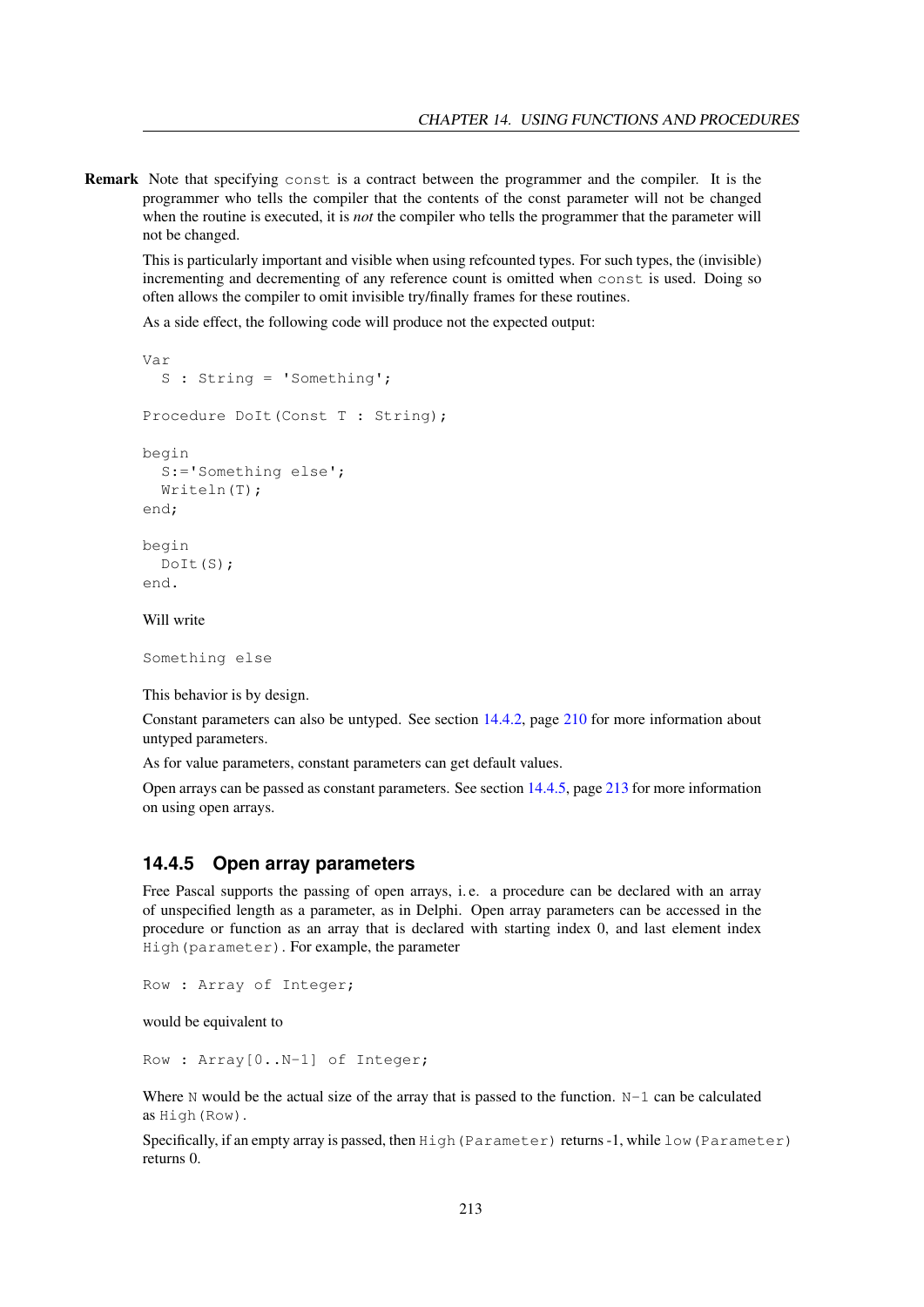Open parameters can be passed by value, by reference or as a constant parameter. In the latter cases the procedure receives a pointer to the actual array. In the former case, it receives a copy of the array. In a function or procedure, open arrays can only be passed to functions which are also declared with open arrays as parameters, *not* to functions or procedures which accept arrays of fixed length. The following is an example of a function using an open array:

```
Function Average (Row : Array of integer) : Real;
Var I : longint;
   Temp : Real;
begin
 Temp := Row[0];
 For I := 1 to High (Row) do
   Temp := Temp + Row[i];
 Average := Temp / (High(Row)+1);
end;
```
As of FPC 2.2, it is also possible to pass partial arrays to a function that accepts an open array. This can be done by specifying the range of the array which should be passed to the open array.

Given the declaration

Var A : Array[1..100];

the following call will compute and print the average of the 100 numbers:

Writeln('Average of 100 numbers: ', Average(A));

But the following will compute and print the average of the first and second half:

```
Writeln('Average of first 50 numbers: ',Average(A[1..50]));
Writeln('Average of last 50 numbers: ',Average(A[51..100]));
```
#### **14.4.6 Array of const**

In Object Pascal or Delphi mode, Free Pascal supports the Array of Const construction to pass parameters to a subroutine.

This is a special case of the Open array construction, where it is allowed to pass any expression in an array to a function or procedure. The expression must have a simple result type: structures cannot be passed as an argument. This means that all ordinal, float or string types can be passed, as well as pointers, classes and interfaces (since the latter two are actually pointers).

The elements of the array of const are converted to a special variant record:

```
Type
 PVarRec = ^TVarRec;
 TVarRec = record
    case VType : Ptrint of
      vtInteger : (VInteger: Longint);
      vtBoolean : (VBoolean: Boolean);
      vtChar : (VChar: Char);
      vtWideChar : (VWideChar: WideChar);
      vtExtended : (VExtended: PExtended);
      vtString : (VString: PShortString);
```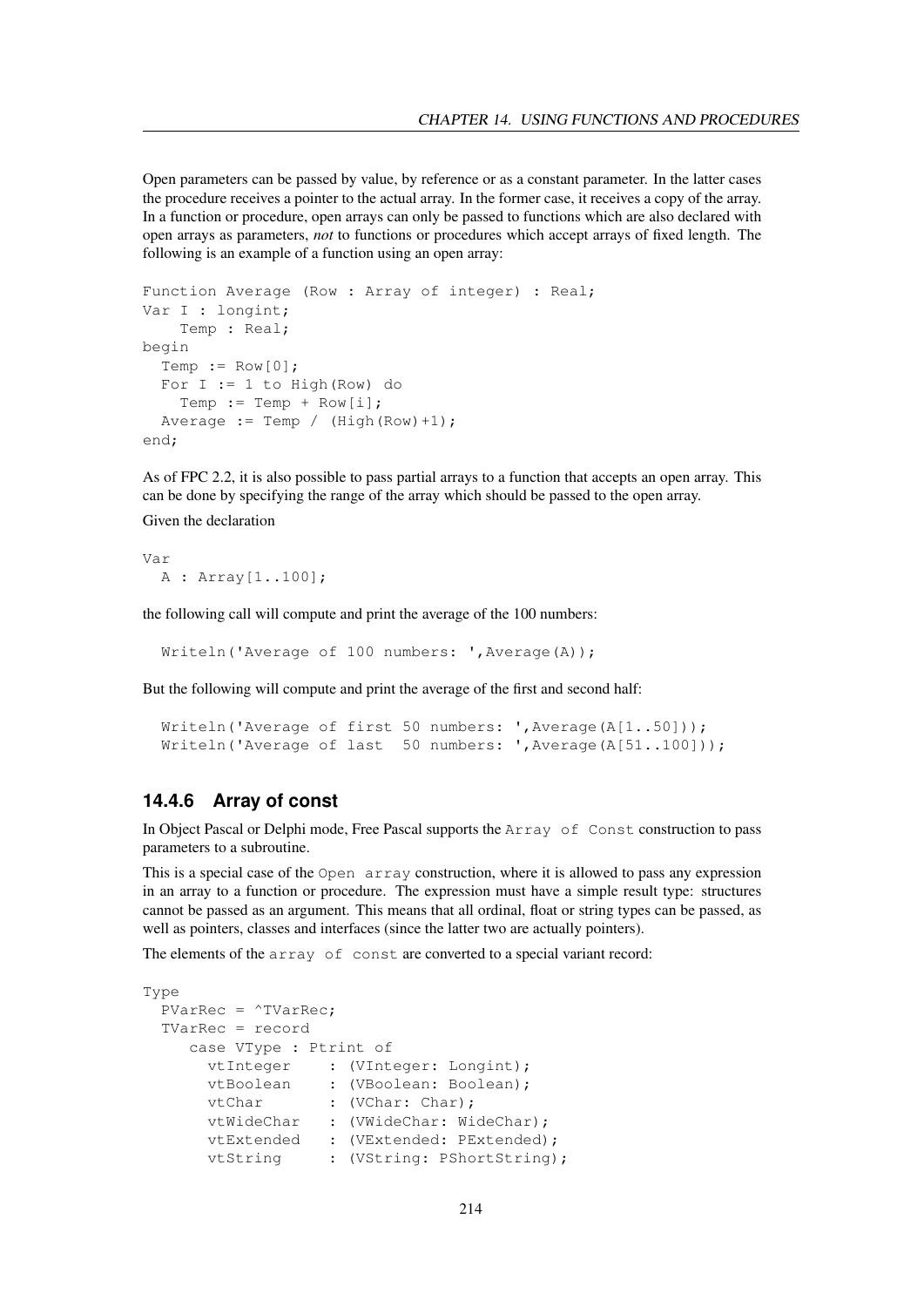```
vtPointer : (VPointer: Pointer);
   vtPChar : (VPChar: PChar);<br>vtObject : (VObject: TObjec
                : (VObject: TObject);
    vtClass : (VClass: TClass);
   vtPWideChar : (VPWideChar: PWideChar);
   vtAnsiString : (VAnsiString: Pointer);
    vtCurrency : (VCurrency: PCurrency);
    vtVariant : (VVariant: PVariant);
   vtInterface : (VInterface: Pointer);
    vtWideString : (VWideString: Pointer);
    vtInt64 : (VInt64: PInt64);
    vtQWord : (VQWord: PQWord);
end;
```
Therefore, inside the procedure body, the array of const argument is equivalent to an open array of TVarRec:

```
Procedure Testit (Args: Array of const);
Var I : longint;
begin
 If High(Args)<0 then
   begin
   Writeln ('No aguments');
   exit;
   end;
 Writeln ('Got ', High(Args)+1, ' arguments :');
 For i:=0 to High(Args) do
   begin
   write ('Argument ',i,' has type ');
   case Args[i].vtype of
     vtinteger :
       Writeln ('Integer, Value :', args[i].vinteger);
     vtboolean :
       Writeln ('Boolean, Value :',args[i].vboolean);
     vtchar :
       Writeln ('Char, value : ',args[i].vchar);
     vtextended :
       Writeln ('Extended, value : ', args[i].VExtended^);
     vtString :
       Writeln ('ShortString, value :', args[i].VString^);
     vtPointer :
       Writeln ('Pointer, value : ',Longint(Args[i].VPointer));
     vtPChar :
       Writeln ('PChar, value : ', Args[i]. VPChar);
     vtObject :
       Writeln ('Object, name : ',Args[i].VObject.Classname);
     vtClass :
       Writeln ('Class reference, name :',Args[i].VClass.Classname);
     vtAnsiString :
       Writeln ('AnsiString, value :',AnsiString(Args[I].VAnsiString);
   else
       Writeln ('(Unknown) : ',args[i].vtype);
```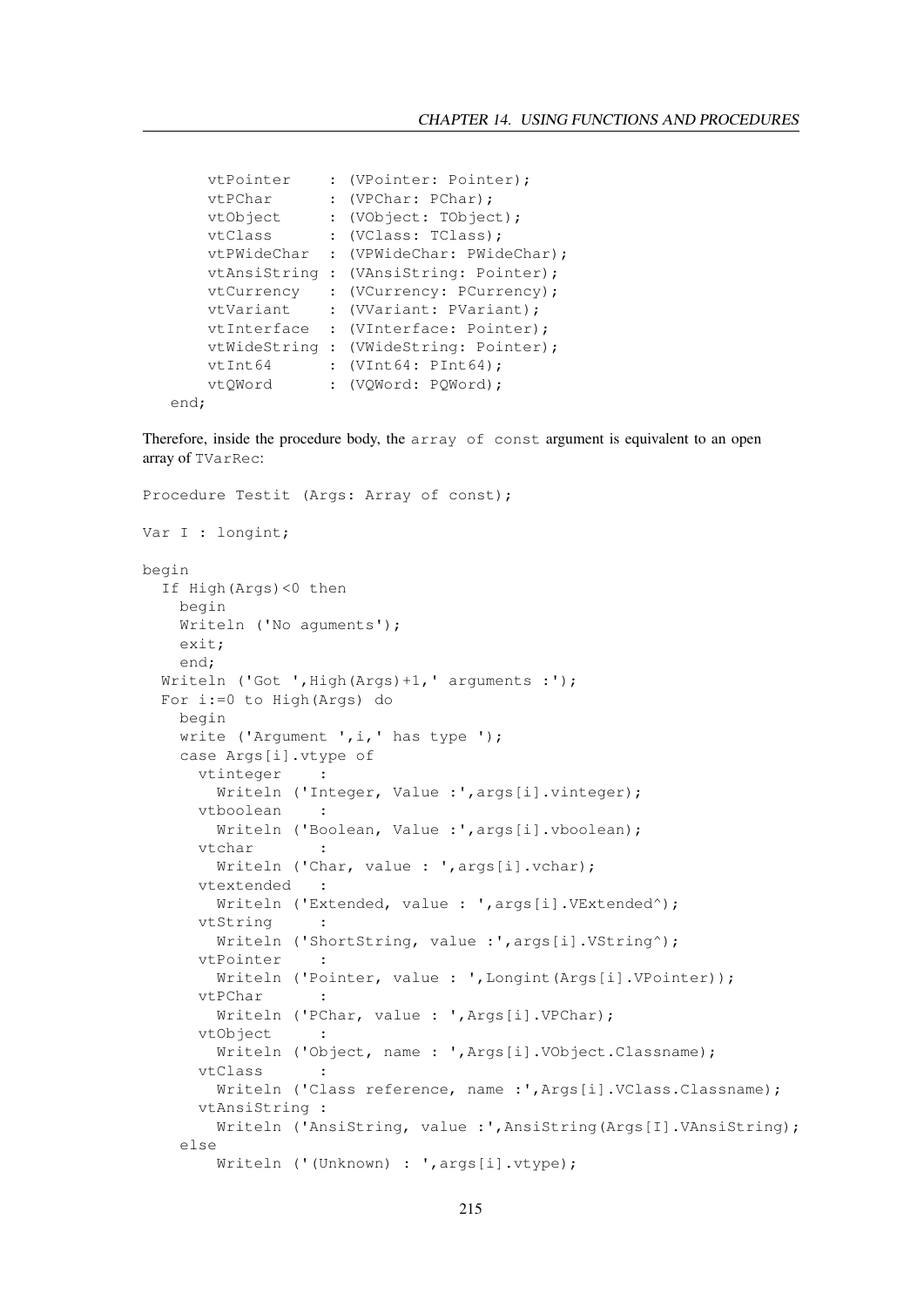end; end; end;

In code, it is possible to pass an arbitrary array of elements to this procedure:

```
S:='Ansistring 1';
T:='AnsiString 2';
Testit ([]);
Testit ([1,2]);
Testit (['A','B']);
Testit ([TRUE,FALSE,TRUE]);
Testit (['String','Another string']);
Testit ([S,T]) ;
Testit ([P1,P2]);
Testit ([@testit,Nil]);
Testit ([ObjA,ObjB]);
Testit ([1.234,1.234]);
TestIt ([AClass]);
```
If the procedure is declared with the cdecl modifier, then the compiler will pass the array as a C compiler would pass it. This, in effect, emulates the C construct of a variable number of arguments, as the following example will show:

```
program testaocc;
{$mode objfpc}
Const
  P : PChar = 'example';
  Fmt : PChar =
        'This %s uses printf to print numbers (%d) and strings.'#10;
// Declaration of standard C function printf:
procedure printf (fm : pchar; args : array of const); cdecl; external 'c';
begin
 printf(Fmt,[P,123]);
end.
```
Remark Note that this is not true for Delphi, so code relying on this feature will not be portable.

Remark Note that there is no support for DWord (or cardinal) arguments in array of const. They are converted to  $vt$ Integer/vtLongint. This is for Delphi compatibility, and the compiler will ignore any resulting range checks when in mode Delphi.

#### **14.4.7 Untyped parameters**

Variable, Out and constant parameters can be untyped. In that case the variable has no type in the procedure of function, and hence is incompatible with all other types: The compiler simply passes the address of the passed variable to the routine, so all that is available in the called routine is an address, with no type information attached to it. This is also true for const parameters.

Using an analogy

procedure Something(const Data; Len: cint);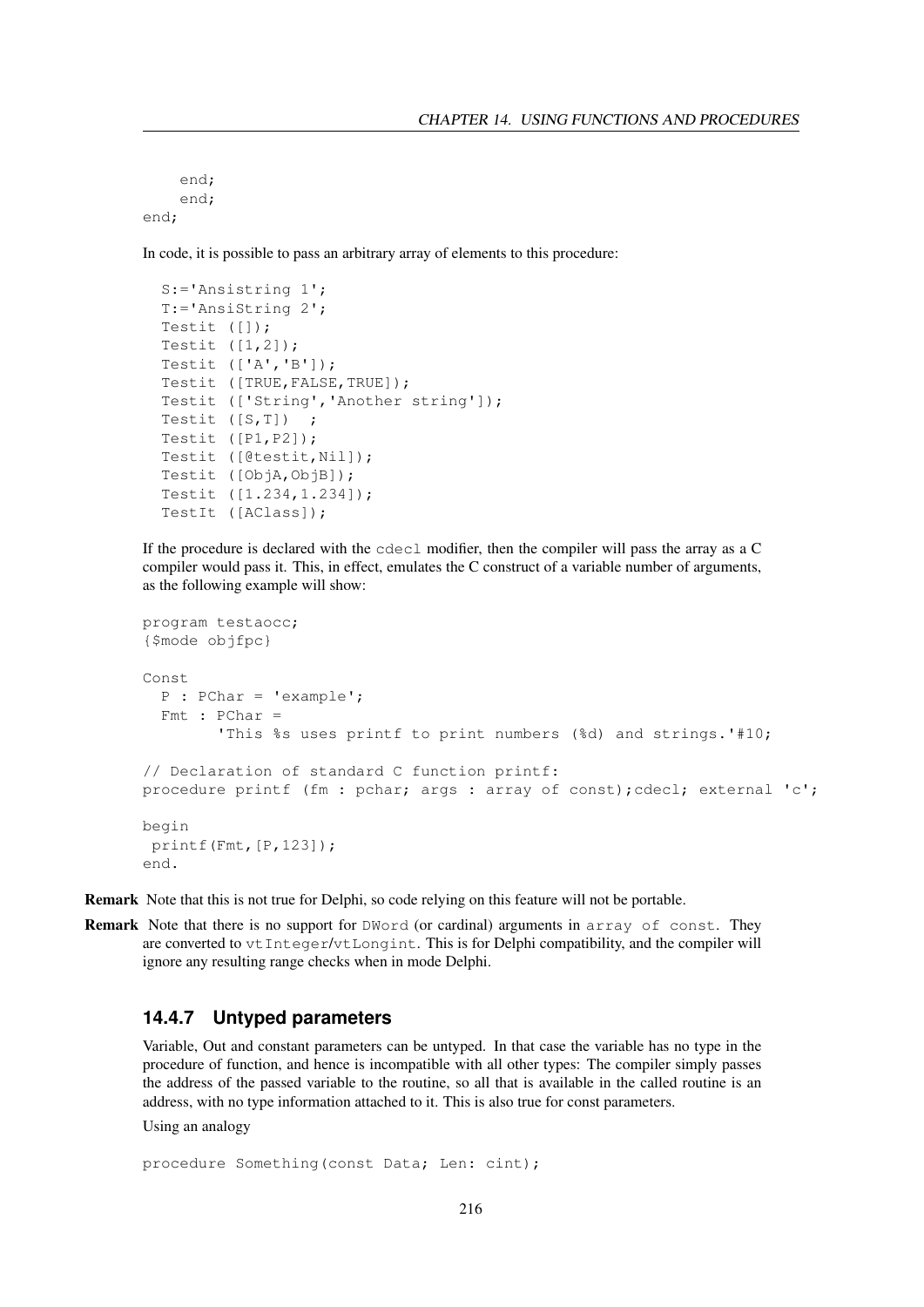Is equivalent to the following C/C++ declaration:

void Something(void\* Data; int Len);

This means pretty much all that one can do in the routine is use the address operator or pass the argument to another function that has also an untyped parameter.

Inside a routine with an untyped parameter, if the untyped parameter is used in an expression, or a value must be assigned to it a typecast must always be used.

The following example shows this:

```
{$mode objfpc}
uses types;
procedure doit(const d);
begin
 Writeln('As integer: ', PInteger(@D)^);
  Writeln('As Byte : ', PByte(@D)^);
end;
V \cap rD : Integer;
begin
  D:=$0FFFFFF0;
  DoIt(D);
end.
```
This will write:

As integer: 268435440 As Byte : 240

Note that because an address is needed, no constant expressions can be passed to the function or procedure, i. e. given the above definition, the following will not work:

```
DoIt($0FFFFFF0);
```
This will result in the following error:

Error: Variable identifier expected

#### **14.4.8 Managed types and reference counts**

Some types (Unicodestring, Ansistring, interfaces, dynamic arrays) are treated somewhat specially by the compiler: the data has a reference count which is increased or decreased depending on how many reference to the data exists.

The qualifiers for parameters in function or procedure calls influence what happens to the reference count of the managed types:

• nothing (pass by value): the reference count of the parameter is increased on entry and decreased on exit.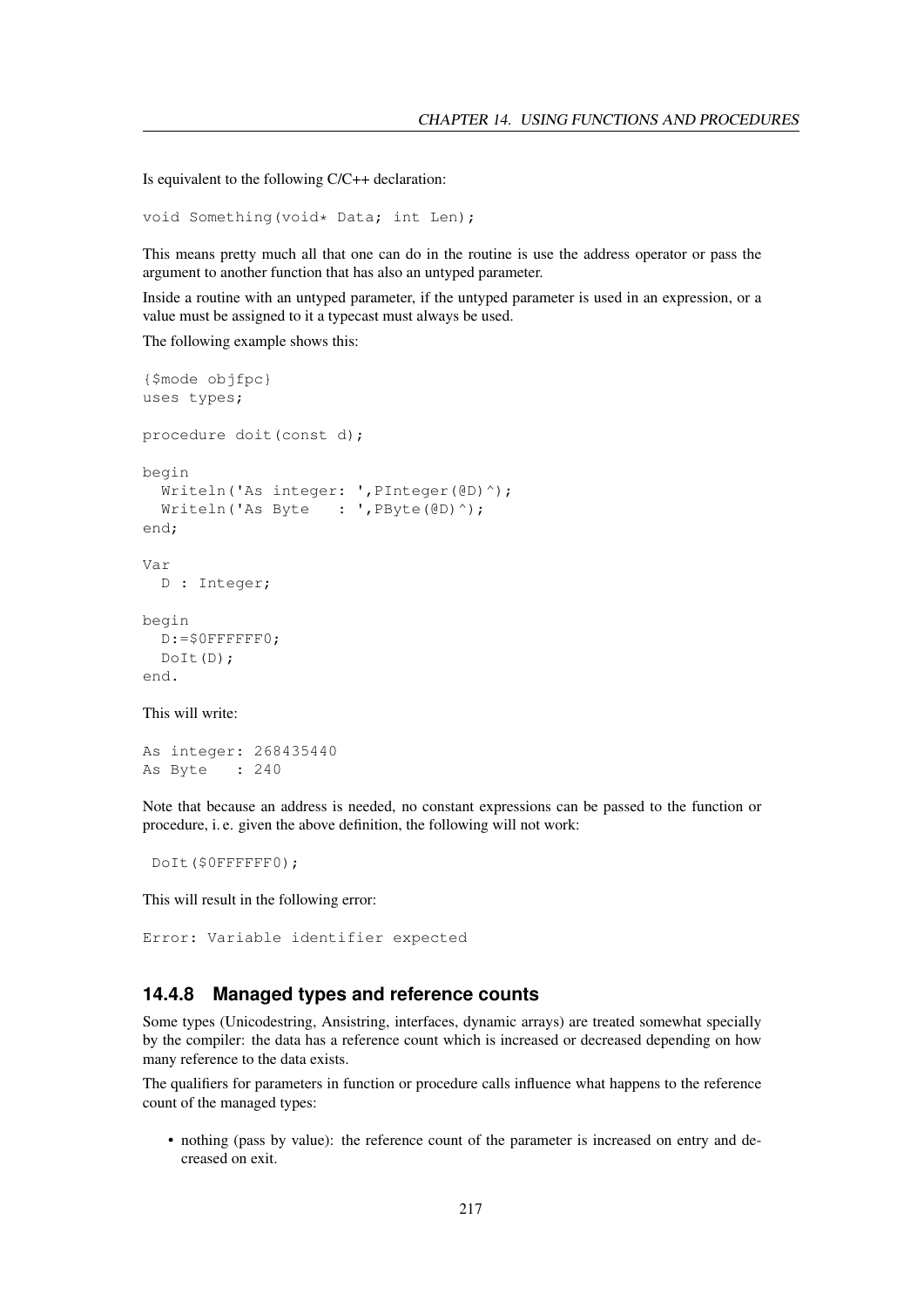- out: the reference count of the value that is passed in is decreased by 1, and the variable that's passed into the procedure is initialized to "empty" (usually  $Nil$ , but that is an implementation detail which should not be relied on).
- var nothing happens to the reference count. A reference to the original variable is passed in, and changing it or reading it has exactly the same effect as changing/reading the original variable.
- const this case is slightly tricky. Nothing happens to the reference count because you can pass non-values here. In particular, you can pass a class implementing an interface rather than the interface itself which can cause the class to be freed unexpectedly.
- Remark The function result is internally treated as a var parameter to the function, and the same rules as for var parameters apply.

The following example demonstrates the dangers:

```
{$mode objfpc}
Type
  ITest = Interface
    Procedure DoTest(ACount : Integer);
  end;
  TTest = Class(TInterfacedObject,ITest)
    Procedure DoTest(ACount : Integer);
    Destructor destroy; override;
  end;
Destructor TTest.Destroy;
begin
  Writeln('Destroy called');
end;
Procedure TTest.DoTest(ACount : Integer);
begin
 Writeln('Test ',ACount,' : ref count: ',RefCount);
end;
procedure DoIt1(x: ITest; ACount : Integer);
begin
  // Reference count is increased
  x.DoTest(ACount);
  // And decreased
end;
procedure DoIt2(const x: ITest; ACount : Integer);
begin
 // No change to reference count.
  x.DoTest(ACount);
end;
```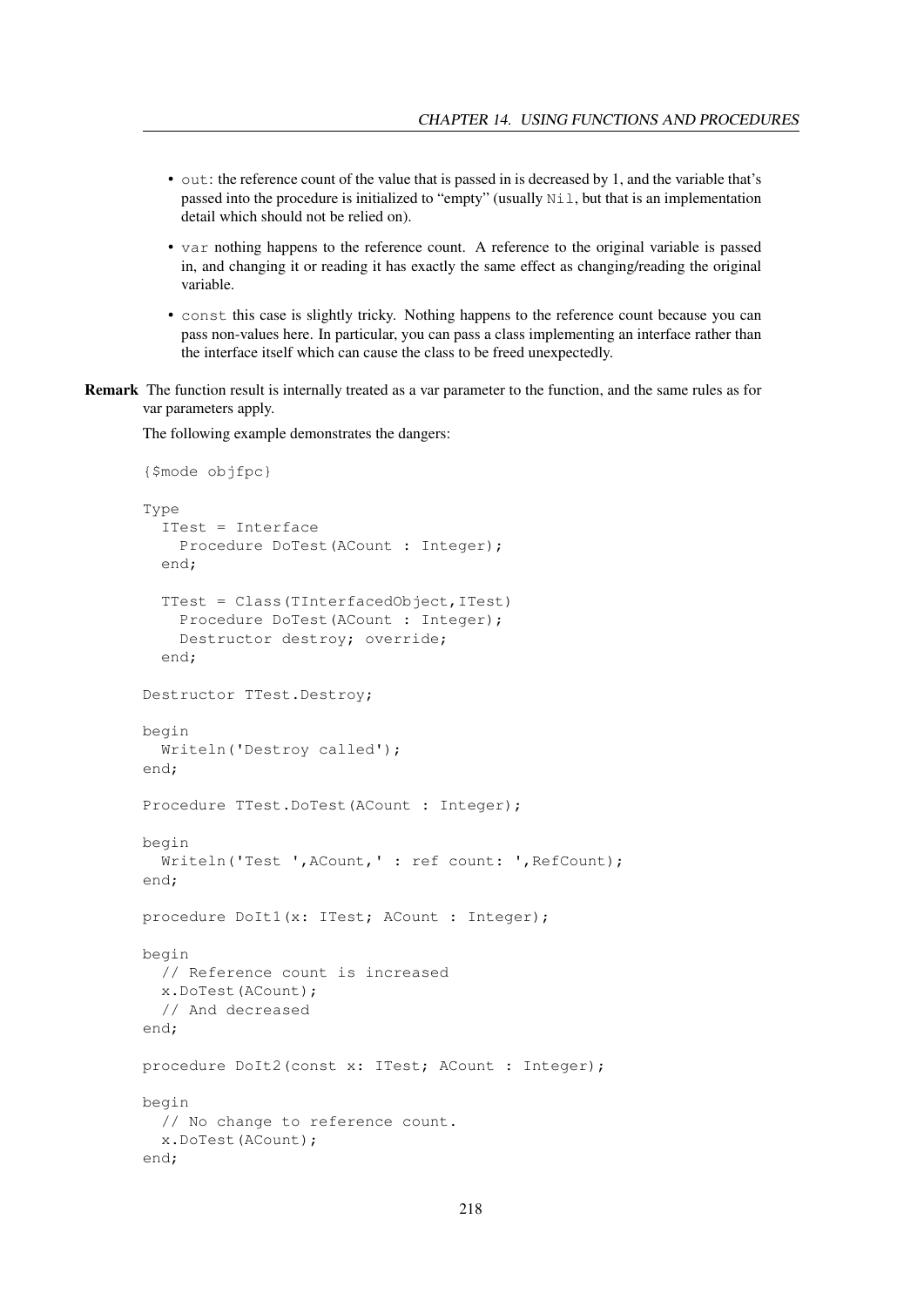```
Procedure Test1;
var
 y: ITest;
begin
 y := TTest.Create;
  // Ref. count is 1 at this point.
 y.DoTest(1);
  // Calling DoIT will increase reference count and decrease on exit.
 DoIt1(y, 2);
  // Reference count is still one.
  y.DoTest(3);
end;
Procedure Test2;
var
 Y : TTest;
begin
 Y := TTest.Create; // no count on the object yet
 // Ref. count is 0 at this point.
 y.DoTest(3);
 // Ref count will remain zero.
 DoIt2(y, 4);
 Y.DoTest(5);
  Y.Free;
end;
Procedure Test3;
var
 Y : TTest;
begin
 Y := TTest.Create; // no count on the object yet
  // Ref. count is 0 at this point.
 y.DoTest(6);
 // Ref count will remain zero.
 DoIt1(y, 7);
 y.DoTest(8);
end;
begin
 Test1;
 Test2;
  Test3;
end.
The output of this example is:
Test 1 : ref count: 1
Test 2 : ref count: 2
Test 3 : ref count: 1
```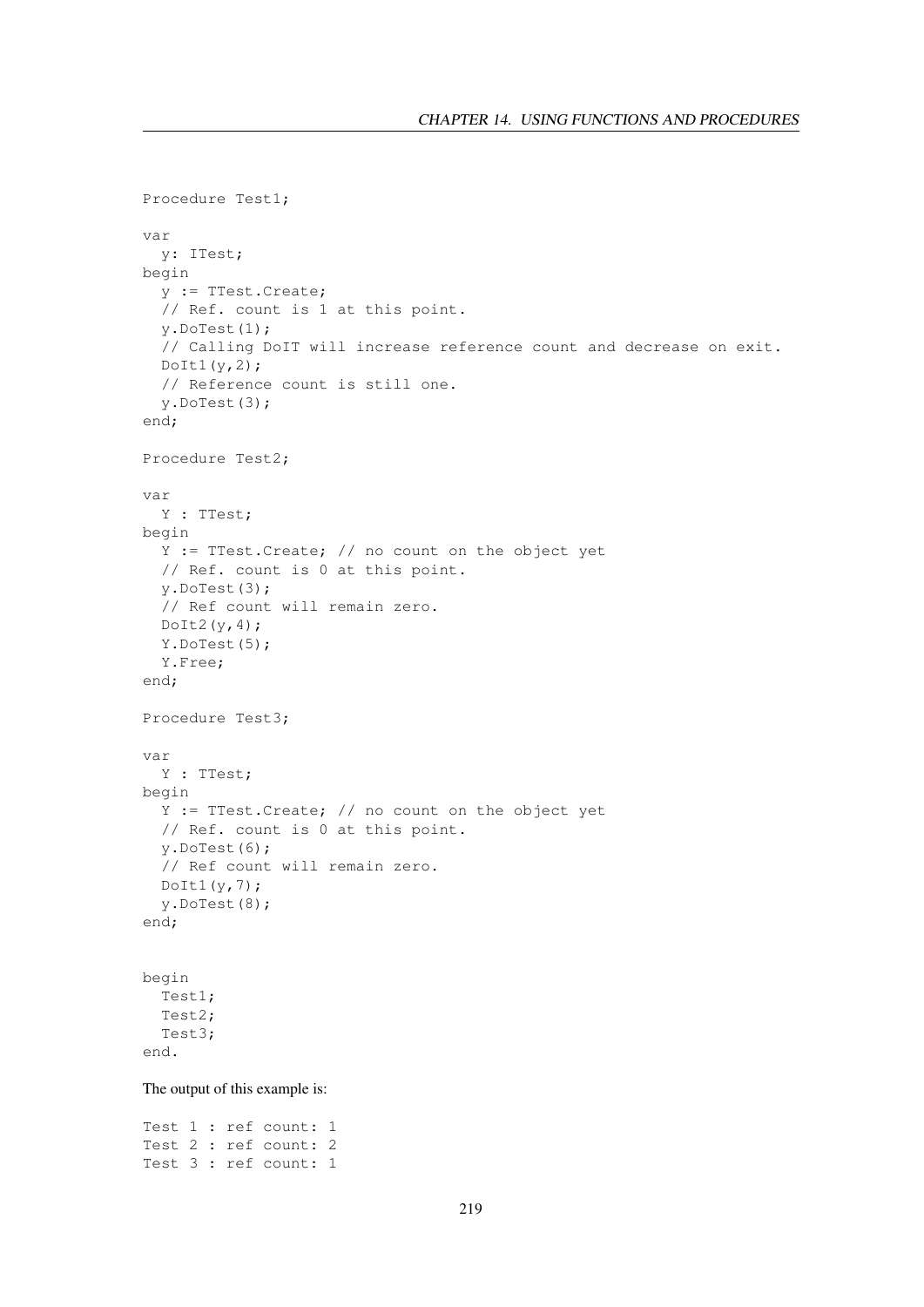```
Destroy called
Test 3 : ref count: 0
Test 4 : ref count: 0
Test 5 : ref count: 0
Destroy called
Test 6 : ref count: 0
Test 7 : ref count: 1
Destroy called
Test 8 : ref count: 0
```
As can be seen, in test3, the reference count is decreased from 1 to 0 at the end of the DoIt call, causing the instance to be freed before the call returns.

The following small program demonstrates the reference counts used in strings:

```
{$mode objfpc}
{$H+}
// Auxiliary function to extract reference count.
function SRefCount(P : Pointer) : integer;
Type
 PAnsiRec = ^TAnsiRec;
 TAnsiRec = Record
   CodePage : TSystemCodePage;
   ElementSize : Word;
 {$ifdef CPU64}
  { align fields }
   Dummy : DWord;
  {$endif CPU64}
   Ref : SizeInt;
   Len : SizeInt;
 end;
begin
 if P=Nil then
   Result:=0
 else
   Result:=PAnsiRec(P-SizeOf(TAnsiRec))^.Ref;
end;
Procedure ByVar(Var S : string);
begin
 Writeln('By var, ref count : ', SRefCount(Pointer(S)));
end;
Procedure ByConst(Const S : string);
begin
 Writeln('Const, ref count : ',SRefCount(Pointer(S)));
end;
Procedure ByVal(S : string);
```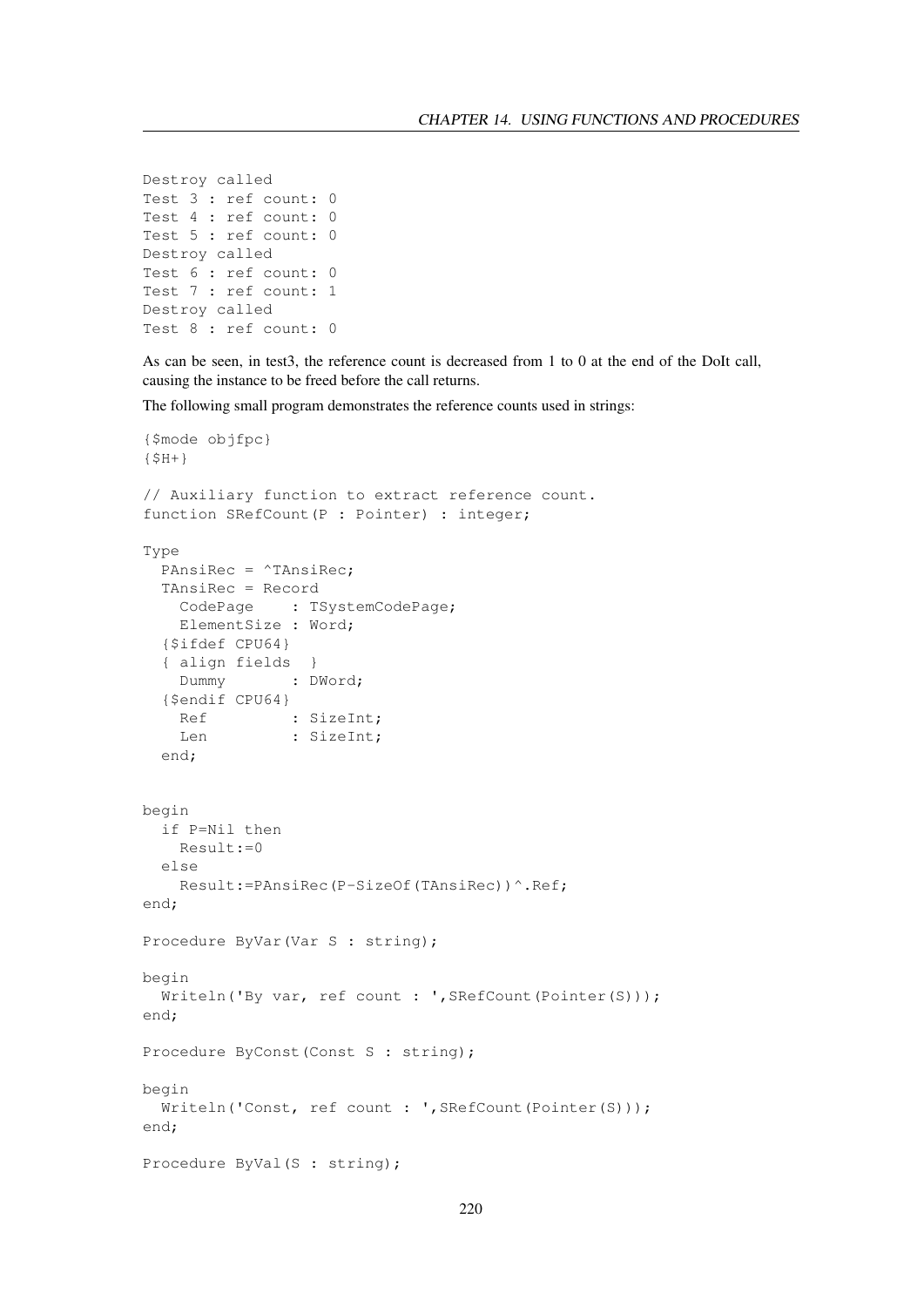```
begin
  Writeln('Value, ref count : ', SRefCount(Pointer(S)));
end;
Function FunctionResult(Var S : String) : String;
begin
  Writeln('Function argument, ref count : ', SRefCount(Pointer(S)));
  Writeln('Function result, ref count : ', SRefCount(Pointer(Result)));
end;
Var
  S,T : String;
begin
  S:='Some string';
  Writeln('Constant : ', SrefCount(Pointer(S)));
  UniqueString(S);
  Writeln('Unique : ', SRefCount(Pointer(S)));
  T := S;Writeln('After Assign : ', SRefCount(Pointer(S)));
  ByVar(S);
  ByConst(S);
  ByVal(S);
  UniqueString(S);
  T:=FunctionResult(S);
  Writeln('After function : ',SRefCount(Pointer(S)));
end.
```
## 14.5 Function overloading

Function overloading simply means that the same function is defined more than once, but each time with a different formal parameter list. The parameter lists must differ at least in one of its elements type. When the compiler encounters a function call, it will look at the function parameters to decide which one of the defined functions it should call. This can be useful when the same function must be defined for different types.

For example, in a hypothetical RTL, the Random procedure could be defined as:

```
Random(Max : Longint);
Random(Max : Double);
Random(Max,Ofsset : Longint);
```
When the compiler encounters a call to the Random function, it will first search which function it should use. It therefore checks the parameters in a function call, and looks if there is a function definition which matches the specified parameter list. If the compiler finds such a function, a call is inserted to that function. If no such function is found, a compiler error is generated.

Functions that have a cdecl modifier cannot be overloaded. (Technically, because this modifier prevents the mangling of the function name by the compiler).

Prior to version 1.9 of the compiler, the overloaded functions needed to be in the same unit. Now the compiler will continue searching in other units if it doesn't find a matching version of an overloaded function in one unit, and if the overload keyword is present.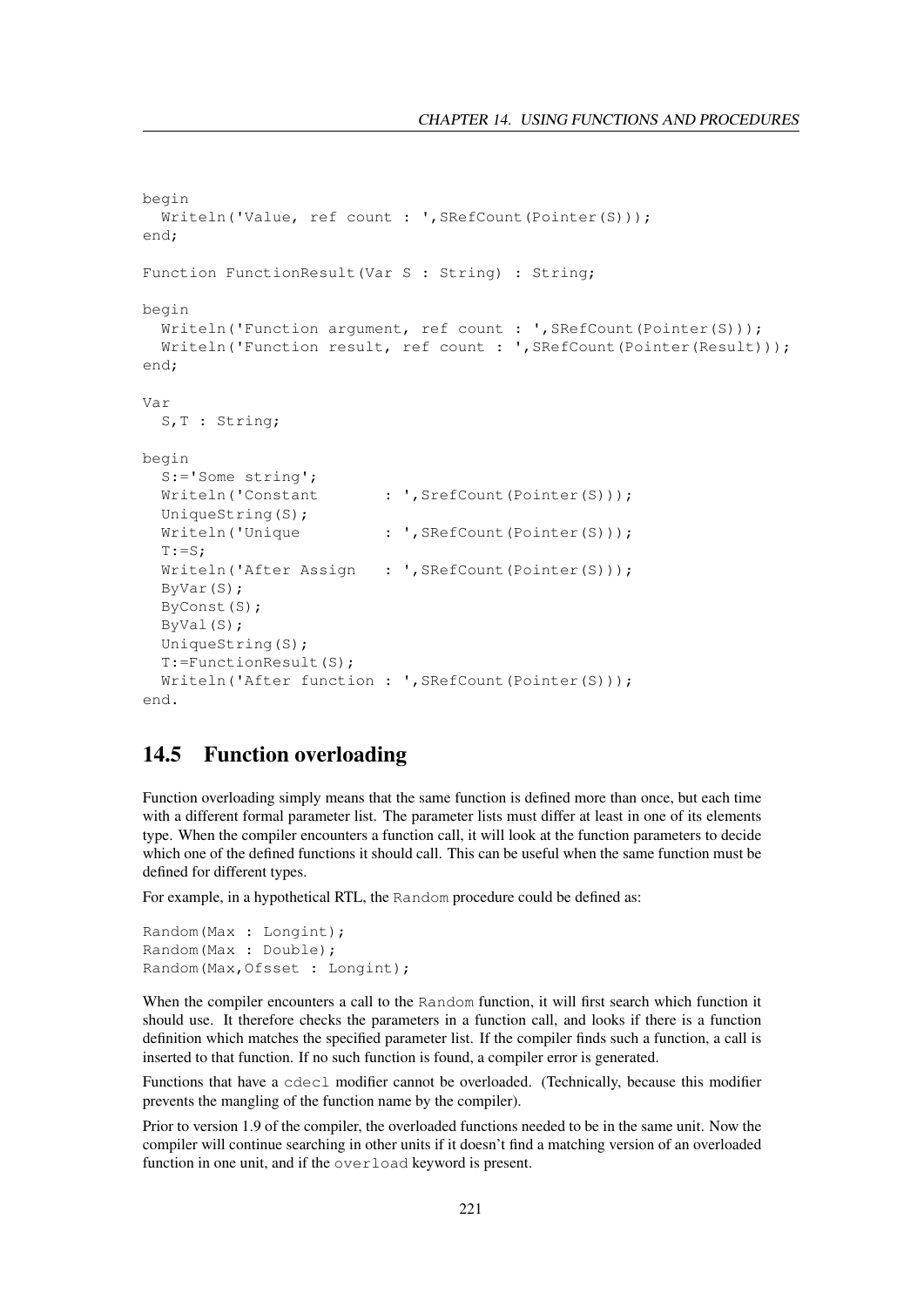If the overload keyword is not present, then all overloaded versions must reside in the same unit, and if it concerns methods part of a class, they must be in the same class, i. e. the compiler will not look for overloaded methods in parent classes if the overload keyword was not specified.

Remark Note that if you redefine (and overload) compiler internal functions, the original compiler functions are no longer available. This is for instance the case with  $Inc()$  and  $Dec()$ 

## 14.6 Forward declared functions

A function can be declared without having it followed by its implementation, by having it followed by the forward procedure. The effective implementation of that function must follow later in the module. The function can be used after a forward declaration as if it had been implemented already. The following is an example of a forward declaration.

```
Program testforward;
Procedure First (n : longint); forward;
Procedure Second;
begin
  WriteLn ('In second. Calling first...');
  First (1);
end;
Procedure First (n : longint);
begin
  WriteLn ('First received : ', n);
end;
begin
  Second;
end.
```
A function can be forward declared only once. Likewise, in units, it is not allowed to have a forward declared function of a function that has been declared in the interface part. The interface declaration counts as a forward declaration. The following unit will give an error when compiled:

```
Unit testforward;
interface
Procedure First (n : longint);
Procedure Second;
implementation
Procedure First (n : longint); forward;
Procedure Second;
begin
  WriteLn ('In second. Calling first...');
  First (1);
end;
Procedure First (n : longint);
begin
  WriteLn ('First received : ',n);
end;
end.
```
Reversely, functions declared in the interface section cannot be declared forward in the implementation section. Logically, since they already have been declared.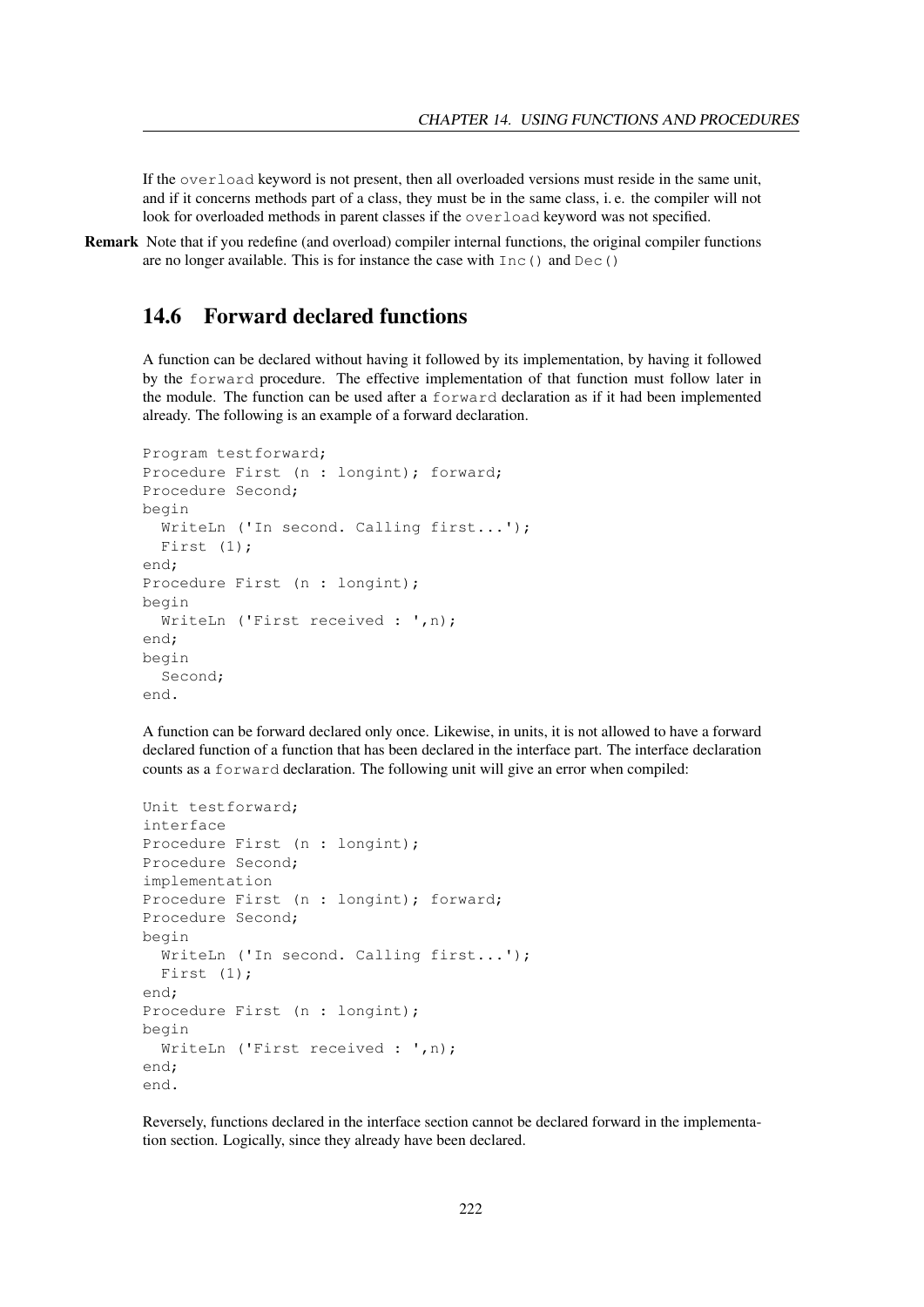## <span id="page-223-0"></span>14.7 External functions

The external modifier can be used to declare a function that resides in an external object file. It allows to use the function in some code, and at linking time, the object file containing the implementation of the function or procedure must be linked in.

| <b>External directive</b>                     |                           |                                                                                                                           |  |
|-----------------------------------------------|---------------------------|---------------------------------------------------------------------------------------------------------------------------|--|
| $\rightarrow$ external directive - external - | $\perp$ string constant - | $\begin{bmatrix} -\mathbf{name} - \mathbf{string} \ \mathbf{constant} - \end{bmatrix}$<br><b>index</b> – integer constant |  |

It replaces, in effect, the function or procedure code block. As an example:

```
program CmodDemo;
{$Linklib c}
Const P : PChar = 'This is fun !';
Function strlen (P : PChar) : Longint; cdecl; external;
begin
 WriteLn ('Length of (',p,') : ', strlen(p))
end.
```
Remark The parameters in the declaration of the external function should match exactly the ones in the declaration in the object file.

If the external modifier is followed by a string constant:

external 'lname';

Then this tells the compiler that the function resides in library "lname". The compiler will then automatically link this library to the program.

The name that the function has in the library can also be specified:

external 'lname' name 'Fname';

This tells the compiler that the function resides in library "lname", but with name "Fname". The compiler will then automatically link this library to the program, and use the correct name for the function. Under WINDOWS and OS/2, the following form can also be used:

external 'lname' Index Ind;

This tells the compiler that the function resides in library "lname", but with index Ind. The compiler will then automatically link this library to the program, and use the correct index for the function.

Finally, the external directive can be used to specify the external name of the function:

```
external name 'Fname';
{$L myfunc.o}
```
This tells the compiler that the function has the name "Fname". The correct library or object file (in this case myfunc.o) must still be linked, ensuring that the function "Fname" is indeed included in the linking stage.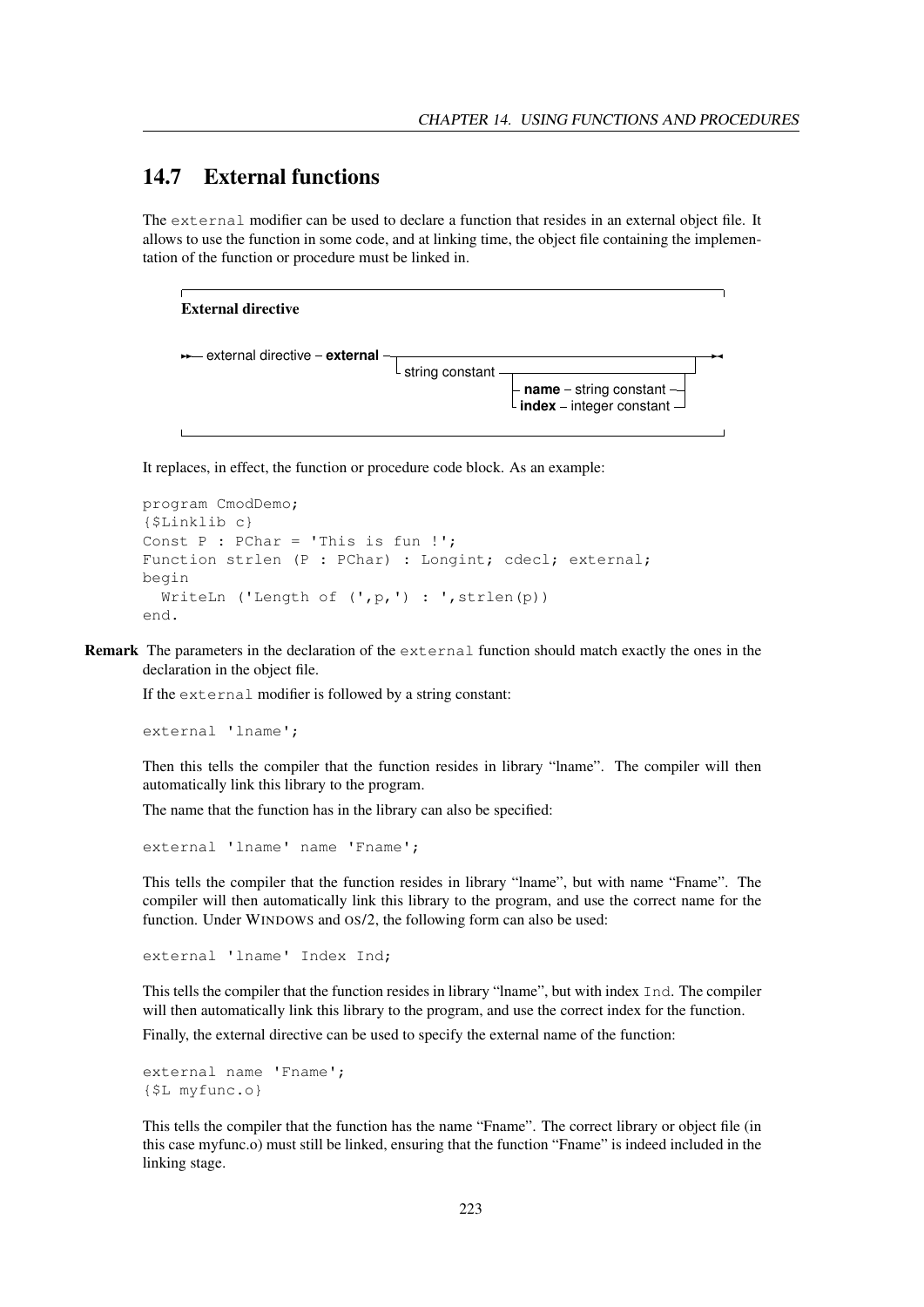## 14.8 Assembler functions

Functions and procedures can be completely implemented in assembly language. To indicate this, use the assembler keyword:

#### Assembler functions

```
★ asm block - assembler - ; - declaration part - asm statement -
```
Contrary to Delphi, the assembler keyword must be present to indicate an assembler function. For more information about assembler functions, see the chapter on using assembler in the [Programmer's](../prog/prog.html) [Guide.](../prog/prog.html)

## 14.9 Modifiers

A function or procedure declaration can contain modifiers. Here we list the various possibilities:

#### **Modifiers**

| $\rightarrow$ modifiers $-\vec{x}$ ; public -                                                                                                                                                                                  |
|--------------------------------------------------------------------------------------------------------------------------------------------------------------------------------------------------------------------------------|
| name – string constant $-$                                                                                                                                                                                                     |
| $-$ export $-$                                                                                                                                                                                                                 |
| alias $-$ : $-$ string constant $-$                                                                                                                                                                                            |
|                                                                                                                                                                                                                                |
| noreturn -                                                                                                                                                                                                                     |
| iocheck - The Management of the Management of the Management of the Management of the Management of the Management of the Management of the Management of the Management of the Management of the Management of the Management |
| call modifiers -                                                                                                                                                                                                               |
|                                                                                                                                                                                                                                |
|                                                                                                                                                                                                                                |
| $\rightarrow$ call modifiers $-\rightarrow$ cdecl $-\rightarrow$                                                                                                                                                               |
| cppdecl-                                                                                                                                                                                                                       |
| hardfloat -                                                                                                                                                                                                                    |
| $-$ inline $-$                                                                                                                                                                                                                 |
| $-$ local $-$                                                                                                                                                                                                                  |
| $-$ mwpascal $-$                                                                                                                                                                                                               |
| ms_abi_default-                                                                                                                                                                                                                |
| - ms_abi_cdecl -                                                                                                                                                                                                               |
| nostackframe -<br>$-$ overload $-$                                                                                                                                                                                             |
| $-$ pascal $-$                                                                                                                                                                                                                 |
| $-$ register $-$                                                                                                                                                                                                               |
| - safecall -                                                                                                                                                                                                                   |
| - saveregisters -                                                                                                                                                                                                              |
| — softfloat —                                                                                                                                                                                                                  |
| $-$ stdcall $-$                                                                                                                                                                                                                |
| sysv_abi_default -                                                                                                                                                                                                             |
| sysv_abi_cdecl -                                                                                                                                                                                                               |
| $-$ vectorcall $-$                                                                                                                                                                                                             |
| - varargs -                                                                                                                                                                                                                    |
|                                                                                                                                                                                                                                |

 $\overline{\phantom{a}}$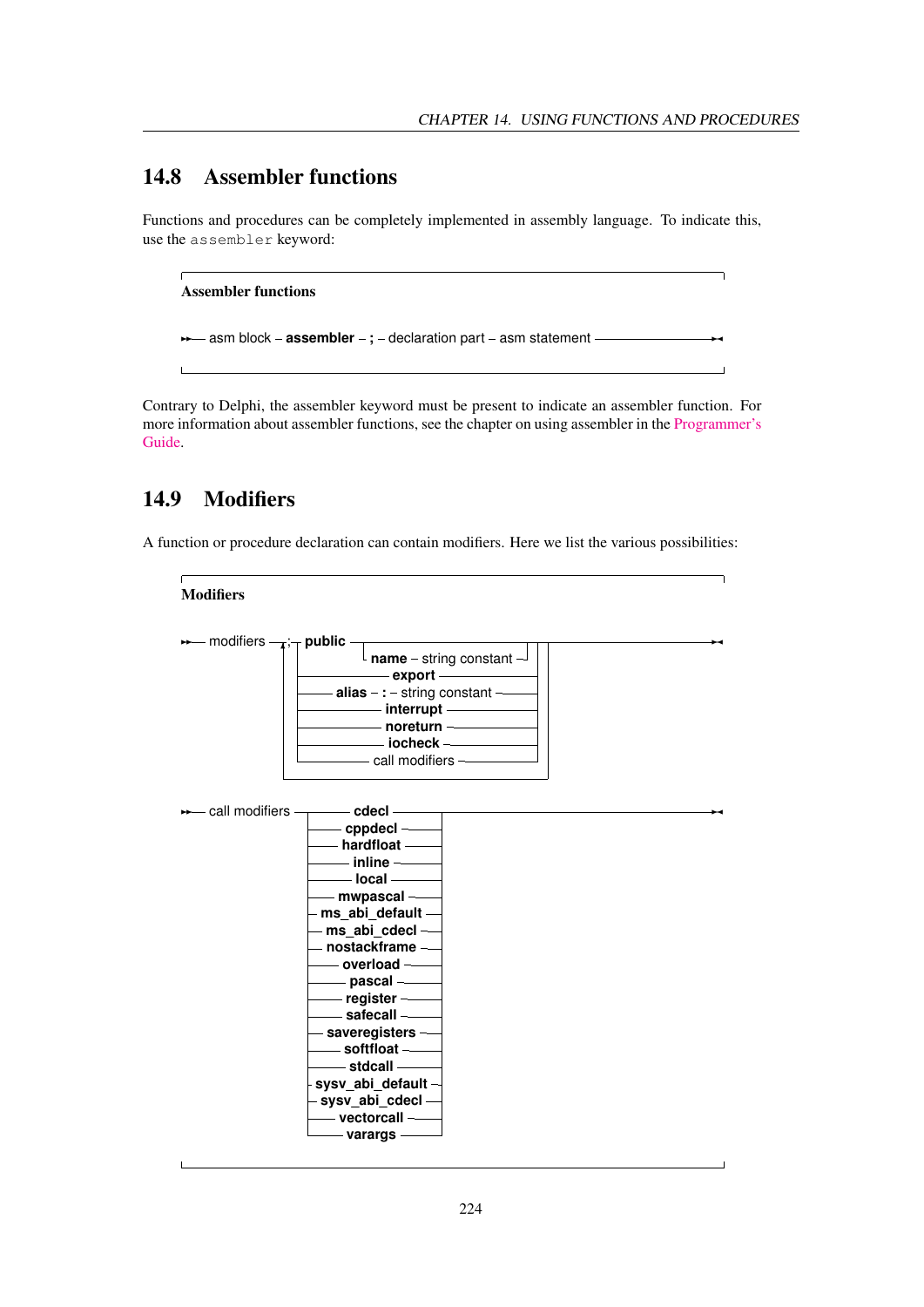Free Pascal doesn't support all Turbo Pascal modifiers (although it parses them for compatibility), but does support a number of additional modifiers. They are used mainly for assembler and reference to C object files.

#### **14.9.1 alias**

The alias modifier allows the programmer to specify a different name for a procedure or function. This is mostly useful for referring to this procedure from assembly language constructs or from another object file. As an example, consider the following program:

```
Program Aliases;
Procedure Printit;[public, alias:'DOIT'];
begin
  WriteLn ('In Printit (alias : "DOIT")');
end;
Procedure myprint; external name 'DOIT';
begin
asm
  call myprint
end;
end.
```
Remark The specified alias is inserted straight into the assembly code, thus it is case sensitive.

The alias modifier does not make the symbol public to other modules, unless the routine is also declared in the interface part of a unit, or the public modifier is used to force it as public. Consider the following:

```
unit testalias;
interface
procedure testroutine;
implementation
procedure testroutine;alias:'ARoutine';
begin
 WriteLn('Hello world');
end;
```
end.

This will make the routine testroutine available publicly to external object files under the label name ARoutine.

Remark The alias directive is considered deprecated. Please use the public name directive. See section [14.9.17,](#page-230-0) page [230.](#page-230-0)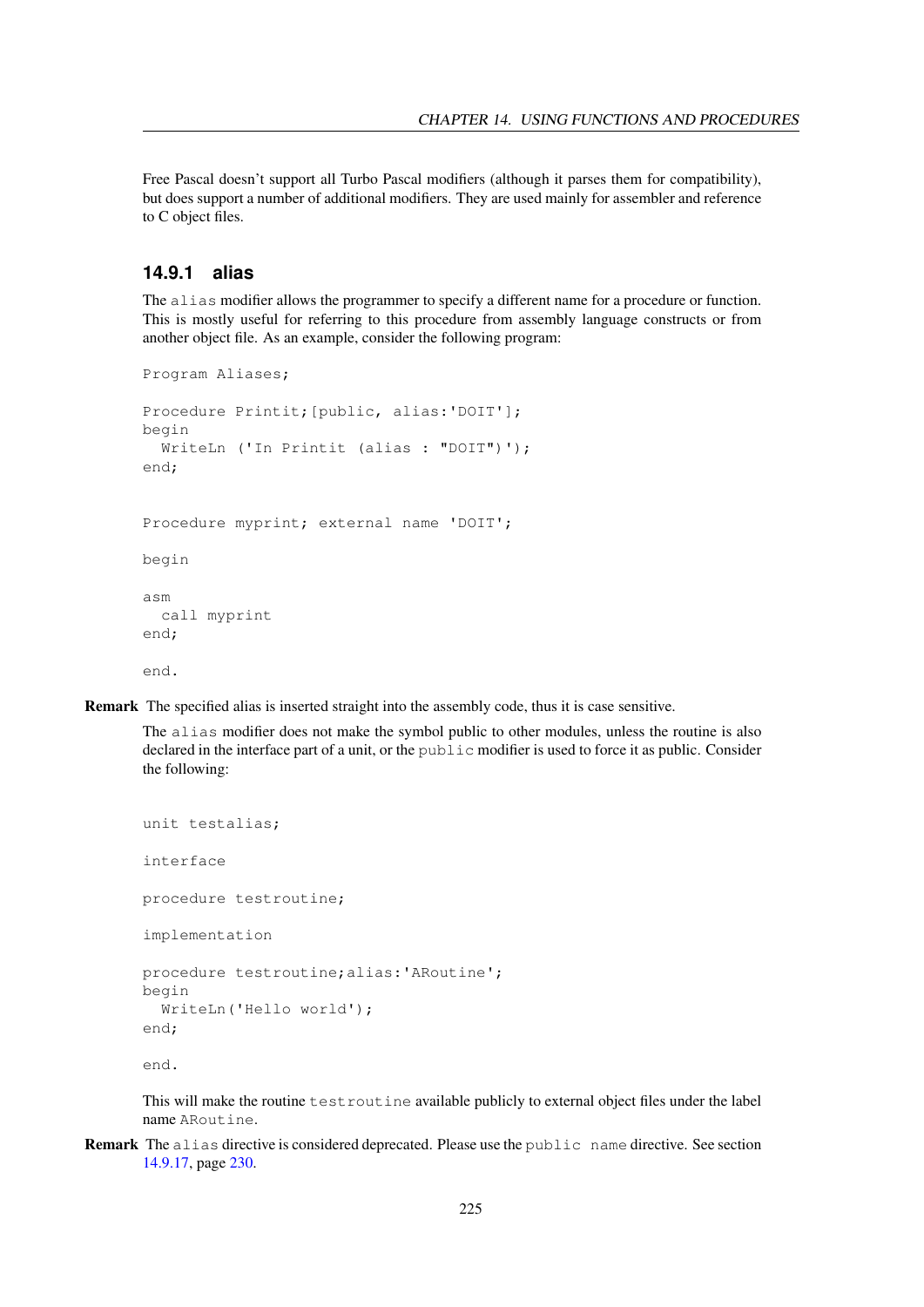#### **14.9.2 cdecl**

The cdecl modifier can be used to declare a function that uses a C type calling convention. This must be used when accessing functions residing in an object file generated by standard C compilers, but must also be used for Pascal functions that are to be used as callbacks for C libraries.

The cdecl modifier allows to use C function in the code. For external C functions, the object file containing the C implementation of the function or procedure must be linked in. As an example:

```
program CmodDemo;
{$LINKLIB c}
Const P : PChar = 'This is fun !';
Function StrLen(P: PChar): Longint;cdecl; external name 'strlen';
begin
 WriteLn ('Length of (', p, ') : ', StrLen(p));
end.
```
When compiling this, and linking to the C-library, the  $strlen$  function can be called throughout the program. The external directive tells the compiler that the function resides in an external object file or library with the "strlen" name (see [14.7\)](#page-223-0).

Remark The parameters in our declaration of the C function should match exactly the ones in the declaration in C.

For functions that are not external, but which are declared using cdecl, no external linking is needed. These functions have some restrictions, for instance the array of const construct can not be used (due the way this uses the stack). On the other hand, the cdecl modifier allows these functions to be used as callbacks for routines written in C, as the latter expect the "cdecl" calling convention.

#### **14.9.3 cppdecl**

The cppdecl modifier can be used to declare a function that uses a C++ type calling convention. This must be used when accessing functions residing in an object file generated by standard C++ compilers, but must also be used for Pascal functions that are to be used as callbacks for C++ libraries.

Note that linking to C++ support is experimental at best, so this should be used with extreme care.

#### **14.9.4 export**

The export modifier is used to export names when creating a shared library or an executable program. This means that the symbol will be publicly available, and can be imported from other programs. For more information on this modifier, consult the section on "Making libraries" in the [Programmer's Guide.](../prog/prog.html)

#### **14.9.5 hardfloat**

The hardfloat modifier is used to indicate that the compiler must use a calling convention that passes certain floating point parameters in VFP registers. (Used on ARM only)

#### **14.9.6 inline**

Procedures that are declared inline are copied to the places where they are called. This has the effect that there is no actual procedure call, the code of the procedure is just copied to where the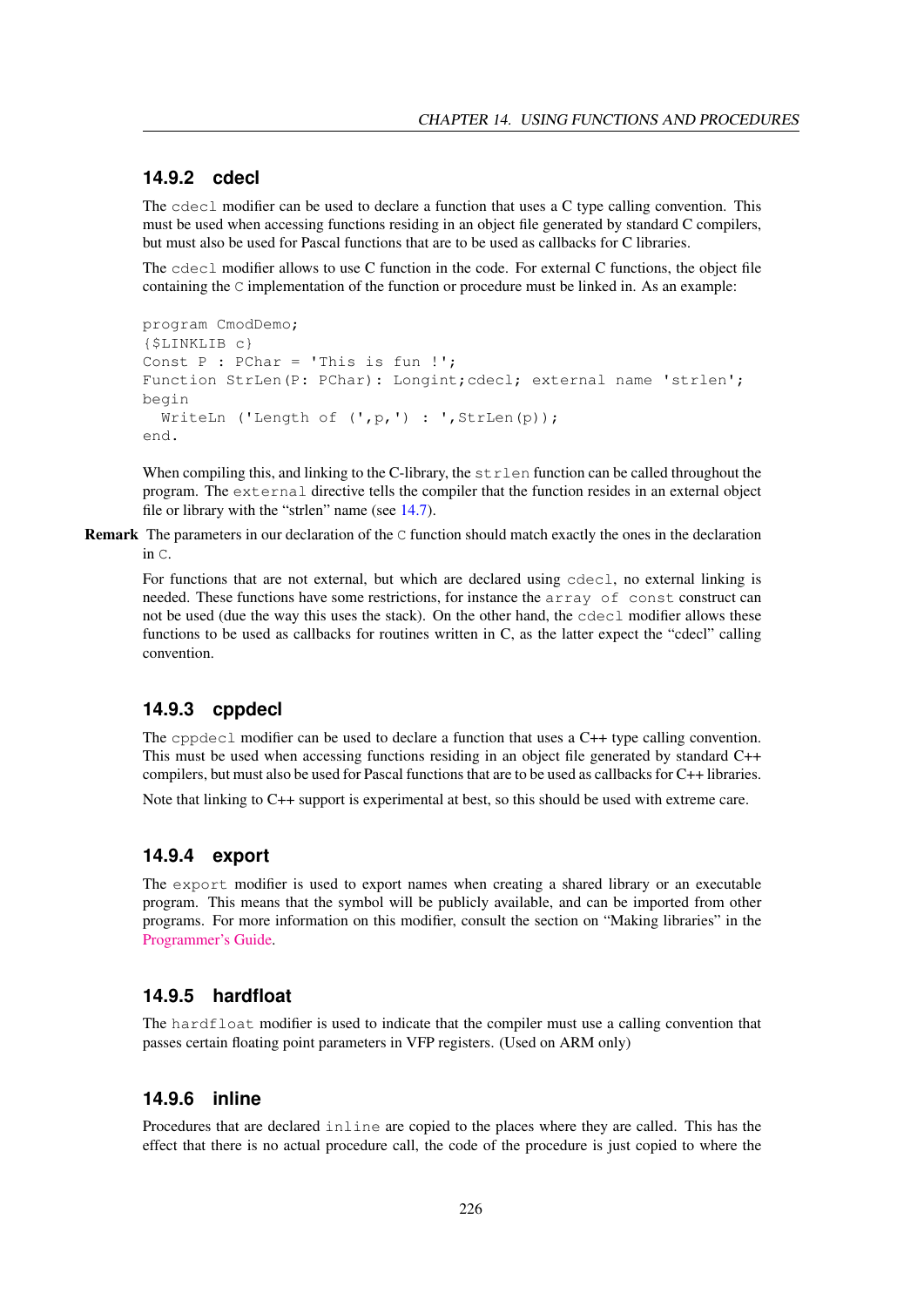procedure is needed, this results in faster execution speed if the function or procedure is used a lot. It is obvious that inlining large functions does not make sense.

By default, inline procedures are not allowed. Inline code must be enabled using the commandline switch -Si or {\$inline on} directive.

#### Remark

- 1. inline is only a hint for the compiler. This does *not* automatically mean that all calls are inlined; sometimes the compiler may decide that a function simply cannot be inlined, or that a particular call to the function cannot be inlined. If so, the compiler will emit a warning.
- 2. In old versions of Free Pascal, inline code was *not* exported from a unit. This meant that when calling an inline procedure from another unit, a normal procedure call will be performed. Only inside units, Inline procedures are really inlined. As of version 2.0.2, inline works across units.
- 3. Recursive inline functions are not allowed. i. e. an inline function that calls itself is not allowed.

### **14.9.7 interrupt**

The interrupt keyword is used to declare a routine which will be used as an interrupt handler. On entry to this routine, all the registers will be saved and on exit, all registers will be restored and an interrupt or trap return will be executed (instead of the normal return from subroutine instruction).

On platforms where a return from interrupt does not exist, the normal exit code of routines will be done instead. For more information on the generated code, consult the [Programmer's Guide.](../prog/prog.html)

#### **14.9.8 iocheck**

The iocheck keyword is used to declare a routine which causes generation of I/O result checking code within a {\$IOCHECKS ON} block whenever it is called.

The result is that if a call to this procedure is generated, the compiler will insert I/O checking code if the call is within a {\$IOCHECKS ON} block.

This modifier is intended for RTL internal routines, not for use in application code.

#### **14.9.9 local**

The local modifier allows the compiler to optimize the function: a local function cannot be in the interface section of a unit: it is always in the implementation section of the unit. From this it follows that the function cannot be exported from a library.

On Linux, the local directive results in some optimizations. On Windows, it has no effect. It was introduced for Kylix compatibility.

#### **14.9.10 MS\_ABI\_Default**

The MS\_ABI\_Default modifier is used to indicate that the compiler must use the Microsoft version of the x86-64 calling convention. This is the default calling convention Win64, and is only supported on x86-64.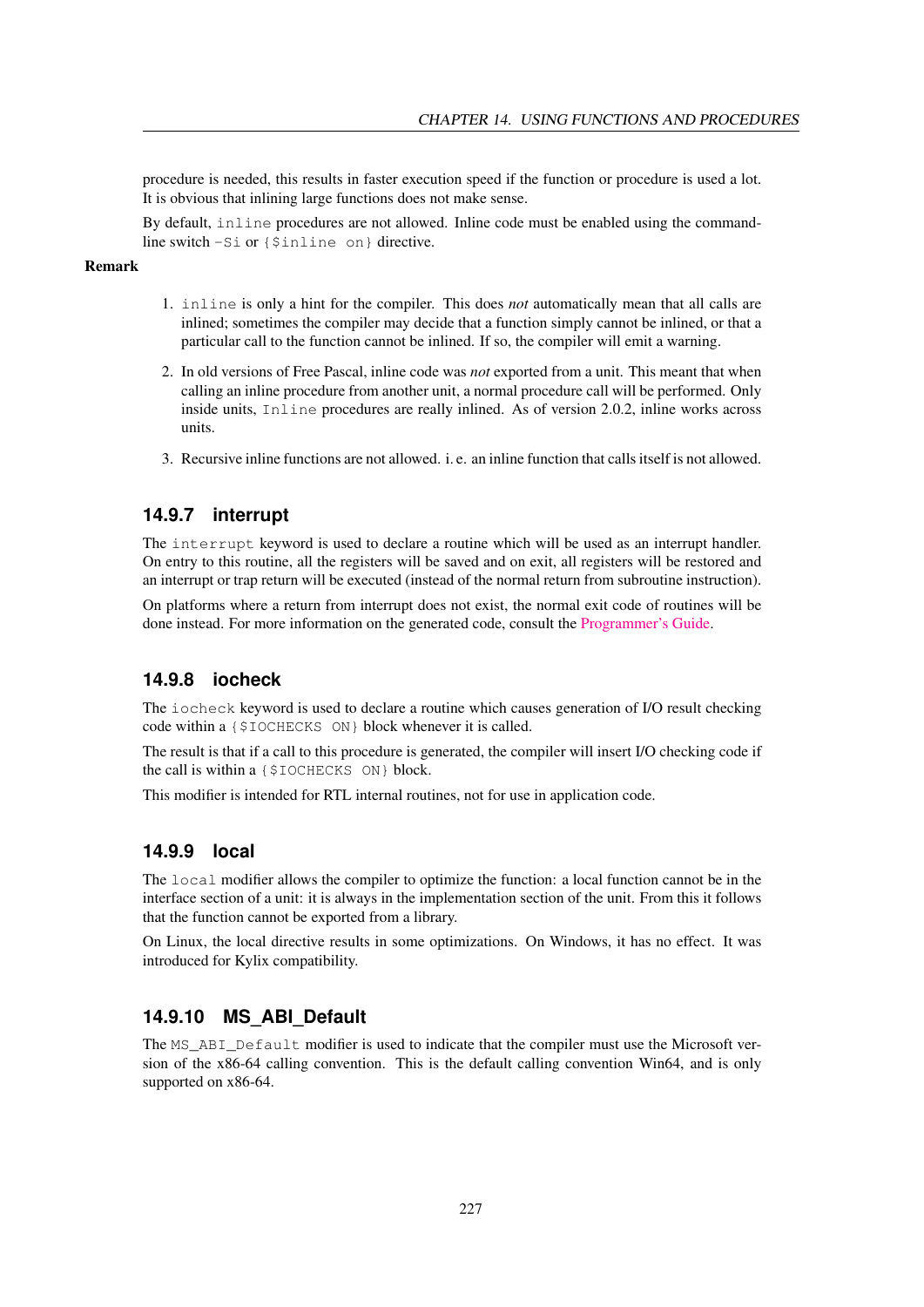#### **14.9.11 MS\_ABI\_CDecl**

The MS\_ABI\_CDecl modifier is used to indicate that the compiler must use the Microsoft version of the x86-64 calling convention, with the exception that 'array of const' are interpreted as cdecl varargs parameters, instead of the regular pascal array of const.

#### **14.9.12 MWPascal**

The MWPascal modifier is used to indicate that the compiler must use the Metrowerks Pascal calling convention. This calling convention behaves the same as cdecl, except that const record parameters are passed by reference instead of by value. Supported on all platforms.

#### **14.9.13 noreturn**

The noreturn modifier can be used to tell the compiler the procedure does not return. This information can used by the compiler to avoid emitting warnings about uninitialized variables or results not being set.

In the following example, the compiler will not emit a warning that the result may not be set in function  $f$ :

```
procedure do halt; noreturn;
begin
  halt(1);
end;
function f(i : integer) : integer;begin
  if (i<0) then
    do_halt
  else
    result:=i;
end;
```
### **14.9.14 nostackframe**

The nostackframe modifier can be used to tell the compiler it should not generate a stack frame for this procedure or function. By default, a stack frame is always generated for each procedure or function, but the compiler will omit it if it can.

For asm routines (pure assembler) this directive can be used to omit generating a stack frame.

One should be extremely careful when using this modifier: most procedures or functions need a stack frame. Particularly for debugging they are needed.

#### **14.9.15 overload**

The overload modifier tells the compiler that this function is overloaded. It is mainly for Delphi compatibility, as in Free Pascal, all functions and procedures can be overloaded without this modifier.

There is only one case where the overload modifier is mandatory: if a function must be overloaded that resides in another unit. Both functions must be declared with the overload modifier: the overload modifier tells the compiler that it should continue looking for overloaded versions in other units.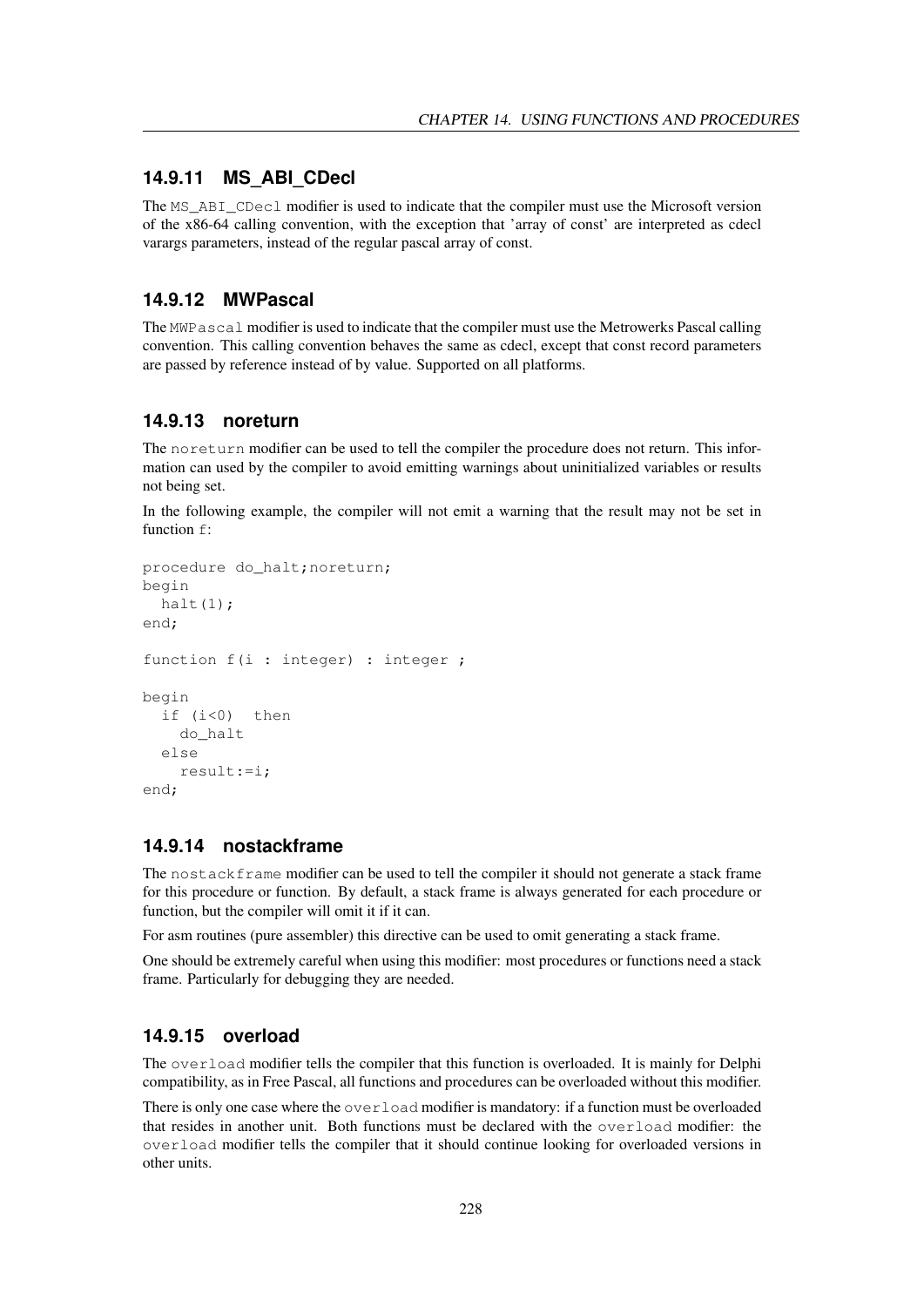```
The following example illustrates this. Take the first unit:
unit ua;
interface
procedure DoIt(A : String); overload;
implementation
procedure DoIt(A : String);
begin
  Writeln('ua.DoIt received ',A)
end;
end.
And a second unit, which contains an overloaded version:
unit ub;
interface
procedure DoIt(A : Integer); overload;
implementation
procedure DoIt(A : integer);
begin
  Writeln('ub.DoIt received ',A)
end;
end.
And the following program, which uses both units:
```

```
program uab;
uses ua,ub;
begin
  DoIt('Some string');
end.
```
When the compiler starts looking for the declaration of  $D \circ \mathbb{I}$ , it will find one in the ub unit. Without the overload directive, the compiler would give an argument mismatch error:

```
home: >fpc uab.pp
uab.pp(6,21) Error: Incompatible type for arg no. 1:
Got "Constant String", expected "SmallInt"
```
With the overload directive in place at both locations, the compiler knows it must continue searching for an overloaded version with matching parameter list. Note that *both* declarations must have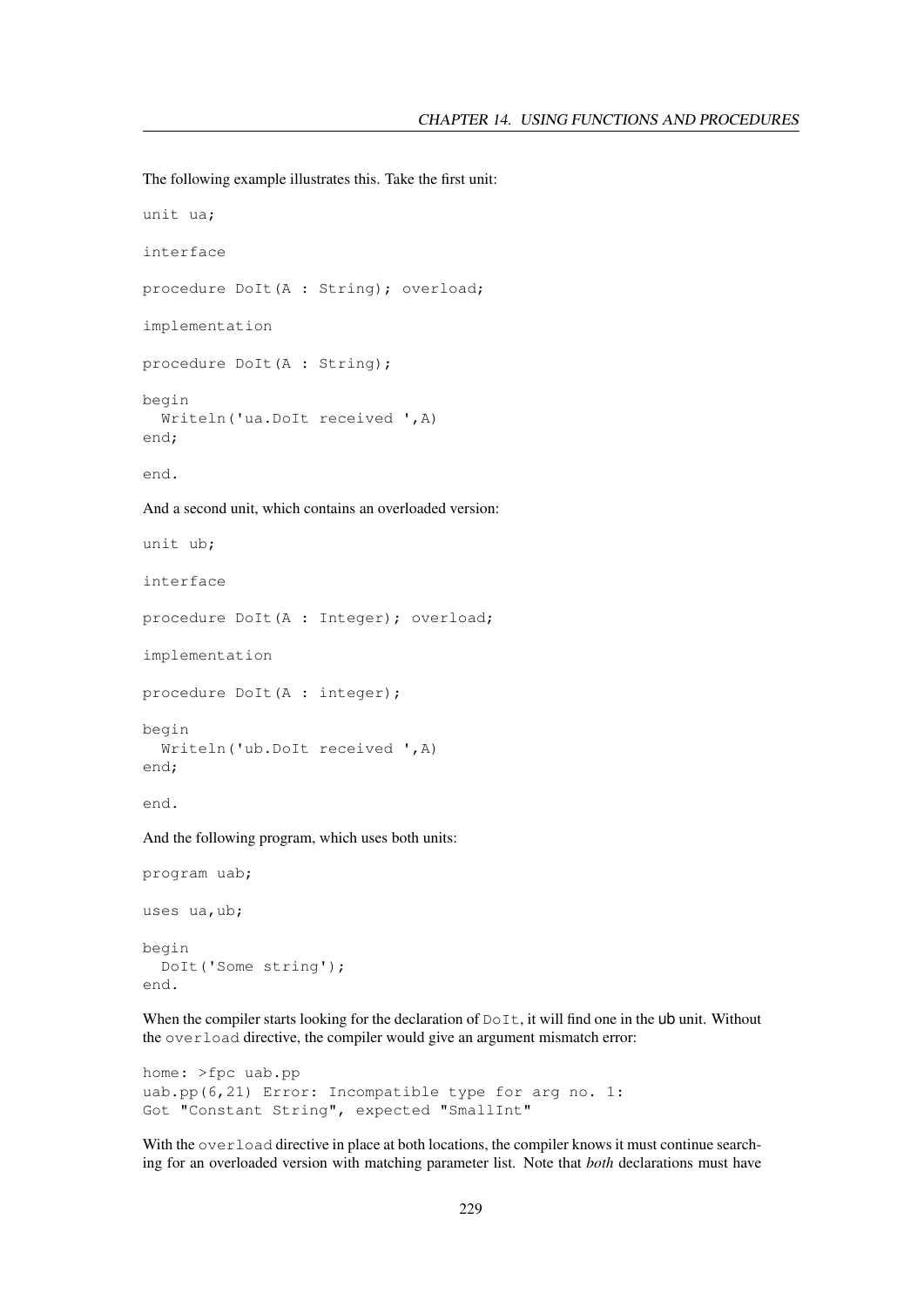the overload modifier specified; it is not enough to have the modifier in unit ub. This is to prevent unwanted overloading: the programmer who implemented the ua unit must mark the procedure as fit for overloading.

#### **14.9.16 pascal**

The pascal modifier can be used to declare a function that uses the classic Pascal type calling convention (passing parameters from left to right). For more information on the Pascal calling convention, consult the [Programmer's Guide.](../prog/prog.html)

#### <span id="page-230-0"></span>**14.9.17 public**

The Public keyword is used to declare a function globally in a unit. This is useful if the function should not be accessible from the unit file (i. e. another unit/program using the unit doesn't see the function), but must be accessible from the object file. As an example:

```
Unit someunit;
interface
Function First : Real;
Implementation
Function First : Real;
begin
 First := 0;end;
Function Second : Real; [Public];
begin
 Second := 1;end;
end.
```
If another program or unit uses this unit, it will not be able to use the function Second, since it isn't declared in the interface part. However, it will be possible to access the function Second at the assembly-language level, by using its mangled name (see the [Programmer's Guide\)](../prog/prog.html).

The public modifier can also be followed by a name directive to specify the assembler name, as follows:

```
Unit someunit;
interface
Function First : Real;
Implementation
Function First : Real;
begin
  First := 0;end;
Function Second : Real; Public name 'second';
begin
 Second := 1;end;
end.
```
The assembler symbol as specified by the "public name" directive will be "second", in all lowercase letters.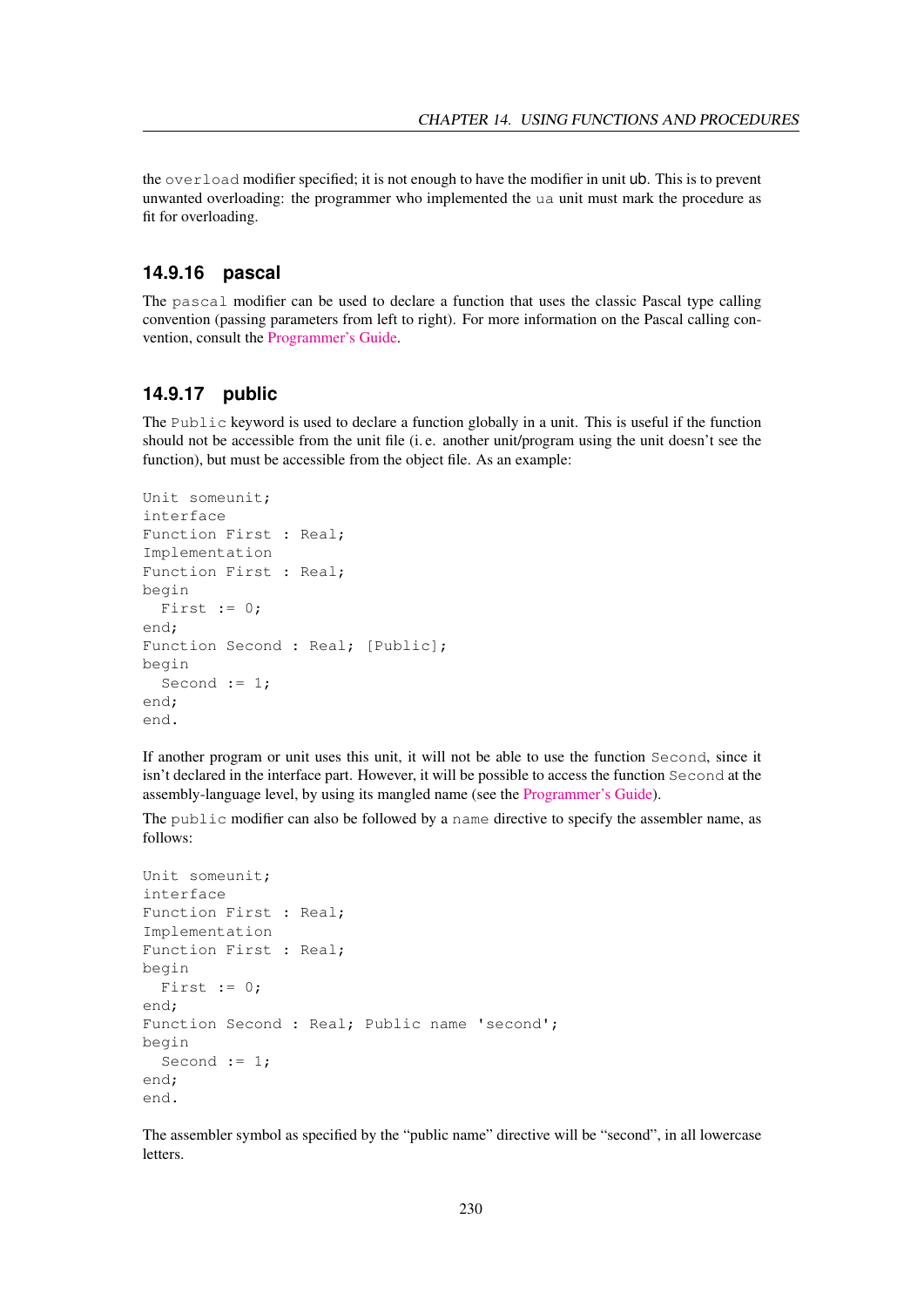#### **14.9.18 register**

The register keyword is used for compatibility with Delphi. In version 1.0.x of the compiler, this directive has no effect on the generated code. As of the 1.9.X versions, this directive is supported. For the Intel i386 platform, the first three arguments are passed in registers EAX, EDX and ECX. For other platforms, this keyword has no effect, the default platform ABI calling convention is used. In general, the use of this directive is not recommended, unless you know what you're doing.

#### **14.9.19 safecall**

The safecall modifier ressembles closely the stdcall modifier. It sends parameters from right to left on the stack. Additionally, the called procedure saves and restores all registers.

More information about this modifier can be found in the [Programmer's Guide,](../prog/prog.html) in the section on the calling mechanism and the chapter on linking.

#### **14.9.20 saveregisters**

The saveregisters modifier tells the compiler that all CPU registers should be saved prior to calling this routine. Which CPU registers are saved, depends entirely on the CPU.

#### **14.9.21 softfloat**

The softfloat modifier makes sense only on the ARM architecture. Tells the compiler to se the (platform-specific) calling convention for passing floating point values when software-emulated floating point support is active. (Not supported on all platforms: currently only ARM).

#### **14.9.22 stdcall**

The stdcall modifier pushes the parameters from right to left on the stack, it also aligns all the parameters to a default alignment.

More information about this modifier can be found in the [Programmer's Guide,](../prog/prog.html) in the section on the calling mechanism and the chapter on linking.

#### **14.9.23 SYSV\_ABI\_Default**

The SYS\_ABI\_Default modifier is used to indicate that the compiler must use the x86-64-specific calling convention that conforms to the System V AMD64 ABI This is the default calling convention all x86-64 platforms except Win64, and is only supported on x86-64.

#### **14.9.24 SYSV\_ABI\_CDecl**

The SYSV ABI CDecl modifier is used to indicate that the compiler must use the x86-64-specific calling convention that conforms to the System V AMD64 ABI, with the exception that 'array of const' are interpreted as cdecl varargs parameters, instead of the regular pascal array of const.

#### **14.9.25 VectorCall**

The VectorCall modifier is used to indicate that the compiler must use vector call calling convention. This is a variant of the MS\_ABI\_Default calling convention that passes certain floating point parameters in vector registers. only supported on on x86-64 CPUs.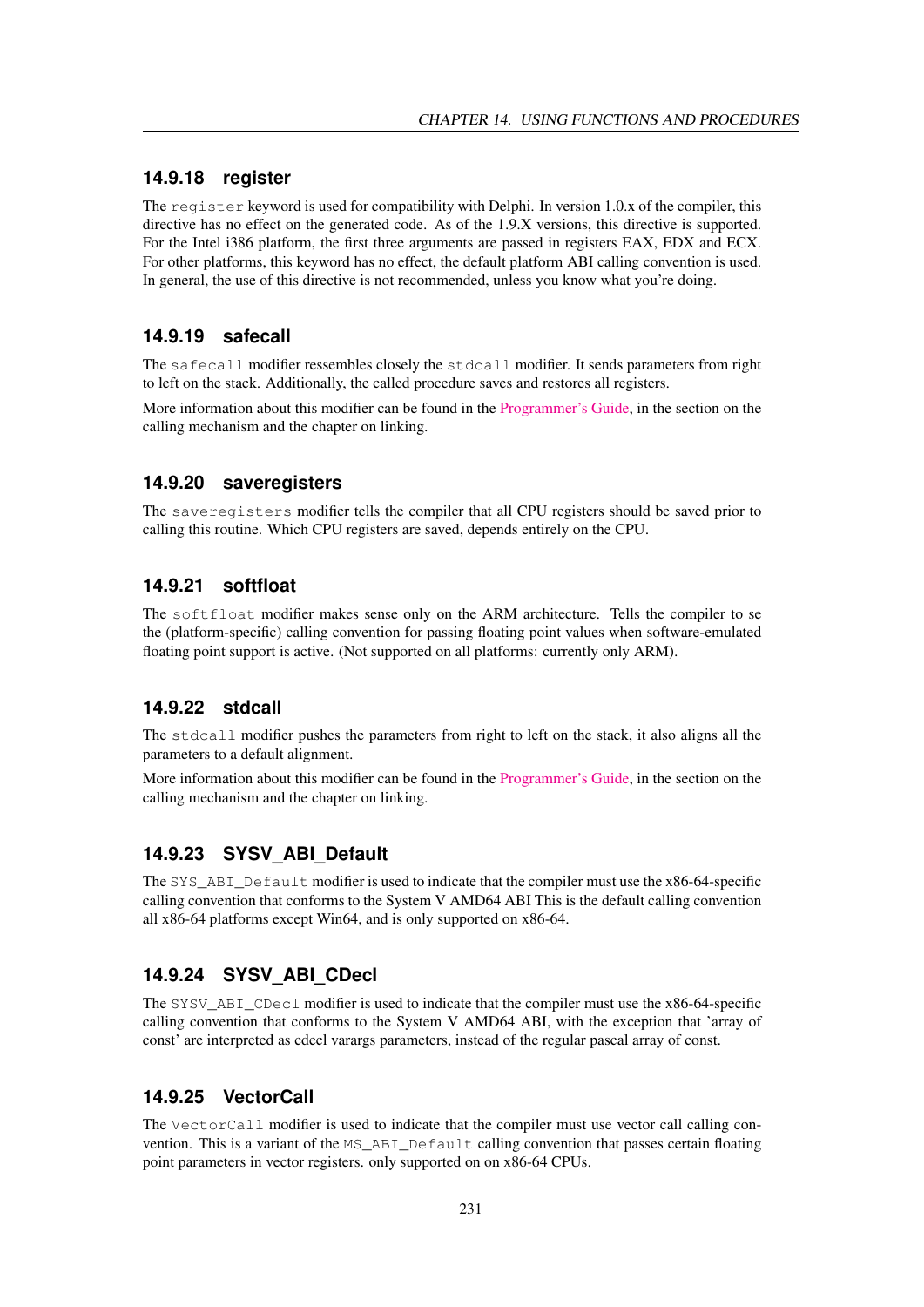#### **14.9.26 varargs**

This modifier can only be used together with the cdecl modifier, for external C procedures. It indicates that the procedure accepts a variable number of arguments after the last declared variable. These arguments are passed on without any type checking. It is equivalent to using the array of const construction for cdecl procedures, without having to declare the array of const. The square brackets around the variable arguments do not need to be used when this form of declaration is used.

The following declarations are two ways of referring to the same function in the C library:

```
Function PrintF1(fmt : pchar); cdecl; varargs;
                               external 'c' name 'printf';
Function PrintF2(fmt : pchar; Args : Array of const); cdecl;
                               external 'c' name 'printf';
```
But they must be called differently:

```
PrintF1('%d %d\n',1,1);
PrintF2('%d %d\n',[1,1]);
```
#### **14.9.27 winapi**

This modifier allows you to specify the native calling conventions for the current platform: the compiler will then select the correct calling convention depending on the OS architecture: stdcall on windows-i386 and cdecl on all other platforms.

The following example demonstrates this:

function libusb\_init(var ctx:plibusb\_context):integer;winapi;external libusb1;

#### 14.10 Unsupported Turbo Pascal modifiers

The modifiers that exist in Turbo Pascal, but aren't supported by Free Pascal, are listed in table [\(14.1\)](#page-232-0).

| Modifier | Why not supported?                |
|----------|-----------------------------------|
| Near     | Free Pascal is a 32-bit compiler. |
| Far      | Free Pascal is a 32-bit compiler. |

<span id="page-232-0"></span>Table 14.1: Unsupported modifiers

The compiler will give a warning when it encounters these modifiers, but will otherwise completely ignore them.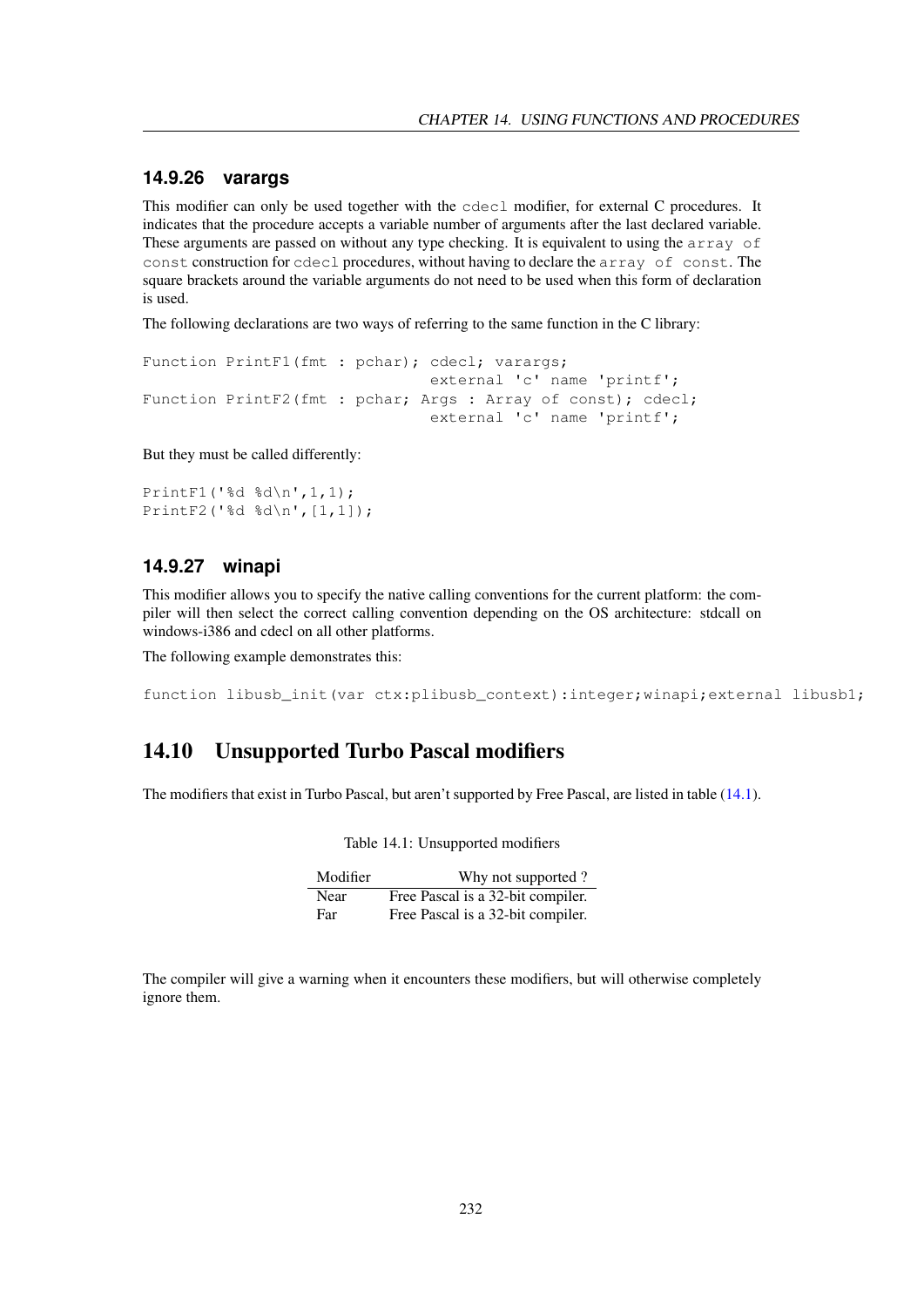## Chapter 15

# Operator overloading

## 15.1 Introduction

Free Pascal supports operator overloading. This means that it is possible to define the action of some operators on self-defined types, and thus allow the use of these types in mathematical expressions.

In addition, operator overloading can be used for some special actions that are strictly speaking not operators in the mathematical sense of the word. This is true for the procedures Inc and Dec (which are usable as a procedure only) and for implicit and explicit assignment ( $:=$  and typecasting). The enumerator operator (to define an enumerable series for a type) is also part of this class of operators.

Defining the action of an operator is much like the definition of a function or procedure, only there are some restrictions on the possible definitions, as will be shown in the subsequent.

Operator overloading is, in essence, a powerful notational tool; but it is also not more than that, since the same results can be obtained with regular function calls. When using operator overloading, it is important to keep in mind that some implicit rules may produce some unexpected results. This will be indicated.

There are 2 ways to declare operator overloads. The first way is the original way as implemented in Free Pascal, and is the most powerful. It is discussed in this chapter. There is also a second way, which can only be implemented for Advanced (or extended) records, it is discussed in the chapter on extended records.

## 15.2 Operator declarations

To define the action of an operator is much like defining a function:

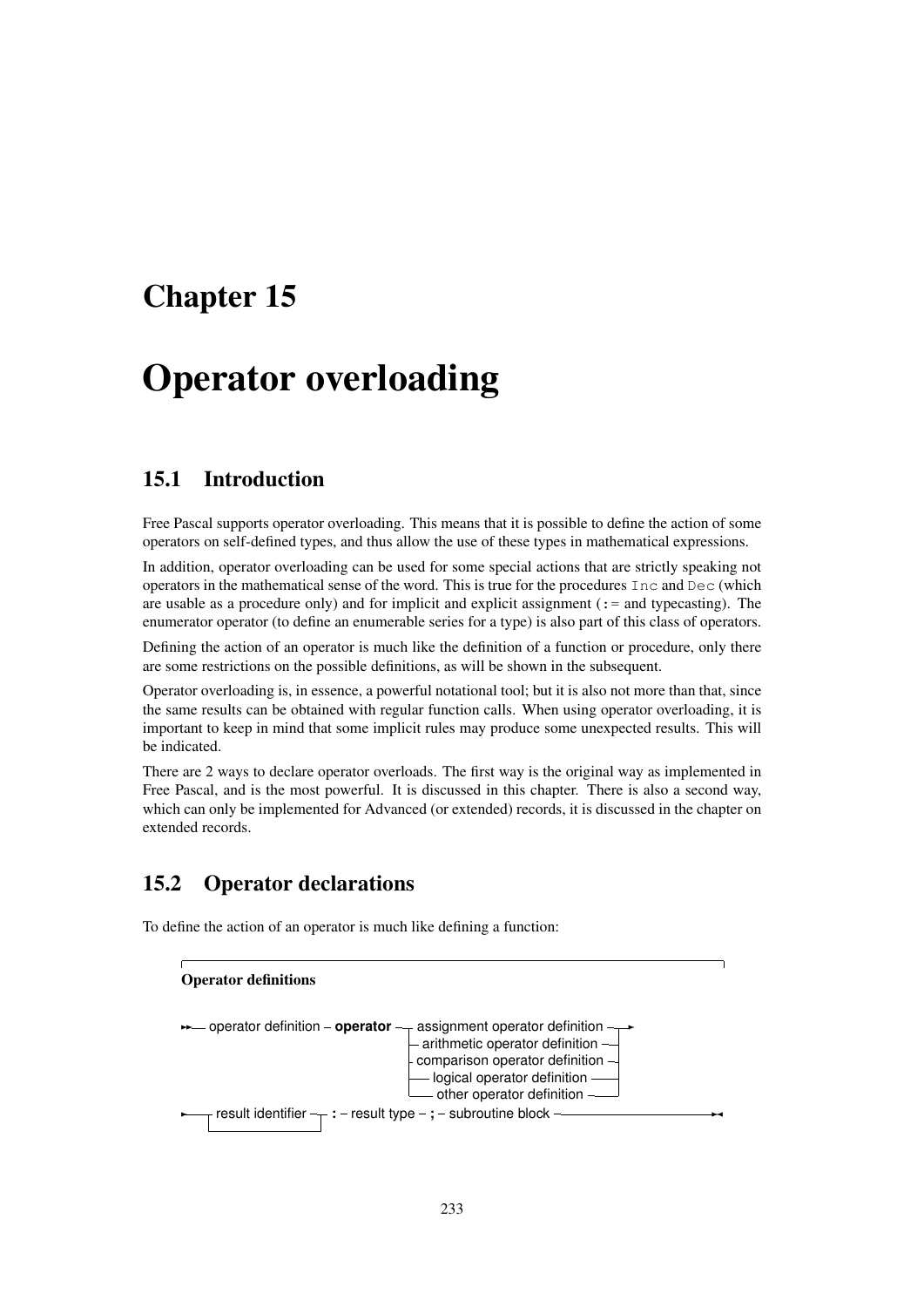

The parameter list for a comparison operator or an arithmetic operator must always contain two parameters, with the exception of the unary minus or plus, where only one parameter is needed. The result type of the comparison operator(s) must be Boolean.

User-defined simple types can be used for operators, as well as records and arrays. There are some limitations on operator overloading:

- This way of declaring operators is only supported in ObjFPC and FPC modes.
- It is not possible to define operators on classes.
- The  $+$  and  $-$  operators cannot be defined on enumerated types.
- When the ArrayOperators modeswitch is in effect:

{\$modeSwitch ArrayOperators}

then the + operator cannot be overloaded on dynamic arrays, because it is handled internally by the compiler.

Remark When compiling in Objfpc mode, the result identifier may be dropped. The result can then be accessed through the standard Result symbol.

If the result identifier is dropped and the compiler is not in one of these modes, a syntax error will occur.

The statement block contains the necessary statements to determine the result of the operation. It can contain arbitrary large pieces of code; it is executed whenever the operation is encountered in some expression. The result of the statement block must always be defined; error conditions are not checked by the compiler, and the code must take care of all possible cases, throwing a run-time error if some error condition is encountered.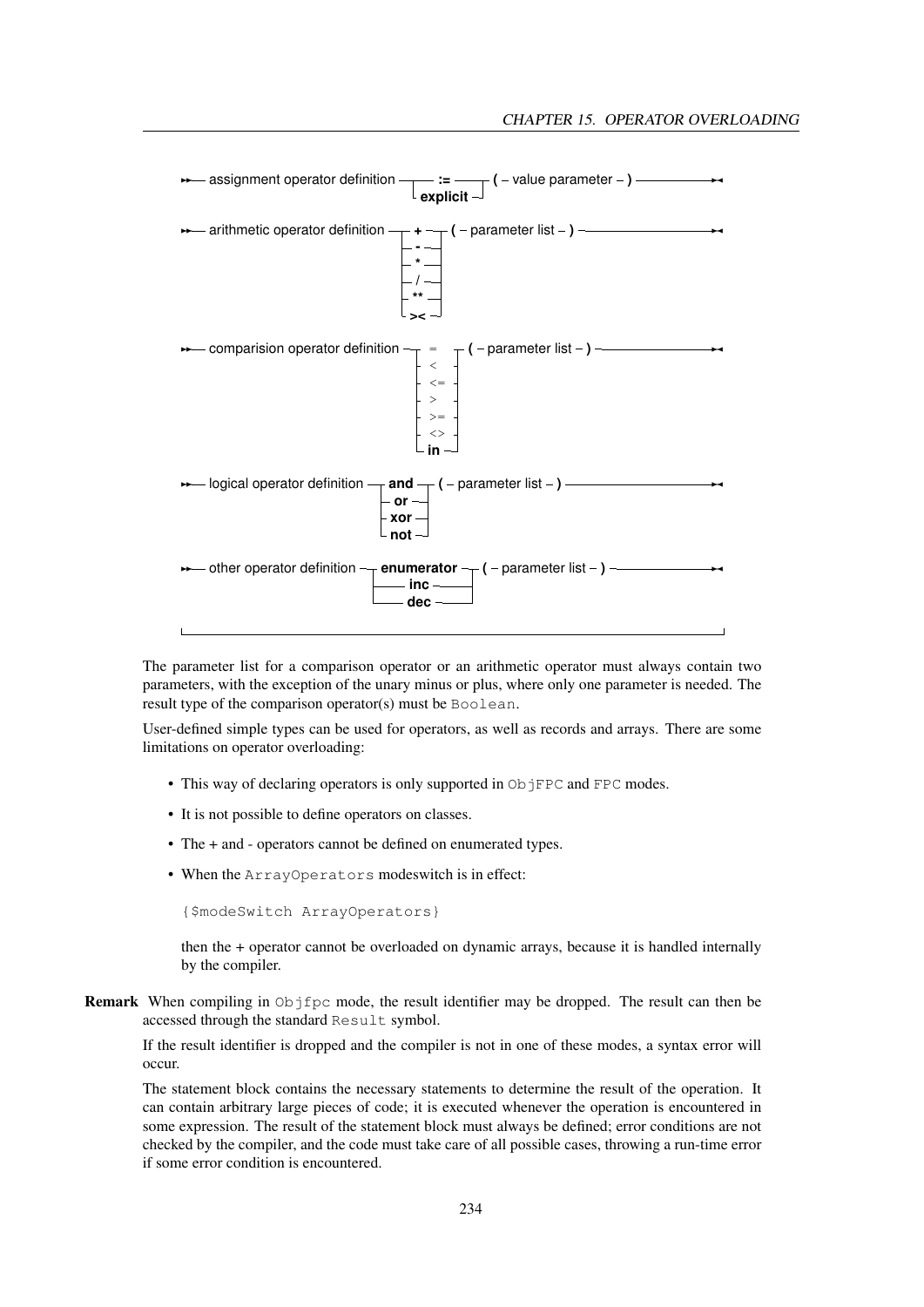In the following, the three types of operator definitions will be examined. As an example, throughout this chapter the following type will be used to define overloaded operators on:

```
type
  complex = record
    re : real;
    im : real;
  end;
```
This type will be used in all examples.

The sources of the Run-Time Library contain two units that heavily use operator overloading:

ucomplex This unit contains a complete calculus for complex numbers.

matrix This unit contains a complete calculus for matrices.

## 15.3 Assignment operators

The assignment operator defines the action of a assignment of one type of variable to another. The result type must match the type of the variable at the left of the assignment statement, the single parameter to the assignment operator must have the same type as the expression at the right of the assignment operator.

This system can be used to declare a new type, and define an assignment for that type. For instance, to be able to assign a newly defined type "Complex"

```
Var
 C,Z : Complex; // New type complex
begin
 Z:=C; // assignments between complex types.
end;
```
The following assignment operator would have to be defined:

Operator := (C : Complex) z : complex;

To be able to assign a real type to a complex type as follows:

```
var
 R : real;
  C : complex;
begin
  C:=R;end;
```
the following assignment operator must be defined:

Operator :=  $(r : real) z : complex;$ 

As can be seen from this statement, it defines the action of the operator := with at the right a real expression, and at the left a complex expression.

An example implementation of this could be as follows: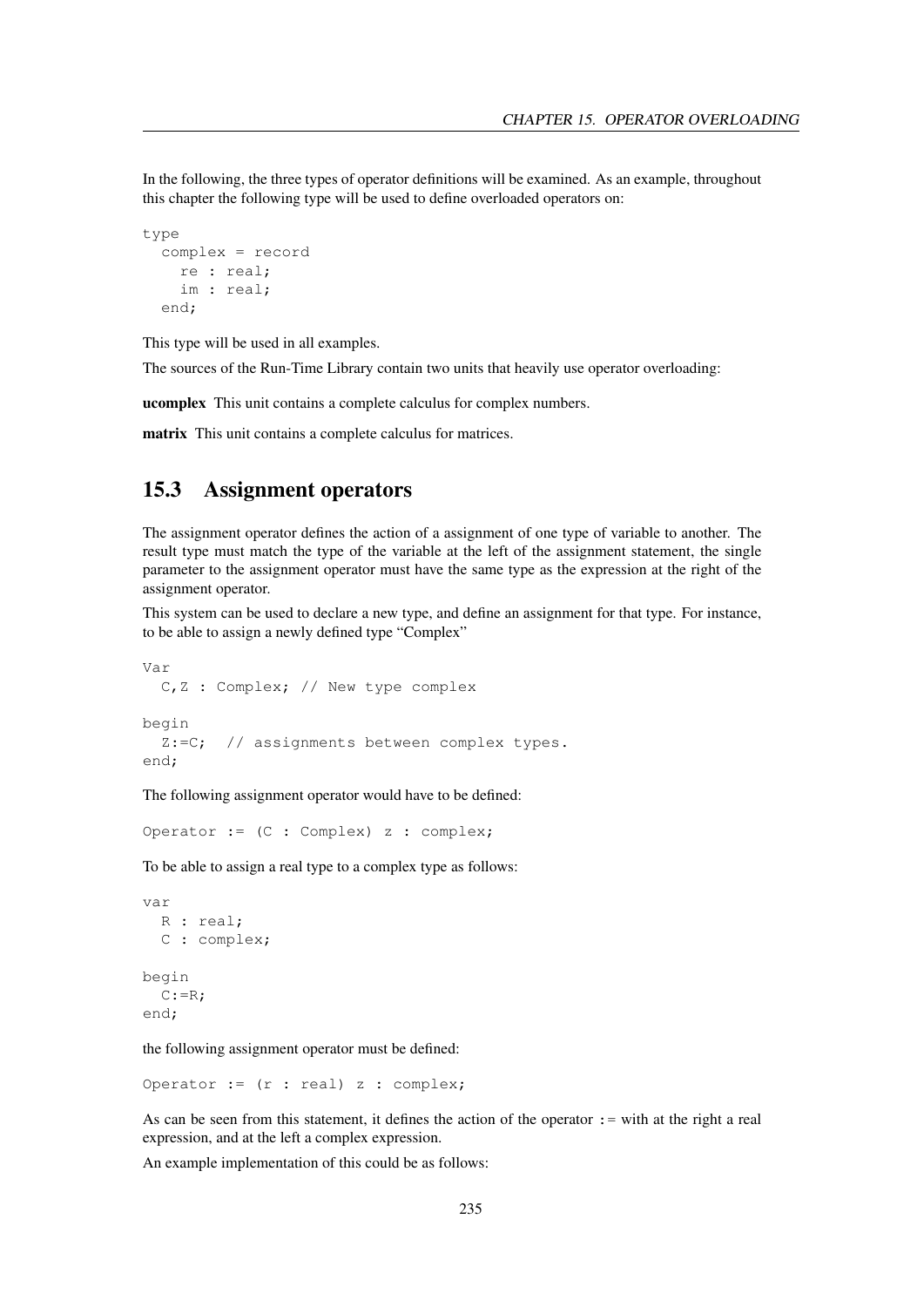```
operator := (r : real) z : complex;
begin
  z.re:=r;
  z.im:=0.0;
end;
```
As can be seen in the example, the result identifier  $(z$  in this case) is used to store the result of the assignment. When compiling in Delphi mode or ObjFPC mode, the use of the special identifier Result is also allowed, and can be substituted for the  $z$ , so the above would be equivalent to

```
operator := (r : real) z : complex;
begin
 Result.re:=r;
 Result.im:=0.0;
end;
```
The assignment operator is also used to convert types from one type to another. The compiler will consider all overloaded assignment operators till it finds one that matches the types of the left hand and right hand expressions. If no such operator is found, a "type mismatch" error is given.

Remark The assignment operator is not commutative; the compiler will never reverse the role of the two arguments. In other words, given the above definition of the assignment operator, the following is *not* possible:

```
var
  R : real;
 C : complex;
begin
  R:=C;end;
```
If the reverse assignment should be possible then the assignment operator must be defined for that as well. (This is not so for reals and complex numbers.)

Remark The assignment operator is also used in implicit type conversions. This can have unwanted effects. Consider the following definitions:

operator  $:= (r : real) z : complex;$ function exp(c : complex) : complex;

Then the following assignment will give a type mismatch:

```
Var
  r1,r2 : real;
begin
  r1:=exp(r2);end;
```
The mismatch occurs because the compiler will encounter the definition of the  $\exp$  function with the complex argument. It implicitly converts  $r^2$  to a complex, so it can use the above  $\exp$  function. The result of this function is a complex, which cannot be assigned to  $r1$ , so the compiler will give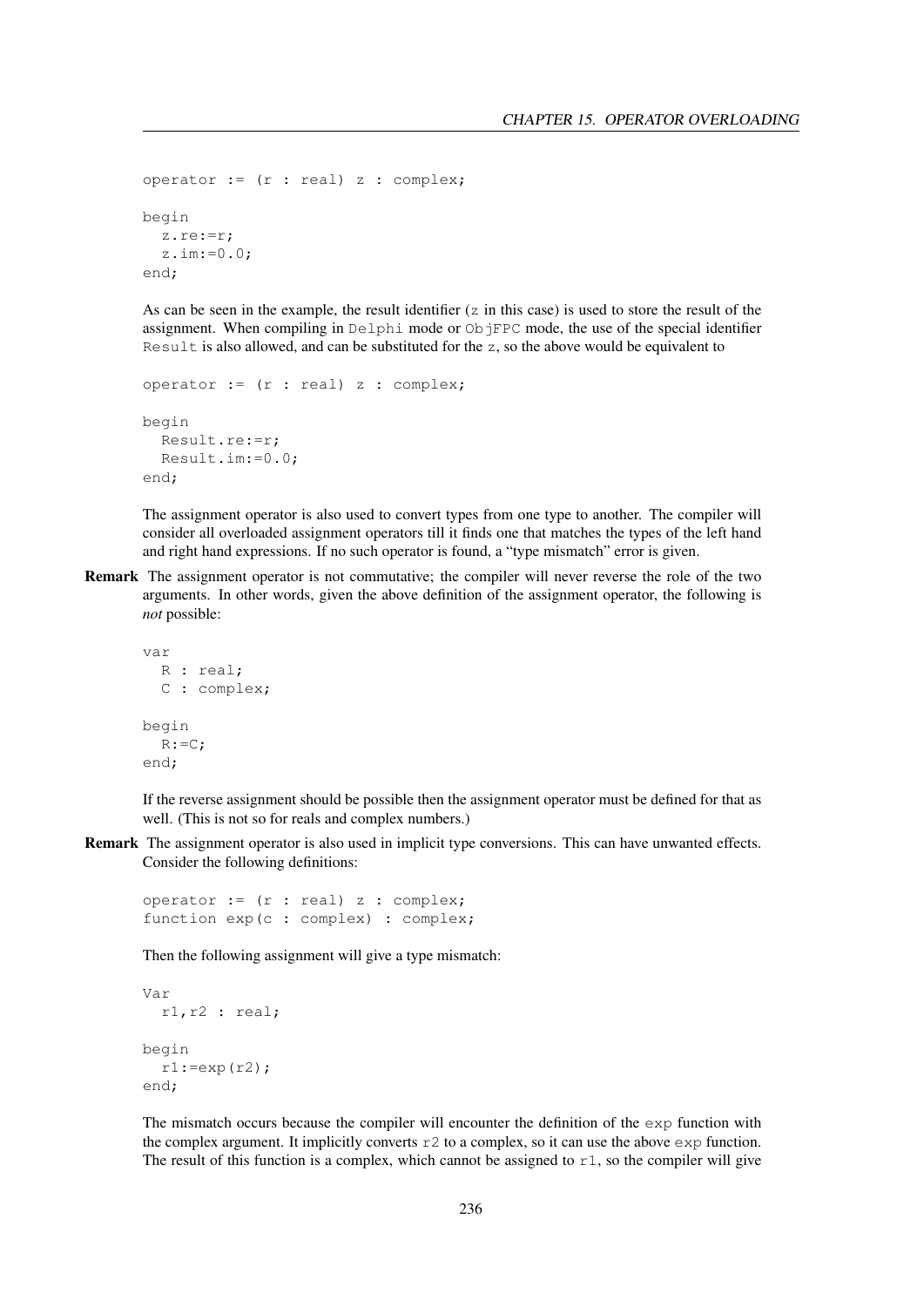a "type mismatch" error. The compiler will not look further for another exp which has the correct arguments.

It is possible to avoid this particular problem by specifying

r1:=system.exp(r2);

When doing an explicit typecast, the compiler will attempt an implicit conversion if an assignment operator is present. That means that

```
Var
  R1 : T1;
  R2 : T2;
begin
  R2:=T2(R1);
```
Will be handled by an operator

Operator := (aRight: T1) Res: T2;

However, an Explicit operator can be defined, and then it will be used instead when the compiler encounters a typecast.

The reverse is not true: In a regular assignment, the compiler will not consider explicit assignment operators.

Given the following definitions:

```
uses
  sysutils;
type
  TTest1 = record
   f: LongInt;
  end;
  TTest2 = record
    f: String;
  end;
  TTest3 = record
    f: Boolean;
  end;
```
It is possible to create assignment operators:

```
operator := (aRight: TTest1) Res: TTest2;
begin
 Writeln('Implicit TTest1 => TTest2');
  Res.f := IntToStr(aRight.f);
end;
operator := (aRight: TTest1) Res: TTest3;
begin
 Writeln('Implicit TTest1 => TTest3');
 Res.f := aRight.f \leq 0;end;
```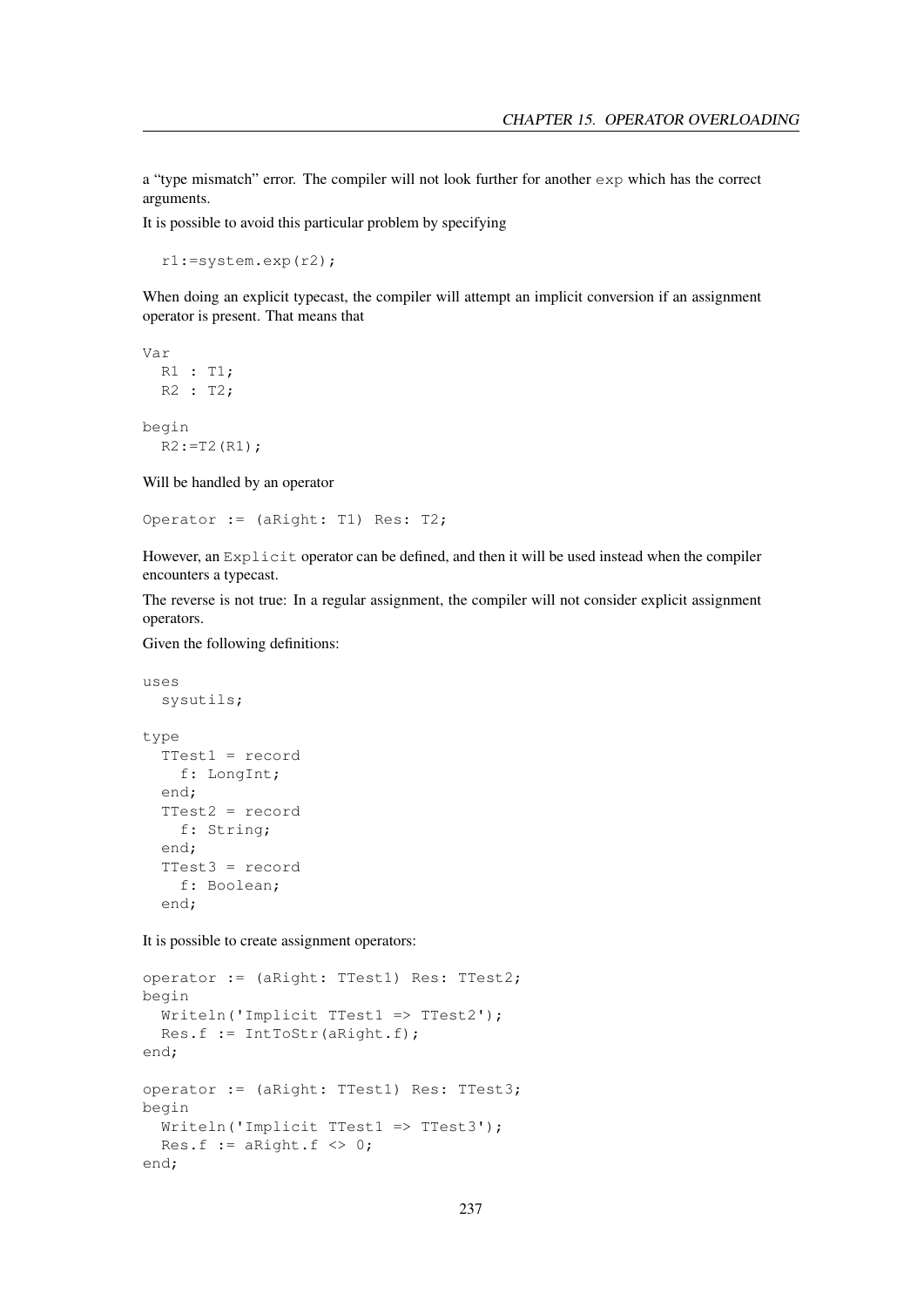But one can also define typecasting operators:

```
operator Explicit(aRight: TTest2) Res: TTest1;
begin
 Writeln('Explicit TTest2 => TTest1');
 Res.f := StrToIntDef(aRight.f, 0);
end;
operator Explicit(aRight: TTest1) Res: TTest3;
begin
 Writeln('Explicit TTest1 => TTest3');
 Res.f := aRight.f \leq 0;end;
```
Thus, the following code

```
var
 t1: TTest1;
 t2: TTest2;
 t3: TTest3;
begin
 t1.f := 42;// Implicit
 t2 := t1;// theoretically explicit, but implicit op will be used,
 // because no explicit operator is defined
 t2 := TTest2(t1);
 // the following would not compile,
 // no assignment operator defined (explicit one won't be used here)
 //tl := t2;// Explicit
 t1 := TTest1(t2);// first explicit (TTest2 => TTest1) then implicit (TTest1 => TTest3)
 t3 := TTest1(t2);
 // Implicit
 t3 := t1;// explicit
 t3 := TTest3(t1);end.
```
will produce the following output:

Implicit TTest1 => TTest2 Implicit TTest1 => TTest2 Explicit TTest2 => TTest1 Explicit TTest2 => TTest1 Implicit TTest1 => TTest3 Implicit TTest1 => TTest3 Explicit TTest1 => TTest3

## 15.4 Arithmetic operators

Arithmetic operators define the action of a binary operator. Possible operations are: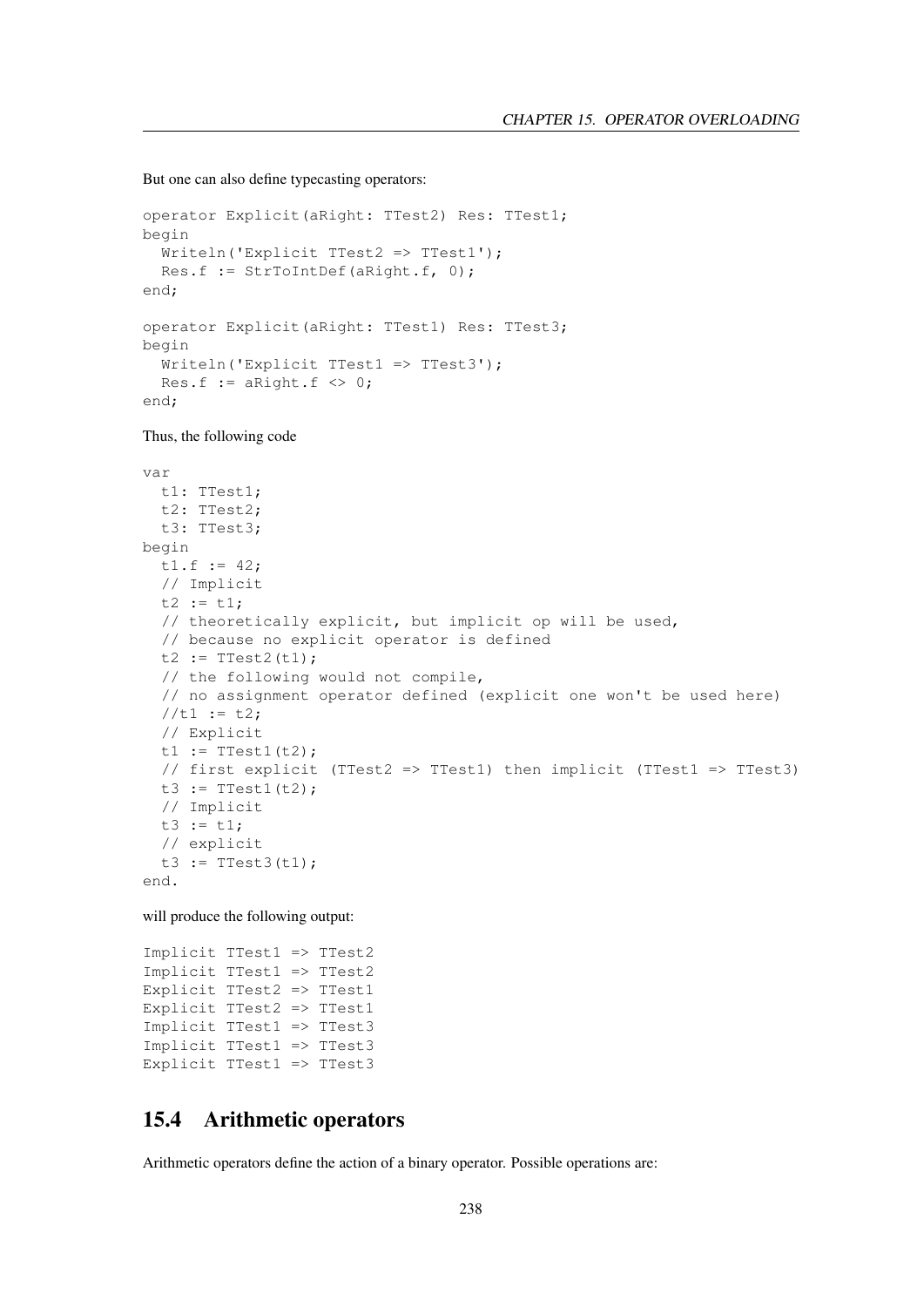**multiplication** To multiply two types, the  $\star$  multiplication operator must be overloaded.

division To divide two types, the / division operator must be overloaded.

**addition** To add two types, the  $+$  addition operator must be overloaded. Note that the  $+$  can not be used for dynamic arrays, as this is an internal compiler operation for array concatenation (see also the modeswitch ARRAYOPERATORS).

subtraction To subtract two types, the - subtraction operator must be overloaded.

**exponentiation** To exponentiate two types, the  $\star \star$  exponentiation operator must be overloaded.

Unary minus is used to take the negative of the argument following it.

Symmetric Difference To take the symmetric difference of 2 structures, the >< operator must be overloaded.

The definition of an arithmetic operator takes two parameters, except for unary minus, which needs only one parameter. The first parameter must be of the type that occurs at the left of the operator, the second parameter must be of the type that is at the right of the arithmetic operator. The result type must match the type that results after the arithmetic operation.

To compile an expression as

```
var
 R : real;
 C,Z : complex;
begin
 C:=R*Z;end;
```
One needs a definition of the multiplication operator as:

```
Operator * (r : real; z1 : complex) z : complex;
begin
  z.re := z1 \cdot re * r;z . \text{im} := z1 . \text{im} * r;end;
```
As can be seen, the first operator is a real, and the second is a complex. The result type is complex.

Multiplication and addition of reals and complexes are commutative operations. The compiler, however, has no notion of this fact so even if a multiplication between a real and a complex is defined, the compiler will not use that definition when it encounters a complex and a real (in that order). It is necessary to define both operations.

So, given the above definition of the multiplication, the compiler will not accept the following statement:

```
var
 R : real;
 C,Z : complex;
begin
  C:=Z*R;end;
```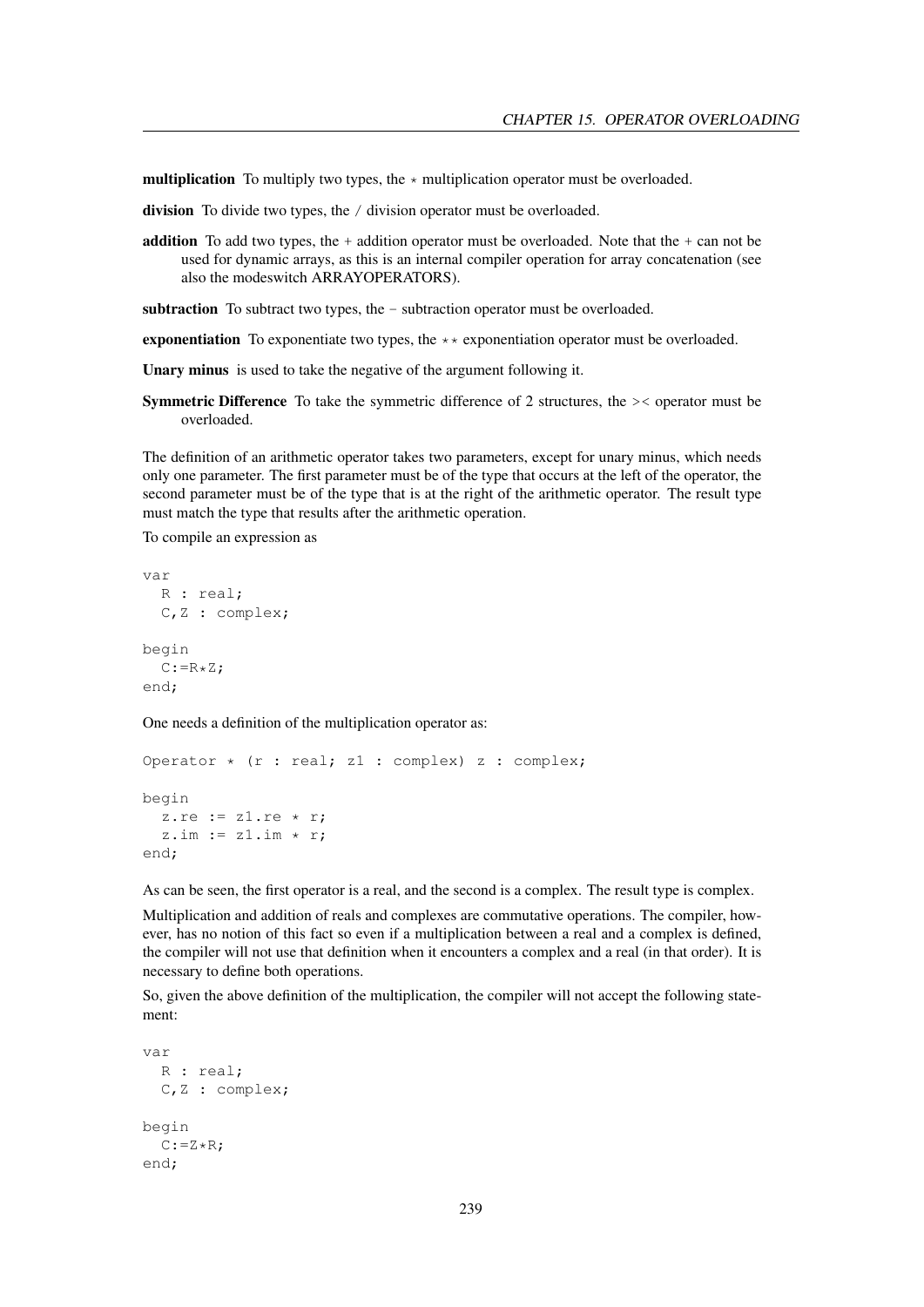Since the types of  $Z$  and  $R$  don't match the types in the operator definition.

The reason for this behavior is that it is possible that a multiplication is not always commutative. E. g. the multiplication of a  $(n, m)$  with a  $(m, n)$  matrix will result in a  $(n, n)$  matrix, while the multiplication of a  $(m, n)$  with a  $(n, m)$  matrix is a  $(m, m)$  matrix, which needn't be the same in all cases.

## 15.5 Comparison operator

The comparison operator can be overloaded to compare two different types or to compare two equal types that are not basic types. If the operands are not simple types, the result type of a comparison operator need not always be a boolean, but then they cannot be used in an  $if,$  repeat or while statement.

The comparison operators that can be overloaded are:

equal to  $(=)$  To determine if two variables are equal.

**unequal to**  $(\langle \rangle)$  To determine if two variables are different.

less than (<) To determine if one variable is less than another.

**greater than**  $(>)$  To determine if one variable is greater than another.

**greater than or equal to**  $(>=)$  To determine if one variable is greater than or equal to another.

**less than or equal to**  $(<)=$ ) To determine if one variable is greater than or equal to another.

If there is no separate operator for *unequal to*  $(\langle > \rangle)$ , then, to evaluate a statement that contains the *unequal to* operator, the compiler uses the *equal to* operator (=), and negates the result. The opposite is not true: if no "equal to" but an "unequal to" operator exists, the compiler will not use it to evaluate an expression containing the equal (=) operator.

As an example, the following operator allows to compare two complex numbers:

operator =  $(z1, z2 : complex)$  b : boolean;

the above definition allows comparisons of the following form:

```
Var
 C1,C2 : Complex;
begin
 If C1=C2 then
    Writeln('C1 and C2 are equal');
end;
```
The comparison operator definition needs two parameters, with the types that the operator is meant to compare. Here also, the compiler doesn't apply commutativity: if the two types are different, then it is necessary to define two comparison operators.

In the case of complex numbers, it is, for instance necessary to define 2 comparisons: one with the complex type first, and one with the real type first.

Given the definitions

operator =  $(z1 : complex; r : real)$  b : boolean; operator = (r : real; z1 : complex) b : boolean;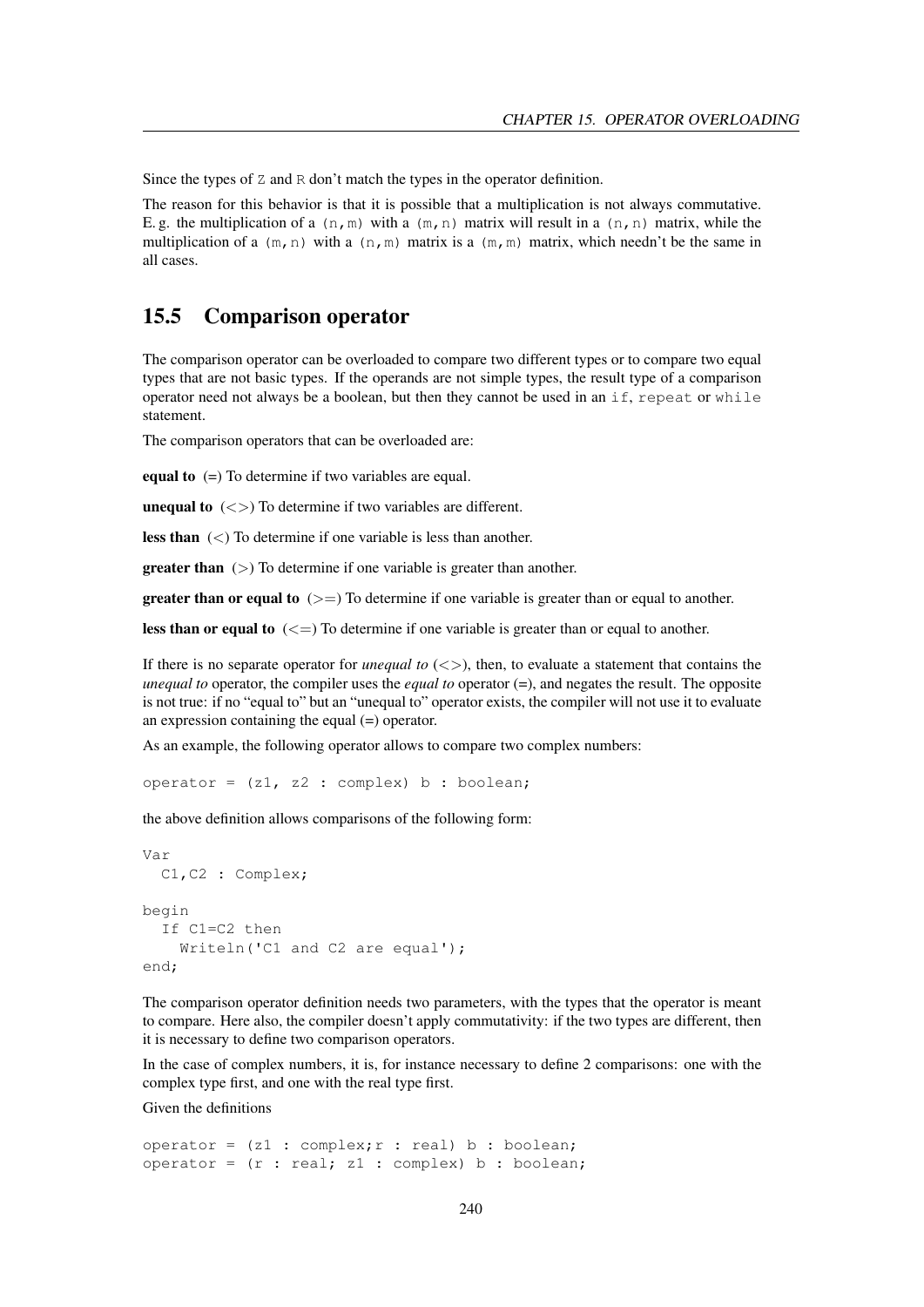the following two comparisons are possible:

```
Var
 R,S : Real;
 C : Complex;
begin
  If (C=R) or (S=C) then
  Writeln ('Ok');
end;
```
Note that the order of the real and complex type in the two comparisons is reversed.

The following example shows that the result type does not need to be a boolean:

```
Type
  TMyRec = record a, b : integer; end;
operator = (x, y : TMyRec) r : string;begin
  if (x.a=y.a) and (x.b=y.b) then
   R:='equal'
  else
    R:='differ';
end;
var
 x,y : TMyRec;
begin
 x.a:=1;
 y.a:=1;Writeln(x=y);
 x.a:=2;
  y.a:=3;
  Writeln(x=y);
end.
```
When executed, this example will print

equal differ

obviously, a statement as

if (x=y) then writeln('Equal');

Will not compile, since the if statement needs a boolean check:

Error: Incompatible types: got "ShortString" expected "Boolean"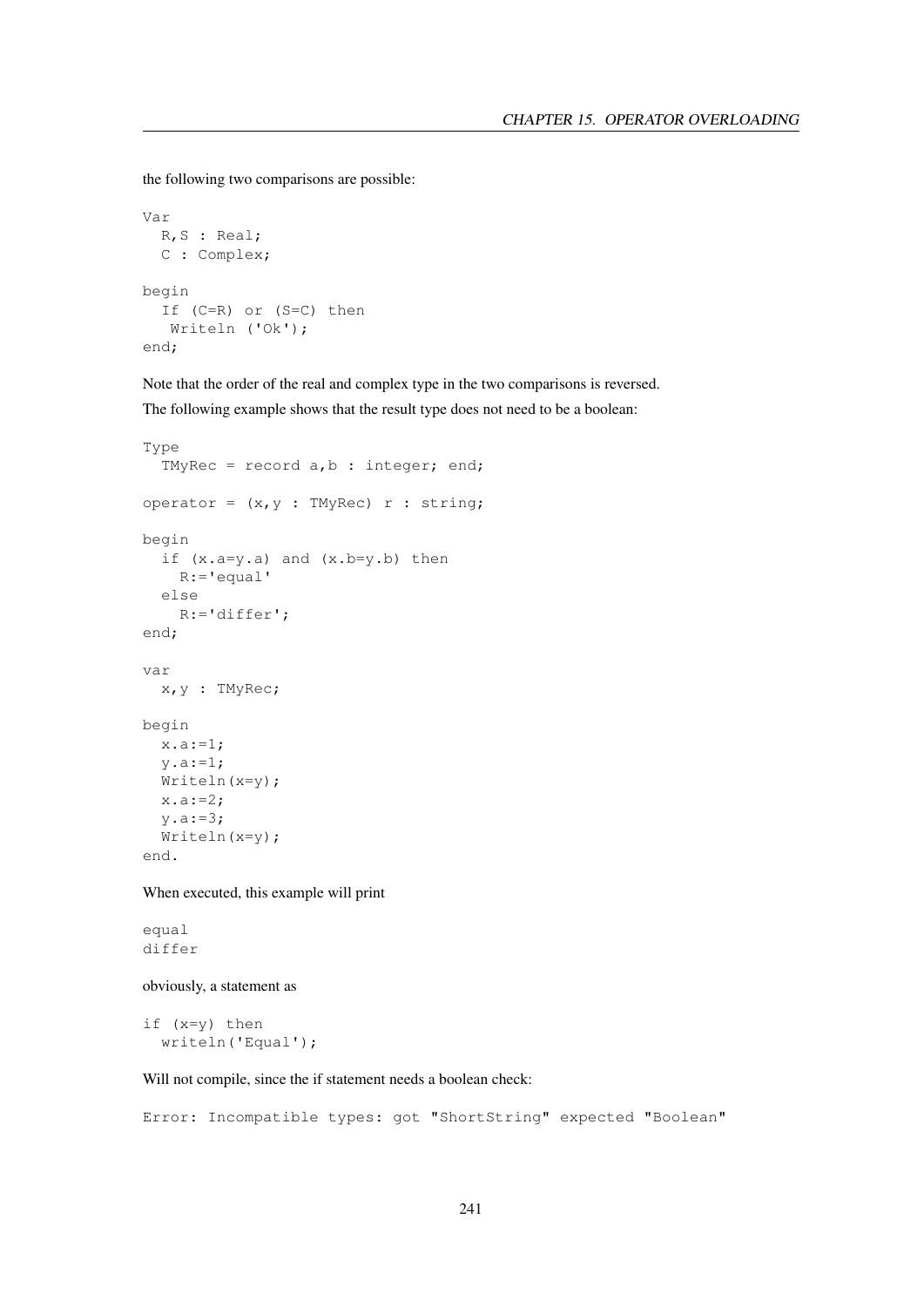## 15.6 In operator

As of version 2.6 of Free pascal, the In operator can be overloaded as well. The first argument of the in operator must be the operand on the left of the in keyword. The following overloads the in operator for records:

```
{$mode objfpc}{$H+}
type
  TMyRec = record A: Integer end;
operator in (const A: Integer; const B: TMyRec): boolean;
begin
  Result := A = B.A;end;
var
 R: TMyRec;
begin
 R.A := 10;Writeln(1 in R); // false
 Writeln(10 in R); // true
end.
```
The in operator can also be overloaded for other types than ordinal types, as in the following example:

```
{$mode objfpc}{$H+}
type
  TMyRec = record A: Integer end;
operator in (const A: TMyRec; const B: TMyRec): boolean;
begin
  Result := A.A = B.A;end;
var
  S,R: TMyRec;
begin
 R.A := 10;S.A:=1;Writeln(S in R); // false
 Writeln(R in R); // true
end.
```
## 15.7 Logical operators

Logical operators and, or, xor and not can be overloaded. These operators are normally used on simple types in two different ways:

1. As boolean operators, in which case the result is a boolean (except for not)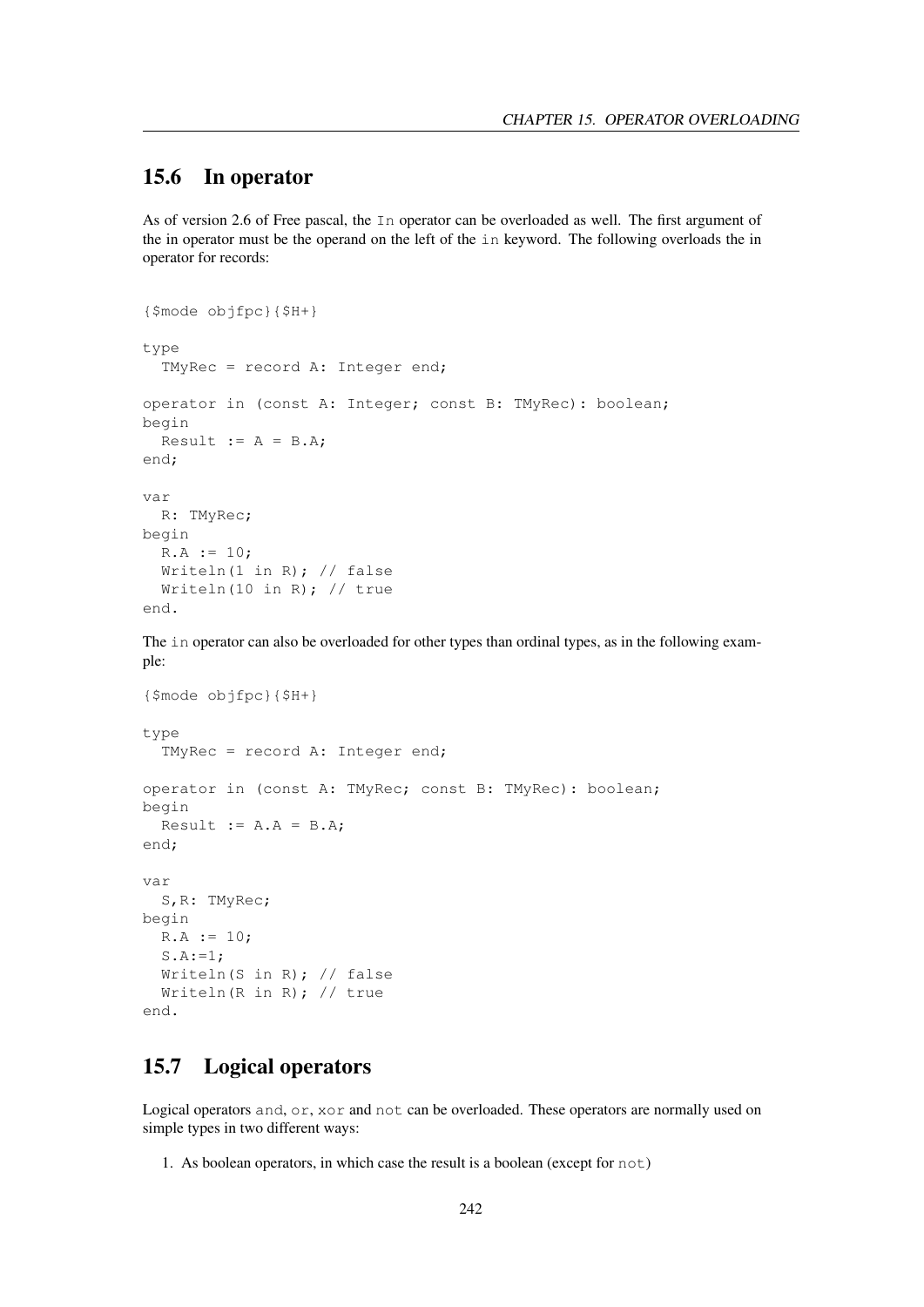2. As bitwise operators, in which case the result is an ordinal type.

When overloading these operators, the result type is not restricted. This means you can define the operators as boolean logic operators:

```
Type
 Rec = record
   a,b : Boolean;
  end;
Operator and (r1,r2 : Rec) z : boolean;
begin
  z:=(R1.a and R2.a) or (R1.b and r2.b);
end;
Operator or (r1, r2 : Rec) z : Boolean;begin
  z:=(R1.a or R2.a) and (R1.b or r2.b)
end;
Operator xor (r1,r2 : Rec) z : Boolean;
begin
 z:=(R1.a xor R2.a) and (R1.b xor r2.b)end;
Operator not (r1 : Rec) z : rec;
begin
 z.A:=not R1.a;
  z.B:=not R1.b;
end;
var
r1,r2 : Rec;
begin
 Writeln(r1 and r2);
 Writeln(r1 or r2);
 Writeln(r1 xor r2);
 Writeln((not r1).a);
end.
```
But it is also possible to have different return types:

```
Operator and (r1, r2 : Rec) z : string;
begin
 Str(Ord((R1.a and R2.a) or (R1.b and r2.b)),Z);
end;
```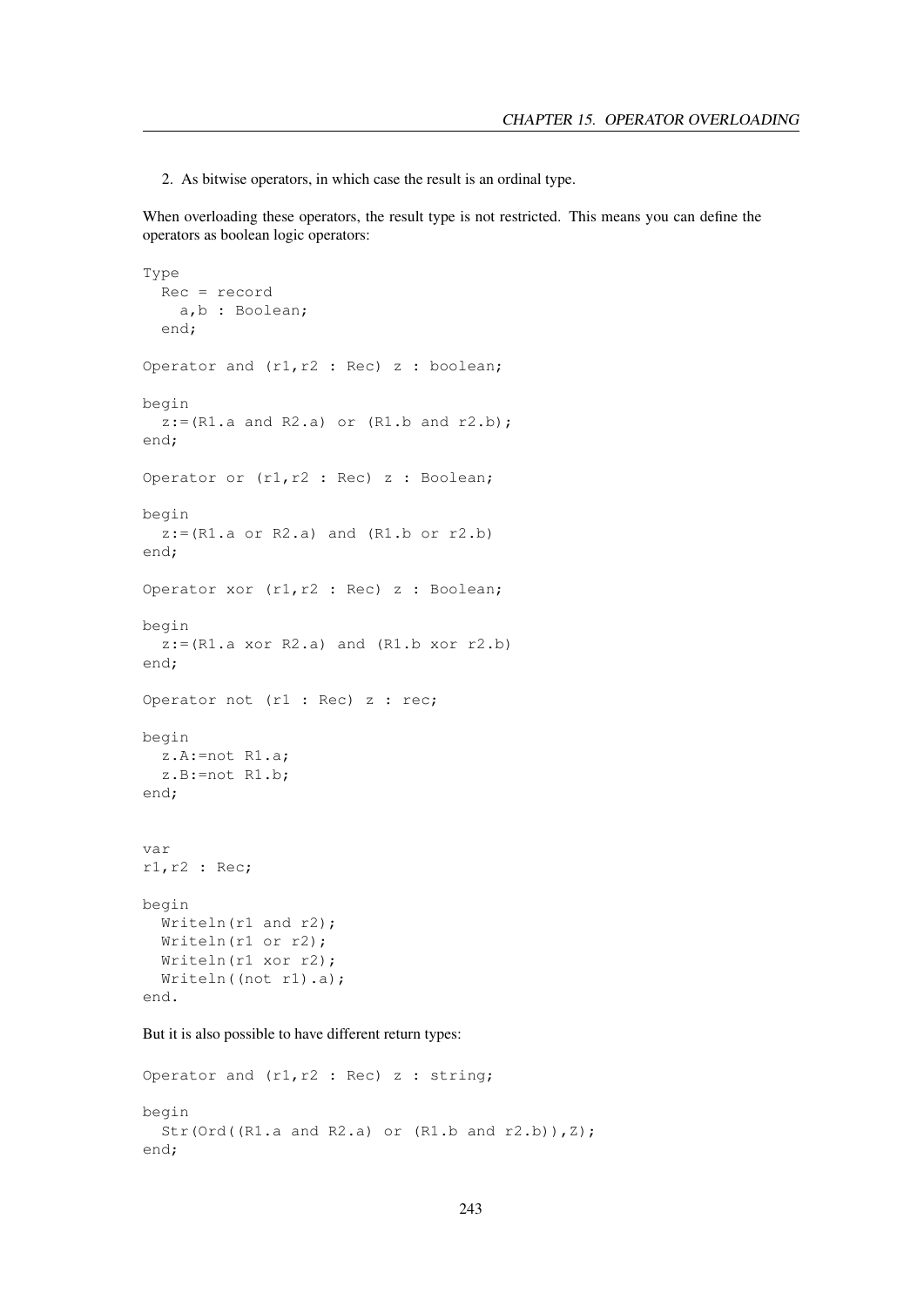The compiler will always check the return type to determine the final type of an expression, and assignments will be checked for type safety.

## 15.8 Inc/Dec operators

The Inc and Dec procedures are – for optimization purposes – compiler intrinsics. They can be overridden in the usual manner by declaring a procedure:

```
procedure Inc(var s : String);
begin
  Inc(S, ' . ');
end;
procedure Inc (var s : String; T : String);
begin
S: = S + T;
end;
```
But because they are compiler intrinsics, they can also be implemented as operators for custom types:

```
operator Inc (s,T : String) : z : string;
begin
 Z:=S+T;
end;
```
## 15.9 The enumerator operator

The enumerator operator can be used to define an enumerator for any type. It must return a class, object, or extended record that has the same signature as the IEnumerator interface. Note that this operator is not recognized by the compiler under the Delphi syntax mode.

The following code will define an enumerator for the Integer type:

```
Type
  TEvenEnumerator = Class
    FCurrent : Integer;
    FMax : Integer;
    Function MoveNext : Boolean;
    Property Current : Integer Read FCurrent;
  end;
Function TEvenEnumerator.MoveNext : Boolean;
begin
  FCurrent:=FCurrent+2;
  Result:=FCurrent<=FMax;
end;
```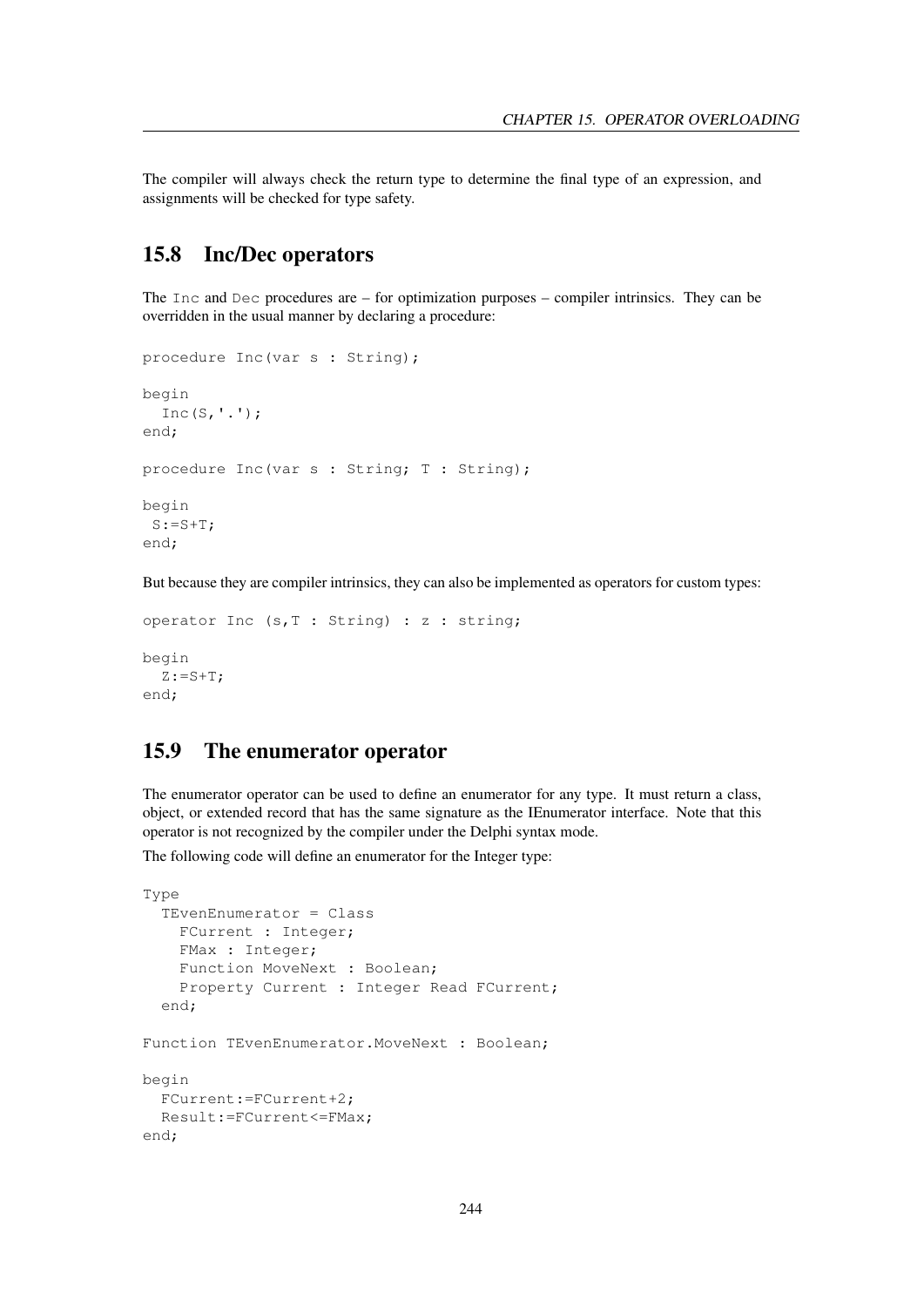operator enumerator(i : integer) : TEvenEnumerator; begin Result:=TEvenEnumerator.Create; Result.FMax:=i; end; var I : Integer;  $m$  : Integer = 4; begin For I in M do Writeln(i); end.

The loop will print all nonzero even numbers smaller or equal to the enumerable. (2 and 4 in the case of the example).

More about enumerators and the enumerator operator can be found in the section [13.2.5,](#page-195-0) page [195.](#page-195-0)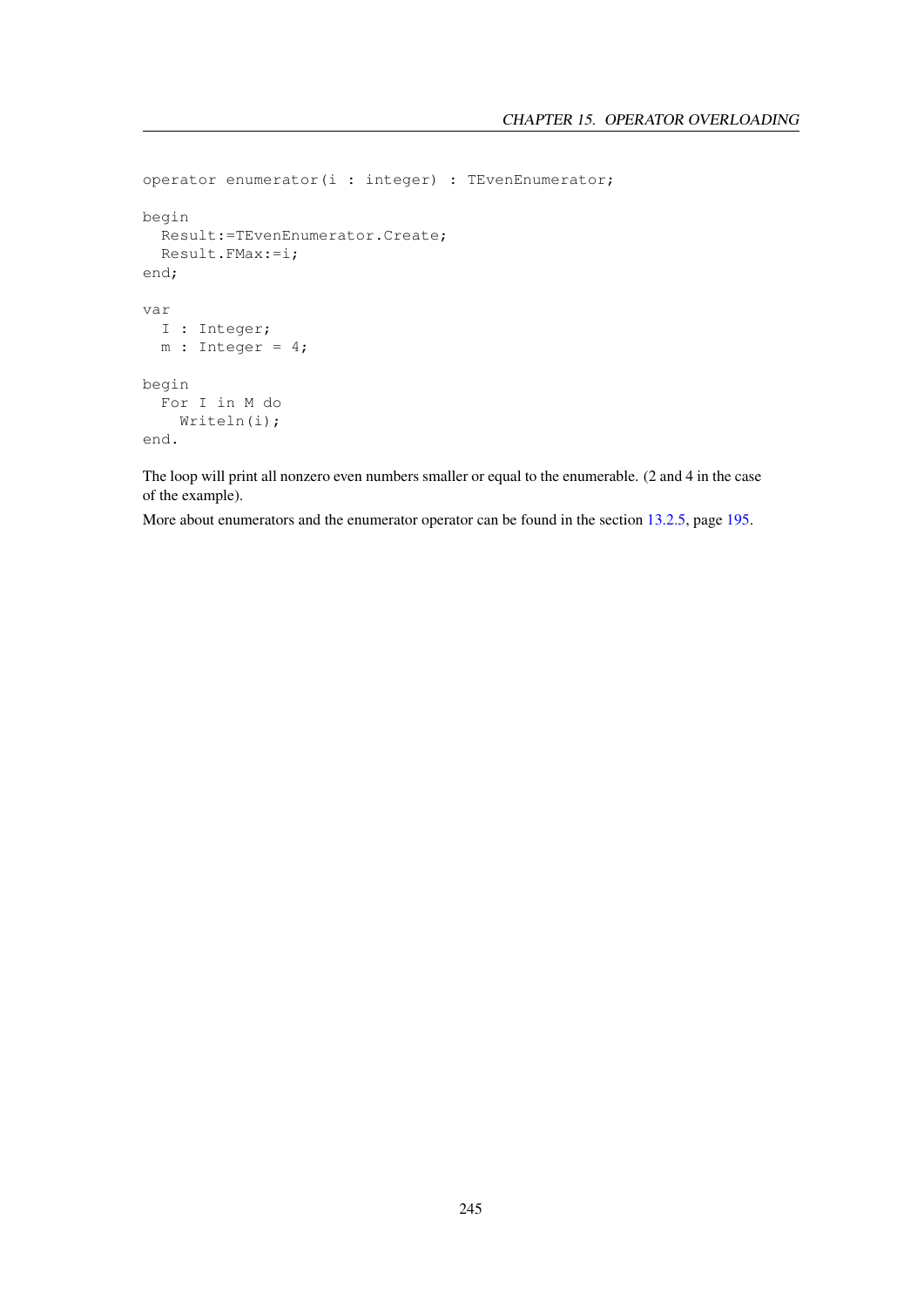## Chapter 16

# Programs, units, blocks

A Pascal program can consist of modules called units. A unit can be used to group pieces of code together, or to give someone code without giving the sources. Both programs and units consist of code blocks, which are mixtures of statements, procedures, and variable or type declarations.

### 16.1 Programs

A Pascal program consists of the program header, followed possibly by a "uses" clause, and a block.

## Programs ✲✲ program program header **;** uses clause block **.** ✲✛ <del>▶</del> program header - **program** - identifier **(** – program parameters – **)** ✲✛  $-$  program parameters  $-$  identifier list  $-$ ✲✲ uses clause **uses** ✻ identifier  $\lfloor$  in – string literal – **, ;**  $\rightarrow$

The program header is provided for backwards compatibility, and is ignored by the compiler.

The uses clause serves to identify all units that are needed by the program. All identifiers which are declared in the interface section of the units in the uses clause are added to the known identifiers of the program. The system unit doesn't have to be in this list, since it is always loaded by the compiler.

The order in which the units appear is significant, it determines in which order they are initialized. Units are initialized in the same order as they appear in the uses clause. Identifiers are searched in the opposite order, i. e. when the compiler searches for an identifier, then it looks first in the last unit in the uses clause, then the last but one, and so on. This is important in case two units declare different types with the same identifier.

The compiler will look for compiled versions or source versions of all units in the uses clause in the unit search path. If the unit filename was explicitly mentioned using the in keyword, the source is taken from the filename specified: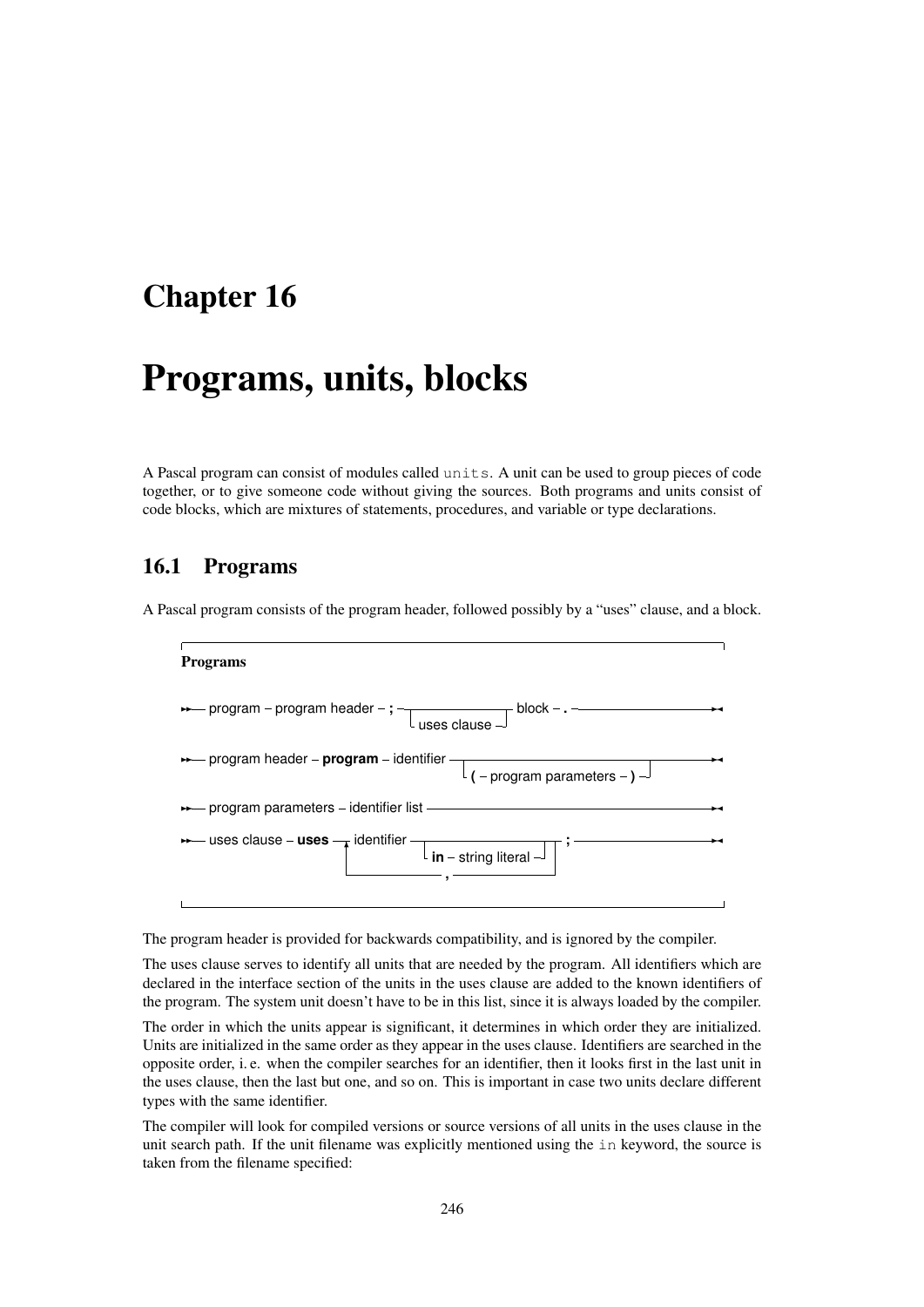```
program programb;
uses unita in '..\unita.pp';
```
unita is searched in the parent directory of the current working directory of the compiler. You can add a {\$UNITPATH ..} directive to make sure that the unit will be found no matter where the compiler's current working directory is.

When the compiler looks for unit files, it adds the extension .ppu to the name of the unit. On LINUX and in operating systems where filenames are case sensitive when looking for a unit, the following mechanism is used:

- 1. The unit is first looked for in the original case.
- 2. The unit is looked for in all-lowercase letters.
- 3. The unit is looked for in all-uppercase letters.

Additionally, If a unit name is longer than 8 characters, the compiler will first look for a unit name with this length, and then it will truncate the name to 8 characters and look for it again. For compatibility reasons, this is also true on platforms that support long file names.

Note that the above search is performed in each directory in the search path.

The program block contains the statements that will be executed when the program is started. Note that these statements need not necessarily be the first statements that are executed: the initialization code of the units may also contain statements that are executed prior to the program code.

The structure of a program block is discussed below.

## 16.2 Units

A unit contains a set of declarations, procedures and functions that can be used by a program or another unit. The syntax for a unit is as follows:

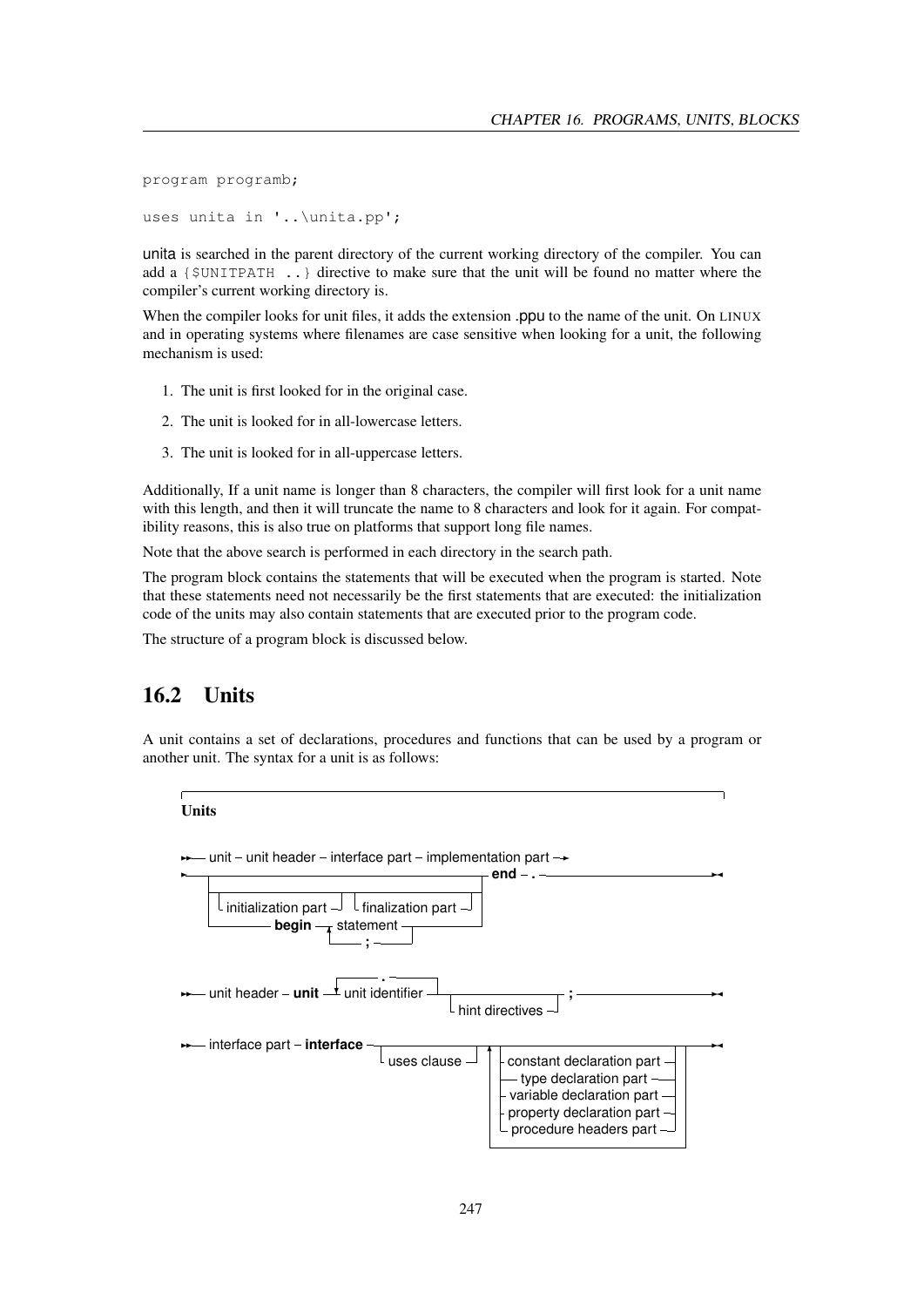| $\rightarrow$ procedure headers part — procedure header —; $\frac{1}{\sqrt{2}}$ call modifiers -; $\frac{1}{\sqrt{2}}$ |
|------------------------------------------------------------------------------------------------------------------------|
| implementation part – <b>implementation</b> – $\leftarrow$ declaration part – $\rightarrow$                            |
| initialization part – <b>initialization</b> $\rightarrow$ statement –                                                  |
| $\rightarrow$ finalization part - <b>finalization</b> $\rightarrow$ statement -                                        |
|                                                                                                                        |

As can be seen from the syntax diagram, a unit always consists of a interface and an implementation part. Optionally, there is an initialization block and a finalization block, containing code that will be executed when the program is started, and when the program stops, respectively.

Both the interface part or implementation part can be empty, but the keywords Interface and implementation must be specified. The following is a completely valid unit;

unit a;

interface

implementation

end.

The interface part declares all identifiers that must be exported from the unit. This can be constant, type or variable identifiers, and also procedure or function identifier declarations. The interface part cannot contain code that is executed: only declarations are allowed. The following is a valid interface part:

unit a; interface uses b; Function MyFunction : SomeBType;

Implementation

The type SomeBType is defined in unit b.

All functions and methods that are declared in the interface part must be implemented in the implementation part of the unit, except for declarations of external functions or procedures. If a declared method or function is not implemented in the implementation part, the compiler will give an error, for example the following:

unit unita; interface Function MyFunction : Integer;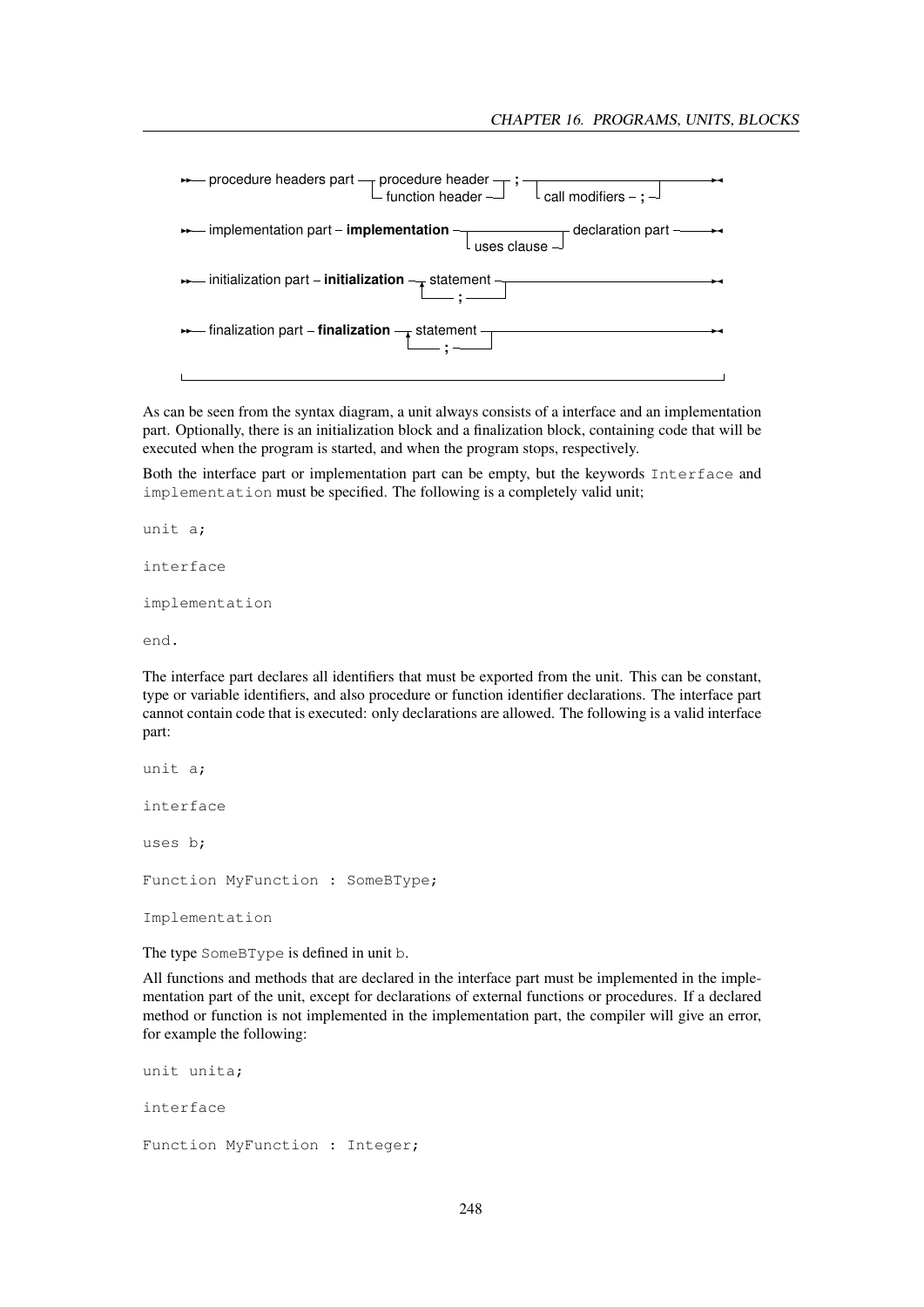implementation

end.

Will result in the following error:

unita.pp(5,10) Error: Forward declaration not solved "MyFunction: SmallInt;"

The implementation part is primarily intended for the implementation of the functions and procedures declared in the interface part. However, it can also contain declarations of its own: the declarations inside the implementation part are *not* accessible outside the unit.

The initialization and finalization part of a unit are optional.

The initialization block is used to initialize certain variables or execute code that is necessary for the correct functioning of the unit. The initialization parts of the units are executed in the order that the compiler loaded the units when compiling a program. They are executed before the first statement of the program is executed.

The finalization part of the units are executed in the reverse order of the initialization execution. They are used for instance to clean up any resources allocated in the initialization part of the unit, or during the lifetime of the program. The finalization part is always executed in the case of a normal program termination: whether it is because the final end is reached in the program code or because a Halt instruction was executed somewhere.

In case the program stops during the execution of the initialization blocks of one of the units, only the units that were already initialized will be finalized. Note that in difference with Delphi, in Free Pascal a finalization block can be present without an Initialization block. That means the following will compile in Free Pascal, but not in Delphi.

```
Finalization
  CleanupUnit;
end.
```
An initialization section by itself (i. e. without finalization) may simply be replaced by a statement block. That is, the following:

```
Initialization
  InitializeUnit;
end.
```
is completely equivalent to

```
Begin
  InitializeUnit;
end.
```
## 16.3 Namespaces: Dotted Units

As can be seen in the syntax diagram for a unit, a unit name can contain dots. This means that the units can be organized in namespaces.

So, the following is a correct unit declaration:

unit a.b;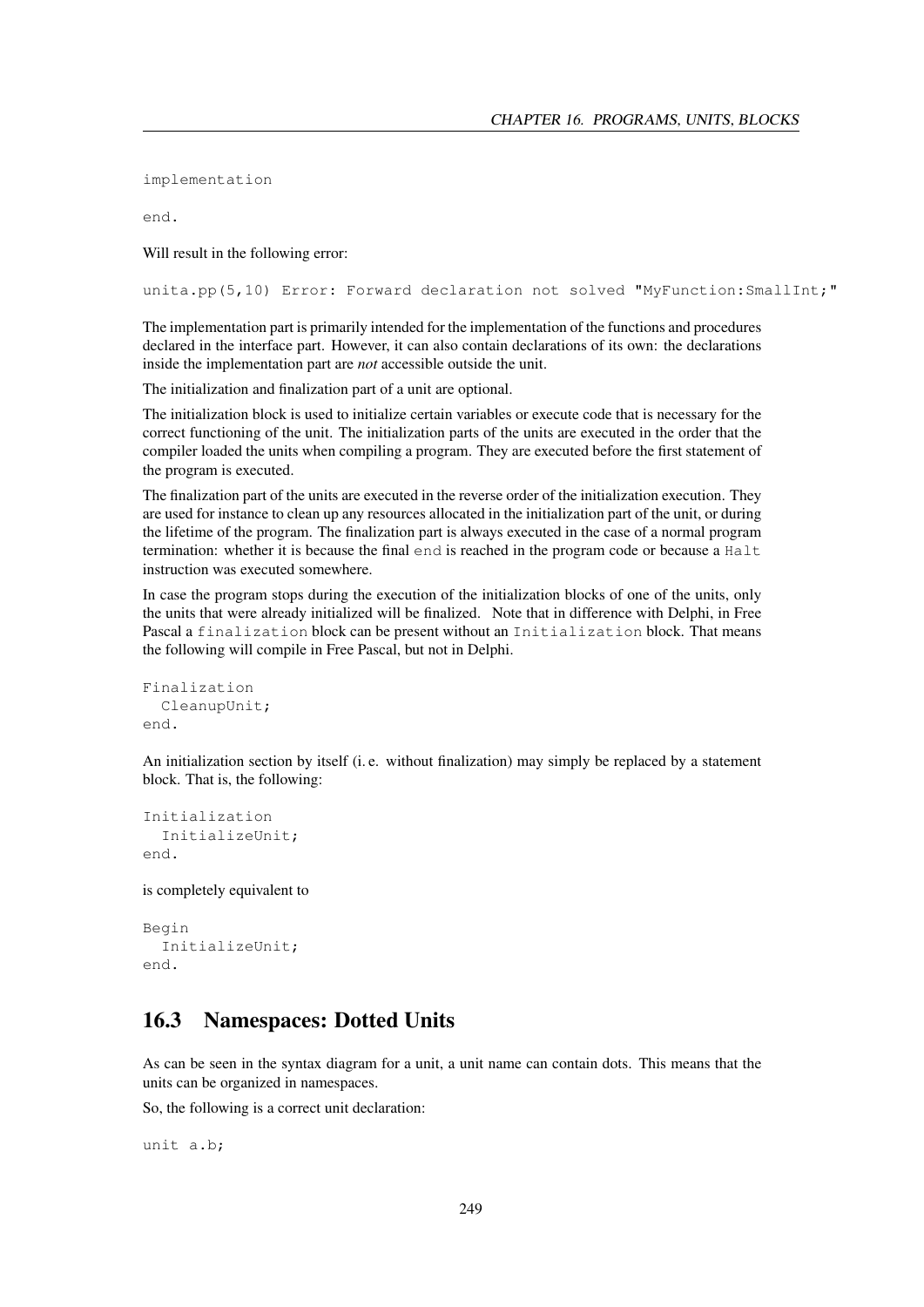```
interface
Function C : integer;
implementation
Function C : integer;
begin
  Result:=1;
end;
end.
The unit can be used as follows:
program d;
```

```
begin
  Writeln(c);
end.
```
uses a.b;

When resolving symbols, unit scopes always take precedence over symbols inside units.

```
Given the following units:
```

```
unit myunit;
interface
var
 test: record
    a: longint;
  end;
implementation
initialization
 test.a:=2;
end.
and
unit myunit.test;
interface
var
 a: longint;
implementation
initialization
```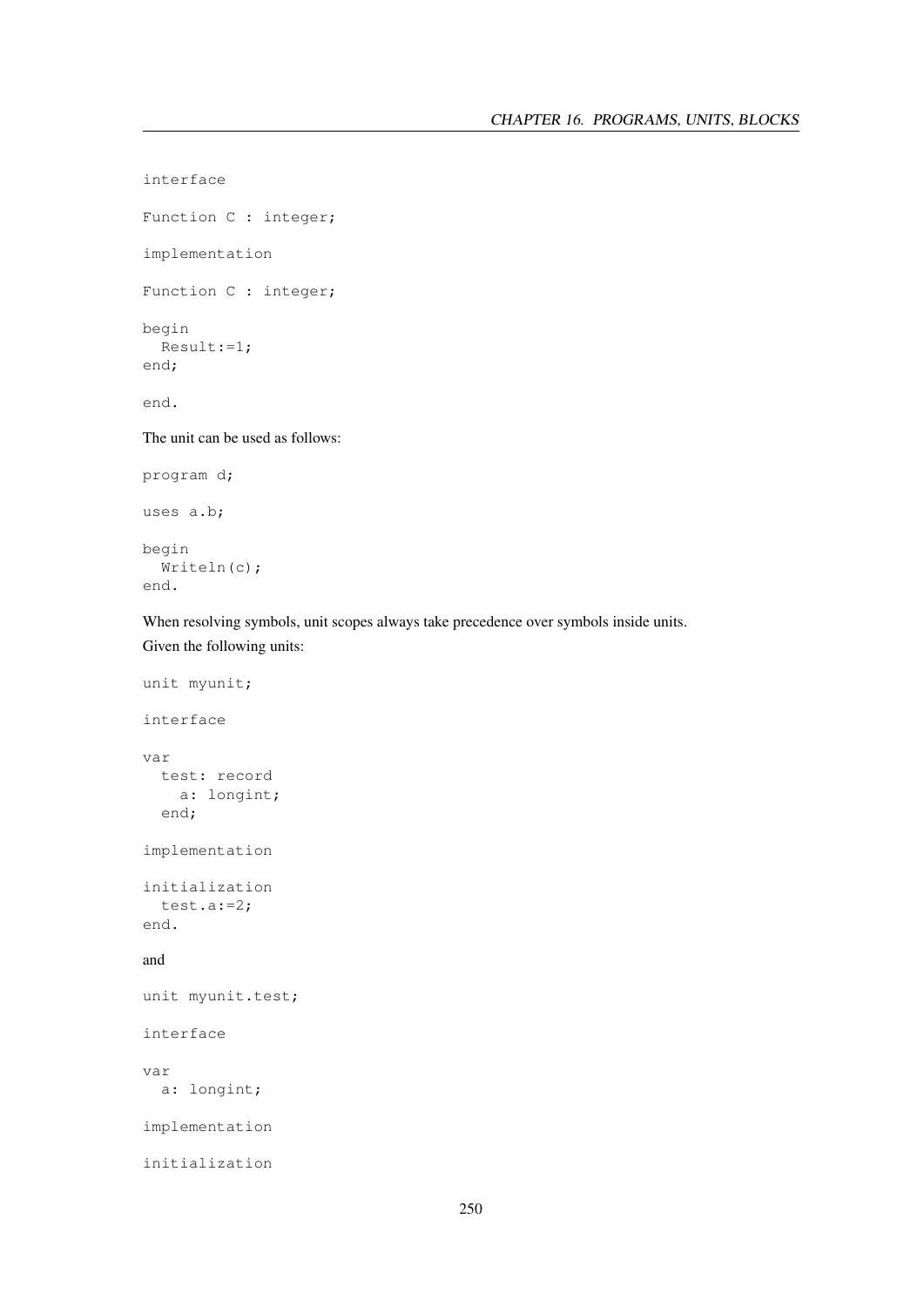$a:=1;$ end.

The following program will resolve myunit.test.a to the variable a in unit myunit.test:

```
uses
  myunit, myunit.test;
begin
 Writeln('myunit.test.a : ',myunit.test.a);
end.
```
So it will print:

myunit.test.a : 1

Reversing the order of the units will not change this:

```
uses
  myunit.test, myunit;
```

```
begin
 Writeln('myunit.test.a : ',myunit.test.a);
end.
```
will also print

```
myunit.test.a : 1
```
Similarly, the following program will resolve myunit.test.a to the variable a in unit myunit.test:

```
uses
  myunit.test, myunit;
```
begin Writeln('a : ',a); end.

it will print:

a : 1

Similarly, the following program will resolve test.a to the variable test.a in unit myunit:

```
uses
  myunit.test, myunit;
begin
 Writeln('test.a : ',test.a);
end.
```
will print

test.a : 2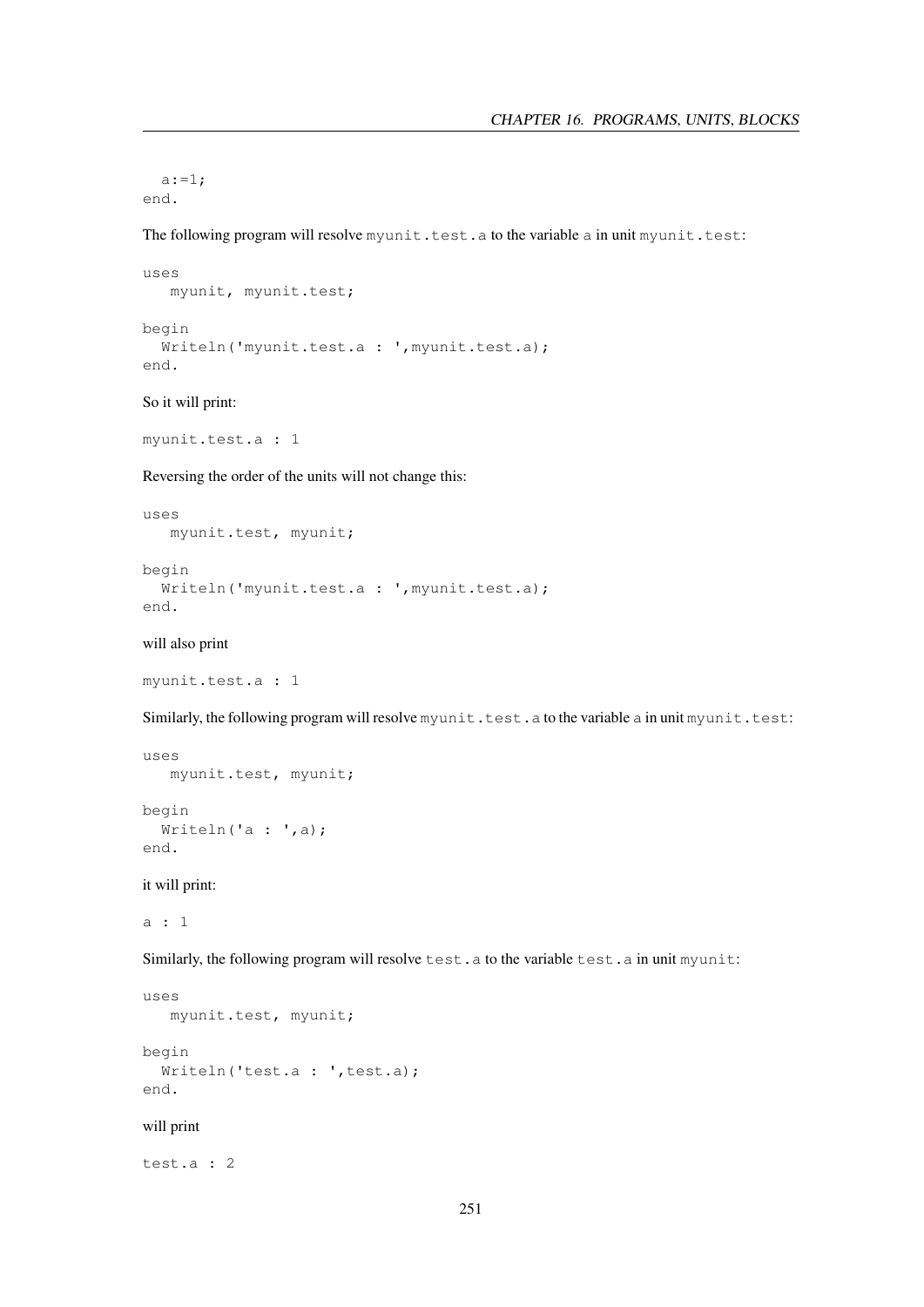### <span id="page-252-0"></span>16.4 Unit dependencies

When a program uses a unit (say unitA) and this units uses a second unit, say unitB, then the program depends indirectly also on unit B. This means that the compiler must have access to unit B when trying to compile the program. If the unit is not present at compile time, an error occurs.

Note that the identifiers from a unit on which a program depends indirectly, are not accessible to the program. To have access to the identifiers of a unit, the unit must be in the uses clause of the program or unit where the identifiers are needed.

Units can be mutually dependent, that is, they can reference each other in their uses clauses. This is allowed, on the condition that at least one of the references is in the implementation section of the unit. This also holds for indirect mutually dependent units.

If it is possible to start from one interface uses clause of a unit, and to return there via uses clauses of interfaces only, then there is circular unit dependence, and the compiler will generate an error. For example, the following is not allowed:

```
Unit UnitA;
interface
Uses UnitB;
implementation
end.
Unit UnitB
interface
Uses UnitA;
```
implementation end.

But this is allowed:

```
Unit UnitA;
interface
Uses UnitB;
implementation
end.
Unit UnitB
implementation
Uses UnitA;
end.
```
Because UnitB uses UnitA only in its implementation section.

In general, it is a bad idea to have unit interdependencies, even if it is only in implementation sections.

## 16.5 Blocks

Units and programs are made of blocks. A block is made of declarations of labels, constants, types, variables and functions or procedures. Blocks can be nested in certain ways, i. e., a procedure or function declaration can have blocks in themselves. A block looks like the following:

Blocks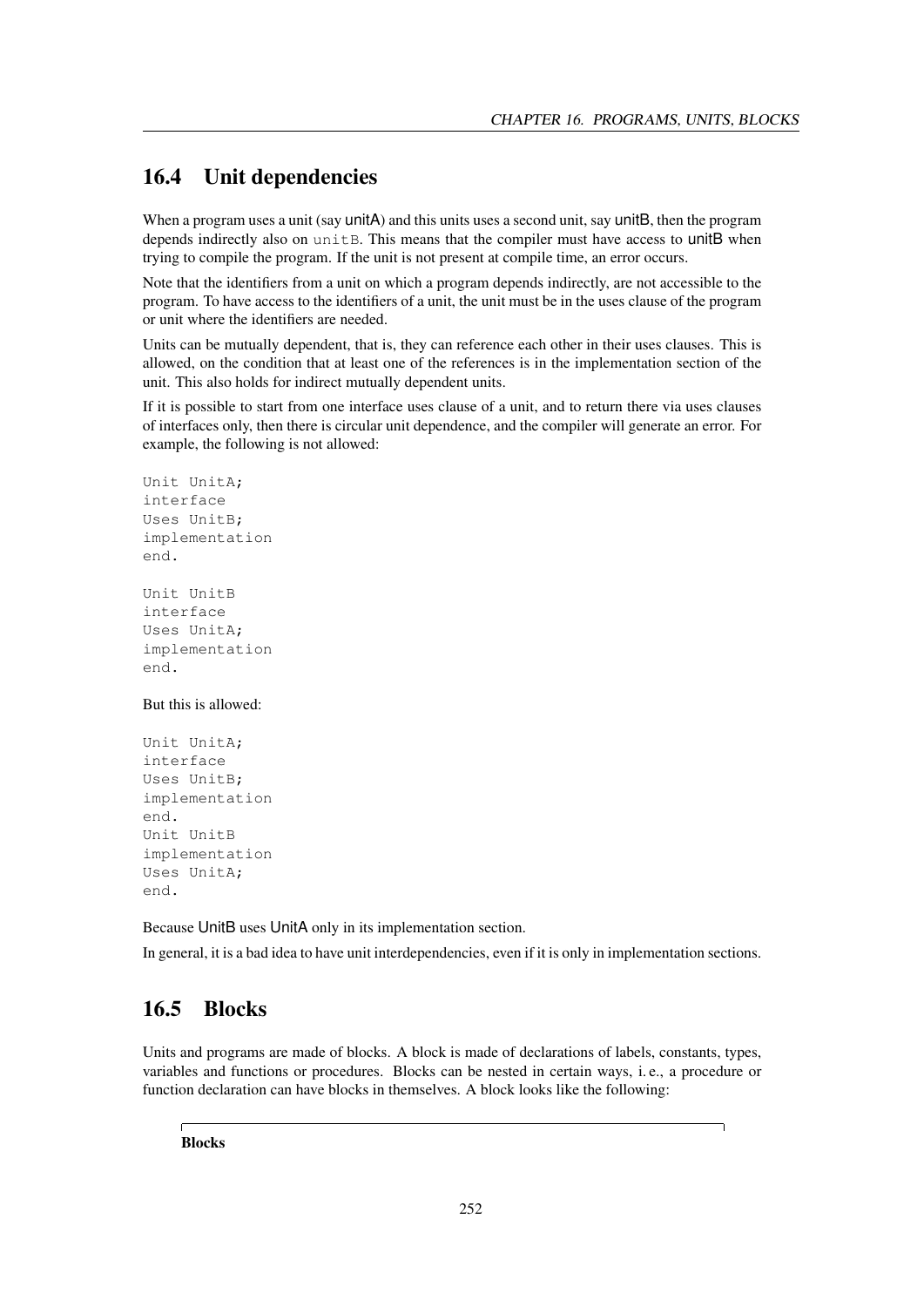| $-$ block – declaration part – statement part –                                                                                                                                                                                                                             |
|-----------------------------------------------------------------------------------------------------------------------------------------------------------------------------------------------------------------------------------------------------------------------------|
| - declaration part -<br>- label declaration part -<br>- constant declaration part -<br>- resourcestring declaration part-<br>- type declaration part -<br>- variable declaration part -<br>$-$ threadvariable declaration part $-$<br>procedure/function declaration part - |
| abel declaration part - label $\neg$ label $\neg$ ;                                                                                                                                                                                                                         |
| constant declaration part – const $-\sqrt{2}$ constant declaration –<br>$\mathsf{L}$ typed constant declaration $\mathsf{\neg}$                                                                                                                                             |
| - resourcestring declaration part - resourcestring $-\tau$ string constant declaration                                                                                                                                                                                      |
| — type declaration part - type $\frac{1}{\sqrt{2}}$ type declaration -                                                                                                                                                                                                      |
| variable declaration part - var $-\frac{1}{\sqrt{2}}$ variable declaration -                                                                                                                                                                                                |
| threadvariable declaration part - threadvar $\rightarrow$ variable declaration -                                                                                                                                                                                            |
| - procedure/function declaration part - procedure declaration -<br>- function declaration -<br>constructor declaration -<br>destructor declaration -                                                                                                                        |
| statement part - compound statement -                                                                                                                                                                                                                                       |
|                                                                                                                                                                                                                                                                             |

Labels that can be used to identify statements in a block are declared in the label declaration part of that block. Each label can only identify one statement.

Constants that are to be used only in one block should be declared in that block's constant declaration part.

Variables that are to be used only in one block should be declared in that block's variable declaration part.

Types that are to be used only in one block should be declared in that block's type declaration part.

Lastly, functions and procedures that will be used in that block can be declared in the procedure/ function declaration part.

These four declaration parts can be intermixed, there is no required order other than that you cannot use (or refer to) identifiers that have not yet been declared.

After the different declaration parts comes the statement part. This contains any actions that the block should execute. All identifiers declared before the statement part can be used in that statement part.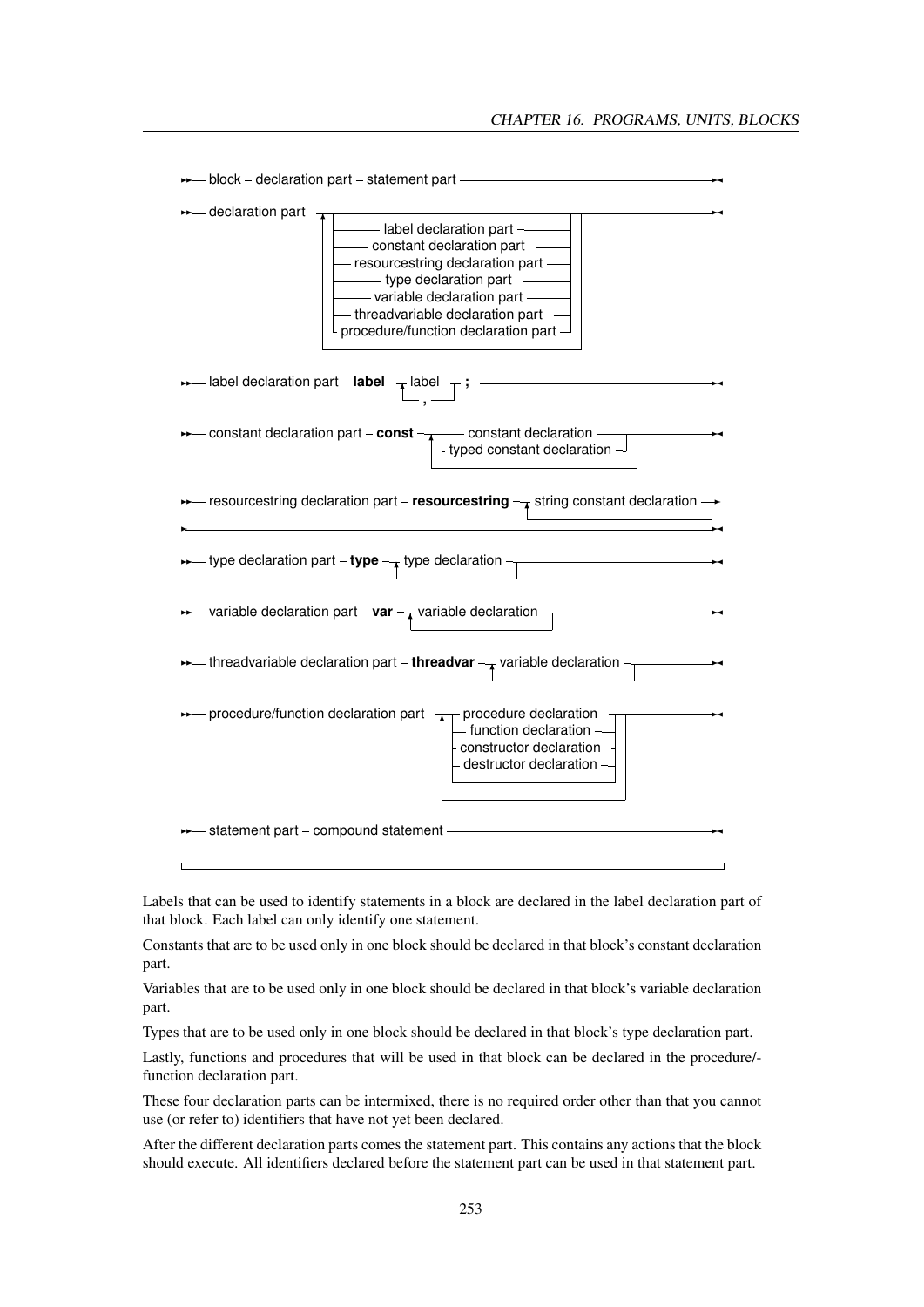### <span id="page-254-0"></span>16.6 Scope

Identifiers are valid from the point of their declaration until the end of the block in which the declaration occurred. The range where the identifier is known is the *scope* of the identifier. The exact scope of an identifier depends on the way it was defined.

#### **16.6.1 Block scope**

The *scope* of a variable declared in the declaration part of a block, is valid from the point of declaration until the end of the block. If a block contains a second block, in which the identifier is redeclared, then inside this block, the second declaration will be valid. Upon leaving the inner block, the first declaration is valid again. Consider the following example:

```
Program Demo;
Var X : Real;
{ X is real variable }
Procedure NewDeclaration
Var X : Integer; { Redeclare X as integer}
begin
 // X := 1.234; {would give an error when trying to compile}
 X := 10; { Correct assignment}
end;
{ From here on, X is Real again}
begin
 X := 2.468;end.
```
In this example, inside the procedure, X denotes an integer variable. It has its own storage space, independent of the variable X outside the procedure.

#### **16.6.2 Record scope**

The field identifiers inside a record definition are valid in the following places:

- 1. To the end of the record definition.
- 2. Field designators of a variable of the given record type.
- 3. Identifiers inside a With statement that operates on a variable of the given record type.

#### **16.6.3 Class scope**

A component identifier (one of the items in the class' component list) is valid in the following places:

- 1. From the point of declaration to the end of the class definition.
- 2. In all descendent types of this class, unless it is in the private part of the class declaration.
- 3. In all method declaration blocks of this class and descendent classes.
- 4. In a With statement that operators on a variable of the given class's definition.

Note that method designators are also considered identifiers.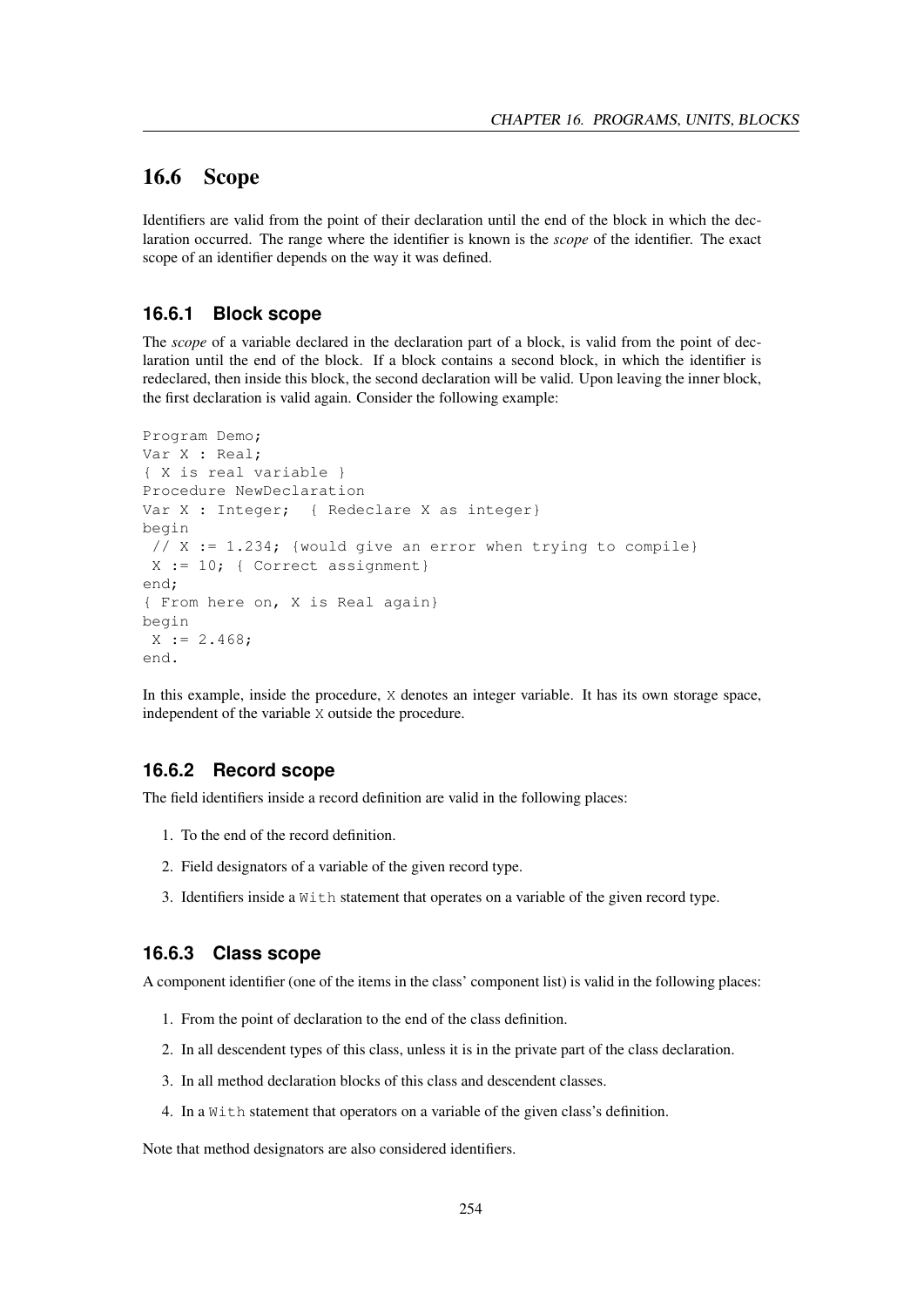#### <span id="page-255-0"></span>**16.6.4 Unit scope**

All identifiers in the interface part of a unit are valid from the point of declaration, until the end of the unit. Furthermore, the identifiers are known in programs or units that have the unit in their uses clause.

Identifiers from indirectly dependent units are *not* available. Identifiers declared in the implementation part of a unit are valid from the point of declaration to the end of the unit.

The system unit is automatically used in all units and programs. Its identifiers are therefore always known, in each Pascal program, library or unit.

The rules of unit scope imply that an identifier of a unit can be redefined. To have access to an identifier of another unit that was redeclared in the current unit, precede it with that other units name, as in the following example:

```
unit unitA;
interface
Type
 MyType = Real;
implementation
end.
Program prog;
Uses UnitA;
{ Redeclaration of MyType}
Type MyType = Integer;
Var A : Mytype; { Will be Integer }
    B : UnitA.MyType { Will be real }
begin
end.
```
This is especially useful when redeclaring the system unit's identifiers.

## 16.7 Libraries

Free Pascal supports making of dynamic libraries (DLLs under Win32 and OS/2) through the use of the Library keyword.

A Library is just like a unit or a program:

Libraries ✲✲ library library header **;** uses clause block **.** ✲✛ ibrary header – **library** – identifier –

By default, functions and procedures that are declared and implemented in library are not available to a programmer that wishes to use this library.

In order to make functions or procedures available from the library, they must be exported in an exports clause: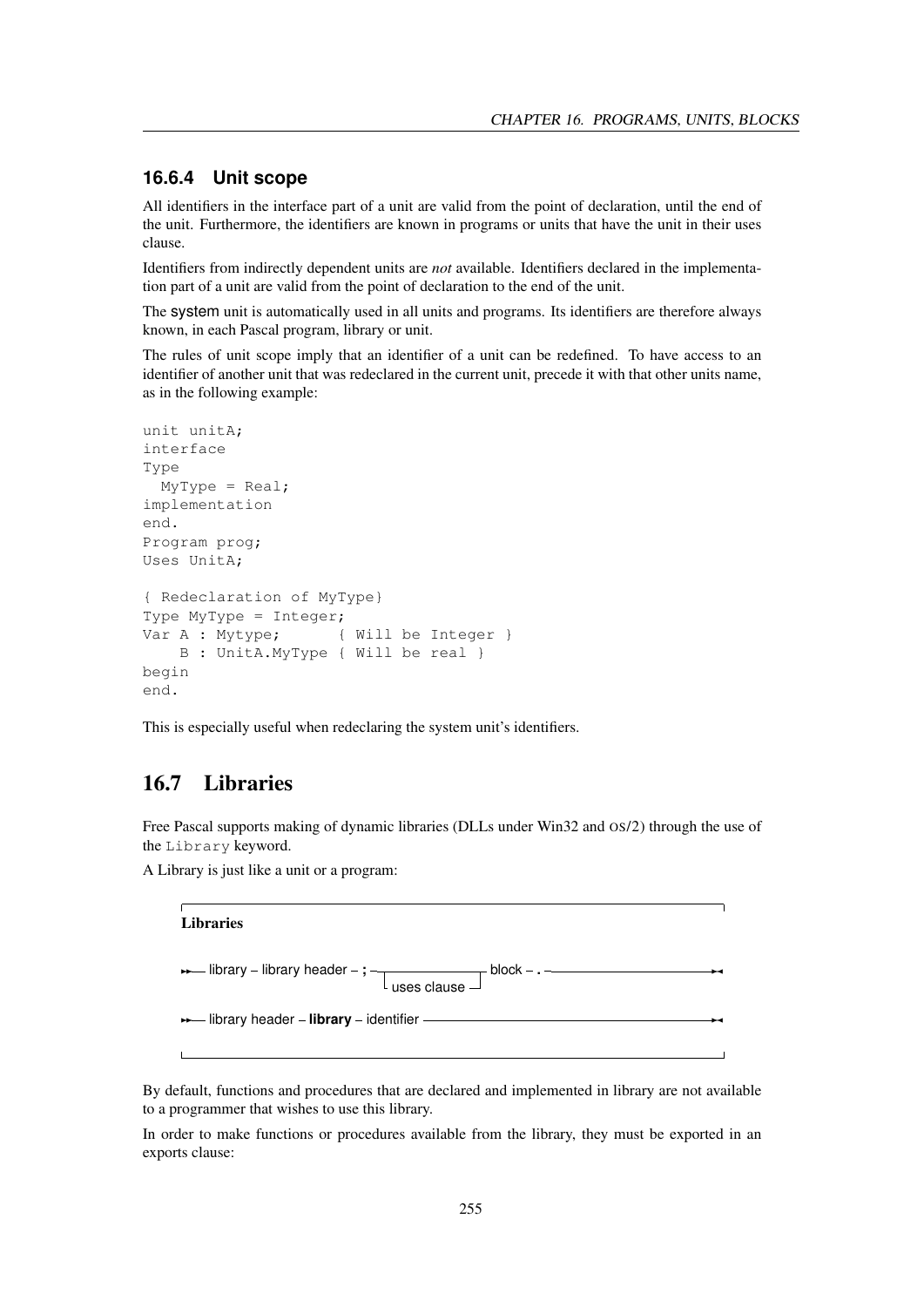| <b>Exports clause</b>                                                |                                                                                                                                  |
|----------------------------------------------------------------------|----------------------------------------------------------------------------------------------------------------------------------|
| $\rightarrow$ exports clause – exports – exports list –; –           |                                                                                                                                  |
| $\rightarrow$ exports list $\rightarrow$ exports entry $\rightarrow$ |                                                                                                                                  |
| ► exports entry – identifier $-$                                     | $\overline{\mathsf{index}}$ – integer constant $\overline{\mathsf{max}}$ <b>name</b> – string constant $\overline{\mathsf{max}}$ |
|                                                                      |                                                                                                                                  |

Under Win32, an index clause can be added to an exports entry. An index entry must be a positive number larger or equal than 1, and less than MaxInt.

Optionally, an exports entry can have a name specifier. If present, the name specifier gives the exact name (case sensitive) by which the function will be exported from the library.

If neither of these constructs is present, the functions or procedures are exported with the exact names as specified in the exports clause.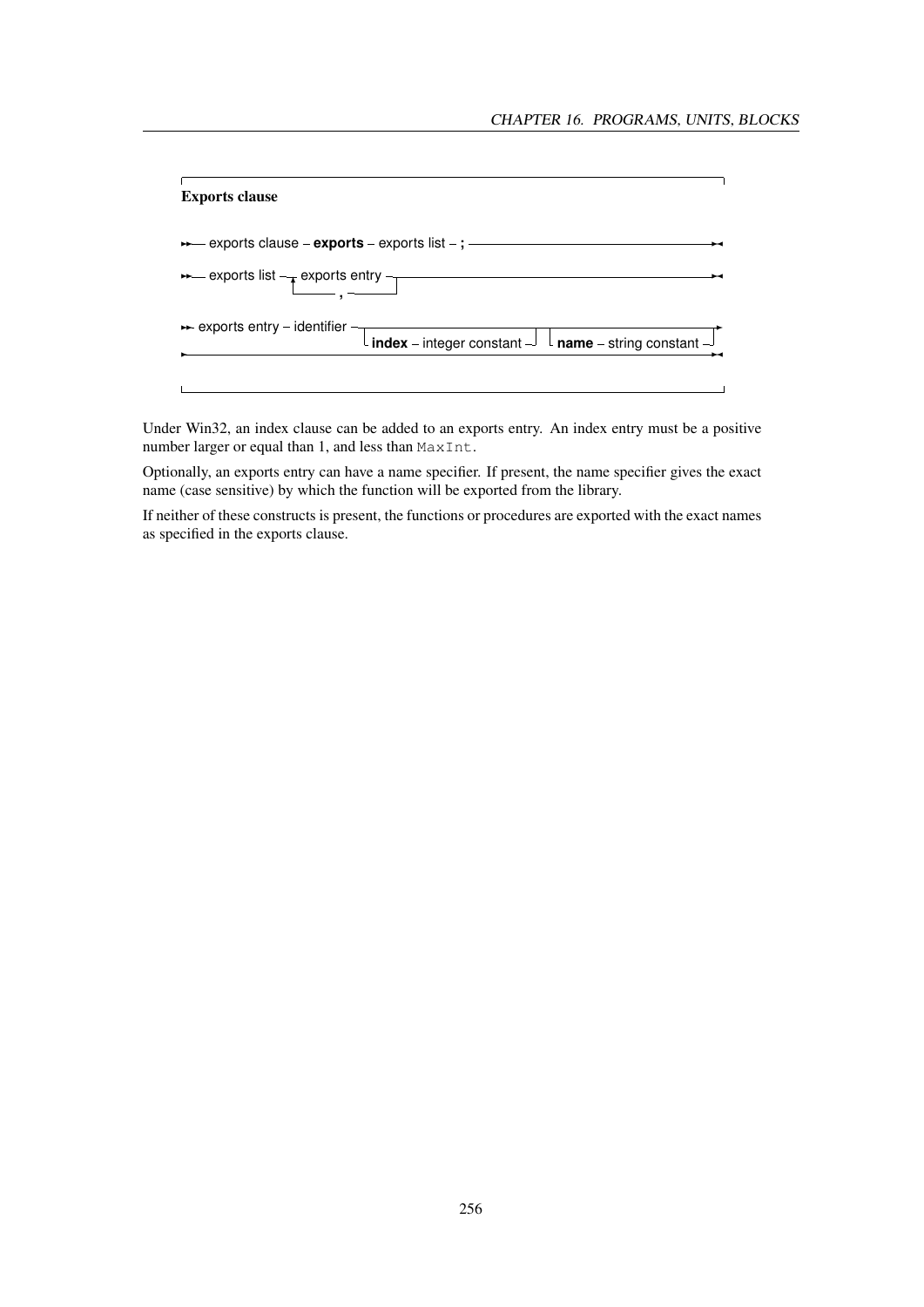# <span id="page-257-0"></span>Chapter 17

# Exceptions

Exceptions provide a convenient way to program error and error-recovery mechanisms, and are closely related to classes. Exception support is based on three constructs:

- Raise statements. To raise an exception. This is usually done to signal an error condition. It is however also usable to abort execution and immediately return to a well-known point in the executable.
- Try ... Except blocks. These block serve to catch exceptions raised within the scope of the block, and to provide exception-recovery code.
- Try ... Finally blocks. These block serve to force code to be executed irrespective of an exception occurrence or not. They generally serve to clean up memory or close files in case an exception occurs. The compiler generates many implicit Try ... Finally blocks around procedure, to force memory consistency.
- Remark Because exceptions use classes, you need one of the object pascal modes to be able to use them:

```
{$MODE OBJFPC}
```
Or

```
{$MODE DELPHI}
```
# 17.1 The raise statement

The raise statement is as follows:

| <b>Raise statement</b>                                          |                                                                   |  |
|-----------------------------------------------------------------|-------------------------------------------------------------------|--|
| $\rightarrow$ raise statement – raise                           |                                                                   |  |
|                                                                 | $^{\mathsf{L}}$ exception instance -<br>$L$ exception address $L$ |  |
| $\rightarrow$ exception address - <b>at</b> – exception address | , – address expression $-$                                        |  |
|                                                                 |                                                                   |  |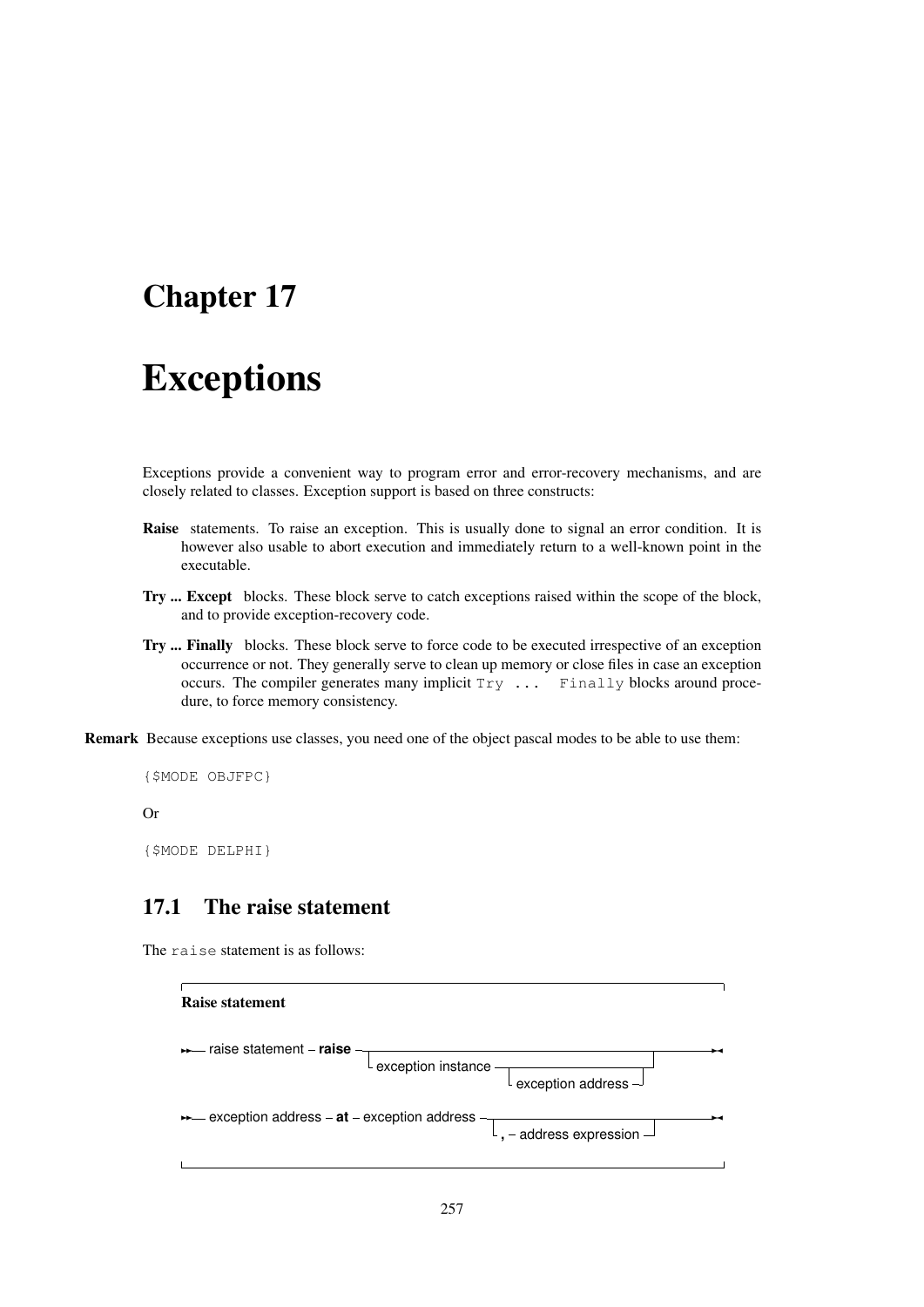This statement will raise an exception. If it is specified, the exception instance must be an initialized instance of any class, which is the raise type. The exception address and frame are optional. If they are not specified, the compiler will provide the address by itself. If the exception instance is omitted, then the current exception is re-raised. This construct can only be used in an exception handling block (see further).

**Remark** Control *never* returns after an exception block. The control is transferred to the first  $\text{tr } y \dots \text{finally}$ or try...except statement that is encountered when unwinding the stack. If no such statement is found, the Free Pascal Run-Time Library will generate a run-time error 217 (see also section [17.5,](#page-261-0) page [261\)](#page-261-0). The exception address will be printed by the default exception handling routines.

As an example: The following division checks whether the denominator is zero, and if so, raises an exception of type EDivException

```
Type EDivException = Class(Exception);
Function DoDiv (X, Y : Longint) : Integer;
begin
 If Y=0 then
    Raise EDivException.Create ('Division by Zero would occur');
 Result := X Div Y;
end;
```
The class Exception is defined in the Sysutils unit of the rtl. (section  $17.5$ , page  $261$ )

Remark Although the Exception class is used as the base class for exceptions throughout the code, this is just an unwritten agreement: the class can be of any type, and need not be a descendent of the Exception class.

Of course, most code depends on the unwritten agreement that an exception class descends from Exception.

The following code shows how to omit an error reporting routine from the stack shown in the exception handler:

```
{$mode objfpc}
uses sysutils;
procedure error(Const msg : string);
begin
 raise exception.create(Msg) at
    get caller addr(get frame),
    get caller frame(get frame);
end;
procedure test2;
begin
 error('Error');
end;
begin
 test2;
end.
```
The program, when run, will show a backtrace as follows:

An unhandled exception occurred at \$00000000004002D3 :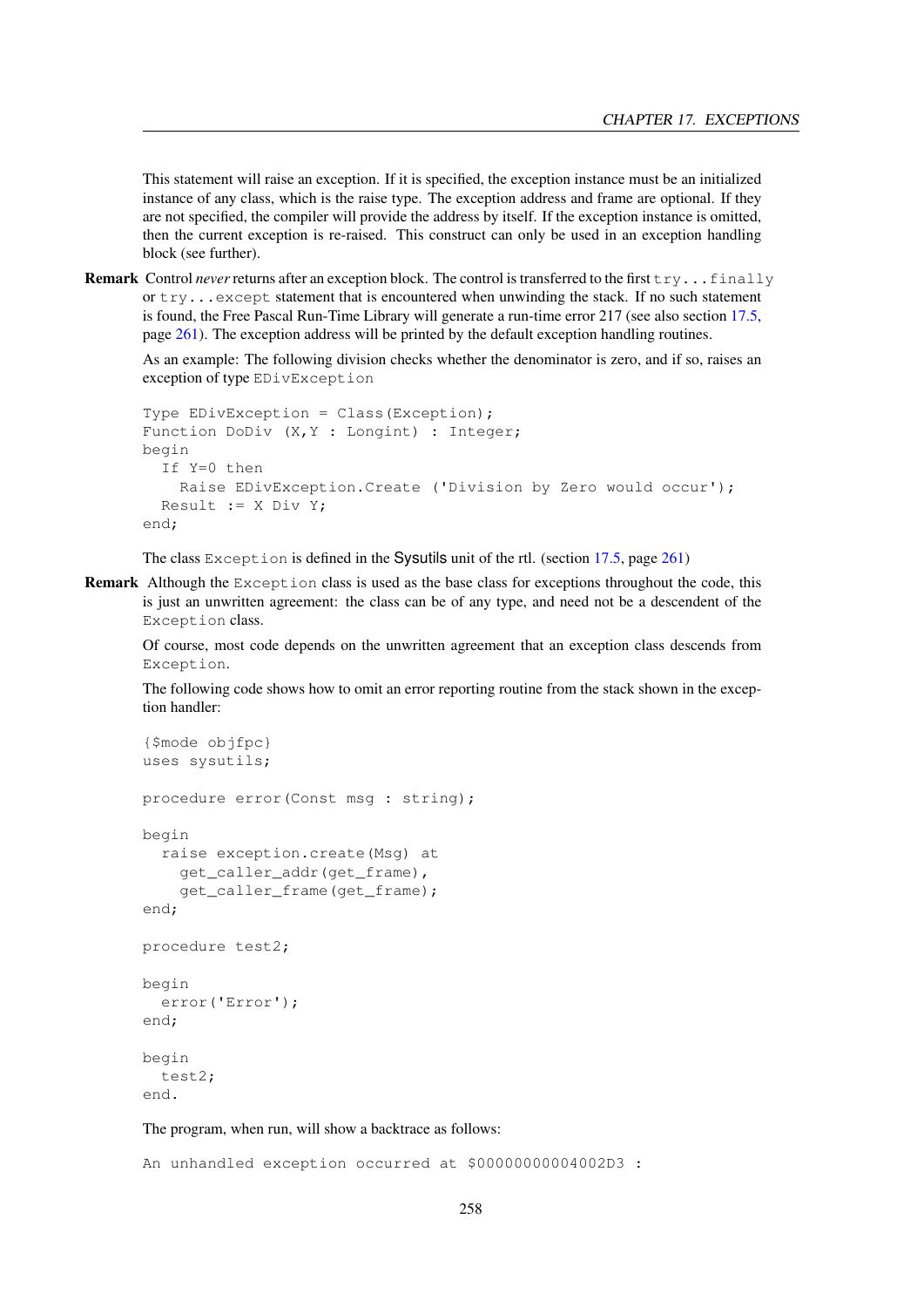```
Exception : Error
 $00000000004002D3 line 15 of testme.pp
 $00000000004002E6 line 19 of testme.pp
```
Line 15 is in procedure  $Test2$ , not in  $Error$ , which actually raised the exception.

# 17.2 The try...except statement

A try...except exception handling block is of the following form:

| Tryexcept statement                                                                                                                                  |
|------------------------------------------------------------------------------------------------------------------------------------------------------|
| <b>u</b> -try statement – try – statement list – except – exceptionhandlers – end –                                                                  |
| $\rightarrow$ statement list $\rightarrow$ statement $\rightarrow$                                                                                   |
| $\rightarrow$ exceptionhandlers $\rightarrow$<br>exception handler<br>$\frac{1}{2}$ = else – statement list –<br><u>Les and the statement</u> list - |
| ► exception handler – on $\frac{1}{\log n}$ class type identifier – do – statement – →                                                               |

If no exception is raised during the execution of the statement list, then all statements in the list will be executed sequentially, and the except block will be skipped, transferring program flow to the statement after the final end.

If an exception occurs during the execution of the statement list, the program flow will be transferred to the except block. Statements in the statement list between the place where the exception was raised and the exception block are ignored.

In the exception handling block, the type of the exception is checked, and if there is an exception handler where the class type matches the exception object type, or is a parent type of the exception object type, then the statement following the corresponding Do will be executed. The first matching type is used. After the Do block was executed, the program continues after the End statement.

The identifier in an exception handling statement is optional, and declares an exception object. It can be used to manipulate the exception object in the exception handling code. The scope of this declaration is the statement block following the Do keyword.

If none of the  $On$  handlers matches the exception object type, then the statement list after  $else$  is executed. If no such list is found, then the exception is automatically re-raised. This process allows to nest try...except blocks.

If, on the other hand, the exception was caught, then the exception object is destroyed at the end of the exception handling block, before program flow continues. The exception is destroyed through a call to the object's Destroy destructor.

As an example, given the previous declaration of the  $D \circ D \circ V$  function, consider the following

Try  $Z := D \circ D$ iv  $(X, Y)$ ; Except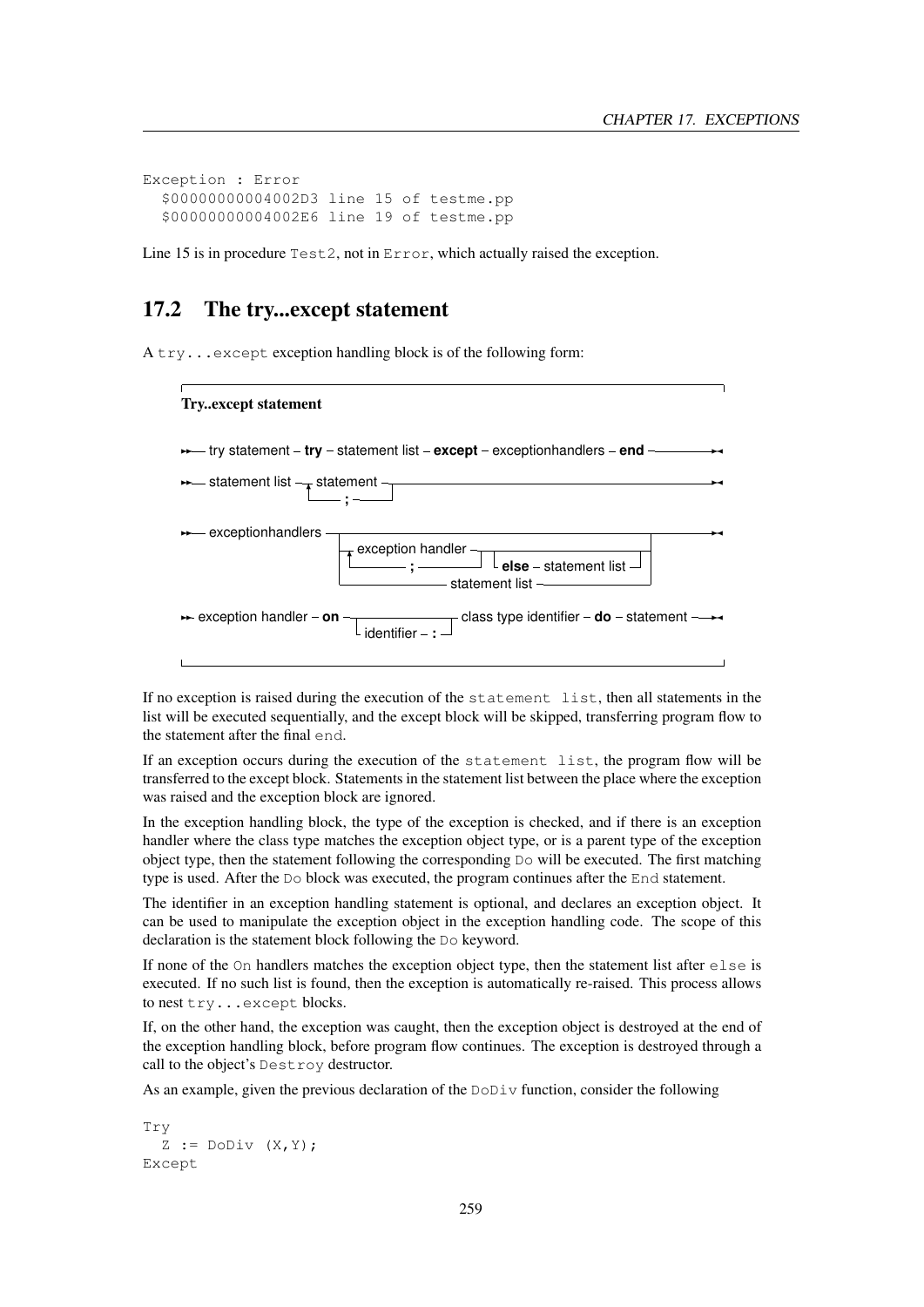```
On EDivException do Z := 0;
end;
```
If Y happens to be zero, then the DoDiv function code will raise an exception. When this happens, program flow is transferred to the except statement, where the Exception handler will set the value of Z to zero. If no exception is raised, then program flow continues past the last end statement. To allow error recovery, the  $Try$ ... Finally block is supported. A  $Try$ ...Finally block ensures that the statements following the Finally keyword are guaranteed to be executed, even if an exception occurs.

#### 17.3 The try...finally statement

A Try..Finally statement has the following form:

#### Try...finally statement

**★** trystatement – try – statement list – finally – finally statements – end –

 $\rightarrow$  finally statements - statementlist  $\rightarrow$ 

If no exception occurs inside the statement List, then the program runs as if the  $Try$ , Finally and End keywords were not present, unless an exit command is given: an exit command first executes all statements in the finally blocks before actually exiting.

If, however, an exception occurs, the program flow is immediately transferred from the point where the exception was raised to the first statement of the Finally statements.

All statements after the finally keyword will be executed, and then the exception will be automatically re-raised. Any statements between the place where the exception was raised and the first statement of the Finally Statements are skipped.

As an example consider the following routine:

```
Procedure Doit (Name : string);
Var F : Text;
begin
  Assign (F,Name);
  Rewrite (name);
  Try
    ... File handling ...
  Finally
    Close(F);
  end;
end;
```
If during the execution of the file handling an exception occurs, then program flow will continue at the close  $(F)$  statement, skipping any file operations that might follow between the place where the exception was raised, and the Close statement. If no exception occurred, all file operations will be executed, and the file will be closed at the end.

Note that an Exit statement enclosed by  $a \text{ try }$ . finally block, will still execute the finally block. Reusing the previous example: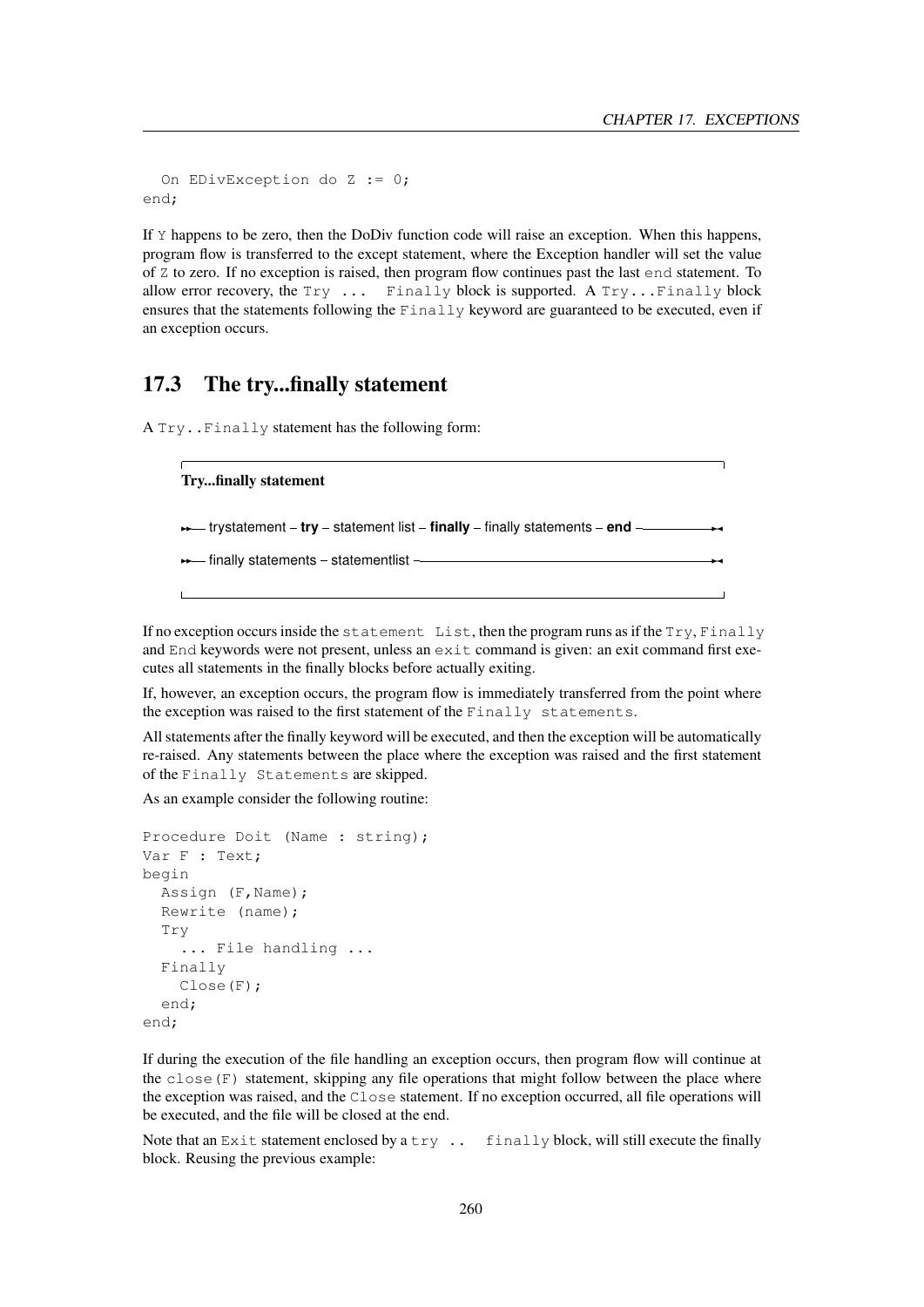```
Procedure Doit (Name : string);
Var
  F : Text;
 B : Boolean;
begin
 B:=False;
 Assign (F,Name);
  Rewrite (name);
  Try
    // ... File handling ...
    if B then
      exit; // Stop processing prematurely
    // More file handling
  Finally
    Close(F);
  end;
end;
```
The file will still be closed, even if the processing ends prematurely using the  $Exit$  statement.

### 17.4 Exception handling nesting

It is possible to nest Try...Except blocks with Try...Finally blocks. Program flow will be done according to a lifo (last in, first out) principle: The code of the last encountered Try...Except or Try...Finally block will be executed first. If the exception is not caught, or it was a finally statement, program flow will be transferred to the last-but-one block, *ad infinitum*.

If an exception occurs, and there is no exception handler present which handles this exception, then a run-time error 217 will be generated. When using the SysUtils unit, a default handler is installed which will show the exception object message, and the address where the exception occurred, after which the program will exit with a Halt instruction.

### <span id="page-261-0"></span>17.5 Exception classes

The sysutils unit contains a great deal of exception handling. It defines the base exception class, Exception

```
Exception = class(TObject)private
 fmessage : string;
 fhelpcontext : longint;
public
 constructor create(const msg : string);
 constructor createres(indent : longint);
 property helpcontext : longint read fhelpcontext write fhelpcontext;
 property message : string read fmessage write fmessage;
end;
ExceptClass = Class of Exception;
```
And uses this declaration to define quite a number of exceptions, for instance:

```
{ mathematical exceptions }
```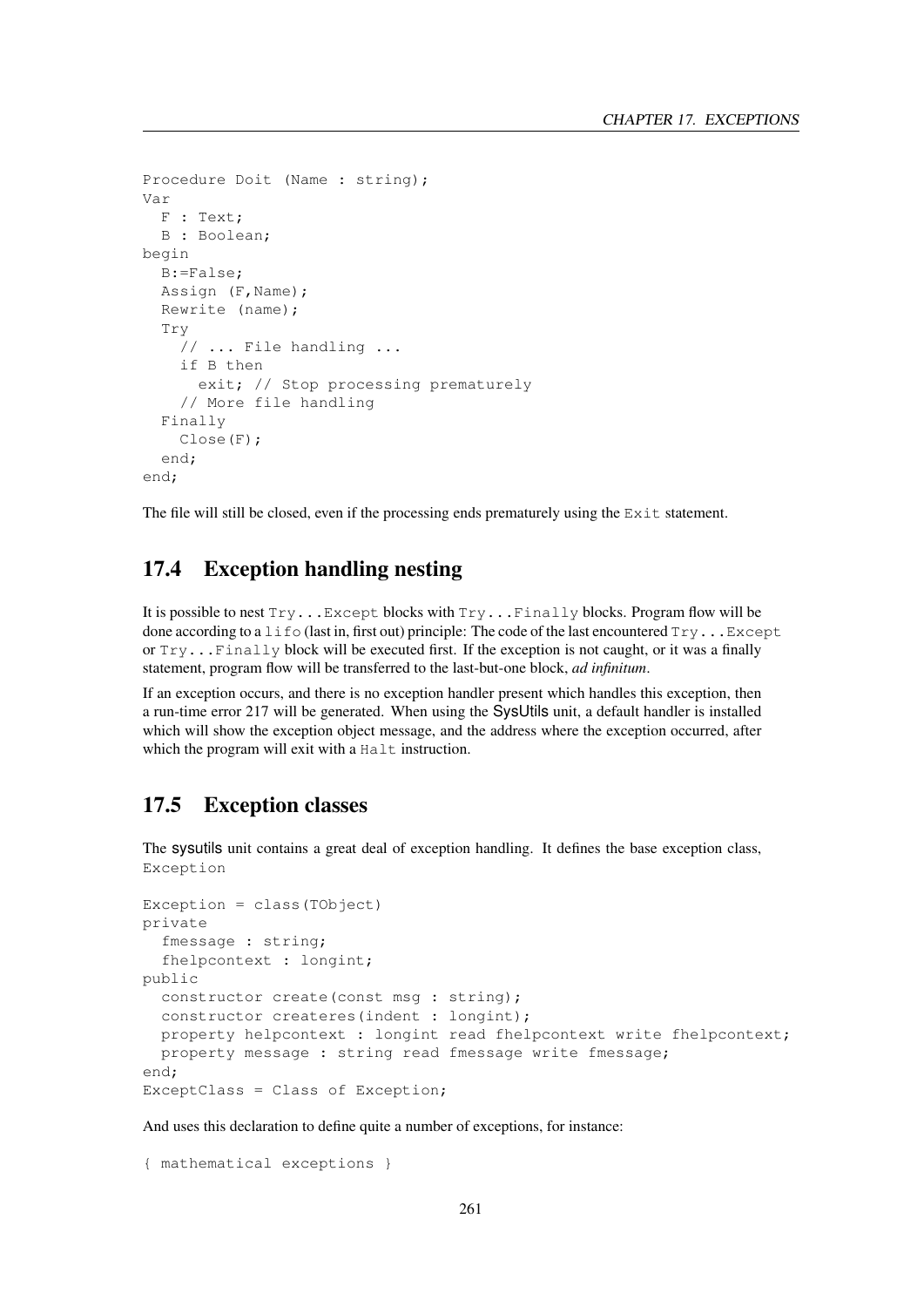```
EIntError = class(Exception);
EDivByZero = class(EIntError);
ERangeError = class(ElntError);EIntOverflow = class(EIntError);
EMathError = class(Exception);
```
The SysUtils unit also installs an exception handler. If an exception is unhandled by any exception handling block, this handler is called by the Run-Time library. Basically, it prints the exception address, and it prints the message of the Exception object, and exits with an exit code of 217. If the exception object is not a descendent object of the Exception object, then the class name is printed instead of the exception message.

It is recommended to use the Exception object or a descendant class for all raise statements, since then the message field of the exception object can be used.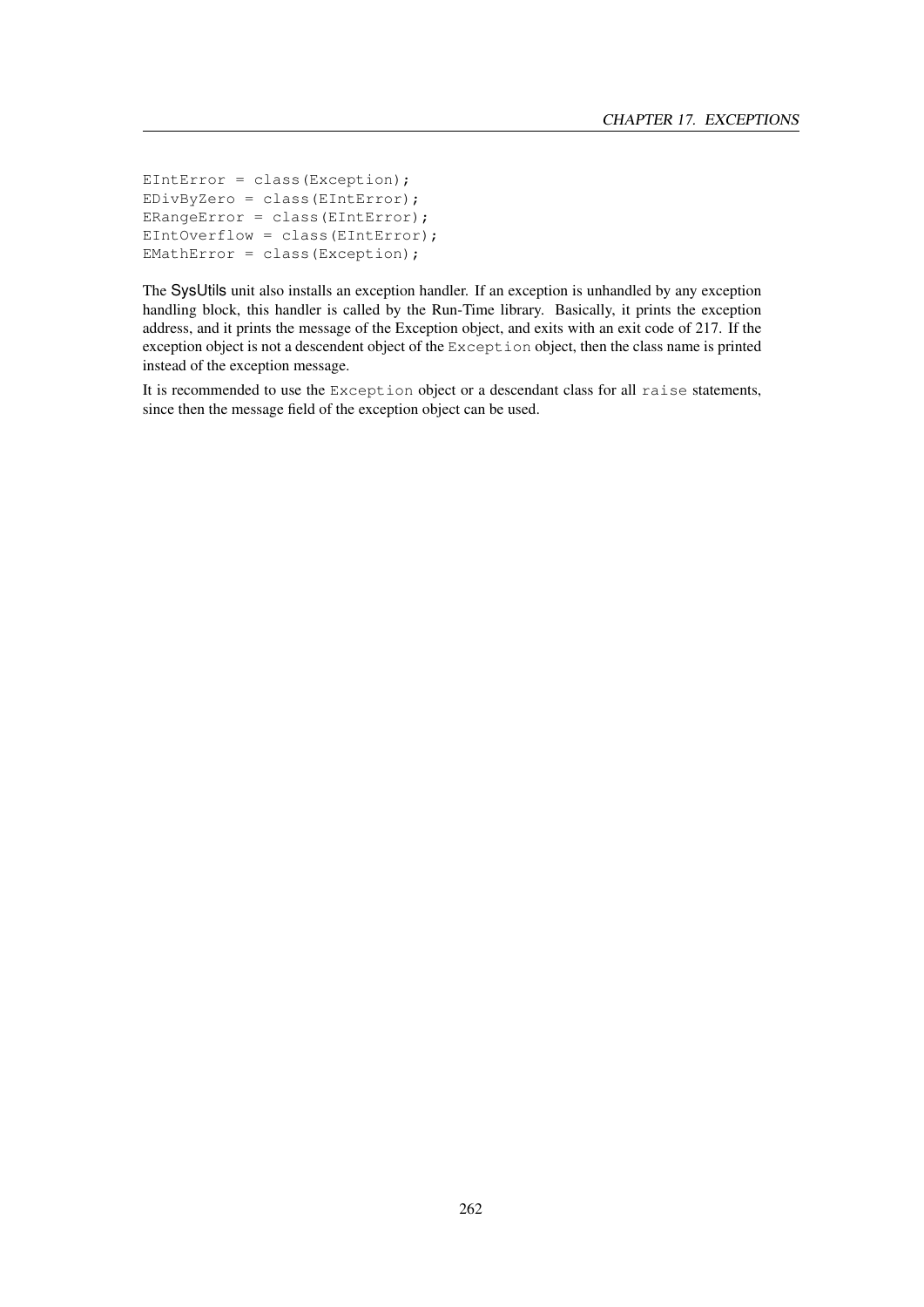# <span id="page-263-0"></span>Chapter 18

# Using assembler

Free Pascal supports the use of assembler in code, but not inline assembler macros. To have more information on the processor specific assembler syntax and its limitations, see the [Programmer's](../prog/prog.html) [Guide.](../prog/prog.html)

#### 18.1 Assembler statements

The following is an example of assembler inclusion in Pascal code.

```
...
Statements;
...
Asm
  the asm code here
  ...
end;
...
Statements;
```
The assembler instructions between the Asm and end keywords will be inserted in the assembler generated by the compiler. Conditionals can be used in assembler code, the compiler will recognize them, and treat them as any other conditionals.

### 18.2 Assembler procedures and functions

Assembler procedures and functions are declared using the Assembler directive. This permits the code generator to make a number of code generation optimizations.

The code generator does not generate any stack frame (entry and exit code for the routine) if it contains no local variables and no parameters. In the case of functions, ordinal values must be returned in the accumulator. In the case of floating point values, these depend on the target processor and emulation options.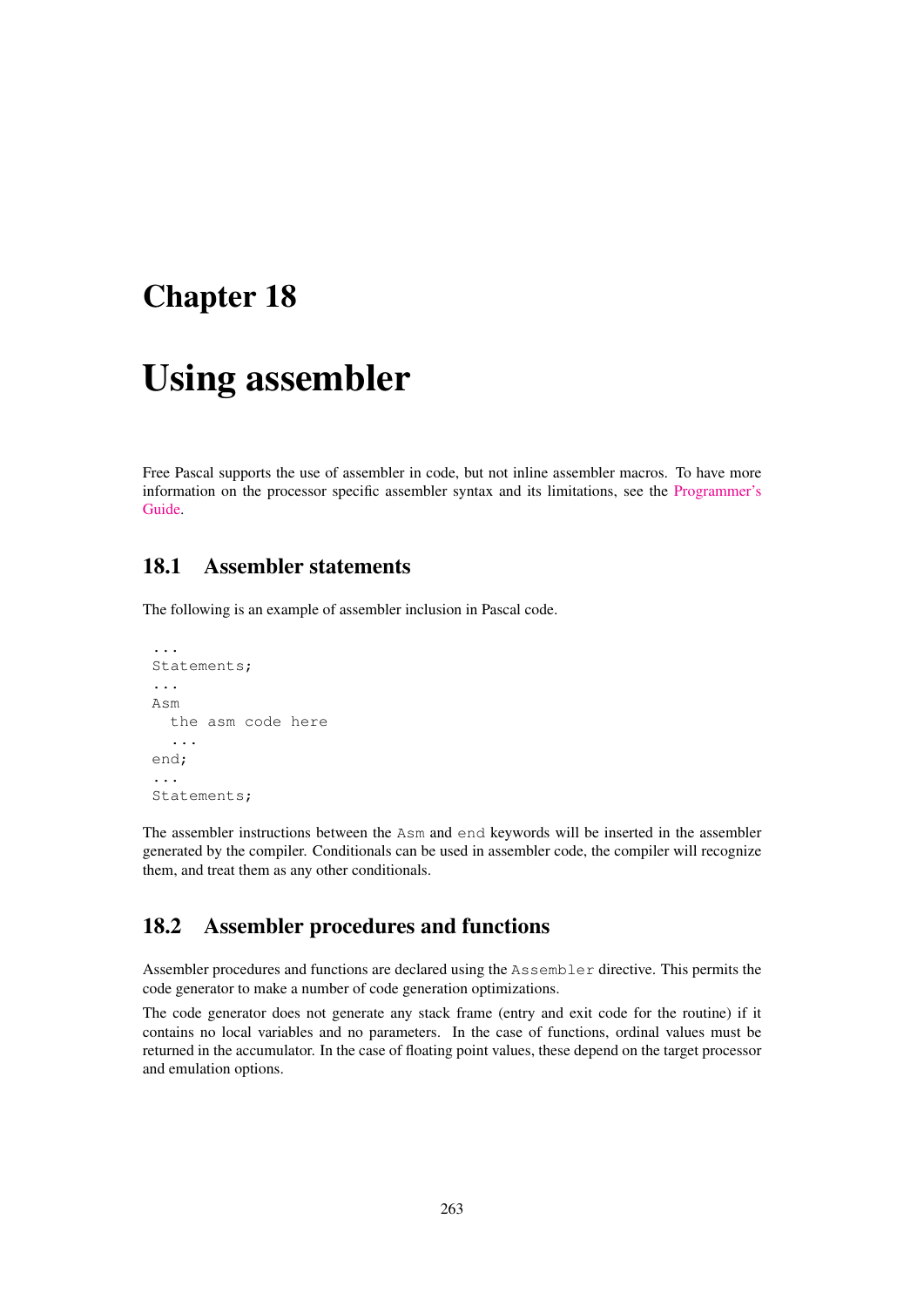# Index

Abstract, [83](#page-83-0) abstract, [76](#page-76-0) Address, [176](#page-176-0) Alias, [225](#page-225-0) Ansistring, [34,](#page-34-0) [39](#page-39-0) Array, [43,](#page-43-0) [213,](#page-213-0) [214](#page-214-0) Constructor, [48](#page-48-0) Dynamic, [44](#page-44-0) Of const, [214](#page-214-0) Static, [43](#page-43-0) array, [61](#page-61-0) Array constructor, [48](#page-48-0) Asm, [206](#page-206-0) Assembler, [206,](#page-206-0) [224,](#page-224-0) [263](#page-263-0) block, [252](#page-252-0) Boolean, [28](#page-28-0) Case, [190](#page-190-0) cdecl, [226](#page-226-0) Char, [32](#page-32-0) Class, [86,](#page-86-0) [96](#page-96-0) Class helpers, [149](#page-149-0) Classes, [86](#page-86-0) CodePage, [34,](#page-34-0) [36](#page-36-0) Conversion, [36](#page-36-0) COM, [61,](#page-61-0) [121](#page-121-0) Comments, [13](#page-13-0) Comp, [31](#page-31-0) Const, [23](#page-23-0) String, [23](#page-23-0) Constants, [21](#page-21-0) Ordinary, [21](#page-21-0) String, [19,](#page-19-0) [22,](#page-22-0) [39](#page-39-0) Typed, [22](#page-22-0) Constructor, [79,](#page-79-0) [93,](#page-93-0) [173](#page-173-0) CORBA, [61,](#page-61-0) [121](#page-121-0) cppdecl, [226](#page-226-0) Currency, [31](#page-31-0) Delphi Compatibility, [129](#page-129-0) Syntax, [129](#page-129-0) Type overloads, [131](#page-131-0) Destructor, [79,](#page-79-0) [93](#page-93-0)

Directives Hint, [16](#page-16-0) Dispatch, [100](#page-100-0) DispatchStr, [101](#page-101-0) Double, [31](#page-31-0) else, [190,](#page-190-0) [192](#page-192-0) except, [259,](#page-259-0) [261](#page-261-1) Exception, [257](#page-257-0) Exceptions, [257](#page-257-0) Catching, [257,](#page-257-0) [259](#page-259-0) Classes, [261](#page-261-1) Handling, [260,](#page-260-0) [261](#page-261-1) Raising, [257](#page-257-0) export, [226](#page-226-0) Expression, [203](#page-203-0) Expressions, [169](#page-169-0) Extended, [31](#page-31-0) Extended records, [142](#page-142-0) External, [223](#page-223-0) external, [67,](#page-67-0) [223](#page-223-0) Fields, [50,](#page-50-0) [77](#page-77-0) File, [53](#page-53-0) finally, [260,](#page-260-0) [261](#page-261-1) For, [193,](#page-193-0) [195](#page-195-0) downto, [193](#page-193-0) in, [195](#page-195-0) to, [193](#page-193-0) Forward, [56,](#page-56-0) [222](#page-222-0) Function, [208](#page-208-0) Functions, [207](#page-207-0) Assembler, [224,](#page-224-0) [263](#page-263-0) External, [223](#page-223-0) Forward, [222](#page-222-0) Modifiers, [224](#page-224-0) Overloaded, [221](#page-221-0) generic, [124](#page-124-0) Generics, [123](#page-123-0) Overloads, [131](#page-131-0) Type Restrictions, [128](#page-128-0) hardfloat, [226](#page-226-0)

Hint directives, [16](#page-16-0)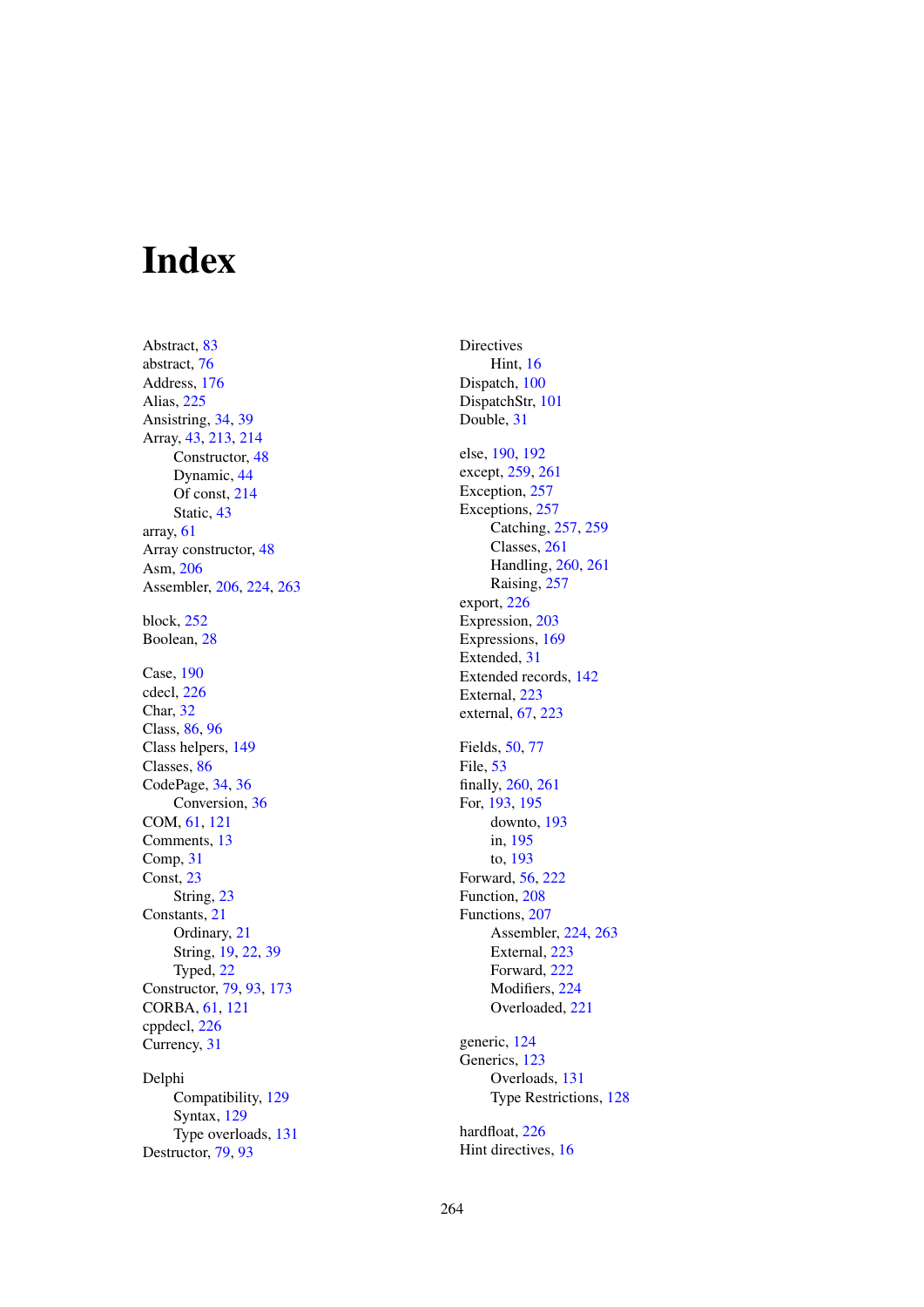Identifiers, [16](#page-16-0) If, [192](#page-192-0) index, [104](#page-104-0) , [223](#page-223-0) Inherited, [95](#page-95-0) inherited, [82](#page-82-0) , [109](#page-109-0) inline, [226](#page-226-0) interface, [114](#page-114-0) Interfaces, [61](#page-61-0) , [63](#page-63-0) , [114](#page-114-0) COM, [121](#page-121-0) CORBA, [121](#page-121-0) Implementations, [116](#page-116-0) interrupt, [227](#page-227-0) iocheck, [227](#page-227-0) Labels, [19](#page-19-0) Libraries, [255](#page-255-0) library, [255](#page-255-0) local, [227](#page-227-0) Message, [100](#page-100-0) message, [100](#page-100-0) Methods, [80](#page-80-0) , [94](#page-94-0) Abstract, [83](#page-83-0) Class, [96](#page-96-0) Message, [100](#page-100-0) Static, [81](#page-81-0), [98](#page-98-0) Virtual, [81](#page-81-0), [83](#page-83-0), [95](#page-95-0) Modifiers, [15](#page-15-0) , [224](#page-224-0) , [232](#page-232-0) Alias, [225](#page-225-0) cdecl, [226](#page-226-0) cppdecl, [226](#page-226-0) export, [226](#page-226-0) hardfloat, [226](#page-226-0) inline, [226](#page-226-0) interrupt, [227](#page-227-0) iocheck, [227](#page-227-0) local, [227](#page-227-0) MS\_ABI\_CDecl, [228](#page-228-0) MS\_ABI\_Default, [227](#page-227-0) MWPascal, [228](#page-228-0) noreturn, [228](#page-228-0) nostackframe, [228](#page-228-0) overload, [228](#page-228-0) pascal, [230](#page-230-0) public, [230](#page-230-0) register, [231](#page-231-0) safecall, [231](#page-231-0) saveregisters, [231](#page-231-0) softfloat, [231](#page-231-0) stdcall, [231](#page-231-0) SYSV\_ABI\_CDecl, [231](#page-231-0) SYSV\_ABI\_Default, [231](#page-231-0) varargs, [232](#page-232-0) VectorCall, [231](#page-231-0)

winapi, [232](#page-232-0) MS\_ABI\_CDecl, [228](#page-228-0) MS\_ABI\_Default, [227](#page-227-0) MWPascal, [228](#page-228-0) name, [223](#page-223-0) noreturn, [228](#page-228-0) nostackframe, [228](#page-228-0) Numbers, [17](#page-17-0) Binary, [18](#page-18-0) Decimal, [18](#page-18-0) Hexadecimal, [18](#page-18-0) Octal, [18](#page-18-0) Real, [17](#page-17-0) object, [75](#page-75-0) Objective-Pascal, [159](#page-159-0) Objective-Pascal Classes, [159](#page-159-0) Objects, [75](#page-75-0) Objects, abstract, [76](#page-76-0) Objects, sealed, [76](#page-76-0) Operators, [21](#page-21-0), [40](#page-40-0), [55](#page-55-0), [169](#page-169-0), [176](#page-176-0), [177](#page-177-0) Arithmetic, [177](#page-177-0) , [238](#page-238-0) Assignment, [235](#page-235-0) Binary, [238](#page-238-0) Boolean, [178](#page-178-0) Comparison, [240](#page-240-0) Dynamic arrays, [179](#page-179-0) Logical, [178](#page-178-0) Relational, [182](#page-182-0) Set, [180](#page-180-0) String, [179](#page-179-0) Unary, [177](#page-177-0) operators, [233](#page-233-0) otherwise, [190](#page-190-0) overload, [228](#page-228-0) overloading operators, [233](#page-233-0) Override, [96](#page-96-0) override, [82](#page-82-0) Packed, [50](#page-50-0), [76](#page-76-0), [93](#page-93-0) Parameters, [209](#page-209-0) Constant, [209](#page-209-0) , [212](#page-212-0) Open Array, [213](#page-213-0) , [214](#page-214-0) Out, [211](#page-211-0) Reference counted, [217](#page-217-0) Untyped, [216](#page-216-0) Untypes, [209](#page-209-0) Value, [209](#page-209-0) Var, [104](#page-104-0), [209](#page-209-0), [210](#page-210-0) pascal, [230](#page-230-0) PChar, [35](#page-35-0) , [39](#page-39-0) Pointer, [54](#page-54-0)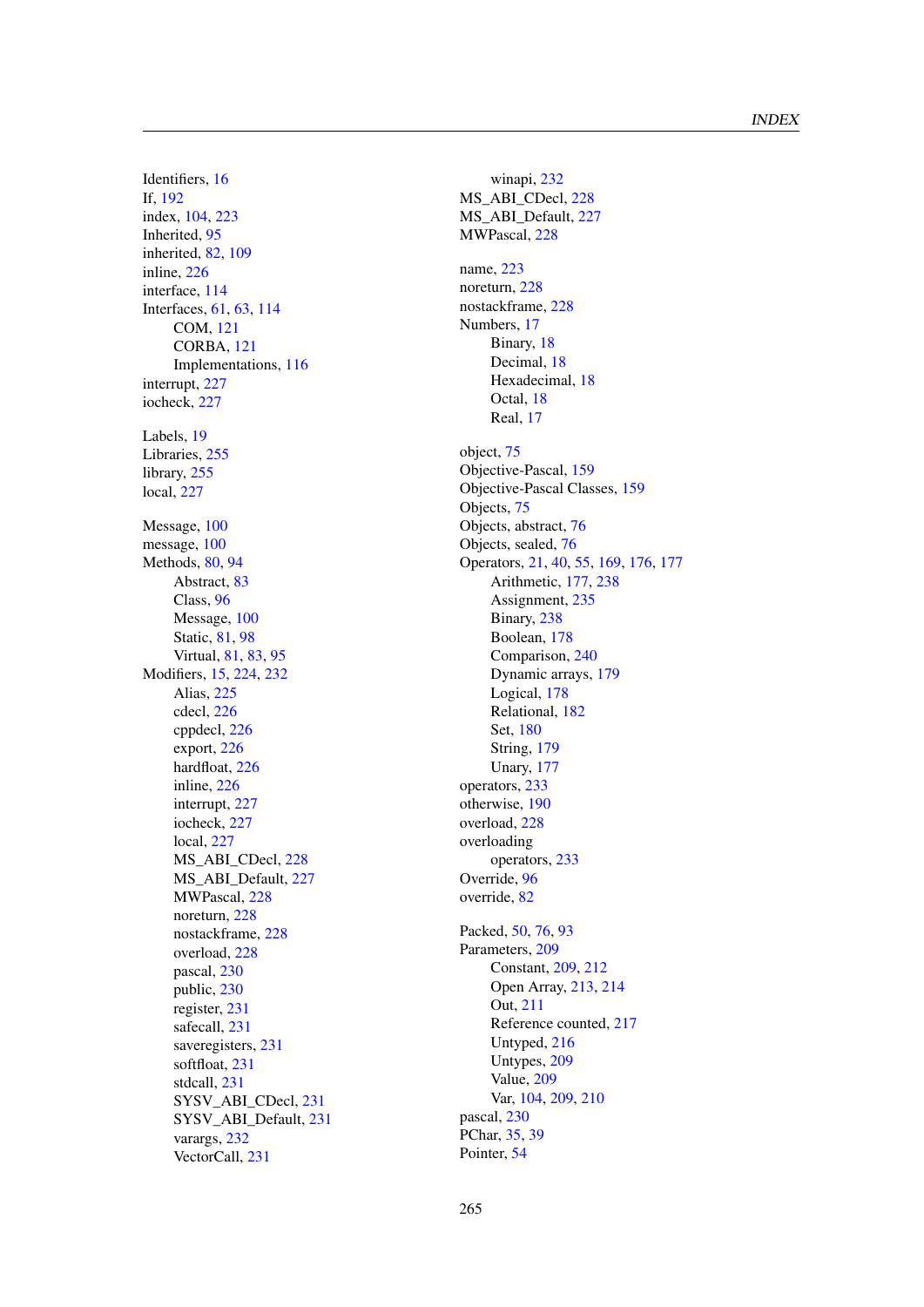Private, [85](#page-85-0), [88](#page-88-0), [104](#page-104-0) strict, [88](#page-88-0) private, [76](#page-76-0) Procedural, [56](#page-56-0) Procedure, [56](#page-56-0) , [207](#page-207-0) Procedures, [207](#page-207-0) program, [246](#page-246-0) Properties, [71](#page-71-0) , [102](#page-102-0) Array, [105](#page-105-0) Indexed, [104](#page-104-0) Property, [97](#page-97-0) , [103](#page-103-0) Protected, [85](#page-85-0), [88](#page-88-0) Public, [85](#page-85-0) , [88](#page-88-0) public, [76](#page-76-0) , [230](#page-230-0) Published, [88](#page-88-0), [104](#page-104-0) PUnicodeChar, [39](#page-39-0) Raise, [257](#page-257-0) Rawbytestring, [38](#page-38-0) Read, [103](#page-103-0) Real, [31](#page-31-0) Record, [50](#page-50-0) Constant, [69](#page-69-0) Record helpers, [149](#page-149-0) register, [231](#page-231-0) reintroduce, [96](#page-96-0) Repeat, [202](#page-202-0) Reserved words, [14](#page-14-0) Delphi, [15](#page-15-0) Modifiers, [15](#page-15-0) Turbo Pascal, [14](#page-14-0) Resourcestring, [23](#page-23-0) safecall, [231](#page-231-0) saveregisters, [231](#page-231-0) Scope, [35](#page-35-0), [46](#page-46-0), [68](#page-68-0), [75](#page-75-0), [85](#page-85-0), [87](#page-87-0), [254](#page-254-0) block, [254](#page-254-0) Class, [254](#page-254-0) record, [254](#page-254-0) unit, [255](#page-255-0) sealed, [76](#page-76-0) Self, [80](#page-80-0), [97](#page-97-0) Set, [53](#page-53-0) Shortstring, [33](#page-33-0) Single, [31](#page-31-0) softfloat, [231](#page-231-0) specialize, [126](#page-126-0) Statements, [186](#page-186-0) Assembler, [206](#page-206-0) , [263](#page-263-0) Assignment, [186](#page-186-0) Case, [190](#page-190-0) Compound, [189](#page-189-0) Exception, [205](#page-205-0) For, [193](#page-193-0) , [195](#page-195-0)

Goto, [188](#page-188-0) if, [192](#page-192-0) Loop, [193](#page-193-0), [195](#page-195-0), [202](#page-202-0), [203](#page-203-0) Procedure, [187](#page-187-0) Repeat, [202](#page-202-0) Simple, [186](#page-186-0) Structured, [189](#page-189-0) While, [203](#page-203-0) With, [204](#page-204-0) Static class methods, [98](#page-98-0) stdcall, [231](#page-231-0) String, [19](#page-19-0) Ansistring, [34](#page-34-0) CodePage, [34](#page-34-0) Codepage, [36](#page-36-0) Constant, [39](#page-39-0) Multi-byte, [38](#page-38-0) RawByteString, [38](#page-38-0) ShortString, [33](#page-33-0) Single-byte string, [32](#page-32-0) UnicodeString, [38](#page-38-0) UTF8String, [38](#page-38-0) WideString, [39](#page-39-0) Symbols, [12](#page-12-0) Syntax diagrams, [10](#page-10-0) SYSV\_ABI\_CDecl, [231](#page-231-0) SYSV\_ABI\_Default, [231](#page-231-0) Text, [53](#page-53-0) then, [192](#page-192-0) Thread Variables, [71](#page-71-0) Threadvar, [71](#page-71-0) Tokens, [12](#page-12-0) Comments, [13](#page-13-0) Identifiers, [16](#page-16-0) Numbers, [17](#page-17-0) Reserved words, [14](#page-14-0) Strings, [19](#page-19-0) Symbols, [12](#page-12-0) try, [260](#page-260-0) , [261](#page-261-1) Type, [25](#page-25-0) Compatibility, [28](#page-28-0), [47](#page-47-0), [64](#page-64-0), [132](#page-132-0), [174](#page-174-0), [176](#page-176-0), [210](#page-210-0) Generics, [123](#page-123-0) , [124](#page-124-0) Helpers, [149](#page-149-0) Restrictions, [128](#page-128-0) Specializing, [126](#page-126-0) Type overloads, [131](#page-131-0) Typecast, [34](#page-34-0) , [35](#page-35-0) , [39](#page-39-0) , [174](#page-174-0) , [175](#page-175-0) Unaligned, [175](#page-175-0) Value, [174](#page-174-0) Variable, [175](#page-175-0) Types, [25](#page-25-0) Ansistring, [34](#page-34-0)